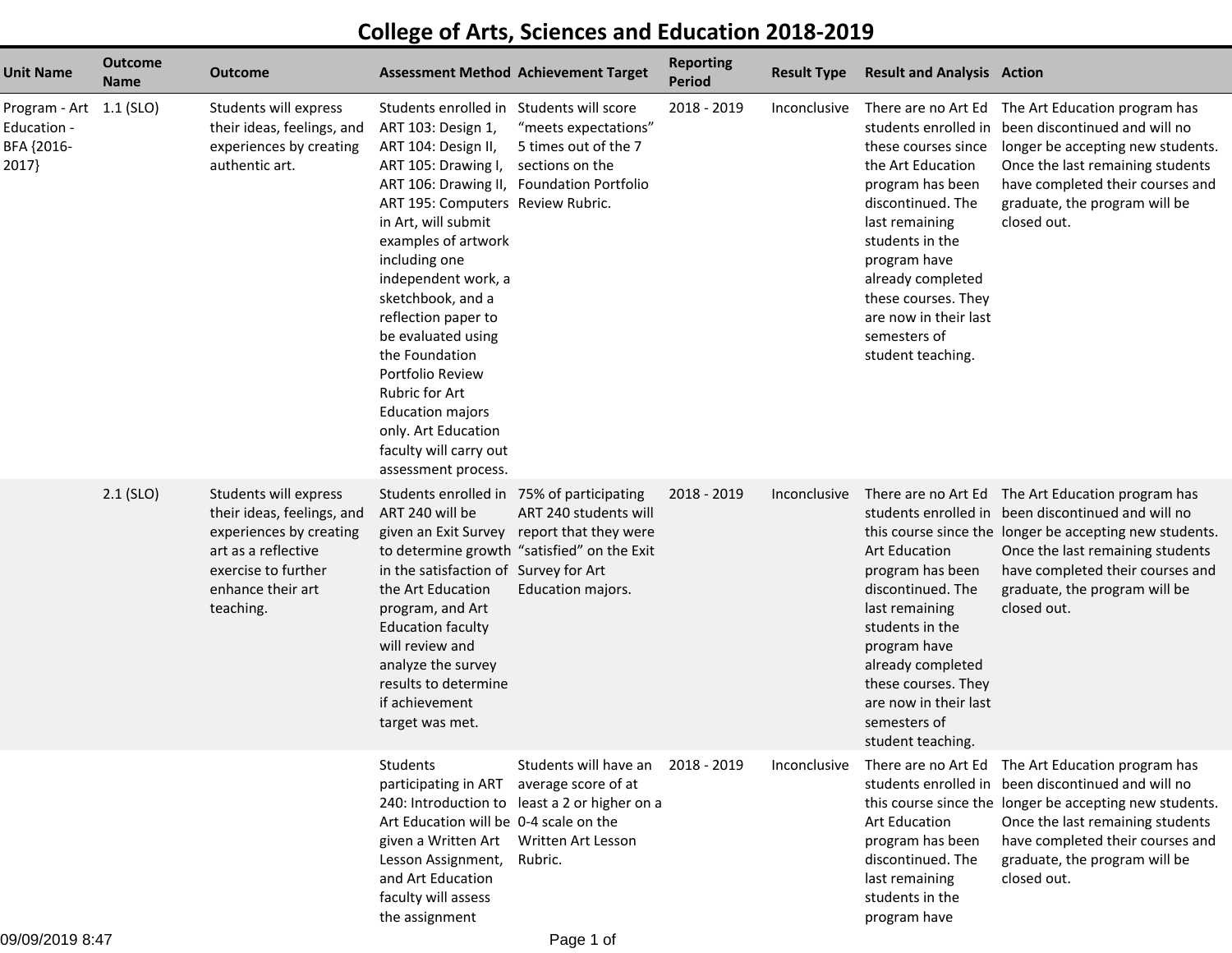| <b>Unit Name</b> | <b>Outcome</b><br><b>Name</b> | <b>Outcome</b>                                                                                                                                                                                                                                             | <b>Assessment Method Achievement Target</b>                                                                                                                                                                                                                                                                         |                                                                                                                                                                             | <b>Reporting</b><br><b>Period</b> | <b>Result Type</b> | <b>Result and Analysis Action</b>                                                                                                                                                                                                                   |                                                                                                                                                                                                                                                                                            |
|------------------|-------------------------------|------------------------------------------------------------------------------------------------------------------------------------------------------------------------------------------------------------------------------------------------------------|---------------------------------------------------------------------------------------------------------------------------------------------------------------------------------------------------------------------------------------------------------------------------------------------------------------------|-----------------------------------------------------------------------------------------------------------------------------------------------------------------------------|-----------------------------------|--------------------|-----------------------------------------------------------------------------------------------------------------------------------------------------------------------------------------------------------------------------------------------------|--------------------------------------------------------------------------------------------------------------------------------------------------------------------------------------------------------------------------------------------------------------------------------------------|
|                  |                               |                                                                                                                                                                                                                                                            | using the Written<br>Art Lesson Rubric.                                                                                                                                                                                                                                                                             | Students will have an<br>average score of at<br>least a 2 or higher on a<br>0-4 scale on the<br>Written Art Lesson<br>Rubric.                                               | 2018 - 2019                       | Inconclusive       | already completed<br>these courses. They<br>semesters of<br>student teaching.                                                                                                                                                                       | The Art Education program has<br>been discontinued and will no<br>are now in their last longer be accepting new students.<br>Once the last remaining students<br>have completed their courses and<br>graduate, the program will be<br>closed out.                                          |
|                  | 3.1 (GEO 1.c.)                | Students will develop<br>divergent thinking skills<br>such as problem solving,<br>critical thinking, and risk<br>taking when engaging in<br>the process of art<br>making, dialoguing about My Life?<br>works of art, and writing<br>about the visual arts. | Students<br>participating in ART<br>240: Introduction to<br>Art Education will be 0-4 scale on the<br>given What Do the<br>Visual Arts Mean In<br>Assignment, and Art "What Do the Visual<br><b>Education faculty</b><br>will assess the<br>assingment using<br>the AAC&U Written<br>Communication<br>Value Rubric. | Students will have an<br>average score of at<br>least a 2 or higher on a<br>AAC&U Written<br>Communication<br>VALUE Rubric for the<br>Arts Mean In My<br>Life?" assignment. | 2018 - 2019                       | Inconclusive       | There are no Art Ed<br><b>Art Education</b><br>program has been<br>discontinued. The<br>last remaining<br>students in the<br>program have<br>already completed<br>these courses. They<br>are now in their last<br>semesters of<br>student teaching. | The Art Education program has<br>students enrolled in been discontinued and will no<br>this course since the longer be accepting new students.<br>Once the last remaining students<br>have completed their courses and<br>graduate, the program will be<br>closed out.                     |
|                  | 4.1 (SLO)                     | Students will gain<br>knowledge and<br>understanding of the<br>scholarship that support<br>contemporary Art<br>Education issues.                                                                                                                           | Students enrolled in<br>ART 240:<br>Introduction to Art<br>Education will be<br>given Critique Paper<br>Assignment, and Art<br><b>Education faculty</b><br>will assess the<br>assignment using<br>the Critique Paper<br>Rubric.                                                                                     | Students will have an<br>average score of at<br>least a 2 or higher on a<br>0-4 scale on the<br>Critique Paper Rubric.                                                      | 2018 - 2019                       | Inconclusive       | Art Education<br>program has been<br>discontinued. The<br>last remaining<br>students in the<br>program have<br>already completed<br>these courses. They<br>are now in their last<br>semesters of<br>student teaching.                               | There are no Art Ed The Art Education program has<br>students enrolled in been discontinued and will no<br>this course since the longer be accepting new students.<br>Once the last remaining students<br>have completed their courses and<br>graduate, the program will be<br>closed out. |
|                  | $5.1$ (SLO)                   | Students will develop<br>future art education<br>leadership qualities such<br>as respect diversity<br>including gender, culture, in the satisfaction of<br>race, and disability at the the Art Education<br>school and community<br>service levels.        | Students enrolled in 75% of participating<br>ART 340 will be<br>given an Exit Survey<br>program, and Art<br><b>Education faculty</b><br>will review and<br>analyze the survey                                                                                                                                       | ART 340 students will<br>report that they were<br>to determine growth "satisfied" on the Exit<br>Survey for Art<br>Education majors.                                        | 2018 - 2019                       | Inconclusive       | <b>Art Education</b><br>program has been<br>discontinued. The<br>last remaining<br>students in the<br>program have<br>already completed                                                                                                             | There are no Art Ed The Art Education program has<br>students enrolled in been discontinued and will no<br>this course since the longer be accepting new students.<br>Once the last remaining students<br>have completed their courses and<br>graduate, the program will be<br>closed out. |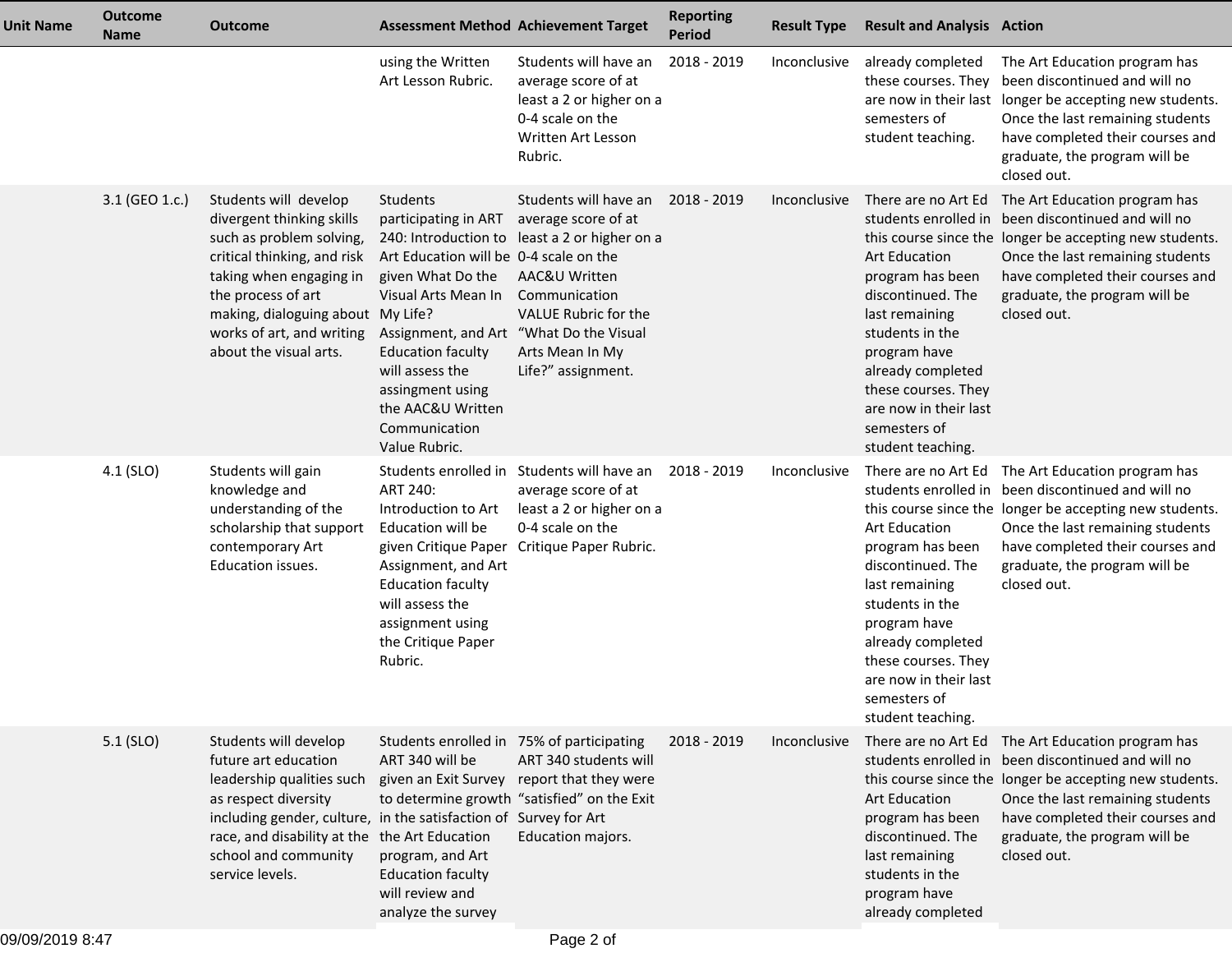| <b>Unit Name</b> | <b>Outcome</b><br><b>Name</b> | Outcome                                                                                                                                                                                                                                                                         | <b>Assessment Method Achievement Target</b>                                                                                                                                                                 |                                                                                                                                                              | <b>Reporting</b><br><b>Period</b> | <b>Result Type</b>       | <b>Result and Analysis Action</b>                                                                                                                                                                                                                             |                                                                                                                                                                                                                                                                                            |
|------------------|-------------------------------|---------------------------------------------------------------------------------------------------------------------------------------------------------------------------------------------------------------------------------------------------------------------------------|-------------------------------------------------------------------------------------------------------------------------------------------------------------------------------------------------------------|--------------------------------------------------------------------------------------------------------------------------------------------------------------|-----------------------------------|--------------------------|---------------------------------------------------------------------------------------------------------------------------------------------------------------------------------------------------------------------------------------------------------------|--------------------------------------------------------------------------------------------------------------------------------------------------------------------------------------------------------------------------------------------------------------------------------------------|
|                  | 5.1 (SLO)                     | Students will develop<br>future art education<br>leadership qualities such<br>as respect diversity<br>including gender, culture,<br>race, and disability at the<br>school and community<br>service levels.                                                                      | results to determine 75% of participating<br>if achievement<br>target was met.                                                                                                                              | ART 340 students will<br>report that they were<br>"satisfied" on the Exit<br>Survey for Art<br>Education majors.                                             | 2018 - 2019                       | Inconclusive             | semesters of<br>student teaching.                                                                                                                                                                                                                             | these courses. They The Art Education program has<br>are now in their last been discontinued and will no<br>longer be accepting new students.<br>Once the last remaining students<br>have completed their courses and<br>graduate, the program will be<br>closed out.                      |
|                  |                               |                                                                                                                                                                                                                                                                                 | ART 340: Art<br>and Materials will be 0-4 scale on the<br>given Contextual<br>Factor Paper, and<br><b>Art Education</b><br>faculty assess the<br>assignment using<br>the Contextual<br>Factor Paper Rubric. | Students enrolled in Students will have an<br>average score of at<br>Education Methods least a 2 or higher on a<br><b>Contextual Factor</b><br>Paper Rubric. | 2018 - 2019                       | Inconclusive             | <b>Art Education</b><br>program has been<br>discontinued. The<br>last remaining<br>students in the<br>program have<br>already completed<br>these courses. They<br>are now in their last<br>semesters of<br>student teaching.                                  | There are no Art Ed The Art Education program has<br>students enrolled in been discontinued and will no<br>this course since the longer be accepting new students.<br>Once the last remaining students<br>have completed their courses and<br>graduate, the program will be<br>closed out. |
|                  | 6.1 (SLO)                     | Students will achieve<br>competence in teaching<br>art using a student-<br>centered approach to a<br>range of populations<br>including toddlers, youth, assignment, and Art Rubric.<br>adolescents, adults, older Education faculty<br>persons, and those with<br>disabilities. | ED 407 (03):<br>Internship will be<br>given the Art<br><b>Teacher Portfolio</b><br>will assess the<br>assignment using<br>the Art Teacher<br>Portfolio Rubric.                                              | Students enrolled in Students will have an<br>average score of at<br>least a 2 or higher on a<br>0-4 scale on the Art<br><b>Teacher Portfolio</b>            | 2018 - 2019                       | Target Met               | In evaluating art<br>the 2 art ed<br>student's enrolled in 2019.<br>ED 407 (one in Fall<br>2018 & other in<br>Spring 2019) the<br>faculty of record<br>determined that<br>they met the target<br>be scoring a 3.1 and<br>3.6 average. They<br>have done well. | There are two students left who<br>teacher portfolios of have not completed ED 407 - it is<br>their hope to be enrolled in Fall                                                                                                                                                            |
|                  |                               |                                                                                                                                                                                                                                                                                 | Students will take<br>the Praxis Subject<br>Test for Art to assess passing score on<br>content knowledge<br>of in the field of art Art.<br>education.                                                       | 75% of participating<br>students will earn a<br>Praxis Subject Test for                                                                                      | 2018 - 2019                       | <b>Target Not</b><br>Met | 2 students<br>successfully<br>completed the<br>praxis art content<br>exam both in fall<br>2018, the third has<br>been unsuccessful in summer /fall 2019.<br>two attempts. The<br>student plans to<br>retake the test                                          | We now only have three students<br>who have not completed the praxis<br>art content exam, i who has<br>successfully completed ED 407 and<br>is retaking the test, and two who<br>hope to complete the test in                                                                              |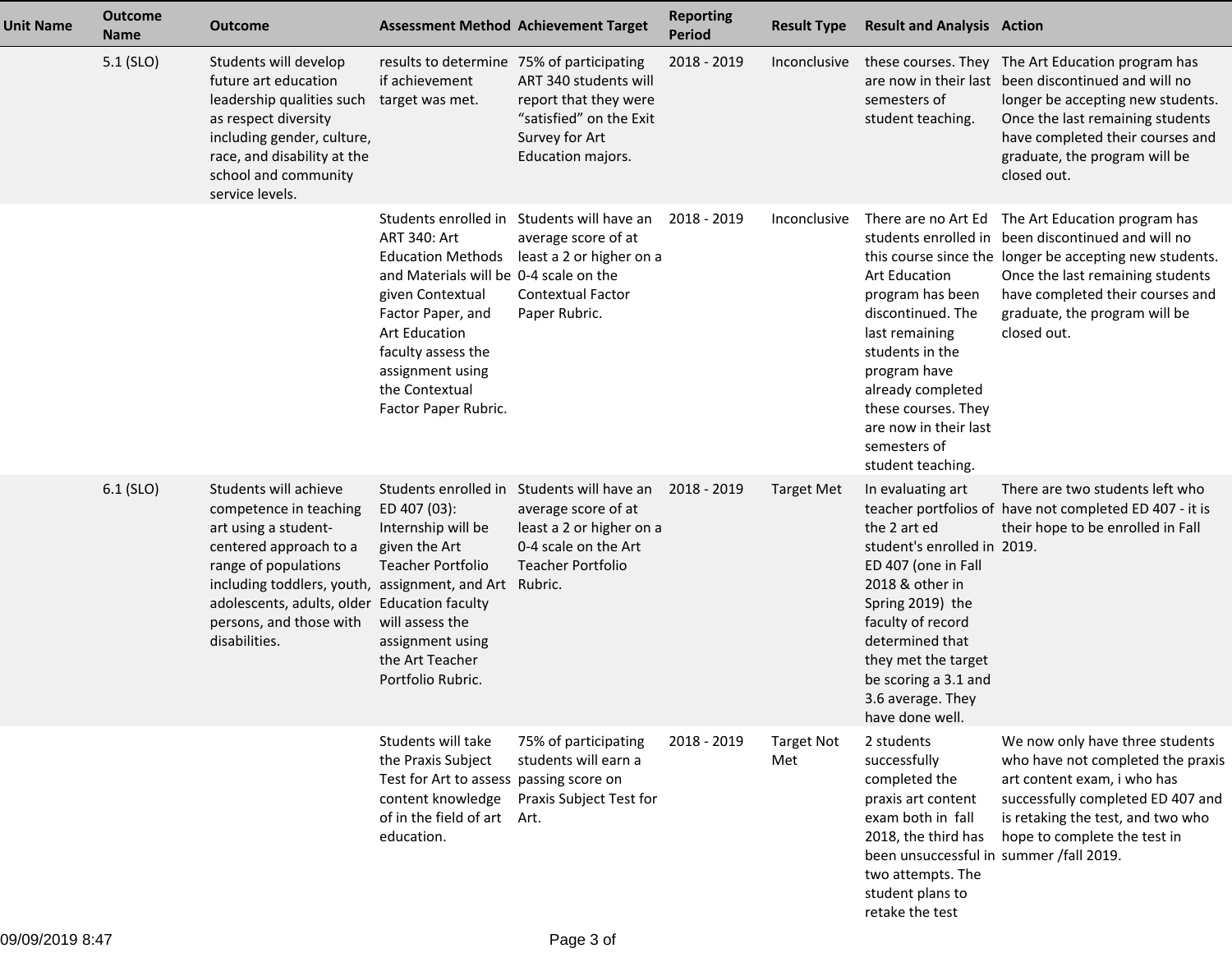| <b>Unit Name</b>                                                                                                    | <b>Outcome</b><br><b>Name</b> | <b>Outcome</b>                                                                                                                                                                                             |                                                                                                                                                                                           | <b>Assessment Method Achievement Target</b>                                                                                                                                                                                                                                         | <b>Reporting</b><br><b>Period</b> | <b>Result Type</b>       | <b>Result and Analysis Action</b>                                                                                                                                   |                                                                                                                                                                                                                                                                                                                                                                                                                                                                                                                                                                                                                                                                                                                                                                                           |
|---------------------------------------------------------------------------------------------------------------------|-------------------------------|------------------------------------------------------------------------------------------------------------------------------------------------------------------------------------------------------------|-------------------------------------------------------------------------------------------------------------------------------------------------------------------------------------------|-------------------------------------------------------------------------------------------------------------------------------------------------------------------------------------------------------------------------------------------------------------------------------------|-----------------------------------|--------------------------|---------------------------------------------------------------------------------------------------------------------------------------------------------------------|-------------------------------------------------------------------------------------------------------------------------------------------------------------------------------------------------------------------------------------------------------------------------------------------------------------------------------------------------------------------------------------------------------------------------------------------------------------------------------------------------------------------------------------------------------------------------------------------------------------------------------------------------------------------------------------------------------------------------------------------------------------------------------------------|
|                                                                                                                     |                               |                                                                                                                                                                                                            | Students will take<br>the Praxis Subject<br>Test for Art to assess passing score on<br>content knowledge<br>of in the field of art<br>education.                                          | 75% of participating<br>students will earn a<br>Praxis Subject Test for<br>Art.                                                                                                                                                                                                     | 2018 - 2019                       | <b>Target Not</b><br>Met | summer 2019.                                                                                                                                                        | We now only have three students<br>who have not completed the praxis<br>art content exam, i who has<br>successfully completed ED 407 and<br>is retaking the test, and two who<br>hope to complete the test in<br>summer /fall 2019.                                                                                                                                                                                                                                                                                                                                                                                                                                                                                                                                                       |
|                                                                                                                     | 7.1 (SAO & PO<br>2.c.         | Students will prepare for<br>a position as an art<br>educator at a public<br>school or private school,<br>art museum, or<br>community organization.                                                        | Student<br>participating in ED<br>407 (03): Internship<br>will be given the<br>assignment Resume<br>with Rubric. Art<br><b>Education faculty</b><br>will carry out<br>assessment process. | Students will have an<br>average score of at<br>least a 2 or higher on a<br>0-3 scale on the<br>Resume Rubric.                                                                                                                                                                      | 2018 - 2019                       | <b>Target Met</b>        | of all four was a<br>2.75 which met the<br>assessment target,<br>with individual<br>scores of 2.75 each.                                                            | The overall average We have only 2 students left in the<br>program and hopefully they will<br>enroll in Fall 2019 in ED 407.                                                                                                                                                                                                                                                                                                                                                                                                                                                                                                                                                                                                                                                              |
| Program -<br>Biology<br>(including<br>Minor and<br>Secondary<br>Education<br>Certification) -<br>BS {2016-<br>2017} | $1.1$ (SLO)                   | The student will<br>accurately interpret and<br>draw conclusions from<br>data presented in tables<br>and graphs in scientific<br>articles to show they can<br>"critically evaluate<br>existing knowledge." | Work done by<br>students in this<br>junior-level class<br>(BSB 310) will be<br>assessed by faculty<br>using departmental<br>rubrics created for<br>this learning<br>outcome.              | More than 75% of the 2018 - 2019<br>students in BSB 310<br>General Ecology will<br>score satisfactory or<br>better (as measured<br>by the departmental<br>assessment rubric) on<br>assignments requiring<br>graph interpretation<br>and concept mapping<br>of a scientific article. |                                   | <b>Target Met</b>        | The target was met.<br>students (15/20)<br>scored satisfactory<br>or better on the<br>assignment.                                                                   | We are continuing to meet the<br>75% of the assessed target goal, but the percentage of<br>BSB 310 students who are<br>achieving at the level we want is<br>trending down. We will continue to<br>incorporate data figures into the<br>content of as many courses as<br>possible, and we will try to provide<br>exercises to the students where<br>they must deduce the intent and<br>significance of data figures, without<br>being told beforehand what they<br>mean. That way, the students will<br>get experience approaching figures<br>from both directions -- first starting<br>from the conclusions and then<br>determining what specifically in the<br>data lead to those conclusions;<br>second starting from the data and<br>deducing what conclusions can<br>arise from them. |
|                                                                                                                     |                               |                                                                                                                                                                                                            | Work done by<br>students in this<br>sophomore-level<br>class (BSB 230) will<br>be assessed by<br>faculty using<br>departmental<br>rubrics created for                                     | More than 75% of the 2018 - 2019<br>students in BSB 230<br><b>General Genetics will</b><br>score satisfactory or<br>better (as measured<br>by the departmental<br>assessment rubric) in<br>an assignment                                                                            |                                   | <b>Target Met</b>        | Target WAS met.<br>76% of Fall 2018<br>BSB 230 students<br>scored satisfactory<br>or better on the<br>rubric. 23% (4/17)<br>scored proficient;<br>53% (9/17) scored | This was the first time we have met<br>the target in this assessment. What<br>we have been doing to familarize<br>students with figures and how to<br>interpret them seems to be paying<br>off. We will continue to<br>incorporate data figures into the<br>content of as many courses as                                                                                                                                                                                                                                                                                                                                                                                                                                                                                                 |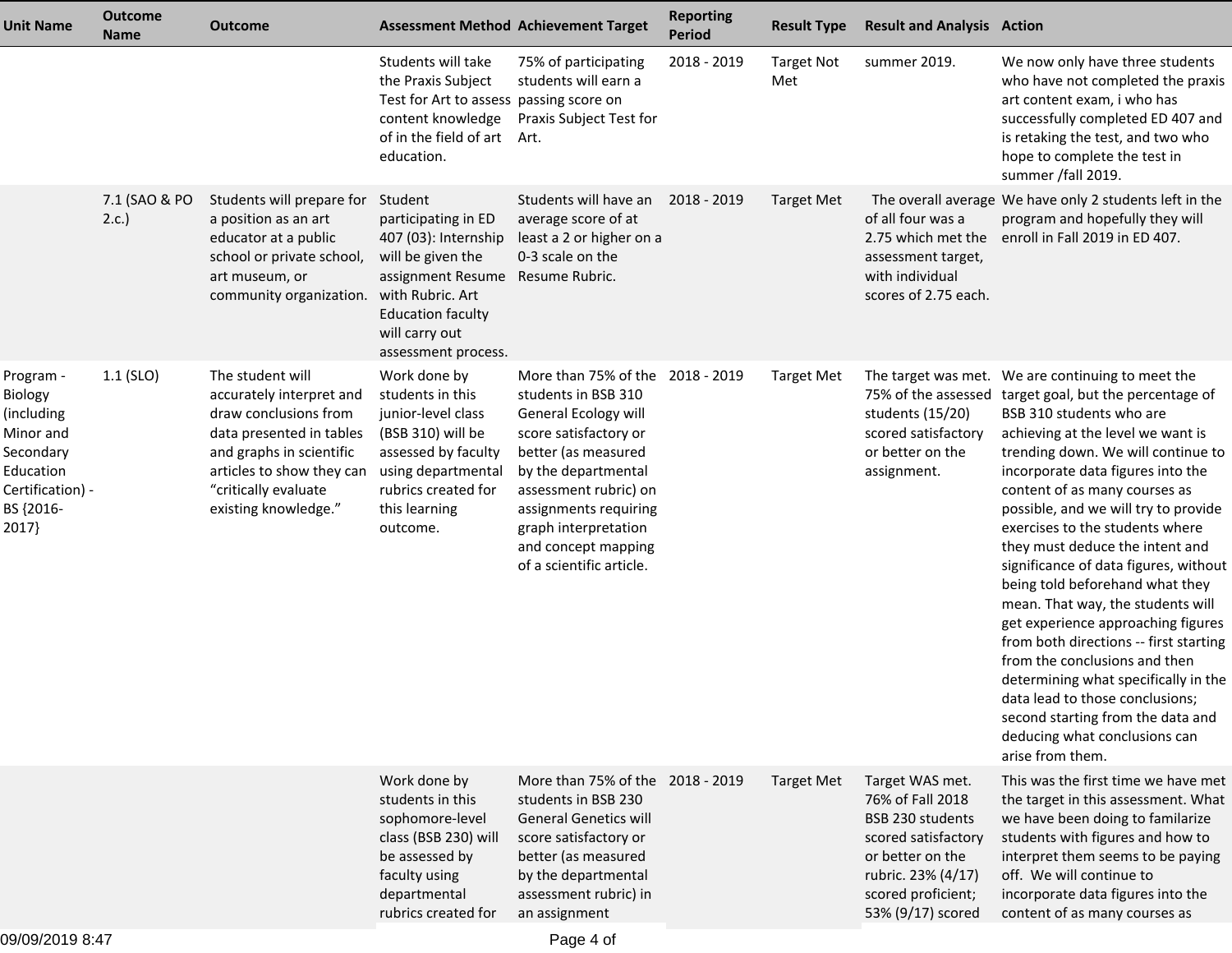| <b>Unit Name</b> | <b>Outcome</b><br><b>Name</b> | <b>Outcome</b>                                                                                                                                                                                                                                                                                                                                                                                                                                                                                                                             |                                                                                                                                                                                                           | <b>Assessment Method Achievement Target</b>                                                                                                                                                                                                                                                                                         | <b>Reporting</b><br>Period | <b>Result Type</b>       | <b>Result and Analysis Action</b>                                                                                                                                                                                |                                                                                                                                                                                                                                                                                                                                                                                                                                                                                                                   |
|------------------|-------------------------------|--------------------------------------------------------------------------------------------------------------------------------------------------------------------------------------------------------------------------------------------------------------------------------------------------------------------------------------------------------------------------------------------------------------------------------------------------------------------------------------------------------------------------------------------|-----------------------------------------------------------------------------------------------------------------------------------------------------------------------------------------------------------|-------------------------------------------------------------------------------------------------------------------------------------------------------------------------------------------------------------------------------------------------------------------------------------------------------------------------------------|----------------------------|--------------------------|------------------------------------------------------------------------------------------------------------------------------------------------------------------------------------------------------------------|-------------------------------------------------------------------------------------------------------------------------------------------------------------------------------------------------------------------------------------------------------------------------------------------------------------------------------------------------------------------------------------------------------------------------------------------------------------------------------------------------------------------|
|                  |                               |                                                                                                                                                                                                                                                                                                                                                                                                                                                                                                                                            | this learning<br>outcome.                                                                                                                                                                                 | question interpreting<br>a single table or figure<br>taken from a scientific<br>paper.                                                                                                                                                                                                                                              | 2018 - 2019                | <b>Target Met</b>        | satisfactory; and<br>23% (4/17) scored<br>unsatisfactory.                                                                                                                                                        | possible, and we will try to provide<br>exercises to the students where<br>they must deduce the intent and<br>significance of data figures, without<br>being told beforehand what they<br>mean. That way, the students will<br>get experience approaching figures<br>from both directions -- first starting<br>from the conclusions and then<br>determining what specifically in the<br>data lead to those conclusions;<br>second starting from the data and<br>deducing what conclusions can<br>arise from them. |
|                  | 1.2 (GEO 4.c.)                | The student will apply<br>the scientific method to a students in the<br>research question. This<br>reflects the General<br>Education Goal 4.c "To<br>demonstrate<br>understanding of self,<br>society, and the natural<br>world, students will<br>demonstrate the ability<br>to apply the scientific<br>method to solve<br>problems." It also reflects<br>the Biology program's<br>mission to develop<br>students with "the ability<br>to apply the process of<br>science", as stated in the<br><b>Biology Mission</b><br>Statement above. | Work done by<br>biology capstone<br>course will be<br>assessed by faculty<br>using the AAC&U<br>VALUE Inquiry &<br>Analysis rubric.                                                                       | Students in BS 400<br>Senior Seminar will<br>average "2.5" or<br>higher on the 0-4 scale<br>of the VALUE Inquiry<br>& Assessment rubric<br>used to evaluate a<br>capstone project in<br>which each students<br>selects a published<br>journal article and<br>writes a research<br>proposal based on the<br>research in the article. | 2018 - 2019                | <b>Target Met</b>        | Target was MET.<br>The students in BS<br>400 average 3.4/4<br>on the 0-4 scale of<br>the VALUE Inquiry & than last year's.<br>Assessment rubric<br>used to evaluate<br>research proposals<br>the students wrote. | This is the third year in a row the<br>department has met this<br>achievement target. Also, this<br>year's average score was higher<br>We will continue to have students<br>in pre-capstone courses work on<br>the big picture of understanding<br>design and rationales behind the<br>experiments.                                                                                                                                                                                                               |
|                  | $2.1$ (SLO)                   | The student will apply<br>concepts from previous<br>courses to current<br>courses.                                                                                                                                                                                                                                                                                                                                                                                                                                                         | Work done by<br>students in BSB 310,<br>typically taken in the General Ecology will<br>4th year, will be<br>assessed by faculty<br>using departmental<br>rubrics created for<br>this learning<br>outcome. | More than 75% of the 2018 - 2019<br>students in BSB 310<br>score satisfactory or<br>better (as measured<br>by the departmental<br>assessment rubric) on<br>activities requiring the<br>application of<br>knowledge gained in<br>first-year general                                                                                  |                            | <b>Target Not</b><br>Met | Target was NOT<br>met. Only 55%<br>$(11/20)$ met the<br>ranked as advanced<br>. This is a significant<br>drop from the past<br>two years, when<br>100% of the<br>assessed students<br>met the target.            | After a couple of years of meeting<br>the assessment target, we reverted<br>to falling short. The Biology unit will<br>target, and 0% were continue to spend time, in as many<br>classes as possible, making<br>connections between new material<br>and material previously learned in<br>other courses. When we make<br>explicit connections, students seem<br>to understand those connections.<br>We do need to work on developing                                                                              |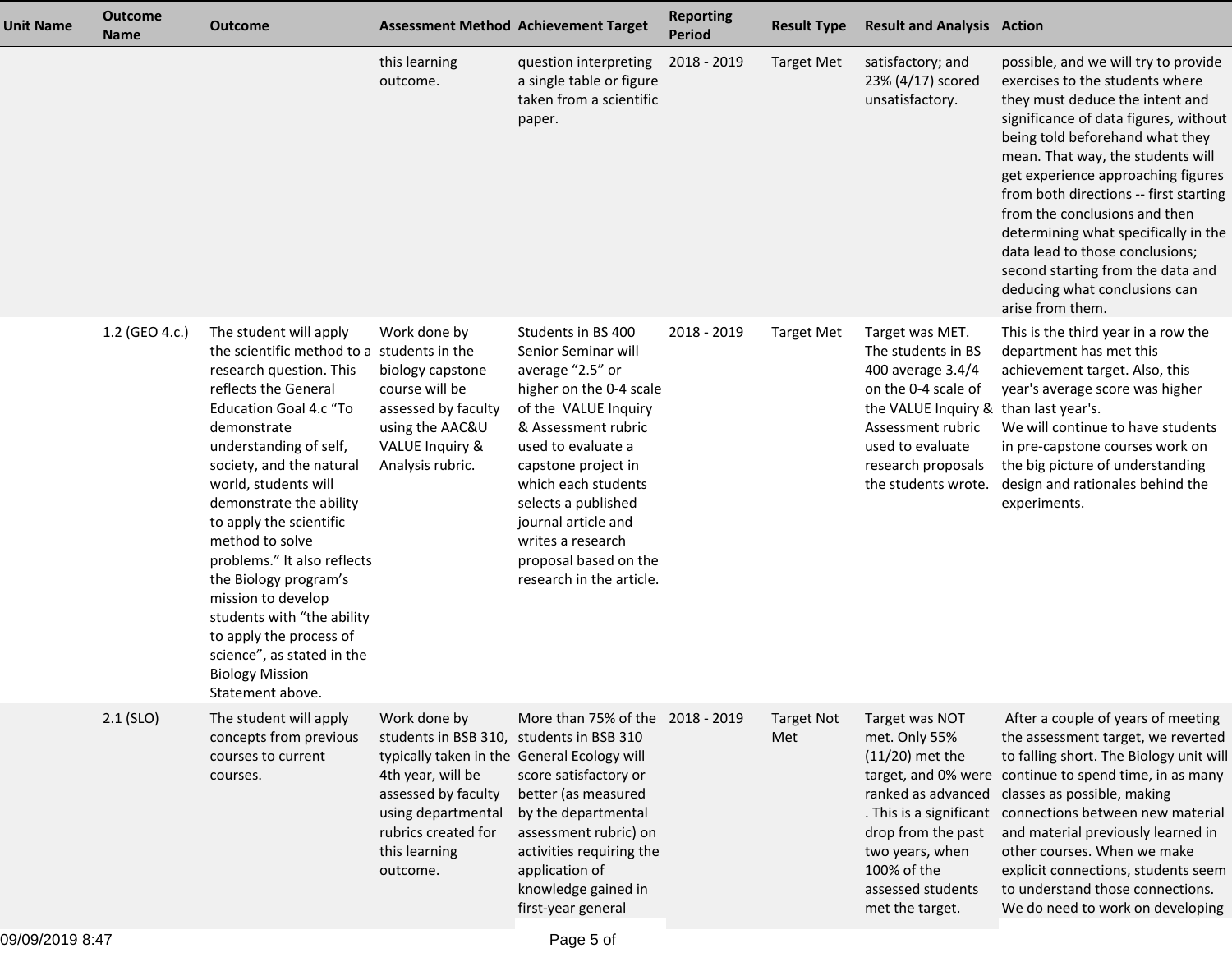| <b>Unit Name</b> | <b>Outcome</b><br><b>Name</b> | <b>Outcome</b>                                                                                                                                                                                                                                                                                                                                                                                                                             |                                                                                                                                                                                                                                                                                                                                                                                                   | <b>Assessment Method Achievement Target</b>                                                                                                                                                                                                                                          | <b>Reporting</b><br><b>Period</b> | <b>Result Type</b>       | <b>Result and Analysis Action</b>                                                                                                                                                                               |                                                                                                                                                                                                                                                                                                                                                                                                                                                                                                                                                                                                                                                                                               |
|------------------|-------------------------------|--------------------------------------------------------------------------------------------------------------------------------------------------------------------------------------------------------------------------------------------------------------------------------------------------------------------------------------------------------------------------------------------------------------------------------------------|---------------------------------------------------------------------------------------------------------------------------------------------------------------------------------------------------------------------------------------------------------------------------------------------------------------------------------------------------------------------------------------------------|--------------------------------------------------------------------------------------------------------------------------------------------------------------------------------------------------------------------------------------------------------------------------------------|-----------------------------------|--------------------------|-----------------------------------------------------------------------------------------------------------------------------------------------------------------------------------------------------------------|-----------------------------------------------------------------------------------------------------------------------------------------------------------------------------------------------------------------------------------------------------------------------------------------------------------------------------------------------------------------------------------------------------------------------------------------------------------------------------------------------------------------------------------------------------------------------------------------------------------------------------------------------------------------------------------------------|
|                  | $2.1$ (SLO)                   | The student will apply<br>concepts from previous<br>courses to current<br>courses.                                                                                                                                                                                                                                                                                                                                                         | Work done by<br>typically taken in the courses.<br>4th year, will be<br>assessed by faculty<br>using departmental<br>rubrics created for<br>this learning<br>outcome.                                                                                                                                                                                                                             | biology and<br>students in BSB 310, quantitative chemistry                                                                                                                                                                                                                           | 2018 - 2019                       | <b>Target Not</b><br>Met | Target was NOT<br>met. Only 55%<br>$(11/20)$ met the<br>ranked as advanced be found.<br>. This is a significant<br>drop from the past<br>two years, when<br>100% of the<br>assessed students<br>met the target. | in the students the ability to make<br>those connections on their own<br>without having it pointed out<br>target, and 0% were before hand that they are there to                                                                                                                                                                                                                                                                                                                                                                                                                                                                                                                              |
|                  |                               |                                                                                                                                                                                                                                                                                                                                                                                                                                            | Work done by<br>students in BSB 346, students in BSB 346<br>typically taken in the Evolutionary Biology<br>be assessed by<br>faculty using<br>departmental<br>rubrics created for<br>this learning<br>outcome.                                                                                                                                                                                    | More than 75% of the 2018 - 2019<br>2nd or 3rd year, will will score satisfactory<br>or better (as<br>measured by the<br>departmental<br>assessment rubric) on<br>an exam question that<br>relates DNA sequence<br>changes to<br>evolutionary<br>relationships between<br>organisms. |                                   | <b>Target Met</b>        | Target was met.<br>100% (19/19)<br>students scored<br>satisfactory or<br>better on the<br>assessed activity.<br>74% (14/19) were<br>ranked as proficient<br>and 26% (5/19)<br>were ranked as<br>satisfactory.   | The Biology unit will continue to<br>spend time, in as many classes as<br>possible, making connections<br>between new material and material<br>previously learned in other courses.<br>When we make explicit<br>connections, students seem to<br>understand those connections. We<br>will continue to work on developing<br>in the students the ability to make<br>those connections on their own<br>without having it pointed out<br>before hand that they are there to<br>be found.                                                                                                                                                                                                         |
|                  | 2.2 (SAO)                     | In keeping with the<br>University Mission to<br>provide "a high-quality<br>undergraduate<br>education" and in<br>keeping with the Biology<br>program goal of having<br>students understand<br>"material across<br>disciplines," the student<br>will learn the concepts<br>covered by a commercial, will be graded by<br>nationally-administered<br>Major Fields Test in<br>biology, taken in their<br>final semester before<br>graduation. | All Biology majors<br>will, as a<br>requirement for<br>graduation, take a<br>nationally-<br>administered Major<br>Fields Test in biology<br>from ETS in<br>Princeton, NJ, in<br>their last semester<br>of study. The tests<br>ETS and returned<br>along with<br>information<br>comparing scores to<br>test-takers at other<br>4-year institutions<br>nation-wide. ETS will<br>provide information | More than 50% of the 2018 - 2019<br>students taking the<br>Major Fields Test will<br>score above the 50th<br>percentile ranking<br>when comparing their<br>performance to those<br>of students across the<br>nation taking the<br>same test in the same<br>year.                     |                                   | <b>Target Not</b><br>Met | Target NOT met.<br>Only 48% (7/16) of<br>the students taking<br>the Major Fields<br>Test in biology<br>scored above the<br>50th percentile.                                                                     | Despite falling just short of meeting<br>the assessment goal, this was the<br>best showing by departmental<br>students on the Exit Exam in almost<br>ten years. We are definitely<br>trending in the right direction. Our<br>students are learning and retaining<br>broad discipline-based knowledge<br>better than in previous years. To<br>keep this trend in the positive<br>direction, we will continue to try to<br>review and reinforce concepts in<br>previous courses in the courses we<br>teach. We will also continue to<br>train our students in effective and<br>efficient study techniques so that<br>they do more than incorporate<br>class material into short-term<br>memory. |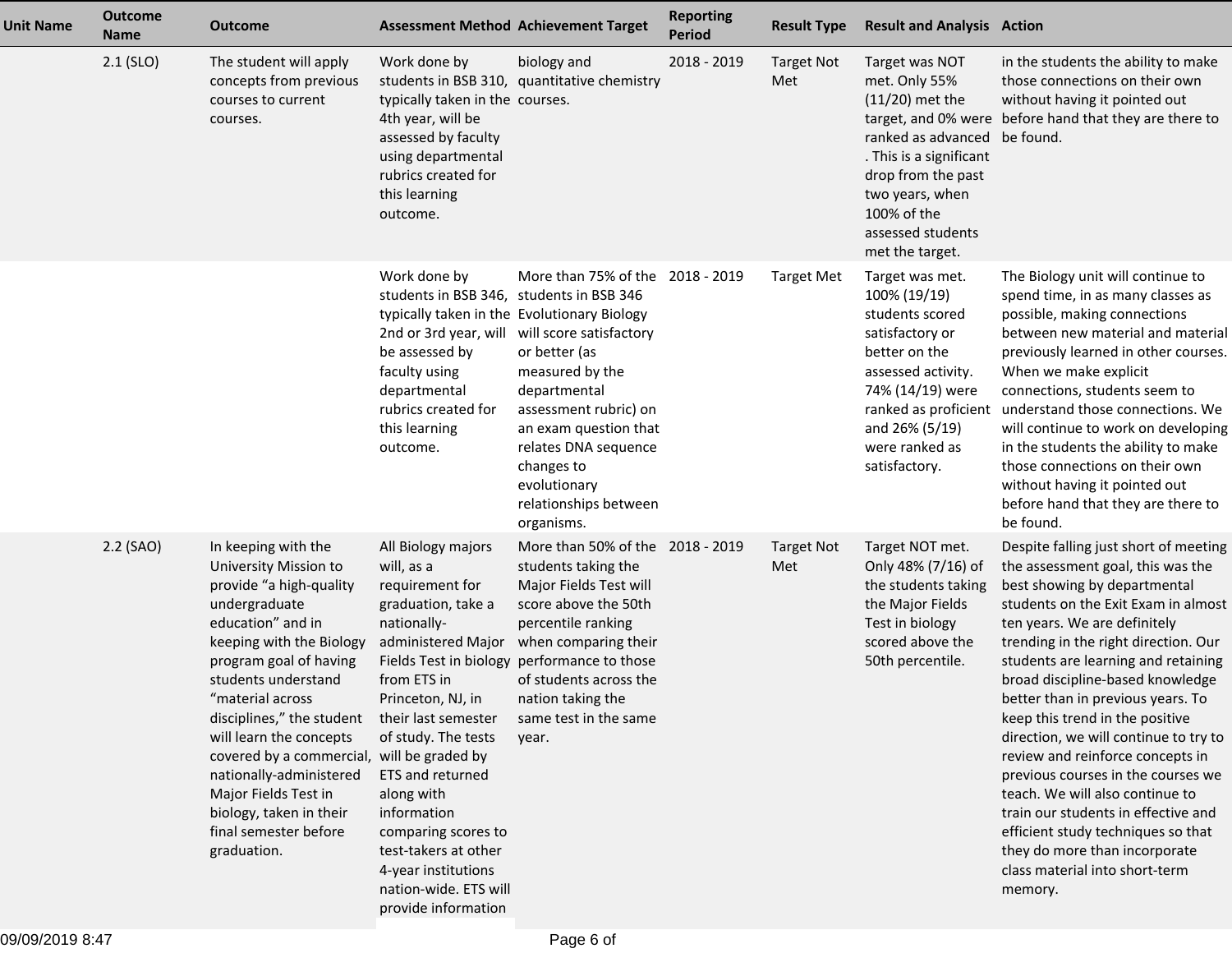| <b>Unit Name</b>                                                     | <b>Outcome</b><br><b>Name</b> | <b>Outcome</b>                                                                                                                                                                                                                                                                                                                                                                                                                      |                                                                                                                                                                                                                                                                                                                                                                         | <b>Assessment Method Achievement Target</b>                                                                                                                                                                                   | <b>Reporting</b><br><b>Period</b> | <b>Result Type</b>       | <b>Result and Analysis Action</b>                                                                                                                                                                                                   |                                                                                                                                                                                                                                                                                                                                                                                                                                                                                                                                                                                                                                                                                               |
|----------------------------------------------------------------------|-------------------------------|-------------------------------------------------------------------------------------------------------------------------------------------------------------------------------------------------------------------------------------------------------------------------------------------------------------------------------------------------------------------------------------------------------------------------------------|-------------------------------------------------------------------------------------------------------------------------------------------------------------------------------------------------------------------------------------------------------------------------------------------------------------------------------------------------------------------------|-------------------------------------------------------------------------------------------------------------------------------------------------------------------------------------------------------------------------------|-----------------------------------|--------------------------|-------------------------------------------------------------------------------------------------------------------------------------------------------------------------------------------------------------------------------------|-----------------------------------------------------------------------------------------------------------------------------------------------------------------------------------------------------------------------------------------------------------------------------------------------------------------------------------------------------------------------------------------------------------------------------------------------------------------------------------------------------------------------------------------------------------------------------------------------------------------------------------------------------------------------------------------------|
|                                                                      | 2.2 (SAO)                     | In keeping with the<br>University Mission to<br>provide "a high-quality<br>undergraduate<br>education" and in<br>keeping with the Biology<br>program goal of having<br>students understand<br>"material across<br>disciplines," the student<br>will learn the concepts<br>covered by a commercial,<br>nationally-administered<br>Major Fields Test in<br>biology, taken in their<br>final semester before<br>graduation.            | about each<br>student's percentile students taking the<br>ranking for the test.                                                                                                                                                                                                                                                                                         | More than 50% of the<br>Major Fields Test will<br>score above the 50th<br>percentile ranking<br>when comparing their<br>performance to those<br>of students across the<br>nation taking the<br>same test in the same<br>year. | 2018 - 2019                       | <b>Target Not</b><br>Met | Target NOT met.<br>Only 48% (7/16) of<br>the students taking<br>the Major Fields<br>Test in biology<br>scored above the<br>50th percentile.                                                                                         | Despite falling just short of meeting<br>the assessment goal, this was the<br>best showing by departmental<br>students on the Exit Exam in almost<br>ten years. We are definitely<br>trending in the right direction. Our<br>students are learning and retaining<br>broad discipline-based knowledge<br>better than in previous years. To<br>keep this trend in the positive<br>direction, we will continue to try to<br>review and reinforce concepts in<br>previous courses in the courses we<br>teach. We will also continue to<br>train our students in effective and<br>efficient study techniques so that<br>they do more than incorporate<br>class material into short-term<br>memory. |
|                                                                      | 2.3 (PO 2.d.)                 | In keeping with the<br><b>University Strategic Goal</b><br>2.d of promoting<br>"regional stewardship<br>through partnerships<br>across campus and across the Department<br>the region by forging<br>meaningful and engaged<br>partnerships that provide ask students to<br>real-life experiences for<br>students", the student<br>will participate in<br>community service<br>opportunities while<br>enrolled in the<br>department. | All graduating<br>Biology seniors will<br>be given a Survey as<br>part of a required<br>Exit Interview with<br>Chair. One question community service<br>on that survey will<br>enumerate the<br>types of community<br>service activities<br>they have<br>participated in while<br>an MUW<br>undergraduate.<br>Faculty will review<br>and analyze the<br>survey results. | More than 75% of the 2018 - 2019<br>students participating<br>in the Exit Interview<br>Survey will have<br>participated in at least<br>two different types of<br>activities.                                                  |                                   | <b>Target Not</b><br>Met | Target was NOT<br>met. 63% of<br>graduating seniors<br>reported<br>participating in two<br>or more community<br>service activities.<br>Nonetheless, this<br>was close to double<br>the percentage who<br>met the goal last<br>year. | We will continue to try to publicize<br>departmental opportunities for<br>students to engage in community<br>service. Hearing faculty advocate<br>for service helps student realize its<br>value and alerts them to the<br>opportunities, they might<br>otherwise be overlooking.                                                                                                                                                                                                                                                                                                                                                                                                             |
| Program -<br>Chemistry<br>(including<br>Minor) - BS<br>${2016-2017}$ | $1.1$ (GEO 3.a.)              | The student will (TSW)<br>successfully execute<br>problem-solving related<br>to basic stoichiometry,<br>equilibrium,<br>thermodynamics/quantu<br>m mechanics, and                                                                                                                                                                                                                                                                   | Stoichiometry,<br>equilibrium, and<br>thermodynamics/qu<br>antum mechanics<br>questions from<br>quizzes and exams<br>in PSC 111 will be                                                                                                                                                                                                                                 | The average score of<br>PSC 111 students<br>should be at least a<br>"3" on the 0-4 scale<br>used in the AAC&U<br>Quantitative Literacy<br><b>VALUE Rubric in</b>                                                              | 2018 - 2019                       | <b>Target Not</b><br>Met | across five lecture<br>sections and two<br>semesters (4<br>1 section in spring<br>2019) were                                                                                                                                        | 98 PSC 111 students In 2017-18 the average was 2.5.<br>We had hoped that by encouraging<br>students to make use of SI and<br>encouraging them in class, we<br>sections in fall 2018, would reach the target average of<br>3.0. However, this did not happen.<br>As you can see from the results                                                                                                                                                                                                                                                                                                                                                                                               |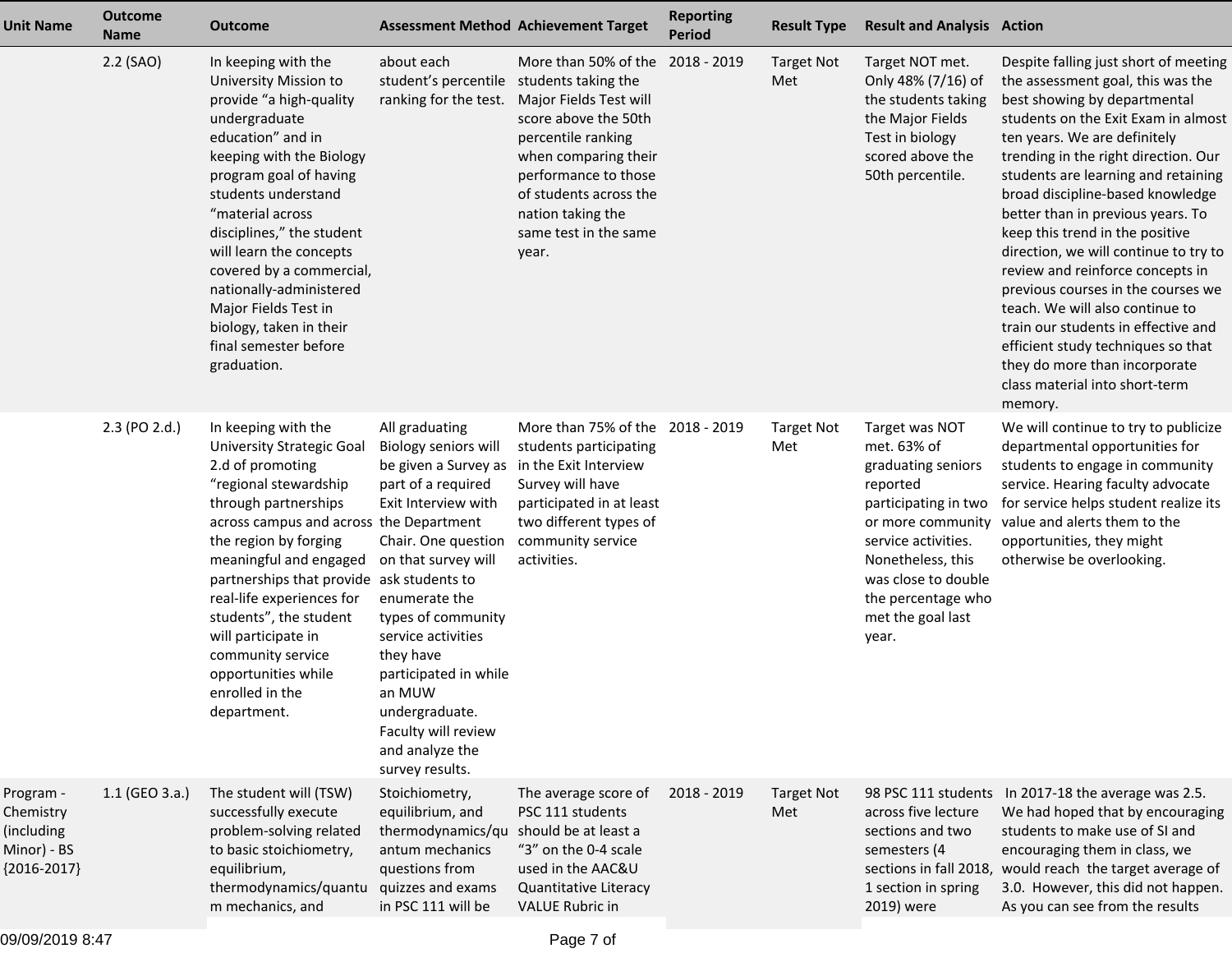| <b>Unit Name</b>                                                     | <b>Outcome</b><br><b>Name</b> | <b>Outcome</b>                       |                                                                 | <b>Assessment Method Achievement Target</b>                                                                       | <b>Reporting</b><br>Period | <b>Result Type</b>       | <b>Result and Analysis Action</b>                                                                                                                                                                                                                                                                                                                                                                                                                                       |                                                                                                                                                                                                                                                                                                                                                                                                                                                                                                                                                                                                                                                                                                                                                                                                                                                                                                                                                                                                                                                                                                                                                                                                                                                                                                                                                                                                                                                                                                                                                                                                 |
|----------------------------------------------------------------------|-------------------------------|--------------------------------------|-----------------------------------------------------------------|-------------------------------------------------------------------------------------------------------------------|----------------------------|--------------------------|-------------------------------------------------------------------------------------------------------------------------------------------------------------------------------------------------------------------------------------------------------------------------------------------------------------------------------------------------------------------------------------------------------------------------------------------------------------------------|-------------------------------------------------------------------------------------------------------------------------------------------------------------------------------------------------------------------------------------------------------------------------------------------------------------------------------------------------------------------------------------------------------------------------------------------------------------------------------------------------------------------------------------------------------------------------------------------------------------------------------------------------------------------------------------------------------------------------------------------------------------------------------------------------------------------------------------------------------------------------------------------------------------------------------------------------------------------------------------------------------------------------------------------------------------------------------------------------------------------------------------------------------------------------------------------------------------------------------------------------------------------------------------------------------------------------------------------------------------------------------------------------------------------------------------------------------------------------------------------------------------------------------------------------------------------------------------------------|
| Program -<br>Chemistry<br>(including<br>Minor) - BS<br>${2016-2017}$ | 1.1 (GEO 3.a.)                | quantitative analysis<br>techniques. | evaluated by faculty<br>using the AAC&U<br><b>VALUE Rubric.</b> | performing<br>calculations and<br>Quantitative Literacy answering questions<br>related to basic<br>stoichiometry. | 2018 - 2019                | <b>Target Not</b><br>Met | assessed on their<br>knowledge of basic<br>stoichiometry and<br>the relevant<br>calculations.<br>Stoichiometry<br>questions and<br>calculations (from<br>several quizzes and<br>exams) were<br><b>Literacy VALUE</b><br>rubric score of the<br>98 students<br>evaluated was "2.5"<br>with the following<br>breakdown (44<br>students, score = $1$ ;<br>8 students, score =<br>2; 9 students, score<br>$=$ 3; 37 students,<br>$score = 4$ ). Target<br>was not achieved. | above, 40 of the 98 students,<br>scored 4's, while 44 students<br>scored 1's. It is apparent that,<br>instead of the normal bell curve,<br>we have a bimodal distribution.<br>We do not believe that the<br>students who are scoring 1's are<br>attending SI sessions, and they are<br>not as engaged in class as we want.<br>We have to find ways to engage<br>evaluated using the these students. This will involve a<br>AAC&U Quantitative deeper dive into reviewing<br>mathematics and problem-solving.<br>rubric. The average The question is, "Do we want to do<br>this type of review in PSC 111<br>General Chemistry I at the expense<br>of covering material needed to<br>transition to PSC 112 General<br>Chemistry II?" Currently, the<br>department has several courses for<br>non-science majors (SM 101, SM<br>102, BSB 109, PS 109, and PSC 108).<br>Should we encourage non-science<br>majors into those courses, which<br>will have no math prerequisites and<br>less scientific depth, and reserve<br>PSC 111 for science majors?<br>As we ponder these questions, we<br>will try to find ways to engage the<br>students who are struggling the<br>most (those who are scoring 1's).<br>Instead of encouraging these<br>students to attend SI sessions, we<br>might need to require extra work<br>from students who are struggling.<br>If we make extra practice work a<br>requirement, instead of<br>encouraging voluntary attendance<br>at SI, maybe these students will do<br>the extra practice to learn the<br>mathematics needed to learn<br>stoichiometric processes. |
|                                                                      |                               |                                      | Stoichiometry,                                                  | The average score of                                                                                              | 2018 - 2019                | <b>Target Not</b>        |                                                                                                                                                                                                                                                                                                                                                                                                                                                                         | 39 PSC 112 students In 2017-18, the average for this                                                                                                                                                                                                                                                                                                                                                                                                                                                                                                                                                                                                                                                                                                                                                                                                                                                                                                                                                                                                                                                                                                                                                                                                                                                                                                                                                                                                                                                                                                                                            |

2018 - 2019

 Target Not Met

39 PSC 112 students In 2017-18, the average for this across two lecture assessment was "2.1". We had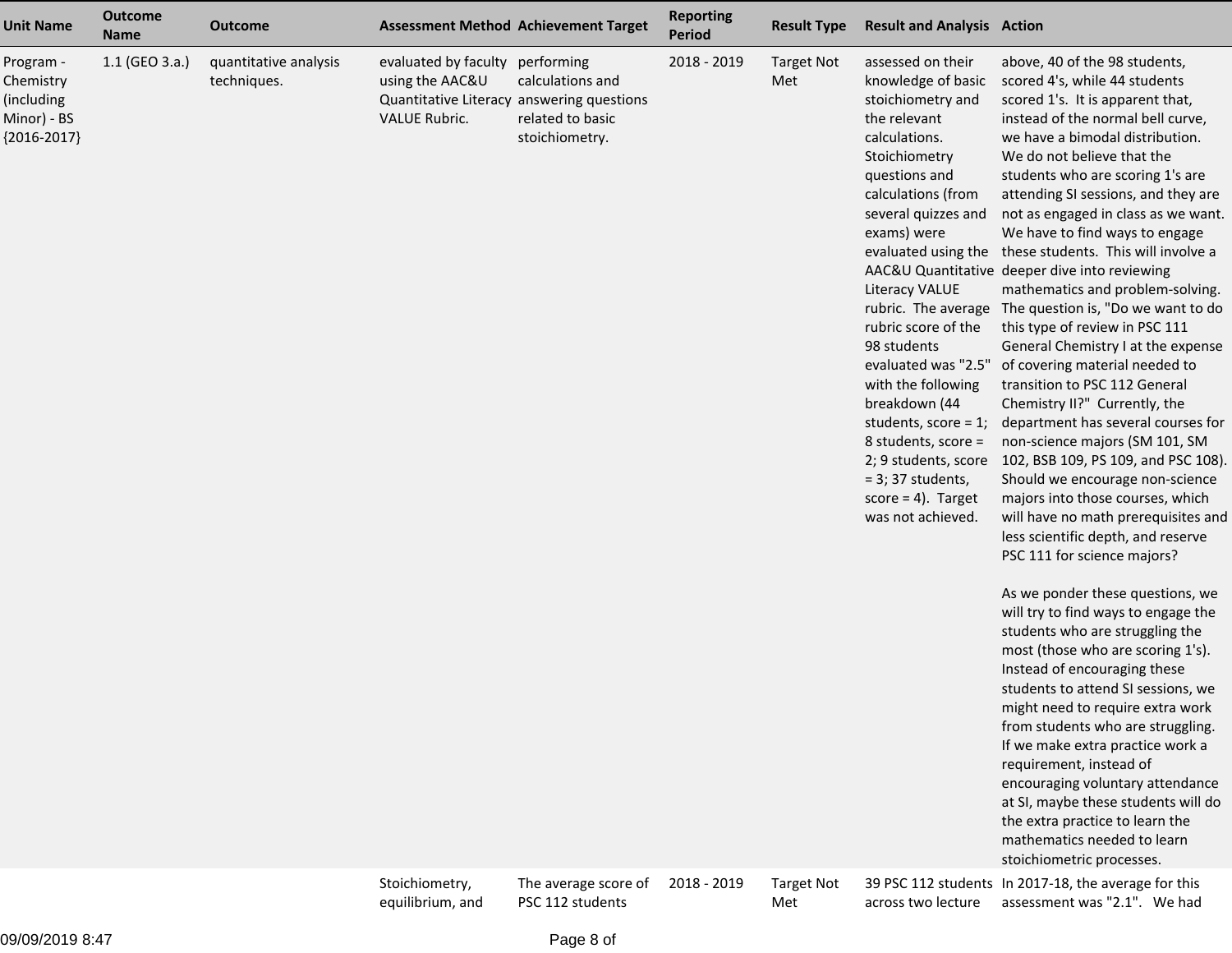| <b>Unit Name</b> | <b>Outcome</b><br><b>Name</b> | <b>Outcome</b> |                                                                                                                                                                                               | <b>Assessment Method Achievement Target</b>                                                                                                                                                                                                                                                                            | <b>Reporting</b><br><b>Period</b> | <b>Result Type</b>       | <b>Result and Analysis Action</b>                                                                                                                                                                                                                                                                                                                                                                                                                                                                  |                                                                                                                                                                                                                                                                                                                                                                                                                                                                                                                                                                                                                                                                                                                                                                                                                                                                                                           |
|------------------|-------------------------------|----------------|-----------------------------------------------------------------------------------------------------------------------------------------------------------------------------------------------|------------------------------------------------------------------------------------------------------------------------------------------------------------------------------------------------------------------------------------------------------------------------------------------------------------------------|-----------------------------------|--------------------------|----------------------------------------------------------------------------------------------------------------------------------------------------------------------------------------------------------------------------------------------------------------------------------------------------------------------------------------------------------------------------------------------------------------------------------------------------------------------------------------------------|-----------------------------------------------------------------------------------------------------------------------------------------------------------------------------------------------------------------------------------------------------------------------------------------------------------------------------------------------------------------------------------------------------------------------------------------------------------------------------------------------------------------------------------------------------------------------------------------------------------------------------------------------------------------------------------------------------------------------------------------------------------------------------------------------------------------------------------------------------------------------------------------------------------|
|                  |                               |                | thermodynamics/qu should be at least a<br>antum mechanics<br>questions from<br>quizzes and exams<br>in PSC 112 will be<br>evaluated by faculty performing<br>using the AAC&U<br>VALUE Rubric. | "3" on the 0-4 scale<br>used in the AAC&U<br>Quantitative Literacy<br><b>VALUE Rubric in</b><br>calculations and<br>Quantitative Literacy answering questions<br>related to equilibrium.                                                                                                                               | 2018 - 2019                       | <b>Target Not</b><br>Met | sections in spring<br>2019 were assessed<br>on their knowledge<br>of the basic<br>concepts of<br>equilibrium and the<br>relevant<br>calculations.<br>Conceptual<br>questions and<br>calculations on<br>equilibrium (from<br><b>Literacy VALUE</b><br>rubric score of the<br>39 students<br>evaluated was "2.8"<br>with the following<br>breakdown (9<br>students, score = $1$ ;<br>6 students, score =<br>2; 8 students, score<br>$=$ 3; 16 students,<br>$score = 4$ . Target<br>was not achieved. | planned to include APIL strategies<br>and online homework to reach the<br>target average of "3". However,<br>due to time constraints, we were<br>unable to include the APIL<br>strategies and online homework<br>that we had planned. We were<br>only able to assign more homework<br>and practice in this area and<br>encourage student practice. Even<br>without the APIL strategies and<br>online homework, we were able to<br>the final exam) were increase the average from 2.1 to<br>evaluated using the 2.8. While we did not reach the<br>AAC&U Quantitative target, we are encouraged by the<br>improvement. We are also<br>rubric. The average encouraged that over 60% of the<br>students met the score of 3.<br>Next year we hope to revamp the<br>course in order to spend less time<br>on less relevant (although<br>interesting) topics so that we can<br>devote more time to equilibrium. |
|                  |                               |                | Stoichiometry,<br>equilibrium, and<br>antum mechanics<br>questions from<br>quizzes and exams<br>in PSC 450/451 will<br>be evaluated by<br>faculty using the<br>Literacy VALUE<br>Rubric.      | The average score of<br>PSC 312/450/451<br>thermodynamics/qu students should be at<br>least a "3" on the 0-4<br>scale used in the<br>AAC&U Quantitative<br>Literacy VALUE Rubric<br>in performing<br>calculations and<br>AAC&U Quantitative answering questions<br>related to<br>thermodynamics/quan<br>tum mechanics. | 2018 - 2019                       | Target Met               | PSC 312 was not<br>taught this<br>450) and the spring next year.<br>(PSC 451).<br>Thermodynamics<br>was assessed in PSC<br>450. The 5 students<br>were assessed<br>twice. The first<br>assessment<br>occurred during the<br>fall semester with a<br>quiz. Questions<br>were evaluated                                                                                                                                                                                                              | PSC 450/451 is on a two year<br>rotation. So these courses, and<br>academic year. PSC their assessments, will not be a part<br>450/451 was taught of the 2019-20 SMART plan. PSC<br>during the fall (PSC 312 will be used in this assessment                                                                                                                                                                                                                                                                                                                                                                                                                                                                                                                                                                                                                                                              |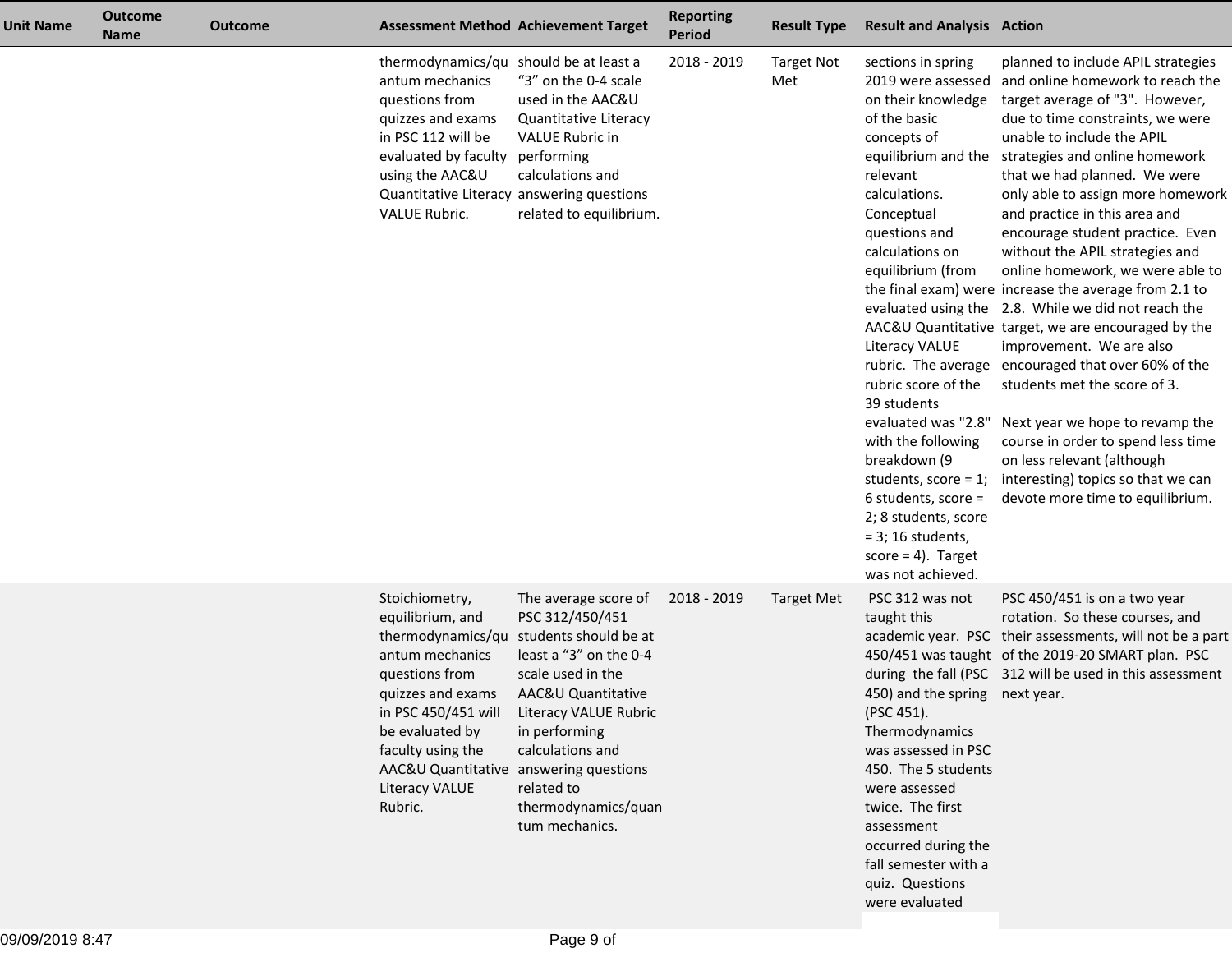| <b>Unit Name</b> | <b>Outcome</b><br><b>Name</b> | <b>Outcome</b> |                                                                                                                                                                                                                                    | <b>Assessment Method Achievement Target</b>                                                                                                                                                                                                                                  | <b>Reporting</b><br><b>Period</b> | <b>Result Type</b> | <b>Result and Analysis Action</b>                                                                                                                                                                                                                                                                                                                                                                                                                                                                                                                                                                                                                                                                                                                                                                                                     |                                                                                                                                                                                                                                           |
|------------------|-------------------------------|----------------|------------------------------------------------------------------------------------------------------------------------------------------------------------------------------------------------------------------------------------|------------------------------------------------------------------------------------------------------------------------------------------------------------------------------------------------------------------------------------------------------------------------------|-----------------------------------|--------------------|---------------------------------------------------------------------------------------------------------------------------------------------------------------------------------------------------------------------------------------------------------------------------------------------------------------------------------------------------------------------------------------------------------------------------------------------------------------------------------------------------------------------------------------------------------------------------------------------------------------------------------------------------------------------------------------------------------------------------------------------------------------------------------------------------------------------------------------|-------------------------------------------------------------------------------------------------------------------------------------------------------------------------------------------------------------------------------------------|
|                  |                               |                | Stoichiometry,<br>equilibrium, and<br>antum mechanics<br>questions from<br>quizzes and exams<br>in PSC 450/451 will<br>be evaluated by<br>faculty using the<br>AAC&U Quantitative answering questions<br>Literacy VALUE<br>Rubric. | The average score of<br>PSC 312/450/451<br>thermodynamics/qu students should be at<br>least a "3" on the 0-4<br>scale used in the<br>AAC&U Quantitative<br>Literacy VALUE Rubric<br>in performing<br>calculations and<br>related to<br>thermodynamics/quan<br>tum mechanics. | 2018 - 2019                       | <b>Target Met</b>  | using the AAC&U<br>Quantitative<br>Literacy VALUE<br>PSC 450 students<br>evaluated on the<br>semester quiz was<br>"2.4" with the<br>following<br>breakdown (0<br>students, score = $1$ ;<br>3 students, score $=$<br>2; 2 students, score<br>$= 3; 0$ students,<br>$score = 4$ . Target<br>was not achieved.<br>However, the<br>second assessment<br>of thermodynamics<br>occurred at the end<br>of the fall semester<br>on the final exam.<br><b>Questions were</b><br>evaluated using the<br>AAC&U Quantitative<br>Literacy VALUE<br>rubric. The average<br>rubric score of the 5<br>PSC 450 students<br>evaluated on the<br>final exam was<br>"3.0" with the<br>following<br>breakdown (1<br>students, score = $1$ ;<br>0 students, score =<br>2; 2 students, score<br>$= 3; 2$ students,<br>$score = 4$ . Target<br>was achieved. | PSC 450/451 is on a two year<br>rotation. So these courses, and<br>their assessments, will not be a part<br>rubric. The average of the 2019-20 SMART plan. PSC<br>rubric score of the 5 312 will be used in this assessment<br>next year. |
|                  |                               |                |                                                                                                                                                                                                                                    |                                                                                                                                                                                                                                                                              |                                   |                    | The fact that<br>student                                                                                                                                                                                                                                                                                                                                                                                                                                                                                                                                                                                                                                                                                                                                                                                                              |                                                                                                                                                                                                                                           |

performance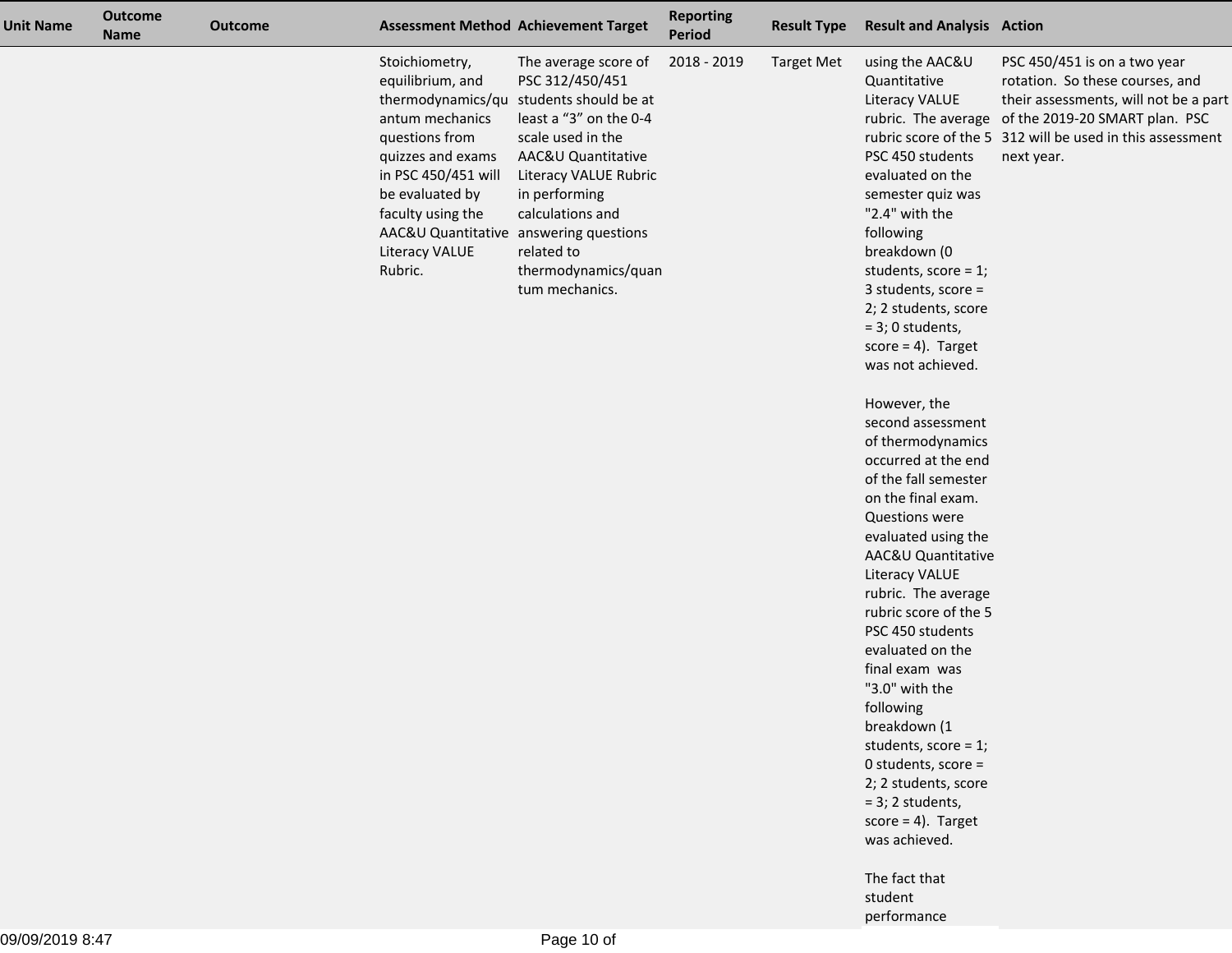| <b>Unit Name</b> | <b>Outcome</b><br><b>Name</b> | <b>Outcome</b> |                                                                                                                                                                                                                                    | <b>Assessment Method Achievement Target</b>                                                                                                                                                                                                                                  | <b>Reporting</b><br>Period | <b>Result Type</b> | <b>Result and Analysis Action</b>                                                                                                                                                                                                                                                                                                                                                                                                                                                                                                                                                                                                                                                                                                                                                                                                                               |                                                                                                                                                                                                                          |
|------------------|-------------------------------|----------------|------------------------------------------------------------------------------------------------------------------------------------------------------------------------------------------------------------------------------------|------------------------------------------------------------------------------------------------------------------------------------------------------------------------------------------------------------------------------------------------------------------------------|----------------------------|--------------------|-----------------------------------------------------------------------------------------------------------------------------------------------------------------------------------------------------------------------------------------------------------------------------------------------------------------------------------------------------------------------------------------------------------------------------------------------------------------------------------------------------------------------------------------------------------------------------------------------------------------------------------------------------------------------------------------------------------------------------------------------------------------------------------------------------------------------------------------------------------------|--------------------------------------------------------------------------------------------------------------------------------------------------------------------------------------------------------------------------|
|                  |                               |                | Stoichiometry,<br>equilibrium, and<br>antum mechanics<br>questions from<br>quizzes and exams<br>in PSC 450/451 will<br>be evaluated by<br>faculty using the<br>AAC&U Quantitative answering questions<br>Literacy VALUE<br>Rubric. | The average score of<br>PSC 312/450/451<br>thermodynamics/qu students should be at<br>least a "3" on the 0-4<br>scale used in the<br>AAC&U Quantitative<br>Literacy VALUE Rubric<br>in performing<br>calculations and<br>related to<br>thermodynamics/quan<br>tum mechanics. | 2018 - 2019                | <b>Target Met</b>  | semester is<br>encouraging.<br>Because the target<br>of the semester, we next year.<br>are comfortable<br>saying that the<br>target was met.<br>Quantum mechanics<br>was assessed in PSC<br>451. The 5 students<br>were assessed<br>twice. The first<br>assessment<br>occurred during the<br>spring semester<br>with a quiz.<br><b>Questions were</b><br>evaluated using the<br>AAC&U Quantitative<br><b>Literacy VALUE</b><br>rubric. The average<br>rubric score of the 5<br>PSC 451 students<br>evaluated on the<br>semester quiz was<br>"3.8" with the<br>following<br>breakdown (0<br>students, score = $1$ ;<br>3 students, score =<br>2; 1 students, score<br>$= 3; 4$ students,<br>$score = 4$ ). Target<br>was achieved.<br>The second<br>assessment of<br>quantum mechanics<br>occurred at the end<br>of the spring<br>semester on the<br>final exam. | improved during the PSC 450/451 is on a two year<br>rotation. So these courses, and<br>their assessments, will not be a part<br>of the 2019-20 SMART plan. PSC<br>was met at the end 312 will be used in this assessment |

Questions were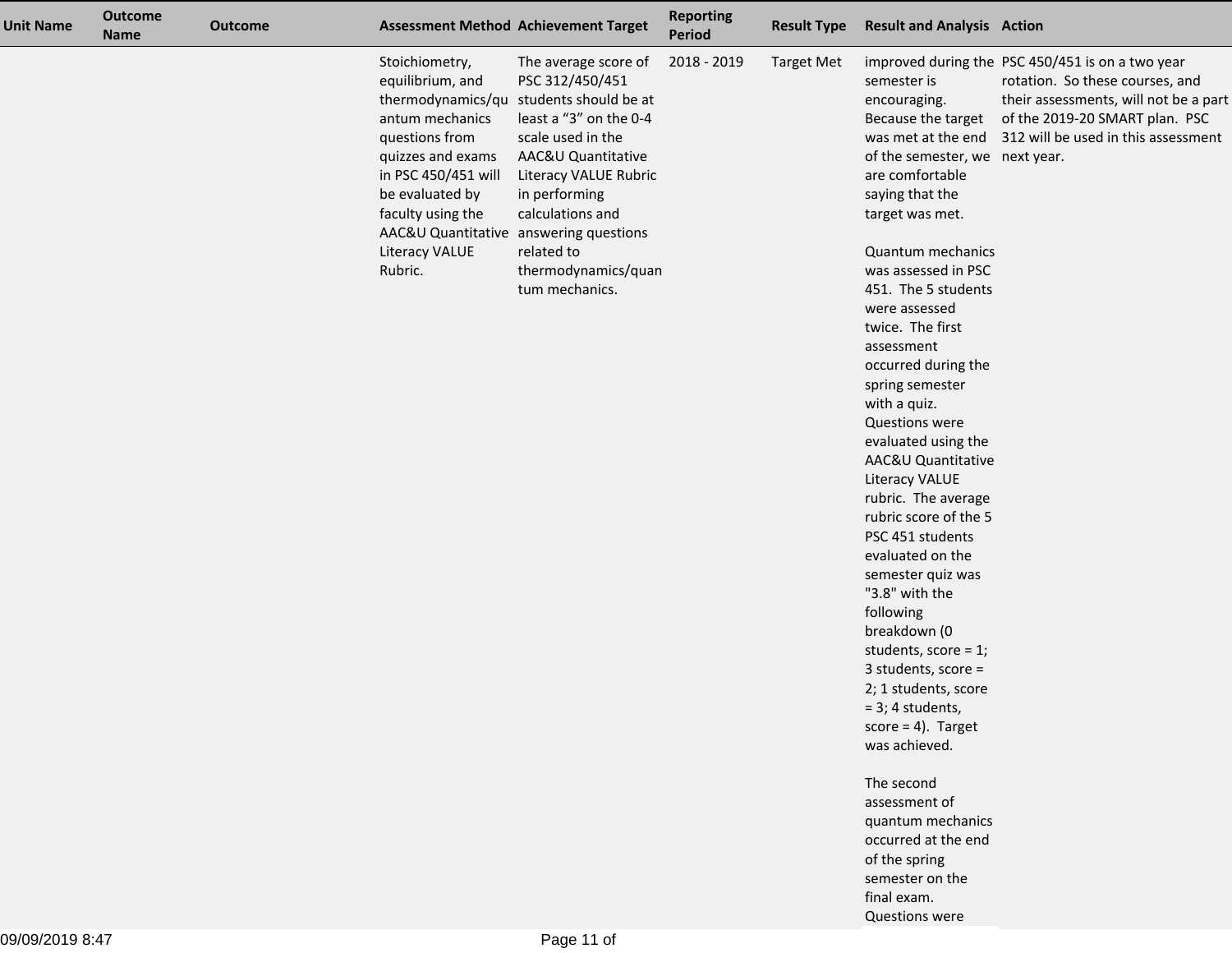| Unit Name | <b>Outcome</b><br><b>Name</b> | <b>Outcome</b>                                                                                           |                                                                                                                                                                                                                                            | <b>Assessment Method Achievement Target</b>                                                                                                                                                                                                                                       | <b>Reporting</b><br><b>Period</b> | <b>Result Type</b> | <b>Result and Analysis Action</b>                                                                                                                                                                                                                                                                                                                                                                                                             |                                                                                                                                                                                                                                                                                                                                                                                                                                                                                                                                                                                                                                                                                             |
|-----------|-------------------------------|----------------------------------------------------------------------------------------------------------|--------------------------------------------------------------------------------------------------------------------------------------------------------------------------------------------------------------------------------------------|-----------------------------------------------------------------------------------------------------------------------------------------------------------------------------------------------------------------------------------------------------------------------------------|-----------------------------------|--------------------|-----------------------------------------------------------------------------------------------------------------------------------------------------------------------------------------------------------------------------------------------------------------------------------------------------------------------------------------------------------------------------------------------------------------------------------------------|---------------------------------------------------------------------------------------------------------------------------------------------------------------------------------------------------------------------------------------------------------------------------------------------------------------------------------------------------------------------------------------------------------------------------------------------------------------------------------------------------------------------------------------------------------------------------------------------------------------------------------------------------------------------------------------------|
|           |                               |                                                                                                          | Stoichiometry,<br>equilibrium, and<br>thermodynamics/qu<br>antum mechanics<br>questions from<br>quizzes and exams<br>in PSC 450/451 will<br>be evaluated by<br>faculty using the<br>AAC&U Quantitative<br><b>Literacy VALUE</b><br>Rubric. | The average score of<br>PSC 312/450/451<br>students should be at<br>least a "3" on the 0-4<br>scale used in the<br>AAC&U Quantitative<br>Literacy VALUE Rubric<br>in performing<br>calculations and<br>answering questions<br>related to<br>thermodynamics/quan<br>tum mechanics. | 2018 - 2019                       | <b>Target Met</b>  | Literacy VALUE<br>PSC 451 students<br>evaluated on the<br>final exam was<br>"3.0" with the<br>following<br>breakdown (0<br>students, score = $1$ ;<br>2 students, score =<br>2; 1 students, score<br>$= 3$ ; 2 students,<br>$score = 4$ ). Target<br>was achieved.                                                                                                                                                                            | evaluated using the PSC 450/451 is on a two year<br>AAC&U Quantitative rotation. So these courses, and<br>their assessments, will not be a part<br>rubric. The average of the 2019-20 SMART plan. PSC<br>rubric score of the 5 312 will be used in this assessment<br>next year.                                                                                                                                                                                                                                                                                                                                                                                                            |
|           | 1.2 (SLO)                     | TSW exhibit effective<br>written communication<br>in the areas of inorganic<br>and analytical chemistry. | Formal lab reports<br>will be evaluated in<br>PSC 112L by faculty<br>using the AAC&U<br>Written<br>Communication<br>VALUE Rubric.                                                                                                          | 75% of PSC 112<br>students should score<br>at least a "3" on the 0-<br>4 scale used in the<br>AAC&U Written<br>Communication<br>VALUE Rubric in<br>writing a formal lab<br>report.                                                                                                | 2018 - 2019                       | <b>Target Met</b>  | 40 PSC 112L<br>students across two<br>lab sections were<br>assessed on their<br>written<br>communication<br>were evaluated<br>using the AAC&U<br>Written<br>Communication<br>VALUE rubric. 88%<br>of PSC 112L<br>students scored at<br>scale used in the<br>AAC&U Written<br>Communication<br>VALUE Rubric (40<br>students evaluated<br>on two lab reports;<br>2 at level 1, 3 at<br>level 2, 15 at level 3,<br>20 at level 4).<br>Target was | Students are given a detailed<br>description of the sections that<br>must be included in the lab reports.<br>They are also allowed to write two<br>drafts of the first lab report. Upon<br>reading the first draft, the<br>using two formal lab professor provides extensive<br>reports. Lab reports feedback to aid the student in<br>writing the second draft. While<br>there is only one draft allowed for<br>the second lab report, the students<br>are provided with extensive<br>assistance from the professor.<br>Multiple drafts of the first lab<br>report and extensive assistance<br>least a "3" on the 0-4 with the second lab report allow<br>the students to meet the target. |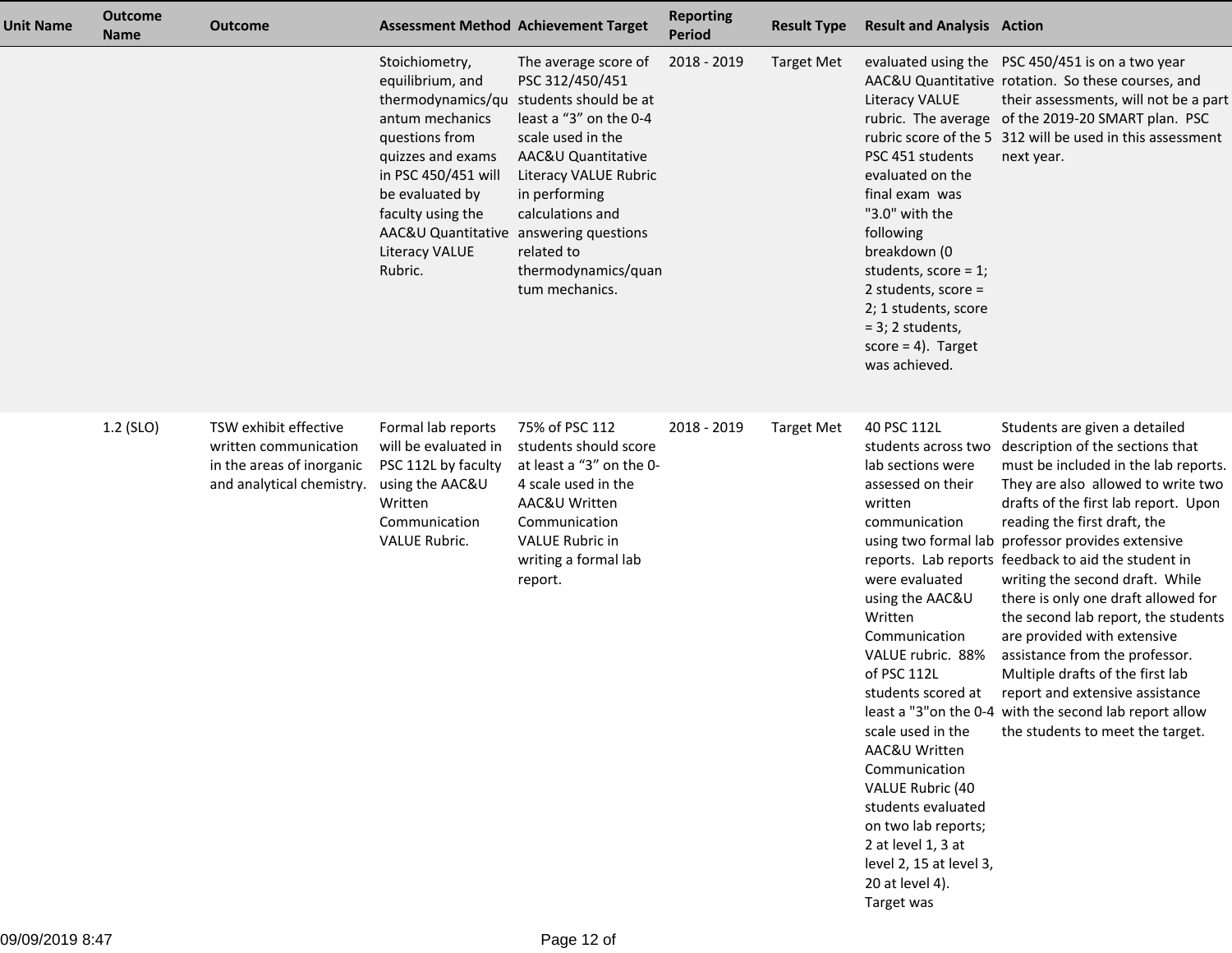| <b>Unit Name</b> | <b>Outcome</b><br><b>Name</b> | <b>Outcome</b>                                                                                                                    |                                                                                                                                                                       | <b>Assessment Method Achievement Target</b>                                                                                                                                        | <b>Reporting</b><br><b>Period</b> | <b>Result Type</b>       | <b>Result and Analysis Action</b>                                                                                                                                                                                                                                                                                                                                                                                                                                                                                                   |                                                                                                                                                                                                                                                                                                                                                                                                                                                                                                                                                                                                                            |
|------------------|-------------------------------|-----------------------------------------------------------------------------------------------------------------------------------|-----------------------------------------------------------------------------------------------------------------------------------------------------------------------|------------------------------------------------------------------------------------------------------------------------------------------------------------------------------------|-----------------------------------|--------------------------|-------------------------------------------------------------------------------------------------------------------------------------------------------------------------------------------------------------------------------------------------------------------------------------------------------------------------------------------------------------------------------------------------------------------------------------------------------------------------------------------------------------------------------------|----------------------------------------------------------------------------------------------------------------------------------------------------------------------------------------------------------------------------------------------------------------------------------------------------------------------------------------------------------------------------------------------------------------------------------------------------------------------------------------------------------------------------------------------------------------------------------------------------------------------------|
|                  | 1.2 (SLO)                     | TSW exhibit effective<br>written communication<br>in the areas of inorganic<br>and analytical chemistry.                          | Formal lab reports<br>will be evaluated in<br>PSC 112L by faculty<br>using the AAC&U<br>Written<br>Communication<br>VALUE Rubric.                                     | 75% of PSC 112<br>students should score<br>at least a "3" on the 0-<br>4 scale used in the<br>AAC&U Written<br>Communication<br>VALUE Rubric in<br>writing a formal lab<br>report. | 2018 - 2019                       | <b>Target Met</b>        | achieved.                                                                                                                                                                                                                                                                                                                                                                                                                                                                                                                           | Students are given a detailed<br>description of the sections that<br>must be included in the lab reports.<br>They are also allowed to write two<br>drafts of the first lab report. Upon<br>reading the first draft, the<br>professor provides extensive<br>feedback to aid the student in<br>writing the second draft. While<br>there is only one draft allowed for<br>the second lab report, the students<br>are provided with extensive<br>assistance from the professor.<br>Multiple drafts of the first lab<br>report and extensive assistance<br>with the second lab report allow<br>the students to meet the target. |
|                  | $1.3$ (SLO)                   | TSW demonstrate<br>competency in both<br>theoretical and practical<br>aspects of<br>instrumentation and<br>analytical techniques. | Qualitative and<br>quantitative<br>questions (quizzes,<br>exams, assignments) (70%) or higher in<br>related to<br>instrumentation will<br>be evaluated by<br>faculty. | 75% of PSC 211/212<br>students should be at<br>the satisfactory level<br>answering questions<br>and performing<br>calculations related to<br>instrumentation.                      | 2018 - 2019                       | <b>Target Not</b><br>Met | Students who<br>obtained 90% or<br>more of the points<br>were rated<br>"proficient".<br>Students who<br>obtained between<br>70 and 89% of the<br>points were rated<br>"satisfactory".<br>Students who<br>obtained less than<br>70% of the points<br>were rated<br>"unsatisfactory".<br>22 PSC 211 students<br>were evaluated<br>using the rubric<br>attached in the<br>"Related<br>documents" section.<br>73% of PSC 211<br>students scored at<br>least "satisfactory"<br>on the rubric. 22<br>students were<br>evaluated on a quiz | This is the third year in a row that<br>the target has not been met. This<br>year's result (73%) is a significant<br>improvement from last year's result<br>(50%). This improvement shows us<br>that the emphasis placed on this<br>topic and additional assessments<br>are working. The professor will<br>continue in this manner to reach<br>the achievement target of 75%.                                                                                                                                                                                                                                              |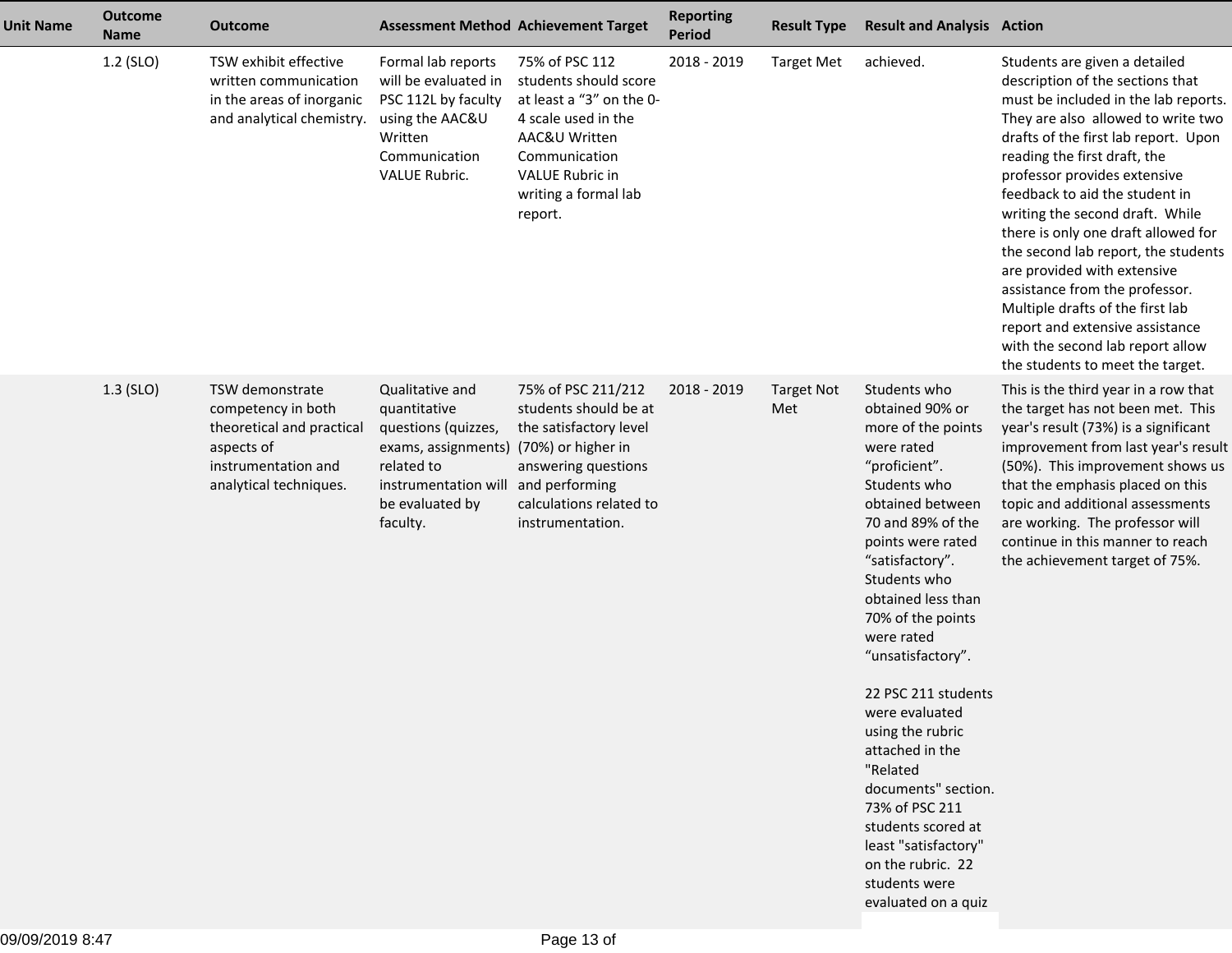| <b>Unit Name</b> | <b>Outcome</b><br><b>Name</b> | <b>Outcome</b>                                                                                                                    | <b>Assessment Method Achievement Target</b>                                                                                                                                          |                                                                                                                                                                      | <b>Reporting</b><br><b>Period</b> | <b>Result Type</b>       | <b>Result and Analysis Action</b>                                                                                                                                                                                                                                                                                                                                                                                                                                                                                                                                                                                                                                              |                                                                                                                                                                                                                                                                                                                                                                                                                                                                     |
|------------------|-------------------------------|-----------------------------------------------------------------------------------------------------------------------------------|--------------------------------------------------------------------------------------------------------------------------------------------------------------------------------------|----------------------------------------------------------------------------------------------------------------------------------------------------------------------|-----------------------------------|--------------------------|--------------------------------------------------------------------------------------------------------------------------------------------------------------------------------------------------------------------------------------------------------------------------------------------------------------------------------------------------------------------------------------------------------------------------------------------------------------------------------------------------------------------------------------------------------------------------------------------------------------------------------------------------------------------------------|---------------------------------------------------------------------------------------------------------------------------------------------------------------------------------------------------------------------------------------------------------------------------------------------------------------------------------------------------------------------------------------------------------------------------------------------------------------------|
|                  | $1.3$ (SLO)                   | TSW demonstrate<br>competency in both<br>theoretical and practical<br>aspects of<br>instrumentation and<br>analytical techniques. | Qualitative and<br>quantitative<br>questions (quizzes,<br>exams, assignments) (70%) or higher in<br>related to<br>instrumentation will and performing<br>be evaluated by<br>faculty. | 75% of PSC 211/212<br>students should be at<br>the satisfactory level<br>answering questions<br>calculations related to<br>instrumentation.                          | 2018 - 2019                       | <b>Target Not</b><br>Met | and an exam with<br>analytical<br>techniques (6 at<br>satisfactory, 6 at<br>75% was not<br>achieved.                                                                                                                                                                                                                                                                                                                                                                                                                                                                                                                                                                           | This is the third year in a row that<br>questions related to the target has not been met. This<br>instrumentation and year's result (73%) is a significant<br>improvement from last year's result<br>(50%). This improvement shows us<br>unsatisfactory, 10 at that the emphasis placed on this<br>topic and additional assessments<br>proficient). Target of are working. The professor will<br>continue in this manner to reach<br>the achievement target of 75%. |
|                  | $2.1$ (SLO)                   | TSW recognize and<br>interpret structure,<br>reactions, mechanisms,<br>and synthesis of organic<br>compounds.                     | Questions related to 60% of PSC 211/212<br>reactions and<br>synthesis from<br>quizzes and exams<br>in PSC 211/212 will<br>be evaluated by<br>faculty.                                | students should be at<br>the satisfactory level<br>(70%) or higher in<br>answering basic<br>questions related to<br>organic chemistry<br>reactions and<br>synthesis. | 2018 - 2019                       | <b>Target Met</b>        | Students who<br>obtained 90% or<br>more of the points<br>were rated<br>"proficient".<br>Students who<br>obtained between<br>70 and 89% of the<br>points were rated<br>"satisfactory".<br>Students who<br>obtained less than<br>70% of the points<br>were rated<br>"unsatisfactory".<br>24 PSC 211 students<br>were evaluated<br>using the rubric<br>attached in the<br>"Related<br>documents" section.<br>71% of PSC 211<br>students scored at<br>least "satisfactory"<br>on the rubric. 24<br>students were<br>evaluated on<br>several quizzes and<br>an exam with<br>questions related to<br>reactions and<br>synthesis (7 at<br>unsatisfactory, 14 at<br>satisfactory, 3 at | Instruction will continue in the<br>current manner.                                                                                                                                                                                                                                                                                                                                                                                                                 |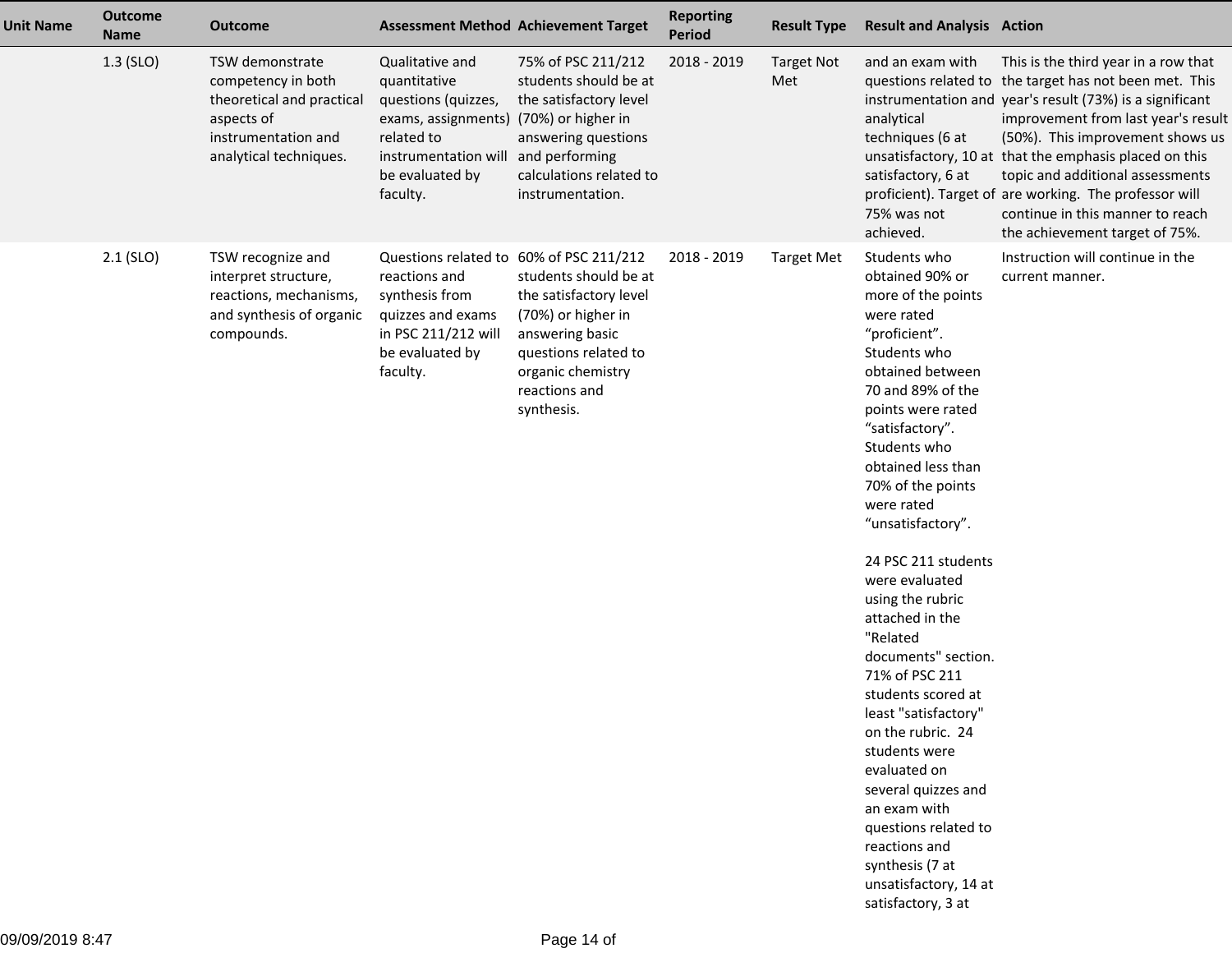| <b>Unit Name</b> | <b>Outcome</b><br><b>Name</b> | <b>Outcome</b>                                                                                                              | <b>Assessment Method Achievement Target</b>                                                                                                           |                                                                                                                                                                                            | <b>Reporting</b><br><b>Period</b> | <b>Result Type</b> | <b>Result and Analysis Action</b>                                                                                                                                                                                                                                                                                                                                                                                                                 |                                                                            |
|------------------|-------------------------------|-----------------------------------------------------------------------------------------------------------------------------|-------------------------------------------------------------------------------------------------------------------------------------------------------|--------------------------------------------------------------------------------------------------------------------------------------------------------------------------------------------|-----------------------------------|--------------------|---------------------------------------------------------------------------------------------------------------------------------------------------------------------------------------------------------------------------------------------------------------------------------------------------------------------------------------------------------------------------------------------------------------------------------------------------|----------------------------------------------------------------------------|
|                  | $2.1$ (SLO)                   | TSW recognize and<br>interpret structure,<br>reactions, mechanisms,<br>and synthesis of organic<br>compounds.               | Questions related to 60% of PSC 211/212<br>reactions and<br>synthesis from<br>quizzes and exams<br>in PSC 211/212 will<br>be evaluated by<br>faculty. | students should be at<br>the satisfactory level<br>(70%) or higher in<br>answering basic<br>questions related to<br>organic chemistry<br>reactions and<br>synthesis.                       | 2018 - 2019                       | <b>Target Met</b>  | 60% was achieved.                                                                                                                                                                                                                                                                                                                                                                                                                                 | proficient). Target of Instruction will continue in the<br>current manner. |
|                  | $2.2$ (SLO)                   | TSW effectively present<br>information in oral and<br>written forms in the area PSC 212 by faculty<br>of organic chemistry. | An oral presentation 75% of PSC 212<br>will be evaluated in<br>using the AAC&U<br>Oral Communication AAC&U Oral<br><b>VALUE Rubric.</b>               | students should score<br>at least a "3" on the 0-<br>4 scale used in the<br>Communication<br><b>VALUE Rubric in</b><br>delivering an oral<br>presentation.                                 | 2018 - 2019                       | <b>Target Met</b>  | were assessed on<br>delivering an oral<br>presentation. The<br>presentation was<br>evaluated using the<br>AAC&U Oral<br>Communication<br>VALUE rubric. 100%<br>of PSC 212 students<br>scored at least a<br>"3" on the 0-4 scale<br>used in the AAC&U<br><b>Oral Communication</b><br>VALUE Rubric (18<br>students evaluated<br>on one<br>presentation; 0 at<br>level 1, 0 at level 2,<br>1 at level 3, 17 at<br>level 4). Target was<br>achieved. | 18 PSC 212 students Instruction will continue in the<br>current manner.    |
|                  |                               |                                                                                                                             | Formal lab reports<br>will be evaluated in<br>PSC 211L by faculty<br>using the AAC&U<br>Written<br>Communication<br>VALUE Rubric.                     | 75% of PSC 211L<br>students should score<br>at least a "3" on the 0-<br>4 scale used in the<br>AAC&U Written<br>Communication<br><b>VALUE Rubric in</b><br>writing a formal lab<br>report. | 2018 - 2019                       | <b>Target Met</b>  | 22 PSC 211L<br>students across two current manner.<br>lab sections were<br>assessed on their<br>written<br>communication<br>using one formal lab<br>report. The lab<br>report was<br>evaluated using the<br>AAC&U Written<br>Communication                                                                                                                                                                                                        | Instruction will continue in the                                           |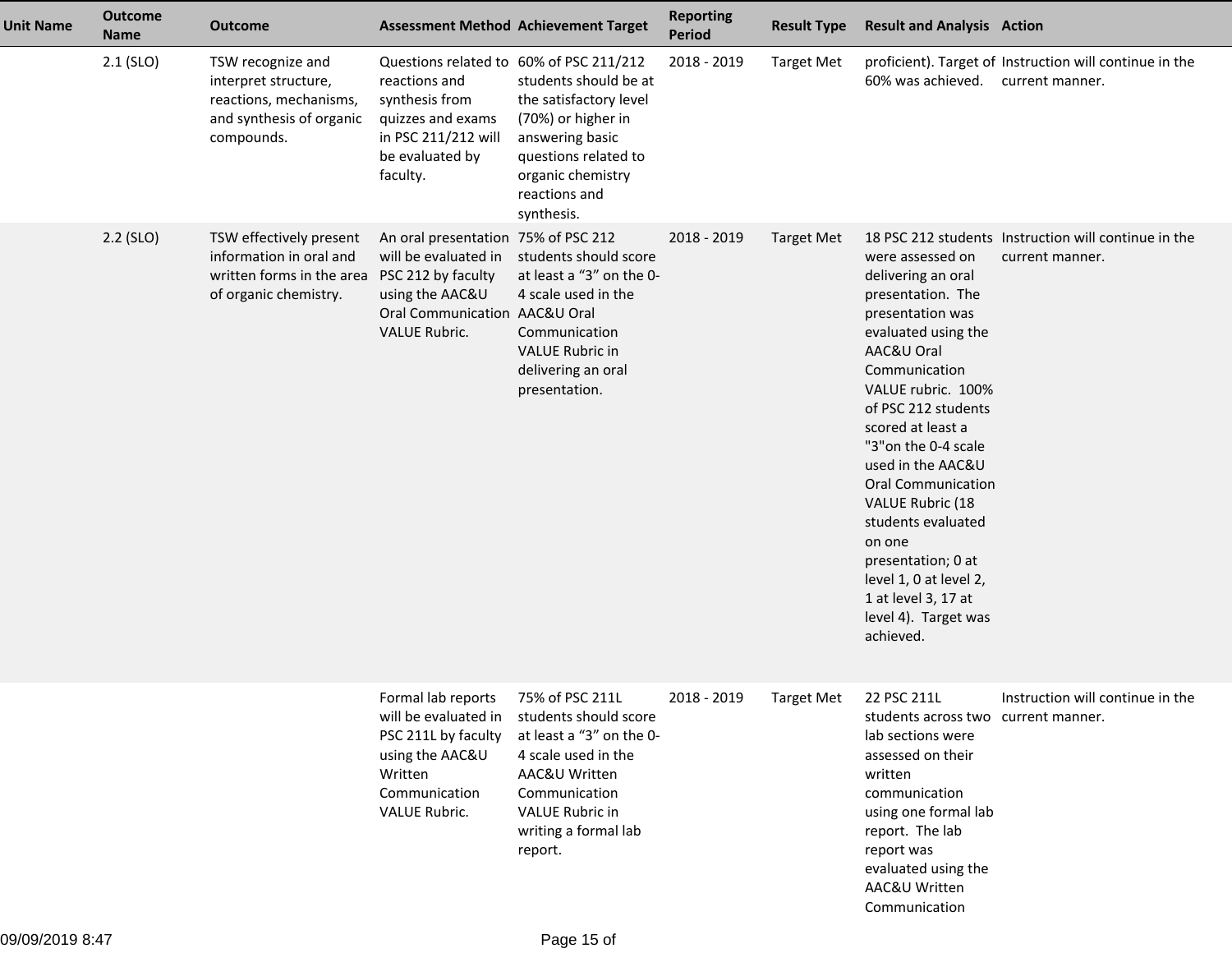| <b>Unit Name</b> | <b>Outcome</b><br><b>Name</b> | <b>Outcome</b>                                                                                                                                                                                                                                   |                                                                                                                                                                                                                                                                                                                            | <b>Assessment Method Achievement Target</b>                                                                                                                                         | <b>Reporting</b><br><b>Period</b> | <b>Result Type</b> | <b>Result and Analysis Action</b>                                                                                                                                                                                                                                                                         |                                                                                                                                                                         |
|------------------|-------------------------------|--------------------------------------------------------------------------------------------------------------------------------------------------------------------------------------------------------------------------------------------------|----------------------------------------------------------------------------------------------------------------------------------------------------------------------------------------------------------------------------------------------------------------------------------------------------------------------------|-------------------------------------------------------------------------------------------------------------------------------------------------------------------------------------|-----------------------------------|--------------------|-----------------------------------------------------------------------------------------------------------------------------------------------------------------------------------------------------------------------------------------------------------------------------------------------------------|-------------------------------------------------------------------------------------------------------------------------------------------------------------------------|
|                  |                               |                                                                                                                                                                                                                                                  | Formal lab reports<br>will be evaluated in<br>PSC 211L by faculty<br>using the AAC&U<br>Written<br>Communication<br>VALUE Rubric.                                                                                                                                                                                          | 75% of PSC 211L<br>students should score<br>at least a "3" on the 0-<br>4 scale used in the<br>AAC&U Written<br>Communication<br>VALUE Rubric in<br>writing a formal lab<br>report. | 2018 - 2019                       | <b>Target Met</b>  | VALUE rubric. 91%<br>of PSC 211L<br>students scored at<br>least a "3" on the 0-4<br>scale used in the<br>AAC&U Written<br>Communication<br><b>VALUE Rubric (22</b><br>students evaluated<br>on one lab report; 0<br>at level 1, 2 at level<br>2, 7 at level 3, 13 at<br>level 4). Target was<br>achieved. | Instruction will continue in the<br>current manner.                                                                                                                     |
|                  |                               | 3.1 (SAO & SLO) TSW demonstrate a<br>general knowledge of the will take the<br>major branches of<br>chemistry covered on the during the semester<br>Chemistry Major Field<br>Test (MFT) from the<br><b>Educational Testing</b><br>Service (ETS). | All Chemistry majors 90% of Chemistry<br><b>Chemistry MFT</b><br>of their graduation.<br>The MFT is graded<br>by ETS and the<br>results compared to<br>other scores<br>nationally. These<br>results are sent to<br>the department and<br>will be evaluated by<br>faculty to determine<br>if achievement<br>target was met. | majors taking the<br>Chemistry MFT will<br>score in the<br>satisfactory level (25th<br>percentile) or higher.                                                                       | 2018 - 2019                       | <b>Target Met</b>  | There were two<br>Chemistry majors<br>who graduated in<br>May 2019. The<br>students took the<br><b>Chemistry Major</b><br>Fields Test (MFT)<br>during the semester<br>of their graduation.<br>They both scored in<br>the 34th percentile.<br>Target was met.                                              | The Chemistry faculty work with<br>the graduating seniors to prepare<br>them for the MFT. The faculty will<br>continue to do this.                                      |
|                  | 4.1 (PO 2.c.)                 | Chemistry majors will<br>participate in activities<br>that strengthen and<br>expand K-12<br>partnerships.                                                                                                                                        | Chemistry major<br>students will<br>complete an Exit<br>Survey during the<br>semester of their<br>graduation. On the<br>Exit Survey, students<br>will answer<br>questions<br>concerning their<br>participation in K-12<br>outreach activities.<br>Faculty will review<br>and analyze the Exit<br>Survey to determine       | 100% of Exit Survey<br>participants<br>(Chemistry majors)<br>will participate in at<br>least one outreach<br>activity.                                                              | 2018 - 2019                       | <b>Target Met</b>  | There were two<br>Chemistry majors<br>who graduated in<br><b>Exit Surveys</b><br>(attached in the<br>"Related<br>documents"<br>section), they<br>indicated, on<br>Question #1 in the<br>"Community Service<br>Information"<br>section, that they<br>had volunteered                                       | Most MUW Sciences and<br>Mathematics majors participate in<br>K-12 outreach events. The faculty<br>May 2019. On their will continue to encourage this<br>participation. |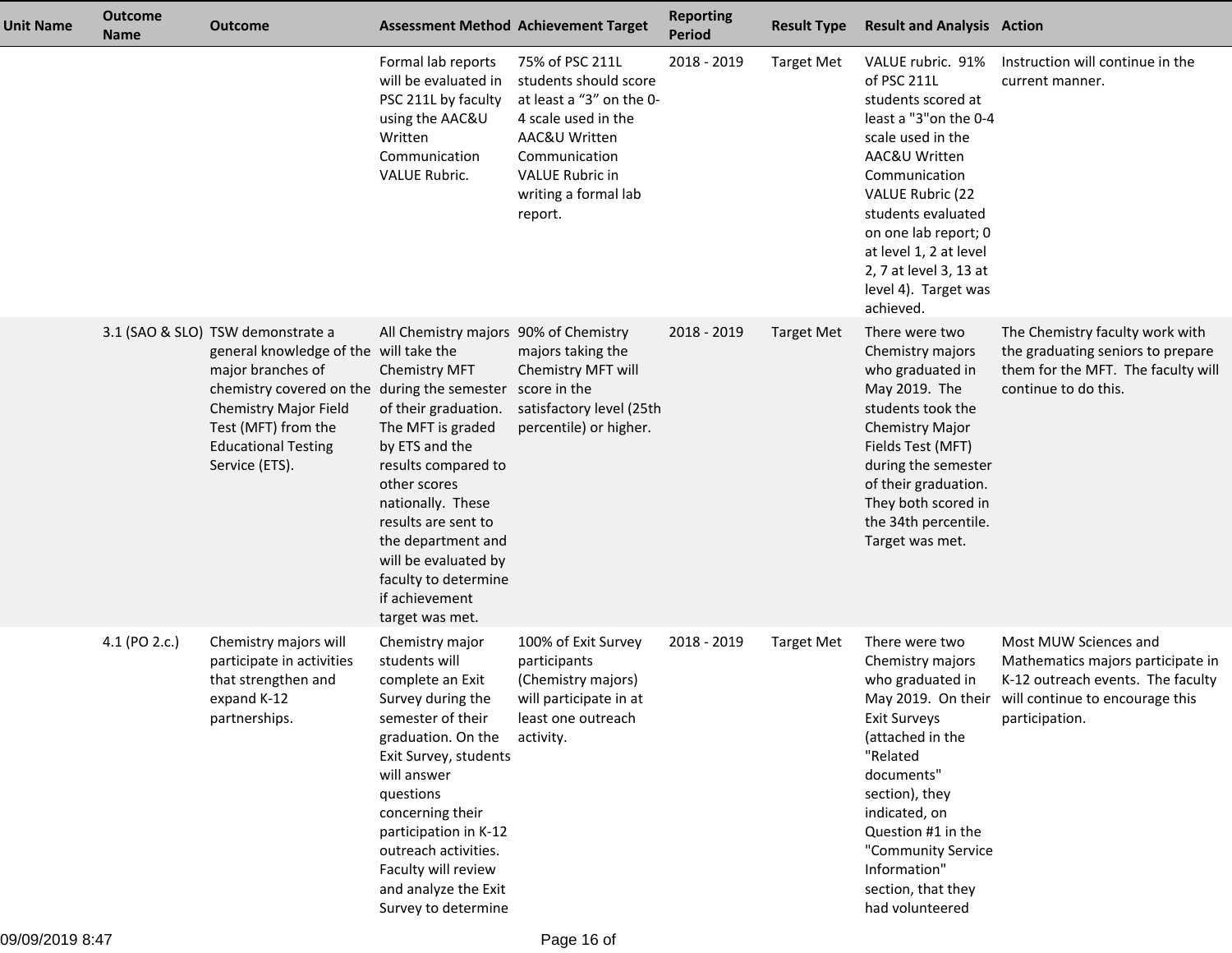| Unit Name                                                                       | <b>Outcome</b><br><b>Name</b> | <b>Outcome</b>                                                                                            |                                                                                                                                                            | <b>Assessment Method Achievement Target</b>                                                                                                                         | <b>Reporting</b><br>Period | <b>Result Type</b> | <b>Result and Analysis Action</b>                                                                                                                                                                                                                                                                                                                                                                                                                                                                                                                                                                                                                                                                                                                |                                                                                                                                                                                                                                                |
|---------------------------------------------------------------------------------|-------------------------------|-----------------------------------------------------------------------------------------------------------|------------------------------------------------------------------------------------------------------------------------------------------------------------|---------------------------------------------------------------------------------------------------------------------------------------------------------------------|----------------------------|--------------------|--------------------------------------------------------------------------------------------------------------------------------------------------------------------------------------------------------------------------------------------------------------------------------------------------------------------------------------------------------------------------------------------------------------------------------------------------------------------------------------------------------------------------------------------------------------------------------------------------------------------------------------------------------------------------------------------------------------------------------------------------|------------------------------------------------------------------------------------------------------------------------------------------------------------------------------------------------------------------------------------------------|
|                                                                                 | 4.1 (PO 2.c.)                 | Chemistry majors will<br>participate in activities<br>that strengthen and<br>expand K-12<br>partnerships. | if Chemistry major<br>students<br>participated in at<br>least one outreach<br>activity.                                                                    | 100% of Exit Survey<br>participants<br>(Chemistry majors)<br>will participate in at<br>least one outreach<br>activity.                                              | 2018 - 2019                | <b>Target Met</b>  | <b>Regional High</b><br>or during Sonya<br>Kovalevsky Day,<br>both of which are<br>departmental K-12<br>outreach activities.<br>Target achieved.                                                                                                                                                                                                                                                                                                                                                                                                                                                                                                                                                                                                 | either during the MS Most MUW Sciences and<br>Mathematics majors participate in<br>School Science Bowl K-12 outreach events. The faculty<br>will continue to encourage this<br>participation.                                                  |
| Program -<br>Communicatio<br>n (including<br>Minor) - BA,<br>BS {2016-<br>2017} | 1.1 (GEO 1.c.)                | Students will<br>demonstrate clear,<br>correct, goal-directed<br>writing skills.                          | Using the AAC&U<br>Written<br>Communication<br>VALUE rubric,<br>departmental<br>faculty will assess<br>student writing<br>samples from<br>relevant courses | The average score of<br>assessed student<br>writing samples from<br>upper-level courses<br>will be at least 3 on<br>the 4-point Written<br>Communication<br>rubric. | 2018 - 2019                | <b>Target Met</b>  | The overall mean<br>score for writing<br>samples from<br>upper-level courses<br>was 3.06 on the 4-<br>point Written<br>Communication<br>rubric. The mean<br>score for samples<br>from COM 307 was<br>$3.16$ (n=5), and the<br>mean score from<br>samples from COM<br>465 was 2.96 (n=5).<br>These courses differ<br>in the type of<br>writing required.<br>Whereas COM 307<br>is an upper-level<br>course focused on<br>journalistic writing,<br>COM 465 is a<br>theory-focused<br>course that requires<br>students to write<br>research and<br>analysis papers<br>using APA<br>(American<br>Psychological<br>Association) writing<br>guidelines and<br>citation style. Thus,<br>it is not possible to<br>make a course-to-<br>course comparison | Continue assessing as planned.<br>Consider places to reinforce APA<br>writing and citation conventions.<br>Perhaps earlier theory-related<br>courses (such as COM 320) could<br>be used to strengthen student skills<br>in this specific area. |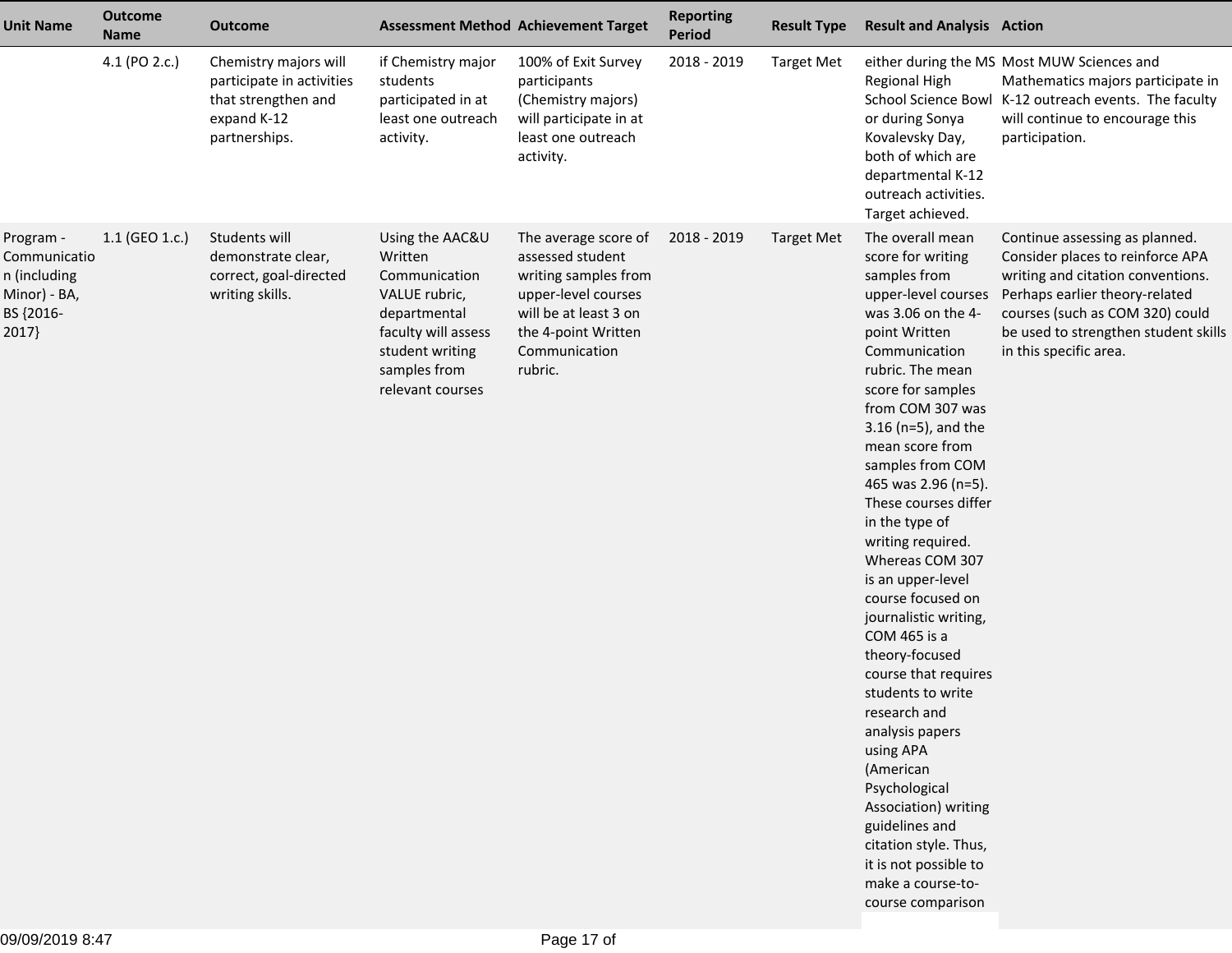| <b>Unit Name</b>                                                                | <b>Outcome</b><br><b>Name</b> | <b>Outcome</b>                                                                   |                                                                                                                                                             | <b>Assessment Method Achievement Target</b>                                                                                                                                | <b>Reporting</b><br><b>Period</b> | <b>Result Type</b> | <b>Result and Analysis Action</b>                                                                                                                                                                                                                                                                                                                                                                                                                                             |                                                                                                                                                                                                                                                                                        |
|---------------------------------------------------------------------------------|-------------------------------|----------------------------------------------------------------------------------|-------------------------------------------------------------------------------------------------------------------------------------------------------------|----------------------------------------------------------------------------------------------------------------------------------------------------------------------------|-----------------------------------|--------------------|-------------------------------------------------------------------------------------------------------------------------------------------------------------------------------------------------------------------------------------------------------------------------------------------------------------------------------------------------------------------------------------------------------------------------------------------------------------------------------|----------------------------------------------------------------------------------------------------------------------------------------------------------------------------------------------------------------------------------------------------------------------------------------|
| Program -<br>Communicatio<br>n (including<br>Minor) - BA,<br>BS {2016-<br>2017} | 1.1 (GEO 1.c.)                | Students will<br>demonstrate clear,<br>correct, goal-directed<br>writing skills. | Using the AAC&U<br>Written<br>Communication<br>VALUE rubric,<br>departmental<br>faculty will assess<br>student writing<br>samples from<br>relevant courses  | The average score of<br>assessed student<br>writing samples from<br>upper-level courses<br>will be at least 3 on<br>the 4-point Written<br>Communication<br>rubric.        | 2018 - 2019                       | <b>Target Met</b>  | courses as<br>representative of a<br>demonstrated skill.<br>However, the<br>comparison<br>between mean<br>scores from lower-<br>level courses (2.42)<br>and upper-level<br>courses (3.06) does<br>demonstrate<br>improvement in<br>skills as students<br>progress through<br>the curriculum. The<br>weakest area for<br>students in COM<br>465 was APA<br>conventions and<br>citations.                                                                                       | between these two Continue assessing as planned.<br>Consider places to reinforce APA<br>writing and citation conventions.<br>direct progression in Perhaps earlier theory-related<br>courses (such as COM 320) could<br>be used to strengthen student skills<br>in this specific area. |
|                                                                                 |                               |                                                                                  | Using the AAC&U<br>Written<br>Communication<br>VALUE rubric,<br>departmental<br>faculty will assess<br>student writing<br>samples from<br>relevant courses. | The average score of<br>assessed student<br>writing samples from<br>sophomore-level<br>courses will be at least<br>2 on the 4-point<br>Written<br>Communication<br>rubric. | 2018 - 2019                       | <b>Target Met</b>  | The overall mean<br>was 2.42 on the 4-<br>point Written<br>Communication<br>rubric. The mean<br>score for writing<br>samples drawn from<br>COM 200 was 2.00<br>$(n = 5)$ , and the<br>mean score for<br>writing samples<br>drawn from COM<br>250 was 2.84 (n = 5).<br>These results<br>indicate students<br>are demonstrating<br>generally clear<br>writing and that<br>their demonstrated<br>proficiency is<br>improving from one<br>course to the next.<br>This offering of | Continue assessment as planned.<br>For COM 250 (Newsgathering),<br>compare 2019-2020 results to<br>2018-2019 for year-to-year<br>comparison of writing with the<br>larger semester-long project.                                                                                       |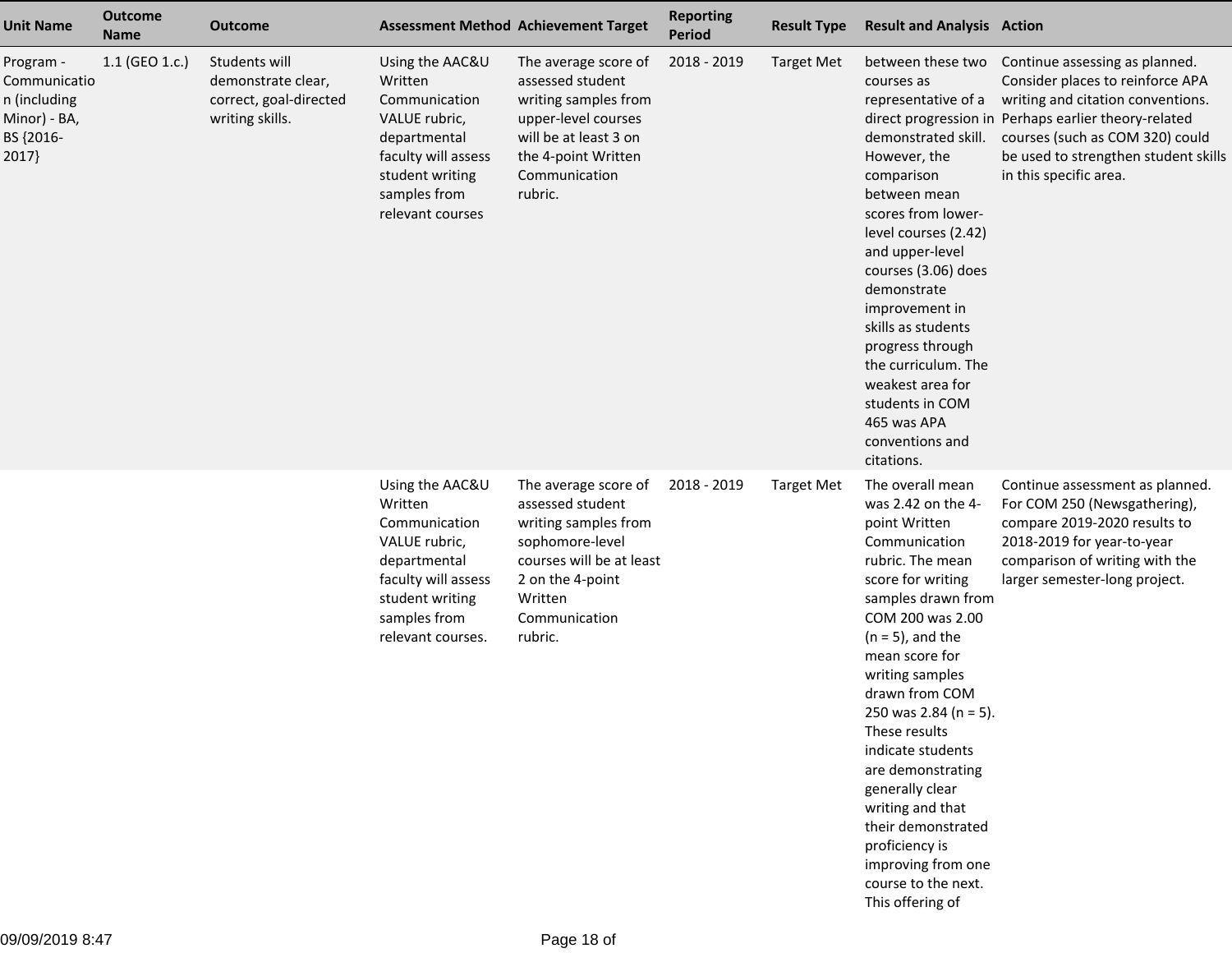| <b>Unit Name</b> | <b>Outcome</b><br><b>Name</b> | <b>Outcome</b>                                                                                      |                                                                                                                                                             | <b>Assessment Method Achievement Target</b>                                                                                                                                | <b>Reporting</b><br><b>Period</b> | <b>Result Type</b> | <b>Result and Analysis Action</b>                                                                                                                                                                                                                                                                                                                                                                                                 |                                                                                                                                                                                                                                                                                                                                         |
|------------------|-------------------------------|-----------------------------------------------------------------------------------------------------|-------------------------------------------------------------------------------------------------------------------------------------------------------------|----------------------------------------------------------------------------------------------------------------------------------------------------------------------------|-----------------------------------|--------------------|-----------------------------------------------------------------------------------------------------------------------------------------------------------------------------------------------------------------------------------------------------------------------------------------------------------------------------------------------------------------------------------------------------------------------------------|-----------------------------------------------------------------------------------------------------------------------------------------------------------------------------------------------------------------------------------------------------------------------------------------------------------------------------------------|
|                  |                               |                                                                                                     | Using the AAC&U<br>Written<br>Communication<br>VALUE rubric,<br>departmental<br>faculty will assess<br>student writing<br>samples from<br>relevant courses. | The average score of<br>assessed student<br>writing samples from<br>sophomore-level<br>courses will be at least<br>2 on the 4-point<br>Written<br>Communication<br>rubric. | 2018 - 2019                       | <b>Target Met</b>  | <b>COM 250</b><br>focused around a<br>semester-long<br>the economic<br>conditions of<br>Columbus, Miss. The<br>nature of the<br>project allowed<br>students more time<br>to edit final versions<br>of the news stories<br>that served as<br>writing assignments<br>(and thus writing<br>samples). The<br>improvement in<br>overall scores for<br>these students<br>could be the result<br>of this extra time for<br>self-editing. | Continue assessment as planned.<br>(Newgathering) was For COM 250 (Newsgathering),<br>compare 2019-2020 results to<br>2018-2019 for year-to-year<br>reporting project on comparison of writing with the<br>larger semester-long project.                                                                                                |
|                  | $2.1$ (SLO)                   | Students will<br>demonstrate appropriate Production Skills<br>use of video production<br>equipment. | Using the Video<br>rubric, departmental<br>faculty will assess<br>student production<br>samples from<br>relevant courses.                                   | At least 80 percent of 2018 - 2019<br>assessed student<br>production samples<br>will score at least 3 on<br>the 4-point Video<br><b>Production Skills</b><br>rubric.       |                                   | <b>Target Met</b>  | The mean score on<br><b>Video Production</b><br>4-point scale.<br>Twelve out of 15<br>of 4, which is 80<br>percent of the total<br>sampled. The three<br>samples that did not<br>meet the threshold<br>were drawn from<br>the introductory<br>production course<br>(COM 103). The<br>mean score for this<br>course was $2.87$ (n =<br>5). The mean score<br>for productions<br>sampled from the<br>regular upper-level            | Continue assessing video<br>production skills as planned.<br>rubric was 3.28 on a Review coverage of basic<br>techniques in COM 103 to improve<br>student performance. Consider<br>production samples offering a similar advanced course<br>scored at least 3 out on a rotating basis to encourage<br>development of production skills. |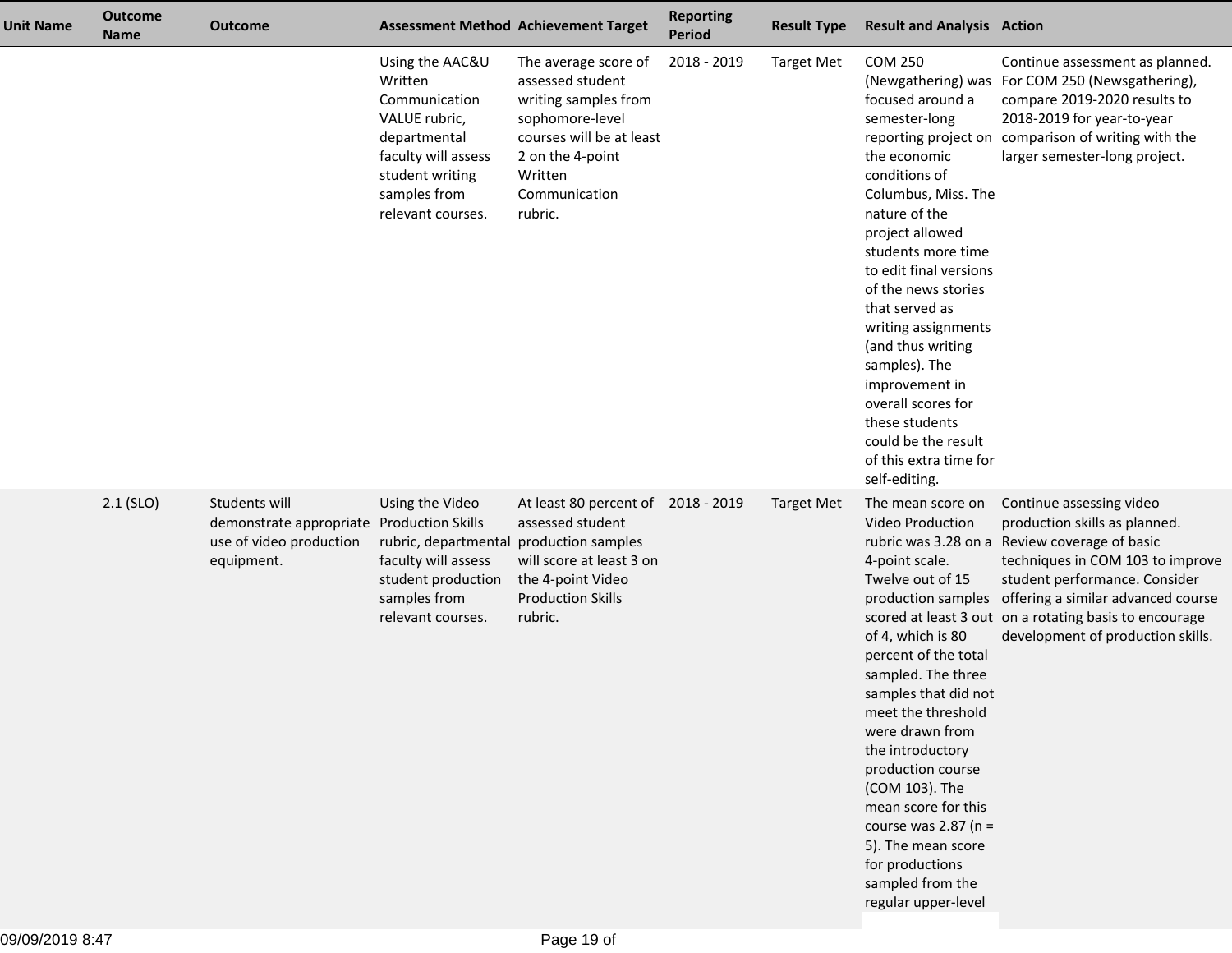| <b>Unit Name</b> | <b>Outcome</b><br><b>Name</b> | <b>Outcome</b>                                                                    |                                                                                                                                                                          | <b>Assessment Method Achievement Target</b>                                                                                        | <b>Reporting</b><br><b>Period</b> | <b>Result Type</b>       | <b>Result and Analysis Action</b>                                                                                                                                                                                                                                                                                                                                                                                                                                        |                                                                                                                                                                                                                                                                                                                                                                                                                                                                               |
|------------------|-------------------------------|-----------------------------------------------------------------------------------|--------------------------------------------------------------------------------------------------------------------------------------------------------------------------|------------------------------------------------------------------------------------------------------------------------------------|-----------------------------------|--------------------------|--------------------------------------------------------------------------------------------------------------------------------------------------------------------------------------------------------------------------------------------------------------------------------------------------------------------------------------------------------------------------------------------------------------------------------------------------------------------------|-------------------------------------------------------------------------------------------------------------------------------------------------------------------------------------------------------------------------------------------------------------------------------------------------------------------------------------------------------------------------------------------------------------------------------------------------------------------------------|
|                  | $2.1$ (SLO)                   | Students will<br>demonstrate appropriate<br>use of video production<br>equipment. | Using the Video<br><b>Production Skills</b><br>rubric, departmental production samples<br>faculty will assess<br>student production<br>samples from<br>relevant courses. | At least 80 percent of<br>assessed student<br>will score at least 3 on<br>the 4-point Video<br><b>Production Skills</b><br>rubric. | 2018 - 2019                       | <b>Target Met</b>        | course (COM 431)<br>was $3.08$ (n = 4).<br>During the spring<br>semester, a special<br>topics course (COM<br>499 "Cinematic<br>Techniques") was<br>also taught and<br>sampled. The mean<br>score for samples<br>from this upper-<br>level course was<br>3.75 ( $n = 6$ ). The<br>scores represent an<br>overall increase in<br>demonstrated<br>proficiency with use<br>of video production<br>equipment from the<br>lower-level course<br>to the upper-level<br>courses. | Continue assessing video<br>production skills as planned.<br>Review coverage of basic<br>techniques in COM 103 to improve<br>student performance. Consider<br>offering a similar advanced course<br>on a rotating basis to encourage<br>development of production skills.                                                                                                                                                                                                     |
|                  | $2.2$ (SLO)                   | Students will<br>demonstrate appropriate<br>use of audio production<br>equipment. | Using the Audio<br><b>Production Skills</b><br>rubric, departmental production samples<br>faculty will assess<br>student production<br>samples from<br>relevant courses. | At least 80 percent of<br>assessed student<br>will score at least 3 on<br>the 4-point Audio<br><b>Production Skills</b><br>rubric. | 2018 - 2019                       | <b>Target Not</b><br>Met | The mean score on<br>the Audio<br>Production rubric<br>was 3.02 on a 4-<br>point scale. Of the 9<br>production samples<br>drawn from COM<br>scored 3 or better<br>(an overall rate of<br>78 percent). The<br>mean for<br>production samples<br>from the<br>introductory course<br>(COM 103) was<br>2.92, and the mean<br>for samples drawn<br>from the upper-<br>level course (COM<br>431) was 3.15. This<br>represents an<br>improvement from                           | Continue assessing as planned. In<br>the absence of demand for COM<br>331 (Audio Production), audio<br>production has been addressed<br>increasingly in COM 103 and COM<br>431. It is possible that this year's<br>smaller sample size contributed to<br>103 and COM 431, 7 the result of failure to make the<br>target threshold of 80 percent at 3<br>or better on the 4-point scale ( $n = 9$<br>does not allow for much granularity<br>in evaluating assessment results). |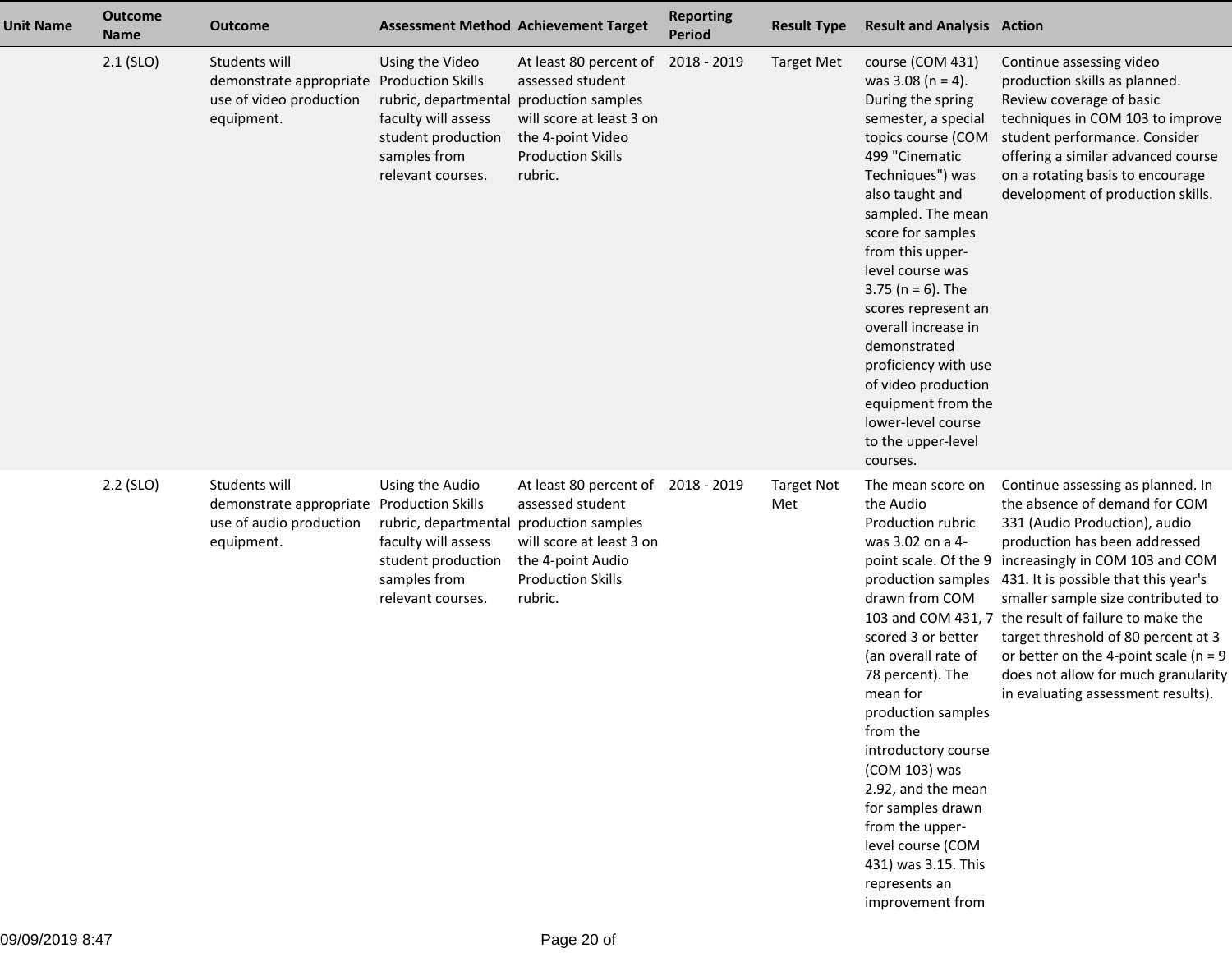| <b>Unit Name</b> | <b>Outcome</b><br><b>Name</b> | <b>Outcome</b>                                                                                                                     |                                                                                                                                                                                                                         | <b>Assessment Method Achievement Target</b>                                                                                                   | <b>Reporting</b><br><b>Period</b> | <b>Result Type</b>       | <b>Result and Analysis Action</b>                                                                                                                                                                                                                                                                                                                                                                                                                                                                                                                              |                                                                                                                                                                                                                                                                                                                                                                                                                                                            |
|------------------|-------------------------------|------------------------------------------------------------------------------------------------------------------------------------|-------------------------------------------------------------------------------------------------------------------------------------------------------------------------------------------------------------------------|-----------------------------------------------------------------------------------------------------------------------------------------------|-----------------------------------|--------------------------|----------------------------------------------------------------------------------------------------------------------------------------------------------------------------------------------------------------------------------------------------------------------------------------------------------------------------------------------------------------------------------------------------------------------------------------------------------------------------------------------------------------------------------------------------------------|------------------------------------------------------------------------------------------------------------------------------------------------------------------------------------------------------------------------------------------------------------------------------------------------------------------------------------------------------------------------------------------------------------------------------------------------------------|
|                  | 2.2 (SLO)                     | Students will<br>demonstrate appropriate<br>use of audio production<br>equipment.                                                  | Using the Audio<br><b>Production Skills</b><br>rubric, departmental production samples<br>faculty will assess<br>student production<br>samples from<br>relevant courses.                                                | At least 80 percent of<br>assessed student<br>will score at least 3 on<br>the 4-point Audio<br><b>Production Skills</b><br>rubric.            | 2018 - 2019                       | <b>Target Not</b><br>Met | one course to the<br>next, with the<br>students from the<br>upper-level course<br>benefiting from<br>increased attention<br>to audio production<br>in the courses.<br>However, this falls<br>just below the<br>target threshold of<br>80 percent<br>achieving a score of<br>3 or better.                                                                                                                                                                                                                                                                       | Continue assessing as planned. In<br>the absence of demand for COM<br>331 (Audio Production), audio<br>production has been addressed<br>increasingly in COM 103 and COM<br>431. It is possible that this year's<br>smaller sample size contributed to<br>the result of failure to make the<br>target threshold of 80 percent at 3<br>or better on the 4-point scale ( $n = 9$<br>does not allow for much granularity<br>in evaluating assessment results). |
|                  | 3.1 (SAO)                     | Students will complete<br>professional portfolios<br>that showcase their skills<br>for potential employers<br>or graduate schools. | Faculty will use a<br>departmental rubric assessed student<br>(Communication<br><b>Student Portfolio</b><br>Rubric) to assess<br>portfolios produced<br>by students in<br>Communication<br>Senior Seminar<br>(COM 465). | At least 90 percent of 2018 - 2019<br>portfolios will score at<br>least 80 on the 100-<br>point Communication<br>Student Portfolio<br>rubric. |                                   | <b>Target Met</b>        | a 100-point scale<br>using the<br>departmental<br>Communication<br>Student Portfolio<br>rubric. Of the 10<br>portfolios sampled,<br>10 scored 80 or<br>better, for a total of<br>100 percent.<br>Overall, these<br>results are very<br>positive and<br>indicate students<br>near completion of<br>the program have<br>amassed a body of<br>professional work<br>and demonstrated<br>the ability to<br>organize this work<br>into a coherent<br>portfolio. Once<br>again, a potential<br>area of<br>improvement is in<br>the breadth of work<br>presented (some | The mean score for Continue assessing as planned.<br>the sampled student Consider additional methods of<br>portfolios was 96 on reminding students to retain<br>examples of professional work<br>earlier in their academic careers.                                                                                                                                                                                                                        |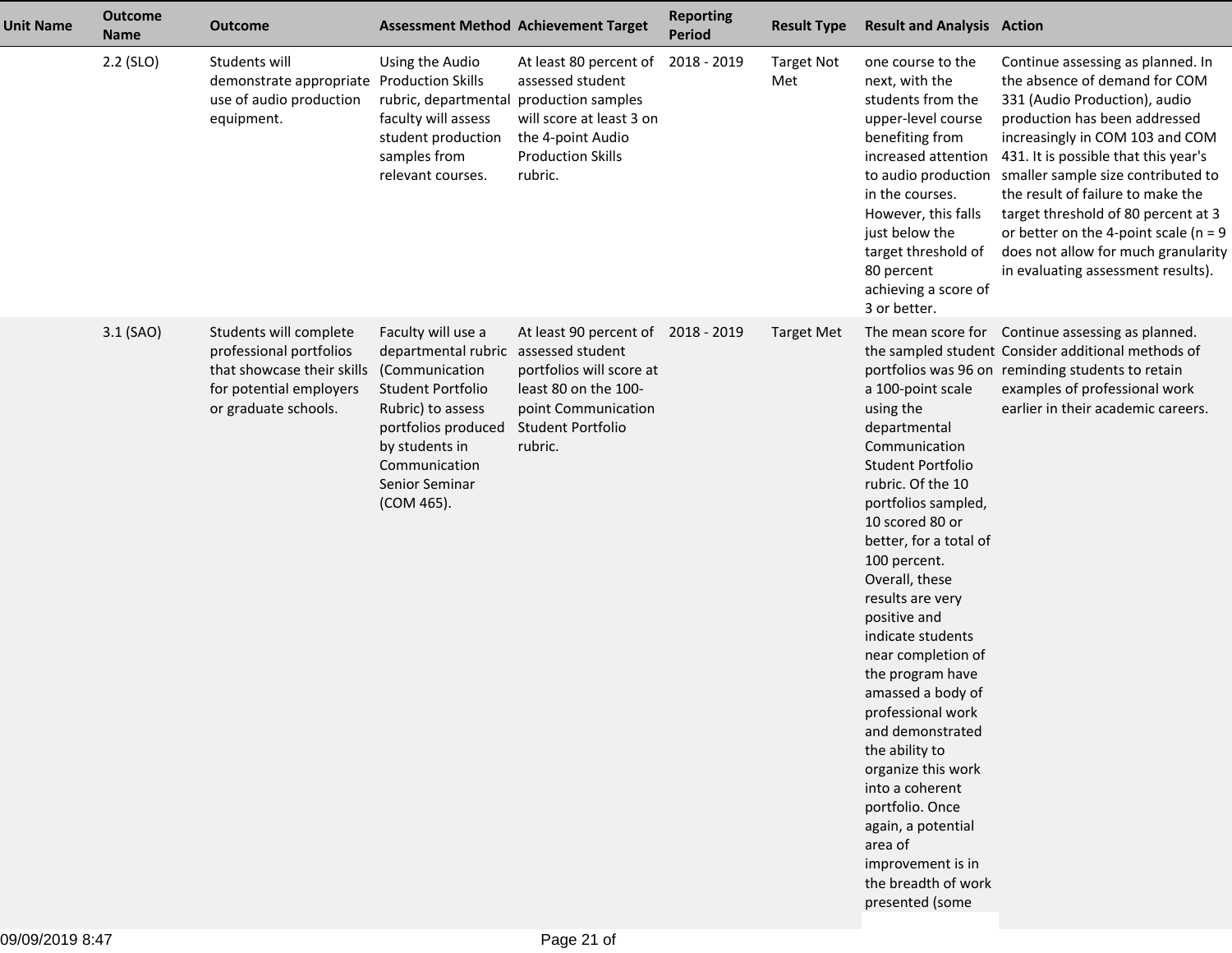| <b>Unit Name</b>                                        | <b>Outcome</b><br><b>Name</b> | <b>Outcome</b>                                                                                                                                             | <b>Assessment Method Achievement Target</b>                                                                                                                                                                                                              |                                                                                                                                                                                                  | <b>Reporting</b><br><b>Period</b> | <b>Result Type</b> | <b>Result and Analysis Action</b>                                                                                                                                                                                                                                                                                                                                                                                                                            |                                                                                                                                                                         |
|---------------------------------------------------------|-------------------------------|------------------------------------------------------------------------------------------------------------------------------------------------------------|----------------------------------------------------------------------------------------------------------------------------------------------------------------------------------------------------------------------------------------------------------|--------------------------------------------------------------------------------------------------------------------------------------------------------------------------------------------------|-----------------------------------|--------------------|--------------------------------------------------------------------------------------------------------------------------------------------------------------------------------------------------------------------------------------------------------------------------------------------------------------------------------------------------------------------------------------------------------------------------------------------------------------|-------------------------------------------------------------------------------------------------------------------------------------------------------------------------|
|                                                         | 3.1 (SAO)                     | Students will complete<br>professional portfolios<br>that showcase their skills<br>for potential employers<br>or graduate schools.                         | Faculty will use a<br>departmental rubric<br>(Communication<br>Student Portfolio<br>Rubric) to assess<br>portfolios produced<br>by students in<br>Communication<br>Senior Seminar<br>(COM 465).                                                          | At least 90 percent of<br>assessed student<br>portfolios will score at<br>least 80 on the 100-<br>point Communication<br>Student Portfolio<br>rubric.                                            | 2018 - 2019                       | <b>Target Met</b>  | portfolios suffered<br>because prior work<br>had been misplaced<br>or not saved).                                                                                                                                                                                                                                                                                                                                                                            | Continue assessing as planned.<br>Consider additional methods of<br>reminding students to retain<br>examples of professional work<br>earlier in their academic careers. |
|                                                         | 3.2 (PO 2.e.)                 | Students will engage in<br>meaningful, real-life<br>experiences within the<br>Communication field.                                                         | Students in<br>Communication<br>Internship (COM<br>460) will complete<br>an Exit Survey at the<br>end of their<br>internship.<br>Departmental<br>faculty will review<br>and analyze the<br>results to determine<br>if the achievement<br>target was met. | At least 85 percent of<br>students participating<br>in the Exit Survey will<br>rate their internship<br>experience positively<br>as defined by a score<br>of 4 or greater, on a<br>scale of 1-7. | 2018 - 2019                       | <b>Target Met</b>  | <b>COM 460</b><br>(Internship) were<br>asked to evaluate<br>their internship<br>experience at the<br>end of the course.<br>On a scale of $1 - 7$ ,<br>with 1 being least<br>positive and 7 being<br>most positive, 100<br>percent of students<br>rated their<br>internship<br>experience 5 or<br>greater, with a<br>mean of $6.38$ (n =<br>8). This exceeds the<br>target threshold of<br>85 percent rating<br>the internship<br>experience 4 or<br>greater. | Students enrolled in Continue assessing as planned.                                                                                                                     |
| Program -<br>Creative<br>Writing - MFA<br>${2016-2017}$ | $1.1$ (SLO)                   | Students will complete a Faculty will assess<br>portfolio of work that<br>demonstrates mastery of using the MFA<br>language and<br>conventions of a genre. | the students' theses achieve on their<br>Writing Skills Rubric at least 88% on the<br>that measures skill<br>with the mechanics<br>of language,<br>aesthetic use of<br>language, and use of<br>conventions of the<br>genre being studied.                | Thesis students will<br>theses an average of<br><b>MFA Writing Skills</b><br>Rubric.                                                                                                             | 2018 - 2019                       | Target Met         | 100% of students<br>100% on the rubric<br>and 2 achieving 95%<br>(14 out of 15).<br>Students by the<br>time they complete<br>their theses, after<br>intense one-on-one<br>interaction with<br>their thesis director,                                                                                                                                                                                                                                         | Continue to assess the writing skills<br>achieved the target of our graduating MFA students<br>with 6 out achieving based on their theses.                              |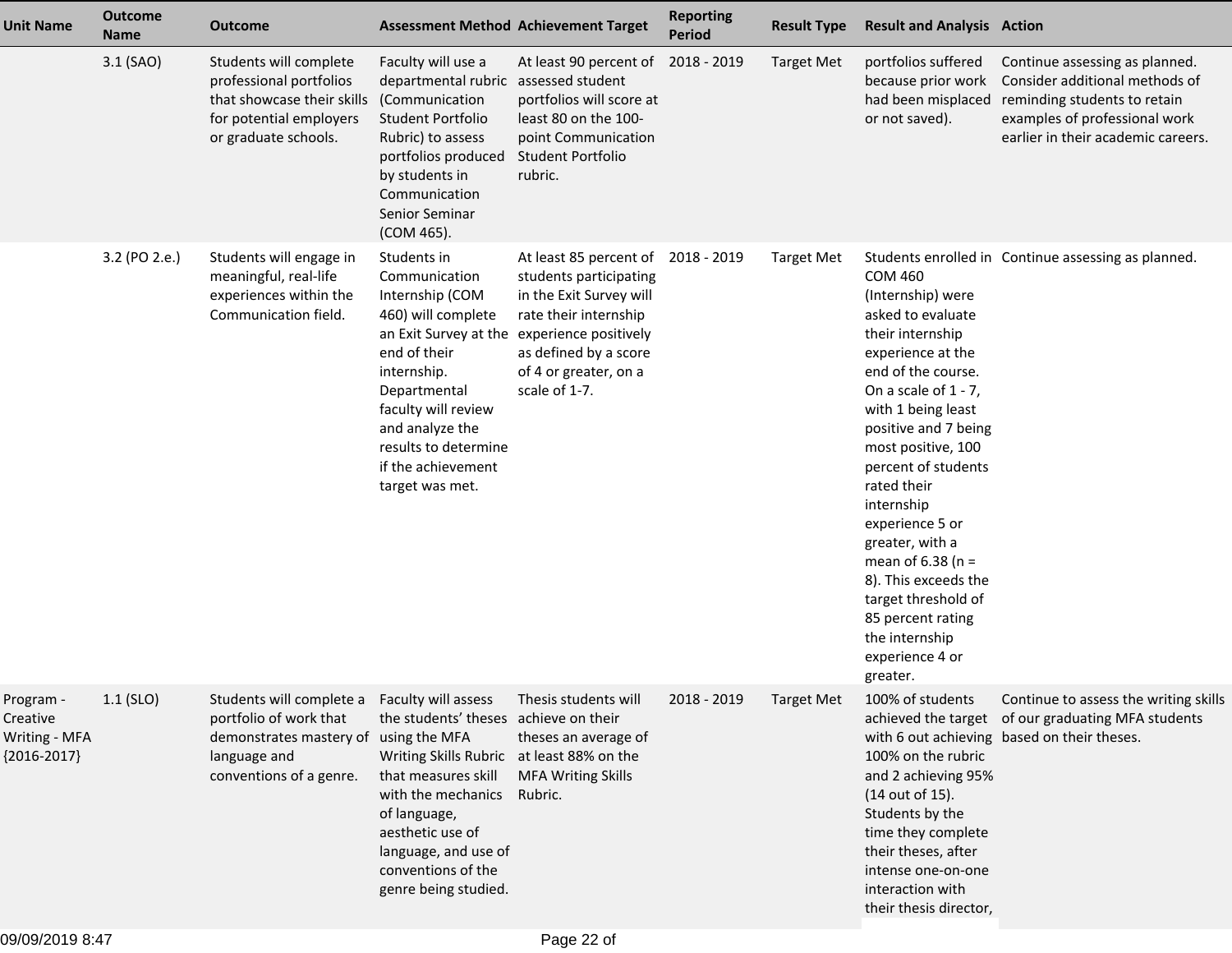| <b>Unit Name</b>                                        | <b>Outcome</b><br><b>Name</b> | <b>Outcome</b>                                                                                                                              | <b>Assessment Method Achievement Target</b>                                                                                                                                                                                                                                                                                                                                                |                                                                                                               | <b>Reporting</b><br>Period | <b>Result Type</b> | <b>Result and Analysis Action</b>                                                                                                                                                                                                                                                                                                                                                                                                                                                                                                                                              |                                                                                                                                                                                                                                                                                                                                                                                                                                                                                                                                                                                                                                                                   |
|---------------------------------------------------------|-------------------------------|---------------------------------------------------------------------------------------------------------------------------------------------|--------------------------------------------------------------------------------------------------------------------------------------------------------------------------------------------------------------------------------------------------------------------------------------------------------------------------------------------------------------------------------------------|---------------------------------------------------------------------------------------------------------------|----------------------------|--------------------|--------------------------------------------------------------------------------------------------------------------------------------------------------------------------------------------------------------------------------------------------------------------------------------------------------------------------------------------------------------------------------------------------------------------------------------------------------------------------------------------------------------------------------------------------------------------------------|-------------------------------------------------------------------------------------------------------------------------------------------------------------------------------------------------------------------------------------------------------------------------------------------------------------------------------------------------------------------------------------------------------------------------------------------------------------------------------------------------------------------------------------------------------------------------------------------------------------------------------------------------------------------|
| Program -<br>Creative<br>Writing - MFA<br>${2016-2017}$ | $1.1$ (SLO)                   | Students will complete a<br>portfolio of work that<br>demonstrates mastery of using the MFA<br>language and<br>conventions of a genre.      | Faculty will assess<br>the students' theses achieve on their<br>Writing Skills Rubric at least 88% on the<br>that measures skill<br>with the mechanics<br>of language,<br>aesthetic use of<br>language, and use of<br>conventions of the<br>genre being studied.                                                                                                                           | Thesis students will<br>theses an average of<br><b>MFA Writing Skills</b><br>Rubric.                          | 2018 - 2019                | <b>Target Met</b>  | are able to produce<br>very publishable<br>work, as we see<br>with their<br>impressive list of<br>publications.                                                                                                                                                                                                                                                                                                                                                                                                                                                                | Continue to assess the writing skills<br>of our graduating MFA students<br>based on their theses.                                                                                                                                                                                                                                                                                                                                                                                                                                                                                                                                                                 |
|                                                         |                               |                                                                                                                                             | Students in courses<br>designated as<br>Workshop will be<br>assessed with a<br>rubric that measures of 80% on the MFA<br>skill with the<br>mechanics of<br>language, aesthetic<br>use of language, and<br>use of conventions<br>of the genre being<br>studied. Each<br>instructor will<br>complete the MFA<br>Writing Skills Rubric<br>after grading final<br>portfolios for the<br>class. | 80% of students<br>assessed will achieve<br>on their final<br>portfolios an average<br>Writing Skills Rubric. | 2018 - 2019                | <b>Target Met</b>  | Students in<br>classes were<br>assessed each<br>semester. Since<br>students take more<br>than one workshop<br>they are assessed<br>multiple times. of<br>the 76 scores<br>recorded, 68 were<br>80% (a score of 12)<br>or higher on the<br>rubric of 15 points.<br>89% percent of<br>students met the<br>target. As we have<br>noted in the past,<br>this group of<br>students includes<br>students who are<br>just starting the<br>program and some<br>who have been in<br>the program for a<br>year or more, so<br>there is a fairly wide<br>range of scores from<br>9 to 15. | We will continue to monitor the<br>Graduate Workshop scores of our students on the MFA<br>Writing Skill Rubric. we are pleased<br>to see an increase in the scores<br>between the Fall and Spring<br>semesters, suggesting that students<br>are improving. One area we can<br>improve on is to make sure<br>instructors are aware of the<br>deadline to enter grades on the<br>rubric. This is 2 weeks after the<br>Friday of exam week, after this date<br>instructors cannot score the rubric,<br>though the department chair can if<br>they relay the scores to the chair.<br>This caused one set of partial<br>returns, which we will avoid in the<br>future. |
|                                                         | 2.1 (RO & SLO)                | Students will conduct<br>research in literary<br>scholarship, pedagogy, or include a<br>the craft of writing and<br>produce essays or other | Masters Theses will<br>bibliography of<br>works related to the 88% on the MFA                                                                                                                                                                                                                                                                                                              | Students completing Students will achieve<br>on their Thesis<br>Bibliographies an<br>average of at least      | 2018 - 2019                | <b>Target Met</b>  | 100% of thesis<br>a bibliography of<br>genre of the thesis.                                                                                                                                                                                                                                                                                                                                                                                                                                                                                                                    | Because we met our target, we feel<br>students completed we should continue to assess<br>theses based on the research skills<br>works related to the rubric. Because all students are<br>now including a craft essay along                                                                                                                                                                                                                                                                                                                                                                                                                                        |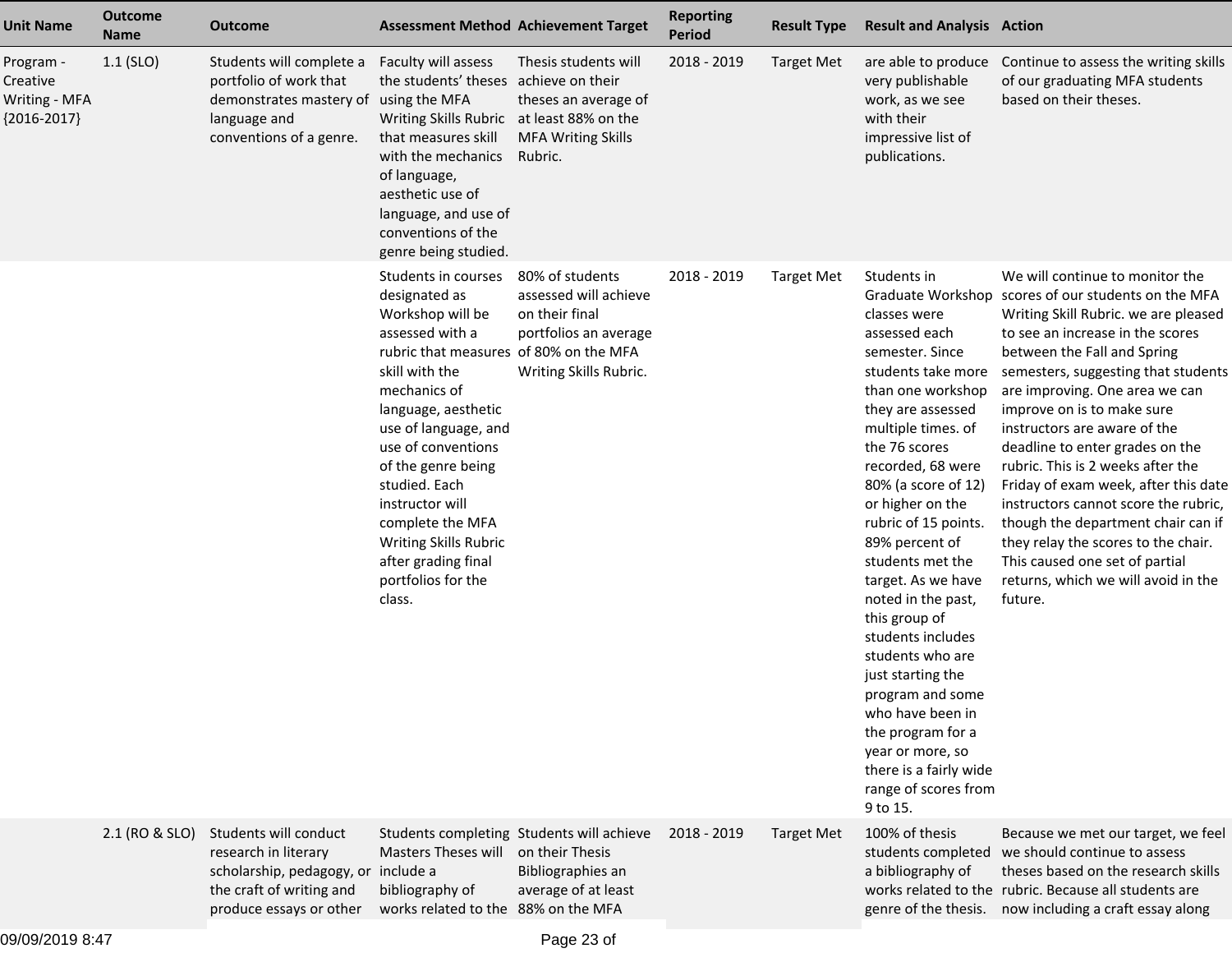| <b>Unit Name</b> | <b>Outcome</b><br><b>Name</b> | <b>Outcome</b>                                                                          |                                                                                                                                                                                                                                                                                                                            | <b>Assessment Method Achievement Target</b>                                                                                           | <b>Reporting</b><br><b>Period</b> | <b>Result Type</b> | <b>Result and Analysis Action</b>                                                                                                                                                                                                                                                                                                                                                                                                                                                                                        |                                                                                                                                                                                                                                                                                                                                                                                                                                                                                                                                                                                 |
|------------------|-------------------------------|-----------------------------------------------------------------------------------------|----------------------------------------------------------------------------------------------------------------------------------------------------------------------------------------------------------------------------------------------------------------------------------------------------------------------------|---------------------------------------------------------------------------------------------------------------------------------------|-----------------------------------|--------------------|--------------------------------------------------------------------------------------------------------------------------------------------------------------------------------------------------------------------------------------------------------------------------------------------------------------------------------------------------------------------------------------------------------------------------------------------------------------------------------------------------------------------------|---------------------------------------------------------------------------------------------------------------------------------------------------------------------------------------------------------------------------------------------------------------------------------------------------------------------------------------------------------------------------------------------------------------------------------------------------------------------------------------------------------------------------------------------------------------------------------|
|                  | 2.1 (RO & SLO)                | projects based on that<br>research.                                                     | genre of the thesis.<br>Faculty will assess<br>the students' thesis<br>bibliographies using<br>the MFA Research<br>Skills Rubric.                                                                                                                                                                                          | Research Skills Rubric. 2018 - 2019                                                                                                   |                                   | <b>Target Met</b>  | When assessed<br>based on the<br>bibliographies using<br>the MFA Research<br>Skills Rubric, all<br>students exceeded<br>the target of 88%<br>with 5 perfect<br>scores and 3 earning<br>93% (14/15).                                                                                                                                                                                                                                                                                                                      | with their bibliography, we may<br>consider changing the description<br>of the target to include the<br>bibliography and essay, which will<br>better match the criteria of the<br>rubric.                                                                                                                                                                                                                                                                                                                                                                                       |
|                  |                               |                                                                                         | <b>Students in Forms</b><br>and Literature<br>classes will be<br>assessed with a<br>their use of scholarly MFA Research Skills<br>sources appropriate Rubric.<br>to their topic. Each<br>instructor will<br>complete the MFA<br><b>Research Skills</b><br>Rubric after grading<br>the designated<br>project for the class. | 80% of students<br>assessed will achieve<br>on their Forms and<br>Literature project an<br>rubric that measures average of 80% on the | 2018 - 2019                       | <b>Target Met</b>  | 86% of students<br>score of 80% or<br>higher on the MFA<br>Research Skills<br>Rubric. Scores<br>may take multiple<br>Forms or Literature<br>classes in a given<br>students in the<br>program. Some are<br>doing research for<br>the first time at the<br>graduate level, so it<br>is no surprise that<br>they need work on<br>these skills.<br>Nonetheless, they<br>are showing<br>improvement.<br>Notably, our one 9<br>was in the Fall<br>semester, and in the<br>Spring there was<br>one 10 and two who<br>scored 11. | It is important to emphasize<br>achieved an average research in our MFA program. We<br>acknowledge that this is not the<br>main focus, nor is it the strength of<br>many of our students, but it is an<br>area we need to continue to<br>ranged from 9 to 15. reinforce. Bearing in mind that it<br>Given that students may be a student's first graduate-<br>level research experience, we need<br>to balance demanding projects with<br>training on how to conduct<br>year, there are more scholarly research in the fields of<br>scores than we have writing and literature. |
|                  | 3.1 (SAO & PO<br>2.d.         | Students will publish<br>their work in appropriate<br>publications for their<br>genres. | The program<br>director will review<br>and analyze the<br>Master's Thesis<br>Survey results to                                                                                                                                                                                                                             | 90% of students<br>participating in the<br>Master's Thesis Survey<br>will report that by the<br>time they defend their                | 2018 - 2019                       | <b>Target Met</b>  | All students who<br>completed the<br>Thesis Survey (6 out<br>of 8) indicated that<br>they had published                                                                                                                                                                                                                                                                                                                                                                                                                  | We will continue to survey our<br>students as they complete Thesis<br>and will increase our efforts to<br>encourage them to complete the<br>survey.                                                                                                                                                                                                                                                                                                                                                                                                                             |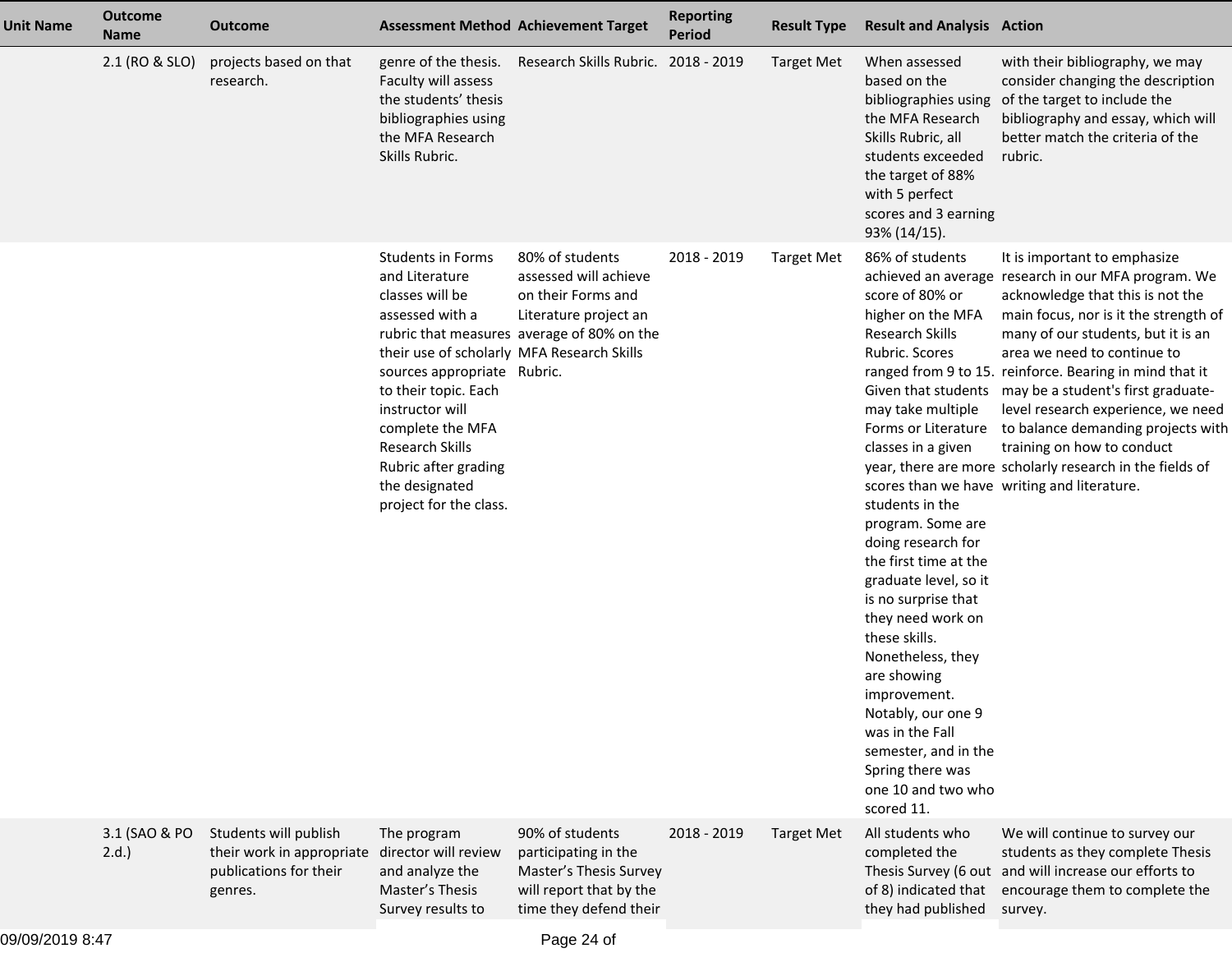| <b>Unit Name</b> | <b>Outcome</b><br><b>Name</b> | <b>Outcome</b>                                                                                   |                                                                                                                                                                                                                                                                 | <b>Assessment Method Achievement Target</b>                                                                                                                                           | <b>Reporting</b><br><b>Period</b> | <b>Result Type</b>       | <b>Result and Analysis Action</b>                                                                                                                                                                                                                                                                                                                                                                                                                                                                                                                                                                                                                              |                                                                                                                                                                                                                                                                                                                                                                                                         |
|------------------|-------------------------------|--------------------------------------------------------------------------------------------------|-----------------------------------------------------------------------------------------------------------------------------------------------------------------------------------------------------------------------------------------------------------------|---------------------------------------------------------------------------------------------------------------------------------------------------------------------------------------|-----------------------------------|--------------------------|----------------------------------------------------------------------------------------------------------------------------------------------------------------------------------------------------------------------------------------------------------------------------------------------------------------------------------------------------------------------------------------------------------------------------------------------------------------------------------------------------------------------------------------------------------------------------------------------------------------------------------------------------------------|---------------------------------------------------------------------------------------------------------------------------------------------------------------------------------------------------------------------------------------------------------------------------------------------------------------------------------------------------------------------------------------------------------|
|                  | 3.1 (SAO & PO<br>$2.d.$ )     | Students will publish<br>their work in appropriate<br>publications for their<br>genres.          | determine students' thesis they have<br>publication history.                                                                                                                                                                                                    | published at least one<br>work in a literary<br>journal or had a play<br>published or produced<br>or had their writing<br>published in another<br>outlet appropriate to<br>the genre. | 2018 - 2019                       | <b>Target Met</b>        | creative work and<br>listed several<br>publications. A<br>review of other<br>information posted<br>on social media<br>about publications<br>by our students<br>reveals that the<br>other two student<br>who did not<br>complete the survey<br>also had<br>publications while in<br>the program. Two of<br>the students who<br>graduated this year<br>were recognized in<br>AWP's Intro Journals<br>Project: Allison<br>Chestnut with an<br>honorable mention<br>in Poetry and C. T.<br>Salazar with an<br>award and<br>publication in<br>Tampa Review in<br>Poetry. Since<br>receiving the MFA,<br>these students have<br>all continued to<br>publish as well. | We will continue to survey our<br>students as they complete Thesis<br>and will increase our efforts to<br>encourage them to complete the<br>survey.                                                                                                                                                                                                                                                     |
|                  | 3.2 (SLO)                     | Students will understand<br>the literary marketplace<br>and other career options<br>for writers. | Students in EN 502<br><b>Full Writing</b><br>Residency will<br>complete a<br>Professional<br>Knowledge Survey<br>measuring their<br>knowledge of the<br>literary marketplace<br>and other career<br>options on a 5-point<br>Likert scale<br>where 5 is Strongly | 85% of EN 502<br>students participating<br>in the Professional<br>Knowledge Survey will<br>have an average score<br>of greater than 3<br>(Satisfied) on a scale<br>on 1-5.            | 2018 - 2019                       | <b>Target Not</b><br>Met | On the survey of<br>Professional<br>Knowledge from<br>June 2018 78% of<br>higher, rating their<br>level of satisfaction<br>with their<br>knowledge of<br>publishing in<br>magazines and<br>books. Of those who<br>scored their                                                                                                                                                                                                                                                                                                                                                                                                                                 | Though we were close to our<br>target, we didn't quite reach it this<br>year. This is a good reminder to<br>continue to emphasize how to<br>students scored 3 or publish, especially how to publish a<br>book. Book publishing was a topic<br>of one of our seminars at the Full<br>residency this year, so it will be<br>interesting to see if we have a<br>corresponding increase in those<br>scores. |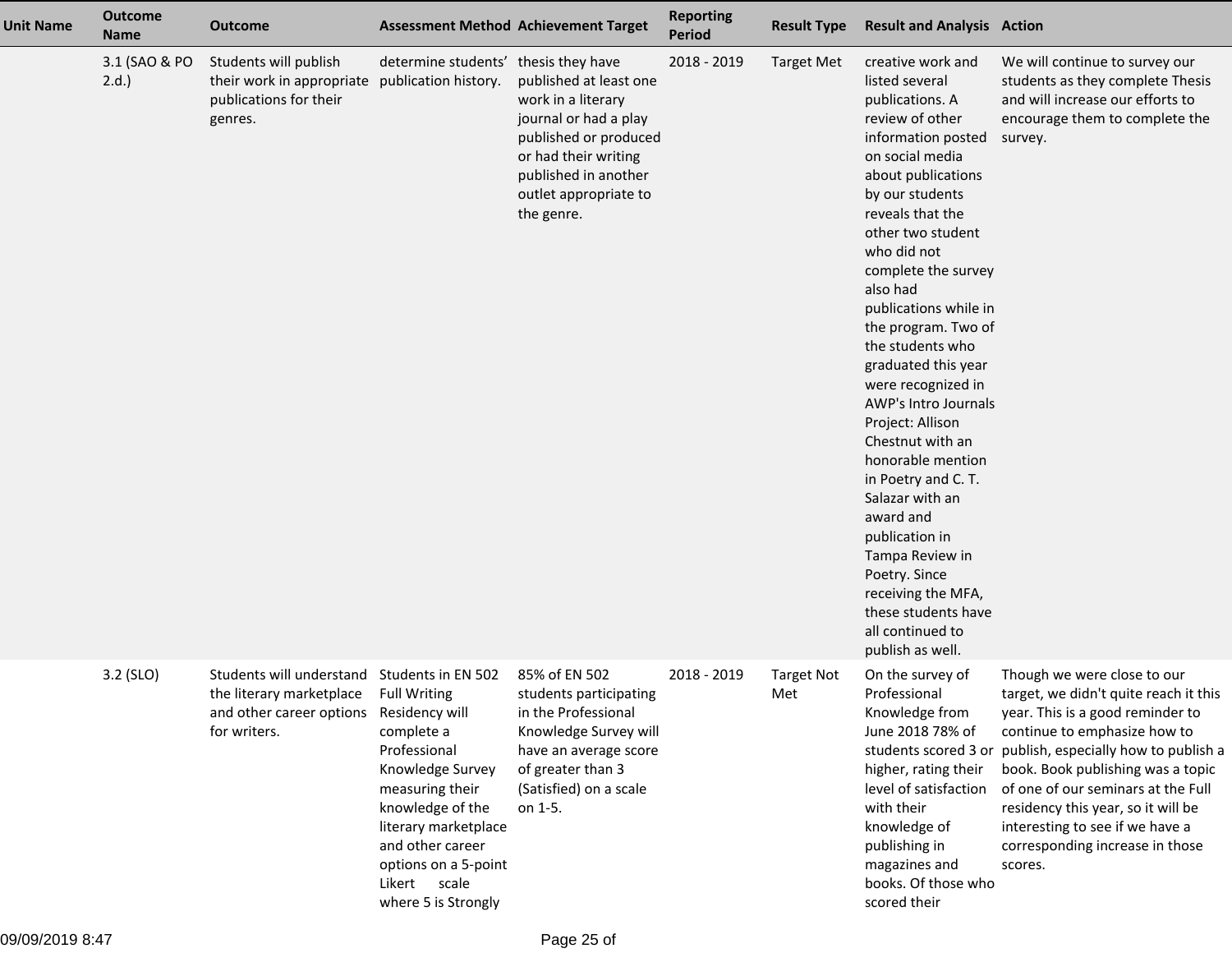| <b>Unit Name</b>                                                                               | <b>Outcome</b><br><b>Name</b> | <b>Outcome</b>                                                                                                                                          |                                                                                                                                                                                                                                                                                                                                                                      | <b>Assessment Method Achievement Target</b>                                                                                                                                                                                                 | <b>Reporting</b><br><b>Period</b> | <b>Result Type</b>       | <b>Result and Analysis Action</b>                                                                                                                                                                                                                                                                                                                                                                                                                                                             |                                                                                                                                                                                                                                                                                                                                                                                                                                                   |
|------------------------------------------------------------------------------------------------|-------------------------------|---------------------------------------------------------------------------------------------------------------------------------------------------------|----------------------------------------------------------------------------------------------------------------------------------------------------------------------------------------------------------------------------------------------------------------------------------------------------------------------------------------------------------------------|---------------------------------------------------------------------------------------------------------------------------------------------------------------------------------------------------------------------------------------------|-----------------------------------|--------------------------|-----------------------------------------------------------------------------------------------------------------------------------------------------------------------------------------------------------------------------------------------------------------------------------------------------------------------------------------------------------------------------------------------------------------------------------------------------------------------------------------------|---------------------------------------------------------------------------------------------------------------------------------------------------------------------------------------------------------------------------------------------------------------------------------------------------------------------------------------------------------------------------------------------------------------------------------------------------|
|                                                                                                | 3.2 (SLO)                     | Students will understand Agree.<br>the literary marketplace<br>and other career options<br>for writers.                                                 |                                                                                                                                                                                                                                                                                                                                                                      | 85% of EN 502<br>students participating<br>in the Professional<br>Knowledge Survey will<br>have an average score<br>of greater than 3<br>(Satisfied) on a scale<br>on 1-5.                                                                  | 2018 - 2019                       | <b>Target Not</b><br>Met | satisfaction lower<br>than 3, one<br>averaged 2.8, one<br>averaged 2.6, and<br>one averaged 2,<br>suggesting that the<br>level of satisfaction<br>perfect 5 (very<br>satisfied) and 3<br>averaged over 4 (4.2<br>and 4.6).                                                                                                                                                                                                                                                                    | Though we were close to our<br>target, we didn't quite reach it this<br>year. This is a good reminder to<br>continue to emphasize how to<br>publish, especially how to publish a<br>book. Book publishing was a topic<br>of one of our seminars at the Full<br>is close to our target residency this year, so it will be<br>for most students. 3 interesting to see if we have a<br>rated themselves a corresponding increase in those<br>scores. |
|                                                                                                |                               |                                                                                                                                                         | Students<br>participating in the<br>Master's Thesis<br>Survey will<br>answer the same<br>questions as on the<br>Professional<br>Knowledge Survey<br>to determine if<br>students improved<br>from their time in<br>the EN 502 Full<br><b>Writing Residency</b><br>course to the end of<br>the program. Faculty<br>will review and<br>compare the<br>surveys' results. | 90% of students<br>participating in the<br>Master's Thesis Survey<br>will have an average<br>score of greater than 3<br>(Satisfied) on a scale<br>of 1-5 on the<br>"Professional<br>Knowledge" portion of<br>the Master's Thesis<br>Survey. | 2018 - 2019                       | <b>Target Met</b>        | 100% of Thesis<br>students surveyed<br>rated their<br>satisfaction a 3 or<br>higher on their<br>satisfaction about<br>knowledge or<br>magazine and book<br>publishing and<br>careers for writers.<br>The lowest score<br>was 3.6, then one 4,<br>two 4.4, and one 5.<br>This shows a<br>significant<br>improvement by the<br>end of the student's<br>time in the program.<br>Students are more<br>confident and are<br>publishing their<br>work by the time<br>they complete their<br>thesis. | We need to continue to emphasize<br>publishing and careers in writing in<br>our classes. It would be helpful to<br>intervene earlier, but we can be<br>pleased that students are more<br>confident by the end of their<br>program. We need to continue to<br>assess their satisfaction with their<br>knowledge of the writing<br>profession and seek more ways to<br>train them in this area.                                                     |
| Program -<br>Education -<br>(including<br><b>Gifted Studies</b><br>and<br>Reading/Litera<br>су | 1.1(RO)                       | Students will<br>demonstrate their<br>proficiencies to<br>understand and apply<br>knowledge and skills<br>appropriate to their<br>professional field of | The instructor for ED Students will<br>500 (Core<br>Requirement) will<br>research project<br>presented by the<br>student(s) utilizing                                                                                                                                                                                                                                | demonstrate their<br>proficiencies to<br>assess and grade the understand and apply<br>knowledge and skills<br>appropriate to their<br>professional field of                                                                                 | 2018 - 2019                       | <b>Target Met</b>        | Eight students<br>completed the<br>assignment<br>associated with this<br>learning outcome<br>with a mean score                                                                                                                                                                                                                                                                                                                                                                                | The division will retain this<br>assessment in ED 600 Leadership<br>through Action Research for School<br>Improvement. ED 500 Educational<br>Research is no longer offered; the<br>key course components offered in<br>of 93.5%: Student 1, ED 500 are now offered as a part of                                                                                                                                                                   |

09/09/2019 8:47

Page 26 of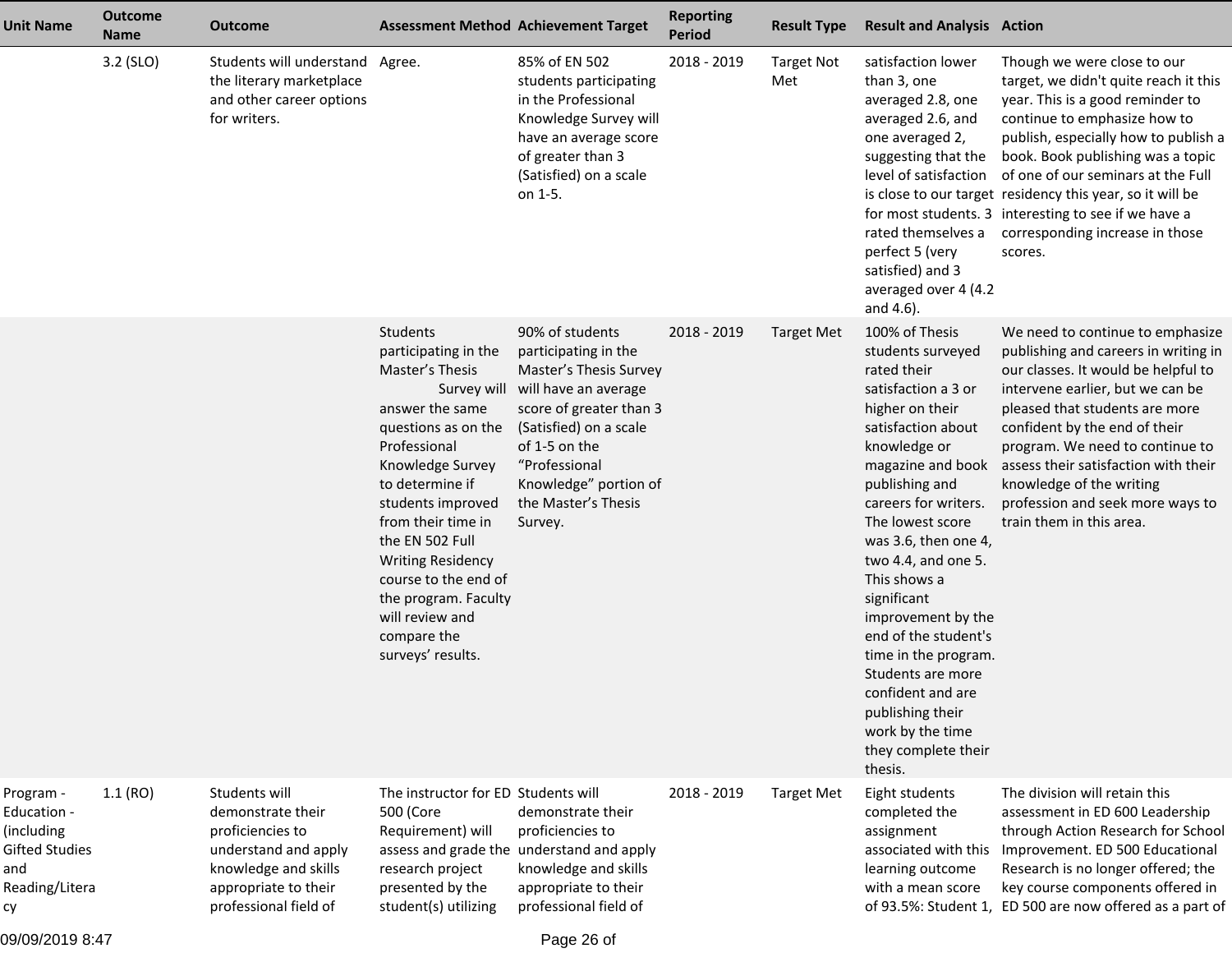| <b>Unit Name</b>                      | <b>Outcome</b><br><b>Name</b> | <b>Outcome</b>                                                                                                                                                                                                  |                                                                                                                                                                                                                                                                                                                                                                                                                                                                                                                                                                                              | <b>Assessment Method Achievement Target</b>                                                                                                                                                                                                                                                                                                                               | <b>Reporting</b><br><b>Period</b> | <b>Result Type</b> | <b>Result and Analysis Action</b>                                                                                                                                                                                                                                                                                                                                                                                                                                                     |                                                                                                                                                                                                                                                                    |
|---------------------------------------|-------------------------------|-----------------------------------------------------------------------------------------------------------------------------------------------------------------------------------------------------------------|----------------------------------------------------------------------------------------------------------------------------------------------------------------------------------------------------------------------------------------------------------------------------------------------------------------------------------------------------------------------------------------------------------------------------------------------------------------------------------------------------------------------------------------------------------------------------------------------|---------------------------------------------------------------------------------------------------------------------------------------------------------------------------------------------------------------------------------------------------------------------------------------------------------------------------------------------------------------------------|-----------------------------------|--------------------|---------------------------------------------------------------------------------------------------------------------------------------------------------------------------------------------------------------------------------------------------------------------------------------------------------------------------------------------------------------------------------------------------------------------------------------------------------------------------------------|--------------------------------------------------------------------------------------------------------------------------------------------------------------------------------------------------------------------------------------------------------------------|
| Certificates) -<br>ME {2018-<br>2019} | 1.1(RO)                       | specialization so that<br>learning and<br>development<br>opportunities for P-12<br>students are enhanced<br>through the development<br>of a research study in the<br>field of their specified<br>concentration. | the Research Project specialization (Word<br>Rubric.                                                                                                                                                                                                                                                                                                                                                                                                                                                                                                                                         | Choice? We need to<br>be consistent) so that<br>learning and<br>development<br>opportunities for all P-<br>12 students are<br>enhanced through the<br>development of a<br>research study in the<br>field of their specified<br>concentration by<br>scoring an average of<br>86% or higher on the<br>Research Project<br>Rubric in ED 500,<br><b>Educational Research.</b> | 2018 - 2019                       | <b>Target Met</b>  | 76%; Student 2,<br>88%; Student 3,<br>89%; Student 4,<br>95%; Student 5,<br>100%; Student 6,<br>100%; Student 7,<br>100%; Student 8,<br>100%. Seven of<br>eight students<br>exceeded the target<br>of 86% on the<br>Research Project<br>Rubric.                                                                                                                                                                                                                                       | ED 600. The instrument is also used<br>in ED 699 Ethical Leadership<br>Capstone Internship: Practicing<br>Professional Behaviors and Growth<br>and is named ED 699 Action<br>Research Proposal Evaluation rev.-<br>1.                                              |
|                                       | 1.2 (PO 2.e.)                 | The Master's of<br><b>Education in Education</b><br>academic program will<br>provide internship<br>opportunities for its<br>students to form<br>meaningful professional<br>partnerships.                        | At the end of the<br>academic year, the<br>Division Head will<br>analyze the data<br>from the Student<br><b>Course Evaluations</b><br>for ED 697 and ED<br>699 and report out<br>collectively the<br>students' response<br>to the question:<br>"Please read the<br>statement carefully<br>and select only one<br>response: My<br>internship<br>experience provided<br>me with knowledge<br>and/or skills that are<br>useful and practical<br>for establishing<br>meaning<br>professional<br>partnerships.<br>{Strongly Agree;<br>Agree; Neither<br>Agree nor Disagree;<br>Disagree; Strongly | 80% of students<br>participating the ED<br>697 and ED 699<br><b>Course Evaluations</b><br>will state that they<br>either Strongly Agree<br>or Agree that their<br>internship experience<br>provided them with<br>knowledge and/or<br>skills that are useful<br>and practical for<br>establishing meaning<br>professional<br>partnerships.                                 | 2018 - 2019                       | Inconclusive       | Masters of<br><b>Education and ED</b><br>699 Ethical<br>Leadership<br>Capstone<br>Internship:<br>Practicing<br>Professional<br>Behaviors and<br>Growth both were<br>taught in the<br>Summer 2018 term<br>and Spring 2019<br>term; ED 697 was<br>also taught in the<br>Fall 2018 term. ED<br>699 was low<br>enrolled in the<br>Spring 2019 term<br>and no course<br>evaluations were<br>collected for that<br>course, that term.<br>This course<br>evaluation item<br>developed in the | ED 697 Internship in This assessment measure has been<br>added to ED 697 and ED 699 now.<br>This measure will provide valuable<br>feedback for determining student<br>perceptions of the effectiveness of<br>internship/field experiences in ED<br>697 and Ed 699. |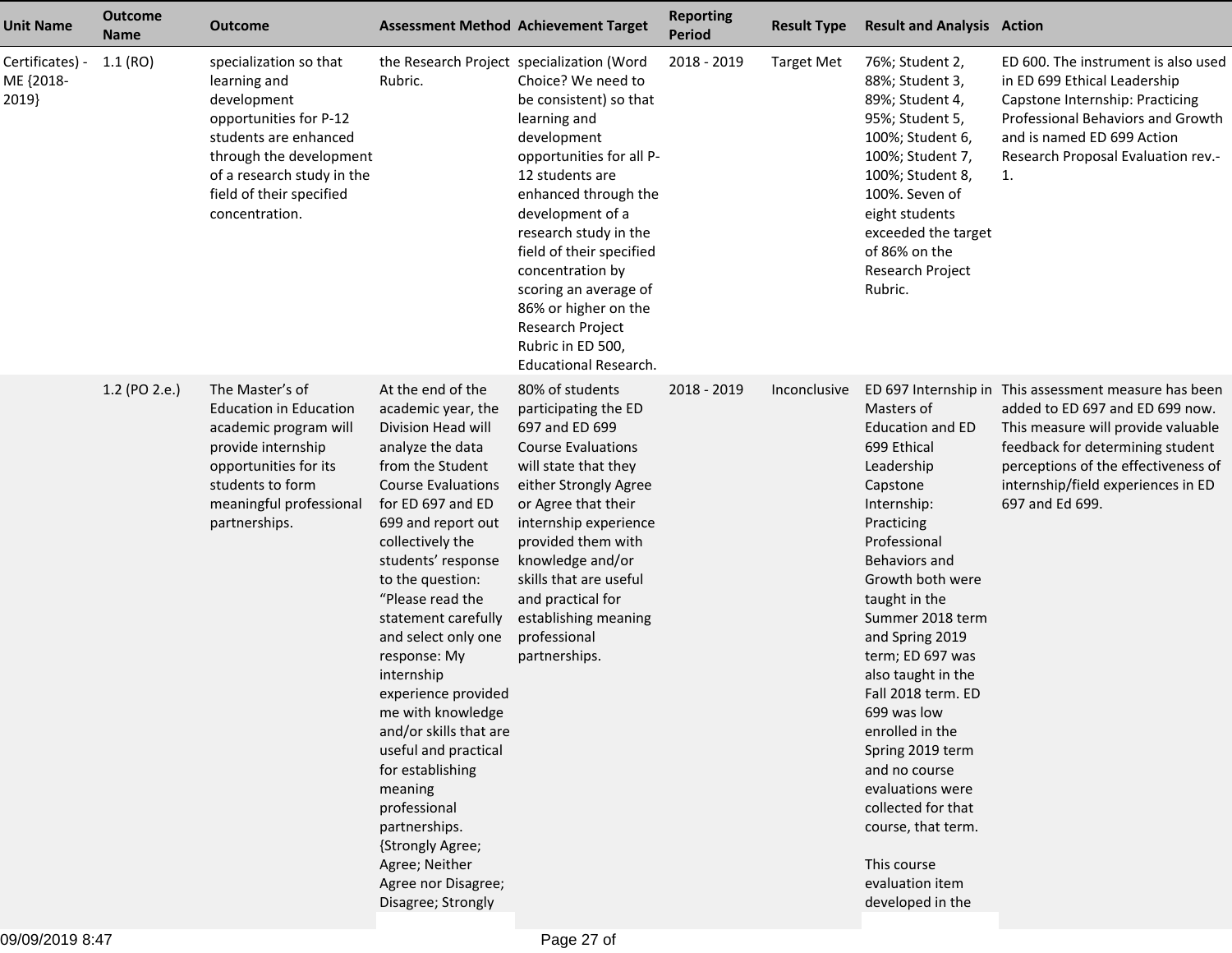| <b>Unit Name</b> | <b>Outcome</b><br><b>Name</b> | <b>Outcome</b>                                                                                                                                                                                                |                                                                                                                                                                                                                                   | <b>Assessment Method Achievement Target</b>                                                                                                                                                                                                                                                                                               | <b>Reporting</b><br><b>Period</b> | <b>Result Type</b> | <b>Result and Analysis Action</b>                                                                                                                                                                                                                                                                                                                               |                                                                                                                                                                                                                                               |
|------------------|-------------------------------|---------------------------------------------------------------------------------------------------------------------------------------------------------------------------------------------------------------|-----------------------------------------------------------------------------------------------------------------------------------------------------------------------------------------------------------------------------------|-------------------------------------------------------------------------------------------------------------------------------------------------------------------------------------------------------------------------------------------------------------------------------------------------------------------------------------------|-----------------------------------|--------------------|-----------------------------------------------------------------------------------------------------------------------------------------------------------------------------------------------------------------------------------------------------------------------------------------------------------------------------------------------------------------|-----------------------------------------------------------------------------------------------------------------------------------------------------------------------------------------------------------------------------------------------|
|                  | 1.2 (PO 2.e.)                 | The Master's of<br><b>Education in Education</b><br>academic program will<br>provide internship<br>opportunities for its<br>students to form<br>meaningful professional<br>partnerships.                      | Disagree}"                                                                                                                                                                                                                        | 80% of students<br>participating the ED<br>697 and ED 699<br><b>Course Evaluations</b><br>will state that they<br>either Strongly Agree<br>or Agree that their<br>internship experience<br>provided them with<br>knowledge and/or<br>skills that are useful<br>and practical for<br>establishing meaning<br>professional<br>partnerships. | 2018 - 2019                       | Inconclusive       | Spring 2019 term<br>and missed being<br>added to the<br>evaluations for<br>these two courses.<br>No data was<br>collected.                                                                                                                                                                                                                                      | This assessment measure has been<br>added to ED 697 and ED 699 now.<br>This measure will provide valuable<br>feedback for determining student<br>perceptions of the effectiveness of<br>internship/field experiences in ED<br>697 and Ed 699. |
|                  |                               |                                                                                                                                                                                                               | The Division Head<br>will analyze the<br>Student Internship<br>Evaluations to<br>determine if the<br>internship<br>supervisors marked<br>"Yes" that they<br>would hire or<br>recommend to hire<br>the students for<br>employment. | Of those supervisors<br>participating in the<br>Student Internship<br>Evaluations, 80% will<br>indicate that they<br>would hire or<br>recommend to hire<br>the students for<br>employment.                                                                                                                                                | 2018 - 2019                       | Inconclusive       | The Student<br>Internship<br>Evaluation<br>instrument was not<br>completed for use in<br>the 2018-2019<br>academic year; no<br>data was collected.                                                                                                                                                                                                              | The Student Internship Evaluation<br>will be implemented in the Fall<br>2019 academic term.                                                                                                                                                   |
|                  | 1.3 (SAO)                     | Students will successfully The Division Head<br>complete the Master's of will use Banner to<br><b>Education in Education</b><br>degree program in a<br>timely manner, within six completion time of<br>years. | determine the<br>to determine if<br>achievement target years.<br>was met.                                                                                                                                                         | At least 80% of<br>students who<br>graduate from the<br>graduating students' Master's of Education<br>in Education will have<br>the degree program completed the degree<br>program within six                                                                                                                                             | 2018 - 2019                       | Inconclusive       | No students<br>graduated with the<br>M.Ed. in Education<br>during the 2018-<br>2019 academic year, academic year.<br>in the August 2018,<br>December 2018, or<br>May 2019<br>graduation cycles;<br>No students<br>completed the<br><b>Gifted Studies</b><br>Certification or<br><b>Reading Literacy</b><br>Certification during<br>this same period of<br>time. | The M.Ed. in Education is a<br>relatively new degree option. We<br>anticipate data for this two-year<br>graduate program in the 2019-2020                                                                                                     |
|                  | $2.1$ (SLO)                   | Students demonstrate an The instructor for ED Non-certification                                                                                                                                               |                                                                                                                                                                                                                                   |                                                                                                                                                                                                                                                                                                                                           | 2018 - 2019                       | Inconclusive       | ED 595 Program                                                                                                                                                                                                                                                                                                                                                  | This assessment remains relevant                                                                                                                                                                                                              |

09/09/2019 8:47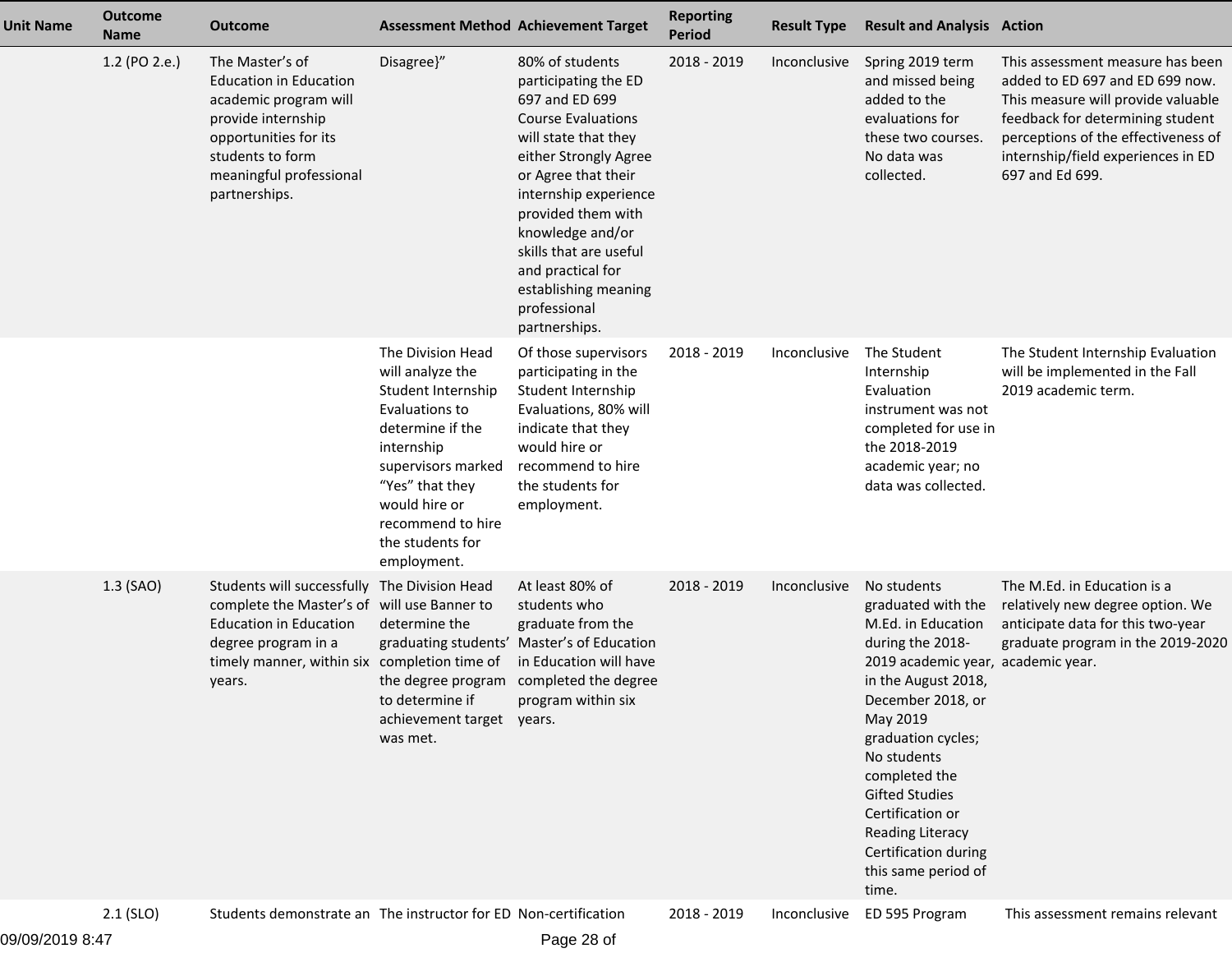| <b>Unit Name</b> | <b>Outcome</b><br><b>Name</b> | Outcome                                                                                                                                                                                                                                                                                                                                                                                                                                                                                         |                                                                                                                                                                                           | <b>Assessment Method Achievement Target</b>                                                                                                                                                                                                                                                                                                                                                                                                                                                                                                      | <b>Reporting</b><br>Period | <b>Result Type</b> | <b>Result and Analysis Action</b>                                              |                                                                                                                                                                                                                                                                   |
|------------------|-------------------------------|-------------------------------------------------------------------------------------------------------------------------------------------------------------------------------------------------------------------------------------------------------------------------------------------------------------------------------------------------------------------------------------------------------------------------------------------------------------------------------------------------|-------------------------------------------------------------------------------------------------------------------------------------------------------------------------------------------|--------------------------------------------------------------------------------------------------------------------------------------------------------------------------------------------------------------------------------------------------------------------------------------------------------------------------------------------------------------------------------------------------------------------------------------------------------------------------------------------------------------------------------------------------|----------------------------|--------------------|--------------------------------------------------------------------------------|-------------------------------------------------------------------------------------------------------------------------------------------------------------------------------------------------------------------------------------------------------------------|
|                  | $2.1$ (SLO)                   | understanding of and are 595 will assess and<br>able to apply knowledge<br>and skills specific to the<br><b>Gifted Studies</b><br>concentration by creating by the non-<br>a comprehensive<br>presentation highlighting students in the<br>evidence-based<br>knowledge and strategies Education in<br>related to a relevant<br>issue/topic in gifted<br>education targeted at an<br>audience of appropriate<br>stakeholders (GS).                                                               | grade the<br>comprehensive<br>presentation given<br>certification<br>Master's of<br><b>Education Gifted</b><br><b>Studies</b><br>concentration using<br>the Advocacy Plan<br>Rubric.      | students in the<br>Master's of Education<br>in Education Gifted<br>Studies concentration<br>demonstrate an<br>understanding of and<br>are able to apply<br>knowledge and skills<br>specific to the Gifted<br>Studies concentration<br>by creating a<br>comprehensive<br>presentation<br>highlighting evidence-<br>based knowledge and<br>strategies related to a<br>relevant issue/topic in<br>gifted education<br>targetin an audience<br>of appropriate<br>stakeholders by<br>scoring "Acceptable or<br>above" on the<br>Advocacy Plan Rubric. | 2018 - 2019                | Inconclusive       | Development and<br>Evaluation was not<br>taught in the 2018-                   | for this SLO. The placement of this<br>assignment and assessment is<br>being reconsidered, but for now it<br>2019 academic year. will remain in ED 595. The division<br>will retain this assessment for the<br>upcoming year.                                     |
|                  | $2.2$ (SLO)                   | Students in the Gifted<br><b>Studies Certification</b><br>program will<br>demonstrate an<br>understanding of and are presentation given<br>able to apply knowledge<br>and skills specific to the<br><b>Gifted Studies</b><br>Certification by creating a Advocacy Plan<br>comprehensive<br>presentation highlighting<br>evidence-based<br>knowledge and strategies<br>related to a relevant<br>issue/topic in gifted<br>education targeting an<br>audience of appropriate<br>stakeholders (GS). | The instructor for ED Gifted Studies<br>595 will assess and<br>grade the<br>comprehensive<br>by the Gifted Studies knowledge and skills<br>Certification<br>students using the<br>Rubric. | <b>Certification students</b><br>demonstrate an<br>understanding of and<br>are able to apply<br>specific to the Gifted<br><b>Studies Certification</b><br>by creating a<br>comprehensive<br>presentation<br>highlighting evidence-<br>based knowledge and<br>strategies related to a<br>relevant issue/topic in<br>gifted education<br>targeting an audience<br>of appropriate<br>stakeholders by<br>scoring "Acceptable or<br>above" on the                                                                                                     | 2018 - 2019                | Inconclusive       | ED 595 Program<br>Development and<br>Evaluation was not<br>taught in the 2018- | This assessment remains relevant<br>for this SLO. The placement of this<br>assignment and assessment is<br>being reconsidered, but for now it<br>2019 academic year. will remain in ED 595. The division<br>will retain this assessment for the<br>upcoming year. |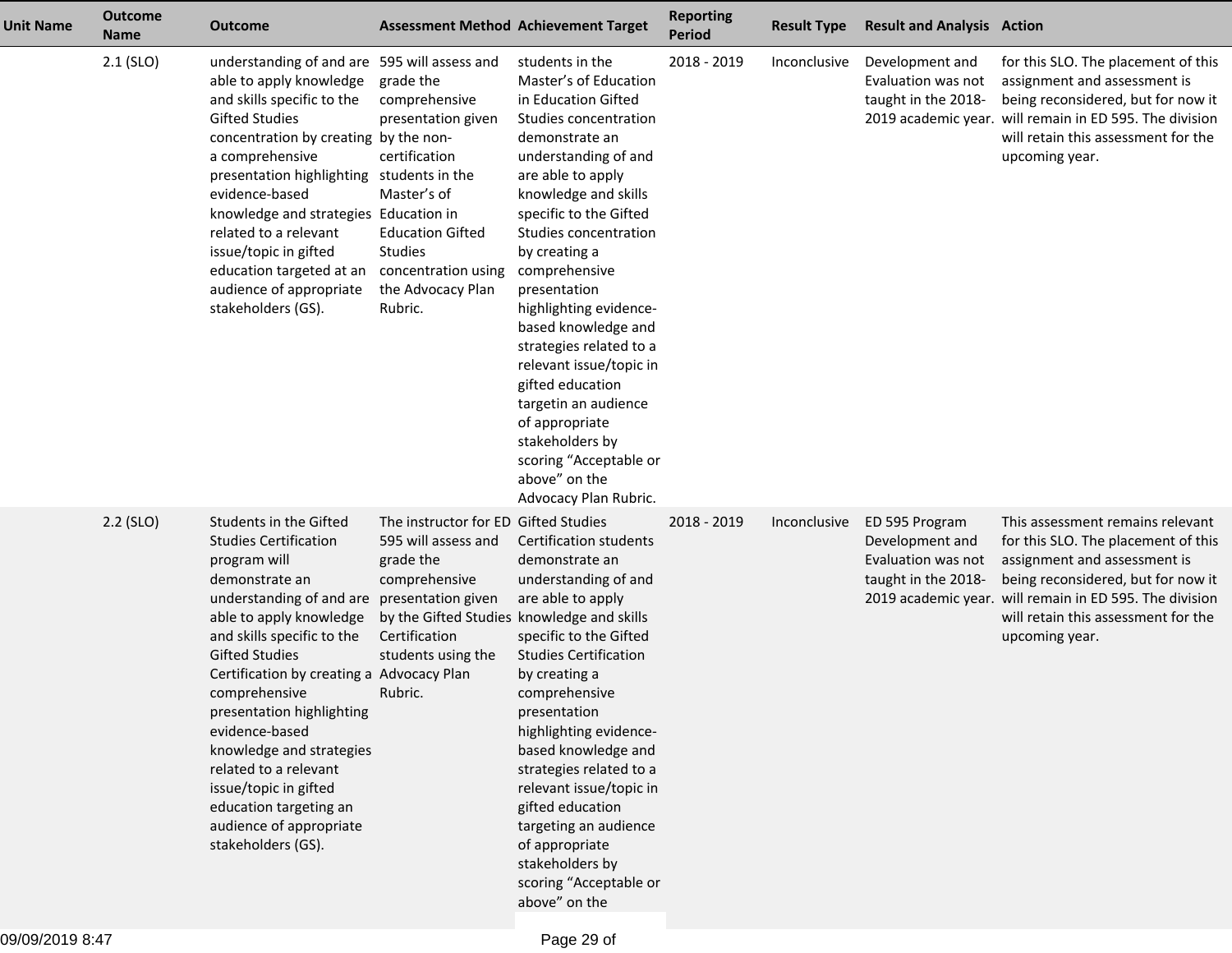| <b>Unit Name</b> | <b>Outcome</b><br><b>Name</b> | Outcome                                                                                                                                                                                                                                                                                                                                                                                                                                                                                         |                                                                                                                                                                                                                                                                                           | <b>Assessment Method Achievement Target</b>                                                                                                                                                                                                                                                                                                                                                 | <b>Reporting</b><br><b>Period</b> | <b>Result Type</b> | <b>Result and Analysis Action</b>                                                                                                                                                                                                                                                                                                                                                        |                                                                                                                                                                                                                                                                   |
|------------------|-------------------------------|-------------------------------------------------------------------------------------------------------------------------------------------------------------------------------------------------------------------------------------------------------------------------------------------------------------------------------------------------------------------------------------------------------------------------------------------------------------------------------------------------|-------------------------------------------------------------------------------------------------------------------------------------------------------------------------------------------------------------------------------------------------------------------------------------------|---------------------------------------------------------------------------------------------------------------------------------------------------------------------------------------------------------------------------------------------------------------------------------------------------------------------------------------------------------------------------------------------|-----------------------------------|--------------------|------------------------------------------------------------------------------------------------------------------------------------------------------------------------------------------------------------------------------------------------------------------------------------------------------------------------------------------------------------------------------------------|-------------------------------------------------------------------------------------------------------------------------------------------------------------------------------------------------------------------------------------------------------------------|
|                  | $2.2$ (SLO)                   | Students in the Gifted<br><b>Studies Certification</b><br>program will<br>demonstrate an<br>understanding of and are presentation given<br>able to apply knowledge<br>and skills specific to the<br><b>Gifted Studies</b><br>Certification by creating a Advocacy Plan<br>comprehensive<br>presentation highlighting<br>evidence-based<br>knowledge and strategies<br>related to a relevant<br>issue/topic in gifted<br>education targeting an<br>audience of appropriate<br>stakeholders (GS). | 595 will assess and<br>grade the<br>comprehensive<br>by the Gifted Studies<br>Certification<br>students using the<br>Rubric.                                                                                                                                                              | The instructor for ED Advocacy Plan Rubric. 2018 - 2019                                                                                                                                                                                                                                                                                                                                     |                                   | Inconclusive       | ED 595 Program<br>Development and<br>Evaluation was not<br>taught in the 2018-                                                                                                                                                                                                                                                                                                           | This assessment remains relevant<br>for this SLO. The placement of this<br>assignment and assessment is<br>being reconsidered, but for now it<br>2019 academic year. will remain in ED 595. The division<br>will retain this assessment for the<br>upcoming year. |
|                  | $3.1$ (SLO)                   | Students will be able to<br>demonstrate an<br>understanding of and<br>apply knowledge and<br>skills specific to the<br><b>Educational Leadership</b><br>concentration by<br>completing a Curriculum<br>Program Evaluation (EL).                                                                                                                                                                                                                                                                 | The instructor of ED<br>652, Leadership<br>through Curriculum<br>Development and<br>Supervision, will<br>assess and grade the an understanding of<br>Curriculum<br>Development<br>Assignment<br>completed by the<br>students using the<br>Curriculum Program<br><b>Evaluation Rubric.</b> | Students completing<br>the Curriculum<br>Development<br>Assignment will be<br>able to demonstrate<br>and apply knowledge<br>and skills specific to<br>the Educational<br>Leadership<br>concentration by<br>scoring an average of<br>86% or above on the<br>Curriculum Program<br><b>Evaluation Rubric in</b><br>ED 652, Leadership<br>through Curriculum<br>Development and<br>Supervision. | 2018 - 2019                       | <b>Target Met</b>  | Eight students were<br>assessed in the<br>2018-2019<br>academic year with<br>a mean of 99%:<br>Student 1: 20/20,<br>Student 2: 19.5/20,<br>Student 3: 20/20,<br>Student 4: 20/20,<br>Student 5: 20/20,<br>Student 6: 20/20,<br>Student 7: 20/20,<br>Student 8: 20/20.<br>The group mean, as<br>well as each<br>student's individual<br>score, exceeded the<br>target of 86% or<br>above. | The Curriculum Development<br>Assignment is an essential<br>component of the Educational<br>Leadership program. The division<br>will retain this measure.                                                                                                         |
|                  | $4.1$ (SLO)                   | Students will be able to<br>demonstrate an<br>understanding of and<br>apply knowledge and<br>skills specific to their<br>Reading/Literacy<br>concentration by<br>completing a Literacy                                                                                                                                                                                                                                                                                                          | The instructor for ED Non-certification<br>527 will assess and<br>grade the non-<br>certification<br>students' Literacy<br><b>Position Statement</b><br>Final Project Rubric<br>assignment using                                                                                          | students demonstrate<br>an understanding of<br>and are able to apply<br>knowledge and skills<br>specific to the<br>Reading/Literacy<br>concentration by                                                                                                                                                                                                                                     | 2018 - 2019                       | <b>Target Met</b>  | Three M.Ed.<br>Reading/Literacy<br>concentration<br>students completed<br>the Literacy Position<br>Statement with a<br>mean score of<br>100%: Student 1,                                                                                                                                                                                                                                 | The Literacy Position Statement<br>Final Project provides essential<br>indications of a Reading/Literacy<br>student's success in the M.Ed. in<br><b>Education Reading/Literacy</b><br>concentration. The division will<br>retain this measure.                    |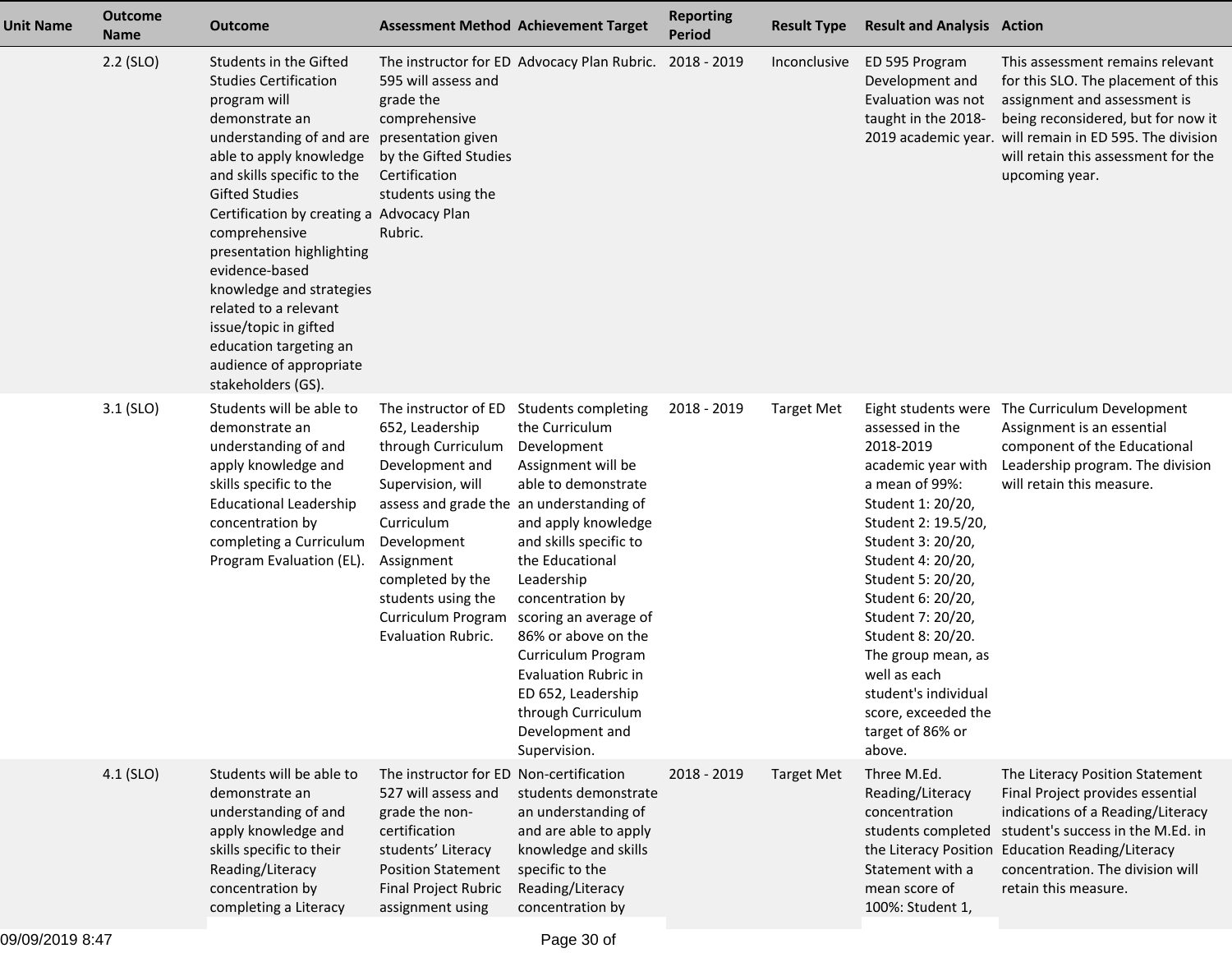| <b>Unit Name</b>                                               | <b>Outcome</b><br><b>Name</b> | <b>Outcome</b>                                                                                                                                                                                                                                                       | <b>Assessment Method Achievement Target</b>                                                                                                                                                                                                           |                                                                                                                                                                                                                                                                                                                                                                                                                                                                                                         | <b>Reporting</b><br><b>Period</b> | <b>Result Type</b> | <b>Result and Analysis Action</b>                                                                                                                                                                                                                                                                            |                                                                                                                                                                                                                                                                                                                                                      |
|----------------------------------------------------------------|-------------------------------|----------------------------------------------------------------------------------------------------------------------------------------------------------------------------------------------------------------------------------------------------------------------|-------------------------------------------------------------------------------------------------------------------------------------------------------------------------------------------------------------------------------------------------------|---------------------------------------------------------------------------------------------------------------------------------------------------------------------------------------------------------------------------------------------------------------------------------------------------------------------------------------------------------------------------------------------------------------------------------------------------------------------------------------------------------|-----------------------------------|--------------------|--------------------------------------------------------------------------------------------------------------------------------------------------------------------------------------------------------------------------------------------------------------------------------------------------------------|------------------------------------------------------------------------------------------------------------------------------------------------------------------------------------------------------------------------------------------------------------------------------------------------------------------------------------------------------|
|                                                                | 4.1 (SLO)                     | Position Statement (RL).                                                                                                                                                                                                                                             | the ED 527 Final<br>Project Rubric.                                                                                                                                                                                                                   | creating a Literacy<br><b>Position Statement</b><br>highlighting evidence-<br>based knowledge and<br>strategies related to a<br>relevant issue/topic in<br>Reading/Literacy<br>targeting an audience<br>of appropriate<br>stakeholders by<br>scoring "Acceptable or<br>above" on the ED 527<br>Final Project Rubric.                                                                                                                                                                                    | 2018 - 2019                       | <b>Target Met</b>  | 50/50 or 100%;<br>Student 2, 50/50 or<br>100%; Student 3,<br>student completed<br>100% completion<br>according to their<br>individual scores on<br>the ED 527 Final<br>Project Rubric.                                                                                                                       | The Literacy Position Statement<br>Final Project provides essential<br>indications of a Reading/Literacy<br>50/50 or 100%. Each student's success in the M.Ed. in<br><b>Education Reading/Literacy</b><br>the assignment with concentration. The division will<br>retain this measure.                                                               |
|                                                                | 4.2 (SLO)                     | Students in the<br>Reading/Literacy<br>Certification program will<br>be able to demonstrate<br>an understanding of and<br>apply knowledge and<br>skills specific to the<br>Reading/Literacy<br>concentration by<br>completing a Literacy<br>Position Statement (RL). | The instructor for ED Reading/Literacy<br>527 will assess and<br>grade the<br>Reading/Literacy<br>Certification<br>students' Literacy<br><b>Position Statement</b><br>Final Project Rubric<br>assignment using<br>the ED 527 Final<br>Project Rubric. | <b>Certification students</b><br>demonstrate an<br>understanding of and<br>are able to apply<br>knowledge and skills<br>specific to the<br>Reading/Literacy<br>concentration by<br>creating a Literacy<br><b>Position Statement</b><br>highlighting evidence-<br>based knowledge and<br>strategies related to a<br>relevant issue/topic in<br>Reading/Literacy<br>targeting an audience<br>of appropriate<br>stakeholders by<br>scoring "Acceptable or<br>above" on the ED 527<br>Final Project Rubric. | 2018 - 2019                       | <b>Target Met</b>  | Two<br>Reading/Literacy<br>Certification<br>Statement with a<br>mean score of<br>100%: Student 1,<br>50/50 or 100%;<br>Student 2, 50/50 or<br>100%. Each student<br>completed the<br>assignment with<br>100% completion<br>according to their<br>individual scores on<br>the ED 527 Final<br>Project Rubric. | The Literacy Position Statement<br>Final Project provides essential<br>indications of a Reading/Literacy<br>students completed student's success in the M.Ed. in<br>the Literacy Position Education Reading/Literacy<br>Certification. The division will retain<br>this measure.                                                                     |
| Program -<br>Educational<br>Leadership -<br>ME {2016-<br>2017} | $1.1$ (SLO)                   | Candidates will be able to The instructor of ED<br>demonstrate an<br>understanding of and<br>apply knowledge and<br>skills specific to their<br>discipline by completing a assess and grade the an understanding of<br><b>Clinical Supervision</b><br>Assignment.    | 630, Leadership<br>through<br>Instructional<br>Supervision, will<br><b>Clinical Supervision</b><br>Assignment<br>completed by the                                                                                                                     | Candidates completing 2018 - 2019<br>the Clinical<br>Supervision<br>Assignment will be<br>able to demonstrate<br>and apply knowledge<br>and skills specific to<br>their discipline by<br>student(s) using the scoring an average of                                                                                                                                                                                                                                                                     |                                   | Inconclusive       | The division did not<br>offer ED 630<br>Leadership through<br>Instructional<br>this course on an<br>every-other-year<br>rotation.                                                                                                                                                                            | ED 630 is offered in the 2019-2020<br>academic year. This measure, the<br>Clinical Supervision Assignment,<br>provides a good indicator of<br>Supervision and has student success in Educational<br>Leadership and will be used in the<br>2019-2020 academic year as a part<br>of the ED 630 Leadership through<br>Instructional Supervision course. |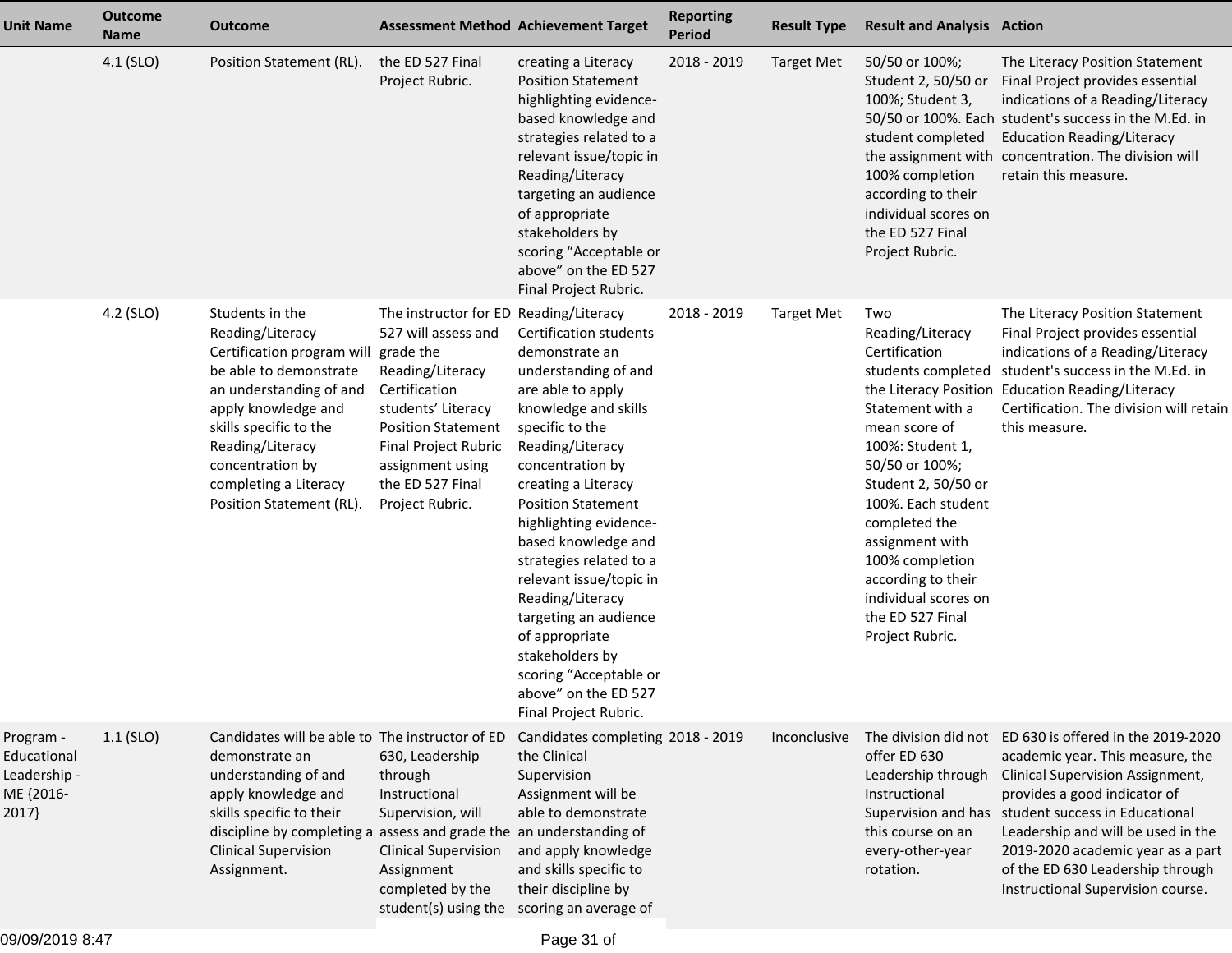| <b>Unit Name</b>                                               | <b>Outcome</b><br><b>Name</b> | <b>Outcome</b>                                                                                                                                                                                                                                                                                                                                                                                                           |                                                                                                                                                                                                                       | <b>Assessment Method Achievement Target</b>                                                                                                                                                                                                                                                                                                                                 | <b>Reporting</b><br><b>Period</b> | <b>Result Type</b>       | <b>Result and Analysis Action</b>                                                                                                                                                                                                                                                                                                                                                        |                                                                                                                                                                                                                                                                                                                                                                                                                                                  |
|----------------------------------------------------------------|-------------------------------|--------------------------------------------------------------------------------------------------------------------------------------------------------------------------------------------------------------------------------------------------------------------------------------------------------------------------------------------------------------------------------------------------------------------------|-----------------------------------------------------------------------------------------------------------------------------------------------------------------------------------------------------------------------|-----------------------------------------------------------------------------------------------------------------------------------------------------------------------------------------------------------------------------------------------------------------------------------------------------------------------------------------------------------------------------|-----------------------------------|--------------------------|------------------------------------------------------------------------------------------------------------------------------------------------------------------------------------------------------------------------------------------------------------------------------------------------------------------------------------------------------------------------------------------|--------------------------------------------------------------------------------------------------------------------------------------------------------------------------------------------------------------------------------------------------------------------------------------------------------------------------------------------------------------------------------------------------------------------------------------------------|
| Program -<br>Educational<br>Leadership -<br>ME {2016-<br>2017} | $1.1$ (SLO)                   | Candidates will be able to Clinical Supervision<br>demonstrate an<br>understanding of and<br>apply knowledge and<br>skills specific to their<br>discipline by completing a<br><b>Clinical Supervision</b><br>Assignment.                                                                                                                                                                                                 | Rubric.                                                                                                                                                                                                               | 86% or above on the<br><b>Clinical Supervision</b><br>Rubric in ED 630,<br>Leadership through<br>Instructional<br>Supervision.                                                                                                                                                                                                                                              | 2018 - 2019                       | Inconclusive             | offer ED 630<br>Leadership through<br>Instructional<br>this course on an<br>every-other-year<br>rotation.                                                                                                                                                                                                                                                                                | The division did not ED 630 is offered in the 2019-2020<br>academic year. This measure, the<br>Clinical Supervision Assignment,<br>provides a good indicator of<br>Supervision and has student success in Educational<br>Leadership and will be used in the<br>2019-2020 academic year as a part<br>of the ED 630 Leadership through<br>Instructional Supervision course.                                                                        |
|                                                                | 1.2 (SLO)                     | Candidates will be able to The instructor of ED<br>demonstrate an<br>understanding of and<br>apply knowledge and<br>skills specific to their<br>discipline by completing a assess and grade the an understanding of<br>Curriculum Program<br>Evaluation.                                                                                                                                                                 | 652, Leadership<br>through Curriculum<br>Development and<br>Supervision, will<br>Curriculum<br>Development<br>Assignment<br>completed by the<br>students using the<br>Curriculum Program<br><b>Evaluation Rubric.</b> | Candidates completing 2018 - 2019<br>the Curriculum<br>Development<br>Assignment will be<br>able to demonstrate<br>and apply knowledge<br>and skills specific to<br>their discipline by<br>scoring an average of<br>86% or above on the<br>Curriculum Program<br><b>Evaluation Rubric in</b><br>ED 652, Leadership<br>through Curriculum<br>Development and<br>Supervision. |                                   | <b>Target Met</b>        | Eight students were<br>assessed in the<br>2018-2019<br>academic year with<br>a mean of 99%:<br>Student 1: 20/20,<br>Student 2: 19.5/20,<br>Student 3: 20/20,<br>Student 4: 20/20,<br>Student 5: 20/20,<br>Student 6: 20/20,<br>Student 7: 20/20,<br>Student 8: 20/20.<br>The group mean, as<br>well as each<br>student's individual<br>score, exceeded the<br>target of 86% or<br>above. | The Curriculum Development<br>Assignment is an essential<br>component of the Educational<br>Leadership program. The division<br>will retain this measure.                                                                                                                                                                                                                                                                                        |
|                                                                | 1.3 (PO 2.c.)                 | Strengthen and Expand<br>K-12 Partnerships-<br>Partners will co-construct focus group<br>mutually beneficial P-12<br>school and community<br>arrangements, including<br>technology-based<br>collaborations, for clinical construct mutually<br>preparation and share<br>responsibility for<br>continuous improvement<br>of candidate preparation<br>(Council of Accreditation<br>for Educator Preparation,<br>CAEP 2.1). | The department of<br>education will hold<br>meetings with<br>various partners (K-<br>12 administration, K- which they will share<br>12 teachers) to co-<br>beneficial P-12<br>partnerships.                           | The department of<br>education and various<br>partners will will host<br>2 focus groups during<br>the academic year in<br>opinions about<br>developing at least<br>one new mutually<br>beneficial partnership.                                                                                                                                                              | 2018 - 2019                       | <b>Target Not</b><br>Met | focus group<br>meetings with K-12<br>administration or K-<br>12 teachers<br>concerning<br>Educational<br>Leadership in the<br>2018-2019<br>academic year.                                                                                                                                                                                                                                | The division held no The division recognizes the value of<br>engaging K-12 administration and<br>K-12 teachers in discussions to<br>expand Educational Leadership<br>learning opportunities and to<br>better met the needs of our P-12<br>partners. The division will meet<br>with K-12 administration and K-12<br>teachers in the 2019-2020<br>academic year to strengthen<br>current and develop new mutually<br>beneficial P-12 partnerships. |
|                                                                | $2.1$ (SAO)                   | Candidates demonstrate<br>leadership skills for                                                                                                                                                                                                                                                                                                                                                                          | Faculty will review<br>and analyze the                                                                                                                                                                                | Candidates<br>demonstrate                                                                                                                                                                                                                                                                                                                                                   | 2018 - 2019                       | <b>Target Met</b>        | For the 2018-2019<br>year, the program                                                                                                                                                                                                                                                                                                                                                   | This exam is a very good measure<br>of Educational Leadership students'                                                                                                                                                                                                                                                                                                                                                                          |
| 0.0000000000000                                                |                               |                                                                                                                                                                                                                                                                                                                                                                                                                          |                                                                                                                                                                                                                       | $D = 22.22$                                                                                                                                                                                                                                                                                                                                                                 |                                   |                          |                                                                                                                                                                                                                                                                                                                                                                                          |                                                                                                                                                                                                                                                                                                                                                                                                                                                  |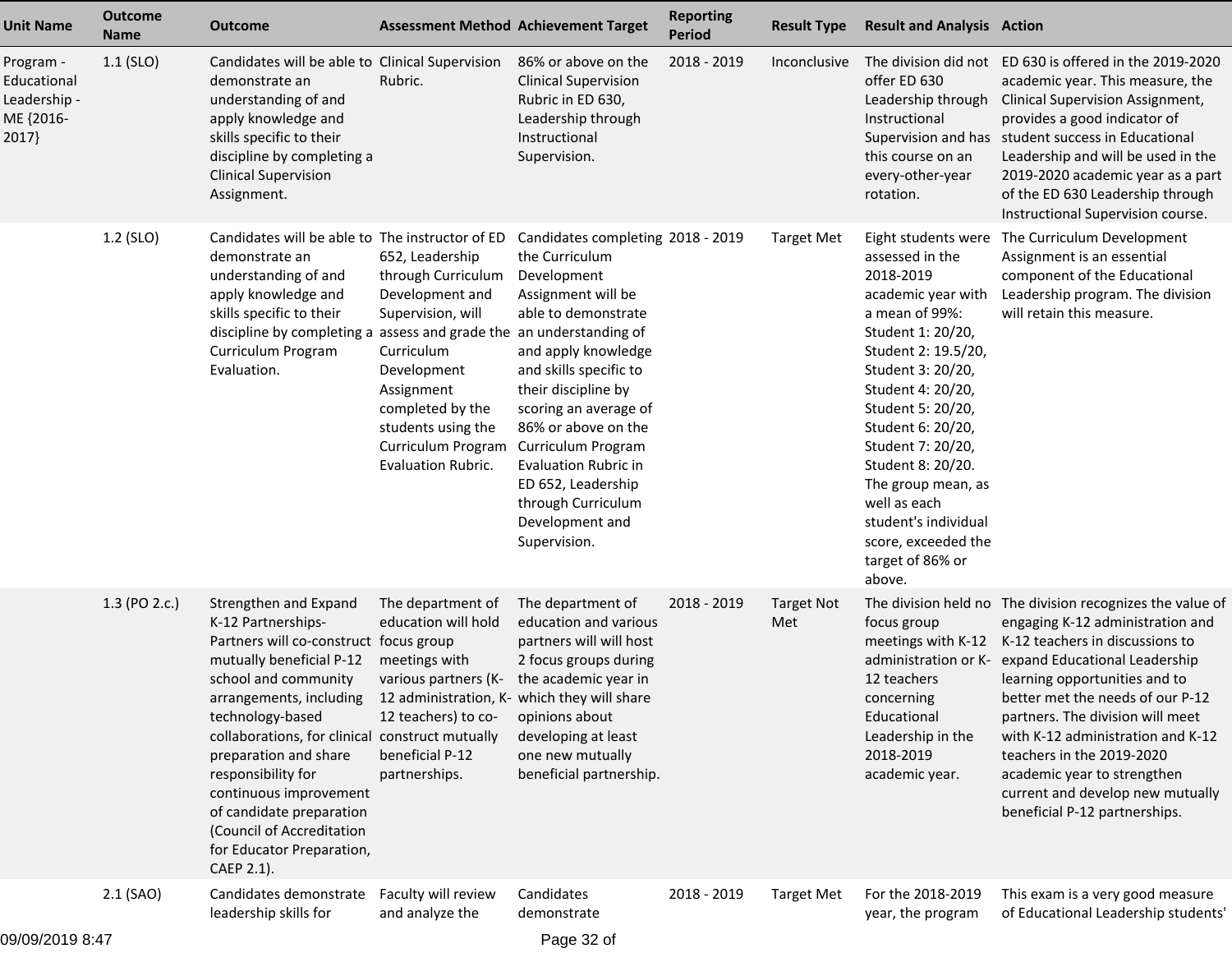| <b>Unit Name</b> | <b>Outcome</b><br><b>Name</b> | <b>Outcome</b>                                                                                                                                                                                                                                                           | <b>Assessment Method Achievement Target</b>                                                                                                          |                                                                                                                                                                                                                                              | <b>Reporting</b><br><b>Period</b> | <b>Result Type</b> | <b>Result and Analysis Action</b>                                                                                                                                                                                                                                                                                                                                                                                                                                                                                                                                                                                                                                                                      |                                                                              |
|------------------|-------------------------------|--------------------------------------------------------------------------------------------------------------------------------------------------------------------------------------------------------------------------------------------------------------------------|------------------------------------------------------------------------------------------------------------------------------------------------------|----------------------------------------------------------------------------------------------------------------------------------------------------------------------------------------------------------------------------------------------|-----------------------------------|--------------------|--------------------------------------------------------------------------------------------------------------------------------------------------------------------------------------------------------------------------------------------------------------------------------------------------------------------------------------------------------------------------------------------------------------------------------------------------------------------------------------------------------------------------------------------------------------------------------------------------------------------------------------------------------------------------------------------------------|------------------------------------------------------------------------------|
|                  | $2.1$ (SAO)                   | organizing and managing results of the SLLA<br>a K-12 environment for<br>the academic success and Council for the<br>well-being of all students Accreditation of<br>by successfully<br>completing the School<br>Leaders Licensure<br>Assessment (SLLA) exam. that 80% of | national exam. The<br>Educator<br>Preparation<br>Programs require<br>candidates pass the<br>SLLA exam.                                               | leadership skills for<br>organizing and<br>managing a K-12<br>environment for the<br>academic success and<br>well-being of all<br>students by<br>successfully<br>completing the SLLA<br>exam. 80% of students<br>will pass the SLLA<br>exam. | 2018 - 2019                       | <b>Target Met</b>  | had six students to<br>graduate. Of those<br>six students, four<br>passed the School<br>Leadership Exam<br>coded 6011 with<br>scores of 173, 160,<br>170, and 159. One<br>student passed the<br>School Leadership<br>Exam coded 6990<br>with a score of 153.<br>There was one<br>student who already<br>had the<br>administrator<br>endorsement on her<br>license so she was<br>not required to<br>retake the test. Five<br>of six students, or<br>83%, who<br>attempted the exam<br>passed the SLLA<br>exam in the 2018-<br>2019 academic year.<br>(Please note that<br>the School<br>Leadership Exam<br>was updated within<br>in the 2018-2019<br>time frame; hence,<br>the two different<br>codes.) | success and will be retained as an<br>assessment measure by the<br>division. |
|                  | 3.1 (RO & SLO)                | Candidates will<br>demonstrate their<br>proficiencies to<br>understand and apply<br>knowledge and skills<br>appropriate to their<br>professional field of<br>specialization so that<br>learning and<br>development                                                       | The instructor for ED Candidates will<br>600 will assess and<br>grade the research<br>the student(s)<br>utilizing the<br>Research Project<br>Rubric. | demonstrate their<br>proficiencies to<br>project presented by understand and apply<br>knowledge and skills<br>appropriate to their<br>professional field of<br>specialization so that<br>learning and<br>development                         | 2018 - 2019                       | <b>Target Met</b>  | One Educational<br>Leadership student<br>was enrolled in ED<br>600 in the 2018-<br>2019 academic year<br>and completed the<br>research project.<br>Student 1, 100%.                                                                                                                                                                                                                                                                                                                                                                                                                                                                                                                                    | The division will retain this<br>measure.                                    |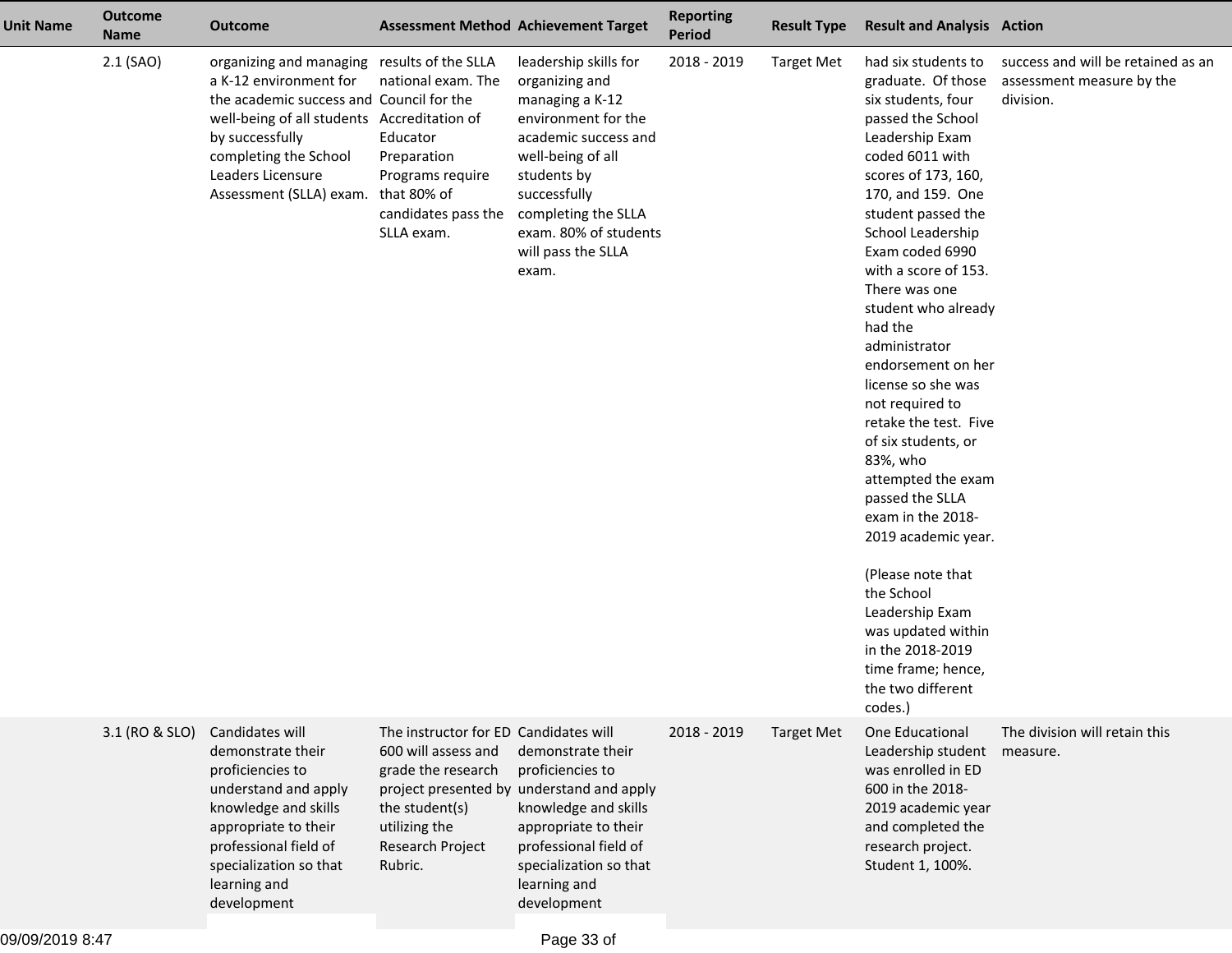| <b>Unit Name</b>                                           | <b>Outcome</b><br><b>Name</b> | <b>Outcome</b>                                                                                                                                                                                                                                                                             | <b>Assessment Method Achievement Target</b>                                                                                                                                                 |                                                                                                                                                                                                                                                                                                                                                                                                | <b>Reporting</b><br><b>Period</b> | <b>Result Type</b> | <b>Result and Analysis Action</b>                                                                                                                                                                                                                                                                                                                                                                                                                                                   |                                                                                                                                                                                                                                   |
|------------------------------------------------------------|-------------------------------|--------------------------------------------------------------------------------------------------------------------------------------------------------------------------------------------------------------------------------------------------------------------------------------------|---------------------------------------------------------------------------------------------------------------------------------------------------------------------------------------------|------------------------------------------------------------------------------------------------------------------------------------------------------------------------------------------------------------------------------------------------------------------------------------------------------------------------------------------------------------------------------------------------|-----------------------------------|--------------------|-------------------------------------------------------------------------------------------------------------------------------------------------------------------------------------------------------------------------------------------------------------------------------------------------------------------------------------------------------------------------------------------------------------------------------------------------------------------------------------|-----------------------------------------------------------------------------------------------------------------------------------------------------------------------------------------------------------------------------------|
|                                                            | 3.1 (RO & SLO)                | opportunities for all P-12 The instructor for ED opportunities for all P-<br>students are enhanced<br>through the development grade the research<br>of a research study in the project presented by<br>field of educational<br>leadership.                                                 | 600 will assess and<br>the student(s)<br>utilizing the<br>Research Project<br>Rubric.                                                                                                       | 12 students are<br>enhanced through the<br>development of a<br>research study in the<br>field of educational<br>leadership by scoring<br>an average of 86% or<br>higher on the<br>Research Project<br>Rubric in ED 600,<br>Leadership through<br>Action Research.                                                                                                                              | 2018 - 2019                       | <b>Target Met</b>  | One Educational<br>Leadership student<br>was enrolled in ED<br>600 in the 2018-<br>2019 academic year<br>and completed the<br>research project.<br>Student 1, 100%.                                                                                                                                                                                                                                                                                                                 | The division will retain this<br>measure.                                                                                                                                                                                         |
| Program -<br>Elementary<br>Education - BS<br>${2016-2017}$ | 5.a.                          | 1.1 (SAO & GEO Candidates will be able to The instructor(s) for<br>demonstrate an<br>understanding of and<br>apply knowledge and<br>skills specific to their<br>discipline by developing<br>and teaching an<br>interdisciplinary unit.                                                     | the methods block<br>(ED 305; 310; 312;<br>334) will assess and<br>grade the InTASC #4<br>assignment by the<br>student(s) using the<br>AAC&U Lifelong<br>Learning Value<br>Rubric.          | Candidates will be<br>able to demonstrate<br>an understanding of<br>content knowledge<br>and skills to their<br>discipline by the<br>assignment on lifelong<br>learning in the areas<br>of curiosity, initiative,<br>independence,<br>transfer and reflection<br>by scoring a collective<br>average of 2 or better<br>(benchmark or better)<br>on the AAC&U Lifelong<br>Learning Value Rubric. | 2018 - 2019                       | <b>Target Met</b>  | Residency 3<br>students were<br>assessed on a Video<br>Assignment Rubric<br>to score their level<br>of understanding of<br>content knowledge<br>and skills to their<br>discipline. Out of 21<br>students, 20 scored<br>a 2 or higher on the<br>InTASC #4 items on<br>the rubric. A more<br>detailed listing of<br>the scores are in the<br>related document,<br>TRACDAT 1.1 DATA.<br>The assignment<br>guidelines and<br>rubric can also be<br>located in the<br>related documents. | The division will retain this<br>measure, which provides<br>information concerning the<br>strength of programming and<br>student success.                                                                                         |
|                                                            | 1.2 (PO 2.c.)                 | Strengthen and Expand<br>K-12 Partnerships-<br>Partners will co-construct focus group<br>mutually beneficial P-12<br>school and community<br>arrangements, including<br>technology-based<br>collaborations, for clinical construct mutually<br>preparation and share<br>responsibility for | The department of<br>education will hold<br>meetings with<br>various partners (K-<br>12 administration, K- which they will share<br>12 teachers) to co-<br>beneficial P-12<br>partnerships. | The department of<br>education and various<br>partners will host 2<br>focus groups during<br>the academic year in<br>opinions about<br>developing at least<br>one new mutually<br>beneficial partnership.                                                                                                                                                                                      | 2018 - 2019                       | <b>Target Met</b>  | During the 2018-<br>2019 reporting year<br>members of the<br>Division of<br><b>Education and</b><br>to build mutually<br>beneficial P-12<br>partnerships within<br>the community and                                                                                                                                                                                                                                                                                                | All division meetings with K-12<br>administration and K-12 teachers in<br>the 2018-2019 academic year have<br>addressed concerns related to<br>Elementary Education. The division<br>Outreach continued will retain this measure. |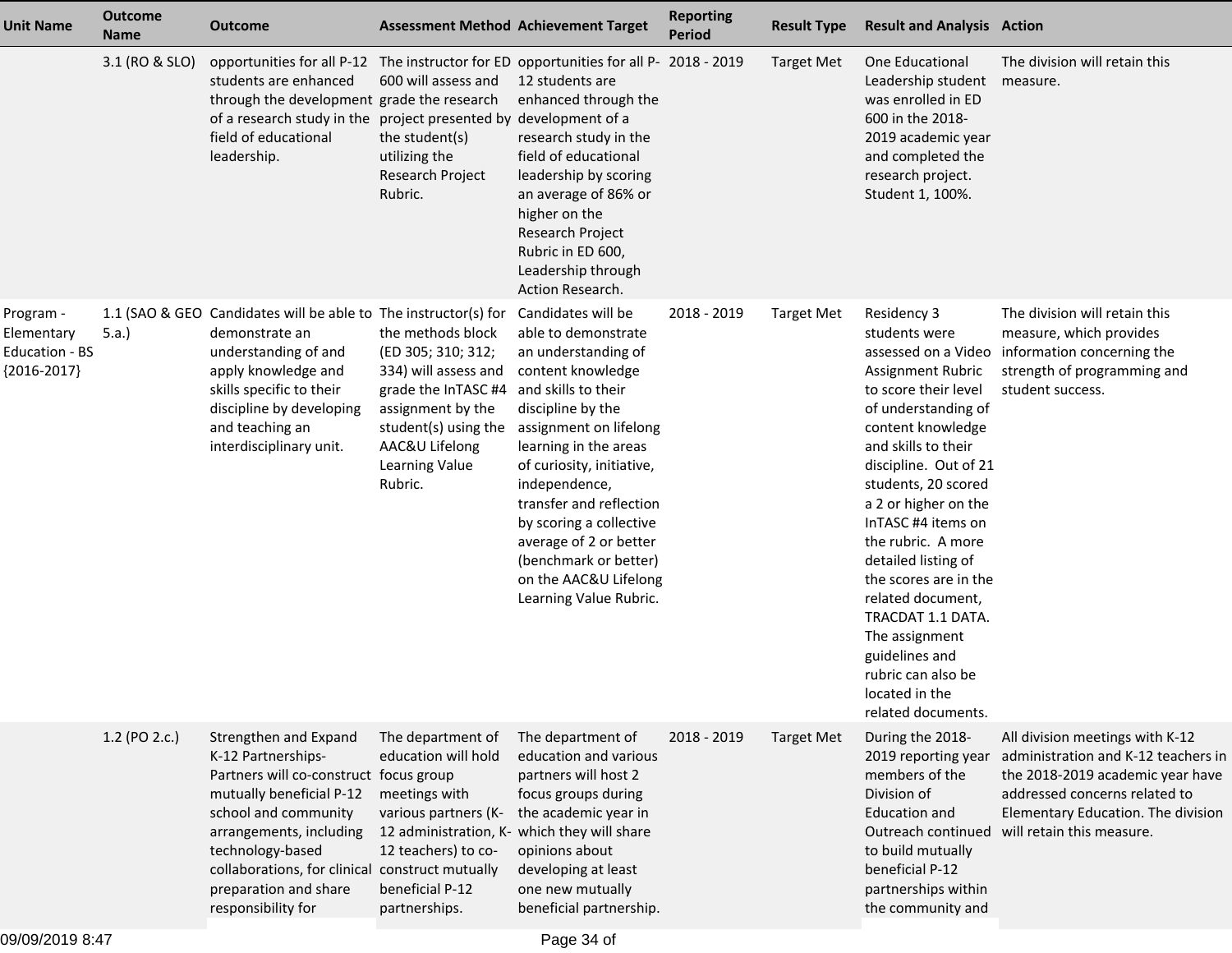| <b>Unit Name</b> | <b>Outcome</b><br><b>Name</b> | <b>Outcome</b>                                                                                                                                                                 |                                                                                                                      | <b>Assessment Method Achievement Target</b>                                                                                                                                                                                                              | <b>Reporting</b><br>Period | <b>Result Type</b> | <b>Result and Analysis Action</b>                                                                                                                                                                                                                                                                                                                                                                                                                                                                                                                                                                                                                                                                                                                                                                                                                                                        |                                                                                                                                                                                                                                    |
|------------------|-------------------------------|--------------------------------------------------------------------------------------------------------------------------------------------------------------------------------|----------------------------------------------------------------------------------------------------------------------|----------------------------------------------------------------------------------------------------------------------------------------------------------------------------------------------------------------------------------------------------------|----------------------------|--------------------|------------------------------------------------------------------------------------------------------------------------------------------------------------------------------------------------------------------------------------------------------------------------------------------------------------------------------------------------------------------------------------------------------------------------------------------------------------------------------------------------------------------------------------------------------------------------------------------------------------------------------------------------------------------------------------------------------------------------------------------------------------------------------------------------------------------------------------------------------------------------------------------|------------------------------------------------------------------------------------------------------------------------------------------------------------------------------------------------------------------------------------|
|                  | 1.2 (PO 2.c.)                 | continuous improvement The department of<br>of candidate preparation education will hold<br>(Council of Accreditation<br>for Educator Preparation, meetings with<br>CAEP 2.1). | focus group<br>various partners (K-<br>12 teachers) to co-<br>construct mutually<br>beneficial P-12<br>partnerships. | The department of<br>education and various<br>partners will host 2<br>focus groups during<br>the academic year in<br>12 administration, K- which they will share<br>opinions about<br>developing at least<br>one new mutually<br>beneficial partnership. | 2018 - 2019                | <b>Target Met</b>  | state. New<br>partnerships<br>through the year<br>were the result of<br>Implementation<br>within the<br>department)<br>meeting and<br>developing goals.<br>Members of the<br>Implementation<br>Teams would then<br>develop the needed<br>relationships within<br>the community to<br>meet the goals.<br>Here are some of<br>the partnerships<br>that were a result of<br>the Implementation<br>Teams during the<br>2018-2019 year:<br>1)<br>Dr. Martin<br>Hatton, Ms. Melinda<br>Lowe, and Ms.<br>Penny Mansell, all<br>members the<br>Marketing<br>Implementation<br>Team, developed a<br>partnership with the<br>Lowndes County<br><b>School District</b><br>Career & Technical<br>Center. Ami<br>Weldon with the<br>Lowndes County<br><b>School District</b><br>Career & Technical<br>Center was an<br>active member of<br>developing this<br>partnership as well.<br>The partnership | All division meetings with K-12<br>administration and K-12 teachers in<br>the 2018-2019 academic year have<br>addressed concerns related to<br>Elementary Education. The division<br>Teams (focus groups will retain this measure. |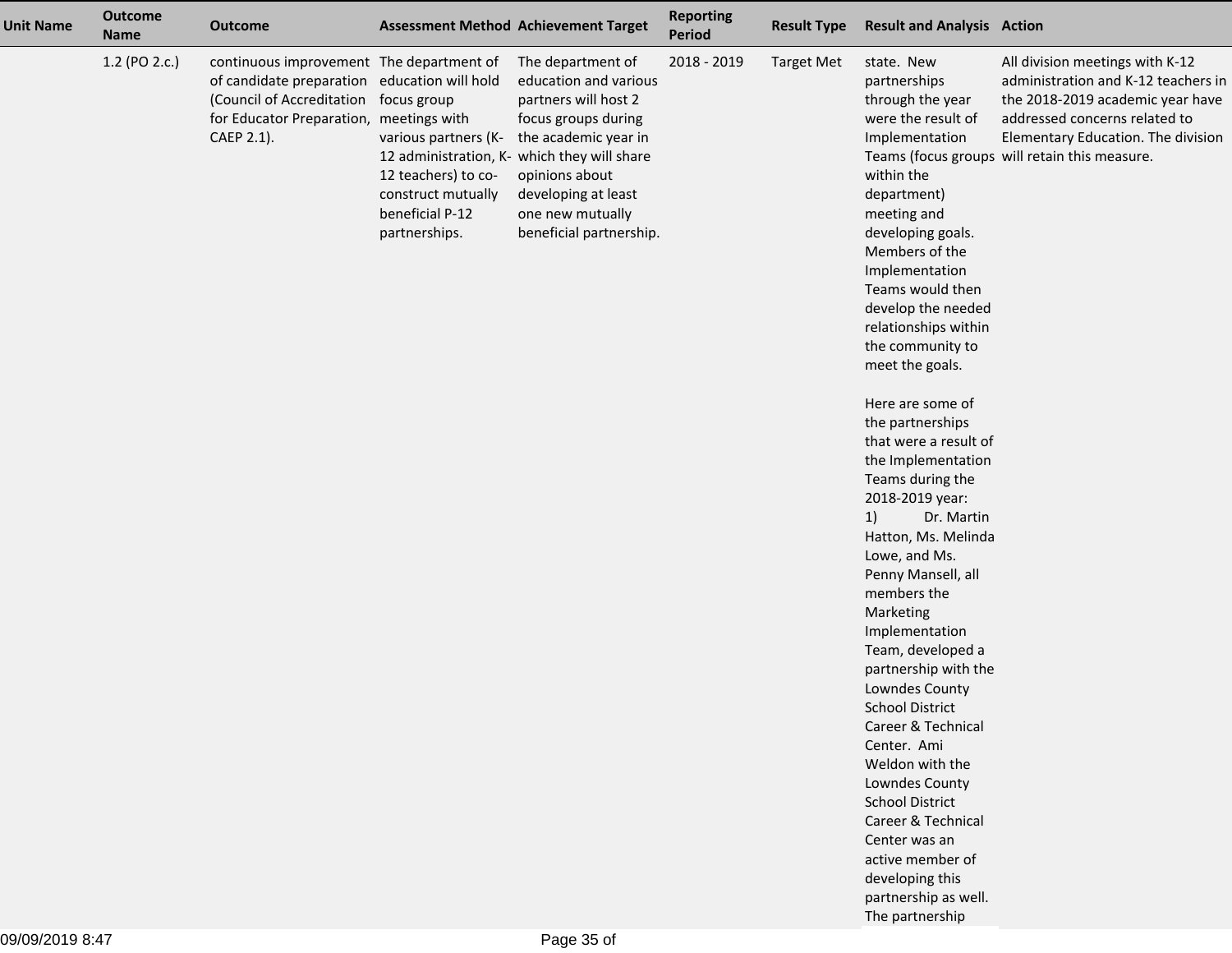| <b>Unit Name</b> | <b>Outcome</b><br><b>Name</b> | <b>Outcome</b>                                                                                                                                                                                                                                                                                                                                                                                                           |                                                                                                                                              | <b>Assessment Method Achievement Target</b>                                                                                                                                                                                                              | <b>Reporting</b><br>Period | <b>Result Type</b> | <b>Result and Analysis Action</b>                                                                                                                                                                                                                                                                                                                                                                                                                                                                                                                                                                                                                                                                                                                                             |                                                                                                                                                                                                                |
|------------------|-------------------------------|--------------------------------------------------------------------------------------------------------------------------------------------------------------------------------------------------------------------------------------------------------------------------------------------------------------------------------------------------------------------------------------------------------------------------|----------------------------------------------------------------------------------------------------------------------------------------------|----------------------------------------------------------------------------------------------------------------------------------------------------------------------------------------------------------------------------------------------------------|----------------------------|--------------------|-------------------------------------------------------------------------------------------------------------------------------------------------------------------------------------------------------------------------------------------------------------------------------------------------------------------------------------------------------------------------------------------------------------------------------------------------------------------------------------------------------------------------------------------------------------------------------------------------------------------------------------------------------------------------------------------------------------------------------------------------------------------------------|----------------------------------------------------------------------------------------------------------------------------------------------------------------------------------------------------------------|
|                  | 1.2 (PO 2.c.)                 | Strengthen and Expand<br>K-12 Partnerships-<br>Partners will co-construct focus group<br>mutually beneficial P-12<br>school and community<br>arrangements, including<br>technology-based<br>collaborations, for clinical construct mutually<br>preparation and share<br>responsibility for<br>continuous improvement<br>of candidate preparation<br>(Council of Accreditation<br>for Educator Preparation,<br>CAEP 2.1). | The department of<br>education will hold<br>meetings with<br>various partners (K-<br>12 teachers) to co-<br>beneficial P-12<br>partnerships. | The department of<br>education and various<br>partners will host 2<br>focus groups during<br>the academic year in<br>12 administration, K- which they will share<br>opinions about<br>developing at least<br>one new mutually<br>beneficial partnership. | 2018 - 2019                | <b>Target Met</b>  | established W<br>Wednesdays at the<br>center for the<br><b>Teacher Academy</b><br>students. During W<br>Wednesdays Ms.<br>Lowe or Dr. Hatton<br>present different<br>items or have<br>events that allow<br>the Teacher<br>Academy students<br>to learn more about<br>the education field<br>and more about The<br>W. This partnership<br>provides aid to Ami<br>Weldon by getting<br>information to her<br>students, and it<br>benefits The W as it<br>is a recruitment<br>opportunity through<br>building<br>relationships with<br>possible future<br>students.<br>2)<br>Ms.<br>Melinda Lowe and<br>Ms. Penny Mansell<br>have developed a<br>partnership with<br>Excel by 5. Excel by<br>5 is an organization<br>that strives to<br>support families and<br>children through | All division meetings with K-12<br>administration and K-12 teachers in<br>the 2018-2019 academic year have<br>addressed concerns related to<br>Elementary Education. The division<br>will retain this measure. |

 community basedcollaborations.

 collaborations have the goal of preparing children to enter school. Thepartnership allows

These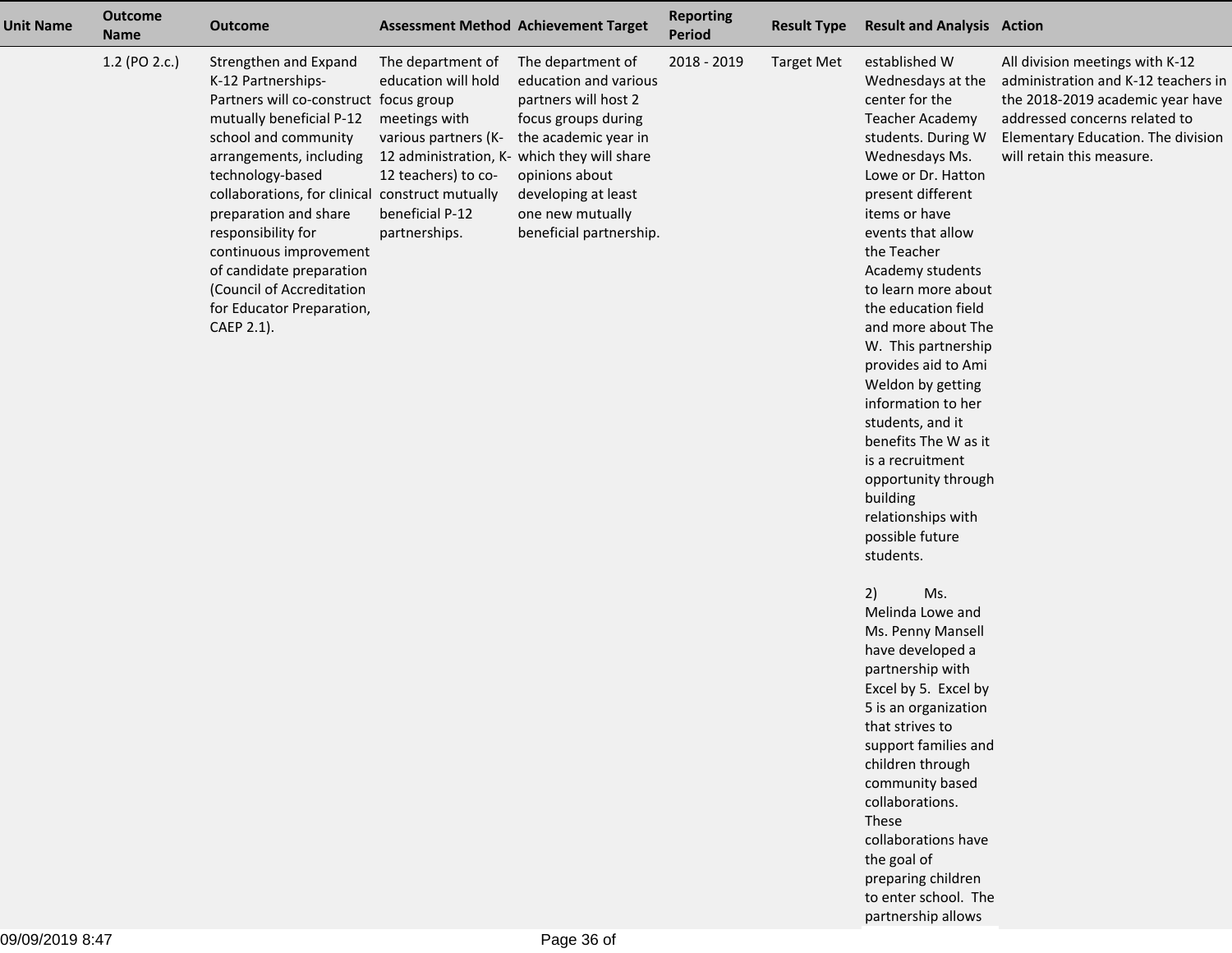| <b>Unit Name</b> | <b>Outcome</b><br><b>Name</b> | <b>Outcome</b>                                                                                                                                                                                                                                                                                                                                                                                                           |                                                                                                                                              | <b>Assessment Method Achievement Target</b>                                                                                                                                                                                                              | <b>Reporting</b><br>Period | <b>Result Type</b> | <b>Result and Analysis Action</b>                                                                                                                                                                                                                                                                                                                     |                                                                                                                                                                                                                                                        |
|------------------|-------------------------------|--------------------------------------------------------------------------------------------------------------------------------------------------------------------------------------------------------------------------------------------------------------------------------------------------------------------------------------------------------------------------------------------------------------------------|----------------------------------------------------------------------------------------------------------------------------------------------|----------------------------------------------------------------------------------------------------------------------------------------------------------------------------------------------------------------------------------------------------------|----------------------------|--------------------|-------------------------------------------------------------------------------------------------------------------------------------------------------------------------------------------------------------------------------------------------------------------------------------------------------------------------------------------------------|--------------------------------------------------------------------------------------------------------------------------------------------------------------------------------------------------------------------------------------------------------|
|                  | 1.2 (PO 2.c.)                 | Strengthen and Expand<br>K-12 Partnerships-<br>Partners will co-construct focus group<br>mutually beneficial P-12<br>school and community<br>arrangements, including<br>technology-based<br>collaborations, for clinical construct mutually<br>preparation and share<br>responsibility for<br>continuous improvement<br>of candidate preparation<br>(Council of Accreditation<br>for Educator Preparation,<br>CAEP 2.1). | The department of<br>education will hold<br>meetings with<br>various partners (K-<br>12 teachers) to co-<br>beneficial P-12<br>partnerships. | The department of<br>education and various<br>partners will host 2<br>focus groups during<br>the academic year in<br>12 administration, K- which they will share<br>opinions about<br>developing at least<br>one new mutually<br>beneficial partnership. | 2018 - 2019                | <b>Target Met</b>  | us to support the<br>community and<br>For our students it<br>will allow them to<br>the education<br>process and<br>opportunities to see<br>how early education<br>effects future<br>education.<br>3)<br>This year<br>we have also<br>partnered with<br>Annunciation<br>Catholic School<br>which is a private<br>Pre-K through 8th<br>grade school. We | All division meetings with K-12<br>administration and K-12 teachers in<br>promote education. the 2018-2019 academic year have<br>addressed concerns related to<br>Elementary Education. The division<br>have a wider view of will retain this measure. |
|                  |                               |                                                                                                                                                                                                                                                                                                                                                                                                                          |                                                                                                                                              |                                                                                                                                                                                                                                                          |                            |                    | did not have a                                                                                                                                                                                                                                                                                                                                        |                                                                                                                                                                                                                                                        |
|                  |                               |                                                                                                                                                                                                                                                                                                                                                                                                                          |                                                                                                                                              |                                                                                                                                                                                                                                                          |                            |                    | partnership with a<br>private school that                                                                                                                                                                                                                                                                                                             |                                                                                                                                                                                                                                                        |
|                  |                               |                                                                                                                                                                                                                                                                                                                                                                                                                          |                                                                                                                                              |                                                                                                                                                                                                                                                          |                            |                    | integrates arts in                                                                                                                                                                                                                                                                                                                                    |                                                                                                                                                                                                                                                        |
|                  |                               |                                                                                                                                                                                                                                                                                                                                                                                                                          |                                                                                                                                              |                                                                                                                                                                                                                                                          |                            |                    | education. This                                                                                                                                                                                                                                                                                                                                       |                                                                                                                                                                                                                                                        |
|                  |                               |                                                                                                                                                                                                                                                                                                                                                                                                                          |                                                                                                                                              |                                                                                                                                                                                                                                                          |                            |                    | partnership allows                                                                                                                                                                                                                                                                                                                                    |                                                                                                                                                                                                                                                        |
|                  |                               |                                                                                                                                                                                                                                                                                                                                                                                                                          |                                                                                                                                              |                                                                                                                                                                                                                                                          |                            |                    | our students to be<br>exposed to another                                                                                                                                                                                                                                                                                                              |                                                                                                                                                                                                                                                        |
|                  |                               |                                                                                                                                                                                                                                                                                                                                                                                                                          |                                                                                                                                              |                                                                                                                                                                                                                                                          |                            |                    | type of school                                                                                                                                                                                                                                                                                                                                        |                                                                                                                                                                                                                                                        |
|                  |                               |                                                                                                                                                                                                                                                                                                                                                                                                                          |                                                                                                                                              |                                                                                                                                                                                                                                                          |                            |                    | through field                                                                                                                                                                                                                                                                                                                                         |                                                                                                                                                                                                                                                        |
|                  |                               |                                                                                                                                                                                                                                                                                                                                                                                                                          |                                                                                                                                              |                                                                                                                                                                                                                                                          |                            |                    | experience.                                                                                                                                                                                                                                                                                                                                           |                                                                                                                                                                                                                                                        |
|                  |                               |                                                                                                                                                                                                                                                                                                                                                                                                                          |                                                                                                                                              |                                                                                                                                                                                                                                                          |                            |                    | Annunciation also                                                                                                                                                                                                                                                                                                                                     |                                                                                                                                                                                                                                                        |
|                  |                               |                                                                                                                                                                                                                                                                                                                                                                                                                          |                                                                                                                                              |                                                                                                                                                                                                                                                          |                            |                    | allows our students                                                                                                                                                                                                                                                                                                                                   |                                                                                                                                                                                                                                                        |
|                  |                               |                                                                                                                                                                                                                                                                                                                                                                                                                          |                                                                                                                                              |                                                                                                                                                                                                                                                          |                            |                    | to aid in the musical                                                                                                                                                                                                                                                                                                                                 |                                                                                                                                                                                                                                                        |
|                  |                               |                                                                                                                                                                                                                                                                                                                                                                                                                          |                                                                                                                                              |                                                                                                                                                                                                                                                          |                            |                    | productions which                                                                                                                                                                                                                                                                                                                                     |                                                                                                                                                                                                                                                        |
|                  |                               |                                                                                                                                                                                                                                                                                                                                                                                                                          |                                                                                                                                              |                                                                                                                                                                                                                                                          |                            |                    | give students the                                                                                                                                                                                                                                                                                                                                     |                                                                                                                                                                                                                                                        |
|                  |                               |                                                                                                                                                                                                                                                                                                                                                                                                                          |                                                                                                                                              |                                                                                                                                                                                                                                                          |                            |                    | opportunity to see                                                                                                                                                                                                                                                                                                                                    |                                                                                                                                                                                                                                                        |
|                  |                               |                                                                                                                                                                                                                                                                                                                                                                                                                          |                                                                                                                                              |                                                                                                                                                                                                                                                          |                            |                    | what working in the                                                                                                                                                                                                                                                                                                                                   |                                                                                                                                                                                                                                                        |
|                  |                               |                                                                                                                                                                                                                                                                                                                                                                                                                          |                                                                                                                                              |                                                                                                                                                                                                                                                          |                            |                    | education field is                                                                                                                                                                                                                                                                                                                                    |                                                                                                                                                                                                                                                        |
|                  |                               |                                                                                                                                                                                                                                                                                                                                                                                                                          |                                                                                                                                              |                                                                                                                                                                                                                                                          |                            |                    | like outside the                                                                                                                                                                                                                                                                                                                                      |                                                                                                                                                                                                                                                        |
|                  |                               |                                                                                                                                                                                                                                                                                                                                                                                                                          |                                                                                                                                              |                                                                                                                                                                                                                                                          |                            |                    | classroom. The<br>partnership also                                                                                                                                                                                                                                                                                                                    |                                                                                                                                                                                                                                                        |
|                  |                               |                                                                                                                                                                                                                                                                                                                                                                                                                          |                                                                                                                                              |                                                                                                                                                                                                                                                          |                            |                    | allows us to use the                                                                                                                                                                                                                                                                                                                                  |                                                                                                                                                                                                                                                        |
|                  |                               |                                                                                                                                                                                                                                                                                                                                                                                                                          |                                                                                                                                              |                                                                                                                                                                                                                                                          |                            |                    | Annunciation                                                                                                                                                                                                                                                                                                                                          |                                                                                                                                                                                                                                                        |

Catholic School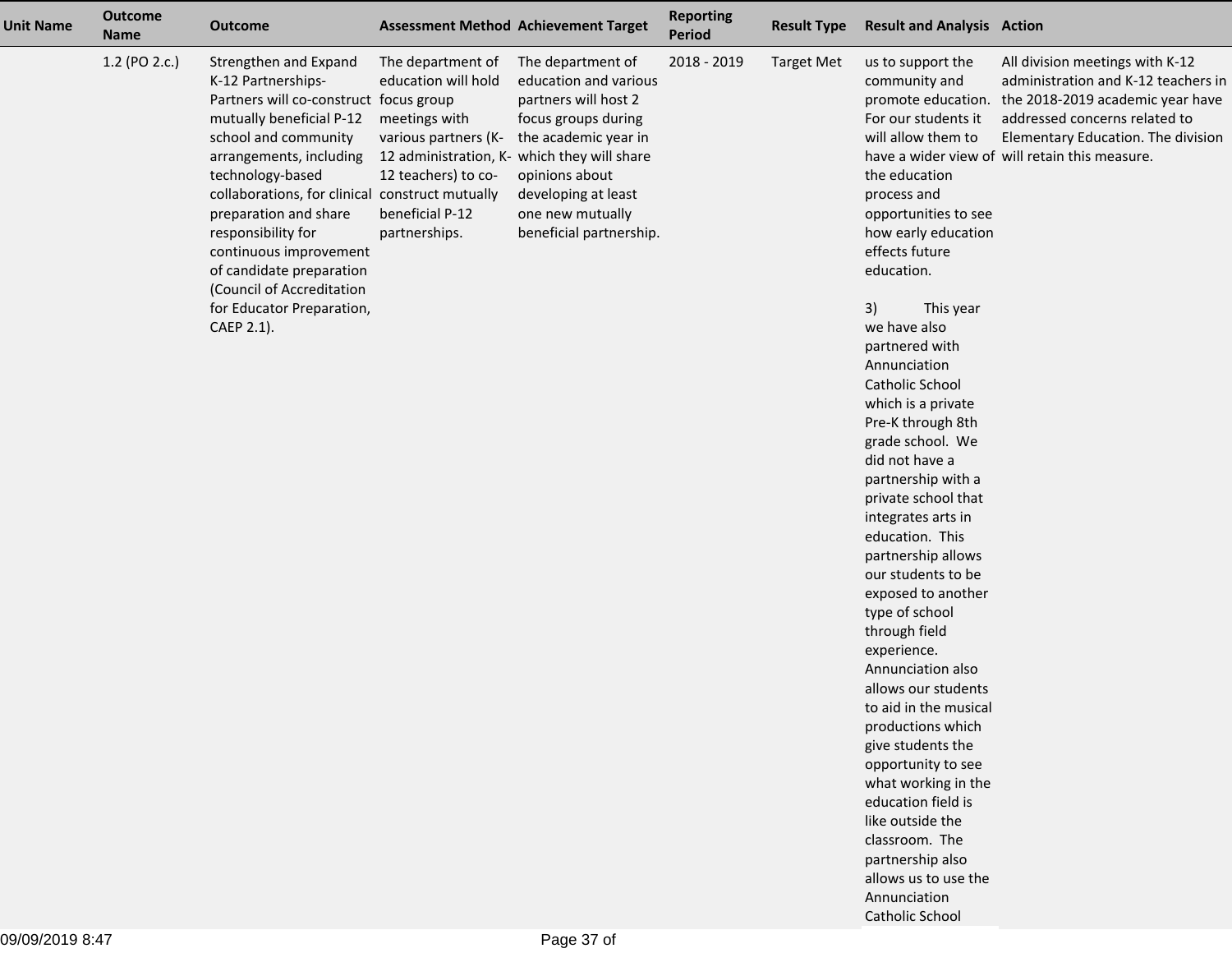| <b>Unit Name</b> | <b>Outcome</b><br><b>Name</b> | <b>Outcome</b>                                                                                                                                                                                                                                                                                                                                                                                                           |                                                                                                                                              | <b>Assessment Method Achievement Target</b>                                                                                                                                                                                                              | <b>Reporting</b><br>Period | <b>Result Type</b> | <b>Result and Analysis Action</b>                                                                                                                                                                                                                                                                                                                                                                                                                                                                                                                                                                                                                                                                                                                                                                                                                                                      |                                                                                                                                                                                                                |
|------------------|-------------------------------|--------------------------------------------------------------------------------------------------------------------------------------------------------------------------------------------------------------------------------------------------------------------------------------------------------------------------------------------------------------------------------------------------------------------------|----------------------------------------------------------------------------------------------------------------------------------------------|----------------------------------------------------------------------------------------------------------------------------------------------------------------------------------------------------------------------------------------------------------|----------------------------|--------------------|----------------------------------------------------------------------------------------------------------------------------------------------------------------------------------------------------------------------------------------------------------------------------------------------------------------------------------------------------------------------------------------------------------------------------------------------------------------------------------------------------------------------------------------------------------------------------------------------------------------------------------------------------------------------------------------------------------------------------------------------------------------------------------------------------------------------------------------------------------------------------------------|----------------------------------------------------------------------------------------------------------------------------------------------------------------------------------------------------------------|
|                  | 1.2 (PO 2.c.)                 | Strengthen and Expand<br>K-12 Partnerships-<br>Partners will co-construct focus group<br>mutually beneficial P-12<br>school and community<br>arrangements, including<br>technology-based<br>collaborations, for clinical construct mutually<br>preparation and share<br>responsibility for<br>continuous improvement<br>of candidate preparation<br>(Council of Accreditation<br>for Educator Preparation,<br>CAEP 2.1). | The department of<br>education will hold<br>meetings with<br>various partners (K-<br>12 teachers) to co-<br>beneficial P-12<br>partnerships. | The department of<br>education and various<br>partners will host 2<br>focus groups during<br>the academic year in<br>12 administration, K- which they will share<br>opinions about<br>developing at least<br>one new mutually<br>beneficial partnership. | 2018 - 2019                | <b>Target Met</b>  | facilities for<br><b>Summer Discovery</b><br>which allows us to<br>provide summer<br>education<br>opportunities to<br>elementary aged<br>children.<br>4) The division<br>remains in<br>partnership with<br>Copiah-Lincoln<br><b>Community College</b><br>to expand<br>educational<br>opportunities. Dr.<br>Martin Hatton met<br>with K-12<br>administration and<br>elementary<br>education teachers<br>at the Wesson<br>Attendance Center<br>which partners with<br>Co-Lin and the W to<br>provide supervised<br>student teaching<br>through the W's<br>Residency courses in<br>Wesson, MS. The<br>outcome of this and<br>other meetings has<br>led to efforts to<br>provide online<br>module training not<br>only for Wesson<br><b>Attendance Center's</b><br>supervising<br>classroom teachers<br>but for all<br>supervising<br>classroom teachers<br>that will afford<br>Continuing | All division meetings with K-12<br>administration and K-12 teachers in<br>the 2018-2019 academic year have<br>addressed concerns related to<br>Elementary Education. The division<br>will retain this measure. |

Education Units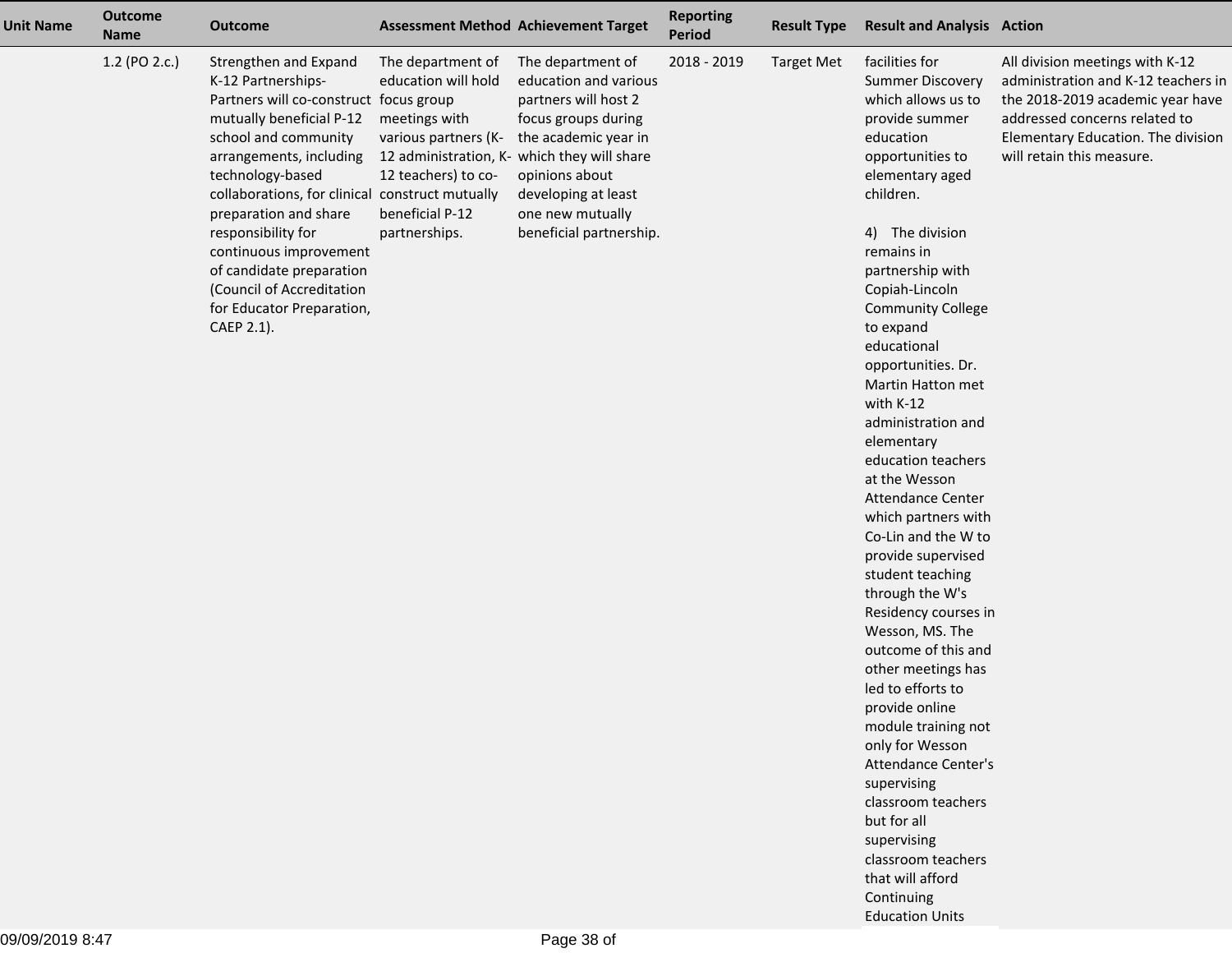| <b>Unit Name</b> | <b>Outcome</b><br><b>Name</b> | <b>Outcome</b>                                                                                                                                                                                                                                                                                                                                                                                                           |                                                                                                                                                                                             | <b>Assessment Method Achievement Target</b>                                                                                                                                                                                                                                                                                                                                                            | <b>Reporting</b><br><b>Period</b> | <b>Result Type</b> | <b>Result and Analysis Action</b>                                                                                                                                                                                                                                                                                                                                                                                                                                                                                                                                                                                                           |                                                                                                                                                                                                                |
|------------------|-------------------------------|--------------------------------------------------------------------------------------------------------------------------------------------------------------------------------------------------------------------------------------------------------------------------------------------------------------------------------------------------------------------------------------------------------------------------|---------------------------------------------------------------------------------------------------------------------------------------------------------------------------------------------|--------------------------------------------------------------------------------------------------------------------------------------------------------------------------------------------------------------------------------------------------------------------------------------------------------------------------------------------------------------------------------------------------------|-----------------------------------|--------------------|---------------------------------------------------------------------------------------------------------------------------------------------------------------------------------------------------------------------------------------------------------------------------------------------------------------------------------------------------------------------------------------------------------------------------------------------------------------------------------------------------------------------------------------------------------------------------------------------------------------------------------------------|----------------------------------------------------------------------------------------------------------------------------------------------------------------------------------------------------------------|
|                  | 1.2 (PO 2.c.)                 | Strengthen and Expand<br>K-12 Partnerships-<br>Partners will co-construct focus group<br>mutually beneficial P-12<br>school and community<br>arrangements, including<br>technology-based<br>collaborations, for clinical construct mutually<br>preparation and share<br>responsibility for<br>continuous improvement<br>of candidate preparation<br>(Council of Accreditation<br>for Educator Preparation,<br>CAEP 2.1). | The department of<br>education will hold<br>meetings with<br>various partners (K-<br>12 administration, K- which they will share<br>12 teachers) to co-<br>beneficial P-12<br>partnerships. | The department of<br>education and various<br>partners will host 2<br>focus groups during<br>the academic year in<br>opinions about<br>developing at least<br>one new mutually<br>beneficial partnership.                                                                                                                                                                                              | 2018 - 2019                       | <b>Target Met</b>  | (CEUs), a process<br>that not only<br>benefits the<br>individual<br>supervising<br>classroom teacher<br>but that provides<br>consistent<br>documentation of<br>the qualifications of<br>the W's partnering<br>supervising<br>teachers.                                                                                                                                                                                                                                                                                                                                                                                                      | All division meetings with K-12<br>administration and K-12 teachers in<br>the 2018-2019 academic year have<br>addressed concerns related to<br>Elementary Education. The division<br>will retain this measure. |
|                  |                               | 2.1 (SAO & SLO) Candidates will be able to The instructor(s) for<br>demonstrate skills and<br>commitment to creating<br>supportive environments the candidate(s)<br>that afford all students<br>access to rigorous college Teaching Intern<br>and career-ready<br>standards by successfully Instrument.<br>teaching K-6 students.                                                                                        | the methods block<br>teaching using the<br>Assessment                                                                                                                                       | Candidates will be<br>able to demonstrate<br>will assess and grade skills and commitment<br>to creating supportive<br>environments that<br>afford all students<br>access to rigorous<br>college and career-<br>supportive<br>environments by<br>successfully teaching<br>K-6 students through<br>scoring on average a 2<br>(acceptable) or above<br>on the Teacher Intern<br>Assessment<br>Instrument. | 2018 - 2019                       | <b>Target Met</b>  | For the 2018-2019<br>academic year 17<br>out of the 22<br>students who took<br>the Residency 3<br>course scored a 2.00<br>or higher on the<br>Teaching Intern<br>Assessment<br>Instrument (TIAI).<br>The semester<br>breakdown was 4<br>out of 9 students<br>scored a 2.00 or<br>higher on the TIAI in<br>the fall 2018 and 13<br>out of 13 students<br>scored a 2.00 or<br>higher on the TIAI in<br>the spring 2019.<br>While it did not<br>appear that our<br>target would be met<br>in the fall 2018, we<br>showed a turn<br>around in the spring<br>2019 in which all<br>students scored a<br>2.00 or higher on<br>the TIAI. Please see | The division will retain this<br>measure, which provides<br>information concerning the<br>strength of programming and<br>student success.                                                                      |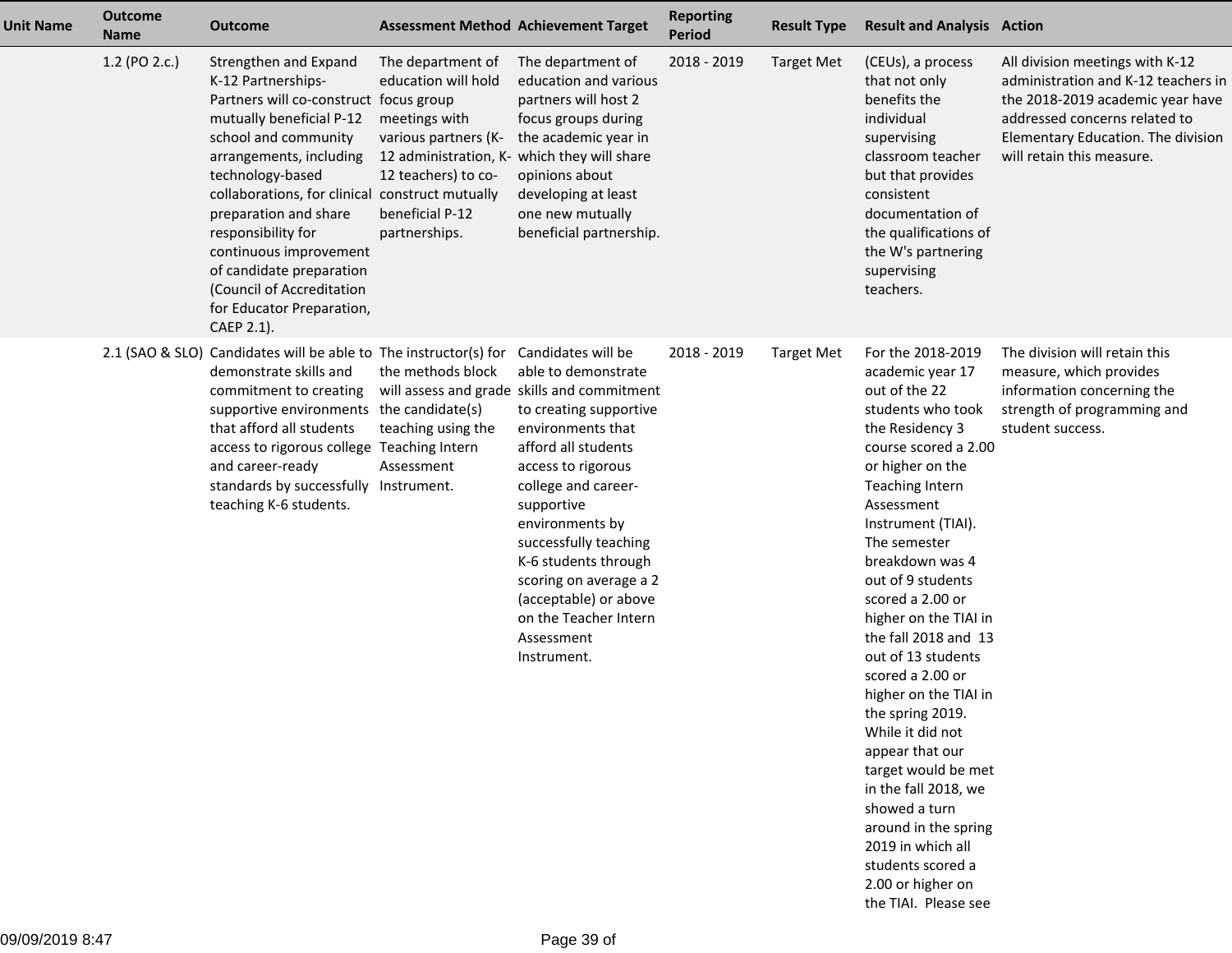| <b>Unit Name</b> | <b>Outcome</b><br><b>Name</b> | <b>Outcome</b>                                                                                                                                                                                                                                                                                                                    |                                                                                                                                                                                                                                                                                                                                                                                                                                             | <b>Assessment Method Achievement Target</b>                                                                                                                                                                                                                                                                                                                                                            | <b>Reporting</b><br><b>Period</b> | <b>Result Type</b> | <b>Result and Analysis Action</b>                                                                                                                                                                                                                                                                                                                                                                                                                                                                                                        |                                                                                                                                                               |
|------------------|-------------------------------|-----------------------------------------------------------------------------------------------------------------------------------------------------------------------------------------------------------------------------------------------------------------------------------------------------------------------------------|---------------------------------------------------------------------------------------------------------------------------------------------------------------------------------------------------------------------------------------------------------------------------------------------------------------------------------------------------------------------------------------------------------------------------------------------|--------------------------------------------------------------------------------------------------------------------------------------------------------------------------------------------------------------------------------------------------------------------------------------------------------------------------------------------------------------------------------------------------------|-----------------------------------|--------------------|------------------------------------------------------------------------------------------------------------------------------------------------------------------------------------------------------------------------------------------------------------------------------------------------------------------------------------------------------------------------------------------------------------------------------------------------------------------------------------------------------------------------------------------|---------------------------------------------------------------------------------------------------------------------------------------------------------------|
|                  |                               | 2.1 (SAO & SLO) Candidates will be able to The instructor(s) for<br>demonstrate skills and<br>commitment to creating<br>supportive environments the candidate(s)<br>that afford all students<br>access to rigorous college Teaching Intern<br>and career-ready<br>standards by successfully Instrument.<br>teaching K-6 students. | the methods block<br>teaching using the<br>Assessment                                                                                                                                                                                                                                                                                                                                                                                       | Candidates will be<br>able to demonstrate<br>will assess and grade skills and commitment<br>to creating supportive<br>environments that<br>afford all students<br>access to rigorous<br>college and career-<br>supportive<br>environments by<br>successfully teaching<br>K-6 students through<br>scoring on average a 2<br>(acceptable) or above<br>on the Teacher Intern<br>Assessment<br>Instrument. | 2018 - 2019                       | <b>Target Met</b>  | the related<br>document,<br>a further<br>breakdown of the<br>data.                                                                                                                                                                                                                                                                                                                                                                                                                                                                       | The division will retain this<br>measure, which provides<br>TRACDAT 2.1, to see information concerning the<br>strength of programming and<br>student success. |
|                  |                               | 4.1 (SAO & SLO) Candidates admitted to<br>the Teacher Education<br>Program will have the<br>basic skill set to<br>successfully complete the students' basic skill<br>program and obtain a<br>teaching license.                                                                                                                    | The Praxis Core<br>exam and the ACT<br>will be a direct<br>assessment of the<br>sets, and the ability<br>of the department<br>to show that<br>students who are<br>admitted to the<br><b>Teacher Education</b><br>Program have the<br>basic skill set to<br>successfully<br>complete the<br>program and obtain<br>a teaching license.<br>The students' scores<br>will coincide with<br>the university's<br>assessment cycle,<br>June to May. | 80% of candidates<br>attempting to be<br>admitted into the<br><b>Teacher Education</b><br>Program will have<br>passing Praxis Core<br>test scores or a<br>composite score of 21<br>or higher on the ACT.                                                                                                                                                                                               | 2018 - 2019                       | <b>Target Met</b>  | For the 2018-2019<br>academic year,<br>there were 42<br>applicants to the<br><b>Teacher Education</b><br>Program. Of the 42<br>applicants 39<br>obtained a<br>composite score of<br>21 or higher and 2<br>obtained passing<br>Praxis Core scores.<br>One applicant did<br>have an SAT score<br>that overly met the<br>Mississippi<br>Department of<br>Education's<br>requirement do be<br>exempt from the<br>Praxis Core and the<br>ACT. Please see<br>that related<br>document TRACDAT<br>4.1 DATA for a<br>breakdown of the<br>scores. | The division will retain this<br>measure, which provides<br>information concerning the<br>strength of programming and<br>student success.                     |
| Program -        | 1.1 (GEO 1.c.)                | Students will analyze                                                                                                                                                                                                                                                                                                             |                                                                                                                                                                                                                                                                                                                                                                                                                                             | In a sample group of In a sample group of                                                                                                                                                                                                                                                                                                                                                              | 2018 - 2019                       | <b>Target Met</b>  | Of the 13 students                                                                                                                                                                                                                                                                                                                                                                                                                                                                                                                       | We will continue to use the AAU&C                                                                                                                             |

09/09/2019 8:47

Page 40 of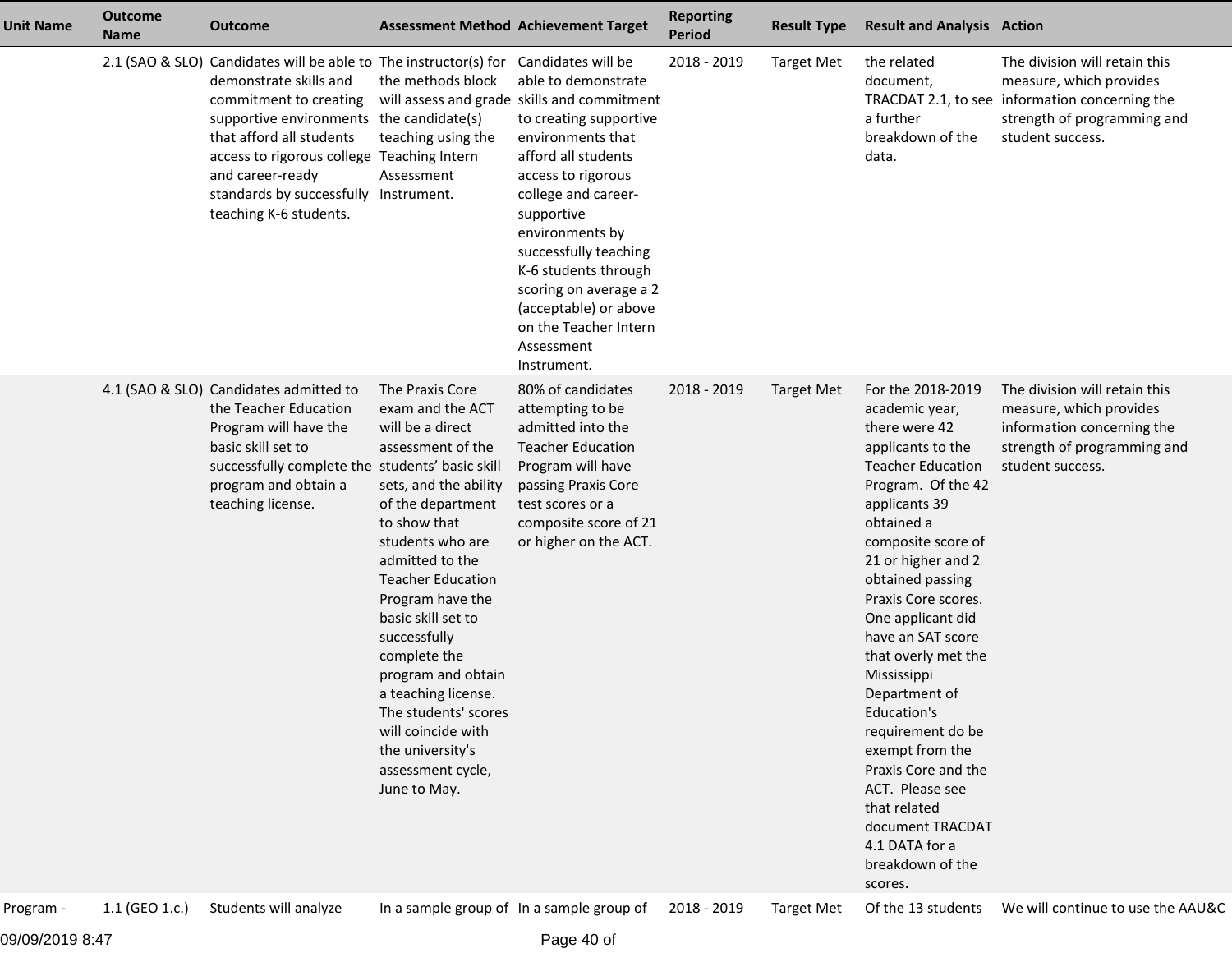| <b>Unit Name</b>                                                                                                                                                         | <b>Outcome</b><br><b>Name</b> | <b>Outcome</b>                              | <b>Assessment Method Achievement Target</b>                                                                                                                                                                                                                                                                                                                                 |                                                                                                                                                                                                                                                                                                                                                                                              | <b>Reporting</b><br><b>Period</b> | <b>Result Type</b> | <b>Result and Analysis Action</b>                                                                                                                                                                                                                                                                                                                                                                                                                                                        |                                                                                                                                                                                                                                                                                                                                                                                                                                                                                                                                                                                                                                                         |
|--------------------------------------------------------------------------------------------------------------------------------------------------------------------------|-------------------------------|---------------------------------------------|-----------------------------------------------------------------------------------------------------------------------------------------------------------------------------------------------------------------------------------------------------------------------------------------------------------------------------------------------------------------------------|----------------------------------------------------------------------------------------------------------------------------------------------------------------------------------------------------------------------------------------------------------------------------------------------------------------------------------------------------------------------------------------------|-----------------------------------|--------------------|------------------------------------------------------------------------------------------------------------------------------------------------------------------------------------------------------------------------------------------------------------------------------------------------------------------------------------------------------------------------------------------------------------------------------------------------------------------------------------------|---------------------------------------------------------------------------------------------------------------------------------------------------------------------------------------------------------------------------------------------------------------------------------------------------------------------------------------------------------------------------------------------------------------------------------------------------------------------------------------------------------------------------------------------------------------------------------------------------------------------------------------------------------|
| English<br>(including<br>Minor and<br>Secondary<br>Education<br>Certification,<br>Minor in<br>Creative<br>Writing, and<br>TESL<br>Certification) -<br>BA {2016-<br>2017} | 1.1 (GEO 1.c.)                | language through close<br>reading of texts. | writing will be<br>evaluated with the<br>AAC&U Written<br>Communication<br><b>VALUE Rubric. At</b><br>least two English<br>faculty members<br>(not the faculty<br>the class from which average of at least 2<br>the essay was<br>generated) will<br>assess the student<br>work.                                                                                             | essays, the student's essays (16-24 total: 8-<br>12 students who will<br>NOT graduate by end<br>of academic year from<br>an assignment in EN<br>303, 304, or 360 AND<br>at least 8-12 students<br>from EN 499: English<br>Capstone course),<br>member who taught students will score an<br>or higher on the<br>AAC&U Written<br>Communication<br><b>VALUE Rubric.</b>                        | 2018 - 2019                       | <b>Target Met</b>  | assessed from EN<br>10 students<br>assessed from EN<br>with a 2 or higher<br>average score on<br>the Written<br>Communication<br>Value Rubric. For<br>303 and 360, the<br>scores ranged from<br>2.3 to 4 with an<br>average score of<br>scores ranged from<br>2.8 to 4 with an<br>average score of<br>3.45. We are<br>pleased to see a<br>significant<br>improvement in the<br>lowest score<br>between the 300-<br>and 400-level<br>classes, though the<br>average remained<br>the same. | Value Rubric in assessing the upper<br>303 and EN 360 and level papers in assessing 300-level<br>classes and EN 499 English<br>Capstone. Though the average<br>499, all were ranked score remained the same, we are<br>pleased to see an improvement in<br>the lowest score between the two<br>levels. We will discuss how we can<br>continue this trend in 300-and 400-<br>level classes and work for an<br>improvement in the average overall<br>score for EN 499. These discussions<br>will be part of our overall<br>curriculum modification discussions<br>3.45. For EN 499 the that were begun this year, but<br>won't be implemented until 2020. |
|                                                                                                                                                                          |                               |                                             | In a sample group of In a sample group of<br>writing will be<br>evaluated with the<br>Information<br><b>Literacry VALUE</b><br>Rubric. At least two<br>English faculty<br>members (not the<br>faculty member who English Capstone)<br>taught the class<br>from which the<br>essay was<br>generated) will<br>assess the student<br>work. A total of at<br>least four faculty | essays, the student's essays (16-24 total: 8-<br>12 from students who<br>will NOT graduate by<br>end of academic year<br>from EN 303-304 & EN<br>360 AND 8-12 total of<br>students who have<br>completed EN 499:<br>classes' sample<br>students will score a<br>class sample average<br>score of 2 on the<br><b>Information Literacy</b><br>VALUE Rubric to show<br>their ability to analyze | 2018 - 2019                       | <b>Target Met</b>  | Of the 13 students<br>assessed from EN<br>303 and 360 and 10<br>students from EN<br>499, the scores<br>ranged from 2.2 to<br>3.6 in EN 303 and<br>EN 360 and from 2.3<br>to 3.6 in EN 499.<br>The average score<br>for EN 300 and 360<br>was 2.89 and the<br>499 was 3, which<br>indicates a slight<br>improvement by the<br>Capstone. It should                                                                                                                                         | We will keep assessing these two<br>sets of samples using the Value<br>Rubrics for Information Literacy for<br>all papers with the target of at least<br>an average of "2" on both Value<br>Rubrics applied to all papers. We<br>will discuss strategies for use in<br>300- and 400-level courses to show<br>improvement between 303 and<br>499, focusing especially on the<br>lower scores. Though a 2 is<br>adequate, we would like to see the<br>average score for EN low scores improve more over<br>time.                                                                                                                                          |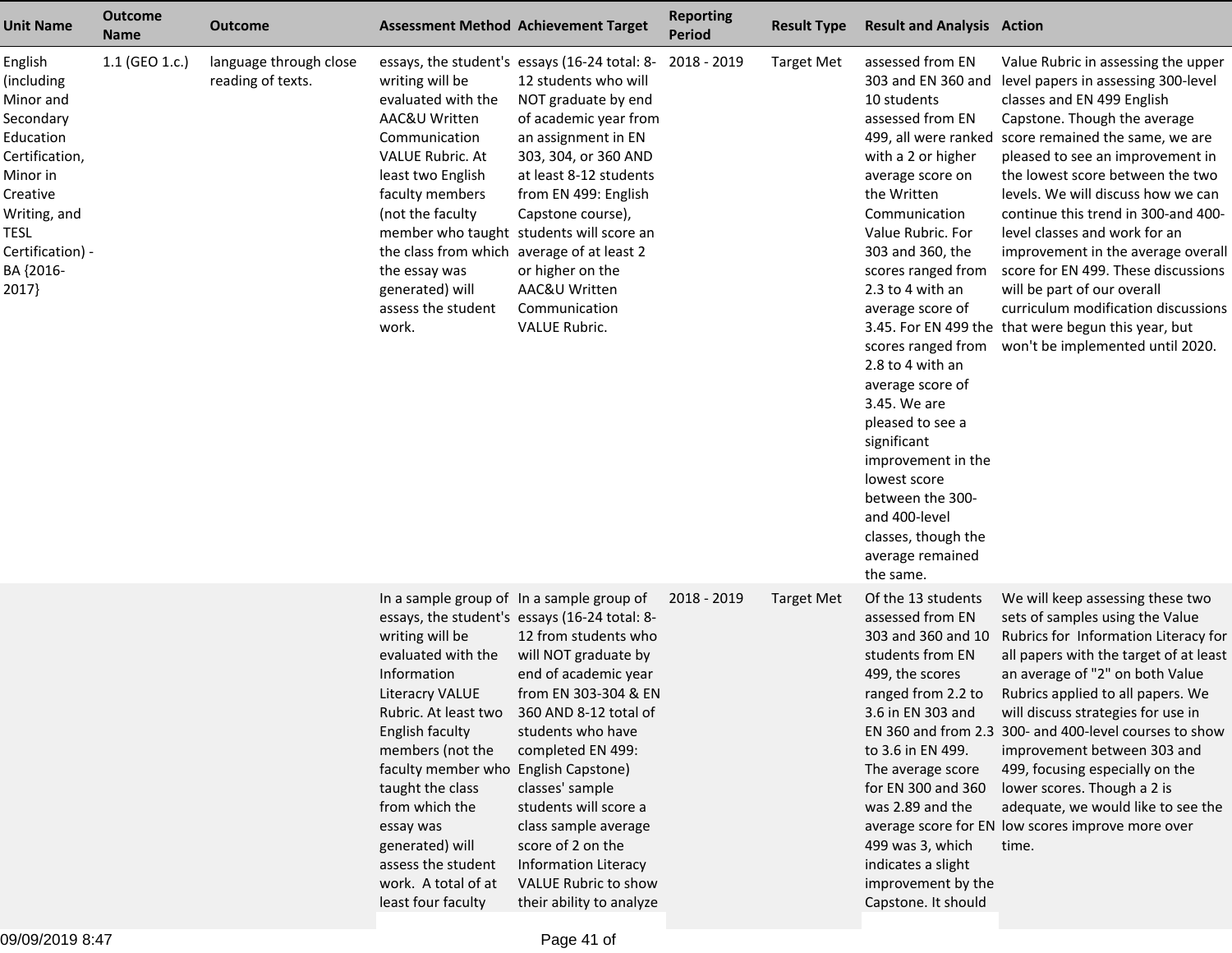| <b>Unit Name</b> | <b>Outcome</b><br><b>Name</b> | <b>Outcome</b>                                                                                 | <b>Assessment Method Achievement Target</b>                                                                                                                                                                                                                                                                             |                                                                                                                                                                                                                                                                                                                                                                                                                                                                                      | <b>Reporting</b><br><b>Period</b> | <b>Result Type</b> | <b>Result and Analysis Action</b>                                                                                                                                                                                                                                                                                                                                                                                                                                                                                             |                                                                                                                                                                                                                                                                                                                                                                                                                                                                                                                                                                                                                                                                                                                                                                     |
|------------------|-------------------------------|------------------------------------------------------------------------------------------------|-------------------------------------------------------------------------------------------------------------------------------------------------------------------------------------------------------------------------------------------------------------------------------------------------------------------------|--------------------------------------------------------------------------------------------------------------------------------------------------------------------------------------------------------------------------------------------------------------------------------------------------------------------------------------------------------------------------------------------------------------------------------------------------------------------------------------|-----------------------------------|--------------------|-------------------------------------------------------------------------------------------------------------------------------------------------------------------------------------------------------------------------------------------------------------------------------------------------------------------------------------------------------------------------------------------------------------------------------------------------------------------------------------------------------------------------------|---------------------------------------------------------------------------------------------------------------------------------------------------------------------------------------------------------------------------------------------------------------------------------------------------------------------------------------------------------------------------------------------------------------------------------------------------------------------------------------------------------------------------------------------------------------------------------------------------------------------------------------------------------------------------------------------------------------------------------------------------------------------|
|                  |                               |                                                                                                | members will be<br>involved, since<br>different faculty<br>committee will be<br>assessing using the<br>two different<br>rubrics.                                                                                                                                                                                        | language using close<br>reading in a text.                                                                                                                                                                                                                                                                                                                                                                                                                                           | 2018 - 2019                       | <b>Target Met</b>  | be noted that the<br>Capstone research<br>project is a 14-20<br>page research<br>paper, so students<br>were able to sustain<br>their use of<br>information over a<br>than at the 300-<br>level.                                                                                                                                                                                                                                                                                                                               | We will keep assessing these two<br>sets of samples using the Value<br>Rubrics for Information Literacy for<br>all papers with the target of at least<br>an average of "2" on both Value<br>Rubrics applied to all papers. We<br>will discuss strategies for use in<br>300- and 400-level courses to show<br>much longer project improvement between 303 and<br>499, focusing especially on the<br>lower scores. Though a 2 is<br>adequate, we would like to see the<br>low scores improve more over<br>time.                                                                                                                                                                                                                                                       |
|                  | 1.2 (SLO)                     | Majors will construct and<br>defend arguments using<br>textual evidence.                       | In a sample group of In a sample group of<br>writing will be<br>evaluated with the<br><b>Literacy VALUE</b><br>Rubric. At least two<br>English faculty<br>members (not the<br>faculty member who English Capstone)<br>taught the class<br>from which the<br>essay was<br>generated) will<br>assess the student<br>work. | essays, the student's essays (16-24 total: 8-<br>12 from students who<br>will NOT graduate by<br>AAC&U Information end of academic year<br>from EN 303, 304, or<br>EN 360 AND 8-12 total<br>of students who have<br>completed EN 499:<br>students will score a<br>class sample average<br>score of at least a 2 or<br>higher on the AAC&U<br><b>Information Literacy</b><br>VALUE Rubric to show<br>their ability to<br>construct and defend<br>arguments using<br>textual evidence. | 2018 - 2019                       | <b>Target Met</b>  | Of the 13 students<br>assessed from EN<br>303 and 360 and 10<br>students from EN<br>499, the scores<br>ranged from 2.2 to<br>3.6 in EN 303 and<br>to 3.6 in EN 499.<br>The average score<br>for EN 300 and 360<br>was 2.89 and the<br>499 was 3, which<br>indicates a slight<br>Capstone. It should<br>be noted that the<br>Capstone research<br>project is a 14-20<br>page research<br>paper, so students<br>were able to sustain<br>their use of<br>information over a<br>much longer project<br>than at the 300-<br>level. | We will keep assessing these two<br>sets of samples using the Value<br>Rubrics for Information Literacy for<br>all papers with the target of at least<br>an average of "2" on both Value<br>Rubrics applied to all papers. We<br>will discuss strategies for use in<br>EN 360 and from 2.3 300- and 400-level courses to show<br>improvement between 303 and<br>499, focusing especially on the<br>lower scores. Though a 2 is<br>adequate, we would like to see the<br>average score for EN low scores improve more over<br>time.<br>Given that this assessment is listed<br>improvement by the twice. We suggest removing the<br>Information Literacy Value Rubric<br>from 1.1 and including it only in 1.2<br>to avoid unnecessary duplication in<br>our report. |
|                  | $1.3$ (SLO)                   | Senior majors will exhibit Graduating MUW<br>at least proficient level<br>reading, writing and | native senior English majors will score at<br>majors randomly                                                                                                                                                                                                                                                           | 90% of senior English<br>least Proficient in all                                                                                                                                                                                                                                                                                                                                                                                                                                     | 2018 - 2019                       | Inconclusive       | For the third year in<br>a row, we have<br>received no CLA+                                                                                                                                                                                                                                                                                                                                                                                                                                                                   | Given that no English majors<br>appear to voluntarily take this test<br>and that the numbers, if any did                                                                                                                                                                                                                                                                                                                                                                                                                                                                                                                                                                                                                                                            |
|                  |                               |                                                                                                |                                                                                                                                                                                                                                                                                                                         |                                                                                                                                                                                                                                                                                                                                                                                                                                                                                      |                                   |                    |                                                                                                                                                                                                                                                                                                                                                                                                                                                                                                                               |                                                                                                                                                                                                                                                                                                                                                                                                                                                                                                                                                                                                                                                                                                                                                                     |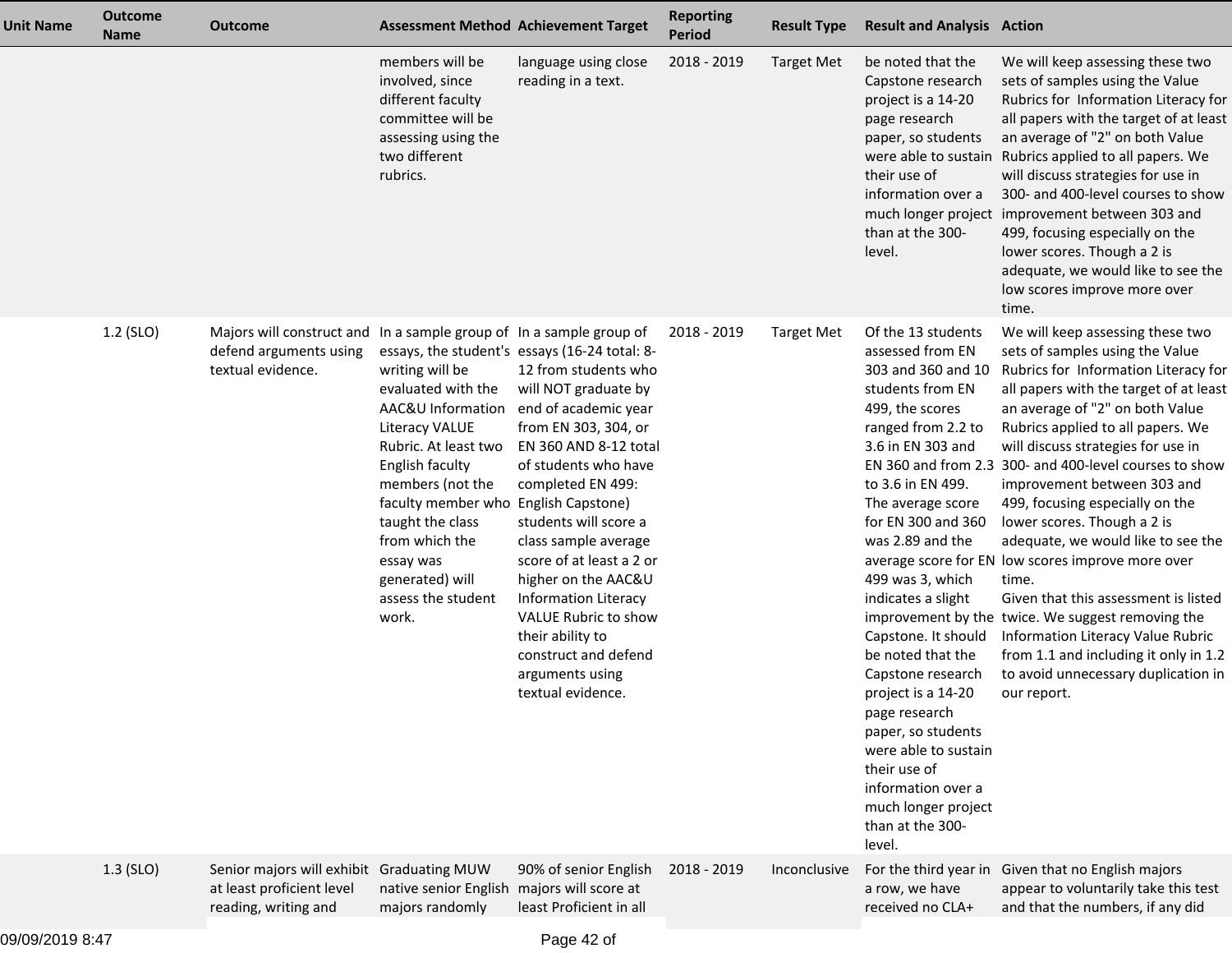| <b>Unit Name</b> | <b>Outcome</b><br><b>Name</b> | <b>Outcome</b>                                                                                                          |                                                                                                                                                                                                                                                                                                                                                       | <b>Assessment Method Achievement Target</b>                                                                                                                                                                                                                                                                                          | <b>Reporting</b><br><b>Period</b> | <b>Result Type</b> | <b>Result and Analysis Action</b>                                                                                                                                                                                                                                                                                                                                                                                                                                                                                                                                               |                                                                                                                                                                                                                                                                                                                                                                                                                                                                                                                      |
|------------------|-------------------------------|-------------------------------------------------------------------------------------------------------------------------|-------------------------------------------------------------------------------------------------------------------------------------------------------------------------------------------------------------------------------------------------------------------------------------------------------------------------------------------------------|--------------------------------------------------------------------------------------------------------------------------------------------------------------------------------------------------------------------------------------------------------------------------------------------------------------------------------------|-----------------------------------|--------------------|---------------------------------------------------------------------------------------------------------------------------------------------------------------------------------------------------------------------------------------------------------------------------------------------------------------------------------------------------------------------------------------------------------------------------------------------------------------------------------------------------------------------------------------------------------------------------------|----------------------------------------------------------------------------------------------------------------------------------------------------------------------------------------------------------------------------------------------------------------------------------------------------------------------------------------------------------------------------------------------------------------------------------------------------------------------------------------------------------------------|
|                  | 1.3 (SLO)                     | analytic skills.                                                                                                        | selected to take the tested areas on the<br>CLA+ test by the QEP CLA+ standardized<br>to take the test,<br>which is optional.                                                                                                                                                                                                                         | director who decide test. This test targets<br>the following areas<br>(which also mirror<br><b>MUW General</b><br>Education<br>Requirements):<br>Analysis and Problem<br>Solving; Writing<br>Effectiveness;<br>Scientific and<br>Quantitative<br>Reasoning; Critical<br>Reading and<br>Evaluation, and<br>Critiquing an<br>Argument. | 2018 - 2019                       | Inconclusive       | data on English<br>majors.                                                                                                                                                                                                                                                                                                                                                                                                                                                                                                                                                      | take it, would be very small, we will<br>consider removing or replacing this<br>target. The writing and analytic<br>skills are already being assessed<br>with the Information Value Rubric<br>and the Written Communication<br>Value Rubric. If there were another<br>external assessment tool available<br>that students take, we might<br>consider using it if we had access to<br>the data. Otherwise, it would be<br>better to remove this target rather<br>than having inconclusive results<br>year after year. |
|                  | 2.1 (GEO 1.c.)                | Students will write an<br>essay which has a thesis<br>and develops an<br>argument using<br>documentation of<br>sources. | Sample group of EN<br>101 Essays written<br>in response to an<br>assignment which<br>requires a thesis<br>statement and<br>accurate<br>least one source. At the AAU&C Written<br>least two faculty<br>members (who have rubric.<br>not taught the<br>sections from which<br>the samples were<br>taken) will apply the<br>rubric to the sample<br>set. | EN 101 sample group<br>of at least 20 papers<br>(from at least four<br>sections taught by at<br>least four different<br>faculty members) will<br>score an average of at<br>documentation of at least 1.5 or higher on<br>Communication                                                                                               | 2018 - 2019                       | <b>Target Met</b>  | A total of 20 essays<br>from four different<br>sections of EN 101<br>were assessed by<br>taught that section.<br>Four faculty<br>members were<br>involved, and each<br>assessed half of the<br>essays in two sets.<br>Scores for Set1 were<br>then averaged with<br>the scores for the<br>correspondingly<br>numbered essays in<br>Set2 to achieve the<br>final average. All<br>students met the<br>target with a final<br>average ranging<br>between 1.5 and<br>3.6. There was some<br>variation between<br>scorers, and two<br>students fell slightly<br>below the target for | We will continue using the Written<br><b>Communication Value Rubric to</b><br>asses composition essays, but if it is<br>allowed, we would prefer using<br>faculty who had not essays from EN 102, which we feel<br>would yield more accurate results,<br>since the criteria about using and<br>documenting sources could be<br>better assessed.                                                                                                                                                                      |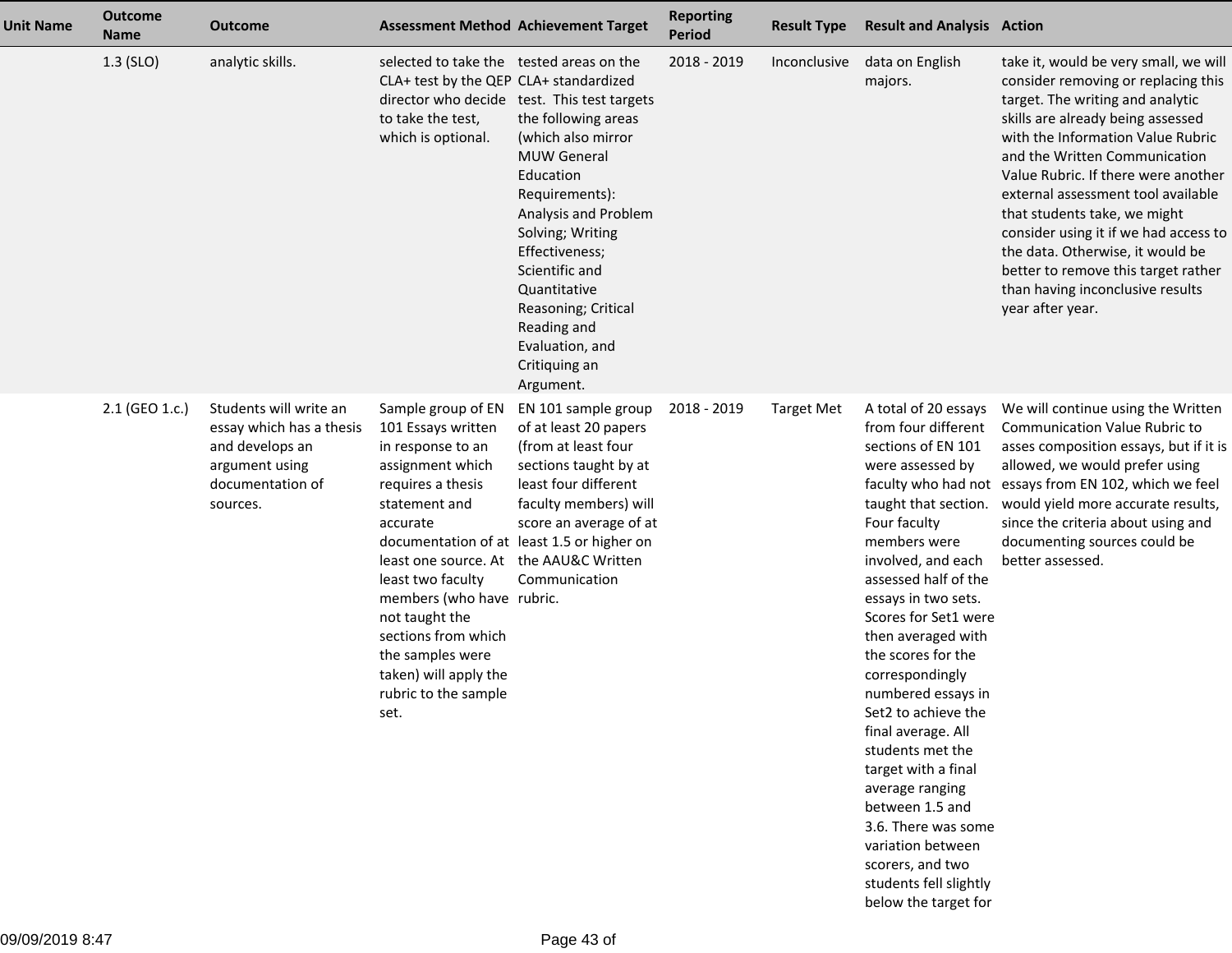| <b>Unit Name</b> | <b>Outcome</b><br><b>Name</b> | <b>Outcome</b>                                                                                                          |                                                                                                                                                                                                                                                                                                                                                       | <b>Assessment Method Achievement Target</b>                                                                                                                                                                                                                                                           | <b>Reporting</b><br><b>Period</b> | <b>Result Type</b>       | <b>Result and Analysis Action</b>                                                                                                                                                                                                                                                                                                                                                                                                     |                                                                                                                                                                                                                                                                                                                                                                                                                                                                                                                                                                         |
|------------------|-------------------------------|-------------------------------------------------------------------------------------------------------------------------|-------------------------------------------------------------------------------------------------------------------------------------------------------------------------------------------------------------------------------------------------------------------------------------------------------------------------------------------------------|-------------------------------------------------------------------------------------------------------------------------------------------------------------------------------------------------------------------------------------------------------------------------------------------------------|-----------------------------------|--------------------------|---------------------------------------------------------------------------------------------------------------------------------------------------------------------------------------------------------------------------------------------------------------------------------------------------------------------------------------------------------------------------------------------------------------------------------------|-------------------------------------------------------------------------------------------------------------------------------------------------------------------------------------------------------------------------------------------------------------------------------------------------------------------------------------------------------------------------------------------------------------------------------------------------------------------------------------------------------------------------------------------------------------------------|
|                  | 2.1 (GEO 1.c.)                | Students will write an<br>essay which has a thesis<br>and develops an<br>argument using<br>documentation of<br>sources. | Sample group of EN<br>101 Essays written<br>in response to an<br>assignment which<br>requires a thesis<br>statement and<br>accurate<br>least one source. At the AAU&C Written<br>least two faculty<br>members (who have rubric.<br>not taught the<br>sections from which<br>the samples were<br>taken) will apply the<br>rubric to the sample<br>set. | EN 101 sample group<br>of at least 20 papers<br>(from at least four<br>sections taught by at<br>least four different<br>faculty members) will<br>score an average of at<br>documentation of at least 1.5 or higher on<br>Communication                                                                | 2018 - 2019                       | <b>Target Met</b>        | one scorer but not<br>for the other,<br>bringing their<br>averages up to the<br>average score<br>across all papers<br>was 2.42, which is<br>considerably higher<br>than the target.                                                                                                                                                                                                                                                   | We will continue using the Written<br><b>Communication Value Rubric to</b><br>asses composition essays, but if it is<br>allowed, we would prefer using<br>target or higher. The essays from EN 102, which we feel<br>would yield more accurate results,<br>since the criteria about using and<br>documenting sources could be<br>better assessed.                                                                                                                                                                                                                       |
|                  | 3.1 (PO 4.d.)                 | Students will receive a<br>quality English education<br>meeting students'<br>expectations<br>satisfactorily.            | At the end of the<br>academic year,<br>departmental<br>faculty will review<br>and analyze EN 499<br>course evaluations<br>for the Capstone<br>if achievement<br>target was met.                                                                                                                                                                       | 90% of students<br>participating in the EN<br>499 Capstone course<br>evaluations will<br>indicate a "somewhat<br>satisfied" or "very<br>satisfied" satisfaction<br>curriculum question level reflective of the<br>results to determine English department's<br>curriculum and<br>instruction quality. | 2018 - 2019                       | <b>Target Not</b><br>Met | <b>AY Total</b><br>$-93.33%$<br>86%<br>Fall 2018 Course<br><b>Evaluation Results:</b><br>$57.14\% + 28.57\% =$<br>85.71%<br>(participation 7/8 -<br>87.5%)<br>Very Satisfied - 4/7 -<br>57.14%<br>Somewhat Satisfied<br>$-2/7 - 28.57%$<br>Neither Satisfied nor<br>Dissatisfied - 0/7 -<br>0%<br>Somewhat<br>Dissatisfied - 1/7 -<br>14.29%<br>Very Dissatisfied -<br>$0/7 - 0%$<br>Spring 2019 Course<br><b>Evaluation Results:</b> | Given that this was the first year to<br>Participation: 14/15 include the question on the course<br>evaluation for EN 499, we should<br>AY Total Satisfaction continue this for another year. It<br>Rate: 12/14 - .857 = seems logical to adjust our target to<br>80% choosing Somewhat Satisfied<br>or Very Satisfied. This would be a<br>more accurate description of the<br>answers to the question and would<br>account for the occasional student<br>who either is neither satisfied nor<br>dissatisfied, as if that's possible, or<br>only somewhat dissatisfied. |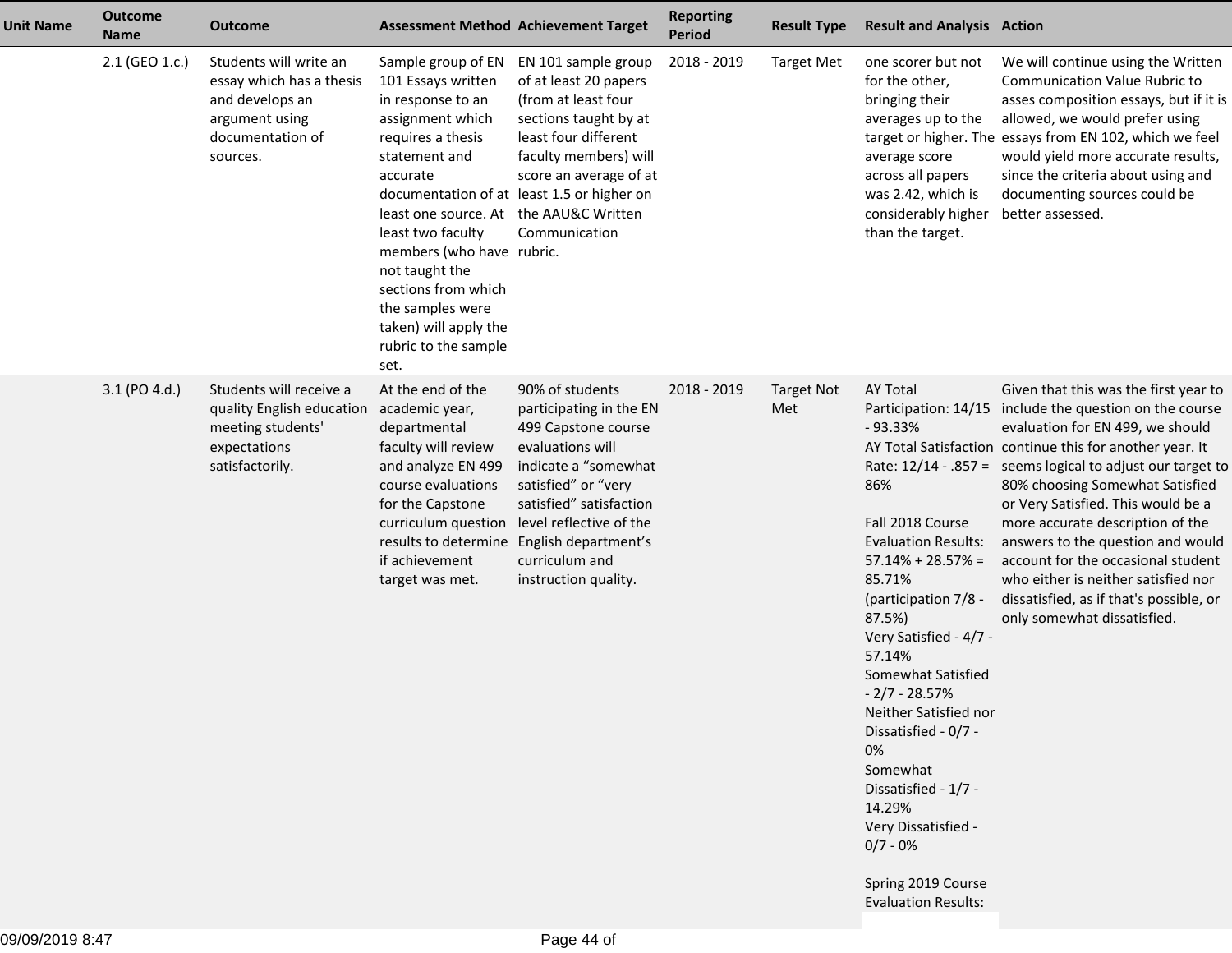| <b>Unit Name</b> | <b>Outcome</b><br><b>Name</b> | <b>Outcome</b>                                                                                                              |                                                                                                                                                               | <b>Assessment Method Achievement Target</b>                                                                                                                                                                                                                                                           | <b>Reporting</b><br>Period | <b>Result Type</b>       | <b>Result and Analysis Action</b>                                                                                                                                                                                                                                                                                                                                                                                                                                                                                                                                                                                                                                                                                                                                                               |                                                                                                                                                                                                                                                                                                                                                                                                                                                                                                                                                                         |
|------------------|-------------------------------|-----------------------------------------------------------------------------------------------------------------------------|---------------------------------------------------------------------------------------------------------------------------------------------------------------|-------------------------------------------------------------------------------------------------------------------------------------------------------------------------------------------------------------------------------------------------------------------------------------------------------|----------------------------|--------------------------|-------------------------------------------------------------------------------------------------------------------------------------------------------------------------------------------------------------------------------------------------------------------------------------------------------------------------------------------------------------------------------------------------------------------------------------------------------------------------------------------------------------------------------------------------------------------------------------------------------------------------------------------------------------------------------------------------------------------------------------------------------------------------------------------------|-------------------------------------------------------------------------------------------------------------------------------------------------------------------------------------------------------------------------------------------------------------------------------------------------------------------------------------------------------------------------------------------------------------------------------------------------------------------------------------------------------------------------------------------------------------------------|
|                  | 3.1 (PO 4.d.)                 | Students will receive a<br>quality English education academic year,<br>meeting students'<br>expectations<br>satisfactorily. | At the end of the<br>departmental<br>faculty will review<br>and analyze EN 499<br>course evaluations<br>for the Capstone<br>if achievement<br>target was met. | 90% of students<br>participating in the EN<br>499 Capstone course<br>evaluations will<br>indicate a "somewhat<br>satisfied" or "very<br>satisfied" satisfaction<br>curriculum question level reflective of the<br>results to determine English department's<br>curriculum and<br>instruction quality. | 2018 - 2019                | <b>Target Not</b><br>Met | $42.86\% + 42.86\% =$<br>85.72%<br>(participation 7/7 -<br>100%)<br>42.86%<br>$-3/7 - 42.86%$<br>Dissatisfied - 1/7 -<br>14.29%<br>Somewhat<br>Dissatisfied - 0/7 -<br>0%<br>Very Dissatisfied -<br>$0/7 - 0%$<br>Given the small<br>sample size of 14<br>students<br>participating, it may<br>be unlikely to<br>achieve a 90%<br>satisfaction rate.<br>One student said<br>they were Neither<br>Satisfied nor<br>Dissatisfied, which is<br>a neutral position,<br>and one student<br>said they were<br>somewhat<br>dissatisfied. This<br>seems reasonable,<br>suggesting that our<br>target was too<br>optimistic. This year<br>the method of<br>conducting the<br>survey was changed<br>to include the<br>questions on the<br>course evaluation<br>for EN 499. This may<br>have increased the | Given that this was the first year to<br>include the question on the course<br>evaluation for EN 499, we should<br>continue this for another year. It<br>Very Satisfied - 3/7 - seems logical to adjust our target to<br>80% choosing Somewhat Satisfied<br>Somewhat Satisfied or Very Satisfied. This would be a<br>more accurate description of the<br>Neither Satisfied nor answers to the question and would<br>account for the occasional student<br>who either is neither satisfied nor<br>dissatisfied, as if that's possible, or<br>only somewhat dissatisfied. |
|                  |                               |                                                                                                                             |                                                                                                                                                               |                                                                                                                                                                                                                                                                                                       |                            |                          | rate of participation,                                                                                                                                                                                                                                                                                                                                                                                                                                                                                                                                                                                                                                                                                                                                                                          |                                                                                                                                                                                                                                                                                                                                                                                                                                                                                                                                                                         |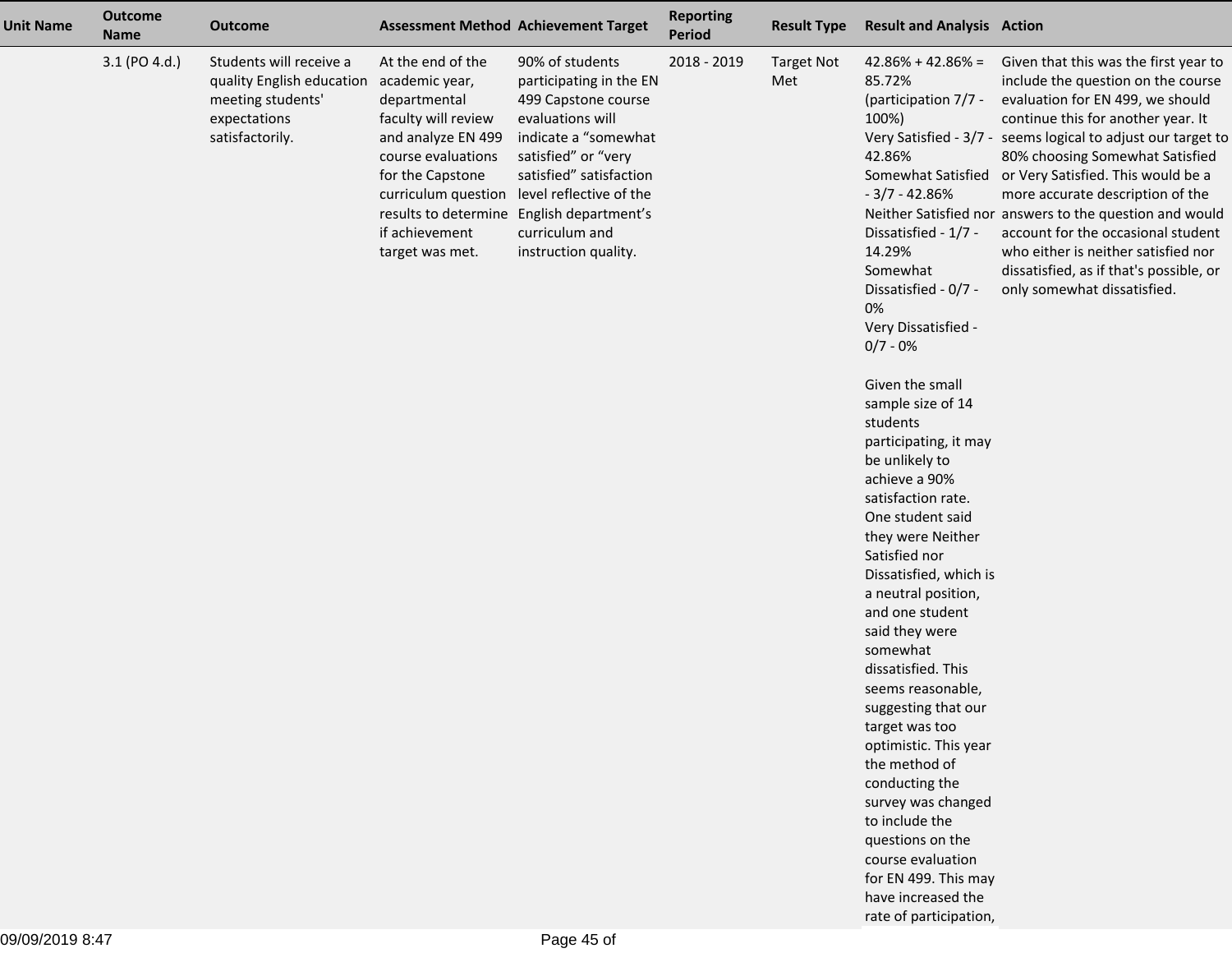| <b>Unit Name</b> | <b>Outcome</b><br><b>Name</b> | <b>Outcome</b>                                                                                               |                                                                                                                                                                                                                                                                                            | <b>Assessment Method Achievement Target</b>                                                                                                                                                               | <b>Reporting</b><br><b>Period</b> | <b>Result Type</b>       | <b>Result and Analysis Action</b>                                                                                                                                                                                                                                                                                                              |                                                                                                                                                                                                                                                                                                                                                                                                                                                                                                                                                |
|------------------|-------------------------------|--------------------------------------------------------------------------------------------------------------|--------------------------------------------------------------------------------------------------------------------------------------------------------------------------------------------------------------------------------------------------------------------------------------------|-----------------------------------------------------------------------------------------------------------------------------------------------------------------------------------------------------------|-----------------------------------|--------------------------|------------------------------------------------------------------------------------------------------------------------------------------------------------------------------------------------------------------------------------------------------------------------------------------------------------------------------------------------|------------------------------------------------------------------------------------------------------------------------------------------------------------------------------------------------------------------------------------------------------------------------------------------------------------------------------------------------------------------------------------------------------------------------------------------------------------------------------------------------------------------------------------------------|
|                  | 3.1 (PO 4.d.)                 | Students will receive a<br>quality English education<br>meeting students'<br>expectations<br>satisfactorily. | At the end of the<br>academic year,<br>departmental<br>faculty will review<br>and analyze EN 499<br>course evaluations<br>for the Capstone<br>curriculum question level reflective of the<br>results to determine English department's<br>if achievement<br>target was met.                | 90% of students<br>participating in the EN<br>499 Capstone course<br>evaluations will<br>indicate a "somewhat<br>satisfied" or "very<br>satisfied" satisfaction<br>curriculum and<br>instruction quality. | 2018 - 2019                       | <b>Target Not</b><br>Met | but may have<br>affected the survey<br>results. Only the<br>questions for our<br>assessment were<br>asked, whereas in<br>the prior survey<br>media, other<br>been asked or<br>students may be<br>more likely to<br>express satisfaction<br>in that arena than in<br>a course evaluation.                                                       | Given that this was the first year to<br>include the question on the course<br>evaluation for EN 499, we should<br>continue this for another year. It<br>seems logical to adjust our target to<br>80% choosing Somewhat Satisfied<br>or Very Satisfied. This would be a<br>conducted on social more accurate description of the<br>answers to the question and would<br>questions may have account for the occasional student<br>who either is neither satisfied nor<br>dissatisfied, as if that's possible, or<br>only somewhat dissatisfied. |
|                  | 3.2 (SAO)                     | Students will be actively<br>engaged utilizing their<br>English degrees.                                     | The Alumni Survey is 25% of students<br>sent out every three participating in the<br>years. The next<br>rotation will be in<br>2019, 2022, and so<br>academic year,<br>departmental<br>faculty will review<br>and analyze the<br>results to determine<br>if achievement<br>target was met. | Alumni Survey will<br>state that they are<br>enrolled in<br>on. At the end of the graduate/professional<br>degree program.                                                                                | 2018 - 2019                       | <b>Target Met</b>        | Results<br>participation (3<br>English Alumni)<br>"In which type of<br>degree program<br>have you enrolled<br>since receiving your<br>degree indicated at<br>the beginning of this<br>survey?"<br>2/3 - 66.67%: I have<br>enrolled/graduated<br>in a master's degree<br>program.<br>1/3 - 33.33%: Not<br>Applicable<br>Target Met at<br>66.67% | 2019 Alumni Survey Though the participation rate of<br>this survey is small, we can be<br>proud of the results. We will<br>continue to monitor the Alumni<br>Survey when it is next sent out in<br>2022. We will also continue to<br>support our students through<br>recommendations for graduate<br>school.                                                                                                                                                                                                                                   |
|                  |                               |                                                                                                              | The Alumni Survey is 85% of students<br>sent out every three participating in the<br>years. The next<br>rotation will be in<br>2019, 2022, and so<br>academic year,<br>departmental                                                                                                        | Alumni Survey will<br>state that they are<br>currently working in<br>on. At the end of the their field of study or<br>in a field where they<br>regularly use the skills                                   | 2018 - 2019                       | <b>Target Met</b>        | 2019 Alumni Survey<br>Results<br>participation (3<br>English Alumni)<br>"What are you<br>currently doing?"<br>1/3 - 33.33%: I am                                                                                                                                                                                                               | Though the participation rate of<br>this survey is small, we can be<br>proud of the results. We will<br>continue to monitor the Alumni<br>Survey when it is next sent out in<br>2022. We will also continue to<br>support our students through<br>recommendations for jobs and                                                                                                                                                                                                                                                                 |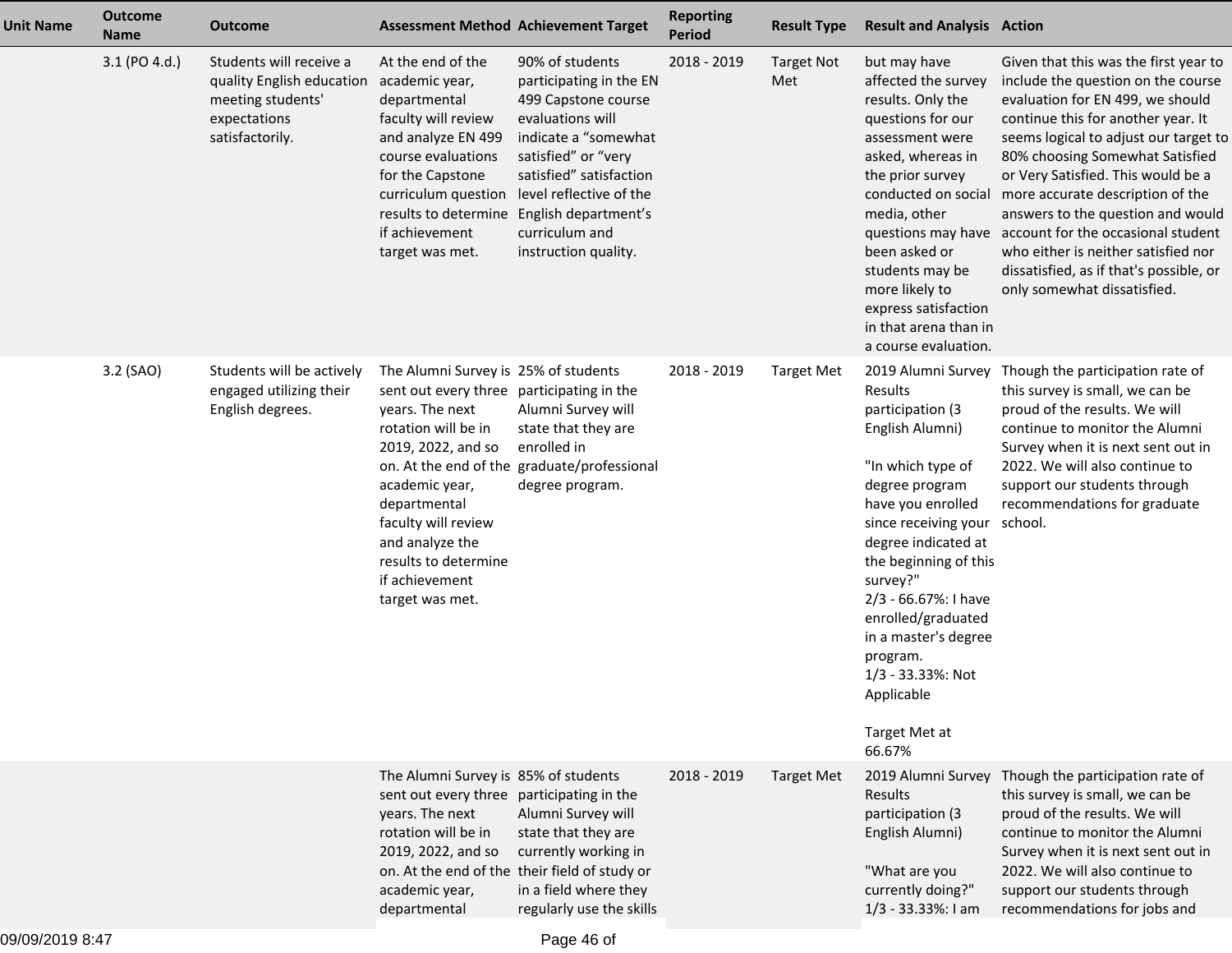| <b>Unit Name</b> | <b>Outcome</b><br><b>Name</b> | <b>Outcome</b> |                                                                                                                                                                                    | <b>Assessment Method Achievement Target</b>                                                                                                                                           | <b>Reporting</b><br><b>Period</b> | <b>Result Type</b> | <b>Result and Analysis Action</b>                                                                                                                                                                                                                                                                                                                                                                                                                                                                                                                                                                                                                                                                              |                                                                                                                                                                                                                                                                                                             |
|------------------|-------------------------------|----------------|------------------------------------------------------------------------------------------------------------------------------------------------------------------------------------|---------------------------------------------------------------------------------------------------------------------------------------------------------------------------------------|-----------------------------------|--------------------|----------------------------------------------------------------------------------------------------------------------------------------------------------------------------------------------------------------------------------------------------------------------------------------------------------------------------------------------------------------------------------------------------------------------------------------------------------------------------------------------------------------------------------------------------------------------------------------------------------------------------------------------------------------------------------------------------------------|-------------------------------------------------------------------------------------------------------------------------------------------------------------------------------------------------------------------------------------------------------------------------------------------------------------|
|                  |                               |                | faculty will review<br>and analyze the<br>results to determine<br>if achievement<br>target was met.                                                                                | acquired in the English 2018 - 2019<br>program.                                                                                                                                       |                                   | <b>Target Met</b>  | working full-time for graduate school.<br>pay in my field of<br>study.<br>1/3 - 33.33%: I am<br>working part-time<br>for pay.<br>1/3 - 33.33%: I am<br>pursuing further<br>education.<br>"Please indicate<br>your level of<br>agreement for each<br>statement. - The<br>curriculum for my<br>degree was relevant<br>to the position I<br>now hold."<br>$1/3 - 33.33%$<br><b>Strongly Agree</b><br>2/3 - 66.67%: Agree<br>Collectively, both<br>statements meet<br>the 85%, since all<br>three alumni<br>indicate that the<br>curriculum was<br>relevant to their<br>current position. It's<br>important to note<br>the only one out the<br>three indicate that<br>they are working in<br>their field of study, |                                                                                                                                                                                                                                                                                                             |
|                  |                               |                | The Official<br><b>Departmental Social</b><br>out every year via<br>the departmental<br>and faculty pages. At or in graduation<br>the end of the<br>academic year,<br>departmental | One year after<br>graduation, 90% of<br>Media Survey is sent English graduates will<br>be employed in their<br>field or a related field<br>school in their field or<br>related field. | 2018 - 2019                       | Inconclusive       | though.<br>Due to changes in<br>the administration<br>of the social media<br>survey, we are<br>transitioning to<br>Survey for<br>graduating seniors.<br>At the time of                                                                                                                                                                                                                                                                                                                                                                                                                                                                                                                                         | In addition to transitioning to using<br>the graduation survey to collect<br>information on current graduates'<br>employment, we will look into<br>other ways to collect data about<br>using the Senior Exit alumni employment and continue<br>to attempt to survey them until a<br>better method is found. |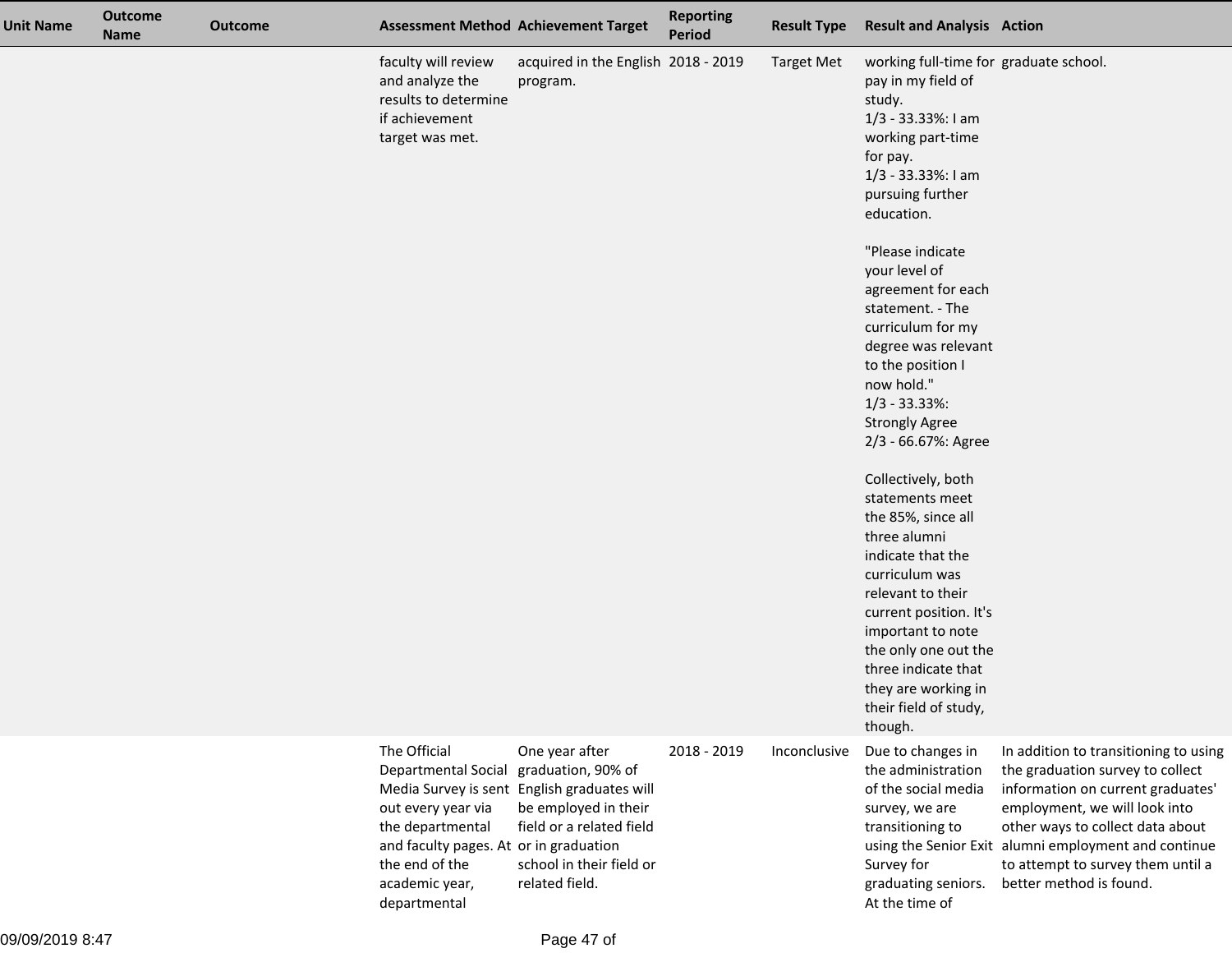| <b>Unit Name</b> | <b>Outcome</b><br><b>Name</b> | <b>Outcome</b> |                                                                                                                             | <b>Assessment Method Achievement Target</b>                                                                                                                                                                                                          | <b>Reporting</b><br><b>Period</b> | <b>Result Type</b> | <b>Result and Analysis Action</b>                                                                                                                                                                                                                                                                                                                                                                               |                                                                                                                                                                                                                                                                                                                                                    |
|------------------|-------------------------------|----------------|-----------------------------------------------------------------------------------------------------------------------------|------------------------------------------------------------------------------------------------------------------------------------------------------------------------------------------------------------------------------------------------------|-----------------------------------|--------------------|-----------------------------------------------------------------------------------------------------------------------------------------------------------------------------------------------------------------------------------------------------------------------------------------------------------------------------------------------------------------------------------------------------------------|----------------------------------------------------------------------------------------------------------------------------------------------------------------------------------------------------------------------------------------------------------------------------------------------------------------------------------------------------|
|                  |                               |                | faculty will analyze<br>and compare the<br>previous academic<br>there was an<br>in employment or<br>graduate<br>enrollment. | One year after<br>graduation, 90% of<br>survey results to the English graduates will<br>be employed in their<br>year to determine if field or a related field<br>or in graduation<br>increase or decrease school in their field or<br>related field. | 2018 - 2019                       | Inconclusive       | respondents:<br>1 had secured full-<br>the field of study<br>full-time<br>employment in the<br>field of study<br>2 were currently<br>employed full-time<br>in the field of study<br>4 were currently<br>employed part-time<br>2 responded n/a<br>(likely attending<br>graduate school)<br>3 indicated plans to<br>continue their<br>education: 1 at<br>MUW, 1 at MUW or<br>MSU, and 1 didn't<br>know where yet. | graduation out of 11 In addition to transitioning to using<br>the graduation survey to collect<br>information on current graduates'<br>time employment in employment, we will look into<br>other ways to collect data about<br>3 were searching for alumni employment and continue<br>to attempt to survey them until a<br>better method is found. |
|                  |                               |                |                                                                                                                             |                                                                                                                                                                                                                                                      |                                   |                    | In addition, we<br>conducted a social<br>media survey of<br>alumni (only) with<br>very limited results:<br>6 respondents. Of<br>those, two listed<br>'teacher,' one listed<br>librarian, one runs a<br>family business, one<br>waits tables and<br>manages a<br>restaurant, and one<br>(who was a<br>psychology double-<br>major) is a<br>counselor.                                                            |                                                                                                                                                                                                                                                                                                                                                    |
|                  |                               |                |                                                                                                                             |                                                                                                                                                                                                                                                      |                                   |                    | To gain better<br>insight, we also<br>searched social                                                                                                                                                                                                                                                                                                                                                           |                                                                                                                                                                                                                                                                                                                                                    |

media for the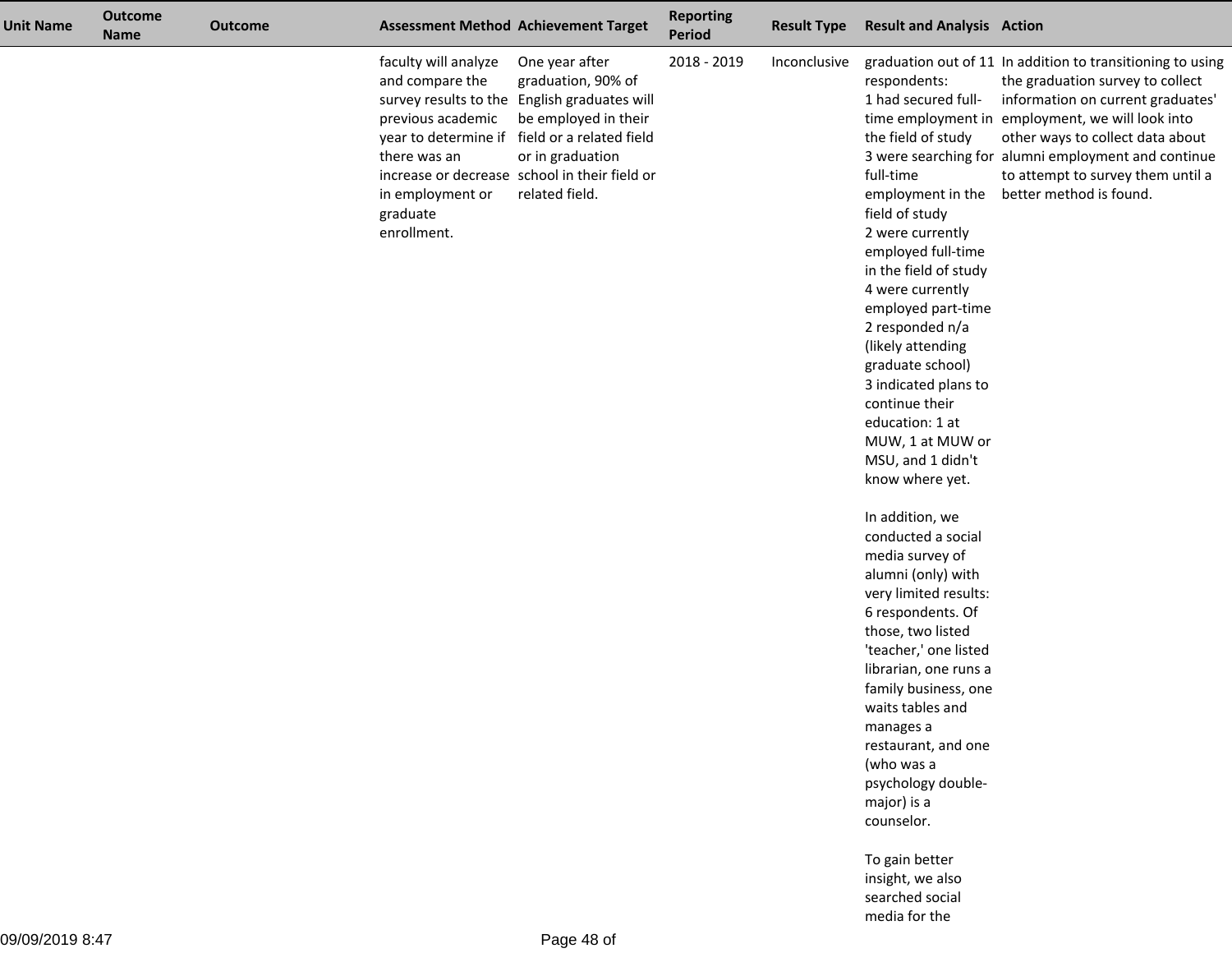| <b>Unit Name</b> | <b>Outcome</b><br><b>Name</b> | <b>Outcome</b>                                                                                                                                                |                                                                                                                                                                                                                                                                                                                                                                                                              | <b>Assessment Method Achievement Target</b>                                                                                                                      | <b>Reporting</b><br><b>Period</b> | <b>Result Type</b>       | <b>Result and Analysis Action</b>                                                                                                                                   |                                                                                                                                                                                                                                                                                             |
|------------------|-------------------------------|---------------------------------------------------------------------------------------------------------------------------------------------------------------|--------------------------------------------------------------------------------------------------------------------------------------------------------------------------------------------------------------------------------------------------------------------------------------------------------------------------------------------------------------------------------------------------------------|------------------------------------------------------------------------------------------------------------------------------------------------------------------|-----------------------------------|--------------------------|---------------------------------------------------------------------------------------------------------------------------------------------------------------------|---------------------------------------------------------------------------------------------------------------------------------------------------------------------------------------------------------------------------------------------------------------------------------------------|
|                  |                               |                                                                                                                                                               | The Official<br>Departmental Social<br>Media Survey is sent<br>out every year via<br>the departmental<br>and faculty pages. At or in graduation<br>the end of the<br>academic year,<br>departmental<br>faculty will analyze<br>and compare the<br>survey results to the<br>previous academic<br>year to determine if<br>there was an<br>increase or decrease<br>in employment or<br>graduate<br>enrollment.  | One year after<br>graduation, 90% of<br>English graduates will<br>be employed in their<br>field or a related field<br>school in their field or<br>related field. | 2018 - 2019                       | Inconclusive             | careers of our<br>alumni. Of 51 who<br>listed employment<br>on their profiles: 5<br>listed writer, 1<br>editor, 8 college<br>instructor, 11<br>teacher, 3 librarian | In addition to transitioning to using<br>the graduation survey to collect<br>information on current graduates'<br>employment, we will look into<br>other ways to collect data about<br>alumni employment and continue<br>to attempt to survey them until a<br>better method is found.       |
|                  | $4.1$ (SLO)                   | Students will complete a<br>portfolio of work that<br>demonstrates a<br>command of grammar,<br>syntax, and aesthetic use creative use of<br>of language (CW). | Students in EN 312<br>Creative Writing will<br>be assessed with a<br>rubric that measures average of at least<br>language: the<br>mechanics of<br>grammar and<br>syntax, aesthetic use<br>of language, and use<br>of conventions of<br>the genres used in<br>their Final Portfolios.<br>Each instructor will<br>complete the<br>Writing Skills Rubric<br>after grading Final<br>Portfolios for the<br>class. | Students in EN 312<br>will achieve on their<br>Final Portfolios an<br>80% on the Writing<br>Skills Rubric.                                                       | 2018 - 2019                       | <b>Target Not</b><br>Met | One student out of<br>23 did not achieve<br>80% on the Writing<br>3 scores of 14, and<br>17 scores of 15                                                            | Given that 96% of students did<br>meet our target, it does not seem<br>like there is a serious issue. Rather,<br>Skills Rubric. Scores we may want to adjust our target<br>ranged from 1 score to account for a few students who<br>of 8, 4 scores of 13, do not achieve 80% on the rubric. |
|                  |                               |                                                                                                                                                               | Students in EN 419<br>Senior Portfolio will<br>be assessed with a<br>rubric that measures average of at least<br>creative use of<br>language: the                                                                                                                                                                                                                                                            | Students in EN 419<br>will achieve on their<br>Senior Portfolios an<br>88% on the Writing<br>Skills Rubric.                                                      | 2018 - 2019                       | <b>Target Met</b>        | 100% of students<br>completing Senior<br>Portfolios with 5<br>scores of 15 and 4<br>scores of 14.                                                                   | We will continue to offer senior<br>portfolio and assess the portfolios.<br>Creative writing seniors are able to<br>meet the target, though only if they<br>score perfect scores on two of the<br>criteria on the rubric. Therefore, we                                                     |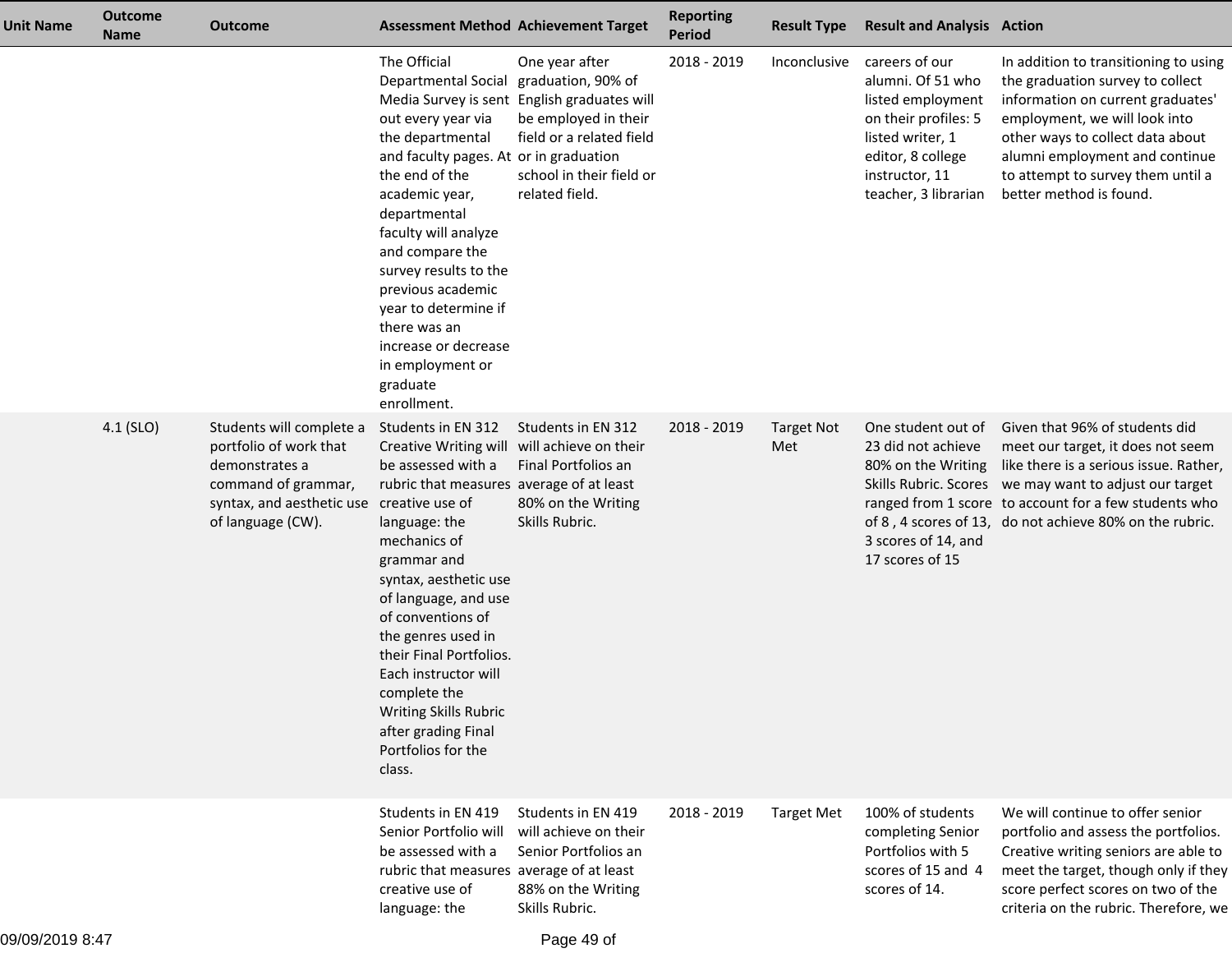| <b>Unit Name</b>                                                                 | <b>Outcome</b><br><b>Name</b> | <b>Outcome</b>                                                                                                  |                                                                                                                                                                                                                                                                                                                      | <b>Assessment Method Achievement Target</b>                                                                                                                                   | <b>Reporting</b><br><b>Period</b> | <b>Result Type</b> | <b>Result and Analysis Action</b>                                                                                                                                                                              |                                                                                                                                                                                                                                                                                                                                                                                                                                                                      |
|----------------------------------------------------------------------------------|-------------------------------|-----------------------------------------------------------------------------------------------------------------|----------------------------------------------------------------------------------------------------------------------------------------------------------------------------------------------------------------------------------------------------------------------------------------------------------------------|-------------------------------------------------------------------------------------------------------------------------------------------------------------------------------|-----------------------------------|--------------------|----------------------------------------------------------------------------------------------------------------------------------------------------------------------------------------------------------------|----------------------------------------------------------------------------------------------------------------------------------------------------------------------------------------------------------------------------------------------------------------------------------------------------------------------------------------------------------------------------------------------------------------------------------------------------------------------|
|                                                                                  |                               |                                                                                                                 | mechanics of<br>grammar and<br>syntax, aesthetic use Senior Portfolios an<br>of language, and use average of at least<br>of conventions of<br>the genres used in<br>their final portfolios.<br>Each instructor will<br>complete the<br>Writing Skills Rubric<br>after grading Senior<br>Portfolios for the<br>class. | Students in EN 419<br>will achieve on their<br>88% on the Writing<br>Skills Rubric.                                                                                           | 2018 - 2019                       | <b>Target Met</b>  | 100% of students<br>completing Senior<br>Portfolios with 5<br>scores of 15 and 4<br>scores of 14.                                                                                                              | may want to adjust the target to<br>make it more attainable. 85%<br>would be just under 13 (12.75)<br>instead of just over 13 (88% of 15 is<br>$13.2$ ).                                                                                                                                                                                                                                                                                                             |
|                                                                                  | $5.1$ (SLO)                   | Students will be able to<br>discuss the conventions<br>of a genre (CW).                                         | EN 411, EN 412 and<br><b>EN 415 will</b><br>complete an exam<br>that includes<br>questions about the<br>conventions of the<br>genre being studied.                                                                                                                                                                   | Students in EN 311, Students will achieve<br>an average of at least<br>85% on the exam.                                                                                       | 2018 - 2019                       | <b>Target Met</b>  | All students earned<br>85% or higher on<br>the final exam for<br>these classes.                                                                                                                                | We will continue to monitor the<br>final exams for workshop level<br>classes to determine whether<br>students are able to talk about<br>their craft.                                                                                                                                                                                                                                                                                                                 |
|                                                                                  | $6.1$ (SLO)                   | Students will develop the At the end of each<br>ability to teach English as semester, the<br>a second language. | department TESL<br>director will review<br>student records to<br>determine if all<br>course requirements<br>for the TESL<br>Certificate were<br>met.                                                                                                                                                                 | 25% of English majors 2018 - 2019<br>and minors will earn<br>the TESL certification<br>by the time they<br>graduate.                                                          |                                   | <b>Target Met</b>  | 12 seniors<br>graduated from<br>5 students were<br>awarded the TESL<br>Certificate. This is<br>42%, significantly<br>higher than the<br>target, which makes<br>up for a slightly<br>lower number last<br>year. | We will continue to monitor the<br>numbers of students who complete<br>English this year and the TESL Certificate program and<br>continue to recruit students to this<br>area.                                                                                                                                                                                                                                                                                       |
| Program -<br><b>Family Studies</b><br>(including<br>Minor) - BS<br>${2016-2017}$ | $1.1$ (SLO)                   | Students will<br>demonstrate effective<br>oral communication<br>skills.                                         | Assessment of this<br>achievement target<br>will occur while the<br>students are<br>completing their FLE rubric) on the<br>microteaching<br>assignment.                                                                                                                                                              | Students will earn a<br>score of at least 56/70<br>(grade of B, as<br>measured by the<br>Microteaching<br>Presentation Rubric on<br>their FLE<br>microteaching<br>assignment. | 2018 - 2019                       | <b>Target Met</b>  | Two out of two<br>students earned a<br>score of at least<br>56/70 (grade of B,<br>as measured by the<br>rubric) on the<br>Microteaching<br>on their FLE<br>microteaching<br>assignment in FS<br>465; thus, the | All of the activities listed in the<br>action statement from last year<br>(i.e., microteaching video, sharing<br>of rubric, practice) continued<br>during the spring 19 term. As well,<br>reminders about performance and<br>student burn-out were provided.<br>Presentation Rubric An additional motivating factor for<br>the 2019 class was that other<br>students from the department (FS<br>majors in lower-level classes) as<br>well as persons from the campus |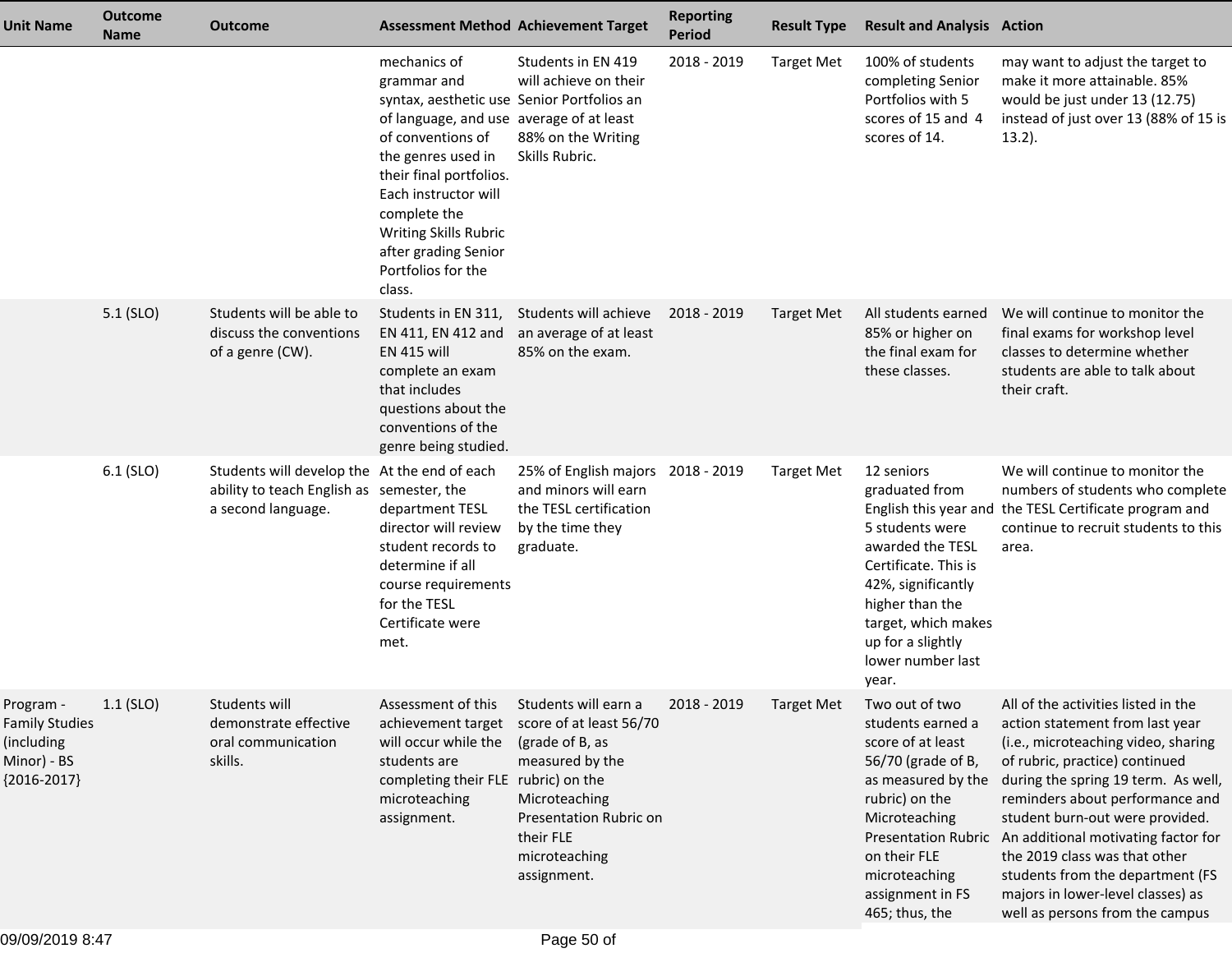| <b>Unit Name</b>                                                                 | <b>Outcome</b><br><b>Name</b> | <b>Outcome</b>                                                             | <b>Assessment Method Achievement Target</b>                                                                                                                                                                                                                                       |                                                                                                                                                                                  | <b>Reporting</b><br><b>Period</b> | <b>Result Type</b> | <b>Result and Analysis Action</b>                                                                                                                     |                                                                                                                                                                                                                                                                                                                                                                                                                                                                                                                                                                                                                                                                                                                                                                                                                                                                                                     |
|----------------------------------------------------------------------------------|-------------------------------|----------------------------------------------------------------------------|-----------------------------------------------------------------------------------------------------------------------------------------------------------------------------------------------------------------------------------------------------------------------------------|----------------------------------------------------------------------------------------------------------------------------------------------------------------------------------|-----------------------------------|--------------------|-------------------------------------------------------------------------------------------------------------------------------------------------------|-----------------------------------------------------------------------------------------------------------------------------------------------------------------------------------------------------------------------------------------------------------------------------------------------------------------------------------------------------------------------------------------------------------------------------------------------------------------------------------------------------------------------------------------------------------------------------------------------------------------------------------------------------------------------------------------------------------------------------------------------------------------------------------------------------------------------------------------------------------------------------------------------------|
| Program -<br><b>Family Studies</b><br>(including<br>Minor) - BS<br>${2016-2017}$ | $1.1$ (SLO)                   | Students will<br>demonstrate effective<br>oral communication<br>skills.    | Assessment of this<br>achievement target<br>will occur while the<br>students are<br>completing their FLE rubric) on the<br>microteaching<br>assignment.                                                                                                                           | Students will earn a<br>score of at least 56/70<br>(grade of B, as<br>measured by the<br>Microteaching<br>Presentation Rubric on<br>their FLE<br>microteaching<br>assignment.    | 2018 - 2019                       | <b>Target Met</b>  | was met.                                                                                                                                              | achievement target community as a whole were invited<br>to attend the students'<br>microteaching sessions (with the<br>students' permission); students<br>may have been motivated to plan<br>and execute their lessons carefully,<br>given that "outsiders" would be in<br>attendance. This situation was also<br>more like what beginning CFLEs will<br>encounter in the field. As having an<br>outside audience in attendance<br>might have been motivating to the<br>students, this activity, along with<br>the others mentioned, will continue<br>for AY 19-20. As well, a larger<br>audience increases campus<br>awareness of the FS program (and<br>what we do) and serves to increase<br>lower-level students' awareness of<br>future coursework and<br>expectations.                                                                                                                        |
|                                                                                  | 1.2 (GEO 1.c.)                | Students will<br>demonstrate effective<br>written communication<br>skills. | Assessment of this<br>achievement target<br>will be completed by FS/PSY 290 students<br>the instructor of the will be at least 2.8<br>course; this course is (grade of C, as<br>a cross-listed<br>course-both<br>sections are taught<br>at the same time in<br>the same location. | (Foundation Level)<br>The average score of<br>measured by the<br>rubric) on the AAC & U<br>Written<br><b>Communication Value</b><br>Rubric on a literature<br>review assignment. | 2018 - 2019                       | <b>Target Met</b>  | Students in both FS<br>and PSY 290 during<br>an average score of<br>2.9 on the Written<br>Communication<br>Value Rubric; thus,<br>the target was met. | For 18-19, for the first writing<br>assignment, all students were<br>the 18-19 AY earned required to submit drafts; for the<br>subsequent assignments, students<br>who earned Cs or lower (not due to<br>plagiarism or lateness) were<br>required to submit drafts. In<br>addition, all students in the course<br>who earned As and Bs were<br>strongly encouraged to submit<br>drafts on subsequent papers.<br>Students were reminded that drafts<br>are helpful and that I am there to<br>help the students. As an extra<br>motivating factor, students were<br>provided with a small number of<br>points (1-3 points) for simply<br>submitting drafts. After discovering<br>that using a wireless connection via<br>laptop can sometimes create<br>challenges for students trying to<br>view my feedback, I decided to also<br>encourage them to use wired<br>connections in one of the computer |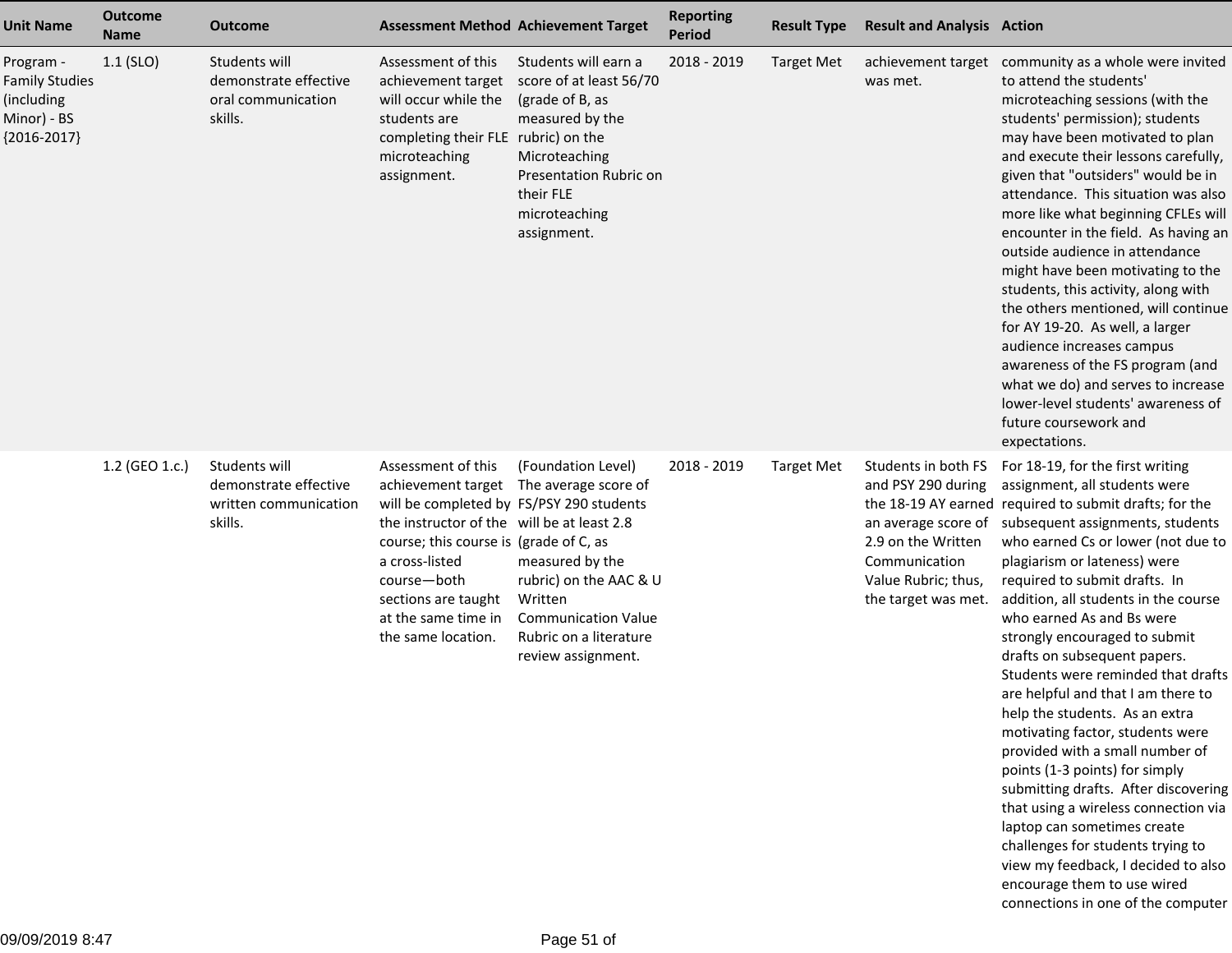| <b>Unit Name</b> | <b>Outcome</b><br><b>Name</b> | <b>Outcome</b>                                                                                                                                                                                                                                                                                                                                                                                                                        |                                                                                                                                                                                                                                                             | <b>Assessment Method Achievement Target</b>                                                                                                                                                                                                                                                                                 | <b>Reporting</b><br><b>Period</b> | <b>Result Type</b> | <b>Result and Analysis Action</b>                                                                                                     |                                                                                                                                                                                                                                                                                                                                                                                                                                                                                                                                                                                                                                                         |
|------------------|-------------------------------|---------------------------------------------------------------------------------------------------------------------------------------------------------------------------------------------------------------------------------------------------------------------------------------------------------------------------------------------------------------------------------------------------------------------------------------|-------------------------------------------------------------------------------------------------------------------------------------------------------------------------------------------------------------------------------------------------------------|-----------------------------------------------------------------------------------------------------------------------------------------------------------------------------------------------------------------------------------------------------------------------------------------------------------------------------|-----------------------------------|--------------------|---------------------------------------------------------------------------------------------------------------------------------------|---------------------------------------------------------------------------------------------------------------------------------------------------------------------------------------------------------------------------------------------------------------------------------------------------------------------------------------------------------------------------------------------------------------------------------------------------------------------------------------------------------------------------------------------------------------------------------------------------------------------------------------------------------|
|                  | 1.2 (GEO 1.c.)                | Students will<br>demonstrate effective<br>written communication<br>skills.                                                                                                                                                                                                                                                                                                                                                            | Assessment of this<br>will be completed by FS/PSY 290 students<br>the instructor of the will be at least 2.8<br>course; this course is (grade of C, as<br>a cross-listed<br>course-both<br>sections are taught<br>at the same time in<br>the same location. | (Foundation Level)<br>achievement target The average score of<br>measured by the<br>rubric) on the AAC & U<br>Written<br><b>Communication Value</b><br>Rubric on a literature<br>review assignment.                                                                                                                         | 2018 - 2019                       | <b>Target Met</b>  | and PSY 290 during<br>an average score of<br>2.9 on the Written<br>Communication<br>Value Rubric; thus,<br>the target was met.        | Students in both FS labs on campus, if necessary, to<br>view my feedback. This<br>the 18-19 AY earned information is included in my<br>syllabus, and I post reminders to<br>use a wired connection in course<br>announcements. All of these<br>activities will continue for AY 19-20.<br>In addition, because some students<br>appear to be motivated by extra<br>credit, students will be offered<br>extra credit to meet with the<br>instructor to discuss the feedback<br>given on drafts; some students who<br>repeated the same mistakes from<br>draft to final paper may not have<br>understood the feedback and may<br>be unsure of what to ask. |
|                  |                               |                                                                                                                                                                                                                                                                                                                                                                                                                                       | Assessment of this<br>course.                                                                                                                                                                                                                               | (Baccalaureate Level)<br>achievement target The average score of<br>will be completed by FS 382 students will be<br>the instructor of this at least 3.2 (grade of<br>B, as measured by the<br>rubric) on the AAC & U<br>Written<br><b>Communication Value</b><br>Rubric on the major<br>paper assignment for<br>the course. | 2018 - 2019                       | <b>Target Met</b>  | The average score<br>of FS 382 students<br>was a 3.2 on the<br>Written<br>Communication<br>Value Rubric; thus,<br>the target was met. | Instructor will continue with prior<br>plan; she will also continue<br>requiring attendance (by providing<br>points for attendance) at meetings<br>regarding paper drafts.                                                                                                                                                                                                                                                                                                                                                                                                                                                                              |
|                  | 2.1 (GEO 1.a.)                | Students will evaluate<br>information for the<br>purposes of making<br>informed decisions<br>(NOTE: Part of being a<br>CFLE requires that<br>students learn to engage<br>in evidence-based<br>practice; in other words,<br>they must use both peer-<br>reviewed and their own<br>research, along with<br>current theoretical<br>approaches to design,<br>implement, and evaluate<br>educations programs for<br>adult learners on some | Assessment of this<br>target will be<br>completed by the<br>course instructor.                                                                                                                                                                              | The average score of<br>FS 465 students will be<br>at least a 3.2 (B) on<br>the AAC & U Problem<br>Solving Value Rubric<br>for their completed<br>needs assessment<br>papers.                                                                                                                                               | 2018 - 2019                       | <b>Target Met</b>  | The average score<br>of FS 465 students<br>for spring 2019 was<br>a 3.46 on the<br>Problem Solving<br>Value Rubric; thus,             | Use of this rubric will continue in<br>spring 2020; as well, the PBL<br>simulation used in FS 465, in which<br>FLE best practices are modeled<br>through use of a semester-long<br>simulation involving creation of a<br>the target was met. FLE program for new parents, will<br>continue. As part of the simulation,<br>students learn how to use data<br>from a needs assessment and peer-<br>reviewed research to choose<br>appropriate content for the<br>intended audience.                                                                                                                                                                       |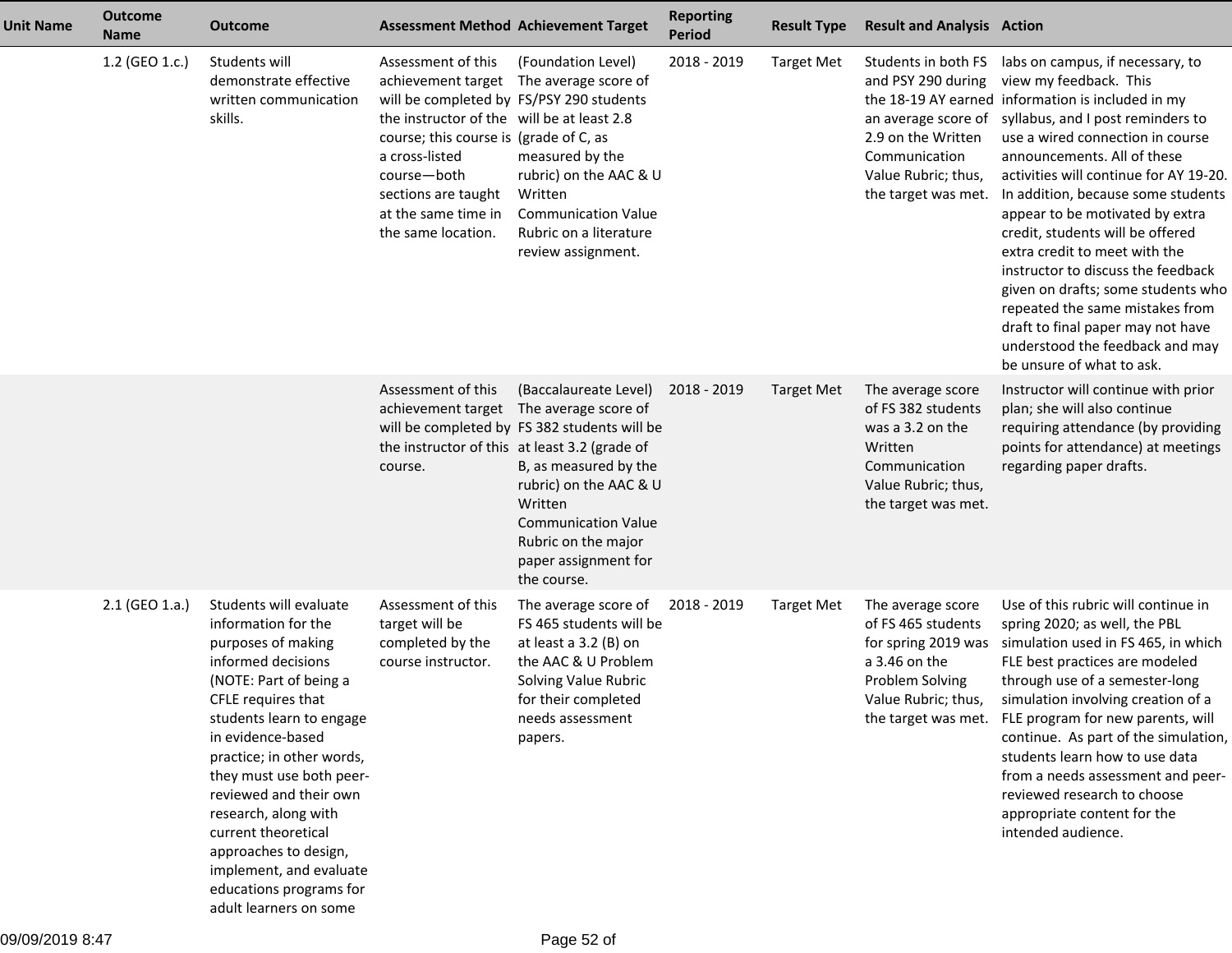| <b>Unit Name</b> | <b>Outcome</b><br><b>Name</b> | <b>Outcome</b>                                                              |                                                                                                                                                                                                                                                                                                                                                                                                                                                                                                                                                                                                                                                                        | <b>Assessment Method Achievement Target</b>                                                                                                                                                                                                                       | <b>Reporting</b><br><b>Period</b> | <b>Result Type</b>       | <b>Result and Analysis Action</b>                                                                                                                             |                                                                                                                                                                                                                                                                                                                                                                                                                                                                                                                                                                                                                                                                                                                                                                                                                                                                                                                                                                                                                                            |
|------------------|-------------------------------|-----------------------------------------------------------------------------|------------------------------------------------------------------------------------------------------------------------------------------------------------------------------------------------------------------------------------------------------------------------------------------------------------------------------------------------------------------------------------------------------------------------------------------------------------------------------------------------------------------------------------------------------------------------------------------------------------------------------------------------------------------------|-------------------------------------------------------------------------------------------------------------------------------------------------------------------------------------------------------------------------------------------------------------------|-----------------------------------|--------------------------|---------------------------------------------------------------------------------------------------------------------------------------------------------------|--------------------------------------------------------------------------------------------------------------------------------------------------------------------------------------------------------------------------------------------------------------------------------------------------------------------------------------------------------------------------------------------------------------------------------------------------------------------------------------------------------------------------------------------------------------------------------------------------------------------------------------------------------------------------------------------------------------------------------------------------------------------------------------------------------------------------------------------------------------------------------------------------------------------------------------------------------------------------------------------------------------------------------------------|
|                  | 2.1 (GEO 1.a.)                | aspect of family life).                                                     | Assessment of this<br>target will be<br>completed by the<br>course instructor.                                                                                                                                                                                                                                                                                                                                                                                                                                                                                                                                                                                         | The average score of<br>FS 465 students will be<br>at least a 3.2 (B) on<br>the AAC & U Problem<br>Solving Value Rubric<br>for their completed<br>needs assessment<br>papers.                                                                                     | 2018 - 2019                       | <b>Target Met</b>        | The average score<br>of FS 465 students<br>for spring 2019 was<br>a 3.46 on the<br>Problem Solving<br>Value Rubric; thus,<br>the target was met.              | Use of this rubric will continue in<br>spring 2020; as well, the PBL<br>simulation used in FS 465, in which<br>FLE best practices are modeled<br>through use of a semester-long<br>simulation involving creation of a<br>FLE program for new parents, will<br>continue. As part of the simulation,<br>students learn how to use data<br>from a needs assessment and peer-<br>reviewed research to choose<br>appropriate content for the<br>intended audience.                                                                                                                                                                                                                                                                                                                                                                                                                                                                                                                                                                              |
|                  | 2.2 (SAO)                     | Students will experience<br>clinical practice to<br>become qualified CFLEs. | This rubric form is<br>based on the<br>Employer<br><b>Assessment Form</b><br>Council on Family<br><b>Relations Certified</b><br>Family Life Educator FS 499, Field<br>(NCFR-CFLE)<br>program to assess<br>application for full<br>CFLE status. Our<br>program is<br>accredited by this<br>body so that our<br>students can earn<br>provisional CFLE<br>status upon<br>graduation.<br>Students are<br>assessed not only on<br>their content<br>knowledge, but also<br>on the traits, skills,<br>and abilities needed<br>to function well as a<br>CFLE (our rubric<br>examines their<br>traits, skills, and<br>abilities as their<br>content knowledge<br>is assessed in | 100% of students will<br>earn at least a grade<br>of B on the Worksite<br>Supervisor's<br>used by the National Evaluation Rubric form<br>from their internship<br>site supervisor for the<br><b>Experience in Family</b><br><b>Studies Occupations</b><br>Course. | 2018 - 2019                       | <b>Target Not</b><br>Met | For AY 18-19, 86%<br>of students earned<br>at least a grade of B<br>on the Worksite<br>Supervisor's<br>Evaluation Rubric;<br>thus, the target was<br>not met. | One student who completed FS 499<br>in summer 2018 earned a C+ from<br>her site supervisor; the other<br>students who completed FS 499 in<br>AY 18-19 earned an A from their<br>supervisors. The student who did<br>not earn at least a B was the<br>student who (as noted in the<br>previous discussion of supervisor<br>ratings) left her internship when<br>she completed the 280 required<br>hours without closing out case files.<br>The supervisor noted on the form<br>that the student left abruptly after<br>informing the supervisor that the<br>student had completed all of her<br>required hours. As noted in the<br>action statement for the supervisor<br>ratings, development of ethical and<br>professional behaviors will be<br>emphasized in all coursework,<br>especially in FS 497 and FS 499,<br>through use of a new textbook.<br>Also, for returning students who<br>apply for scholarships, subsequent<br>awards will be given, in part, based<br>on their professional and ethical<br>behavior in the classroom. |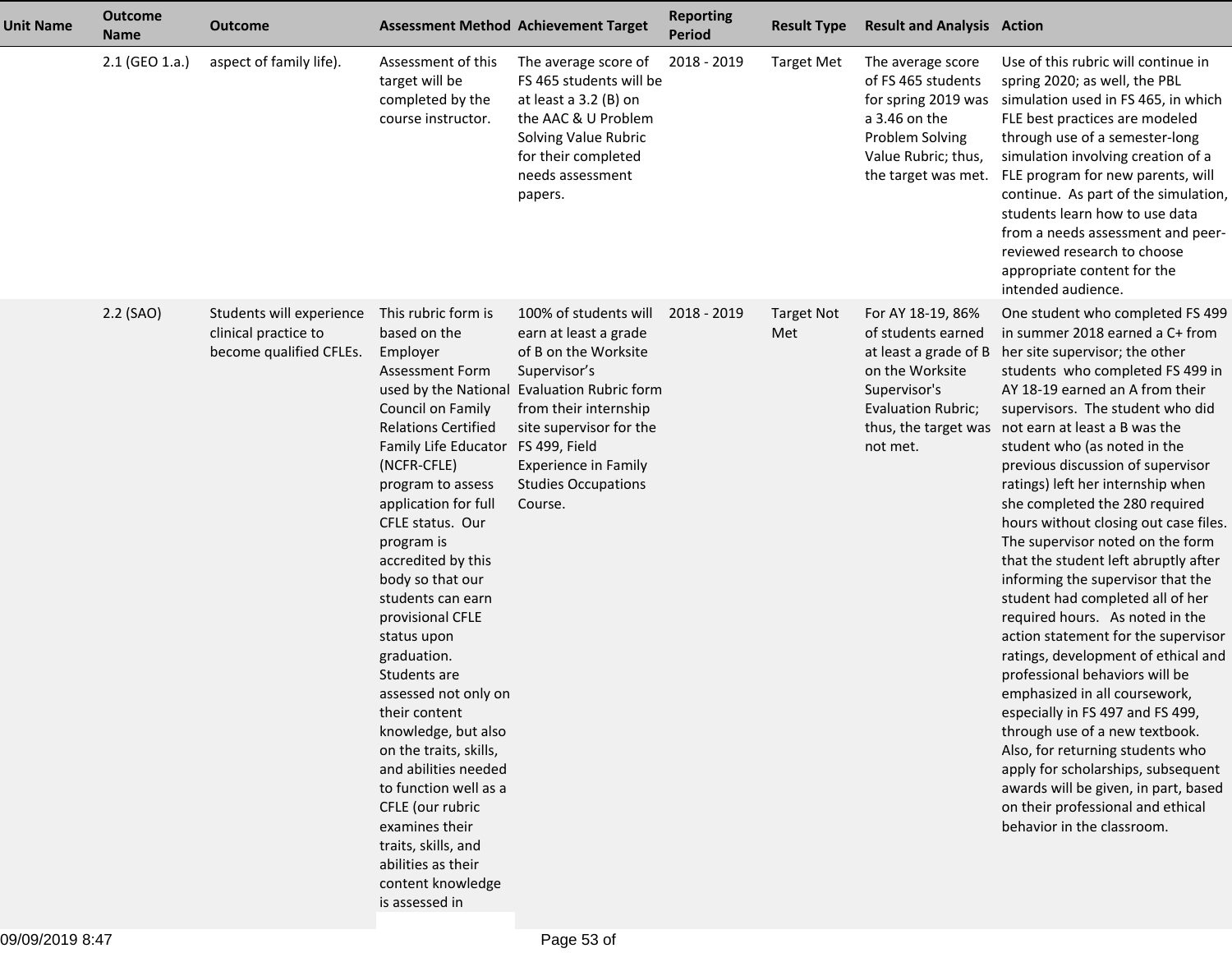| <b>Unit Name</b> | <b>Outcome</b><br><b>Name</b> | <b>Outcome</b>                                                              | <b>Assessment Method Achievement Target</b>                                                                                                                                                                                                                                                                                                                         |                                                                                                                                                                                                                                                            | <b>Reporting</b><br><b>Period</b> | <b>Result Type</b>       | <b>Result and Analysis Action</b>                                                                                                                                                       |                                                                                                                                                                                                                                                                                                                                                                                                                                                                                                                                                                                                                                                                                                                                                                                                                                                                                                                                                                                                                                                                 |
|------------------|-------------------------------|-----------------------------------------------------------------------------|---------------------------------------------------------------------------------------------------------------------------------------------------------------------------------------------------------------------------------------------------------------------------------------------------------------------------------------------------------------------|------------------------------------------------------------------------------------------------------------------------------------------------------------------------------------------------------------------------------------------------------------|-----------------------------------|--------------------------|-----------------------------------------------------------------------------------------------------------------------------------------------------------------------------------------|-----------------------------------------------------------------------------------------------------------------------------------------------------------------------------------------------------------------------------------------------------------------------------------------------------------------------------------------------------------------------------------------------------------------------------------------------------------------------------------------------------------------------------------------------------------------------------------------------------------------------------------------------------------------------------------------------------------------------------------------------------------------------------------------------------------------------------------------------------------------------------------------------------------------------------------------------------------------------------------------------------------------------------------------------------------------|
|                  | 2.2 (SAO)                     | Students will experience<br>clinical practice to<br>become qualified CFLEs. | coursework). This<br>rubric is completed<br>by their site<br>supervisor (a person Supervisor's<br>at their worksite<br>that has no<br>affiliation with the<br>family studies<br>program) twice<br>during their<br>internship term and<br>is therefore an<br>indirect assessment.<br>This SAO ties into<br>strategic goals 2e;<br>3b, f; 4d.                         | 100% of students will<br>earn at least a grade<br>of B on the Worksite<br><b>Evaluation Rubric form</b><br>from their internship<br>site supervisor for the<br>FS 499, Field<br><b>Experience in Family</b><br><b>Studies Occupations</b><br>Course.       | 2018 - 2019                       | <b>Target Not</b><br>Met | For AY 18-19, 86%<br>of students earned<br>at least a grade of B<br>on the Worksite<br>Supervisor's<br>Evaluation Rubric;<br>not met.                                                   | One student who completed FS 499<br>in summer 2018 earned a C+ from<br>her site supervisor; the other<br>students who completed FS 499 in<br>AY 18-19 earned an A from their<br>supervisors. The student who did<br>thus, the target was not earn at least a B was the<br>student who (as noted in the<br>previous discussion of supervisor<br>ratings) left her internship when<br>she completed the 280 required<br>hours without closing out case files.<br>The supervisor noted on the form<br>that the student left abruptly after<br>informing the supervisor that the<br>student had completed all of her<br>required hours. As noted in the<br>action statement for the supervisor<br>ratings, development of ethical and<br>professional behaviors will be<br>emphasized in all coursework,<br>especially in FS 497 and FS 499,<br>through use of a new textbook.<br>Also, for returning students who<br>apply for scholarships, subsequent<br>awards will be given, in part, based<br>on their professional and ethical<br>behavior in the classroom. |
|                  |                               |                                                                             | This rubric form is<br>based on the<br>Employer<br>Assessment Form<br>used by the National Supervisor's<br>Council on Family<br><b>Relations Certified</b><br>Family Life Educator<br>(NCFR-CFLE)<br>program to assess<br>application for full<br>CFLE status. Our<br>program is<br>accredited by this<br>body so that our<br>students can earn<br>provisional CFLE | 100% of students will<br>earn at least an<br>average score of 24 on<br>the Worksite<br>Evaluation Rubric form<br>from their internship<br>site supervisor for the<br>FS 499, Field<br><b>Experience in Family</b><br><b>Studies Occupations</b><br>Course. | 2018 - 2019                       | <b>Target Met</b>        | 100% of students<br>earned an average<br>score of 28 on the<br>Worksite<br>Supervisor's<br><b>Evaluation Rubric</b><br>for from their<br>internship site<br>499, Internship,<br>course. | Practical experiences and training<br>in professional ethics will continue<br>in all coursework that leads to this<br>course, the capstone for FS majors.<br>We will continue to emphasize not<br>only professional ethics, but also<br>professional skill development,<br>including emphasizing development<br>supervisor for the FS of professional dispositions (e.g.,<br>genuine interest in working with<br>families, etc.) required of CFLEs.<br>While the average score on this<br>rubric exceeded the target, and a<br>few students were praised as being<br>very professional in their<br>interactions with clients and<br>coworkers at their                                                                                                                                                                                                                                                                                                                                                                                                          |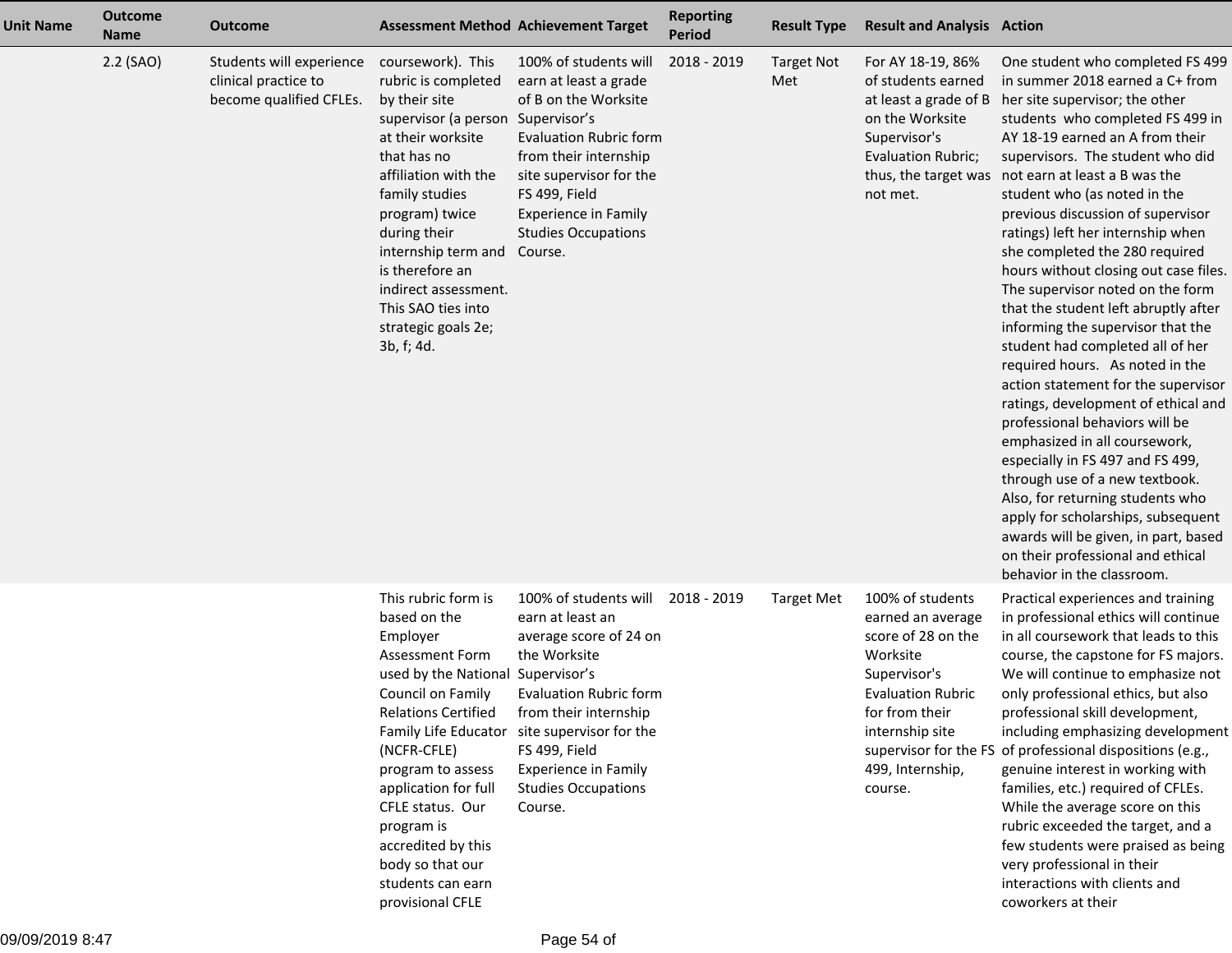| <b>Unit Name</b> | <b>Outcome</b><br><b>Name</b> | <b>Outcome</b> |                                                                                                                                                                                                                                                                                                                                                                                                                                                                                                                                                                                                                               | <b>Assessment Method Achievement Target</b>                                                                                                                                                                                                                                        | <b>Reporting</b><br><b>Period</b> | <b>Result Type</b> | <b>Result and Analysis Action</b>                                                                                                                                                       |                                                                                                                                                                                                                                                                                                                                                                                                                                                                                                                                                                                                                                                                                                                                                                                                                                                                                                                                                                                                                                                                                                                                                                                                                                                                                                                                                                                                                                                                                                   |
|------------------|-------------------------------|----------------|-------------------------------------------------------------------------------------------------------------------------------------------------------------------------------------------------------------------------------------------------------------------------------------------------------------------------------------------------------------------------------------------------------------------------------------------------------------------------------------------------------------------------------------------------------------------------------------------------------------------------------|------------------------------------------------------------------------------------------------------------------------------------------------------------------------------------------------------------------------------------------------------------------------------------|-----------------------------------|--------------------|-----------------------------------------------------------------------------------------------------------------------------------------------------------------------------------------|---------------------------------------------------------------------------------------------------------------------------------------------------------------------------------------------------------------------------------------------------------------------------------------------------------------------------------------------------------------------------------------------------------------------------------------------------------------------------------------------------------------------------------------------------------------------------------------------------------------------------------------------------------------------------------------------------------------------------------------------------------------------------------------------------------------------------------------------------------------------------------------------------------------------------------------------------------------------------------------------------------------------------------------------------------------------------------------------------------------------------------------------------------------------------------------------------------------------------------------------------------------------------------------------------------------------------------------------------------------------------------------------------------------------------------------------------------------------------------------------------|
|                  |                               |                | status upon<br>graduation.<br>Students are<br>assessed not only on the Worksite<br>their content<br>on the traits, skills,<br>to function well as a FS 499, Field<br>CFLE (our rubric<br>examines their<br>traits, skills, and<br>abilities as their<br>content knowledge<br>is assessed in<br>coursework). This<br>rubric is completed<br>by their site<br>supervisor (a person<br>at their worksite<br>that has no<br>affiliation with the<br>family studies<br>program) twice<br>during their<br>internship term and<br>is therefore an<br>indirect assessment.<br>This SAO ties into<br>strategic goals 2e;<br>3b, f; 4d. | 100% of students will<br>earn at least an<br>average score of 24 on<br>Supervisor's<br>knowledge, but also Evaluation Rubric form<br>from their internship<br>and abilities needed site supervisor for the<br><b>Experience in Family</b><br><b>Studies Occupations</b><br>Course. | 2018 - 2019                       | <b>Target Met</b>  | 100% of students<br>earned an average<br>score of 28 on the<br>Worksite<br>Supervisor's<br><b>Evaluation Rubric</b><br>for from their<br>internship site<br>499, Internship,<br>course. | human services agency (in fact, one<br>of these students was offered a job<br>at her site), at least one student<br>exhibited unprofessional behavior.<br>Students complete 280 hours in the<br>field at their sites; however, we<br>stress to students that, if they have<br>work yet to finish, they have an<br>supervisor for the FS obligation to complete that work,<br>unless doing so represents a<br>significant commitment beyond the<br>280 required hours. We encourage<br>students to have a conversation<br>with their site supervisor about<br>such issues. This past summer,<br>however, a student left her site<br>when she completed 280 hours,<br>even though this student had not<br>finalized several case reports. The<br>student apparently abruptly left<br>without finishing the reports or<br>talking to her supervisor, who was<br>left to close out the cases herself.<br>Clearly, there is an issue with our<br>pre-internship training if issues<br>such as this arise, even with good<br>students (the student had<br>performed quite well in her major<br>coursework). In addition, recent<br>research indicates that employers<br>are looking for recent grads who<br>engage in professional and ethical<br>behavior on the job. Finally, as<br>faculty, we have observed<br>unprofessional behavior (e.g.,<br>habitual lateness to class, attempts<br>to play us against each other,<br>difficulty accepting constructive<br>criticism from faculty) on the part |

of our students. Based on these issues, during a meeting of FS faculty in fall 18, we decided that we would begin using a textbook for the FS 497, Pre-internship, andFS 499, Internship, courses toreinforce professional and ethical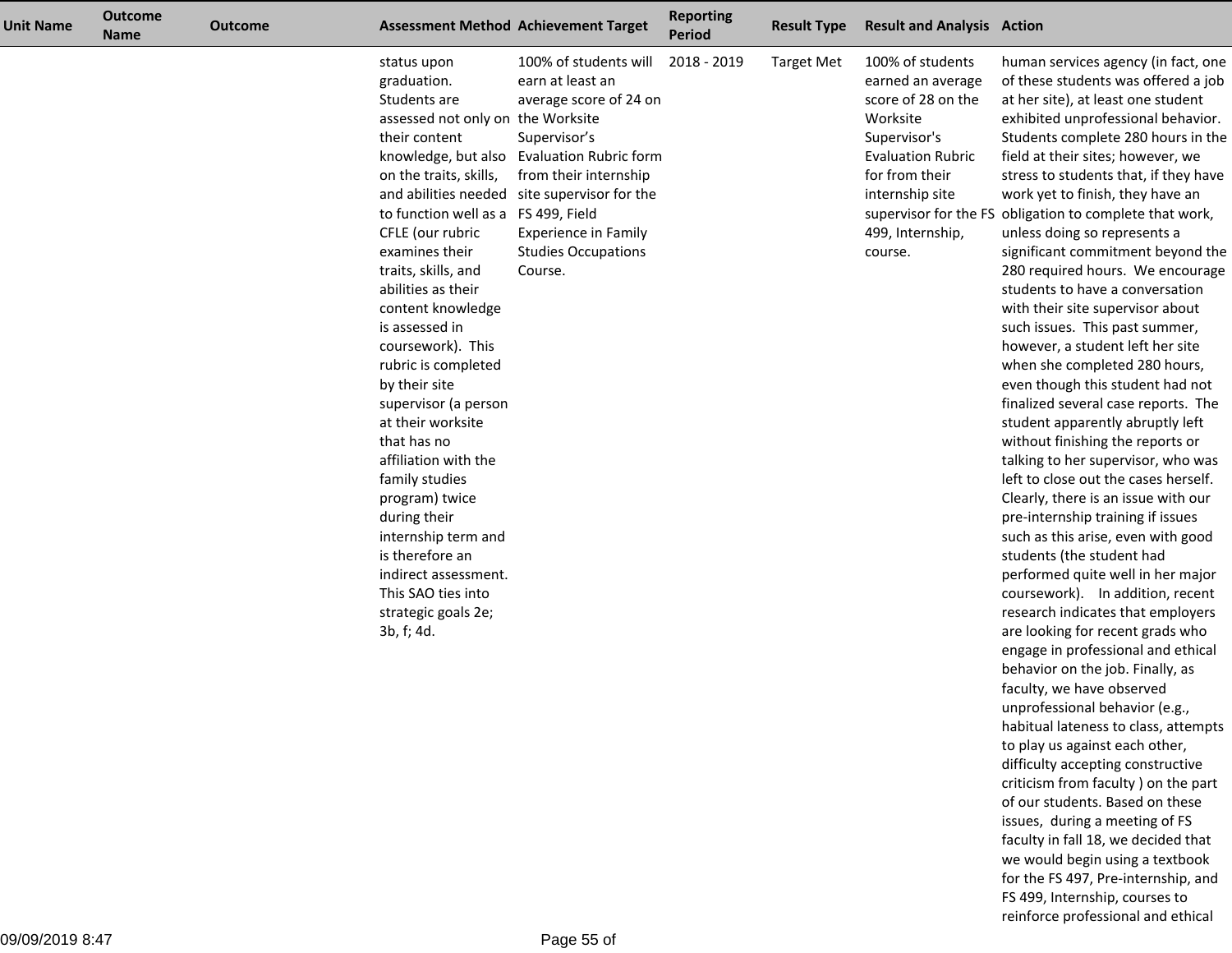| Unit Name | <b>Outcome</b><br><b>Name</b> | <b>Outcome</b> |                                                                                                                                                                                                                                                                                                                                                                                                                                                                                                                                                                                                                                                                                                                                                                                                                                   | <b>Assessment Method Achievement Target</b>                                                                                                                                                                                                                                            | <b>Reporting</b><br><b>Period</b> | <b>Result Type</b> | <b>Result and Analysis Action</b>                                                                                                                                                       |                                                                                                                                                                                                                                                                                                                                                                                                                                                                                                                                                                                                                                                                                                                                                                                                                                                                                                                                                                                                                                                                                                                                                                                                                                                                                                                                                                                                                                                                                           |
|-----------|-------------------------------|----------------|-----------------------------------------------------------------------------------------------------------------------------------------------------------------------------------------------------------------------------------------------------------------------------------------------------------------------------------------------------------------------------------------------------------------------------------------------------------------------------------------------------------------------------------------------------------------------------------------------------------------------------------------------------------------------------------------------------------------------------------------------------------------------------------------------------------------------------------|----------------------------------------------------------------------------------------------------------------------------------------------------------------------------------------------------------------------------------------------------------------------------------------|-----------------------------------|--------------------|-----------------------------------------------------------------------------------------------------------------------------------------------------------------------------------------|-------------------------------------------------------------------------------------------------------------------------------------------------------------------------------------------------------------------------------------------------------------------------------------------------------------------------------------------------------------------------------------------------------------------------------------------------------------------------------------------------------------------------------------------------------------------------------------------------------------------------------------------------------------------------------------------------------------------------------------------------------------------------------------------------------------------------------------------------------------------------------------------------------------------------------------------------------------------------------------------------------------------------------------------------------------------------------------------------------------------------------------------------------------------------------------------------------------------------------------------------------------------------------------------------------------------------------------------------------------------------------------------------------------------------------------------------------------------------------------------|
|           |                               |                | This rubric form is<br>based on the<br>Employer<br>Assessment Form<br>used by the National Supervisor's<br>Council on Family<br><b>Relations Certified</b><br>(NCFR-CFLE)<br>program to assess<br>application for full<br>CFLE status. Our<br>program is<br>accredited by this<br>body so that our<br>students can earn<br>provisional CFLE<br>status upon<br>graduation.<br>Students are<br>assessed not only on<br>their content<br>knowledge, but also<br>on the traits, skills,<br>and abilities needed<br>to function well as a<br>CFLE (our rubric<br>examines their<br>traits, skills, and<br>abilities as their<br>content knowledge<br>is assessed in<br>coursework). This<br>rubric is completed<br>by their site<br>supervisor (a person<br>at their worksite<br>that has no<br>affiliation with the<br>family studies | 100% of students will<br>earn at least an<br>average score of 24 on<br>the Worksite<br><b>Evaluation Rubric form</b><br>from their internship<br>Family Life Educator site supervisor for the<br>FS 499, Field<br><b>Experience in Family</b><br><b>Studies Occupations</b><br>Course. | 2018 - 2019                       | Target Met         | 100% of students<br>earned an average<br>score of 28 on the<br>Worksite<br>Supervisor's<br><b>Evaluation Rubric</b><br>for from their<br>internship site<br>499, Internship,<br>course. | behavior needed for work as a<br>beginning CFLE. We reviewed<br>several textbooks (those I was<br>aware of from my time on the CFLE<br>Academic Program Review<br>Committee--our accreditation<br>committee) and chose:<br>Sweittzwer, H.F., & King, M.A.<br>supervisor for the FS (2019). The successful internship:<br>Personal, professional, and civic<br>development in experiential<br>learning. This textbook will be<br>introduced in FS 497, pre-<br>internship; students will revisit<br>ethical decision making and<br>professional behavior in work<br>settings, topics introduced in FS<br>203, professional issues. During FS<br>499, students will complete<br>chapters and exercises from the<br>text that deal with becoming a<br>professional, accepting constructive<br>criticism, establishing professional<br>boundaries, etc Another reason<br>for adding a textbook was to<br>increase student application of<br>learning that occurs during their<br>internship. Research does indicate<br>that student learning through<br>internships and similar experiential<br>learning activities can be enhanced<br>through increased opportunities for<br>reflection (such as those provided<br>through question sets and activities<br>provided in this text). Such critical<br>reflection, according to research,<br>helps students to apply their<br>learning. Use of this text for FS 497<br>and 499 will begin during Fall 2019.<br>A final way in which ethical and |
|           |                               |                | program) twice<br>during their<br>internship term and                                                                                                                                                                                                                                                                                                                                                                                                                                                                                                                                                                                                                                                                                                                                                                             |                                                                                                                                                                                                                                                                                        |                                   |                    |                                                                                                                                                                                         | professional behavior will be<br>reinforced is through use of a rubric<br>to evaluate returning student                                                                                                                                                                                                                                                                                                                                                                                                                                                                                                                                                                                                                                                                                                                                                                                                                                                                                                                                                                                                                                                                                                                                                                                                                                                                                                                                                                                   |
|           |                               |                | is therefore an<br>indirect assessment.<br>This SAO ties into                                                                                                                                                                                                                                                                                                                                                                                                                                                                                                                                                                                                                                                                                                                                                                     |                                                                                                                                                                                                                                                                                        |                                   |                    |                                                                                                                                                                                         | behavior for the purposes of<br>awarding our departmental<br>scholarships; we will make our                                                                                                                                                                                                                                                                                                                                                                                                                                                                                                                                                                                                                                                                                                                                                                                                                                                                                                                                                                                                                                                                                                                                                                                                                                                                                                                                                                                               |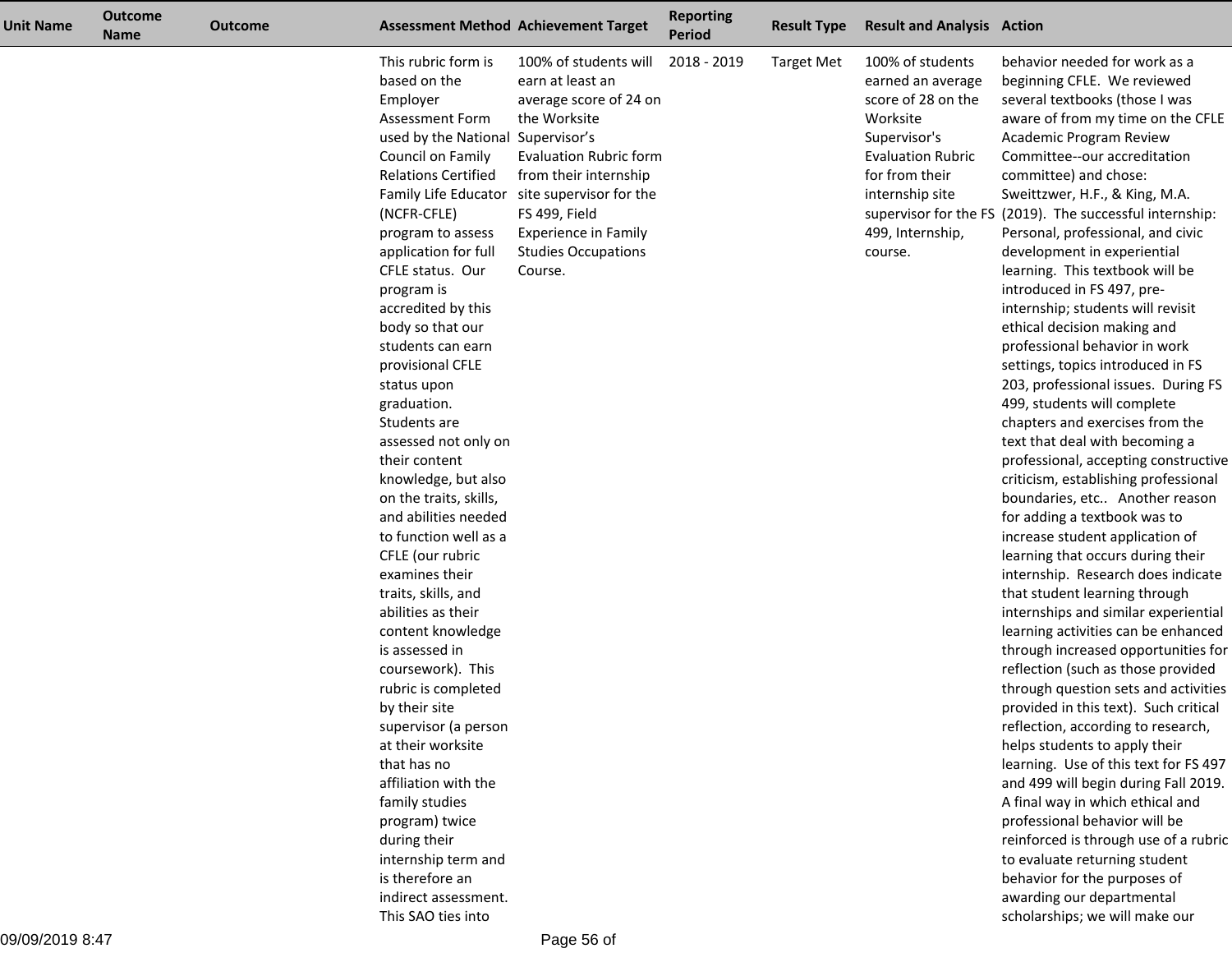| <b>Unit Name</b> | <b>Outcome</b><br><b>Name</b> | <b>Outcome</b>                                                                                                                                              |                                                                                                    | <b>Assessment Method Achievement Target</b>                                                                                                                                                                                                                                       | <b>Reporting</b><br><b>Period</b> | <b>Result Type</b> | <b>Result and Analysis Action</b>                                                                                                                                                       |                                                                                                                                                                                                                                                                                                                                                                                                                                                                                                                                                                                                                                                                                                                                                                                                                                                                                                                                                                                                                                                                                                                                               |
|------------------|-------------------------------|-------------------------------------------------------------------------------------------------------------------------------------------------------------|----------------------------------------------------------------------------------------------------|-----------------------------------------------------------------------------------------------------------------------------------------------------------------------------------------------------------------------------------------------------------------------------------|-----------------------------------|--------------------|-----------------------------------------------------------------------------------------------------------------------------------------------------------------------------------------|-----------------------------------------------------------------------------------------------------------------------------------------------------------------------------------------------------------------------------------------------------------------------------------------------------------------------------------------------------------------------------------------------------------------------------------------------------------------------------------------------------------------------------------------------------------------------------------------------------------------------------------------------------------------------------------------------------------------------------------------------------------------------------------------------------------------------------------------------------------------------------------------------------------------------------------------------------------------------------------------------------------------------------------------------------------------------------------------------------------------------------------------------|
|                  |                               |                                                                                                                                                             | strategic goals 2e;<br>3b, f; 4d.                                                                  | 100% of students will<br>earn at least an<br>average score of 24 on<br>the Worksite<br>Supervisor's<br><b>Evaluation Rubric form</b><br>from their internship<br>site supervisor for the<br>FS 499, Field<br><b>Experience in Family</b><br><b>Studies Occupations</b><br>Course. | 2018 - 2019                       | <b>Target Met</b>  | 100% of students<br>earned an average<br>score of 28 on the<br>Worksite<br>Supervisor's<br><b>Evaluation Rubric</b><br>for from their<br>internship site<br>499, Internship,<br>course. | returning students aware of the<br>behaviors expected of them when<br>we are determining awards for the<br>next AY. Work on this rubric will<br>begin during summer 2019 and will<br>be applied to scholarship<br>application review during the<br>spring term of 2020 (note that<br>supervisor for the FS students are already evaluated for<br>scholarship awards on the basis of<br>an application form submitted<br>through the financial aid portal).                                                                                                                                                                                                                                                                                                                                                                                                                                                                                                                                                                                                                                                                                    |
|                  | $2.3$ (SAO)                   | Students will feel that the At the end of the<br>Family Studies program<br>has prepared them to<br>work professionally and<br>ethically upon<br>graduating. | academic year,<br>faculty will review<br>and evaluate the<br>results of the Senior<br>Exit Survey. | Participating students' 2018 - 2019<br>will report that they<br>feel the Family Studies<br>program has prepared<br>them to work ethically<br>upon graduating by<br>having an average rate<br>of satisfaction on the<br>Senior Exit Survey as a<br>6 on a scale of 1 to 10.        |                                   | <b>Target Met</b>  | The average rating<br>of satisfaction on<br>the Senior Exit<br>survey regarding<br>ethical practice<br>met.                                                                             | The ethical decision making process<br>assignment will be required of FS<br>203 students in the future; as well,<br>the addition of a new textbook for<br>FS 497 and FS 499 will reinforce the<br>(question 3) was a 9 idea of ethical practice while<br>on a scale of 1 to 10; preparing for and during the<br>thus, the target was internship. Finally, scholarship<br>renewal, in part, will be tied to a<br>rubric which evaluates returning FS<br>students on ethical and<br>professional behavior. This rubric<br>will be developed during summer<br>19 and will be based on the CFLE<br>worksite supervisor evaluation<br>form (the form that provisional<br>CFLEs submit to NCFR in order to<br>become full CFLEs after 2300 hours<br>of work in the field). This rubric is<br>the same rubric on which our<br>internship site supervisor<br>evaluation is based; as such, the<br>document has already been<br>uploaded into TracDat. In the<br>future, when reliability and validity<br>studies are completed on the CFLE<br>Exit Exam, we will begin using this<br>measure to assess this outcome.<br>This exam is described above. |
|                  |                               |                                                                                                                                                             | At the end of the<br>academic year,<br>faculty will review<br>and evaluate the                     | Participating students' 2018 - 2019<br>will report that they<br>feel the Family Studies<br>program has prepared                                                                                                                                                                   |                                   | <b>Target Met</b>  | The average<br>satisfaction rating<br>for students<br>completing the exit                                                                                                               | Students who completed the<br>survey for AY 18-19 indicated that<br>the courses that best helped them<br>prepare to work professionally                                                                                                                                                                                                                                                                                                                                                                                                                                                                                                                                                                                                                                                                                                                                                                                                                                                                                                                                                                                                       |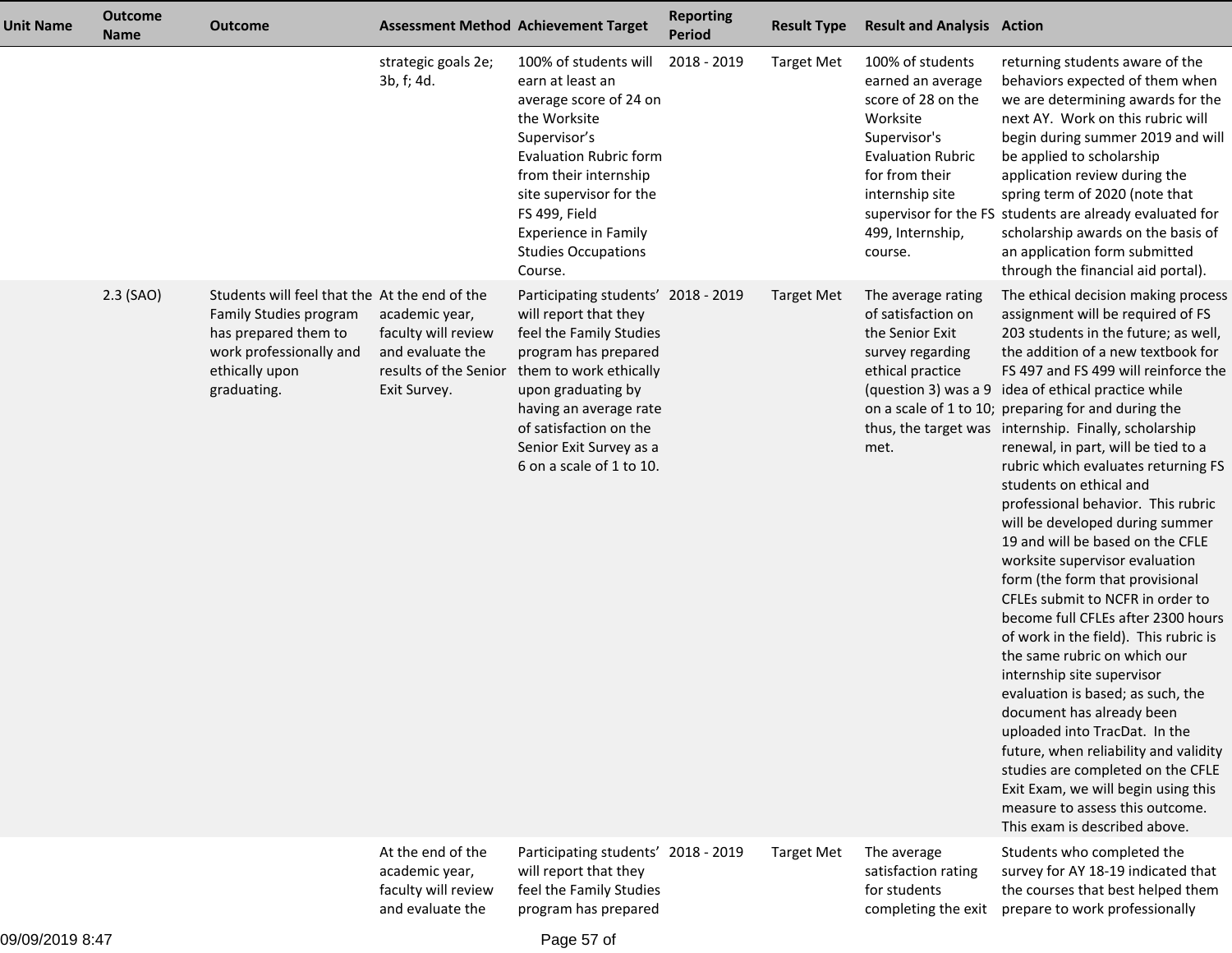| <b>Unit Name</b> | <b>Outcome</b><br><b>Name</b> | <b>Outcome</b> |                                                    | <b>Assessment Method Achievement Target</b>                                                                                                     | <b>Reporting</b><br><b>Period</b> | <b>Result Type</b> | <b>Result and Analysis Action</b>                                                                                   |                                                                                                                                                                                                                                                                                                                                                                                                                                                                                                                                                                                                                                                                                                                                                                                                                                                                                                                                                                                                                                                                                                                                                                                                                                                                                                                                                                                                                                                                                                                                                                                                                                                                           |
|------------------|-------------------------------|----------------|----------------------------------------------------|-------------------------------------------------------------------------------------------------------------------------------------------------|-----------------------------------|--------------------|---------------------------------------------------------------------------------------------------------------------|---------------------------------------------------------------------------------------------------------------------------------------------------------------------------------------------------------------------------------------------------------------------------------------------------------------------------------------------------------------------------------------------------------------------------------------------------------------------------------------------------------------------------------------------------------------------------------------------------------------------------------------------------------------------------------------------------------------------------------------------------------------------------------------------------------------------------------------------------------------------------------------------------------------------------------------------------------------------------------------------------------------------------------------------------------------------------------------------------------------------------------------------------------------------------------------------------------------------------------------------------------------------------------------------------------------------------------------------------------------------------------------------------------------------------------------------------------------------------------------------------------------------------------------------------------------------------------------------------------------------------------------------------------------------------|
|                  |                               |                | results of the Senior them to work<br>Exit Survey. | professionally upon<br>graduating by having<br>an average rate of<br>satisfaction on the<br>Senior Exit Survey as a<br>6 on a scale of 1 to 10. | 2018 - 2019                       | <b>Target Met</b>  | survey was 9 on a<br>scale of 1 to 10 for<br>professional<br>practice (question<br>2); thus, the target<br>was met. | were Families in Crisis and<br>Rehabilitation (FS 392), Program<br>Planning and Evaluation (FS 465),<br>Family Policy (FS 401), and<br>Management of Family Resources<br>(FS 225). Students found FS 392<br>helpful because they learned how<br>to create treatment plans, conduct<br>basic family assessments, and<br>complete brief client notes; they<br>also learned how trauma impacts<br>families, how to work with<br>traumatized families, and how<br>perceptions shape family responses<br>to stress and crisis. In FS 465,<br>students learned how to plan<br>programs appropriate for their<br>work (internship) settings. FS 225<br>informed students how to help<br>families set appropriate goals and<br>locate resources to help them meet<br>those goals. FS 401 helped<br>students to understand the impact<br>of policies and programs on<br>families, how to assess those<br>impacts, and how to prepare family<br>impact statements for key<br>stakeholders. Activities supporting<br>this experiential learning will<br>continue in these classes in the<br>future. Because these classes are<br>often the final courses students<br>take in the major (FS 225 was<br>offered in fall 18 and some seniors<br>had missed previous offerings;<br>students take the others during<br>their senior year), students might<br>not remember key assignments<br>from each course. Along with the<br>link to the survey, students will be<br>provided with a list of each CFLE<br>major core course along with key<br>assignments for each course to<br>refresh their memories, which may<br>indicate that students are using<br>more content and application |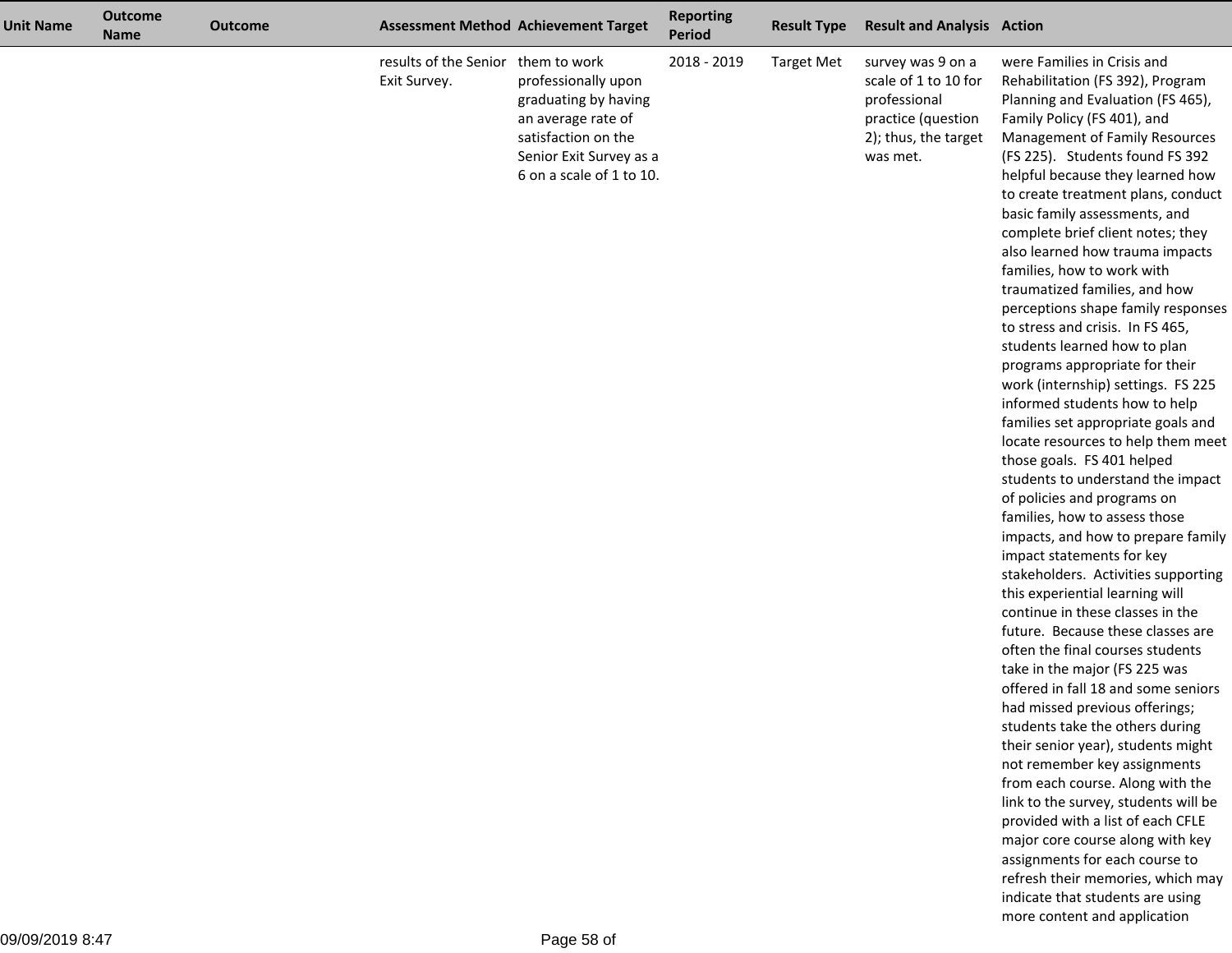| <b>Unit Name</b> | <b>Outcome</b><br><b>Name</b> | <b>Outcome</b>                                                       |                                                                                                                                                                                                                                                                                                 | <b>Assessment Method Achievement Target</b>                                                                                                                                                                                                                                        | <b>Reporting</b><br><b>Period</b> | <b>Result Type</b>       | <b>Result and Analysis Action</b>                                                                                                                                                                |                                                                                                                                                                                                                                                                                                                                                                                                                                                                                                                                                                                                                                                                                                                                                                                                                                                                                                                                                                                                                                                            |
|------------------|-------------------------------|----------------------------------------------------------------------|-------------------------------------------------------------------------------------------------------------------------------------------------------------------------------------------------------------------------------------------------------------------------------------------------|------------------------------------------------------------------------------------------------------------------------------------------------------------------------------------------------------------------------------------------------------------------------------------|-----------------------------------|--------------------------|--------------------------------------------------------------------------------------------------------------------------------------------------------------------------------------------------|------------------------------------------------------------------------------------------------------------------------------------------------------------------------------------------------------------------------------------------------------------------------------------------------------------------------------------------------------------------------------------------------------------------------------------------------------------------------------------------------------------------------------------------------------------------------------------------------------------------------------------------------------------------------------------------------------------------------------------------------------------------------------------------------------------------------------------------------------------------------------------------------------------------------------------------------------------------------------------------------------------------------------------------------------------|
|                  |                               |                                                                      | At the end of the<br>academic year,<br>faculty will review<br>and evaluate the<br>results of the Senior<br>Exit Survey.                                                                                                                                                                         | Participating students' 2018 - 2019<br>will report that they<br>feel the Family Studies<br>program has prepared<br>them to work<br>professionally upon<br>graduating by having<br>an average rate of<br>satisfaction on the<br>Senior Exit Survey as a<br>6 on a scale of 1 to 10. |                                   | <b>Target Met</b>        | The average<br>satisfaction rating<br>for students<br>completing the exit<br>survey was 9 on a<br>scale of 1 to 10 for<br>professional<br>practice (question<br>2); thus, the target<br>was met. | knowledge than currently captured<br>by the exit exam. For Spring 2019,<br>FS faculty completed our program<br>accreditation renewal, which was<br>successful. This process requires us<br>to re-evaluate each course in terms<br>of objectives, content, and major<br>student assignments to ensure that<br>they meet the content and practice<br>guidelines for the CFLE program. At<br>the undergrad level, new grads<br>should be able to apply what they<br>have learned in class to work with<br>families. While the lower-level<br>courses will continue to provide<br>students with foundational<br>knowledge, practical application of<br>this knowledge will also be<br>emphasized in these courses. In<br>the future, this outcome will be<br>assessed through use of an exit<br>exam currently being developed by<br>the CFLE Advisory Board (of which<br>I--Berglund--am a member). This<br>test will be available for<br>widespread program use by AY 20-<br>21. This exam emphasizes practical<br>application of CFLE content<br>knowledge. |
|                  | 3.1 (PO 4.d.)                 | <b>Family Studies students</b><br>will become professional<br>CFLEs. | Faculty will review<br>the quarterly<br>notifications of<br>newly approved<br>CFLEs in the CFLE<br>the newsletter<br>provided for CFLEs.<br>The CFLE<br>designation is<br>awarded to<br>individuals based on<br>work experience<br>over a certain<br>amount of time and<br>that the individuals | 5% increase from the<br>previous academic<br>year in MUW Family<br>Studies alumni that<br>earn the Certified<br>Networker, which is Family Life Educator<br>(CFLE) designation.                                                                                                    | 2018 - 2019                       | <b>Target Not</b><br>Met | Only 1 student<br>earned the CFLE<br>designation as of<br>change in the<br>from the 17-18 AY<br>to the current AY<br>earning the<br>designation                                                  | The CFLE credential is emphasized<br>to all students, especially to<br>graduating seniors. They will be<br>the end of the 18-19 reminded they can pay half of their<br>AY, representing no initial credentialing fee during the<br>semester prior to graduation and<br>percentage of alums pay the other half after graduation,<br>when their official transcripts<br>become available. As well, we<br>(those of us on the CFLE Advisory<br>Board) developed a brochure that<br>explains the CFLE credential to<br>students and potential employers<br>in Fall 2018. Because these<br>brochures are free, we ordered 100<br>brochures from the National                                                                                                                                                                                                                                                                                                                                                                                                    |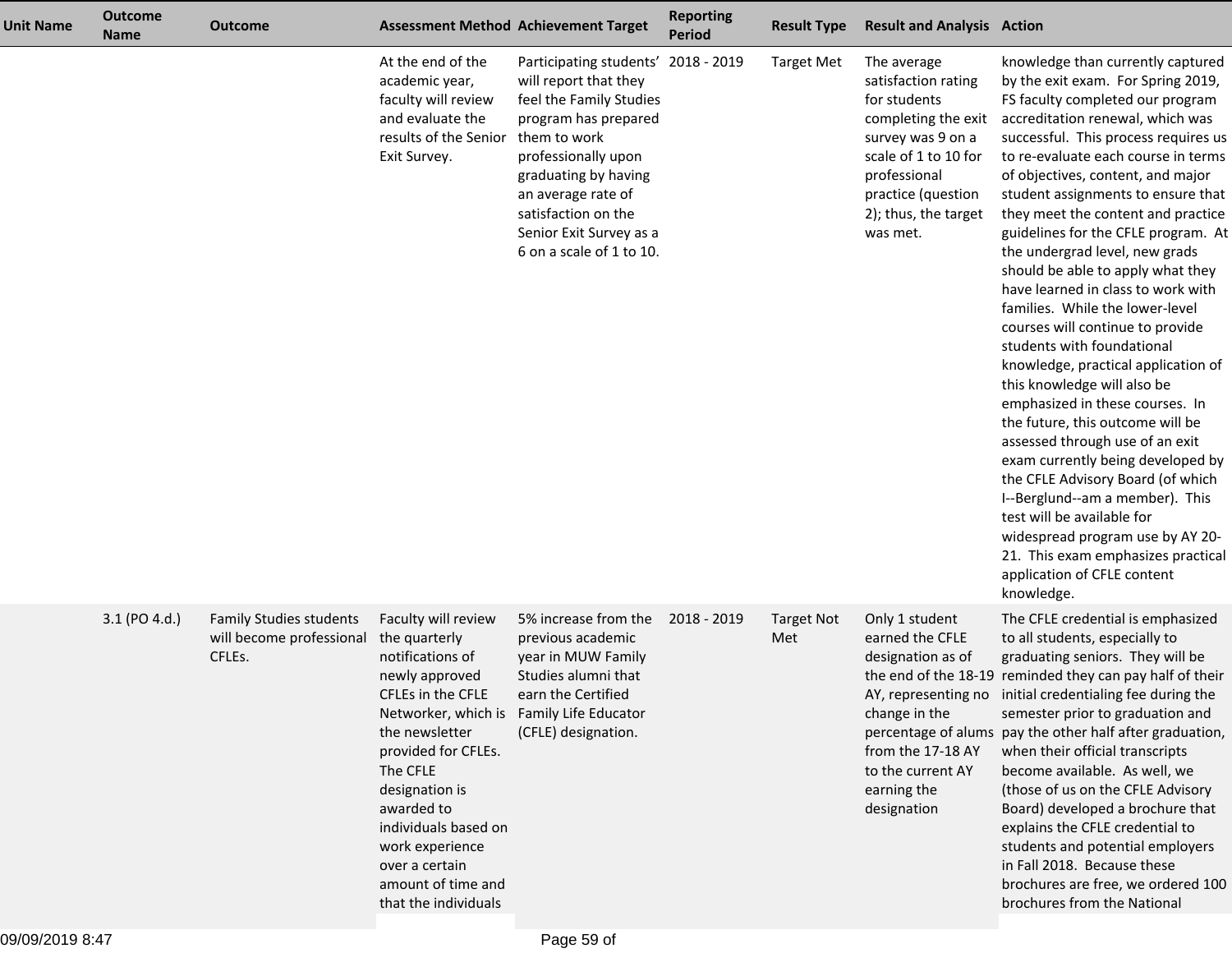| <b>Unit Name</b>                                                   | <b>Outcome</b><br><b>Name</b> | <b>Outcome</b>                                                                                      | <b>Assessment Method Achievement Target</b>                                                                                                                                                                                                                           |                                                                                                                                                                                                         | <b>Reporting</b><br>Period | <b>Result Type</b>       | <b>Result and Analysis Action</b>                                                                                                                                                                                                                                                                                                                                                                                                                                                                                                                   |                                                                                                                                                                                                                                                                                                                                                                                                                                                                                                                                                                                                                                                                                         |
|--------------------------------------------------------------------|-------------------------------|-----------------------------------------------------------------------------------------------------|-----------------------------------------------------------------------------------------------------------------------------------------------------------------------------------------------------------------------------------------------------------------------|---------------------------------------------------------------------------------------------------------------------------------------------------------------------------------------------------------|----------------------------|--------------------------|-----------------------------------------------------------------------------------------------------------------------------------------------------------------------------------------------------------------------------------------------------------------------------------------------------------------------------------------------------------------------------------------------------------------------------------------------------------------------------------------------------------------------------------------------------|-----------------------------------------------------------------------------------------------------------------------------------------------------------------------------------------------------------------------------------------------------------------------------------------------------------------------------------------------------------------------------------------------------------------------------------------------------------------------------------------------------------------------------------------------------------------------------------------------------------------------------------------------------------------------------------------|
|                                                                    | 3.1 (PO 4.d.)                 | <b>Family Studies students</b><br>will become professional<br>CFLEs.                                | least a C in all<br>coursework from an<br>accredited<br>institution.<br>At the end of every<br>academic year, the<br>assessment<br>coordinator will<br>report out the<br>number of Family<br>Studies graduates to<br>act as a frame of<br>reference for<br>reviewers. | earned a grade of at 5% increase from the<br>previous academic<br>year in MUW Family<br>Studies alumni that<br>earn the Certified<br>Family Life Educator<br>(CFLE) designation.                        | 2018 - 2019                | <b>Target Not</b><br>Met | Only 1 student<br>earned the CFLE<br>designation as of<br>change in the<br>from the 17-18 AY<br>to the current AY<br>earning the<br>designation                                                                                                                                                                                                                                                                                                                                                                                                     | Council on Family Relations (NCFR),<br>our parent organization. We have<br>been giving these brochures to new<br>the end of the 18-19 and current students and requiring<br>AY, representing no students in FS 497, pre-internship,<br>to share the brochures with their<br>percentage of alums potential internship site<br>supervisors. These actions will<br>continue for AY 19-20. As well,<br>donations to the Department of<br>Psychology and Family Studies,<br>made through a 'give now' link<br>from our department web site,<br>could be used to support students'<br>CFLE application fees, as well as<br>other professional development<br>activities for all PFS students. |
| Program - Film 1.1 (GEO 2.a.)<br>Studies -<br>Minor {2016-<br>2017 |                               | Students will<br>demonstrate the ability<br>to analyze films as<br>cultural and aesthetic<br>works. | Using the AAC&U<br>Intercultural<br>Knowledge and<br>Competence VALUE<br>faculty will assess<br>samples of written<br>film analyses from<br>students in relevant rubric.<br>courses.                                                                                  | The average score of<br>assessed film analyses<br>from relevant lower-<br>level courses will be at<br>rubric, departmental least 2 on the 4-point<br>Intercultural<br>Knowledge and<br>Competence VALUE | 2018 - 2019                | <b>Target Met</b>        | Writing samples<br>from FLM 201 were<br>analyzed using the<br>Intercultural<br>Knowledge and<br>rubric. The mean<br>score of 2.267 ( $n =$<br>10) exceeded the<br>target threshold of 2<br>on the rubric's 4-<br>point scale, with 8<br>of 10 samples<br>meeting or<br>exceeding the<br>threshold. These<br>results indicate that<br>students are<br>developing<br>intercultural<br>awareness in their<br>analysis of films<br>from different<br>cultural milieus.<br>(FLM 201 was the<br>only lower-level<br>course offered<br>during the academic | Consider whether a relevant<br>assignment should be added back<br>to FLM 101 to introduce students<br>to intercultural film analysis earlier<br>in the curriculum. Continue<br>Competence VALUE assessment as planned.                                                                                                                                                                                                                                                                                                                                                                                                                                                                  |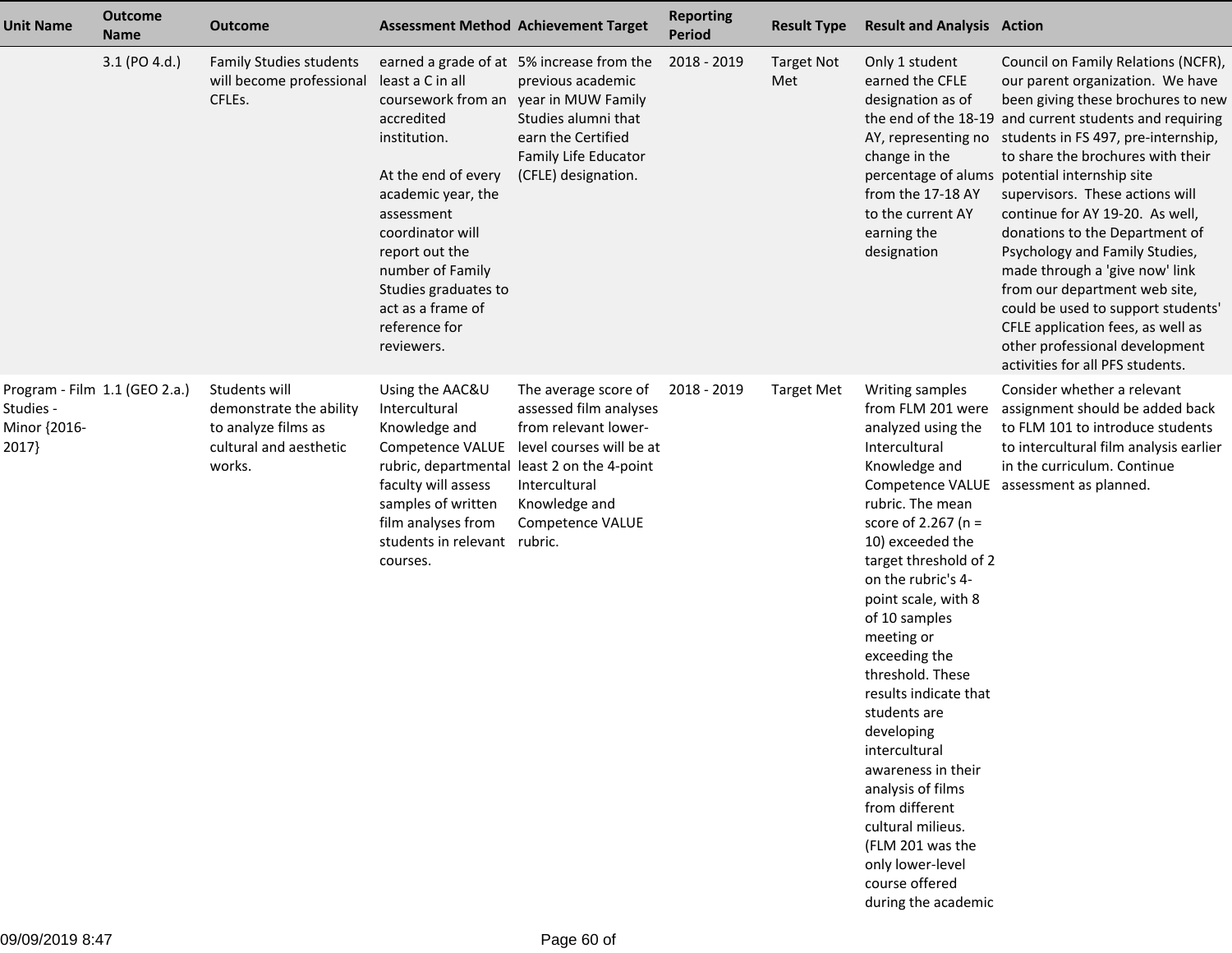| <b>Unit Name</b>                   | <b>Outcome</b><br><b>Name</b> | <b>Outcome</b>                                                                                      |                                                                                                                                                                  | <b>Assessment Method Achievement Target</b>                                                                                                                                                                              | <b>Reporting</b><br><b>Period</b> | <b>Result Type</b> | <b>Result and Analysis Action</b>                                                                                                                                                                                                                                                                                                                                                                                                                                                                                                                                                                                                                                       |                                                                                                                                                                                                                                                                                                                                                                                                       |
|------------------------------------|-------------------------------|-----------------------------------------------------------------------------------------------------|------------------------------------------------------------------------------------------------------------------------------------------------------------------|--------------------------------------------------------------------------------------------------------------------------------------------------------------------------------------------------------------------------|-----------------------------------|--------------------|-------------------------------------------------------------------------------------------------------------------------------------------------------------------------------------------------------------------------------------------------------------------------------------------------------------------------------------------------------------------------------------------------------------------------------------------------------------------------------------------------------------------------------------------------------------------------------------------------------------------------------------------------------------------------|-------------------------------------------------------------------------------------------------------------------------------------------------------------------------------------------------------------------------------------------------------------------------------------------------------------------------------------------------------------------------------------------------------|
| Studies -<br>Minor {2016-<br>2017} | Program - Film 1.1 (GEO 2.a.) | Students will<br>demonstrate the ability<br>to analyze films as<br>cultural and aesthetic<br>works. | Using the AAC&U<br>Intercultural<br>Knowledge and<br>faculty will assess<br>samples of written<br>film analyses from<br>students in relevant rubric.<br>courses. | The average score of<br>assessed film analyses<br>from relevant lower-<br>Competence VALUE level courses will be at<br>rubric, departmental least 2 on the 4-point<br>Intercultural<br>Knowledge and<br>Competence VALUE | 2018 - 2019                       | <b>Target Met</b>  | year with an<br>to this assessment<br>measure.)                                                                                                                                                                                                                                                                                                                                                                                                                                                                                                                                                                                                                         | Consider whether a relevant<br>assignment relevant assignment should be added back<br>to FLM 101 to introduce students<br>to intercultural film analysis earlier<br>in the curriculum. Continue<br>assessment as planned.                                                                                                                                                                             |
|                                    |                               |                                                                                                     | Using the AAC&U<br>Intercultural<br>Knowledge and<br>faculty will assess<br>samples of written<br>film analyses from<br>students in relevant rubric.<br>courses. | The average score of<br>assessed film analyses<br>from relevant upper-<br>Competence VALUE level courses will be at<br>rubric, departmental least 3 on the 4-point<br>Intercultural<br>Knowledge and<br>Competence VALUE | 2018 - 2019                       | <b>Target Met</b>  | Writing samples<br>from "Images of<br>Women in Film"<br>(COM 303, cross-<br>listed as WS 303)<br>the Intercultural<br>Knowledge and<br>rubric. The mean<br>score of 3.033 ( $n =$<br>10) exceeded the<br>target threshold of 3<br>on the rubric's 4-<br>point scale, with 7<br>of 10 samples<br>meeting or<br>exceeding the<br>threshold. These<br>results indicate that<br>students are<br>developing<br>intercultural<br>awareness in their<br>analysis of films<br>from different<br>cultural milieus.<br>(COM/WS 303 was<br>the only upper-level<br>course offered<br>during the academic<br>year with an<br>assignment relevant<br>to this assessment<br>measure.) | There was wide variation within the<br>student works analyzed. Seven of<br>10 samples met or exceeded the<br>threshold, and the mean scores<br>ranged from a low of 2 to a high of<br>were analyzed using 4 on a 4-point scale. This course<br>draws students from a variety of<br>majors and minors, which might<br>Competence VALUE explain the variation noted.<br>Continue assessment as planned. |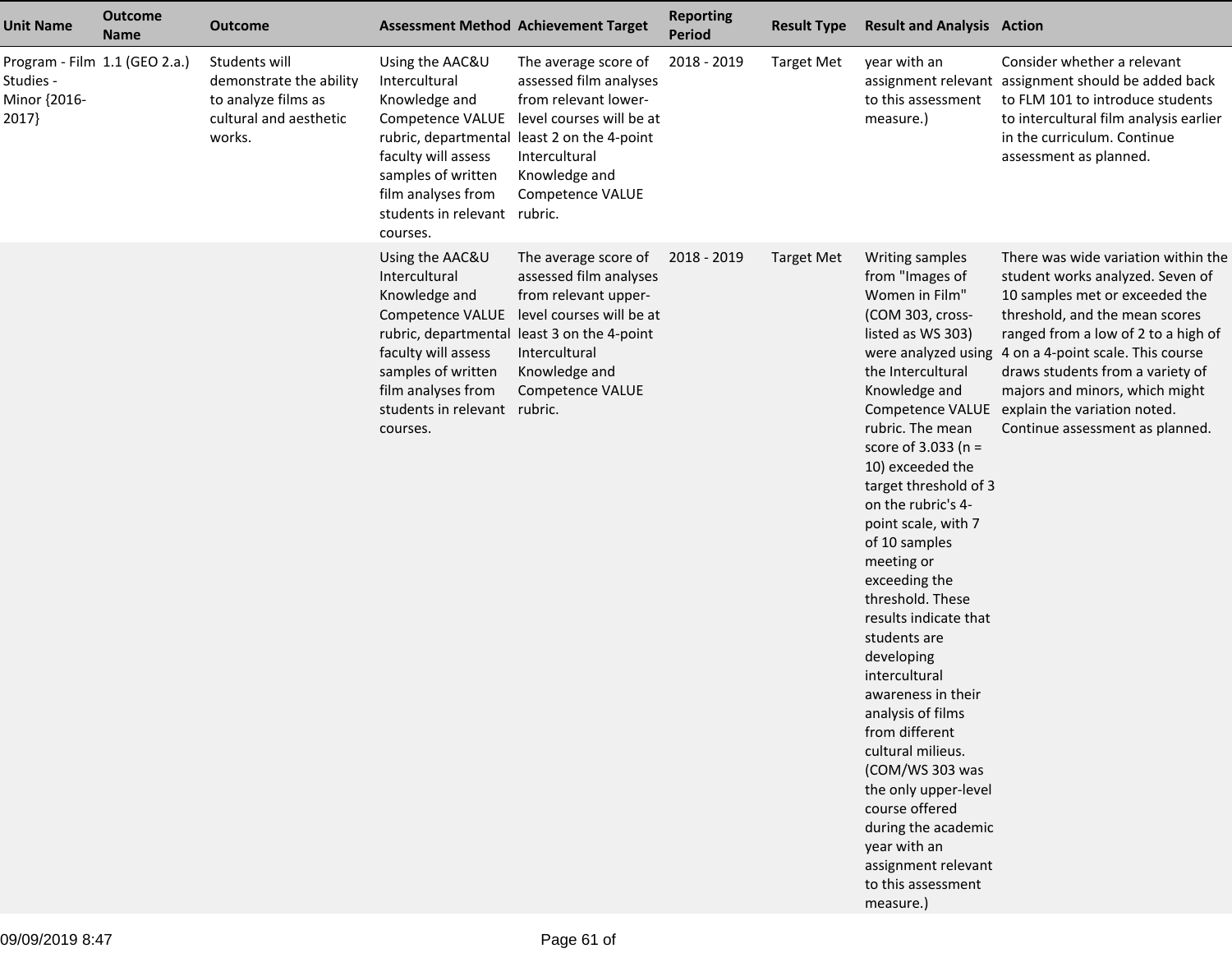| <b>Unit Name</b> | <b>Outcome</b><br><b>Name</b> | <b>Outcome</b>                                                                                                 |                                                                                                                            | <b>Assessment Method Achievement Target</b>                                                                                                   | <b>Reporting</b><br><b>Period</b> | <b>Result Type</b> | <b>Result and Analysis Action</b>                                                                                                                                                                                                                                                                                                                                                                                                                                                                                                                                                                    |                                 |
|------------------|-------------------------------|----------------------------------------------------------------------------------------------------------------|----------------------------------------------------------------------------------------------------------------------------|-----------------------------------------------------------------------------------------------------------------------------------------------|-----------------------------------|--------------------|------------------------------------------------------------------------------------------------------------------------------------------------------------------------------------------------------------------------------------------------------------------------------------------------------------------------------------------------------------------------------------------------------------------------------------------------------------------------------------------------------------------------------------------------------------------------------------------------------|---------------------------------|
|                  | 1.2 (SAO)                     | Students will<br>demonstrate awareness<br>of films from a variety of<br>genres, cultures, and<br>time periods. | Departmental<br>faculty will assess<br>the variety of films<br>viewed by students<br>in relevant courses<br>with a survey. | At least 80 percent of<br>students surveyed will<br>report having viewed<br>films from another<br>country.                                    | 2018 - 2019                       | <b>Target Met</b>  | Departmental<br>faculty surveyed<br>films viewed by<br>students in FLM<br>101, FLM 201, FLM<br>301, and COM/WS<br>303 to assess the<br>country origin for<br>films viewed by<br>students in these<br>courses. All students<br>(100 percent) had<br>viewed films from a<br>country other than<br>the United States.<br>Great Britain,<br>France, India, South<br>Korea, and China<br>were among the<br>countries of origin<br>for films viewed by<br>students. (Student<br>film viewing was<br>surveyed per<br>course, so total<br>might reflect<br>students enrolled in<br>more than one<br>course.) | Continue assessment as planned. |
|                  |                               |                                                                                                                | Departmental<br>faculty will assess<br>the variety of films<br>viewed by students<br>in relevant courses<br>with a survey. | At least 80 percent of 2018 - 2019<br>students surveyed will<br>report having viewed<br>films from more than<br>two distinct time<br>periods. |                                   | <b>Target Met</b>  | Departmental<br>faculty surveyed<br>films viewed by<br>students in FLM<br>101, FLM 201, FLM<br>301, and COM/WS<br>303 to assess the<br>time periods in<br>which the films<br>were made. All<br>students (100<br>percent) had viewed<br>films from more<br>than two distinct<br>time periods (early<br>silent era, Hays                                                                                                                                                                                                                                                                               | Continue assessment as planned. |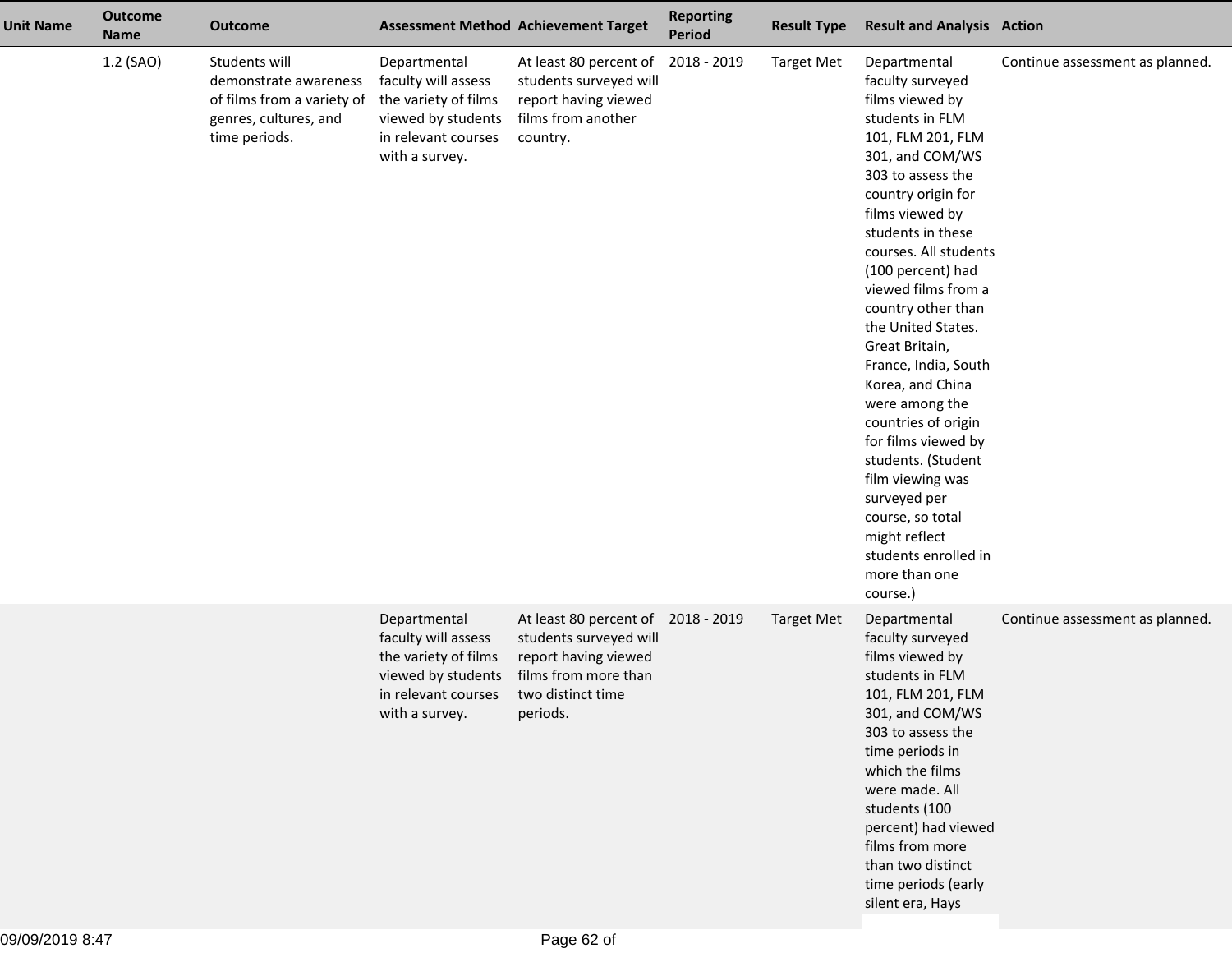| <b>Unit Name</b> | <b>Outcome</b><br><b>Name</b> | <b>Outcome</b> |                                                                                                                            | <b>Assessment Method Achievement Target</b>                                                                                       | <b>Reporting</b><br>Period | <b>Result Type</b> | <b>Result and Analysis Action</b>                                                                                                                                                                                                                                                                                                                                                                                                                                                                                                                                                                                                                                                                     |                                 |
|------------------|-------------------------------|----------------|----------------------------------------------------------------------------------------------------------------------------|-----------------------------------------------------------------------------------------------------------------------------------|----------------------------|--------------------|-------------------------------------------------------------------------------------------------------------------------------------------------------------------------------------------------------------------------------------------------------------------------------------------------------------------------------------------------------------------------------------------------------------------------------------------------------------------------------------------------------------------------------------------------------------------------------------------------------------------------------------------------------------------------------------------------------|---------------------------------|
|                  |                               |                | Departmental<br>faculty will assess<br>the variety of films<br>viewed by students<br>in relevant courses<br>with a survey. | At least 80 percent of<br>students surveyed will<br>report having viewed<br>films from more than<br>two distinct time<br>periods. | 2018 - 2019                | <b>Target Met</b>  | production code<br>era, post-Hays era,<br>1980s, 2000s).<br>(Student film<br>viewing was<br>surveyed per<br>course, so total<br>might reflect<br>students enrolled in<br>more than one<br>course.)                                                                                                                                                                                                                                                                                                                                                                                                                                                                                                    | Continue assessment as planned. |
|                  |                               |                | Departmental<br>faculty will assess<br>the variety of films<br>viewed by students<br>in relevant courses<br>with a survey. | At least 90 percent of<br>students surveyed will<br>report having viewed<br>films from more than<br>two genres.                   | 2018 - 2019                | <b>Target Met</b>  | Departmental<br>faculty surveyed<br>films viewed by<br>students in FLM<br>101, FLM 201, FLM<br>301, and COM/WS<br>303 to assess the<br>variety of film<br>genres viewed by<br>students in these<br>courses. All students<br>(100 percent) had<br>viewed films from<br>more than two<br>genres. Comedy and<br>drama were the two<br>most common<br>genres viewed (100<br>percent). Action,<br>horror, and science<br>fiction genre films<br>were each viewed<br>by at least 90<br>percent, and a<br>variety of other<br>genres (Western,<br>musical, crime, and<br>war) were also<br>viewed. (Student<br>film viewing was<br>surveyed per<br>course, so total<br>might reflect<br>students enrolled in | Continue assessment as planned. |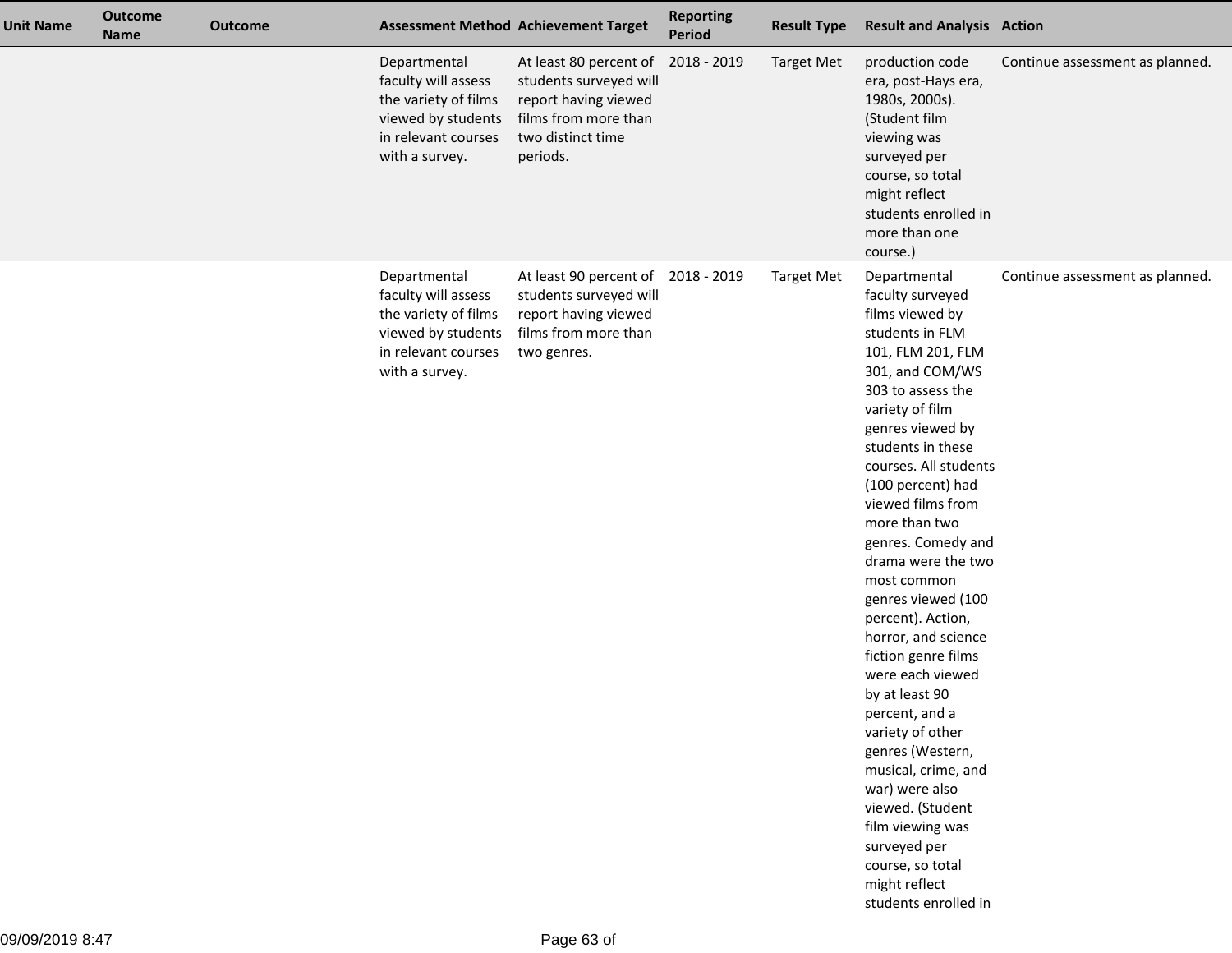| <b>Unit Name</b> | <b>Outcome</b><br><b>Name</b> | <b>Outcome</b>                                                                                                 |                                                                                                                                                             | <b>Assessment Method Achievement Target</b>                                                                                                                         | <b>Reporting</b><br><b>Period</b> | <b>Result Type</b>       | <b>Result and Analysis Action</b>                                                                                                                                                                                                                                                                                                                                                                                                                                                                                                                                                                                                                                            |                                                                                                                                                                                                                                                   |
|------------------|-------------------------------|----------------------------------------------------------------------------------------------------------------|-------------------------------------------------------------------------------------------------------------------------------------------------------------|---------------------------------------------------------------------------------------------------------------------------------------------------------------------|-----------------------------------|--------------------------|------------------------------------------------------------------------------------------------------------------------------------------------------------------------------------------------------------------------------------------------------------------------------------------------------------------------------------------------------------------------------------------------------------------------------------------------------------------------------------------------------------------------------------------------------------------------------------------------------------------------------------------------------------------------------|---------------------------------------------------------------------------------------------------------------------------------------------------------------------------------------------------------------------------------------------------|
|                  |                               |                                                                                                                | Departmental<br>faculty will assess<br>the variety of films<br>viewed by students<br>in relevant courses<br>with a survey.                                  | At least 90 percent of<br>students surveyed will<br>report having viewed<br>films from more than<br>two genres.                                                     | 2018 - 2019                       | <b>Target Met</b>        | more than one<br>course.)                                                                                                                                                                                                                                                                                                                                                                                                                                                                                                                                                                                                                                                    | Continue assessment as planned.                                                                                                                                                                                                                   |
|                  | 2.1 (GEO 1.c.)                | Students will<br>demonstrate clear,<br>concise writing about<br>films.                                         | Using the AAC&U<br>Written<br>Communication<br>VALUE rubric,<br>departmental<br>faculty will assess<br>student writing<br>samples from<br>relevant courses. | The average score of<br>assessed student<br>writing samples from<br>upper-level courses<br>will be at least 3 on<br>the 4-point Written<br>Communication<br>rubric. | 2018 - 2019                       | <b>Target Not</b><br>Met | Writing samples<br>from COM/WS 303<br>(Images of Women<br>in Film) were<br>analyzed using the<br><b>AACU Written</b><br>Communication<br>VALUE rubric. The<br>mean score of the<br>assessed writing<br>samples was 2.90 on<br>a 4-point scale ( $n =$<br>10), which fell<br>below the target<br>threshold of 3 on a<br>4-point scale. Six of<br>10 writing samples<br>met or exceeded<br>the target<br>threshold. Because<br>students in this<br>course are drawn<br>from a variety of<br>majors and minors<br>across campus, it is<br>not clear which (if<br>any) writing courses<br>students might have<br>taken prior to this<br>course (COM 303<br>has no prerequisite). | Continue assessment as planned.<br>Consider whether this specific<br>target threshold is appropriate for<br>students drawn from a variety of<br>majors and in various stages of<br>academic progress.                                             |
|                  | $3.1$ (SLO)                   | Students will show that<br>they can access films in<br>multiple content-delivery faculty will assess<br>modes. | Using a survey,<br>departmental<br>(traditional cinema,<br>online streaming<br>services, TV                                                                 | At least 80 percent of<br>students surveyed will<br>report having viewed<br>the variety of modes films via two or more<br>content-delivery<br>modes.                | 2018 - 2019                       | <b>Target Met</b>        | Rapid changes in<br>viewing<br>technologies and<br>few years have<br>rendered this<br>particular learning                                                                                                                                                                                                                                                                                                                                                                                                                                                                                                                                                                    | Consider dropping this particular<br>assessment outcome, as it<br>measures what has become<br>habits over the past common consumer practice, rather<br>than a novel film experience.<br>Streaming services have become<br>the normal mode of film |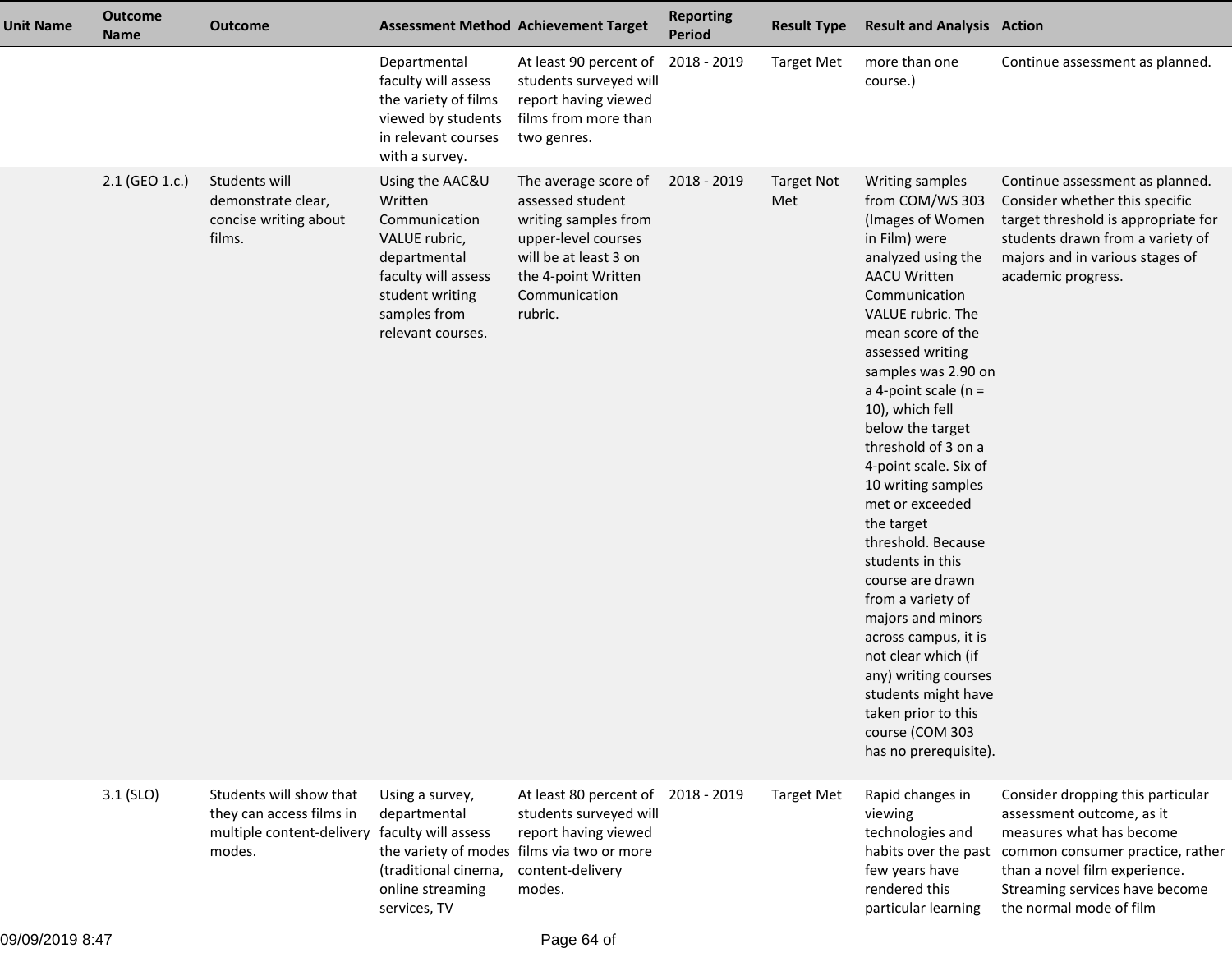| <b>Unit Name</b>                                                                                               | Outcome<br><b>Name</b> | <b>Outcome</b>                                                                                                                                                                                                                                       |                                                                                                                                                                                                          | <b>Assessment Method Achievement Target</b>                                                                                                                  | <b>Reporting</b><br><b>Period</b> | <b>Result Type</b> | <b>Result and Analysis Action</b>                                                                                                                                                                                                                                                                                                                         |                                                                                                                                                                                                                                                                                                                                               |
|----------------------------------------------------------------------------------------------------------------|------------------------|------------------------------------------------------------------------------------------------------------------------------------------------------------------------------------------------------------------------------------------------------|----------------------------------------------------------------------------------------------------------------------------------------------------------------------------------------------------------|--------------------------------------------------------------------------------------------------------------------------------------------------------------|-----------------------------------|--------------------|-----------------------------------------------------------------------------------------------------------------------------------------------------------------------------------------------------------------------------------------------------------------------------------------------------------------------------------------------------------|-----------------------------------------------------------------------------------------------------------------------------------------------------------------------------------------------------------------------------------------------------------------------------------------------------------------------------------------------|
|                                                                                                                | $3.1$ (SLO)            | Students will show that<br>they can access films in<br>multiple content-delivery by students in<br>modes.                                                                                                                                            | broadcast, archival<br>storage, etc.) used<br>relevant courses to<br>watch films.                                                                                                                        | At least 80 percent of<br>students surveyed will<br>report having viewed<br>films via two or more<br>content-delivery<br>modes.                              | 2018 - 2019                       | <b>Target Met</b>  | outcome obsolete.<br>All students (100<br>percent) from<br>assessed film<br>courses viewed<br>films via two or<br>more content-<br>delivery modes,<br>with 100 percent<br>watching at least<br>one film via<br>traditional cinema,<br>100 percent<br>watching a film via<br>streaming, and 100<br>percent watching a<br>film on disc (DVD or<br>Blu-Ray). | consumption (in addition to<br>traditional cinema for big-budget<br>films and the older standby of discs<br>for home viewing).                                                                                                                                                                                                                |
|                                                                                                                | 3.2 (PO 3.a.)          | The program will<br>encourage students to<br>access films in a variety<br>of content-delivery<br>modes by using<br>instructional technologies delivery mode.<br>such as online course<br>delivery to allow students<br>flexibility in viewing films. | Departmental<br>faculty will assess<br>yearly course<br>offerings to<br>determine course-                                                                                                                | At least 50 percent of<br>relevant courses will<br>be delivered via online<br>course delivery.                                                               | 2018 - 2019                       | <b>Target Met</b>  | during the fall and<br>spring semesters,<br>three (75 percent)<br>were offered online<br>(FLM 101, 201 &<br>COM/WS 303) and<br>one was face-to-<br>face (FLM 301).<br>(Number of<br>students is not a<br>relevant metric for<br>this particular<br>outcome.)                                                                                              | Of the four relevant Continue to schedule courses and<br>film courses offered modalities as needed based on<br>student demand. Continue<br>assessment as planned.                                                                                                                                                                             |
| Program - Fine 1.1 (SLO)<br>Arts (including<br>Art History<br>and Studio Art<br>Minors) - BFA<br>${2016-2017}$ |                        | Students will successfully Students<br>complete the Foundation participating in ART students assessed will<br>Portfolio Review as a BFA 200 Foundation<br>program entry<br>requirement.                                                              | Portfolio Review are expectations" out of<br>portfolio of artwork using the<br>from ART 103<br>Design I, ART 104<br>Design II, ART 105<br>Drawing I, ART 106<br>Drawing II, ART 195<br>Computers in Art, | The average score of<br>be at least 7 "meets<br>required to submit a the eleven total areas<br>departmental<br><b>Foundation Portfolio</b><br>Review rubric. | 2018 - 2019                       | <b>Target Met</b>  | we met our target<br>goals with 7<br>students out of 9<br>meeting<br>expectations or<br>exceeding<br>expectations. Our<br>efforts to provide<br>information and<br>examples in our<br>canvas content has                                                                                                                                                  | It is noteworthy that We will continue this assessment.<br>Our formal meeting with the<br>students has gone well, where we<br>can enforce good practices and<br>answer questions they might have.<br>The Art 100 Seminar faculty of<br>record has created a unit that<br>addresses the foundation review<br>requirements and tips to succeed. |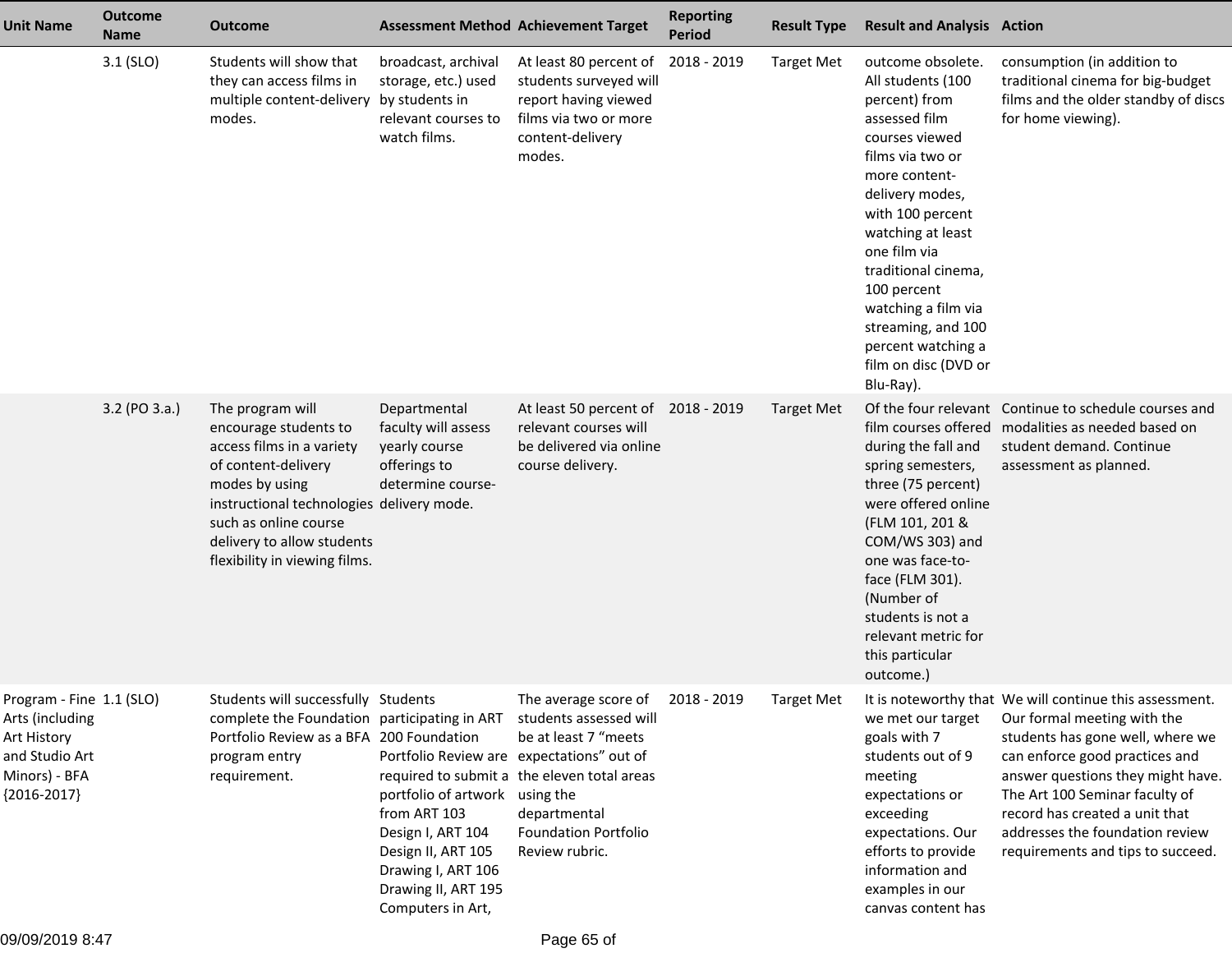| <b>Unit Name</b>                                                                                               | <b>Outcome</b><br><b>Name</b> | <b>Outcome</b>                                                                                                                                                                                               |                                                                                                                                                                                                                                                                                                                                                                                                                                                                                                                         | <b>Assessment Method Achievement Target</b>                                                                                                                                                 | <b>Reporting</b><br><b>Period</b> | <b>Result Type</b> | <b>Result and Analysis Action</b>                                                                                                                                                                                                                                                                                                                                                                                                                                                                                                                                   |                                                                                                                                                                                                                                                                                                                                 |
|----------------------------------------------------------------------------------------------------------------|-------------------------------|--------------------------------------------------------------------------------------------------------------------------------------------------------------------------------------------------------------|-------------------------------------------------------------------------------------------------------------------------------------------------------------------------------------------------------------------------------------------------------------------------------------------------------------------------------------------------------------------------------------------------------------------------------------------------------------------------------------------------------------------------|---------------------------------------------------------------------------------------------------------------------------------------------------------------------------------------------|-----------------------------------|--------------------|---------------------------------------------------------------------------------------------------------------------------------------------------------------------------------------------------------------------------------------------------------------------------------------------------------------------------------------------------------------------------------------------------------------------------------------------------------------------------------------------------------------------------------------------------------------------|---------------------------------------------------------------------------------------------------------------------------------------------------------------------------------------------------------------------------------------------------------------------------------------------------------------------------------|
| Program - Fine 1.1 (SLO)<br>Arts (including<br>Art History<br>and Studio Art<br>Minors) - BFA<br>${2016-2017}$ |                               | Students will successfully and other examples The average score of<br>complete the Foundation of works for studio<br>Portfolio Review as a BFA courses to be<br>program entry<br>requirement.                | evaluated with the<br>departmental<br>Foundation Portfolio using the<br>Review rubric. A<br>minimum of three<br>faculty members will Review rubric.<br>complete the<br>assessments.                                                                                                                                                                                                                                                                                                                                     | students assessed will<br>be at least 7 "meets<br>expectations" out of<br>the eleven total areas<br>departmental<br><b>Foundation Portfolio</b>                                             | 2018 - 2019                       | <b>Target Met</b>  | proved beneficial.<br>We also began to<br>hold a formal<br>meeting with the<br>ART 200 enrolled<br>students to discuss<br>the review process,<br>address problem<br>areas for most<br>students, and relate<br>best practices for a<br>successful review.<br>Our average for the<br>9 students was a 4.5<br>score.                                                                                                                                                                                                                                                   | We will continue this assessment.<br>Our formal meeting with the<br>students has gone well, where we<br>can enforce good practices and<br>answer questions they might have.<br>The Art 100 Seminar faculty of<br>record has created a unit that<br>addresses the foundation review<br>requirements and tips to succeed.         |
|                                                                                                                | $2.1$ (SLO)                   | Students will complete<br>the written formal<br>analysis of one of their<br>works of art as required<br>in the Foundation<br>Portfolio Review as a BFA formal analysis of a<br>program entry<br>requirement. | Students<br>participating in ART<br>200 Foundation<br>work of art focusing rubric.<br>on the formal<br>elements (line,<br>color, light, shape,<br>etc.) in a<br>composition.<br>Additionally, the<br>principles of design<br>(what pulls the<br>composition<br>together and makes<br>it work) are<br>discussed in the<br>formal analysis<br>which will be<br>evaluated by the<br>departmental<br><b>Formal Analysis</b><br>Review rubric. A<br>minimum of three<br>faculty members will<br>complete the<br>assessments. | The average score of<br>ART 200 students will<br>be at least a "3" on<br>Portfolio Review are the 1-4 scale using the<br>required to submit a departmental Formal<br><b>Analysis Review</b> | 2018 - 2019                       | <b>Target Met</b>  | The average of<br>scores came out to<br>The area of<br>description scored<br>the lowest points -<br>revealing three<br>participants<br>describing the art<br>making decisions<br>and not the design<br>decisions. The most<br>consistent area that<br>all participants did<br>well was in<br>identifying<br>strengths,<br>weaknesses, and<br>areas of<br>improvement. The<br>next consistent area<br>was in analysis with<br>only one student<br>scoring below<br>target-this shows<br>improvement in<br>discussing how the<br>elements and<br>principles unify the | The faculty met and have discussed<br>adding a formal analysis<br>2.96 or 3, so we just requirement to all 100 and 200<br>met our target goal. level art courses. We have also<br>discussed creating a beginning of<br>course quiz and ending quiz for<br>foundation classes that address the<br>element and principles of art. |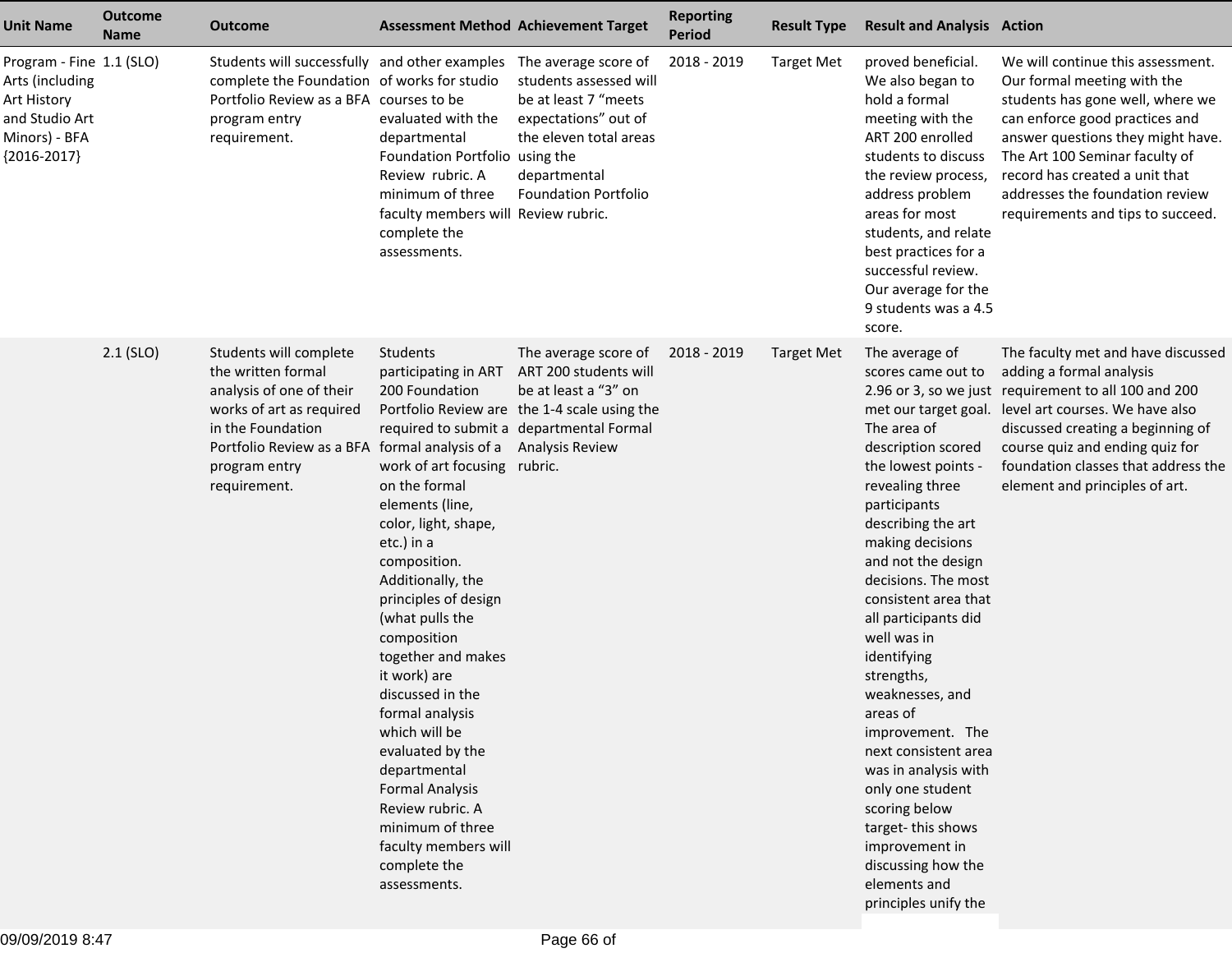| <b>Unit Name</b> | <b>Outcome</b><br><b>Name</b> | <b>Outcome</b>                                                                                                                                                                                                                                                                                                 |                                                                                                                                                                                                                                                                                                                                                                                                                                                                                                 | <b>Assessment Method Achievement Target</b>                                                                                                                                                                      | <b>Reporting</b><br><b>Period</b> | <b>Result Type</b> | <b>Result and Analysis Action</b>                                                                                                                                                                                                                                         |                                                                                                                                                                                                                                                                                                                                                                                                                                                                                                                                                                                                       |
|------------------|-------------------------------|----------------------------------------------------------------------------------------------------------------------------------------------------------------------------------------------------------------------------------------------------------------------------------------------------------------|-------------------------------------------------------------------------------------------------------------------------------------------------------------------------------------------------------------------------------------------------------------------------------------------------------------------------------------------------------------------------------------------------------------------------------------------------------------------------------------------------|------------------------------------------------------------------------------------------------------------------------------------------------------------------------------------------------------------------|-----------------------------------|--------------------|---------------------------------------------------------------------------------------------------------------------------------------------------------------------------------------------------------------------------------------------------------------------------|-------------------------------------------------------------------------------------------------------------------------------------------------------------------------------------------------------------------------------------------------------------------------------------------------------------------------------------------------------------------------------------------------------------------------------------------------------------------------------------------------------------------------------------------------------------------------------------------------------|
|                  | $2.1$ (SLO)                   | Students will complete<br>the written formal<br>analysis of one of their<br>works of art as required<br>in the Foundation<br>Portfolio Review as a BFA formal analysis of a<br>program entry<br>requirement.                                                                                                   | Students<br>200 Foundation<br>work of art focusing rubric.<br>on the formal<br>elements (line,<br>color, light, shape,<br>etc.) in a<br>composition.<br>Additionally, the<br>principles of design<br>(what pulls the<br>composition<br>together and makes<br>it work) are<br>discussed in the<br>formal analysis<br>which will be<br>evaluated by the<br>departmental<br><b>Formal Analysis</b><br>Review rubric. A<br>minimum of three<br>faculty members will<br>complete the<br>assessments. | The average score of<br>participating in ART ART 200 students will<br>be at least a "3" on<br>Portfolio Review are the 1-4 scale using the<br>required to submit a departmental Formal<br><b>Analysis Review</b> | 2018 - 2019                       | <b>Target Met</b>  | composition.                                                                                                                                                                                                                                                              | The faculty met and have discussed<br>adding a formal analysis<br>requirement to all 100 and 200<br>level art courses. We have also<br>discussed creating a beginning of<br>course quiz and ending quiz for<br>foundation classes that address the<br>element and principles of art.                                                                                                                                                                                                                                                                                                                  |
|                  | $3.1$ (SLO)                   | Students will effectively<br>display the combination<br>and synthesis of ideas<br>and the experience of<br>working in an imaginative will be assigned a<br>way as students create a<br>body of art through the<br>completion of a written<br>assignment in ART 300<br>Seminar: Process to<br>Synthesis course. | Students<br>participating in ART<br>300 Seminar:<br>written paper where the AAC&U Creative<br>they can express<br>creative thinking as<br>a response to<br>generating a<br>coherent body of<br>work. It will be<br>evaluated with the<br>AAC&U Creative<br><b>Thinking VALUE</b><br>Rubric. The                                                                                                                                                                                                 | The average score of<br>ART 300 students'<br>written papers will be<br>Process to Synthesis at least a "2" on the 0-<br>4 scale evaluated with<br><b>Thinking VALUE</b><br>Rubric.                               | 2018 - 2019                       | <b>Target Met</b>  | On the whole the<br>well above our goal<br>are very similar to<br>previous years,<br>though there<br>appears to be a<br>wider range<br>between students-<br>there were five<br>students whose<br>average was at 2.0<br>exactly.<br>* Five students<br>received a score of | In terms of addressing those scores<br>average scores were of 1.0, the faculty of record<br>proposes two discussion sessions<br>of 2.0. These scores (one at the 4th week of the<br>semester and one at around the<br>12th week). In the discussions, he<br>can explain the overall document<br>but also cover the criteria questions<br>with examples (especially "Taking<br>Risks", "Embracing Contradictions",<br>and "Innovative Thinking"). He also<br>suggests producing a document to<br>go with that discussion that uses<br>narratives from living artists to<br>demonstrate these concepts. |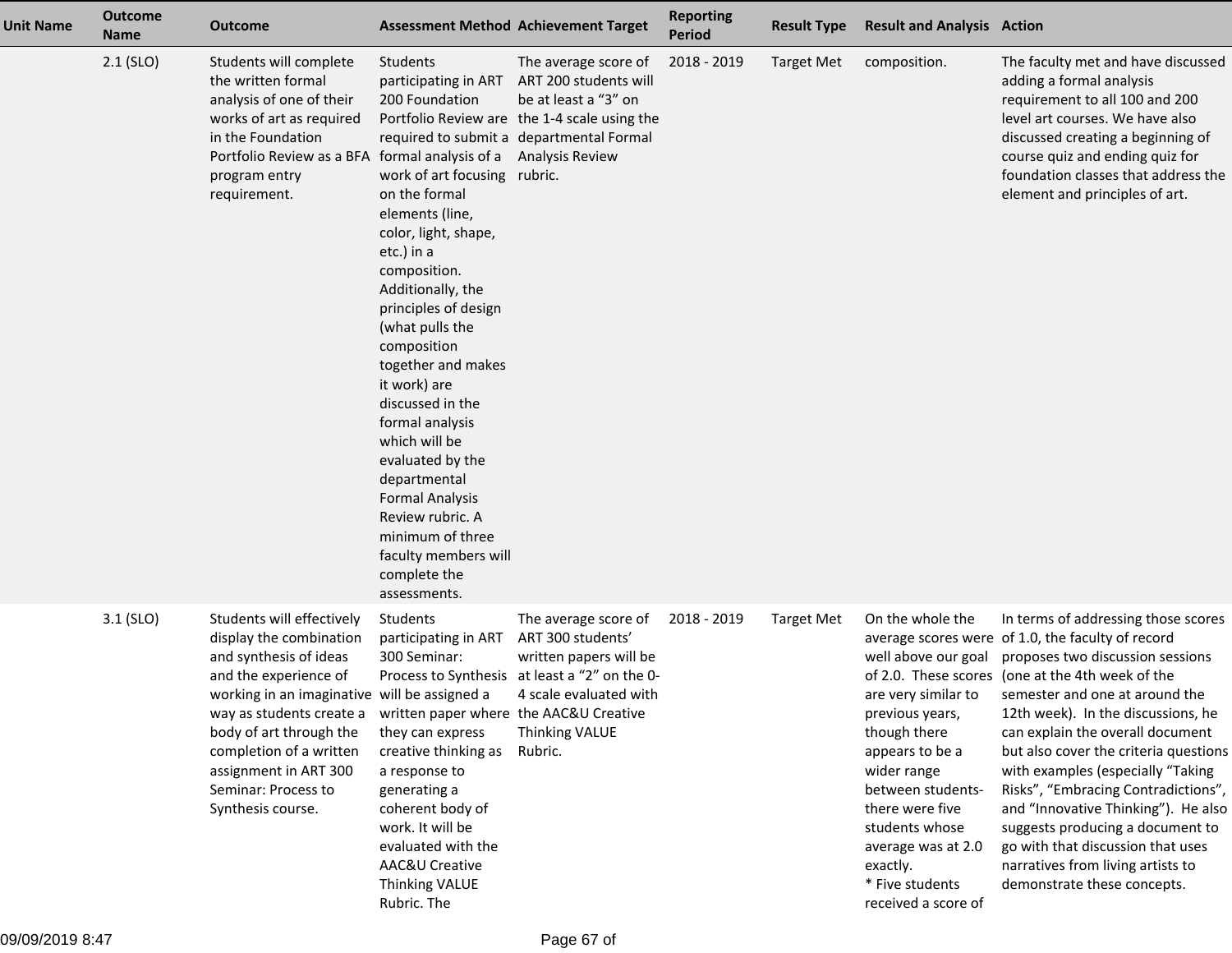| <b>Unit Name</b> | <b>Outcome</b><br><b>Name</b> | <b>Outcome</b>                                                                                                                                                                                                                                                                              |                                                                         | <b>Assessment Method Achievement Target</b>                                                                                                                                  | <b>Reporting</b><br><b>Period</b> | <b>Result Type</b> | <b>Result and Analysis Action</b>                                                                                                                                                                                                                                                                                                                                                                                                                                                                                                                                                                                                                                                                                                                                                                                                                                                                                       |                                                                                                                                                                                                                                                                                                                                                                                                                                                                                                                                                                                    |
|------------------|-------------------------------|---------------------------------------------------------------------------------------------------------------------------------------------------------------------------------------------------------------------------------------------------------------------------------------------|-------------------------------------------------------------------------|------------------------------------------------------------------------------------------------------------------------------------------------------------------------------|-----------------------------------|--------------------|-------------------------------------------------------------------------------------------------------------------------------------------------------------------------------------------------------------------------------------------------------------------------------------------------------------------------------------------------------------------------------------------------------------------------------------------------------------------------------------------------------------------------------------------------------------------------------------------------------------------------------------------------------------------------------------------------------------------------------------------------------------------------------------------------------------------------------------------------------------------------------------------------------------------------|------------------------------------------------------------------------------------------------------------------------------------------------------------------------------------------------------------------------------------------------------------------------------------------------------------------------------------------------------------------------------------------------------------------------------------------------------------------------------------------------------------------------------------------------------------------------------------|
|                  | $3.1$ (SLO)                   | Students will effectively<br>display the combination<br>and synthesis of ideas<br>and the experience of<br>working in an imaginative<br>way as students create a<br>body of art through the<br>completion of a written<br>assignment in ART 300<br>Seminar: Process to<br>Synthesis course. | instructor of the<br>course will assess<br>each student<br>submissions. | The average score of<br>ART 300 students'<br>written papers will be<br>at least a "2" on the 0-<br>4 scale evaluated with<br>the AAC&U Creative<br>Thinking VALUE<br>Rubric. | 2018 - 2019                       | <b>Target Met</b>  | 1.0 on one of the<br>criteria. Those low<br>scores were widely<br>spaced per criteria<br>but mostly occurred<br>on criteria where<br>the average score<br>was also slightly<br>lower. The one<br>exception to this<br>was Student 7<br>received a 1.0 on<br>"Embracing<br>Contradictions"-<br>second highest<br>average.<br>The question that<br>received the lowest<br>average score was<br>"Taking Risks". We<br>may need to have a<br>class discussion on<br>that early (like in<br>the first week). The<br>highest average<br>scores were for<br>"Problem Solving",<br>"Embracing<br>Contradictions", and<br>"Synthesizing".<br>High scores in the<br>last two is a little<br>surprising since<br>those are "high<br>order" criteria. We<br>think it<br>demonstrates that<br>the Junior Seminar<br>is succeeding<br>strongly on the issue<br>of pulling together<br>influences, ideas<br>and creating<br>synthesis. | In terms of addressing those scores<br>of 1.0, the faculty of record<br>proposes two discussion sessions<br>(one at the 4th week of the<br>semester and one at around the<br>12th week). In the discussions, he<br>can explain the overall document<br>but also cover the criteria questions<br>with examples (especially "Taking<br>Risks", "Embracing Contradictions",<br>and "Innovative Thinking"). He also<br>suggests producing a document to<br>go with that discussion that uses<br>narratives from living artists to<br>that criteria had the demonstrate these concepts. |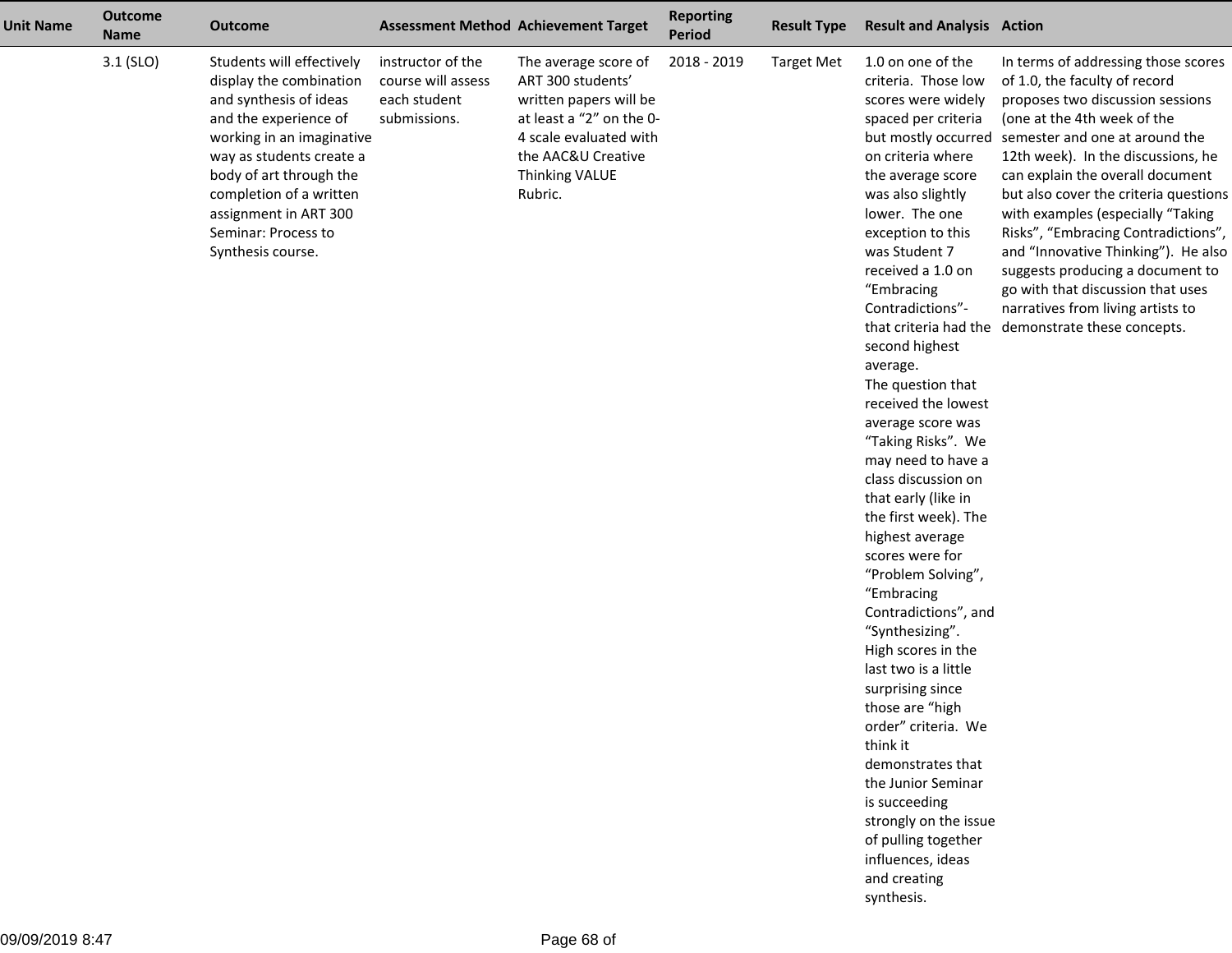| <b>Unit Name</b> | <b>Outcome</b><br><b>Name</b> | <b>Outcome</b>                                                                                                                                                                                                                                                                                                                                                                                                       |                                                                                                                                                                                                                                                                                                                                                                                                                                                  | <b>Assessment Method Achievement Target</b>                                                                                                                                                                                                        | <b>Reporting</b><br>Period | <b>Result Type</b>       | <b>Result and Analysis Action</b>                                                                                                                                                                                                                                                                                                                                                                                                                                                                                                                                                                                                                                                                                                                                                                                                                                                       |                                                                                                                                                                                                                                                                                                                                                                                                                             |
|------------------|-------------------------------|----------------------------------------------------------------------------------------------------------------------------------------------------------------------------------------------------------------------------------------------------------------------------------------------------------------------------------------------------------------------------------------------------------------------|--------------------------------------------------------------------------------------------------------------------------------------------------------------------------------------------------------------------------------------------------------------------------------------------------------------------------------------------------------------------------------------------------------------------------------------------------|----------------------------------------------------------------------------------------------------------------------------------------------------------------------------------------------------------------------------------------------------|----------------------------|--------------------------|-----------------------------------------------------------------------------------------------------------------------------------------------------------------------------------------------------------------------------------------------------------------------------------------------------------------------------------------------------------------------------------------------------------------------------------------------------------------------------------------------------------------------------------------------------------------------------------------------------------------------------------------------------------------------------------------------------------------------------------------------------------------------------------------------------------------------------------------------------------------------------------------|-----------------------------------------------------------------------------------------------------------------------------------------------------------------------------------------------------------------------------------------------------------------------------------------------------------------------------------------------------------------------------------------------------------------------------|
|                  | 4.1 (SLO)                     | Students enrolled in the<br>ART 313 Modern and<br>Contemporary Art course be assessed as to<br>will be assessed<br>according to the take-<br>home essay portion of<br>their final exam. In this<br>essay, students will be<br>required to compare and<br>contrast the works of<br>four 20th-century artists<br>in terms of their artistic<br>significance and influence artist's body of<br>on later art or artists. | rubric, students will ART 313 students' I-<br>how well they<br>defended their<br>thesis statement in<br>their I-Search paper<br>a) the external<br>historical context<br>that affected the<br>production of each<br>work; b) the artistic<br>movement to which<br>the artist belonged;<br>c) the stylistic<br>advancements made<br>by each artist; and<br>d) the aesthetic<br>impact made by<br>each artist to a later<br>generation of artists. | Using the Art History The average score of<br>Search paper project<br>will be at least 2.5 or<br>better using the Art<br>History rubric. A<br>separate rubric would<br>project by discussing be completed for each<br>artist and then<br>averaged. | 2018 - 2019                | <b>Target Not</b><br>Met | The class fell<br>with an overall<br>average of 1.6. In<br>2018, the average<br>was 2.43, and in<br>2017, the average<br>was 2.19.<br>Interpretations of<br>results: Out of 12<br>students in the<br>class, only eight<br>submitted this<br>portion of the final<br>exam. No one in<br>this class earned an<br>"A" for their<br>semester grade, and<br>half either failed or<br>earned the grade of<br>"D." Two students<br>did not participate<br>in the installation<br>project, which is<br>customarily an<br>assignment that the<br>class enjoys. The<br>majority of those<br>who did participate<br>in the project did<br>not comprehend the<br>definition of an<br>installation. My<br>conclusion is that<br>the students were<br>either not<br>academically<br>capable of<br>succeeding or<br>interested in<br>succeeding (or both)<br>in this class.<br>Ironically, their class | Plans for improvement: the<br>radically short of the instructor of record will research<br>achievement target ways to restructure this course so<br>that students will be more invested<br>in the course. One solution would<br>be to focus on themes and issues,<br>rather than a traditional art<br>historical chronology. The goal<br>would still be to demonstrate how<br>contemporary art is indebted to<br>Modernism. |

attendance was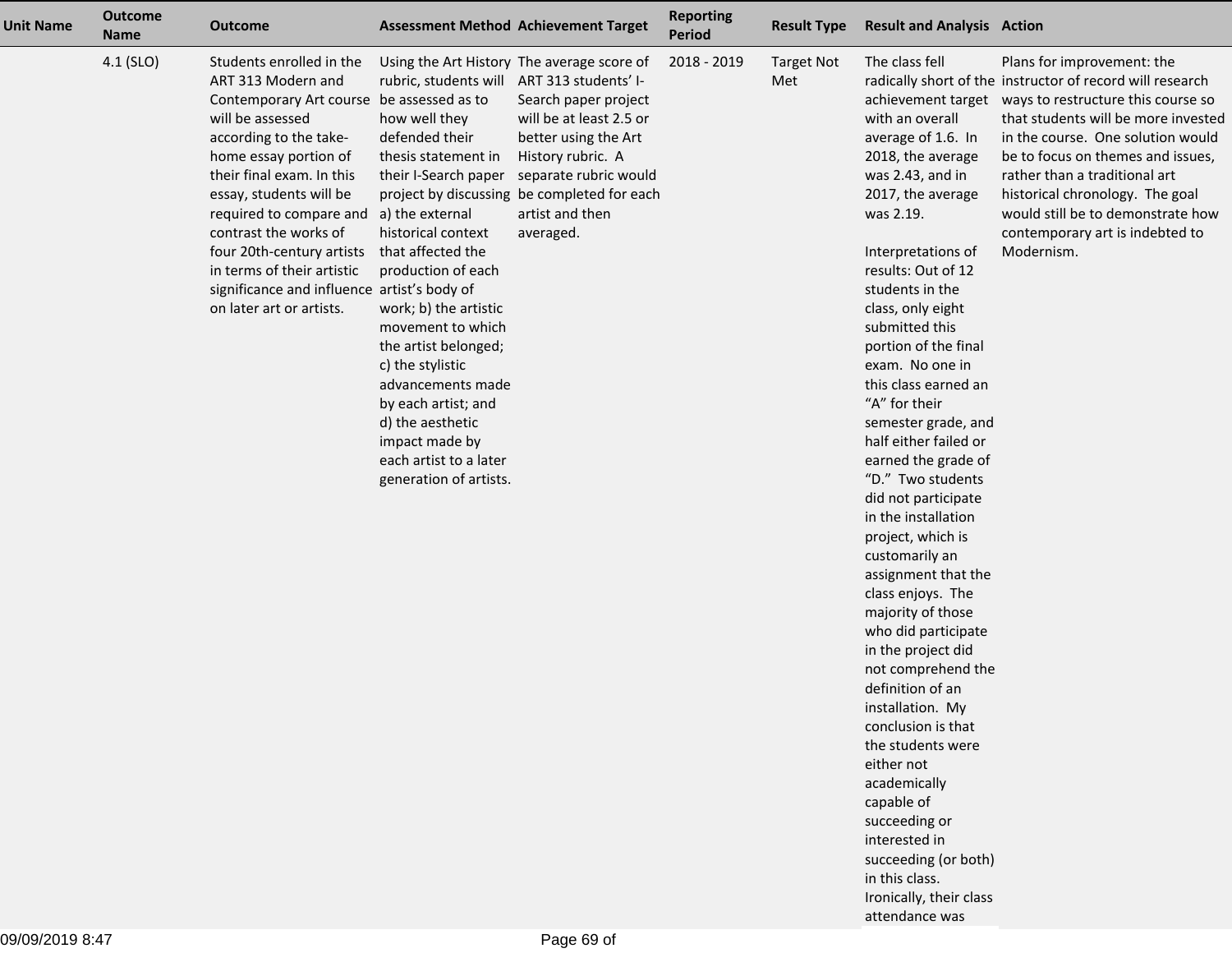| <b>Unit Name</b> | <b>Outcome</b><br><b>Name</b> | <b>Outcome</b>                                                                                                                                                                                                                                                                                                                                                                                                       | <b>Assessment Method Achievement Target</b>                                                                                                                                                                                                                                                                                                                                                                                                                                                    |                                                                                                                                                                                                      | <b>Reporting</b><br><b>Period</b> | <b>Result Type</b>       | <b>Result and Analysis Action</b>                                                                                                                                                                                                                                                                                                                                                                          |                                                                                                                                                                                                                                                                                                                                                                                   |
|------------------|-------------------------------|----------------------------------------------------------------------------------------------------------------------------------------------------------------------------------------------------------------------------------------------------------------------------------------------------------------------------------------------------------------------------------------------------------------------|------------------------------------------------------------------------------------------------------------------------------------------------------------------------------------------------------------------------------------------------------------------------------------------------------------------------------------------------------------------------------------------------------------------------------------------------------------------------------------------------|------------------------------------------------------------------------------------------------------------------------------------------------------------------------------------------------------|-----------------------------------|--------------------------|------------------------------------------------------------------------------------------------------------------------------------------------------------------------------------------------------------------------------------------------------------------------------------------------------------------------------------------------------------------------------------------------------------|-----------------------------------------------------------------------------------------------------------------------------------------------------------------------------------------------------------------------------------------------------------------------------------------------------------------------------------------------------------------------------------|
|                  | 4.1 (SLO)                     | Students enrolled in the<br>ART 313 Modern and<br>Contemporary Art course be assessed as to<br>will be assessed<br>according to the take-<br>home essay portion of<br>their final exam. In this<br>essay, students will be<br>required to compare and<br>contrast the works of<br>four 20th-century artists<br>in terms of their artistic<br>significance and influence artist's body of<br>on later art or artists. | Using the Art History The average score of<br>rubric, students will ART 313 students' I-<br>how well they<br>defended their<br>thesis statement in<br>their I-Search paper<br>a) the external<br>historical context<br>that affected the<br>production of each<br>work; b) the artistic<br>movement to which<br>the artist belonged;<br>c) the stylistic<br>advancements made<br>by each artist; and<br>d) the aesthetic<br>impact made by<br>each artist to a later<br>generation of artists. | Search paper project<br>will be at least 2.5 or<br>better using the Art<br>History rubric. A<br>separate rubric would<br>project by discussing be completed for each<br>artist and then<br>averaged. | 2018 - 2019                       | <b>Target Not</b><br>Met | good.                                                                                                                                                                                                                                                                                                                                                                                                      | Plans for improvement: the<br>instructor of record will research<br>ways to restructure this course so<br>that students will be more invested<br>in the course. One solution would<br>be to focus on themes and issues,<br>rather than a traditional art<br>historical chronology. The goal<br>would still be to demonstrate how<br>contemporary art is indebted to<br>Modernism. |
|                  | 5.1 (SAO)                     | Students successfully<br>complete the capstone<br>Senior Exhibition.                                                                                                                                                                                                                                                                                                                                                 | Students are<br>required to<br>complete a Senior<br>Exhibition as part of expectations" out of<br>ART 499 Concept to<br><b>Exhibition: Senior</b><br>Seminar, the<br>department's<br>capstone course.<br>The Senior<br>Exhibition is a<br>professional group<br>show of graduating<br>students which<br>presents a body of<br>artwork that is<br>aesthetically<br>coherent,<br>professionally<br>presented, and of an<br>advanced quality.<br>Selecting works,                                 | The average score of<br>students assessed will<br>be at least 4 "meets<br>the six total areas<br>using the<br>departmental Senior<br><b>Exhibition Review</b><br>rubric.                             | 2018 - 2019                       | <b>Target Met</b>        | NOTE: the rubric<br>was revised from:<br>The average score<br>will be at least 4<br>"meets<br>expectations" out of<br>the six total areas to<br>The average score<br>of students assessed<br>will be at least 3<br>"meets<br>expectations" out of<br>the five total areas<br>using the<br>department Senior<br><b>Exhibition Review</b><br>rubric.<br>Fall and spring<br>2018-2019 saw 16<br>students pass | The faculty will continue to use this<br>measure of the capstone art<br>experience it is both an indicator of<br>of students assessed student and program success.                                                                                                                                                                                                                |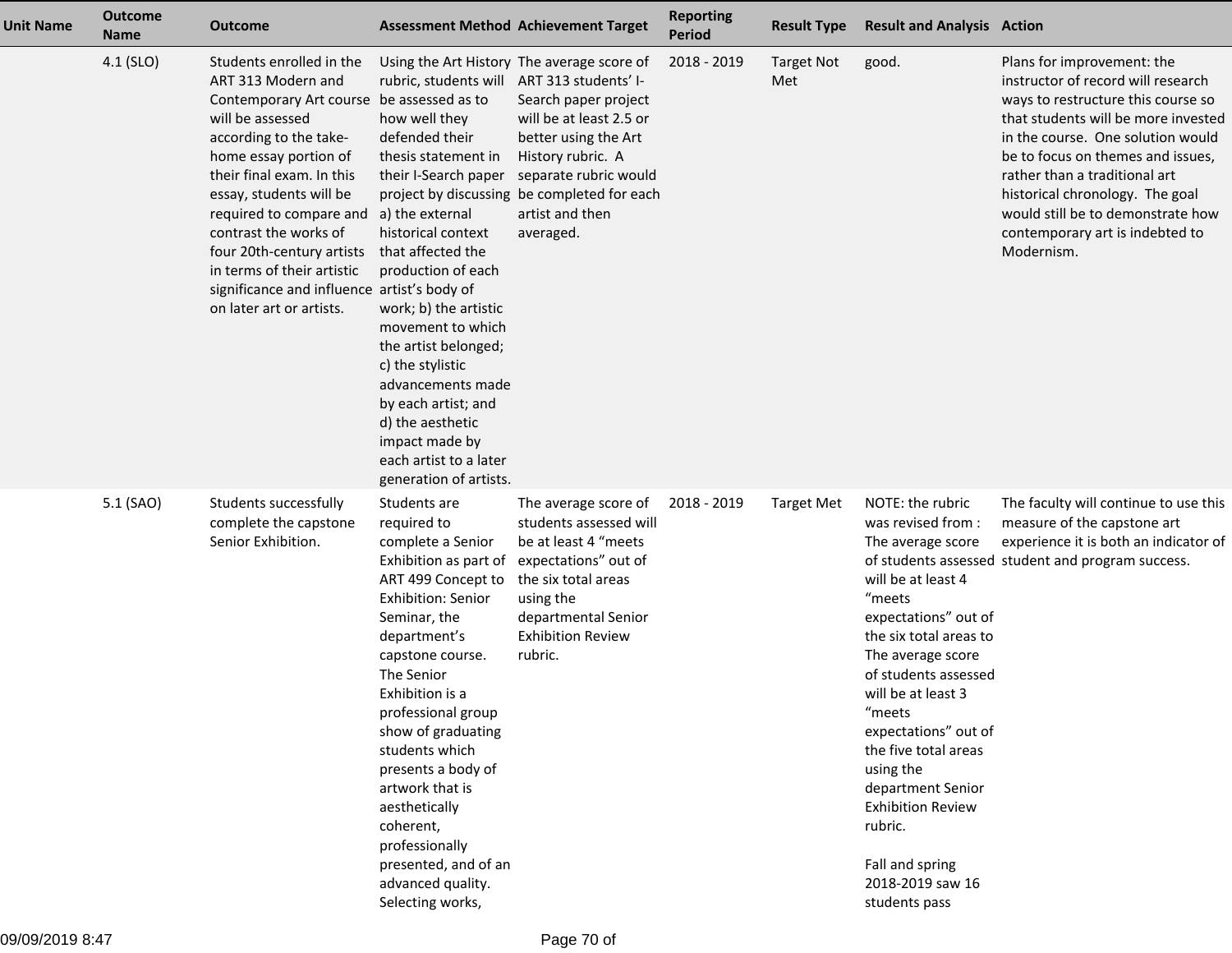| <b>Unit Name</b> | <b>Outcome</b><br><b>Name</b> | <b>Outcome</b>                                                       |                                                                                                                                                                                                                 | <b>Assessment Method Achievement Target</b>                                                                                                                                                                          | <b>Reporting</b><br>Period | <b>Result Type</b> | <b>Result and Analysis Action</b>                                                                                                                                                                                                                                                                                                                                                                                                                                                                                                                                                                                                                                                                                                                                                                                                                                                            |                                                                                                                                                                     |
|------------------|-------------------------------|----------------------------------------------------------------------|-----------------------------------------------------------------------------------------------------------------------------------------------------------------------------------------------------------------|----------------------------------------------------------------------------------------------------------------------------------------------------------------------------------------------------------------------|----------------------------|--------------------|----------------------------------------------------------------------------------------------------------------------------------------------------------------------------------------------------------------------------------------------------------------------------------------------------------------------------------------------------------------------------------------------------------------------------------------------------------------------------------------------------------------------------------------------------------------------------------------------------------------------------------------------------------------------------------------------------------------------------------------------------------------------------------------------------------------------------------------------------------------------------------------------|---------------------------------------------------------------------------------------------------------------------------------------------------------------------|
|                  | 5.1 (SAO)                     | Students successfully<br>complete the capstone<br>Senior Exhibition. | completing final<br>projects, and<br>designing the<br>exhibition are<br>addressed and are<br>evaluated by the<br><b>Exhibition Review</b><br>rubric. The Art and<br>Design faculty will<br>assess each student. | The average score of<br>students assessed will<br>be at least 4 "meets<br>expectations" out of<br>the six total areas<br>using the<br>departmental Senior departmental Senior<br><b>Exhibition Review</b><br>rubric. | 2018 - 2019                | <b>Target Met</b>  | through the<br>program, with 6<br>and 10 students in<br>spring 2019. Fall<br>students met with<br>an 83% success rate<br>while spring had a<br>90% success rate at<br>meeting overall<br>departmental goals<br>for the senior<br>exhibition. The<br>faculty were pleased<br>with the overall<br>success rate of 88%.<br>Both fall and spring<br>students were<br>strongest in<br>technical mastery<br>and independent<br>works with the<br>weakest category<br>being artist<br>statements. In fall<br>2018 the success<br>rate for artist<br>statements was<br>50%- after the fall<br>results, the faculty<br>of record<br>reorganized the<br>structure and<br>requirements of the<br>artist statements.<br>For spring 2019, the<br>results jumped to<br>90%, resulting in the<br>increased success<br>rate. The spring<br>students had an<br>overall<br>improvement in<br>scores across the | The faculty will continue to use this<br>measure of the capstone art<br>students in fall 2018 experience it is both an indicator of<br>student and program success. |
|                  |                               |                                                                      |                                                                                                                                                                                                                 |                                                                                                                                                                                                                      |                            |                    |                                                                                                                                                                                                                                                                                                                                                                                                                                                                                                                                                                                                                                                                                                                                                                                                                                                                                              |                                                                                                                                                                     |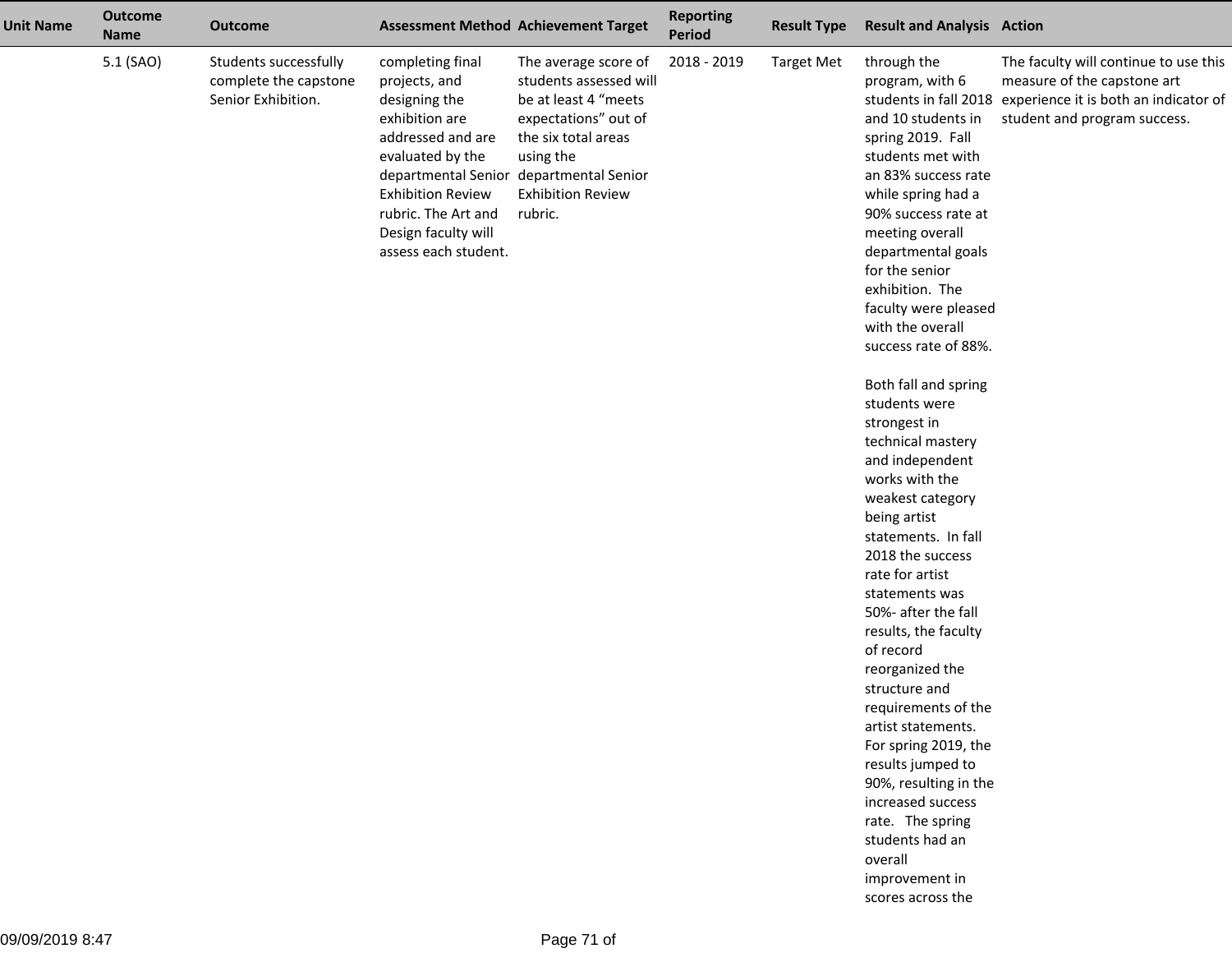| <b>Unit Name</b> | <b>Outcome</b><br><b>Name</b> | <b>Outcome</b>                                                       |                                                                                                                                                                                                                                                                                                                                                                                                                                                                                                                                                                                                                                                            | <b>Assessment Method Achievement Target</b>                                                                                                                                                                            | <b>Reporting</b><br><b>Period</b> | <b>Result Type</b> | <b>Result and Analysis Action</b>                                                                                                                                                                                                                                                                                                                                       |                                                                                                                                                                                                                                                                                                                                                                                                                                                                      |
|------------------|-------------------------------|----------------------------------------------------------------------|------------------------------------------------------------------------------------------------------------------------------------------------------------------------------------------------------------------------------------------------------------------------------------------------------------------------------------------------------------------------------------------------------------------------------------------------------------------------------------------------------------------------------------------------------------------------------------------------------------------------------------------------------------|------------------------------------------------------------------------------------------------------------------------------------------------------------------------------------------------------------------------|-----------------------------------|--------------------|-------------------------------------------------------------------------------------------------------------------------------------------------------------------------------------------------------------------------------------------------------------------------------------------------------------------------------------------------------------------------|----------------------------------------------------------------------------------------------------------------------------------------------------------------------------------------------------------------------------------------------------------------------------------------------------------------------------------------------------------------------------------------------------------------------------------------------------------------------|
|                  | 5.1 (SAO)                     | Students successfully<br>complete the capstone<br>Senior Exhibition. | Students are<br>required to<br>complete a Senior<br>ART 499 Concept to<br><b>Exhibition: Senior</b><br>Seminar, the<br>department's<br>capstone course.<br>The Senior<br>Exhibition is a<br>professional group<br>show of graduating<br>students which<br>presents a body of<br>artwork that is<br>aesthetically<br>coherent,<br>professionally<br>presented, and of an<br>advanced quality.<br>Selecting works,<br>completing final<br>projects, and<br>designing the<br>exhibition are<br>addressed and are<br>evaluated by the<br>departmental Senior<br><b>Exhibition Review</b><br>rubric. The Art and<br>Design faculty will<br>assess each student. | The average score of<br>students assessed will<br>be at least 4 "meets<br>Exhibition as part of expectations" out of<br>the six total areas<br>using the<br>departmental Senior<br><b>Exhibition Review</b><br>rubric. | 2018 - 2019                       | <b>Target Met</b>  | board, with a<br>significant increase<br>in the scoring for<br>artist statements.<br>We also are pleased<br>that the advanced<br>studio critiques held<br>each semester has<br>proved very<br>beneficial to the<br>graduating student<br>in solidifying their<br>advanced work and<br>professional<br>portfolio. Students<br>are critiques by the<br>faculty and peers. | The faculty will continue to use this<br>measure of the capstone art<br>experience it is both an indicator of<br>student and program success.                                                                                                                                                                                                                                                                                                                        |
|                  |                               |                                                                      | Students<br>participating in ART students will score<br>499 Concept to<br>Exhibition: Senior<br>Seminar will be<br>given the Senior Exit<br>Survey to indirectly<br>evaluate their<br>learning, experience<br>as a student, and<br>provide the<br>department with                                                                                                                                                                                                                                                                                                                                                                                          | 75% of participating<br>"Satisfied" on the<br>Senior Exit Survey.                                                                                                                                                      | 2018 - 2019                       | <b>Target Met</b>  | we are meeting our<br>target and that the<br>majority of our<br>graduates are<br>pleased with their<br>educational<br>experience. Areas<br>that were below<br>target: Spring 2019<br>Part 1 Q4 - The Art<br>Fundamentals                                                                                                                                                | We are pleased that We will continue this exit survey - it<br>provides a good data source for the<br>art program as a whole. We will<br>address Part 2 Q5 - As you are now<br>graduating you feel that you have<br>developed a personal style of art<br>making -we should modify this<br>question to include graphic design<br>emphasis students whose goal is<br>not a personal style but a<br>professional portfolio, this question<br>may be excluding them for a |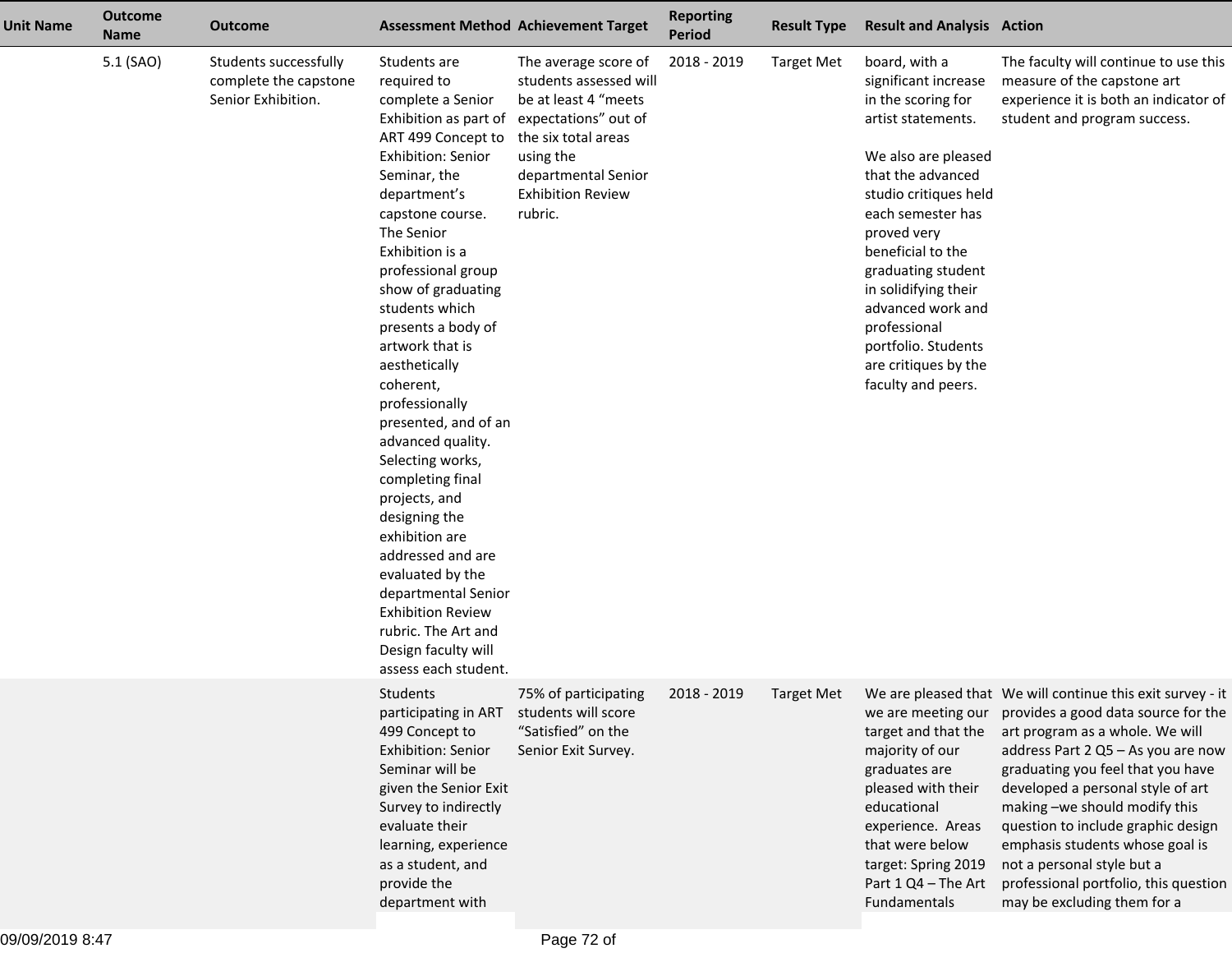| <b>Unit Name</b> | <b>Outcome</b><br><b>Name</b> | <b>Outcome</b> |                                                                                                  | <b>Assessment Method Achievement Target</b>                                              | <b>Reporting</b><br>Period | <b>Result Type</b> | <b>Result and Analysis Action</b>                                                                                                                                                                                                                                                                                                                                                                                                                                                                                                                                                                                                                                                                                                                                   |                     |
|------------------|-------------------------------|----------------|--------------------------------------------------------------------------------------------------|------------------------------------------------------------------------------------------|----------------------------|--------------------|---------------------------------------------------------------------------------------------------------------------------------------------------------------------------------------------------------------------------------------------------------------------------------------------------------------------------------------------------------------------------------------------------------------------------------------------------------------------------------------------------------------------------------------------------------------------------------------------------------------------------------------------------------------------------------------------------------------------------------------------------------------------|---------------------|
|                  |                               |                | data for evaluating<br>effectiveness. The<br>department faculty<br>will evaluate the<br>surveys. | 75% of participating<br>students will score<br>"Satisfied" on the<br>Senior Exit Survey. | 2018 - 2019                | <b>Target Met</b>  | Seminar provided<br>useful information<br>and aided you as a<br>new student - we<br>have been trying to<br>evolve the ART 100<br>seminar to provide<br>useful information<br>for new students<br>concerning<br>departmental rules<br>and art basic<br>program<br>requirements;<br>Spring 2019 Part 2 Q<br>3 - You were<br>encouraged to<br>participate with<br>professionals and<br>peers through<br>conferences,<br>organizations, and<br>exhibitions, etc.<br>-this result is not<br>too concerning,<br>student travel will<br>always be affect by<br>their access to funds<br>; Fall 2018 Part 2 Q5<br>- As you are now<br>graduating you feel<br>that you have<br>developed a<br>personal style of<br>artmaking-we<br>should modify this<br>question to include | favorable response; |
|                  |                               |                |                                                                                                  |                                                                                          |                            |                    | graphic design                                                                                                                                                                                                                                                                                                                                                                                                                                                                                                                                                                                                                                                                                                                                                      |                     |
|                  |                               |                |                                                                                                  |                                                                                          |                            |                    | emphasis students<br>whose goal is not a<br>personal style but a<br>professional<br>portfolio, this                                                                                                                                                                                                                                                                                                                                                                                                                                                                                                                                                                                                                                                                 |                     |
|                  |                               |                |                                                                                                  |                                                                                          |                            |                    | question may be<br>excluding them for a<br>favorable response;                                                                                                                                                                                                                                                                                                                                                                                                                                                                                                                                                                                                                                                                                                      |                     |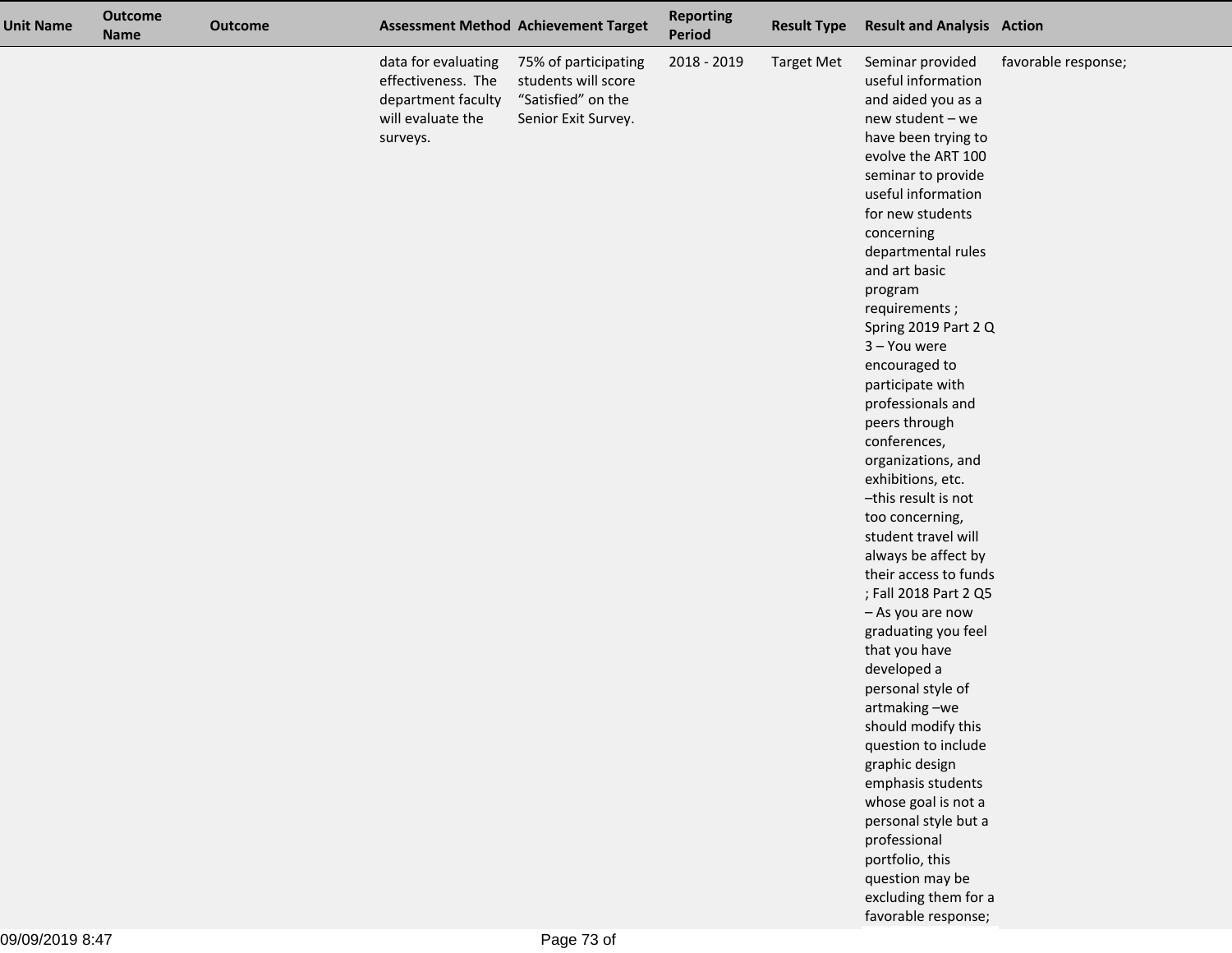| <b>Unit Name</b> | <b>Outcome</b><br><b>Name</b> | <b>Outcome</b> | <b>Assessment Method Achievement Target</b>                                                                                                                                                                                                                                                                                                              |                                                                                          | <b>Reporting</b><br><b>Period</b> | <b>Result Type</b> | <b>Result and Analysis Action</b>                                                                                                                                                                                                                                                                                                                                                                                                                                                                                                                                                                                                                                                                                                                                                                                                                                                                            |                                                                                                                                                                                                                                                                                                                                                                                                                                                                                                                                            |
|------------------|-------------------------------|----------------|----------------------------------------------------------------------------------------------------------------------------------------------------------------------------------------------------------------------------------------------------------------------------------------------------------------------------------------------------------|------------------------------------------------------------------------------------------|-----------------------------------|--------------------|--------------------------------------------------------------------------------------------------------------------------------------------------------------------------------------------------------------------------------------------------------------------------------------------------------------------------------------------------------------------------------------------------------------------------------------------------------------------------------------------------------------------------------------------------------------------------------------------------------------------------------------------------------------------------------------------------------------------------------------------------------------------------------------------------------------------------------------------------------------------------------------------------------------|--------------------------------------------------------------------------------------------------------------------------------------------------------------------------------------------------------------------------------------------------------------------------------------------------------------------------------------------------------------------------------------------------------------------------------------------------------------------------------------------------------------------------------------------|
|                  |                               |                | Students<br>participating in ART<br>499 Concept to<br><b>Exhibition: Senior</b><br>Seminar will be<br>given the Senior Exit<br>Survey to indirectly<br>evaluate their<br>learning, experience<br>as a student, and<br>provide the<br>department with<br>data for evaluating<br>effectiveness. The<br>department faculty<br>will evaluate the<br>surveys. | 75% of participating<br>students will score<br>"Satisfied" on the<br>Senior Exit Survey. | 2018 - 2019                       | <b>Target Met</b>  | Fall 2018 Part 2 Q6-<br>You understand<br>how to edit,<br>artwork from your<br>senior show<br>experience-this<br>the instructor of<br>record and gallery<br>assist students<br>when hanging their<br>exhibition and the<br>faculty sponsors<br>encourage each<br>senior to meet and<br>discuss the works<br>they plan to display<br>in their exhibition<br>also the data shows<br>a wide range<br>between fall 66%<br>and spring at 90%<br>which could be<br>reflected by a<br>particular student<br>who was not<br>engaged in the<br>process; and Fall<br>2018 Part 2 Q7- You<br>feel professionally<br>prepared to enter<br>the field of your<br>choice-the data<br>shows a wide range<br>between fall 50%<br>and spring at 90%,<br>this is not alarming<br>it could be an<br>individual's stress at<br>facing a post<br>undergraduate<br>world, the faculty<br>will watch the data<br>in the next year to | We will continue this exit survey - it<br>provides a good data source for the<br>art program as a whole. We will<br>prepare, and exhibit address Part 2 Q5 - As you are now<br>graduating you feel that you have<br>developed a personal style of art<br>making -we should modify this<br>result is not too low, question to include graphic design<br>emphasis students whose goal is<br>not a personal style but a<br>staff are available to professional portfolio, this question<br>may be excluding them for a<br>favorable response; |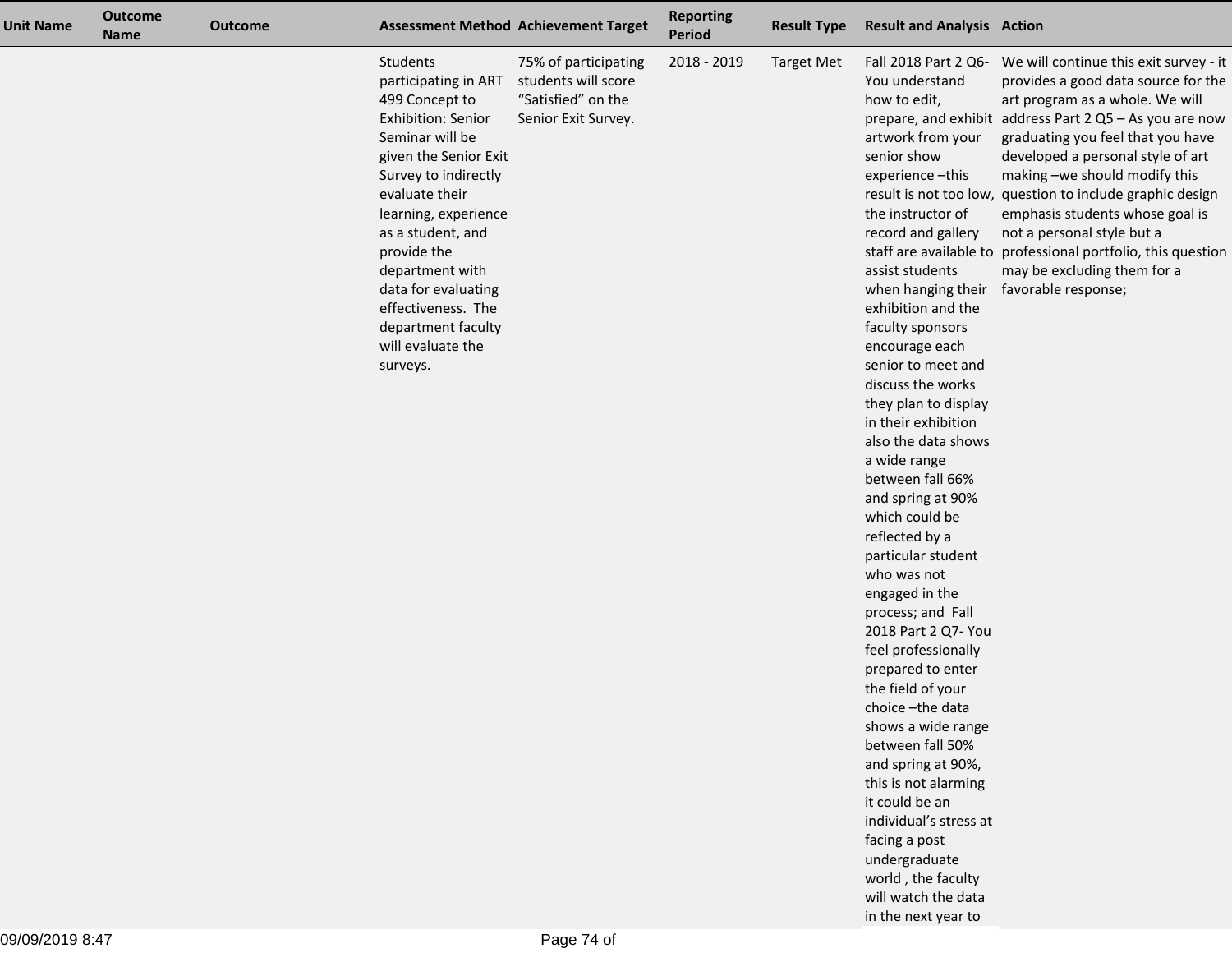| Unit Name | <b>Outcome</b><br><b>Name</b> | <b>Outcome</b>                                                                                                                                                                                                                                                                                                                                             |                                                                                                                                                                                                                                                                                                                                                                                                   | <b>Assessment Method Achievement Target</b>                                              | <b>Reporting</b><br><b>Period</b> | <b>Result Type</b> | <b>Result and Analysis Action</b>                                                                                                                                                                                                                                                                                                                                                                                                                                                                                                                                                     |                                                                                                                                                                                                                                                                                                                                                                                                                                                                         |
|-----------|-------------------------------|------------------------------------------------------------------------------------------------------------------------------------------------------------------------------------------------------------------------------------------------------------------------------------------------------------------------------------------------------------|---------------------------------------------------------------------------------------------------------------------------------------------------------------------------------------------------------------------------------------------------------------------------------------------------------------------------------------------------------------------------------------------------|------------------------------------------------------------------------------------------|-----------------------------------|--------------------|---------------------------------------------------------------------------------------------------------------------------------------------------------------------------------------------------------------------------------------------------------------------------------------------------------------------------------------------------------------------------------------------------------------------------------------------------------------------------------------------------------------------------------------------------------------------------------------|-------------------------------------------------------------------------------------------------------------------------------------------------------------------------------------------------------------------------------------------------------------------------------------------------------------------------------------------------------------------------------------------------------------------------------------------------------------------------|
|           |                               |                                                                                                                                                                                                                                                                                                                                                            | <b>Students</b><br>participating in ART<br>499 Concept to<br><b>Exhibition: Senior</b><br>Seminar will be<br>given the Senior Exit<br>Survey to indirectly<br>evaluate their<br>learning, experience<br>as a student, and<br>provide the<br>department with<br>data for evaluating<br>effectiveness. The<br>department faculty<br>will evaluate the<br>surveys.                                   | 75% of participating<br>students will score<br>"Satisfied" on the<br>Senior Exit Survey. | 2018 - 2019                       | <b>Target Met</b>  | see if this is<br>reflecting a new<br>trend.                                                                                                                                                                                                                                                                                                                                                                                                                                                                                                                                          | We will continue this exit survey - it<br>provides a good data source for the<br>art program as a whole. We will<br>address Part 2 Q5 - As you are now<br>graduating you feel that you have<br>developed a personal style of art<br>making -we should modify this<br>question to include graphic design<br>emphasis students whose goal is<br>not a personal style but a<br>professional portfolio, this question<br>may be excluding them for a<br>favorable response; |
|           | 5.2 (GEO 5.a.)                | Students will<br>demonstrate appropriate ART 499 will<br>interpersonal skills and<br>display an ability to work online survey<br>effectively within diverse assessing their<br>groups while designing<br>publicity and in the<br>planning/hanging of the<br>group senior exhibition<br>as required in ART 499<br>Concept to Exhibition:<br>Senior Seminar. | Students enrolled in The average scores<br>complete an indirect on the 0-4 scale<br>contribution and<br>peer review of their<br>teammate's efforts.<br>Also the faculty of<br>record will directly<br>assess each team<br>members'<br>contributions. These<br>two sources will be<br>combined and<br>evaluated using the<br>AAC&U Teamwork<br>VALUE Rubric by the<br>instructor of the<br>course. | will be at least a "2.5"<br>evaluated with the<br>AAC&U Teamwork<br><b>VALUE Rubric.</b> | 2018 - 2019                       | <b>Target Met</b>  | we met the target<br>value with an<br>average of scores<br>resulting in a 3.5<br>value. As we<br>evaluate the<br>surveys, the lowest<br>score was found<br>under Fosters<br><b>Constructive Team</b><br>Climate with a 2.6<br>average for the fall -<br>slightly above our<br>2.5 goal. The faculty<br>are aware that<br>these results do not<br>exactly reflect on<br>the faculty of record<br>for ART 499 Senior<br>Exhibition course,<br>but may speak to<br>certain student<br>temperament and<br>lack of willingness to<br>work with their<br>peers to make the<br>senior show a | We are pleased that We will continue this assessment of<br>the teamwork involved in<br>exhibition publicity creation and<br>hanging the group exhibition.                                                                                                                                                                                                                                                                                                               |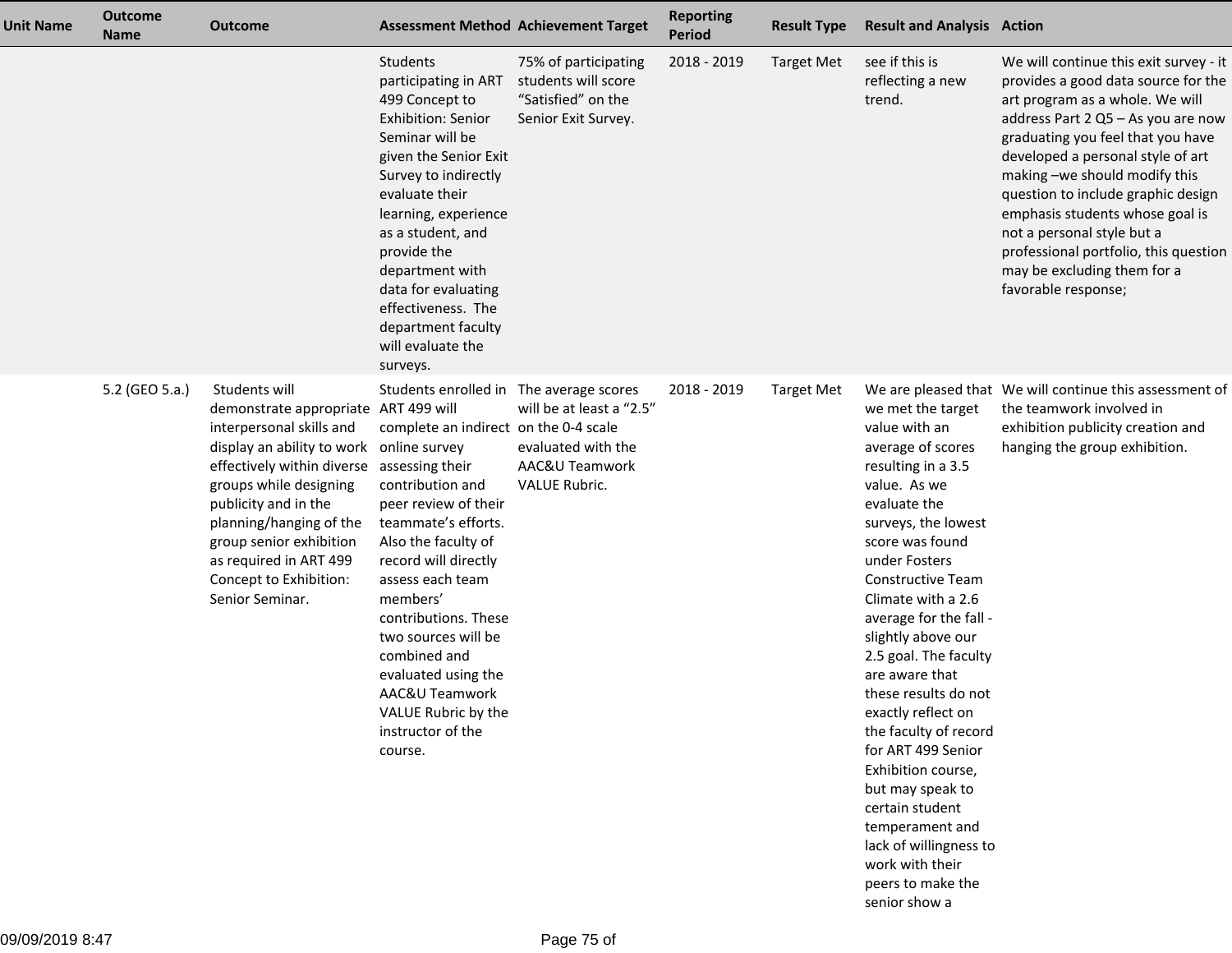| <b>Unit Name</b> | <b>Outcome</b><br><b>Name</b> | <b>Outcome</b>                                                                                                                                                                                                                                                                                                               | <b>Assessment Method Achievement Target</b>                                                                                                                                                                                                                                                                                                                                                                                                         |                                                                                                                                                                                         | <b>Reporting</b><br><b>Period</b> | <b>Result Type</b> | <b>Result and Analysis Action</b>                                                                                                                                                                                                                                                                                                                                                                                                                                                                        |                                                                                                                                                                                                    |
|------------------|-------------------------------|------------------------------------------------------------------------------------------------------------------------------------------------------------------------------------------------------------------------------------------------------------------------------------------------------------------------------|-----------------------------------------------------------------------------------------------------------------------------------------------------------------------------------------------------------------------------------------------------------------------------------------------------------------------------------------------------------------------------------------------------------------------------------------------------|-----------------------------------------------------------------------------------------------------------------------------------------------------------------------------------------|-----------------------------------|--------------------|----------------------------------------------------------------------------------------------------------------------------------------------------------------------------------------------------------------------------------------------------------------------------------------------------------------------------------------------------------------------------------------------------------------------------------------------------------------------------------------------------------|----------------------------------------------------------------------------------------------------------------------------------------------------------------------------------------------------|
|                  | 5.2 (GEO 5.a.)                | Students will<br>demonstrate appropriate ART 499 will<br>interpersonal skills and<br>display an ability to work<br>effectively within diverse<br>groups while designing<br>publicity and in the<br>planning/hanging of the<br>group senior exhibition<br>as required in ART 499<br>Concept to Exhibition:<br>Senior Seminar. | Students enrolled in The average scores<br>complete an indirect on the 0-4 scale<br>online survey<br>assessing their<br>contribution and<br>peer review of their<br>teammate's efforts.<br>Also the faculty of<br>record will directly<br>assess each team<br>members'<br>contributions. These<br>two sources will be<br>combined and<br>evaluated using the<br>AAC&U Teamwork<br>VALUE Rubric by the<br>instructor of the<br>course.               | will be at least a "2.5"<br>evaluated with the<br>AAC&U Teamwork<br><b>VALUE Rubric.</b>                                                                                                | 2018 - 2019                       | <b>Target Met</b>  |                                                                                                                                                                                                                                                                                                                                                                                                                                                                                                          | positive experience. We will continue this assessment of<br>the teamwork involved in<br>exhibition publicity creation and<br>hanging the group exhibition.                                         |
|                  | 6.1 (PO 2.d.)                 | The Mississippi University Visitors to the<br>for Women Galleries will Mississippi<br>contribute to the creative University for<br>economy of the<br>university community by<br>offering a diverse and<br>engaging series of annual Galleries<br>exhibitions.                                                                | <b>Women Galleries</b><br>will be asked to<br>complete the MUW<br><b>Assessment Survey</b><br>questionnaire. The<br>focus will be on<br>reception attendees.<br>Using a gallery<br>rubric, gallery<br>visitors will assess<br>their level of<br>engagement or<br>satisfaction with the<br>exhibitions on<br>display. Rubrics will<br>be updated with<br>every change of<br>exhibition. The<br>other information<br>on the assessment<br>measurement | 70% of attendees<br>surveyed will choose<br>"satisfactory" with the<br>exhibitions by scoring<br>an average of "3" or<br>higher using the MUW<br><b>Galleries Assessment</b><br>Survey. | 2018 - 2019                       | <b>Target Met</b>  | The average rating<br>surveyed was 4.5.<br>The galleries are<br>enjoying 100%<br>above the<br>satisfactory target,<br>approaching<br>extremely satisfied.<br>We continue to<br>attract new people<br>to the Galleries. In<br>large part, this<br>happens with the<br>BFA exhibitions, as<br>well as the<br>exhibitions of some<br>local artists. Roger<br>Rice, Stephen<br>Phillips, and Jessica<br>Wallace brought in<br>the largest number<br>of respondents. All<br>three are alumni<br>and drew from | The galleries will continue to assess<br>for all 14 exhibitions visitors to exhibitions and<br>programming. Efforts to encourage<br>more engagement with the<br>questionnaires will be maintained. |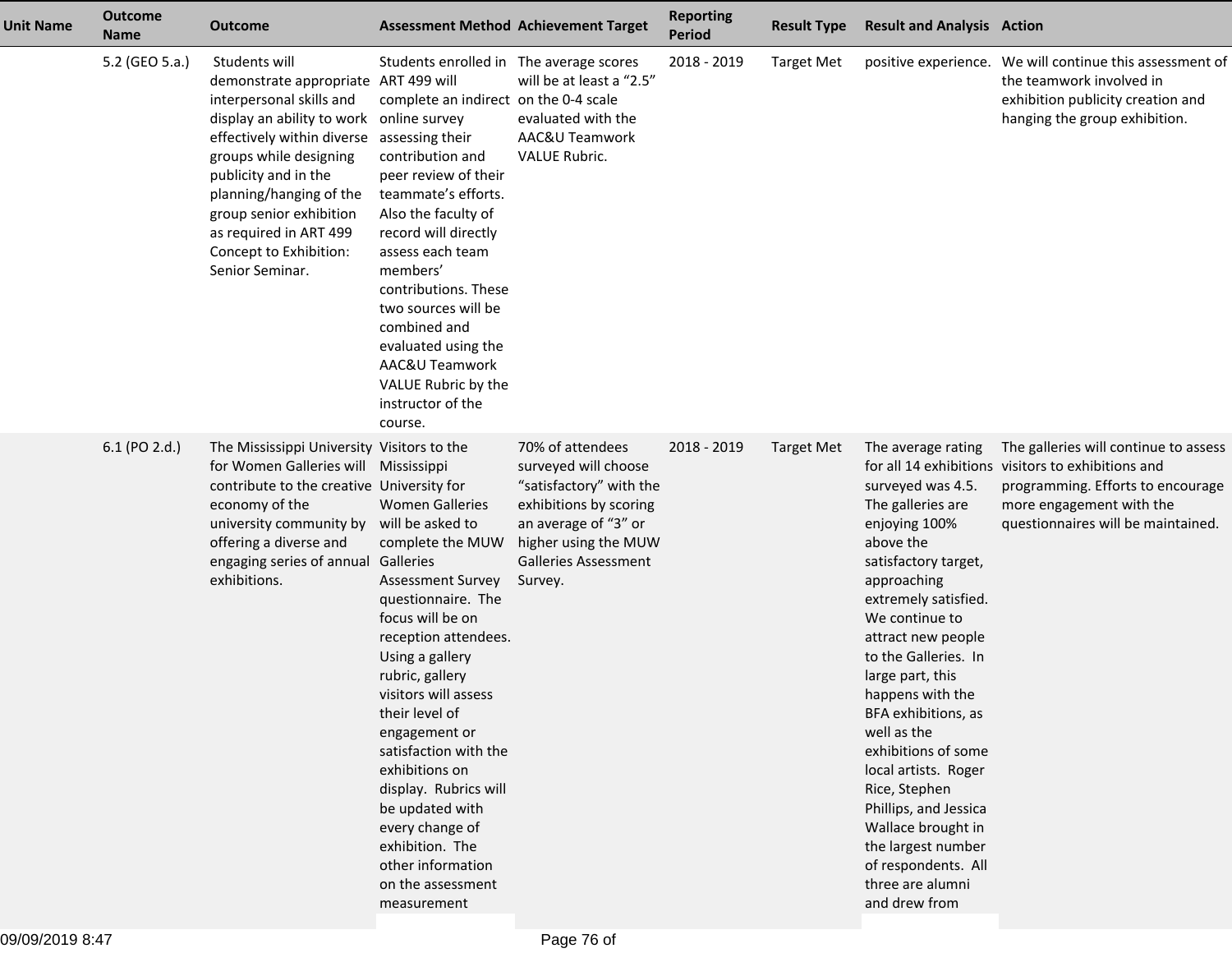| <b>Unit Name</b> | <b>Outcome</b><br><b>Name</b> | <b>Outcome</b>                                                                                                                                                                                                                                                 |                                                                                                                                                                           | <b>Assessment Method Achievement Target</b>                                                                                                                                             | <b>Reporting</b><br>Period | <b>Result Type</b> | <b>Result and Analysis Action</b>                                                                                                                                                                                                                                                                                                                                                                                                                                                                                                                                                                                                                                                                                                                                                                                                                                                                                                                          |                                                                                                                                                                             |
|------------------|-------------------------------|----------------------------------------------------------------------------------------------------------------------------------------------------------------------------------------------------------------------------------------------------------------|---------------------------------------------------------------------------------------------------------------------------------------------------------------------------|-----------------------------------------------------------------------------------------------------------------------------------------------------------------------------------------|----------------------------|--------------------|------------------------------------------------------------------------------------------------------------------------------------------------------------------------------------------------------------------------------------------------------------------------------------------------------------------------------------------------------------------------------------------------------------------------------------------------------------------------------------------------------------------------------------------------------------------------------------------------------------------------------------------------------------------------------------------------------------------------------------------------------------------------------------------------------------------------------------------------------------------------------------------------------------------------------------------------------------|-----------------------------------------------------------------------------------------------------------------------------------------------------------------------------|
|                  | 6.1 (PO 2.d.)                 | The Mississippi University questionnaire will<br>for Women Galleries will be used to<br>contribute to the creative determine<br>economy of the<br>university community by MUW Galleries<br>offering a diverse and<br>engaging series of annual<br>exhibitions. | demographics. The<br><b>Assessment Survey</b><br>questionnaire and<br>all pertaining data<br>will be assessed by<br>the Gallery Director<br>and gallery staff<br>members. | 70% of attendees<br>surveyed will choose<br>"satisfactory" with the<br>exhibitions by scoring<br>an average of "3" or<br>higher using the MUW<br><b>Galleries Assessment</b><br>Survey. | 2018 - 2019                | <b>Target Met</b>  | different pools of<br>visitors. Rice's<br>family is well known<br>in the African<br>American<br>community outside<br>of Starkville; Rice is<br>also minister and<br>brought in several<br>family and church<br>members. Phillips is<br>also African<br>American, but his<br>audience came<br>primarily from the<br>amount of press<br>coverage he<br>received. He created<br>a line of ceramics<br>that he called his<br><b>Black Panther</b><br>series, and it<br>captured a lot of<br>attention. Wallace is<br>a recent graduate,<br>and she had a<br>number of her<br>classmates<br>returning to support<br>her. These well-<br>known local artists<br>helped to bring<br>visitors to see not<br>only their<br>exhibitions but the<br>others as well.<br>We are attracting a<br>number of alumni<br>throughout the<br>year. We expected<br>student<br>respondents but not<br>these numbers of<br>alumni. The<br>exhibitions continue<br>to receive high | The galleries will continue to assess<br>visitors to exhibitions and<br>programming. Efforts to encourage<br>more engagement with the<br>questionnaires will be maintained. |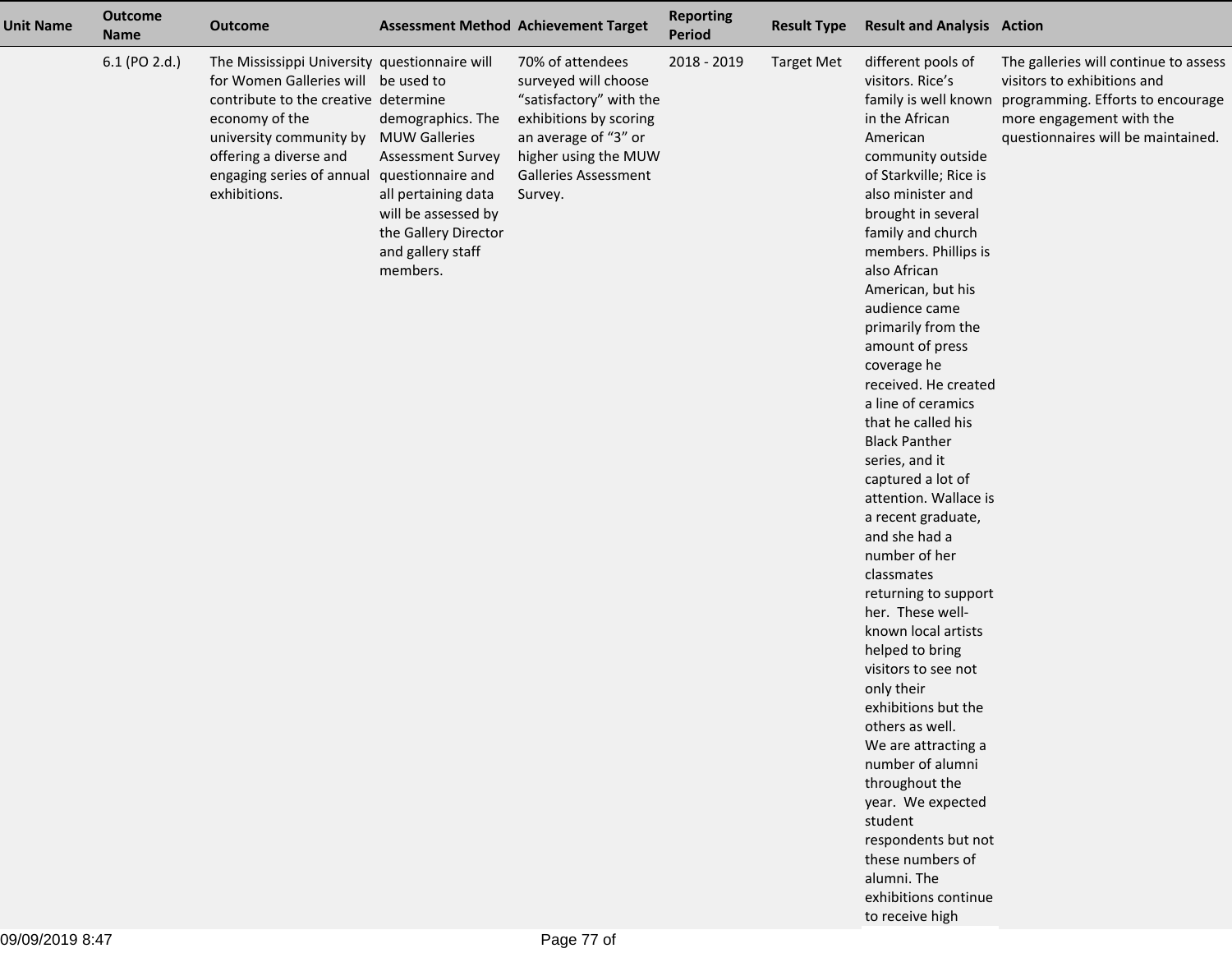| <b>Unit Name</b>                               | <b>Outcome</b><br><b>Name</b> | <b>Outcome</b>                                                                                                                                                                                                                                                                 | <b>Assessment Method Achievement Target</b>                                                                                                                                                                                                                                                                                                                                                                                                                                                                                                                                                                                                                                           |                                                                                                                                                                                         | <b>Reporting</b><br><b>Period</b> | <b>Result Type</b> | <b>Result and Analysis Action</b>                                                                 |                                                                                                                                                                                                                                                                                                                                                         |
|------------------------------------------------|-------------------------------|--------------------------------------------------------------------------------------------------------------------------------------------------------------------------------------------------------------------------------------------------------------------------------|---------------------------------------------------------------------------------------------------------------------------------------------------------------------------------------------------------------------------------------------------------------------------------------------------------------------------------------------------------------------------------------------------------------------------------------------------------------------------------------------------------------------------------------------------------------------------------------------------------------------------------------------------------------------------------------|-----------------------------------------------------------------------------------------------------------------------------------------------------------------------------------------|-----------------------------------|--------------------|---------------------------------------------------------------------------------------------------|---------------------------------------------------------------------------------------------------------------------------------------------------------------------------------------------------------------------------------------------------------------------------------------------------------------------------------------------------------|
|                                                | 6.1 (PO 2.d.)                 | The Mississippi University Visitors to the<br>for Women Galleries will Mississippi<br>contribute to the creative University for<br>economy of the<br>university community by will be asked to<br>offering a diverse and<br>engaging series of annual Galleries<br>exhibitions. | <b>Women Galleries</b><br>complete the MUW<br><b>Assessment Survey</b><br>questionnaire. The<br>focus will be on<br>reception attendees.<br>Using a gallery<br>rubric, gallery<br>visitors will assess<br>their level of<br>engagement or<br>satisfaction with the<br>exhibitions on<br>display. Rubrics will<br>be updated with<br>every change of<br>exhibition. The<br>other information<br>on the assessment<br>measurement<br>questionnaire will<br>be used to<br>determine<br>demographics. The<br><b>MUW Galleries</b><br><b>Assessment Survey</b><br>questionnaire and<br>all pertaining data<br>will be assessed by<br>the Gallery Director<br>and gallery staff<br>members. | 70% of attendees<br>surveyed will choose<br>"satisfactory" with the<br>exhibitions by scoring<br>an average of "3" or<br>higher using the MUW<br><b>Galleries Assessment</b><br>Survey. | 2018 - 2019                       | <b>Target Met</b>  | scores and<br>complimentary<br>comments.                                                          | The galleries will continue to assess<br>visitors to exhibitions and<br>programming. Efforts to encourage<br>more engagement with the<br>questionnaires will be maintained.                                                                                                                                                                             |
| Program -<br>French -<br>Minor {2016-<br>2017} | 1.1 (SLO)                     | Students will enhance<br>aural skills in French<br>through the use of<br>technological resources.                                                                                                                                                                              | Students will<br>demonstrate<br>increased aural skills 100 or 200 level<br>in French after<br>listening or watching exhibit at least a<br>films, excerpts from<br>audio-magazines,<br>websites, and video- listening to an audio-                                                                                                                                                                                                                                                                                                                                                                                                                                                     | 70% of non-French<br>minors enrolled in FLF<br>French classes will<br>"minimum<br>understanding" after                                                                                  | 2018 - 2019                       | <b>Target Met</b>  | During the 2018-<br>1 student with a<br>French Minor. and<br>the Fall and 16<br>other students in | The department will revisit the<br>2019 academic year, rubrics to either assign higher<br>the department had scores to better performance or to<br>include a ranking of 4 for no<br>comprehension, so that the<br>17 other students in numerical data is more intuitive.<br>We will also discuss the assignment<br>or assignments that are used in this |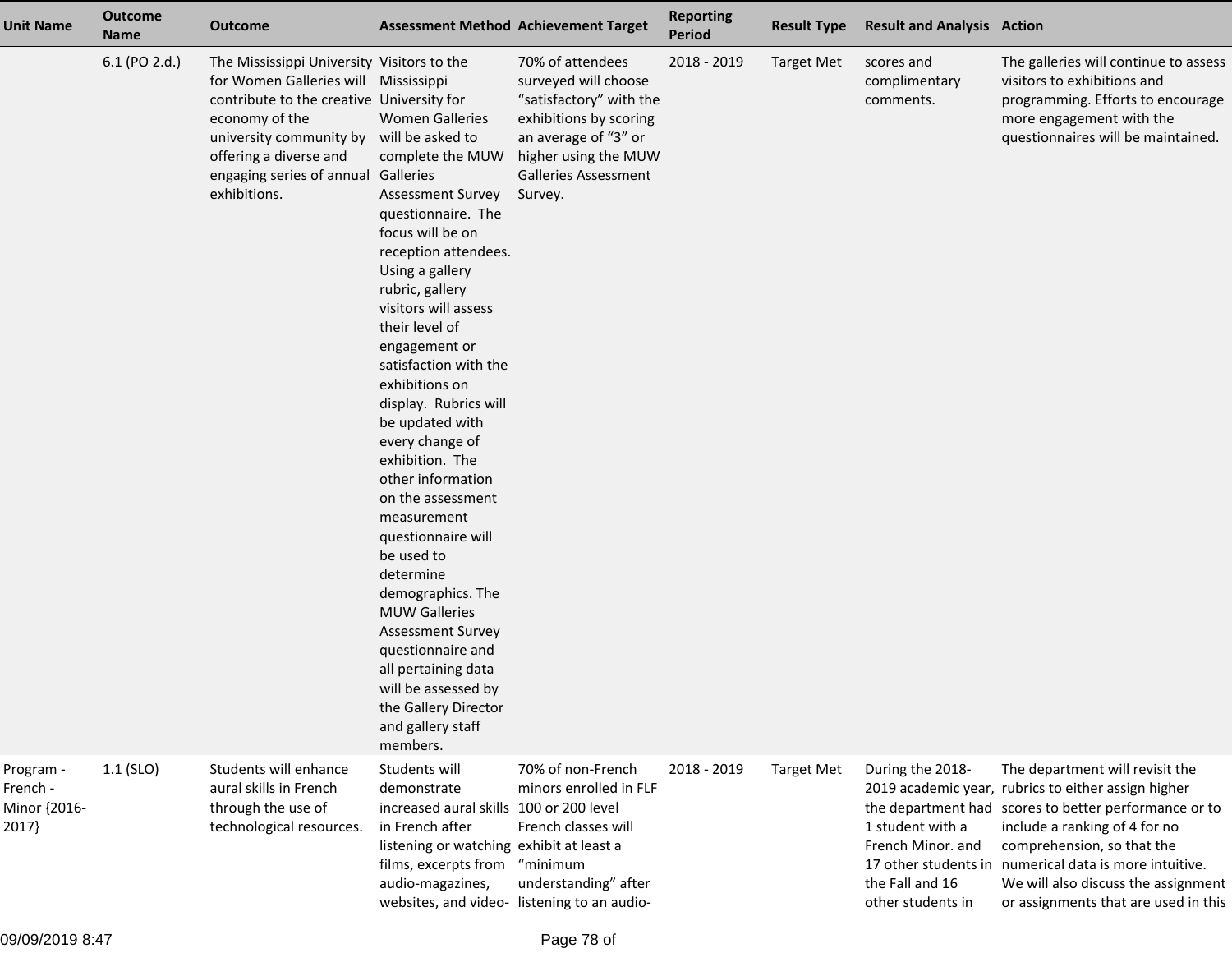| <b>Unit Name</b>                               | <b>Outcome</b><br><b>Name</b> | <b>Outcome</b>                                                                                                      | <b>Assessment Method Achievement Target</b>                                                                                                                                                                                                                                                                                              |                                                                                                                                                                                                                                                                                                                                                                          | <b>Reporting</b><br><b>Period</b> | <b>Result Type</b> | <b>Result and Analysis Action</b>                                                                                                                                                                                                                                                                                                                                                                                           |                                                                                                                                                                                                                                                                                                                                                           |
|------------------------------------------------|-------------------------------|---------------------------------------------------------------------------------------------------------------------|------------------------------------------------------------------------------------------------------------------------------------------------------------------------------------------------------------------------------------------------------------------------------------------------------------------------------------------|--------------------------------------------------------------------------------------------------------------------------------------------------------------------------------------------------------------------------------------------------------------------------------------------------------------------------------------------------------------------------|-----------------------------------|--------------------|-----------------------------------------------------------------------------------------------------------------------------------------------------------------------------------------------------------------------------------------------------------------------------------------------------------------------------------------------------------------------------------------------------------------------------|-----------------------------------------------------------------------------------------------------------------------------------------------------------------------------------------------------------------------------------------------------------------------------------------------------------------------------------------------------------|
| Program -<br>French -<br>Minor {2016-<br>2017} | $1.1$ (SLO)                   | Students will enhance<br>aural skills in French<br>through the use of<br>technological resources.                   | clips in French.<br>French faculty will<br>assess with the<br>Aural<br>Comprehension<br>Rubric.                                                                                                                                                                                                                                          | clip or being shown a<br>video-clip in French.<br>The Aural<br><b>Comprehension Rubric</b><br>will measure aural<br>skills from a range of<br>"no understanding" to<br>"minimum<br>understanding" to<br>"proficient<br>understanding" to<br>"exemplary<br>understanding."                                                                                                | 2018 - 2019                       | <b>Target Met</b>  | the Spring (one<br>student stopped<br>taking French after<br>101) in French 101-<br>202. Of these<br>students, 100%<br>earned a score of<br>less than 3, where 1<br>is exemplary, 2 is<br>proficient, and 3 is<br>minimum<br>understanding.<br>Since each student<br>was assessed twice,<br>once per semester,<br>that leaves 33 total<br>non-majors who<br>were assessed<br>(counting each time<br>they were<br>assessed). | assessment.                                                                                                                                                                                                                                                                                                                                               |
|                                                |                               |                                                                                                                     | Students will<br>demonstrate<br>increased aural skills 100 or 200 level<br>in French after<br>listening or watching least a "proficient<br>films, excerpts from understanding" after<br>audio-magazines,<br>websites, and video- clip<br>clips in French.<br>French faculty will<br>assess with the<br>Aural<br>Comprehension<br>Rubric. | 80% of all French<br>minors enrolled in FLF<br>courses will exhibit at<br>listening to an audio-<br>or being shown a<br>video-clip in French.<br>The Aural<br><b>Comprehension Rubric</b><br>will measure aural<br>skills from a range of<br>"no understanding" to<br>"minimum<br>understanding" to<br>"proficient<br>understanding" to<br>"exemplary<br>understanding." | 2018 - 2019                       | <b>Target Met</b>  | In 2018-2019 the<br>student who was<br>declared as a<br>Foreign Languages<br>Minor in French.<br>She earned a<br>perfect score of 1<br>both semesters of<br>FLF 201 and 202                                                                                                                                                                                                                                                 | The department chair and the<br>department had one French faculty will discuss revising<br>the rubric so that 1 is minimal and 3<br>is exemplary, which will make<br>analysis of the rubric more<br>straightforward and allow no<br>answer to be rated a 0.<br>We will also discuss which<br>assignment or assignments are<br>used to evaluate this goal. |
|                                                | 2.1 (GEO 2.c.)                | French students enrolled A French faculty<br>in FLF 100 and 200 level<br>courses will demonstrate a written or oral | member will assess                                                                                                                                                                                                                                                                                                                       | All French minors will<br>average at least the<br>following on the                                                                                                                                                                                                                                                                                                       | 2018 - 2019                       | Inconclusive       | We had no French<br>minors enrolled in<br>FLF 101 or 102.                                                                                                                                                                                                                                                                                                                                                                   | We will continue to provide cultural<br>experiences in French classes and<br>continue to asses students                                                                                                                                                                                                                                                   |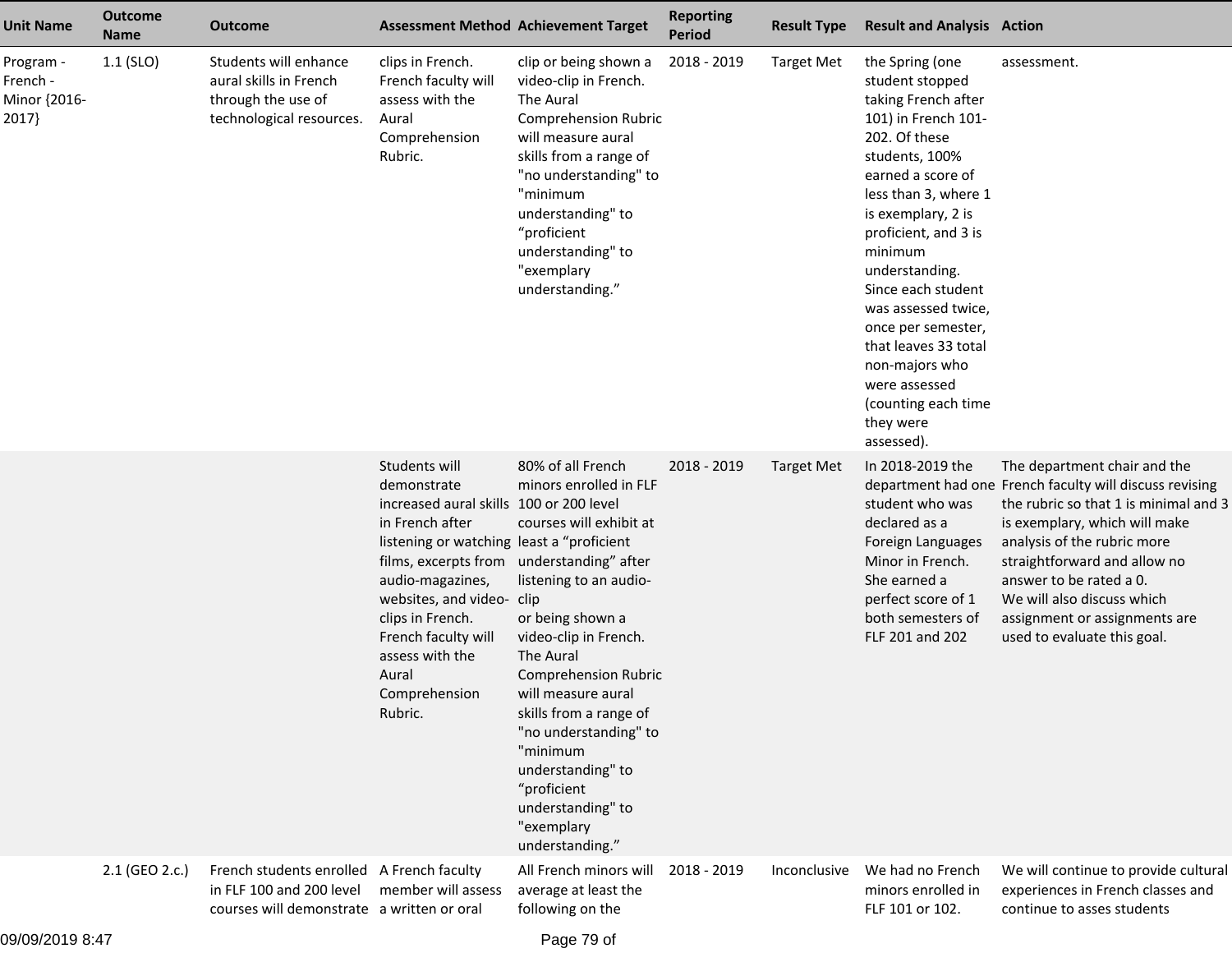| <b>Unit Name</b> | <b>Outcome</b><br><b>Name</b> | <b>Outcome</b>                                                                 |                                                                                                                                                                                                                                  | <b>Assessment Method Achievement Target</b>                                                                                                                                                                                                                                                                                     | <b>Reporting</b><br><b>Period</b> | <b>Result Type</b> | <b>Result and Analysis Action</b>                                                                                                                                                                                                                                                                                                                                                                   |                                                                                                                                                                                                                                                                                                                                                                                                              |
|------------------|-------------------------------|--------------------------------------------------------------------------------|----------------------------------------------------------------------------------------------------------------------------------------------------------------------------------------------------------------------------------|---------------------------------------------------------------------------------------------------------------------------------------------------------------------------------------------------------------------------------------------------------------------------------------------------------------------------------|-----------------------------------|--------------------|-----------------------------------------------------------------------------------------------------------------------------------------------------------------------------------------------------------------------------------------------------------------------------------------------------------------------------------------------------------------------------------------------------|--------------------------------------------------------------------------------------------------------------------------------------------------------------------------------------------------------------------------------------------------------------------------------------------------------------------------------------------------------------------------------------------------------------|
|                  | 2.1 (GEO 2.c.)                | knowledge about the<br>variety of cultures in<br>French speaking<br>countries. | student<br>presentation dealing on Intercultural<br>with cultural aspects Knowledge and<br>of a French speaking Competence.<br>country using the<br>AAC&U VALUE<br>Rubric on<br>Intercultural<br>Knowledge and<br>Competence.    | AAC&U VALUE Rubric<br>In FLF $101 - no$ lower<br>than 1.5<br>In FLF 102 - no lower<br>than 2.0                                                                                                                                                                                                                                  | 2018 - 2019                       | Inconclusive       | We had no French<br>minors enrolled in<br>FLF 101 or 102.                                                                                                                                                                                                                                                                                                                                           | comprehension and understanding.                                                                                                                                                                                                                                                                                                                                                                             |
|                  |                               |                                                                                | A French faculty<br>member will assess<br>a written or oral<br>student<br>with cultural aspects following on the<br>country using the<br>AAC&U VALUE<br>Rubric on<br>Intercultural<br>Knowledge and<br>Competence.               | All students taking FLF 2018 - 2019<br>100 level classes<br>(excluding French<br>minors) will average<br>presentation dealing collectively at least the<br>of a French speaking AAC&U VALUE Rubric<br>Intercultural<br>Knowledge and<br>Competence.<br>In FLF $101 - no$ lower<br>than 1<br>In FLF 102 - no lower<br>than $1.5$ |                                   | <b>Target Met</b>  | All students in FLF<br>101 and 102<br>reached their<br>respective targets.<br>Scores ranged from<br>1.5 - 4 (Average<br>2.83) in 101 and<br>from 2-4 (Average<br>3.16) in 102.<br>Students clearly<br>benefit from the<br>exposure they have<br>to other cultures in<br>French. 100% of<br>students met the<br>target.                                                                              | We will continue to assess French<br>assignments dealing with oral<br>presentations on cultural aspects of<br>a French-speaking country. Given<br>the level of success, it may be<br>worth examining whether a more<br>difficult assignment could be used<br>for each class. Review of the<br>assignments used for this<br>assessment will be conducted by<br>the department chair and<br>languages faculty. |
|                  |                               |                                                                                | A French faculty<br>member will assess<br>a written or oral<br>student<br>with cultural aspects following on the<br>country using the Intercultural<br>AAC&U VALUE<br>Rubric on<br>Intercultural<br>Knowledge and<br>Competence. | All students taking FLF 2018 - 2019<br>200 level classes<br>(excluding French<br>minors) will average<br>presentation dealing collectively at least the<br>of a French speaking AAC&U VALUE Rubric<br>Knowledge and<br>Competence.<br>In FLF 201 - no lower<br>than 2.0<br>In FLF 202 - no lower<br>than 2.5                    |                                   | <b>Target Met</b>  | All students in FLF<br>201 and FLF 202<br>met the goals of a<br>2.0 or 2.5<br>respectively. The<br>scores ranged from<br>2.25-4 (Average<br>3.14) in 201 and 2.5-<br>4 (Average 3.44) in<br>202. Four students<br>were at the<br>benchmark of a 2.5,<br>whereas in pervious<br>sections of the<br>course, scores have<br>all been above the<br>benchmark. This is<br>likely due to the<br>increased | The department chair and<br>languages faculty will review the<br>assignments used to assess<br>students with the Value Rubric on<br>Intercultural Knowledge to see that<br>each has an appropriate level of<br>difficulty for the class.                                                                                                                                                                     |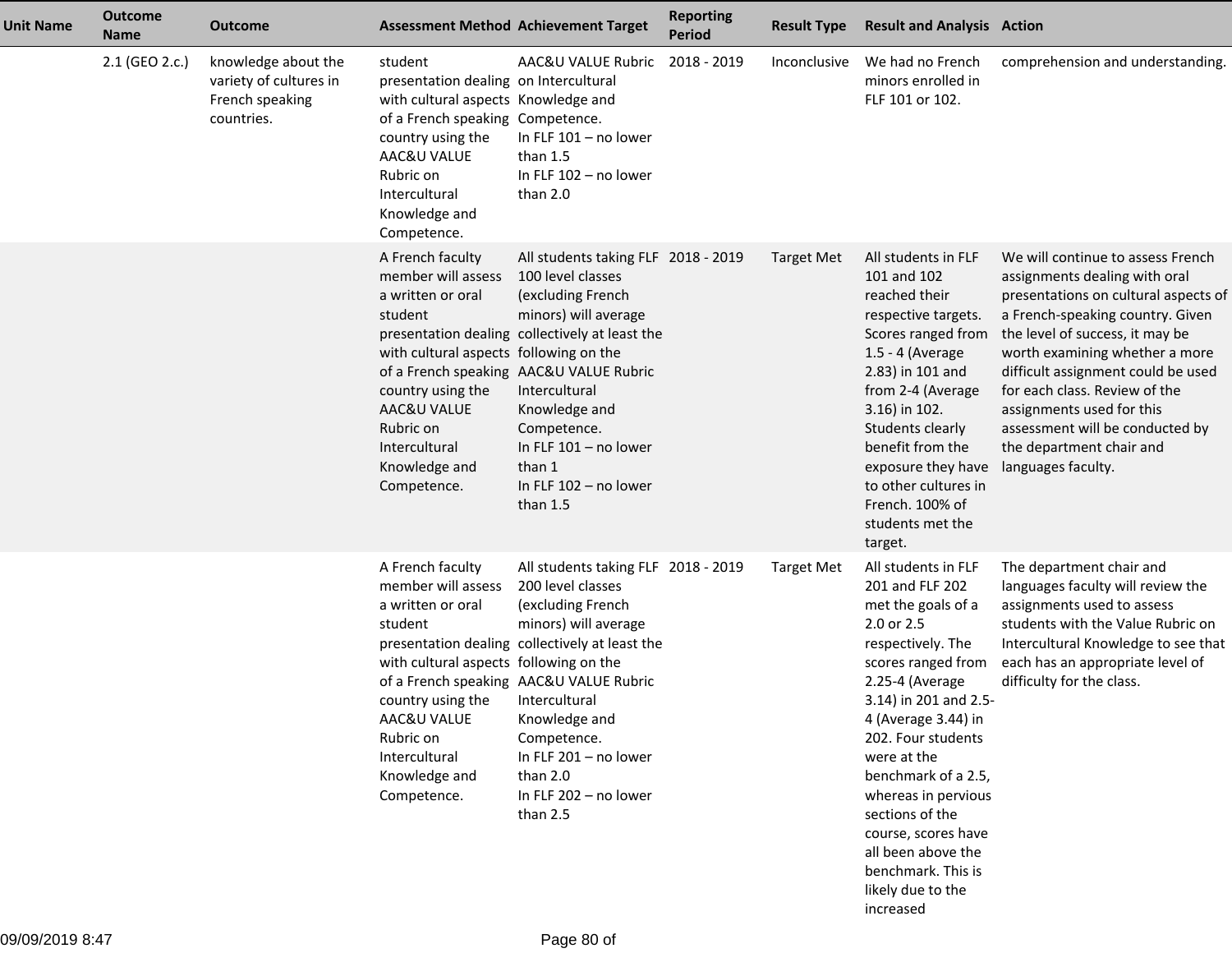| <b>Unit Name</b> | <b>Outcome</b><br><b>Name</b> | <b>Outcome</b>                                                                                                                                                                                                  |                                                                                                                                                                                                                                                                                                                                          | <b>Assessment Method Achievement Target</b>                                                                                                                                                                                                                                                                                                   | <b>Reporting</b><br><b>Period</b> | <b>Result Type</b>       | <b>Result and Analysis Action</b>                                                                                                                                                                                                                                                        |                                                                                                                                                                                                                                          |
|------------------|-------------------------------|-----------------------------------------------------------------------------------------------------------------------------------------------------------------------------------------------------------------|------------------------------------------------------------------------------------------------------------------------------------------------------------------------------------------------------------------------------------------------------------------------------------------------------------------------------------------|-----------------------------------------------------------------------------------------------------------------------------------------------------------------------------------------------------------------------------------------------------------------------------------------------------------------------------------------------|-----------------------------------|--------------------------|------------------------------------------------------------------------------------------------------------------------------------------------------------------------------------------------------------------------------------------------------------------------------------------|------------------------------------------------------------------------------------------------------------------------------------------------------------------------------------------------------------------------------------------|
|                  |                               |                                                                                                                                                                                                                 | A French faculty<br>member will assess<br>a written or oral<br>student<br>with cultural aspects following on the<br>country using the<br>AAC&U VALUE<br>Rubric on<br>Intercultural<br>Knowledge and<br>Competence.                                                                                                                       | All students taking FLF 2018 - 2019<br>200 level classes<br>(excluding French<br>minors) will average<br>presentation dealing collectively at least the<br>of a French speaking AAC&U VALUE Rubric<br>Intercultural<br>Knowledge and<br>Competence.<br>In FLF 201 - no lower<br>than 2.0<br>In FLF 202 - no lower<br>than 2.5                 |                                   | <b>Target Met</b>        | competency<br>required and the<br>increased difficulty<br>of the assignment.                                                                                                                                                                                                             | The department chair and<br>languages faculty will review the<br>assignments used to assess<br>students with the Value Rubric on<br>Intercultural Knowledge to see that<br>each has an appropriate level of<br>difficulty for the class. |
|                  |                               |                                                                                                                                                                                                                 | A French faculty<br>member will assess<br>a written or oral<br>student<br>presentation dealing on Intercultural<br>with cultural aspects Knowledge and<br>of a French speaking Competence.<br>country using the<br>AAC&U VALUE<br>Rubric on<br>Intercultural<br>Knowledge and<br>Competence.<br>(Active)                                 | All French minors will<br>average at least the<br>following on the<br>AAC&U VALUE Rubric<br>In FLF 201 - no lower<br>than 2.5<br>In FLF 202 - no lower<br>than 3 (lower<br>Capstone level)                                                                                                                                                    | 2018 - 2019                       | <b>Target Met</b>        | We had 1 French<br>minor enrolled in<br>both FLF 201 and<br>FLF 202. She earned<br>a perfect score of 4<br>both semesters on<br>the AAC&U Value<br>Rubric on<br>Intercultural<br>Knowledge and<br>Competence.                                                                            | Continue assessment.                                                                                                                                                                                                                     |
|                  | 2.2 (PO 4.d.)                 | Minors who complete a<br>minor in our foreign<br>language program will<br>demonstrate satisfaction<br>with the instruction and<br>of the program's<br>intercultural and<br>multicultural knowledge<br>emphasis. | At the end of the<br>academic year,<br>departmental<br>faculty will review<br>and analyze the FLF<br>202 Course<br><b>Evaluations Survey</b><br>if achievement<br>target was met.<br>Since French minors global culture,<br>are rare, this every<br>third year<br>assessment should<br>be sufficient to<br>determine program<br>success. | 75% of students<br>participating in the FLF<br>202 course evaluation<br>survey will state that<br>they were satisfied<br>with the instruction<br>received in their time<br>results to determine in the French courses<br>and gained a greater<br>appreciation overall of<br>including the varied<br>cultures of French<br>speaking countries. | 2018 - 2019                       | <b>Target Not</b><br>Met | Rate: 3/5 - 60%<br>Fall 2018 Course<br>Evaluation did not<br>include the targeted<br>survey for this<br>assessment. It only<br>began in the Spring<br>2019 term.<br>Spring 2019 Course<br><b>Evaluation Results:</b><br>(participation 5/9 -<br>55.56%)<br>Very Satisfied - 3/5 -<br>60% | AY Total Satisfaction Continue assessment.                                                                                                                                                                                               |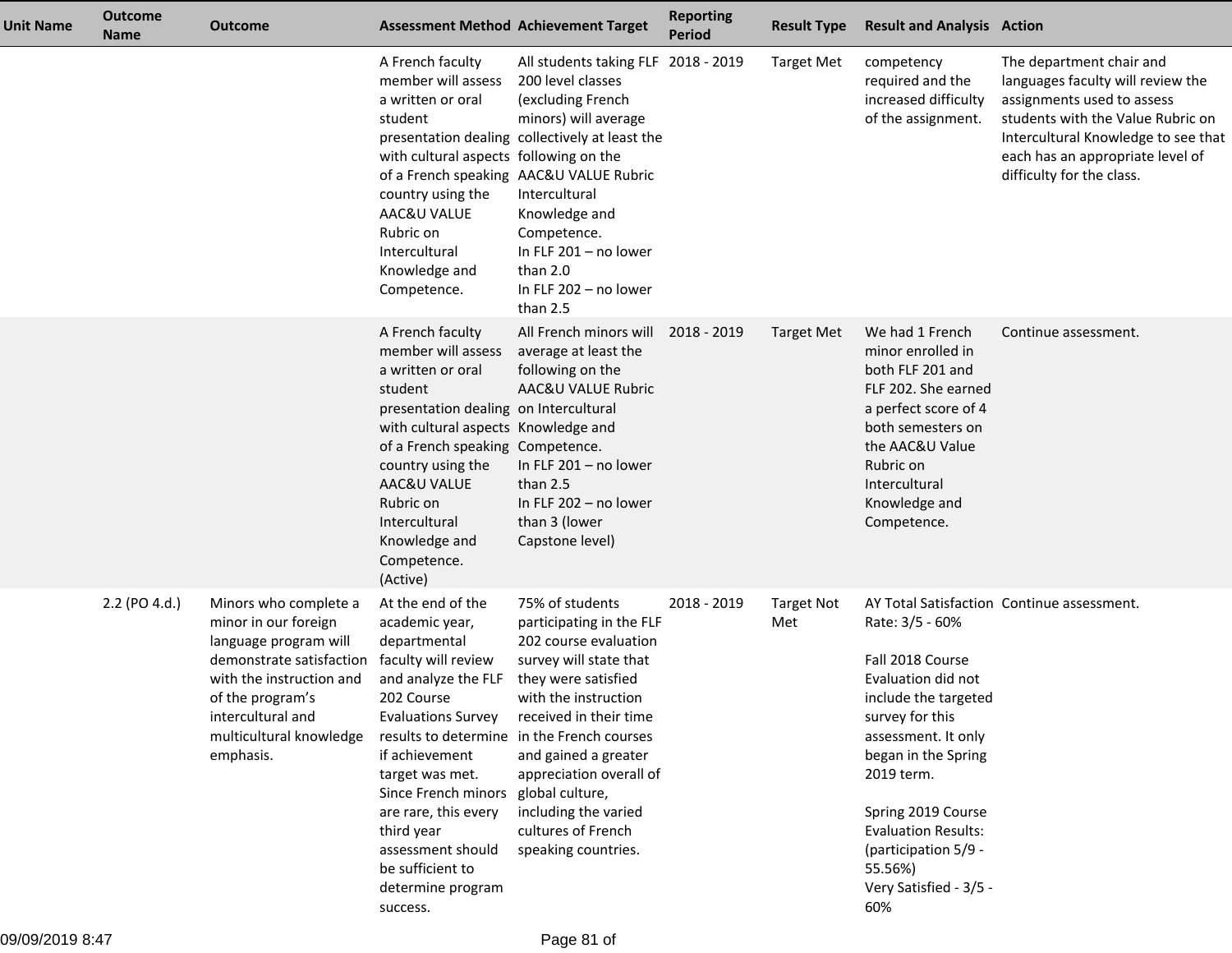| <b>Unit Name</b> | <b>Outcome</b><br><b>Name</b> | <b>Outcome</b>                                                                                                                                                                                                                                                                                                                            |                                                                                                                                                                                                                                                                                                                                          | <b>Assessment Method Achievement Target</b>                                                                                                                                                                                                                                                                                                   | <b>Reporting</b><br><b>Period</b> | <b>Result Type</b>       | <b>Result and Analysis Action</b>                                                                                                                                                                                               |                                                                                                                                                                                                                                |
|------------------|-------------------------------|-------------------------------------------------------------------------------------------------------------------------------------------------------------------------------------------------------------------------------------------------------------------------------------------------------------------------------------------|------------------------------------------------------------------------------------------------------------------------------------------------------------------------------------------------------------------------------------------------------------------------------------------------------------------------------------------|-----------------------------------------------------------------------------------------------------------------------------------------------------------------------------------------------------------------------------------------------------------------------------------------------------------------------------------------------|-----------------------------------|--------------------------|---------------------------------------------------------------------------------------------------------------------------------------------------------------------------------------------------------------------------------|--------------------------------------------------------------------------------------------------------------------------------------------------------------------------------------------------------------------------------|
|                  | 2.2 (PO 4.d.)                 | Minors who complete a<br>minor in our foreign<br>language program will<br>demonstrate satisfaction<br>with the instruction and<br>of the program's<br>intercultural and<br>multicultural knowledge<br>emphasis.                                                                                                                           | At the end of the<br>academic year,<br>departmental<br>faculty will review<br>and analyze the FLF<br>202 Course<br><b>Evaluations Survey</b><br>if achievement<br>target was met.<br>Since French minors global culture,<br>are rare, this every<br>third year<br>assessment should<br>be sufficient to<br>determine program<br>success. | 75% of students<br>participating in the FLF<br>202 course evaluation<br>survey will state that<br>they were satisfied<br>with the instruction<br>received in their time<br>results to determine in the French courses<br>and gained a greater<br>appreciation overall of<br>including the varied<br>cultures of French<br>speaking countries. | 2018 - 2019                       | <b>Target Not</b><br>Met | $-0/5 - 0%$<br>Neither Satisfied nor<br>Dissatisfied - 0/5 -<br>0%<br>Somewhat<br>Dissatisfied - 1/5 -<br>20%<br>Very Dissatisfied -<br>$1/5 - 20%$                                                                             | Somewhat Satisfied Continue assessment.                                                                                                                                                                                        |
|                  |                               | 3.1 (SAO & SLO) Students will have a five<br>to ten minute one on one member will assess<br>conversation in French<br>with a French faculty<br>member as a part of the<br>assessment of student<br>learning in FLF 101, 102,<br>201 and 202. The<br>Departmental<br><b>Conversation Rubric will</b><br>be applied to the<br>conversation. | A French faculty<br>a five to ten minute<br>conversation<br>between himself<br>and each student<br>enrolled in FLF 101<br>and 102 (or the<br>summer intensive<br>courses*) courses<br>using the<br>Department<br>Conversation Rubric. than an average of                                                                                 | 75% of non-French<br>minors taking the<br>following FLF<br>elementary French<br>courses will score the<br>following averages on<br>the departmental<br>conversation rubric.<br>In FLF $101 - no$ lower<br>than an average of<br>"minimal"<br>In FLF 102 - no lower<br>"minimal"                                                               | 2018 - 2019                       | <b>Target Met</b>        | All students<br>assessed in FLF 101<br>and 102 earned<br>scores lower than 3<br>(minimal), where 1<br>is Exemplary, 2 is<br>Proficient, and 3 is<br>minimal. Scores<br>ranged from 2.5-<br>1.04 in 101 and<br>2.68-1.04 in 102. | Continue to assess students in FLF<br>101 and 102 on the Department<br>Conversation Rubric and review<br>which assignment or assignments<br>are used.                                                                          |
|                  |                               |                                                                                                                                                                                                                                                                                                                                           | A French faculty<br>member will assess<br>a five to ten minute FLF elementary and<br>conversation<br>between himself<br>and each student<br>enrolled in FLF 101<br>and 102 (or the<br>summer intensive<br>courses*) courses<br>using the<br>Department<br>Conversation Rubric. than an average of                                        | 90% of French minors 2018 - 2019<br>taking the following<br>intermediate French<br>courses will score the<br>following averages on<br>the Department<br>Conversation Rubric.<br>In FLF $101 - no lower$<br>than an average of<br>"minimal"<br>In FLF 102 - no lower<br>"minimal"                                                              |                                   | Inconclusive             | There were no<br>minors this year in<br>FLF 101 and 102.                                                                                                                                                                        | We will continue to assess based on<br>the Department Rubric; however,<br>we may consider removing the<br>target based on minors in the first<br>year, since it will be rare to have<br>anyone who has declared that<br>early. |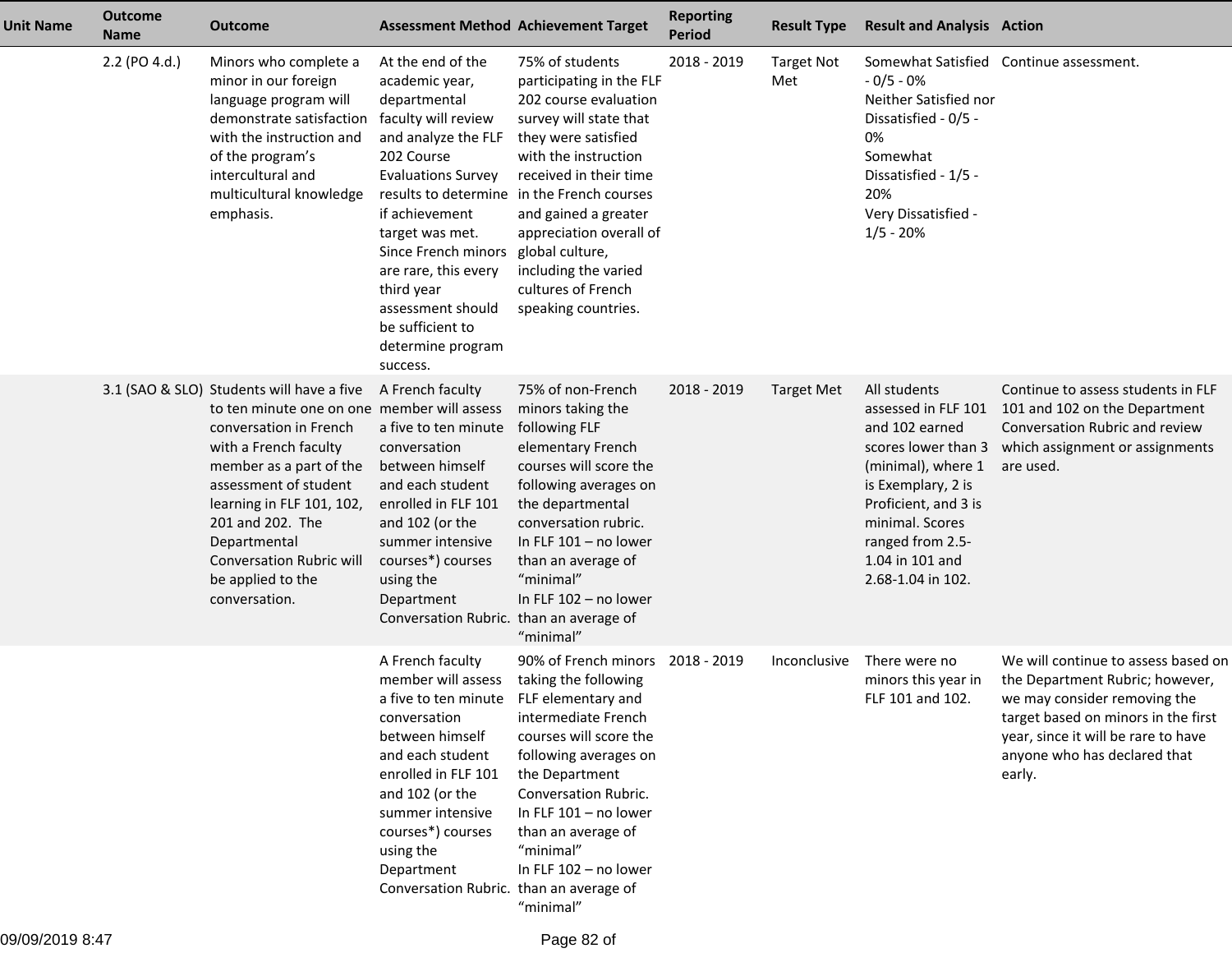| <b>Unit Name</b> | <b>Outcome</b><br><b>Name</b> | <b>Outcome</b>         |                                                                                                                                                                                                                                                                                | <b>Assessment Method Achievement Target</b>                                                                                                                                                                                                                                                                | <b>Reporting</b><br><b>Period</b> | <b>Result Type</b>       | <b>Result and Analysis Action</b>                                                                                                                                                                                                                                                                                                                                                                                                                                                                                                                                                                        |                                                                                                                                                                                                                                                                                                                                                                                                                                                                     |
|------------------|-------------------------------|------------------------|--------------------------------------------------------------------------------------------------------------------------------------------------------------------------------------------------------------------------------------------------------------------------------|------------------------------------------------------------------------------------------------------------------------------------------------------------------------------------------------------------------------------------------------------------------------------------------------------------|-----------------------------------|--------------------------|----------------------------------------------------------------------------------------------------------------------------------------------------------------------------------------------------------------------------------------------------------------------------------------------------------------------------------------------------------------------------------------------------------------------------------------------------------------------------------------------------------------------------------------------------------------------------------------------------------|---------------------------------------------------------------------------------------------------------------------------------------------------------------------------------------------------------------------------------------------------------------------------------------------------------------------------------------------------------------------------------------------------------------------------------------------------------------------|
|                  |                               |                        | A French faculty<br>member will assess<br>a five to ten minute<br>conversation<br>between himself<br>and each student<br>enrolled in FLF 201<br>and 202 (or the<br>summer intensive<br>courses*) courses<br>using the<br>Department<br>Conversation Rubric. than an average of | 75% of non-French<br>minors taking the<br>following FLF<br>intermediate French<br>courses will score the<br>following averages on<br>the departmental<br>conversation rubric.<br>In FLF 201 - no lower<br>than an average of<br>"proficient"<br>In FLF 202 - no lower<br>"proficient"                      | 2018 - 2019                       | <b>Target Not</b><br>Met | 10 students<br>assessed met the<br>target of 2 or lower<br>on this assessment<br>with 1 being<br>Exemplary and 2<br>being Proficient.<br>Eight students did<br>though of those<br>many were close.<br>non-proficient<br>scores were: 2.32,<br>2.24, and 2.16 in FLF<br>201 and 2.16, 2.16,<br>2.52, 2.24, 2.28 in<br>FLF 202. Of these,<br>all but one would<br>round down to 2,<br>meaning they are<br>closer to proficient<br>than to minimal. We<br>may need to<br>consider how we<br>view average scores<br>between Proficient<br>and Minimal. Only<br>56% of non-majors<br>met the target<br>score. | The department chair and French<br>faculty will review the assignments<br>that are used to score the<br><b>Department Conversation Rubric</b><br>and determine why students have<br>more problems the higher they are<br>in the sequence. Is the because the<br>assignments are more difficult or<br>not meet the target, are students not learning the<br>material? The rubric will also be<br>revised to better account for no<br>response or incorrect response. |
|                  |                               |                        | A French faculty<br>member will assess<br>a five to ten minute<br>conversation<br>between himself<br>and each student<br>enrolled in FLF 201<br>and 202 (or the<br>summer intensive<br>courses*) courses<br>using the<br>Department<br>Conversation Rubric. than an average of | 90% of French minors 2018 - 2019<br>taking the following<br>FLF elementary and<br>intermediate French<br>courses will score the<br>following averages on<br>the Department<br>Conversation Rubric.<br>In FLF 201 - no lower<br>than an average of<br>"proficient"<br>In FLF 202 - no lower<br>"proficient" |                                   | <b>Target Met</b>        | 1 minor this year,<br>who scored a<br>perfect score of 1<br>on the department faculty member.<br>Conversation<br>Rubric.                                                                                                                                                                                                                                                                                                                                                                                                                                                                                 | The department had We will continue to assessed based<br>on the Department Conversation<br>Rubric and a five-ten minute<br>conversation with the French                                                                                                                                                                                                                                                                                                             |
| Program -        | $1.1$ (GEO 5.a.)              | Students will transfer | Students                                                                                                                                                                                                                                                                       | The average score of                                                                                                                                                                                                                                                                                       | 2018 - 2019                       | <b>Target Met</b>        |                                                                                                                                                                                                                                                                                                                                                                                                                                                                                                                                                                                                          | FS 250 Spring 2019 This is a first year assessing                                                                                                                                                                                                                                                                                                                                                                                                                   |
|                  |                               |                        |                                                                                                                                                                                                                                                                                |                                                                                                                                                                                                                                                                                                            |                                   |                          |                                                                                                                                                                                                                                                                                                                                                                                                                                                                                                                                                                                                          |                                                                                                                                                                                                                                                                                                                                                                                                                                                                     |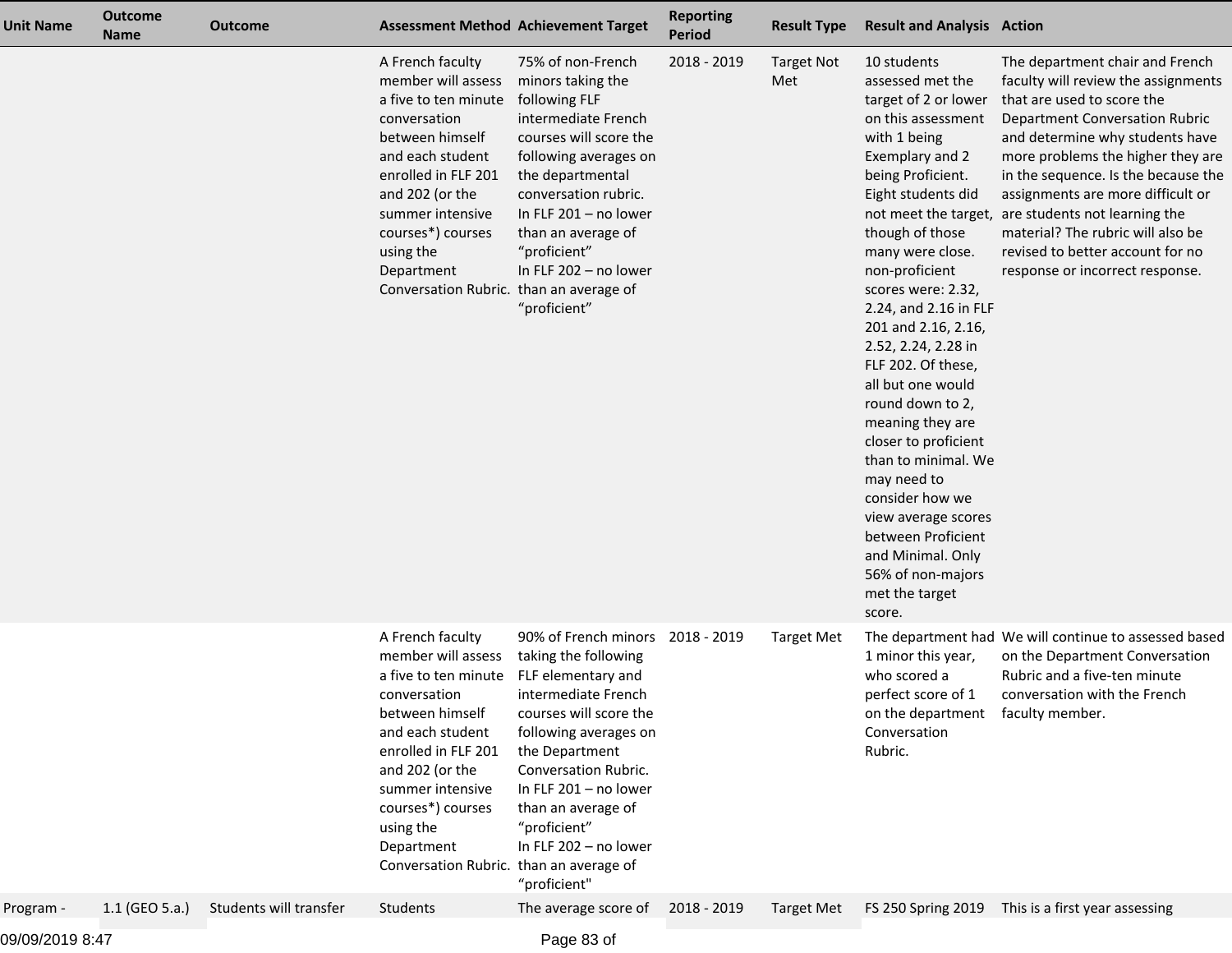| <b>Unit Name</b>                       | <b>Outcome</b><br><b>Name</b> | Outcome                                                                                                                                                                                                                                                                                       | <b>Assessment Method Achievement Target</b>                                                                                                                                                                                                                                                                    |                                                                                                                                                                                 | <b>Reporting</b><br><b>Period</b> | <b>Result Type</b> | <b>Result and Analysis Action</b>                                                                                                                                            |                                                                                                                                        |
|----------------------------------------|-------------------------------|-----------------------------------------------------------------------------------------------------------------------------------------------------------------------------------------------------------------------------------------------------------------------------------------------|----------------------------------------------------------------------------------------------------------------------------------------------------------------------------------------------------------------------------------------------------------------------------------------------------------------|---------------------------------------------------------------------------------------------------------------------------------------------------------------------------------|-----------------------------------|--------------------|------------------------------------------------------------------------------------------------------------------------------------------------------------------------------|----------------------------------------------------------------------------------------------------------------------------------------|
| Gerontology -<br>Minor {2018-<br>2019} | 1.1 (GEO 5.a.)                | general education<br>strands to make<br>connections between<br>disciplines.                                                                                                                                                                                                                   | participating in FS<br>250 Introduction to<br>Aging will be given a scale used in the<br>term paper<br>(Reaction Paper)<br>the course will<br>assess student<br>works.                                                                                                                                         | FS 250 students will be 2018 - 2019<br>at least 3 on the 1-4<br>AAC&U Foundations &<br>Skills for Lifelong<br>and the instructor of Learning Value Rubric<br>in Reaction Paper. |                                   | <b>Target Met</b>  | Average Score of<br>Foundations and<br>Skills for Lifelong<br>Learning VALUE<br>Rubric: 3.02<br>FS 250 was not<br>offered Fall 18                                            | students' outcome in FS 250. I will<br>continue this assessment measure<br>for next year.                                              |
|                                        |                               | 1.2 (SAO & SLO) Students will be able to<br>utilize the knowledge on<br>end-of-life issues and<br>explain the ways of the<br>concepts of death can<br>change over time, place,<br>and culture.                                                                                                | Students<br>participating in NU<br>453 Death, Dying,<br>and Bereavement<br>will be given an<br>online final exam<br>and the instructor of<br>the course will<br>evaluate the exam<br>to determine if<br>achievement target<br>was met.                                                                         | The average score of<br>NU 453 students will<br>be at least 70% on the<br>final exam.                                                                                           | 2018 - 2019                       | <b>Target Met</b>  | NU 453 Spring 2019<br>Average Score of<br>Final Exam: 94.67<br>NU 453 was not<br>offered Fall 18                                                                             | This is a first year assessing<br>students' outcome in FS NU 453. I<br>will continue this assessment<br>measure for next year.         |
|                                        | 2.1 (GEO 2.a.)                | Students will be able to<br>discuss aging related<br>topics with cultural<br>competency.                                                                                                                                                                                                      | Students<br>participating in FS<br>250 Introduction to<br>Aging will be given a scale used in the<br>discussion<br>assignment and the<br>instructor of the<br>course will assess<br>student response.                                                                                                          | The average score of<br>FS 250 students will be<br>at least 3 on the 1-4<br>AAC&U Intercultural<br>Knowledge &<br>Competence Value<br>Rubric in discussion<br>posts.            | 2018 - 2019                       | <b>Target Met</b>  | FS 250 Spring 2019<br>Average Score of<br>Intercultural<br>Knowledge and<br>Competence Value<br>Rubric: 3.14<br>FS 250 was not<br>offered Fall 18                            | This is a first year assessing<br>students' outcome in FS 250. I will<br>continue this assessment measure<br>for next year.            |
|                                        | 3.1 (PO 1.d.)                 | After completing HED<br>301 Aging and Public<br>Health & NU 453 Death,<br>Dying, and Bereavement, courses will be given average of 4 or above<br>students will<br>demonstrate more<br>interest in the<br>gerontology discipline<br>and get more interested<br>in gerontology related<br>jobs. | Students<br>participating in HED<br>301 and NU 453<br>an exit survey and<br>departmental<br>faculty will evaluate disagree and 5 being<br>the surveys to<br>determine if<br>achievement target<br>was met. The exit<br>survey consists of 5<br>questions with a<br>Likert scale of 1 to 5,<br>1 being strongly | 50% of participating<br>students assessed will<br>score an overall<br>on the exit survey,<br>with 1 being strongly<br>strongly agree.                                           | 2018 - 2019                       | <b>Target Met</b>  | HED 301 and NU<br>453 Sp 2019:<br>90.98% students<br>reported 4 (agree)<br>and 5 (strongly<br>agree) in Exit<br>Survey.<br>HED 301 and NU<br>453 were not<br>offered Fall 18 | This is a first year assessing<br>students' outcome in HED 301 and<br>NU453. I will continue this<br>assessment measure for next year. |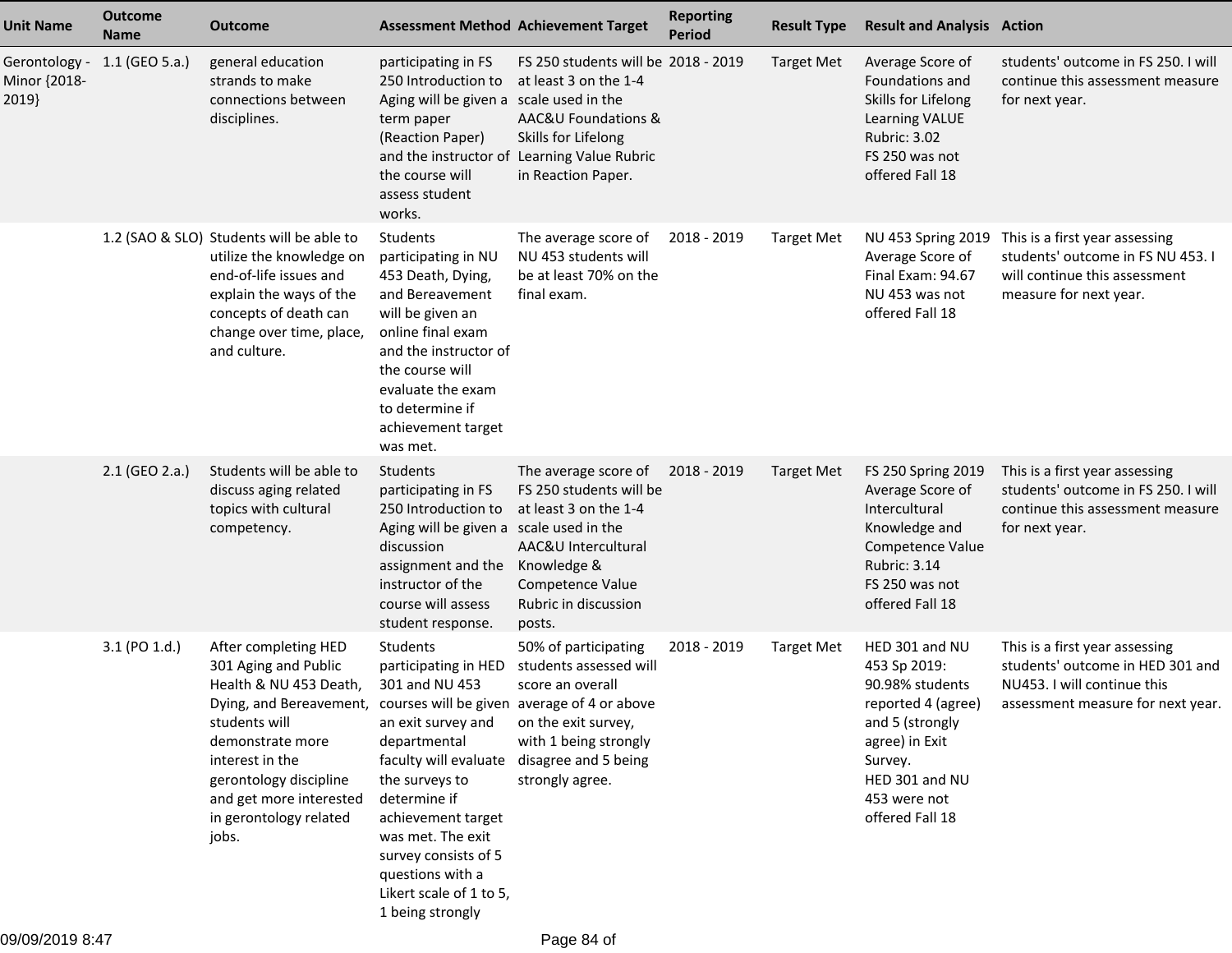| <b>Unit Name</b>                                                                  | <b>Outcome</b><br><b>Name</b>   | <b>Outcome</b>                                                                                                                                                                                                                                                                                                                                                    | <b>Assessment Method Achievement Target</b>                                                                                                                                                                                                 |                                                                                                                                                                                                                                                                                                                      | <b>Reporting</b><br><b>Period</b> | <b>Result Type</b>       | <b>Result and Analysis Action</b>                                                                                                                                                                                                                                                                                                                                                 |                                                                                                                                                                                                                                                                                                                                                                                                                                                                                                                                                                                                                                                                                                                                                                                                                                                                                                                                                                                 |
|-----------------------------------------------------------------------------------|---------------------------------|-------------------------------------------------------------------------------------------------------------------------------------------------------------------------------------------------------------------------------------------------------------------------------------------------------------------------------------------------------------------|---------------------------------------------------------------------------------------------------------------------------------------------------------------------------------------------------------------------------------------------|----------------------------------------------------------------------------------------------------------------------------------------------------------------------------------------------------------------------------------------------------------------------------------------------------------------------|-----------------------------------|--------------------------|-----------------------------------------------------------------------------------------------------------------------------------------------------------------------------------------------------------------------------------------------------------------------------------------------------------------------------------------------------------------------------------|---------------------------------------------------------------------------------------------------------------------------------------------------------------------------------------------------------------------------------------------------------------------------------------------------------------------------------------------------------------------------------------------------------------------------------------------------------------------------------------------------------------------------------------------------------------------------------------------------------------------------------------------------------------------------------------------------------------------------------------------------------------------------------------------------------------------------------------------------------------------------------------------------------------------------------------------------------------------------------|
|                                                                                   | 3.1 (PO 1.d.)                   | After completing HED<br>301 Aging and Public<br>Health & NU 453 Death,<br>Dying, and Bereavement,<br>students will<br>demonstrate more<br>interest in the<br>gerontology discipline<br>and get more interested<br>in gerontology related<br>jobs.                                                                                                                 | disagree and 5 being 50% of participating<br>strongly agree.                                                                                                                                                                                | students assessed will<br>score an overall<br>average of 4 or above<br>on the exit survey,<br>with 1 being strongly<br>disagree and 5 being<br>strongly agree.                                                                                                                                                       | 2018 - 2019                       | <b>Target Met</b>        | HED 301 and NU<br>453 Sp 2019:<br>90.98% students<br>reported 4 (agree)<br>and 5 (strongly<br>agree) in Exit<br>Survey.<br>HED 301 and NU<br>453 were not<br>offered Fall 18                                                                                                                                                                                                      | This is a first year assessing<br>students' outcome in HED 301 and<br>NU453. I will continue this<br>assessment measure for next year.                                                                                                                                                                                                                                                                                                                                                                                                                                                                                                                                                                                                                                                                                                                                                                                                                                          |
| Program -<br>Gifted Studies<br>(including<br>Certificate) -<br>ME {2016-<br>2017} | 1.1 (SAO & SLO) Candidates will | demonstrate skills and<br>commitment to creating<br>supportive environments<br>that afford all P-12<br>students access to<br>rigorous college and<br>career ready standards<br>by planning and<br>implementing an<br>interdisciplinary unit that<br>includes a use of<br>differentiated<br>assessment to measure<br>and report the impact on<br>student learning. | The instructor for ED Candidates will<br>598 will assess and<br>grade the<br>interdisciplinary unit creating supportive<br>presented by the<br>student(s) using the afford all P-12<br>Interdisciplinary Unit students access to<br>Rubric. | demonstrate skills and<br>commitment to<br>environments that<br>rigorous college and<br>career ready<br>standards by planning<br>and implementing an<br>interdisciplinary unit<br>by scoring an average<br>of 86% or above on<br>the Interdisciplinary<br>Unit Rubric in ED 598,<br>Internship in Gifted<br>Studies. | 2018 - 2019                       | Target Not<br>Met        | Six students were<br>enrolled in the<br>assignment took<br>place and was<br>assessed. One<br>student was not<br>graded on this<br>assignment (as a<br>drop grade). Three<br>of the five students<br>earned 100% and<br>two earned 0%<br>credit: Student A:<br>100%, Student B:<br>0%, Student C: 0%,<br>Student D: 100%,<br>Student E: 100%.<br>five students<br>assessed is 60%. | Faculty teaching gifted studies<br>confirm the value of this<br>course in which this assignment and rubric, although<br>the assignment should not be<br>assessed in ED 598 Internship in<br>Gifted Studies. The assignment was<br>assessed in ED 517 Methods,<br>Materials and Resources for<br>Teaching the Gifted, and plans are<br>to continue assessment of this<br>assignment in this course for 2019-<br>2020 for the current MS in Gifted<br>Studies, the Gifted Studies<br>Concentration of the M.Ed., and<br>the Certificate in Gifted Studies.<br>It is important to remember that<br>there is no longer a Master of<br>The average for the Science in Gifted Studies; Gifted<br>Studies is now either a<br>concentration in the Master of<br>Education in Education (M.Ed.) or a<br>program Certificate. Since no new<br>students will be enrolled in the MS<br>in Gifted Studies, we are reporting<br>on students who are completing<br>the previous degree option. |
|                                                                                   | 1.2 (PO 2.c.)                   | Strengthen and Expand<br>K-12 Partnerships-<br>Partners will co-construct focus group<br>mutually beneficial P-12<br>school and community<br>arrangements, including<br>technology-based                                                                                                                                                                          | The department of<br>education will hold<br>meetings with<br>various partners (K-<br>12 teachers) to co-                                                                                                                                    | The department of<br>education and various<br>partners will host 2<br>focus groups during<br>the academic year in<br>12 administration, K- which they will share<br>opinions about                                                                                                                                   | 2018 - 2019                       | <b>Target Not</b><br>Met | The<br>did not hold any<br>meetings with K-12<br>administration and<br>K-12 teachers, once<br>again, in 2018 -                                                                                                                                                                                                                                                                    | The department/division did not<br>department/division hold any meetings, once again,<br>however this has become a priority<br>for the upcoming year. The division<br>plans to meet with K-12<br>administration, K-12 teachers, and<br>parents of the gifted children they                                                                                                                                                                                                                                                                                                                                                                                                                                                                                                                                                                                                                                                                                                      |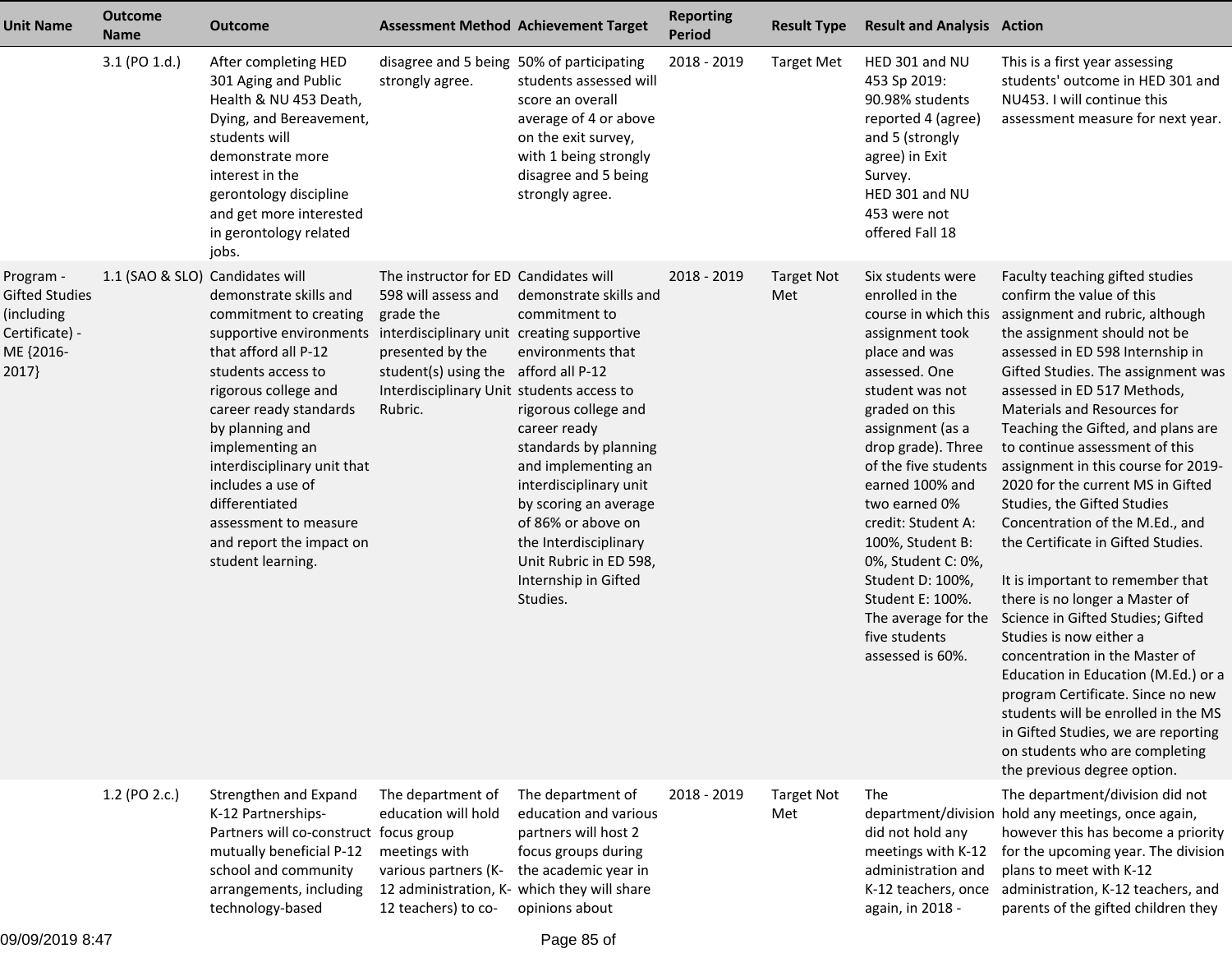| <b>Unit Name</b> | <b>Outcome</b><br><b>Name</b> | <b>Outcome</b>                                                                                                                                                                                                                                                                                                                                                                                                        |                                                                                                                                                      | <b>Assessment Method Achievement Target</b>                                                                                                                                                                                                                                                                                                                                                                                             | <b>Reporting</b><br><b>Period</b> | <b>Result Type</b>       | <b>Result and Analysis Action</b>                                                                                                                    |                                                                                                                                                                                                                                                                                                                                                                                                                 |
|------------------|-------------------------------|-----------------------------------------------------------------------------------------------------------------------------------------------------------------------------------------------------------------------------------------------------------------------------------------------------------------------------------------------------------------------------------------------------------------------|------------------------------------------------------------------------------------------------------------------------------------------------------|-----------------------------------------------------------------------------------------------------------------------------------------------------------------------------------------------------------------------------------------------------------------------------------------------------------------------------------------------------------------------------------------------------------------------------------------|-----------------------------------|--------------------------|------------------------------------------------------------------------------------------------------------------------------------------------------|-----------------------------------------------------------------------------------------------------------------------------------------------------------------------------------------------------------------------------------------------------------------------------------------------------------------------------------------------------------------------------------------------------------------|
|                  | 1.2 (PO 2.c.)                 | collaborations, for clinical construct mutually<br>preparation and share<br>responsibility for<br>continuous improvement<br>of candidate preparation<br>(Council of Accreditation<br>for Educator Preparation,<br>CAEP 2.1).                                                                                                                                                                                          | beneficial P-12<br>partnerships.                                                                                                                     | developing at least<br>one new mutually<br>beneficial partnership.                                                                                                                                                                                                                                                                                                                                                                      | 2018 - 2019                       | <b>Target Not</b><br>Met | 2019 related to<br>gifted studies.                                                                                                                   | serve within the immediate<br>surrounding area to include the<br><b>Columbus Municipal School District</b><br>and the Lowndes County School<br>District to discuss ways the<br>division's programming may best<br>meet the needs of our P-12<br>partners.                                                                                                                                                       |
|                  |                               | 2.1 (SAO & SLO) Candidates demonstrate<br>an understanding of and<br>are able to apply<br>knowledge and skills<br>specific to their discipline presentation given<br>by creating a<br>comprehensive<br>presentation highlighting Plan Rubric.<br>evidence-based<br>knowledge and strategies<br>related to a relevant<br>issue/topic in gifted<br>education targeted at an<br>audience of appropriate<br>stakeholders. | The instructor for ED Candidates<br>595 will assess and<br>grade the<br>comprehensive<br>by the student(s)<br>using the Advocacy                     | demonstrate an<br>understanding of and<br>are able to apply<br>knowledge and skills<br>specific to their<br>discipline by creating a<br>comprehensive<br>presentation<br>highlighting evidence-<br>based knowledge and<br>strategies related to a<br>relevant issue/topic in<br>gifted education<br>targeted at an<br>audience of<br>appropriate<br>stakeholders by<br>scoring "Acceptable or<br>above" on the<br>Advocacy Plan Rubric. | 2018 - 2019                       | <i>Inconclusive</i>      | ED 595 was not<br>offered this past<br>year.                                                                                                         | This assessment remains relevant<br>for this SAO & SLO. The placement<br>of this assignment and assessment<br>is being reconsidered, but for now<br>it will remain in ED 595. The<br>division will retain this assessment<br>for the upcoming year.                                                                                                                                                             |
|                  | 3.1 (RO & SLO)                | Candidates will<br>demonstrate their<br>proficiencies to<br>understand and apply<br>knowledge and skills<br>appropriate to their<br>professional field of<br>specialization so that<br>learning and<br>development<br>opportunities for all P-12<br>students are enhanced<br>through the development<br>of a research study in the<br>field of gifted studies.                                                        | The instructor for ED Candidates will<br>500 will assess and<br>grade the research<br>the student(s)<br>utilizing the<br>Research Project<br>Rubric. | demonstrate their<br>proficiencies to<br>project presented by understand and apply<br>knowledge and skills<br>appropriate to their<br>professional field of<br>specialization so that<br>learning and<br>development<br>opportunities for all P-<br>12 students are<br>enhanced through the<br>development of a<br>research study in the<br>field of gifted studies                                                                     | 2018 - 2019                       | <b>Target Met</b>        | Four students were<br>assessed with a<br>mean score of<br>98.75%. Student A:<br>95%, Student B:<br>100%, Student C:<br>100%, and Student<br>D: 100%. | Results were derived from student<br>research project proposals<br>presented in ED 600 Leadership<br>through Action Research for School<br>Improvement (ED 500 is no longer<br>offered). The rubric is named ED<br>699 and also is used in the ED 699<br>Ethical Leadership Capstone course.<br>The program will retain this<br>measure, however the assignment<br>will be assessed from ED 600, not<br>ED 500. |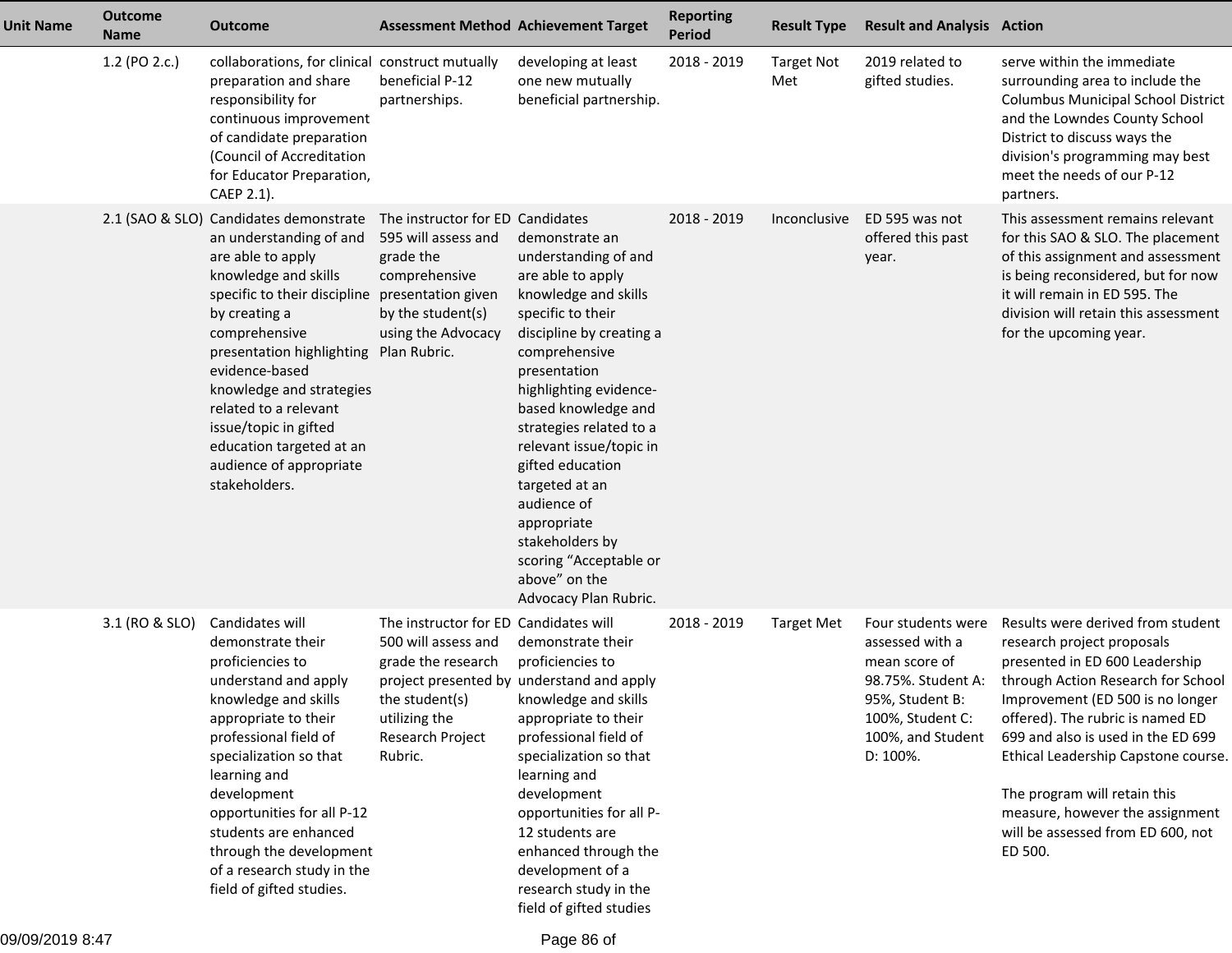| <b>Outcome</b><br><b>Unit Name</b><br><b>Name</b>                                                                                                                       | <b>Outcome</b>                                                                                                                                                                                                                                                                                                                                                 | <b>Assessment Method Achievement Target</b>                                                                                                                                                                                                                     |                                                                                                                                                          | <b>Reporting</b><br><b>Period</b> | <b>Result Type</b> | <b>Result and Analysis Action</b>                                                                                                                                                                                                                                                                                                                                                                                |                                                                                                                                                                                                                                                                                                                                                                                                                 |
|-------------------------------------------------------------------------------------------------------------------------------------------------------------------------|----------------------------------------------------------------------------------------------------------------------------------------------------------------------------------------------------------------------------------------------------------------------------------------------------------------------------------------------------------------|-----------------------------------------------------------------------------------------------------------------------------------------------------------------------------------------------------------------------------------------------------------------|----------------------------------------------------------------------------------------------------------------------------------------------------------|-----------------------------------|--------------------|------------------------------------------------------------------------------------------------------------------------------------------------------------------------------------------------------------------------------------------------------------------------------------------------------------------------------------------------------------------------------------------------------------------|-----------------------------------------------------------------------------------------------------------------------------------------------------------------------------------------------------------------------------------------------------------------------------------------------------------------------------------------------------------------------------------------------------------------|
| 3.1 (RO & SLO)                                                                                                                                                          | Candidates will<br>demonstrate their<br>proficiencies to<br>understand and apply<br>knowledge and skills<br>appropriate to their<br>professional field of<br>specialization so that<br>learning and<br>development<br>opportunities for all P-12<br>students are enhanced<br>through the development<br>of a research study in the<br>field of gifted studies. | 500 will assess and<br>grade the research<br>project presented by Rubric in ED 500,<br>the student(s)<br>utilizing the<br>Research Project<br>Rubric.                                                                                                           | The instructor for ED by scoring an average<br>of 86% or higher on<br>the Research Project<br><b>Educational Research.</b>                               | 2018 - 2019                       | <b>Target Met</b>  | Four students were<br>assessed with a<br>mean score of<br>98.75%. Student A:<br>95%, Student B:<br>100%, Student C:<br>100%, and Student<br>D: 100%.                                                                                                                                                                                                                                                             | Results were derived from student<br>research project proposals<br>presented in ED 600 Leadership<br>through Action Research for School<br>Improvement (ED 500 is no longer<br>offered). The rubric is named ED<br>699 and also is used in the ED 699<br>Ethical Leadership Capstone course.<br>The program will retain this<br>measure, however the assignment<br>will be assessed from ED 600, not<br>ED 500. |
| $1.1$ (SLO)<br>Program -<br>History<br>(including)<br>Minor and<br>Secondary<br>Education<br>Certification in<br>History and<br>Social Studies)<br>- BA {2016-<br>2017} | Identify and evaluate<br>continuity and change,<br>causality and<br>coincidence, voice and<br>agency (SLO 5).                                                                                                                                                                                                                                                  | At the end of the<br>spring semester, the seniors will complete<br>department chair<br>will review<br>transcripts of<br>graduating seniors<br>for the previous year passing grade.<br>for historical depth<br>to determine if<br>achievement target<br>was met. | 100% of graduating<br>at least 4 lower-level<br>(100 level) history<br>survey courses (12<br>credit hours) with a                                        | 2018 - 2019                       | <b>Target Met</b>  | Seven students<br>graduated in<br>August, December,<br>or May 2017-8 with<br>a history degree. All<br>have 12 hours of<br>100 level history<br>with a passing<br>grade.<br>Student 1:<br>1.<br>B, B, A, A<br>2.<br>Student 2:<br>A,A,A,C<br>Student 3:<br>3.<br>B, B, A, A,<br>Student 4:<br>4.<br>P,B,B,B<br>5.<br>Student 6:<br>A, A, A, B<br>Student 7:<br>6.<br>A, A, A, B<br>Student 8:<br>7.<br>B, B, B, A | No new action is needed beyond<br>monitoring graduating senior<br>transcripts.                                                                                                                                                                                                                                                                                                                                  |
| 09/09/2019 8:47                                                                                                                                                         |                                                                                                                                                                                                                                                                                                                                                                | At the end of the<br>department chair<br>will review<br>transcripts of                                                                                                                                                                                          | 100% of graduating<br>spring semester, the seniors will complete<br>at least 4 upper- level<br>(either 300 or 400<br>level) history survey<br>Page 87 of | 2018 - 2019                       | <b>Target Met</b>  | Seven students<br>graduated in<br>August, December,<br>or May 2017-8 with<br>a history degree. All                                                                                                                                                                                                                                                                                                               | No new actions are required<br>beyond monitoring graduating<br>senior transcripts.                                                                                                                                                                                                                                                                                                                              |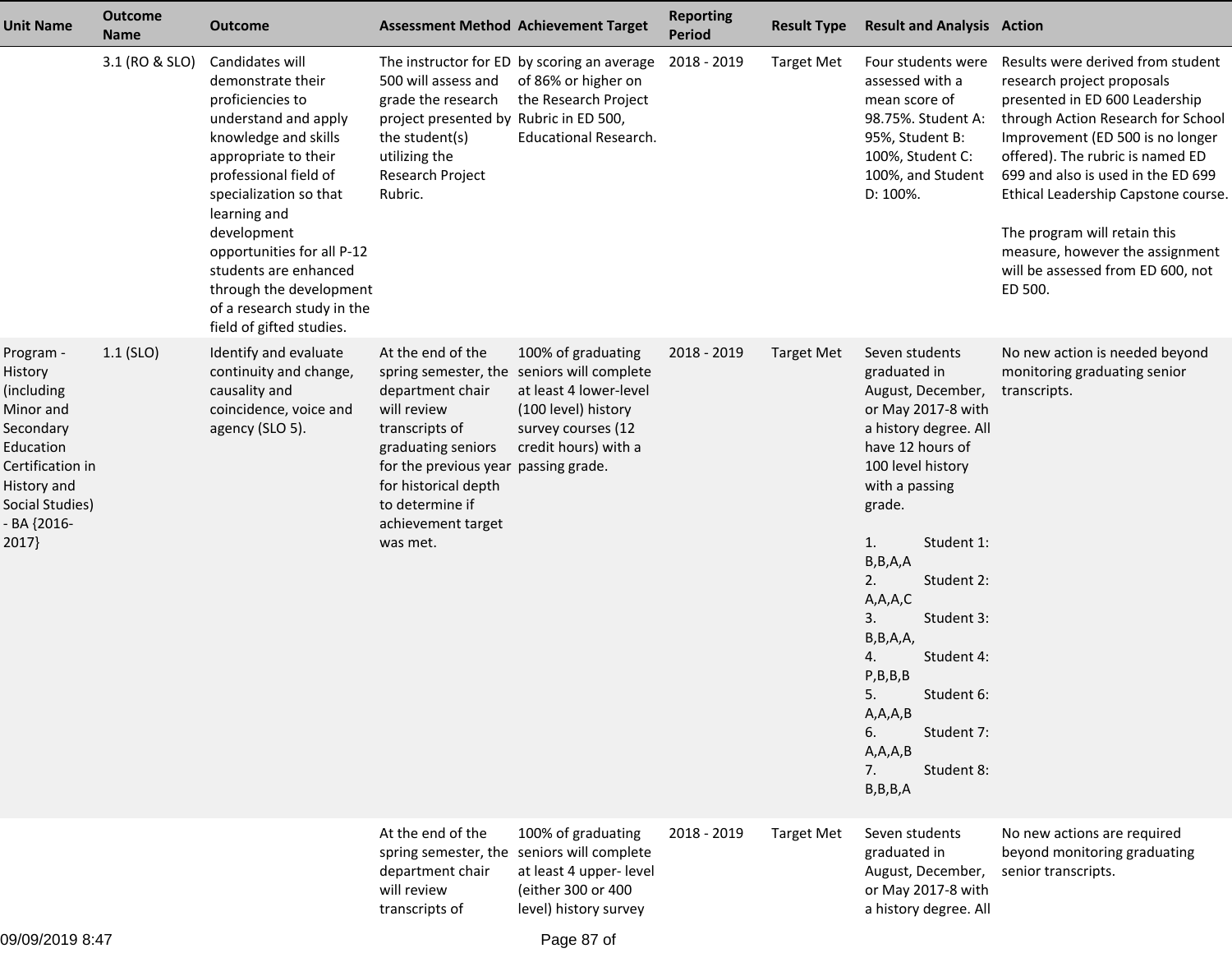| <b>Unit Name</b> | <b>Outcome</b><br><b>Name</b> | <b>Outcome</b>                                                                        |                                                                                                                                                                                                         | <b>Assessment Method Achievement Target</b>                                                                                                          | <b>Reporting</b><br><b>Period</b> | <b>Result Type</b> | <b>Result and Analysis Action</b>                                                                                                                                                                                                                                                                                                                  |                                                                                    |
|------------------|-------------------------------|---------------------------------------------------------------------------------------|---------------------------------------------------------------------------------------------------------------------------------------------------------------------------------------------------------|------------------------------------------------------------------------------------------------------------------------------------------------------|-----------------------------------|--------------------|----------------------------------------------------------------------------------------------------------------------------------------------------------------------------------------------------------------------------------------------------------------------------------------------------------------------------------------------------|------------------------------------------------------------------------------------|
|                  |                               |                                                                                       | graduating seniors<br>for historical depth grade.<br>to determine if<br>achievement target<br>was met.                                                                                                  | courses (12 credit<br>for the previous year hours) with a passing                                                                                    | 2018 - 2019                       | <b>Target Met</b>  | have 12 hours of<br>300 and 400 level<br>history with a<br>passing grade.<br>Student 1:<br>1.<br>B,A,C,B<br>Student 2:<br>2.<br>B, B, C, A<br>Student 3:<br>3.<br>B, A, A, A<br>Student 4:<br>4.<br>B, C, B, B<br>Student 5:<br>5.<br>A, B, C, A<br>6.<br>Student 6:<br>B,B,B,B<br>7.<br>Student 7:<br>C, C, A, A                                  | No new actions are required<br>beyond monitoring graduating<br>senior transcripts. |
|                  | 1.2 (SLO)                     | Relate the complexity of<br>the human experience<br>across time and space<br>(SLO 6). | At the end of the<br>department chair<br>will review<br>transcripts of<br>graduating seniors<br>for the previous year<br>for historical<br>breadth to<br>determine if<br>achievement target<br>was met. | 100% of graduating<br>spring semester, the seniors will complete<br>at least one non-<br>western course (3<br>credit hours) with a<br>passing grade. | 2018 - 2019                       | <b>Target Met</b>  | Seven students<br>graduated in<br>August, December,<br>or May 2017-8 with<br>a history degree. All<br>have non-western<br>course with a<br>passing grade.<br>Student 1:<br>1.<br>Α<br>2.<br>Student 2:<br>С<br>3.<br>Student 3:<br>C<br>Student 4:<br>4.<br>B<br>5.<br>Student 5:<br>B<br>6.<br>Student 6:<br>B<br>7.<br>Student 7:<br>$\mathsf C$ | No new action is needed beyond<br>monitoring graduating senior<br>transcripts.     |
|                  |                               |                                                                                       | At the end of the<br>spring semester, the<br>department chair                                                                                                                                           | 100% of graduating<br>seniors will complete<br>at least one pre                                                                                      | 2018 - 2019                       | <b>Target Met</b>  | Seven students<br>graduated in<br>August, December,                                                                                                                                                                                                                                                                                                | No new action is needed beyond<br>monitoring graduating senior<br>transcripts.     |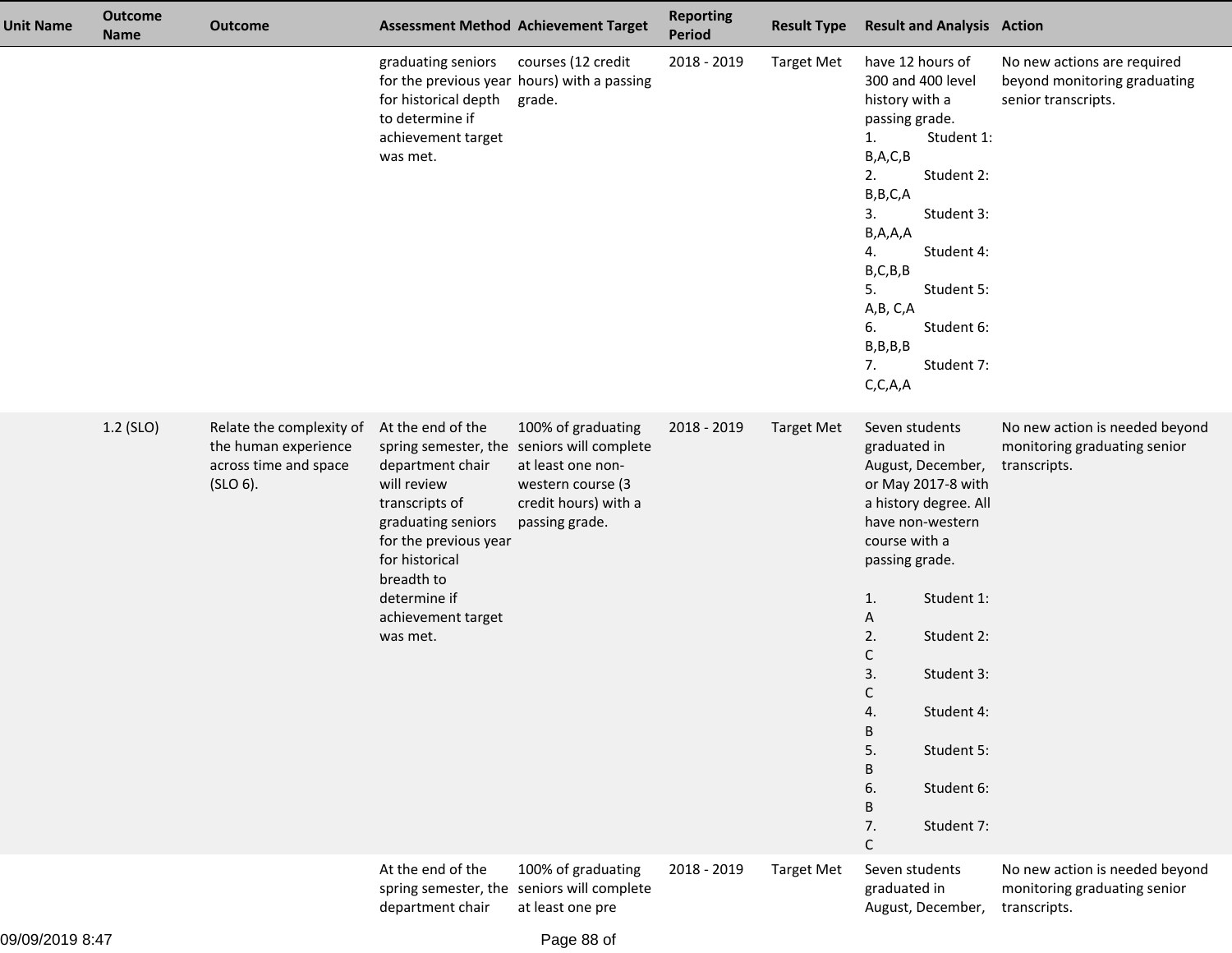| <b>Unit Name</b> | <b>Outcome</b><br><b>Name</b> | <b>Outcome</b> |                                                                                                                                                                                                         | <b>Assessment Method Achievement Target</b>                                                                                                               | <b>Reporting</b><br>Period | <b>Result Type</b> | <b>Result and Analysis Action</b>                                                                                                                                                                                                                                                                                                                                       |                                                                                                                         |
|------------------|-------------------------------|----------------|---------------------------------------------------------------------------------------------------------------------------------------------------------------------------------------------------------|-----------------------------------------------------------------------------------------------------------------------------------------------------------|----------------------------|--------------------|-------------------------------------------------------------------------------------------------------------------------------------------------------------------------------------------------------------------------------------------------------------------------------------------------------------------------------------------------------------------------|-------------------------------------------------------------------------------------------------------------------------|
|                  |                               |                | will review<br>transcripts of<br>graduating seniors<br>for the previous year<br>for historical<br>breadth to<br>determine if<br>achievement target<br>was met.                                          | modern (pre 1500)<br>course (3 credit hours)<br>with a passing grade.                                                                                     | 2018 - 2019                | <b>Target Met</b>  | had at least one<br>premodern course<br>with a passing<br>grade.<br>Student 1:<br>1.<br>С<br>2.<br>Student 2:<br>С<br>3.<br>Student 3:<br>Α<br>Student 4:<br>4.<br>В<br>5.<br>Student 5:<br>D<br>6.<br>Student 6:<br>В<br>7.<br>Student 7:<br>Α                                                                                                                         | or May 2017-8 with No new action is needed beyond<br>a history degree. All monitoring graduating senior<br>transcripts. |
|                  |                               |                | At the end of the<br>department chair<br>will review<br>transcripts of<br>graduating seniors<br>for the previous year<br>for historical<br>breadth to<br>determine if<br>achievement target<br>was met. | 100% of graduating<br>spring semester, the seniors will complete<br>at least two American<br>history courses (6<br>credit hours) with a<br>passing grade. | 2018 - 2019                | <b>Target Met</b>  | Seven students<br>graduated in<br>August, December,<br>or May 2017-8 with<br>a history degree. All<br>have 6 hours in<br>American history<br>with a passing<br>grade.<br>Student 1:<br>1.<br>A, B<br>2.<br>Student 2:<br>B, A<br>3.<br>Student 3:<br>A,A<br>Student 4:<br>4.<br>C, A<br>5.<br>Student 5:<br>B, B<br>Student 6:<br>6.<br>B, B<br>Student 7:<br>7.<br>B,C | No new action is needed beyond<br>monitoring graduating senior<br>transcripts.                                          |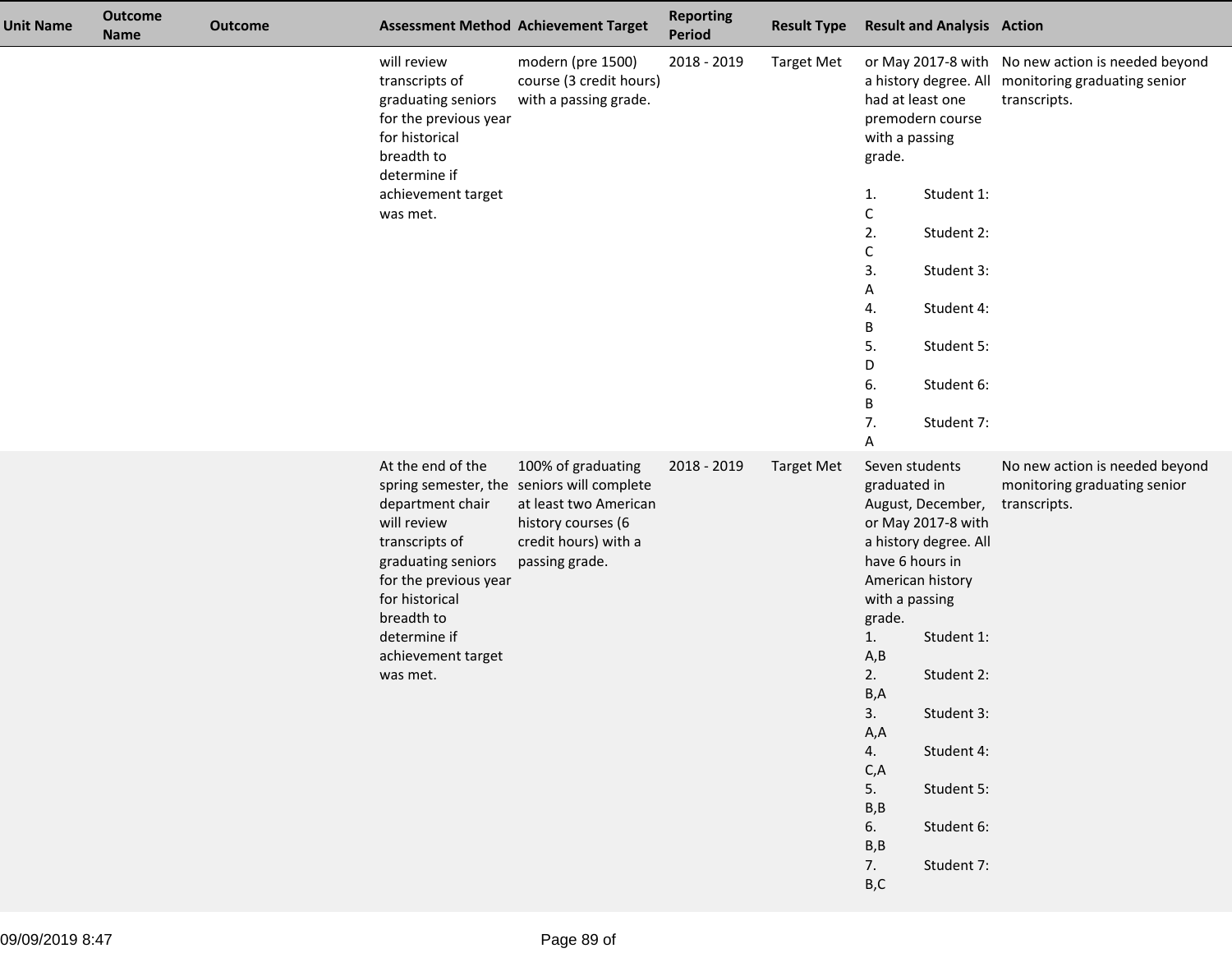| <b>Unit Name</b> | <b>Outcome</b><br><b>Name</b> | <b>Outcome</b>                                                                                                      |                                                                                                                                                                                                          | <b>Assessment Method Achievement Target</b>                                                                                                                                                | <b>Reporting</b><br>Period | <b>Result Type</b> | <b>Result and Analysis Action</b>                                                                                                                                                                                                                                                                                                                                                                                                                                                                |                                                                                                                                                                                                                                                                                                                                                                              |
|------------------|-------------------------------|---------------------------------------------------------------------------------------------------------------------|----------------------------------------------------------------------------------------------------------------------------------------------------------------------------------------------------------|--------------------------------------------------------------------------------------------------------------------------------------------------------------------------------------------|----------------------------|--------------------|--------------------------------------------------------------------------------------------------------------------------------------------------------------------------------------------------------------------------------------------------------------------------------------------------------------------------------------------------------------------------------------------------------------------------------------------------------------------------------------------------|------------------------------------------------------------------------------------------------------------------------------------------------------------------------------------------------------------------------------------------------------------------------------------------------------------------------------------------------------------------------------|
|                  |                               |                                                                                                                     | At the end of the<br>department chair<br>will review<br>transcripts of<br>graduating seniors<br>for the previous year<br>for historical<br>breadth to<br>determine if<br>achievement target<br>was met.  | 100% of graduating<br>spring semester, the seniors will complete<br>at least two European<br>history courses (6<br>credit hours) with a<br>passing grade.                                  | 2018 - 2019                | <b>Target Met</b>  | Seven students<br>graduated in<br>August, December,<br>or May 2017-8 with<br>a history degree. All<br>have 6 hours of<br>European history<br>with a passing<br>grade.<br>Student 1:<br>1.<br>B,B<br>2.<br>Student 2:<br>B, B<br>3.<br>Student 3:<br>A,A<br>4.<br>Student 4:<br>B,B<br>5.<br>Student 5:<br>A,A<br>6.<br>Student 6:<br>B, B<br>7.<br>Student 7:<br>B,C                                                                                                                             | No new action is needed beyond<br>monitoring graduating senior<br>transcripts.                                                                                                                                                                                                                                                                                               |
|                  | 2.1 (GEO 1.b.)                | Interpret and evaluate<br>primary sources carefully<br>and use them to make a<br>historical argument (SLO<br>$1$ ). | The History<br>department faculty<br>will use the AAC&U<br><b>Critical Thinking</b><br><b>VALUE Rubric to</b><br>assess the<br>Performance Task<br>Assessment<br>required of HIS 211<br>students (fall). | The overall average<br>score for HIS 211<br>students completing<br>the Performance Task<br>Assessment will be no<br>lower than a 3.0 on<br>the AAC&U Critical<br>Thinking VALUE<br>Rubric. | 2018 - 2019                | <b>Target Met</b>  | The Performance<br><b>Task Assessment</b><br>was required of<br>each student and<br>the Critical Thinking<br>Value Rubric was<br>applied to each<br>individual student's<br>assessment in Fall<br>2018 in HIS 211 (a<br>required class for all more frequently.<br>history majors).<br>Students were given<br>a series of pieces of<br>historical evidence<br>and had to<br>determine the<br>significance of each,<br>how each piece<br>related to the<br>others received, and<br>then develop a | We are going to continue to use<br>this assessment (the PTA) in HIS<br>211, but if the class size continues<br>to be above the class cap of 15, we<br>may need to consider whether we<br>think doing the work in pairs is<br>effectively measuring the skills of<br>each student. This may require<br>adjusting the content of HIS 211 to<br>accommodate or offering HIS 211 |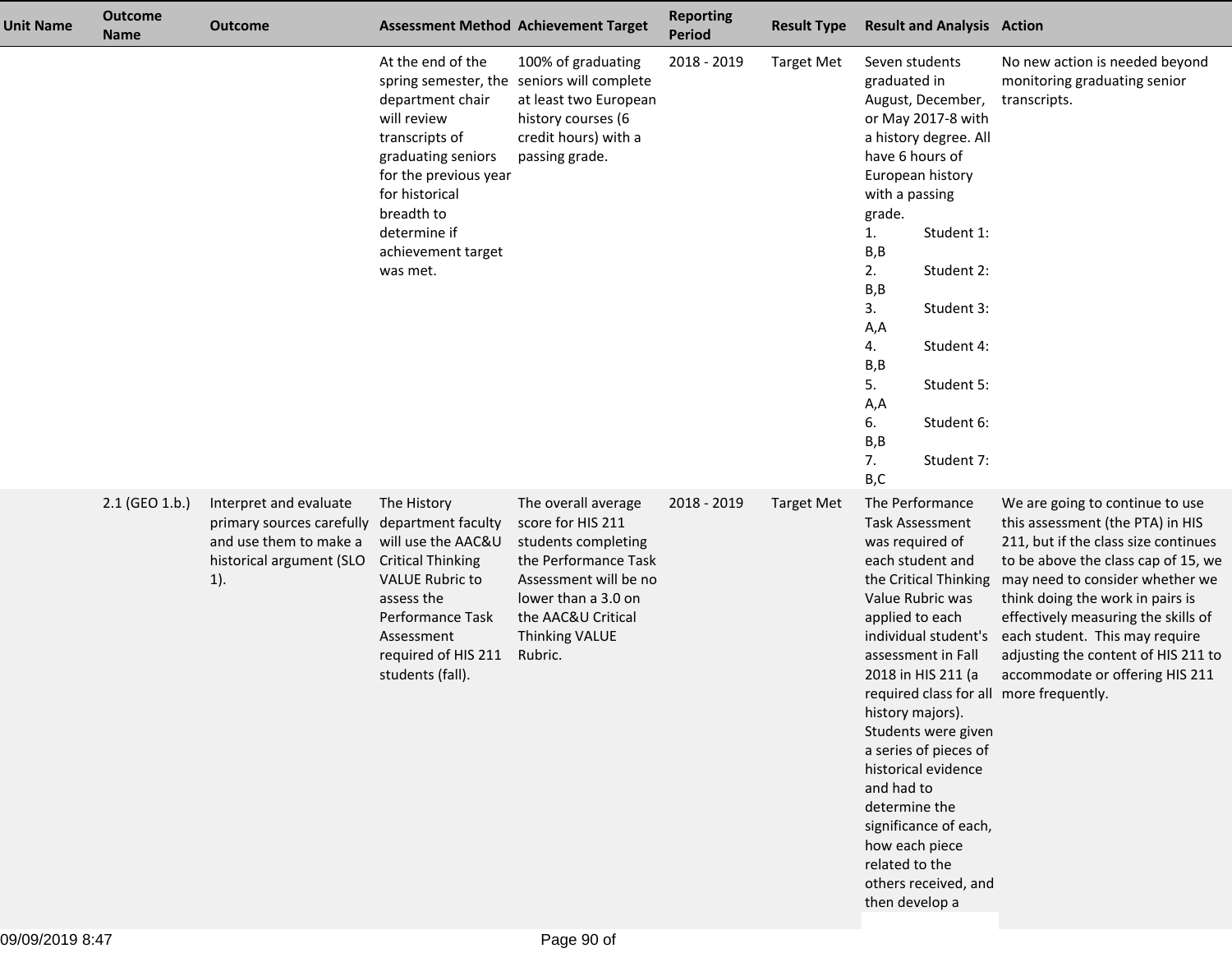| <b>Unit Name</b> | <b>Outcome</b><br><b>Name</b> | <b>Outcome</b>                                                                                                                                  |                                                                                                                                                                                                          | <b>Assessment Method Achievement Target</b>                                                                                                                                                       | <b>Reporting</b><br><b>Period</b> | <b>Result Type</b>       | <b>Result and Analysis Action</b>                                                                                                                                                                                                                                                                                                                                                                                                                                              |                                                                                                                                                                                                                                                                                                                                                                                                                                            |
|------------------|-------------------------------|-------------------------------------------------------------------------------------------------------------------------------------------------|----------------------------------------------------------------------------------------------------------------------------------------------------------------------------------------------------------|---------------------------------------------------------------------------------------------------------------------------------------------------------------------------------------------------|-----------------------------------|--------------------------|--------------------------------------------------------------------------------------------------------------------------------------------------------------------------------------------------------------------------------------------------------------------------------------------------------------------------------------------------------------------------------------------------------------------------------------------------------------------------------|--------------------------------------------------------------------------------------------------------------------------------------------------------------------------------------------------------------------------------------------------------------------------------------------------------------------------------------------------------------------------------------------------------------------------------------------|
|                  | 2.1 (GEO 1.b.)                | Interpret and evaluate<br>primary sources carefully<br>and use them to make a<br>historical argument (SLO<br>$1$ ).                             | The History<br>department faculty<br>will use the AAC&U<br><b>Critical Thinking</b><br><b>VALUE Rubric to</b><br>assess the<br>Performance Task<br>Assessment<br>required of HIS 211<br>students (fall). | The overall average<br>score for HIS 211<br>students completing<br>the Performance Task<br>Assessment will be no<br>lower than a 3.0 on<br>the AAC&U Critical<br><b>Thinking VALUE</b><br>Rubric. | 2018 - 2019                       | <b>Target Met</b>        | narrative using all<br>the evidence that<br>had been given.<br>for the class was a<br>3.125. All students<br>performed at a<br>proficient level in<br>specific task that<br>measured it. Two<br>students (see note<br>below) performed<br>at a top level (4)<br>while all other<br>students measured<br>a 3.<br>The overall class<br>average of 3.0 was<br>met.                                                                                                                | We are going to continue to use<br>this assessment (the PTA) in HIS<br>211, but if the class size continues<br>Overall, the average to be above the class cap of 15, we<br>may need to consider whether we<br>think doing the work in pairs is<br>effectively measuring the skills of<br>each student. This may require<br>this area and on the adjusting the content of HIS 211 to<br>accommodate or offering HIS 211<br>more frequently. |
|                  | 3.1 (GEO 1.c.)                | Students will successfully The History<br>communicate ideas<br>clearly and professionally will use the AAC&U<br>in oral and written<br>formats. | department faculty<br>Oral Communication the Research<br><b>VALUE Rubric to</b><br>assess the Research<br>Presentation<br>required of HIS 211<br>students (fall).                                        | The overall average<br>score for HIS 211<br>students completing<br>Presentation will be<br>no lower than a 3.0 on<br>the AAC&U Oral<br>Communication<br>VALUE Rubric.                             | 2018 - 2019                       | <b>Target Not</b><br>Met | In Fall 2018,<br>students in HIS 211<br>were required to<br>complete an oral<br>presentation on a<br>research topic of<br>their choice.<br>Students presented<br>an 8 minute<br>research<br>presentation based<br>on their semester<br>research. Placed<br>towards the end of<br>the semester, but<br>not at the end, the<br>presentation acted<br>as a research<br>proposal<br>presentation.<br>However, because it<br>was not the final<br>assignment it<br>provided time to | The history faculty need to discuss<br>this at our August meeting. Given<br>the importance of oral<br>communication skills in the 21st<br>century, we need to make this a<br>priority. This remains a frustrating<br>area and one in which our students<br>struggle. If time permits, a practice<br>presentation may be required.                                                                                                          |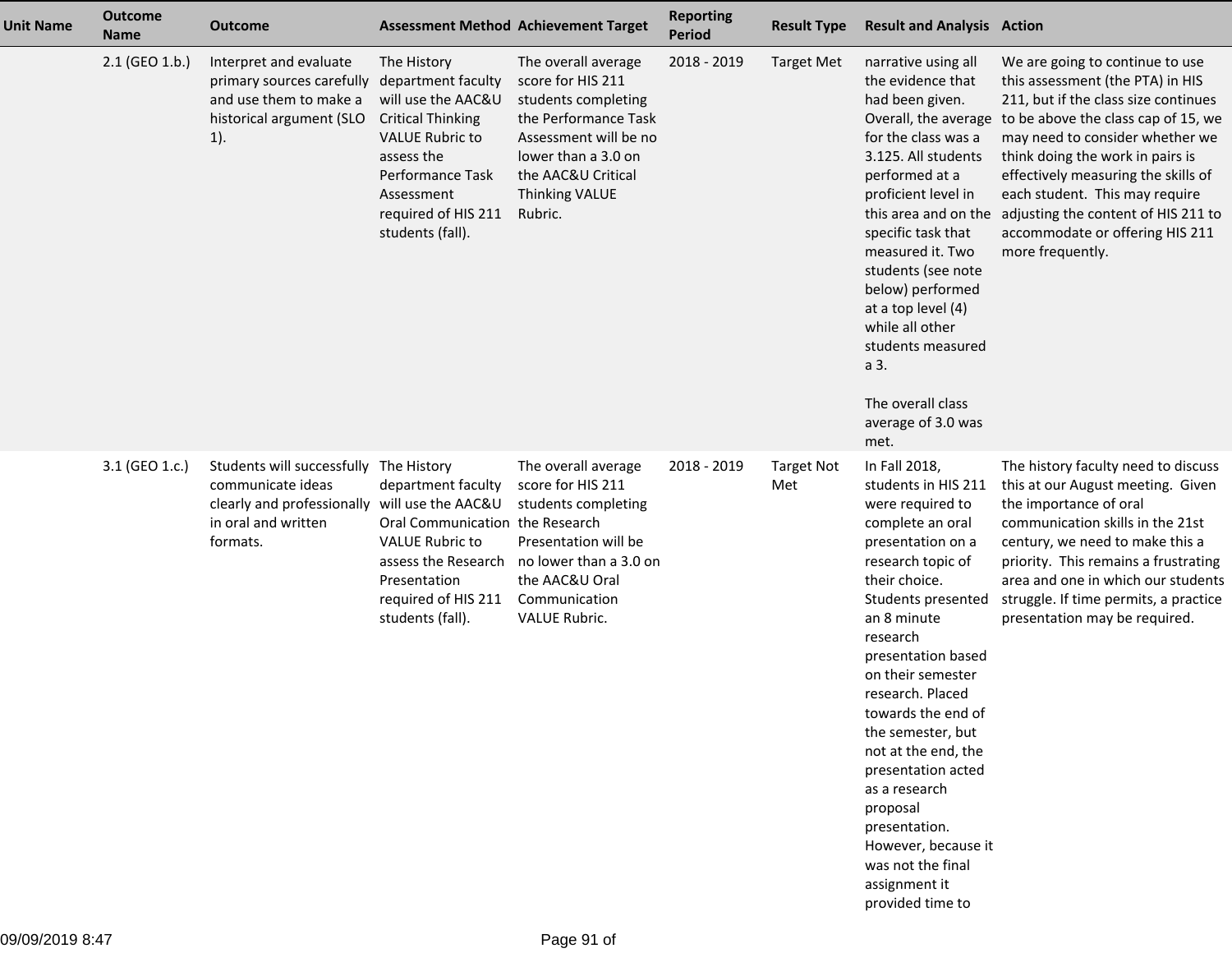| <b>Unit Name</b> | <b>Outcome</b><br><b>Name</b> | <b>Outcome</b>                                                                                                                                  | <b>Assessment Method Achievement Target</b>                                                                                                |                                                                                                                                                                                           | <b>Reporting</b><br><b>Period</b> | <b>Result Type</b>       | <b>Result and Analysis Action</b>                                                                                                                                                                                                                                                                                                                                                                                                                                                                                                                                                                                                                                                                                                                                                                                                                                                                                                                                        |                                                                                                                                                                                                                                                                                                                                   |
|------------------|-------------------------------|-------------------------------------------------------------------------------------------------------------------------------------------------|--------------------------------------------------------------------------------------------------------------------------------------------|-------------------------------------------------------------------------------------------------------------------------------------------------------------------------------------------|-----------------------------------|--------------------------|--------------------------------------------------------------------------------------------------------------------------------------------------------------------------------------------------------------------------------------------------------------------------------------------------------------------------------------------------------------------------------------------------------------------------------------------------------------------------------------------------------------------------------------------------------------------------------------------------------------------------------------------------------------------------------------------------------------------------------------------------------------------------------------------------------------------------------------------------------------------------------------------------------------------------------------------------------------------------|-----------------------------------------------------------------------------------------------------------------------------------------------------------------------------------------------------------------------------------------------------------------------------------------------------------------------------------|
|                  | 3.1 (GEO 1.c.)                | Students will successfully The History<br>communicate ideas<br>clearly and professionally will use the AAC&U<br>in oral and written<br>formats. | department faculty<br>Oral Communication the Research<br><b>VALUE Rubric to</b><br>Presentation<br>required of HIS 211<br>students (fall). | The overall average<br>score for HIS 211<br>students completing<br>Presentation will be<br>assess the Research no lower than a 3.0 on<br>the AAC&U Oral<br>Communication<br>VALUE Rubric. | 2018 - 2019                       | <b>Target Not</b><br>Met | meet with students<br>who had may be<br>struggling prior to<br>turning in the final<br>portfolio. Students<br>explained their<br>topic, the central<br>question they were<br>addressing, a basic<br>overview of sources,<br>and work to be<br>completed between<br>the time of the<br>presentation and<br>the due date for the<br>final portfolio.<br>Faculty used the<br>Oral Communication<br>Value Rubric to<br>assess student<br>performance. The<br>overall average for<br>the class using the<br>rubric was 2.88. This<br>put the class just<br>below the 3.0<br>target. Last year 2<br>students did not<br>meet the target, but<br>this year 6 did not<br>meet the target, not<br>counting the<br>student who<br>dropped the class<br>shortly after the<br>assignment. (NB: 1<br>student had<br>dropped the course<br>by the time of this<br>assignment.<br>Another student<br>showed up for the<br>presentation but<br>was not prepared<br>and left before their | The history faculty need to discuss<br>this at our August meeting. Given<br>the importance of oral<br>communication skills in the 21st<br>century, we need to make this a<br>priority. This remains a frustrating<br>area and one in which our students<br>struggle. If time permits, a practice<br>presentation may be required. |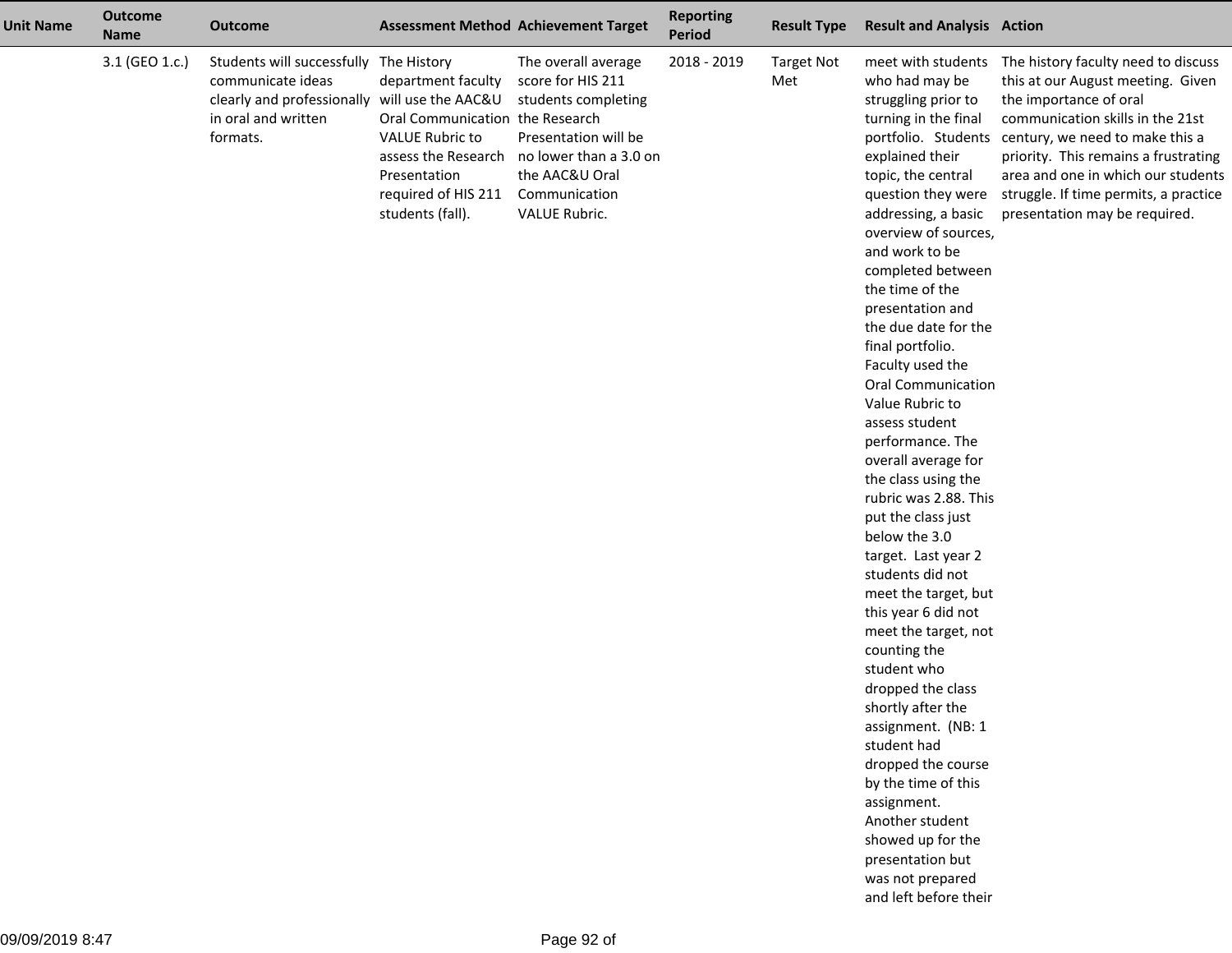| <b>Unit Name</b> | <b>Outcome</b><br><b>Name</b> | <b>Outcome</b>                                                                                                                                  |                                                                                                                                                                   | <b>Assessment Method Achievement Target</b>                                                                                                                           | <b>Reporting</b><br><b>Period</b> | <b>Result Type</b>       | <b>Result and Analysis Action</b>                                                                                                                                                                                                                                                                                                                                                                                                                                                                                                                                                                                                                                                                                                                                                             |                                                                                                                                                                                                                                                                                                                                                        |
|------------------|-------------------------------|-------------------------------------------------------------------------------------------------------------------------------------------------|-------------------------------------------------------------------------------------------------------------------------------------------------------------------|-----------------------------------------------------------------------------------------------------------------------------------------------------------------------|-----------------------------------|--------------------------|-----------------------------------------------------------------------------------------------------------------------------------------------------------------------------------------------------------------------------------------------------------------------------------------------------------------------------------------------------------------------------------------------------------------------------------------------------------------------------------------------------------------------------------------------------------------------------------------------------------------------------------------------------------------------------------------------------------------------------------------------------------------------------------------------|--------------------------------------------------------------------------------------------------------------------------------------------------------------------------------------------------------------------------------------------------------------------------------------------------------------------------------------------------------|
|                  | 3.1 (GEO 1.c.)                | Students will successfully The History<br>communicate ideas<br>clearly and professionally will use the AAC&U<br>in oral and written<br>formats. | department faculty<br>Oral Communication the Research<br><b>VALUE Rubric to</b><br>assess the Research<br>Presentation<br>required of HIS 211<br>students (fall). | The overall average<br>score for HIS 211<br>students completing<br>Presentation will be<br>no lower than a 3.0 on<br>the AAC&U Oral<br>Communication<br>VALUE Rubric. | 2018 - 2019                       | <b>Target Not</b><br>Met | turn to present.<br>That student<br>dropped the course<br>shortly after.<br>However, they are<br>scored as a "0"<br>this assignment.)<br>The reasons for low<br>performance are<br>clear: 1. Not<br>enough time had<br>been devoted to the<br>semester project<br>before the<br>presentation to be<br>effective; 2. The<br>students had not<br>practiced and timed<br>their work. 3. (New<br>this year) Students<br>did not have a<br>presentation<br>prepared but rather<br>read from notes or<br>tried to glean a<br>presentation from<br>other assignments<br>remotely related to<br>the topic area.<br>Indeed, one student<br>seemed to get up<br>and talk about his<br>topic<br>extemporaneously.<br>Overall, students<br>were not prepared<br>to deliver quality<br>oral presentations. | The history faculty need to discuss<br>this at our August meeting. Given<br>the importance of oral<br>communication skills in the 21st<br>century, we need to make this a<br>priority. This remains a frustrating<br>across the board for area and one in which our students<br>struggle. If time permits, a practice<br>presentation may be required. |
|                  |                               |                                                                                                                                                 | The History<br>department faculty<br>will use the<br>departmental<br><b>Historical Inquiry</b>                                                                    | The overall average<br>score for HIS 499<br>students completing<br>the Research Paper<br>will be no lower than a                                                      | 2018 - 2019                       | <b>Target Met</b>        | in HIS 499 were<br>required to<br>research project                                                                                                                                                                                                                                                                                                                                                                                                                                                                                                                                                                                                                                                                                                                                            | In Fall 2018 students Faculty will discuss the HIS 499<br>Capstone performance at their<br>department meeting in August.<br>complete an original Faculty teaching HIS 499 will<br>continue to stress original research,                                                                                                                                |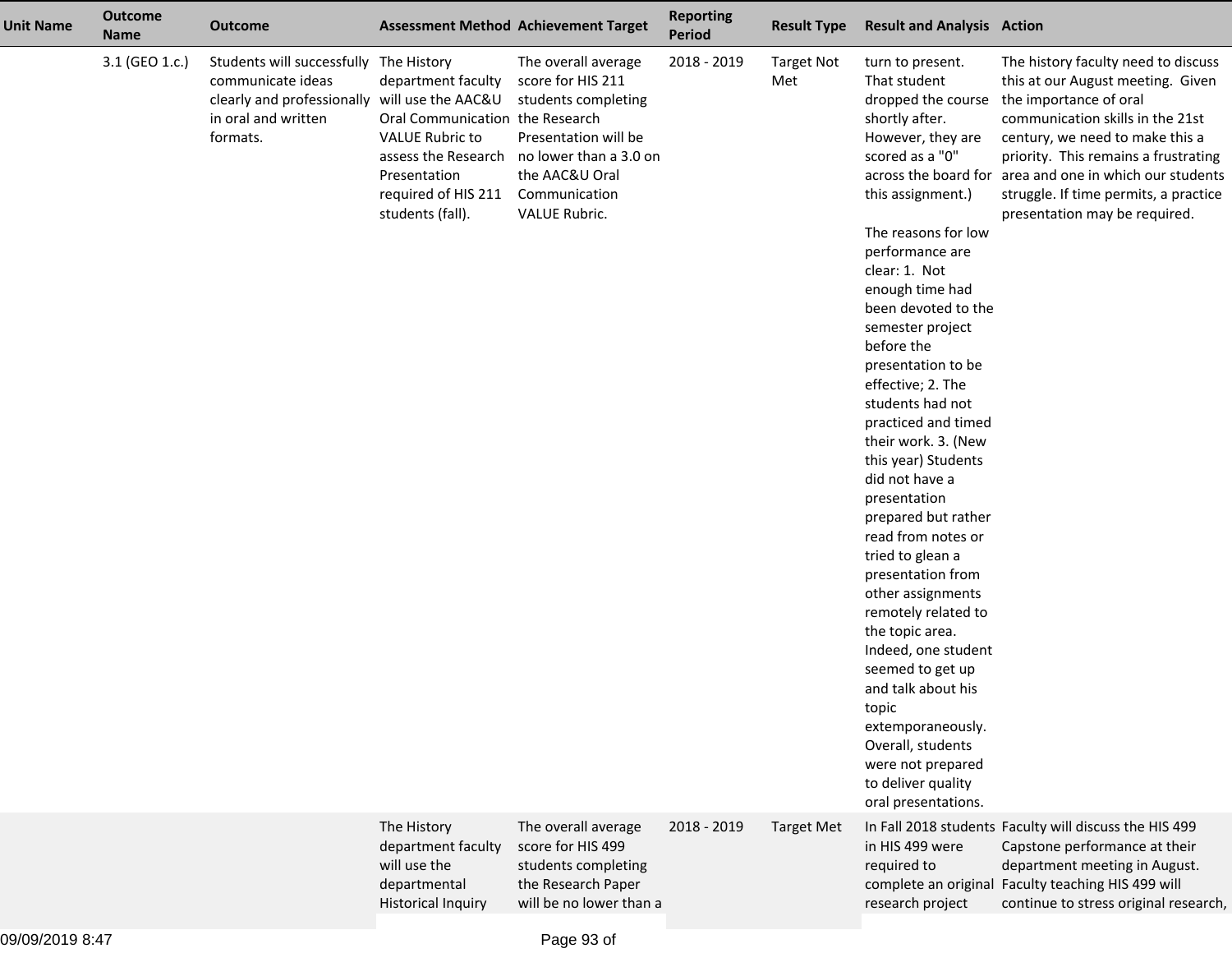| <b>Unit Name</b> | <b>Outcome</b><br><b>Name</b> | <b>Outcome</b>                                                                                                                                                           |                                                                                                                                                                                | <b>Assessment Method Achievement Target</b>                                                                                                                           | <b>Reporting</b><br><b>Period</b> | <b>Result Type</b> | <b>Result and Analysis Action</b>                                                                                                                                                                                                                                                                                                                                                                                                                                                                                                                                                                            |                                                                                                                                         |
|------------------|-------------------------------|--------------------------------------------------------------------------------------------------------------------------------------------------------------------------|--------------------------------------------------------------------------------------------------------------------------------------------------------------------------------|-----------------------------------------------------------------------------------------------------------------------------------------------------------------------|-----------------------------------|--------------------|--------------------------------------------------------------------------------------------------------------------------------------------------------------------------------------------------------------------------------------------------------------------------------------------------------------------------------------------------------------------------------------------------------------------------------------------------------------------------------------------------------------------------------------------------------------------------------------------------------------|-----------------------------------------------------------------------------------------------------------------------------------------|
|                  |                               |                                                                                                                                                                          | and Argument<br>Rubric to assess the<br>Research Paper<br>required of HIS 499<br>students (fall).                                                                              | 3.0 on the<br>departmental<br>Historical Inquiry and<br>Argument Rubric.                                                                                              | 2018 - 2019                       | <b>Target Met</b>  | that included an<br>essay or paper of<br>significant length.<br>Faculty used the<br><b>Historical Inquiry</b><br>Rubric (HIAWR) to<br>assess student<br>performance. The<br>six students<br>enrolled in HIS 499<br>Capstone had an<br>overall average of<br>3.76 on the<br>historical inquiry<br>rubric and as a<br>group scored above<br>3.0 on every<br>measure of the<br>rubric. Individually,<br>every student also<br>averaged higher<br>than a 3.0. In the<br>"students write<br>clearly" category,<br>they averaged a<br>3.67. You can see<br>the specific results<br>in the attached<br>spreadsheet. | analysis, and writing skills in the<br>course.                                                                                          |
|                  | 4.1 (SLO)                     | Locate and select a<br>variety of historical<br>sources (primary,<br>secondary, archival,<br>library, electronic, etc.)<br>for use in an historical<br>argument (SLO 2). | The History<br>department faculty<br>will determine HIS<br>211 students'<br>competency by<br>reviewing the<br>completed Library<br>and Archive Source<br>assignment(s) (fall). | The overall average of 2018 - 2019<br>HIS 211 students for<br>the Library and<br><b>Archive Source</b><br>assignment(s) will be<br>no lower than a C (75<br>percent). |                                   | <b>Target Met</b>  | In Fall 2018,<br>students in HIS 211<br>completed the<br>Library and Archive<br>Source assignment.<br>Students worked in<br>groups on a single<br>archive assignment.<br>This is a change<br>from past semesters<br>when students<br>completed two such<br>assignments. The<br>second assignment<br>had to be cut to<br>make room for the                                                                                                                                                                                                                                                                    | We intend to continue to use this<br>instrument in HIS 211 to measure<br>students ability to connect with<br>primary, archival sources. |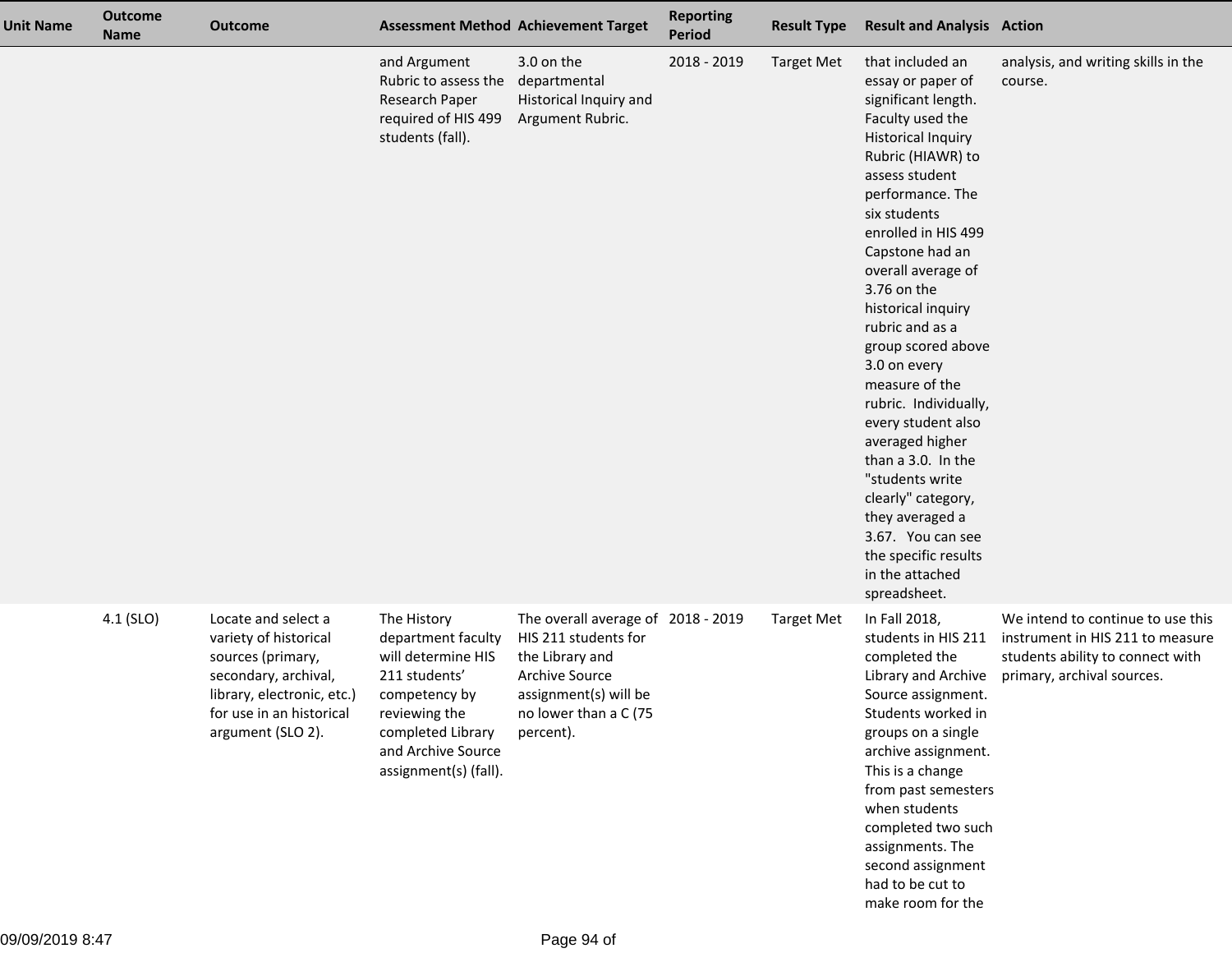| <b>Unit Name</b> | <b>Outcome</b><br><b>Name</b> | <b>Outcome</b>                                                                                                                                                           |                                                                                                                                                                                | <b>Assessment Method Achievement Target</b>                                                                                                                           | <b>Reporting</b><br><b>Period</b> | <b>Result Type</b> | <b>Result and Analysis Action</b>                                                                                                                                                                                                                                                                                                                                                                                                                                                                                                                                                                                                                                                                                                                                                                                                                                                                                       |                                                                                                                                         |
|------------------|-------------------------------|--------------------------------------------------------------------------------------------------------------------------------------------------------------------------|--------------------------------------------------------------------------------------------------------------------------------------------------------------------------------|-----------------------------------------------------------------------------------------------------------------------------------------------------------------------|-----------------------------------|--------------------|-------------------------------------------------------------------------------------------------------------------------------------------------------------------------------------------------------------------------------------------------------------------------------------------------------------------------------------------------------------------------------------------------------------------------------------------------------------------------------------------------------------------------------------------------------------------------------------------------------------------------------------------------------------------------------------------------------------------------------------------------------------------------------------------------------------------------------------------------------------------------------------------------------------------------|-----------------------------------------------------------------------------------------------------------------------------------------|
|                  | 4.1 (SLO)                     | Locate and select a<br>variety of historical<br>sources (primary,<br>secondary, archival,<br>library, electronic, etc.)<br>for use in an historical<br>argument (SLO 2). | The History<br>department faculty<br>will determine HIS<br>211 students'<br>competency by<br>reviewing the<br>completed Library<br>and Archive Source<br>assignment(s) (fall). | The overall average of 2018 - 2019<br>HIS 211 students for<br>the Library and<br><b>Archive Source</b><br>assignment(s) will be<br>no lower than a C (75<br>percent). |                                   | <b>Target Met</b>  | research<br>presentations (also<br>part of this<br>evaluation).<br>Because of the large<br>number of students<br>in the course<br>additional class<br>periods had to be<br>devoted to the<br>presentations-resu<br>Iting in the<br>elimination of one<br>archive assignment.<br>The assignment was<br>completed at the<br>MUW Archives. The<br>assignment<br>centered on a<br>specific historical<br>question that had to<br>be answered using<br>archive sources.<br><b>Additional questions</b><br>were developed<br>prior to the<br>beginning of the<br>semester-both to<br>replace ones<br>frequently used as<br>well as to<br>accommodate the<br>larger number of<br>students. Students<br>had to figure out 1.<br>What sources might<br>address their<br>question; 2. How to<br>access those<br>sources; and then 3.<br>Write an essay<br>answering the<br>question and using<br>the sources found<br>as support. | We intend to continue to use this<br>instrument in HIS 211 to measure<br>students ability to connect with<br>primary, archival sources. |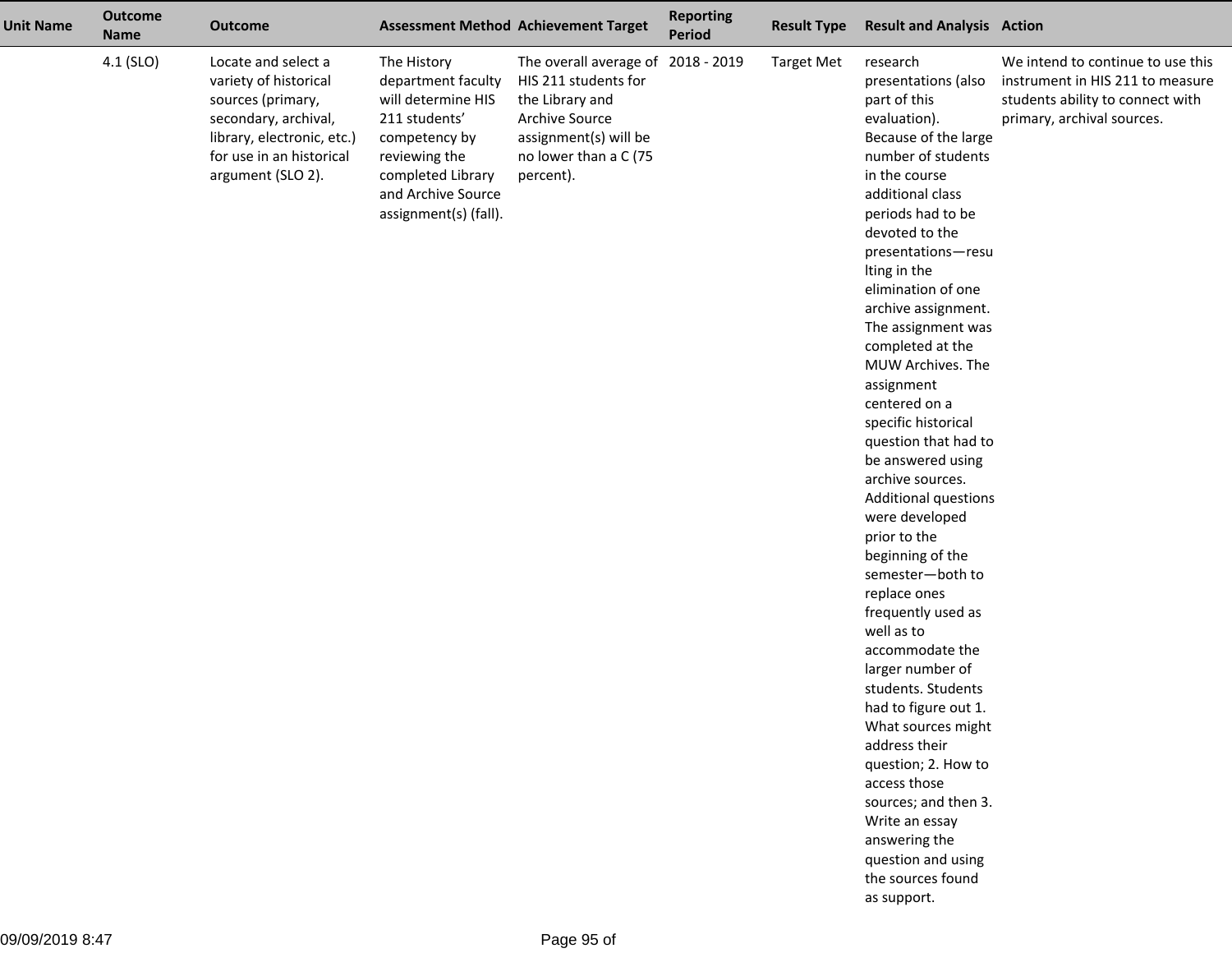| <b>Unit Name</b> | <b>Outcome</b><br><b>Name</b> | <b>Outcome</b>                                                                                                                                                                                                |                                                                                                                                                                                      | <b>Assessment Method Achievement Target</b>                                                                                                                                                  | <b>Reporting</b><br><b>Period</b> | <b>Result Type</b> | <b>Result and Analysis Action</b>                                                                                                                                                                                                                                                                                                          |                                                                                                                                                                                                                                                                                                                                                                                                                                                                   |
|------------------|-------------------------------|---------------------------------------------------------------------------------------------------------------------------------------------------------------------------------------------------------------|--------------------------------------------------------------------------------------------------------------------------------------------------------------------------------------|----------------------------------------------------------------------------------------------------------------------------------------------------------------------------------------------|-----------------------------------|--------------------|--------------------------------------------------------------------------------------------------------------------------------------------------------------------------------------------------------------------------------------------------------------------------------------------------------------------------------------------|-------------------------------------------------------------------------------------------------------------------------------------------------------------------------------------------------------------------------------------------------------------------------------------------------------------------------------------------------------------------------------------------------------------------------------------------------------------------|
|                  | 4.1 (SLO)                     | Locate and select a<br>variety of historical<br>sources (primary,<br>secondary, archival,<br>library, electronic, etc.)<br>for use in an historical<br>argument (SLO 2).                                      | The History<br>department faculty<br>will determine HIS<br>211 students'<br>competency by<br>reviewing the<br>completed Library<br>and Archive Source<br>assignment(s) (fall).       | The overall average of 2018 - 2019<br>HIS 211 students for<br>the Library and<br><b>Archive Source</b><br>assignment(s) will be<br>no lower than a C (75<br>percent).                        |                                   | <b>Target Met</b>  | The class average<br>for this assignment<br>was an 80.93%. All<br>students received a<br>"C" or higher, but<br>for one group of 2<br>who earned a<br>67.5%.<br>Scores out of a total<br>point value of 80.<br>Students worked in<br>pairs.<br>72<br>68<br>66<br>62<br>66<br>56<br>54<br>70<br>70<br>54<br>56<br>66<br>62<br>66<br>68<br>72 | We intend to continue to use this<br>instrument in HIS 211 to measure<br>students ability to connect with<br>primary, archival sources.                                                                                                                                                                                                                                                                                                                           |
|                  | 4.2 (SLO)                     | Students will successfully The History<br>understand, synthesize,<br>and engage with the<br>ideas of others and<br>accept and/or resolve<br>differing perspectives or<br>conflicting evidence<br>responsibly. | department faculty<br>will use the<br>departmental<br><b>Historical Inquiry</b><br>and Argument<br>Rubric to assess the<br>Research Paper<br>required of HIS 499<br>students (fall). | The overall average<br>score for HIS 499<br>students completing<br>the Research Paper<br>will be no lower than a<br>3.0 on the<br>departmental<br>Historical Inquiry and<br>Argument Rubric. | 2018 - 2019                       | <b>Target Met</b>  | in HIS 499 were<br>required to<br>research project<br>that included an<br>essay or paper of<br>significant length.<br>Faculty used the<br><b>Historical Inquiry</b><br>Rubric (HIAWR) to<br>assess student<br>performance. The six<br>students enrolled in<br>HIS 499 Capstone                                                             | In Fall 2018 students We are satisfied with the student<br>performance on the Capstone<br>Research Paper as evaluated with<br>complete an original the HIAWR and will continue to<br>monitor their performance. We<br>will discuss these findings at our<br>August, beginning-of-the-year<br>meeting and continue to look for<br>ways to improve students<br>understanding of context,<br>secondary literature, and ability to<br>work with conflicting evidence. |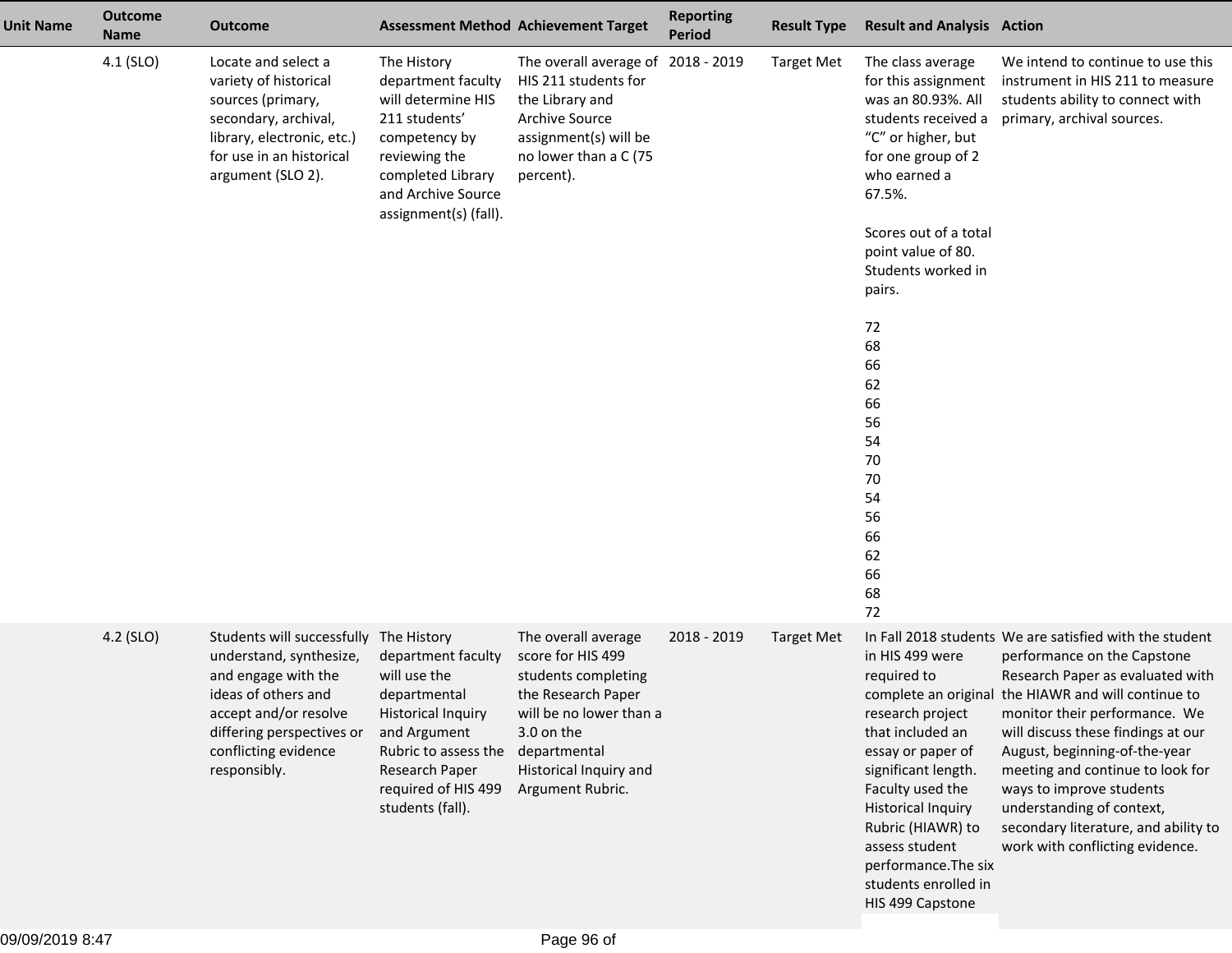| <b>Unit Name</b> | <b>Outcome</b><br><b>Name</b> | <b>Outcome</b>                                                                                                                                                                                                |                                                                                                                                                                                      | <b>Assessment Method Achievement Target</b>                                                                                                                                                  | <b>Reporting</b><br>Period | <b>Result Type</b> | <b>Result and Analysis Action</b>                                                                                                                                                                                                                                                                                                                                                                                                                                                                                                                                                        |                                                                                                                                                                                                                                                                                                                                                                                                                                                                                        |
|------------------|-------------------------------|---------------------------------------------------------------------------------------------------------------------------------------------------------------------------------------------------------------|--------------------------------------------------------------------------------------------------------------------------------------------------------------------------------------|----------------------------------------------------------------------------------------------------------------------------------------------------------------------------------------------|----------------------------|--------------------|------------------------------------------------------------------------------------------------------------------------------------------------------------------------------------------------------------------------------------------------------------------------------------------------------------------------------------------------------------------------------------------------------------------------------------------------------------------------------------------------------------------------------------------------------------------------------------------|----------------------------------------------------------------------------------------------------------------------------------------------------------------------------------------------------------------------------------------------------------------------------------------------------------------------------------------------------------------------------------------------------------------------------------------------------------------------------------------|
|                  | 4.2 (SLO)                     | Students will successfully The History<br>understand, synthesize,<br>and engage with the<br>ideas of others and<br>accept and/or resolve<br>differing perspectives or<br>conflicting evidence<br>responsibly. | department faculty<br>will use the<br>departmental<br><b>Historical Inquiry</b><br>and Argument<br>Rubric to assess the<br>Research Paper<br>required of HIS 499<br>students (fall). | The overall average<br>score for HIS 499<br>students completing<br>the Research Paper<br>will be no lower than a<br>3.0 on the<br>departmental<br>Historical Inquiry and<br>Argument Rubric. | 2018 - 2019                | <b>Target Met</b>  | had an overall<br>average of 3.76 on<br>rubric and as a<br>3.0 on every<br>measure of the<br>rubric. Individually,<br>every student also<br>averaged higher<br>than a 3.0. These<br>particularly<br>important to this<br>category:<br>Student develops an<br>interpretation based<br>on evidence: 3.75<br>Student<br>demonstrate<br>awareness of<br>interpretive<br>differences: 3.42<br>Student evaluates<br>and analyzes<br>primary sources:<br>4.08<br>Student employs a<br>broad range of<br>sources: 3.67<br>You can see the<br>specific results in<br>the attached<br>spreadsheet. | We are satisfied with the student<br>performance on the Capstone<br>the historical inquiry Research Paper as evaluated with<br>the HIAWR and will continue to<br>group scored above monitor their performance. We<br>will discuss these findings at our<br>August, beginning-of-the-year<br>meeting and continue to look for<br>ways to improve students<br>understanding of context,<br>secondary literature, and ability to<br>rubric categories are work with conflicting evidence. |
|                  | 4.3 (SLO)                     | Students will successfully<br>develop a historical<br>argument that uses<br>ample evidence (primary<br>and secondary) to<br>support its claims.                                                               | The History<br>department faculty<br>will use the<br>departmental<br><b>Historical Inquiry</b><br>and Argument<br>Rubric to assess the<br>Research Paper<br>required of HIS 499      | The overall average<br>score for HIS 499<br>students completing<br>the Research Paper<br>will be no lower than a<br>3.0 on the<br>departmental<br>Historical Inquiry and<br>Argument Rubric. | 2018 - 2019                | <b>Target Met</b>  | in HIS 499 were<br>required to<br>complete an original<br>research project<br>that included an<br>essay or paper of<br>significant length.<br>Faculty used the                                                                                                                                                                                                                                                                                                                                                                                                                           | In Fall 2018 students Faculty will discuss the results of<br>the HIAWR in the Capstone and<br>continue to make primary sources<br>and evidence-based arguments<br>using primary sources and<br>secondary sources. We are<br>satisfied with the HIAWR<br>assessment and this assignment.                                                                                                                                                                                                |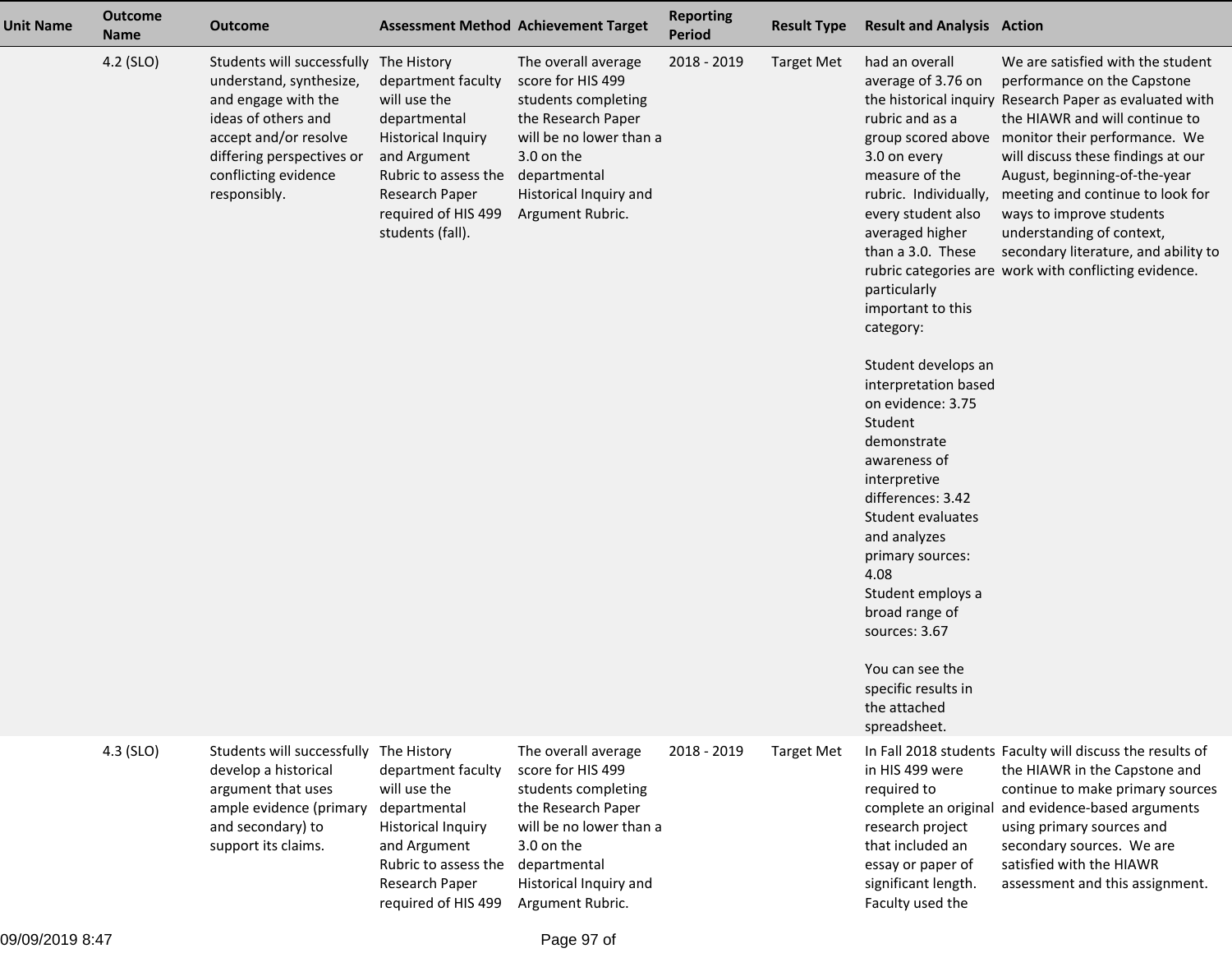| <b>Unit Name</b> | <b>Outcome</b><br><b>Name</b> | <b>Outcome</b>                                                                                                                                                   |                                                     | <b>Assessment Method Achievement Target</b>                                                                                                                                                  | <b>Reporting</b><br>Period | <b>Result Type</b> | <b>Result and Analysis Action</b>                                                                                                                                                                                                                                                                                                                                                                                                                                                                                                                                                                                                                                                                                                                                                                    |                                                                                                                                                                                                                                                                   |
|------------------|-------------------------------|------------------------------------------------------------------------------------------------------------------------------------------------------------------|-----------------------------------------------------|----------------------------------------------------------------------------------------------------------------------------------------------------------------------------------------------|----------------------------|--------------------|------------------------------------------------------------------------------------------------------------------------------------------------------------------------------------------------------------------------------------------------------------------------------------------------------------------------------------------------------------------------------------------------------------------------------------------------------------------------------------------------------------------------------------------------------------------------------------------------------------------------------------------------------------------------------------------------------------------------------------------------------------------------------------------------------|-------------------------------------------------------------------------------------------------------------------------------------------------------------------------------------------------------------------------------------------------------------------|
|                  | 4.3 (SLO)                     | Students will successfully students (fall).<br>develop a historical<br>argument that uses<br>ample evidence (primary<br>and secondary) to<br>support its claims. |                                                     | The overall average<br>score for HIS 499<br>students completing<br>the Research Paper<br>will be no lower than a<br>3.0 on the<br>departmental<br>Historical Inquiry and<br>Argument Rubric. | 2018 - 2019                | <b>Target Met</b>  | <b>Historical Inquiry</b><br>Rubric (HIAWR) to<br>assess student<br>performance. The<br>six students<br>enrolled in HIS 499<br>Capstone had an<br>overall average of<br>3.76 on the<br>historical inquiry<br>rubric and as a<br>group scored above<br>3.0 on every<br>measure of the<br>rubric. Individually,<br>every student also<br>averaged higher<br>than a 3.0. These<br>rubric categories are<br>particularly<br>important to this<br>category:<br>Student develops an<br>interpretation based<br>on evidence: 3.75<br>Student evaluates<br>and analyzes<br>primary sources:<br>4.08<br>Student employs a<br>broad range of<br>sources: 3.67<br>Student grasps<br>relevant historical<br>facts and content:<br>3.75<br>You can see the<br>specific results in<br>the attached<br>spreadsheet. | Faculty will discuss the results of<br>the HIAWR in the Capstone and<br>continue to make primary sources<br>and evidence-based arguments<br>using primary sources and<br>secondary sources. We are<br>satisfied with the HIAWR<br>assessment and this assignment. |
|                  | 5.1 (SAO)                     | Students in the Capstone<br>course will successfully<br>show improvement in                                                                                      | The History<br>departmental<br>faculty will analyze | The overall average<br>for HIS 499 students<br>completing the                                                                                                                                | 2018 - 2019                | <b>Target Met</b>  | In Fall 2019 six<br>students completed<br>the Capstone class                                                                                                                                                                                                                                                                                                                                                                                                                                                                                                                                                                                                                                                                                                                                         | While we got results this year<br>without putting the survey in<br>Canvas, we need to make sure that                                                                                                                                                              |
|                  |                               |                                                                                                                                                                  |                                                     |                                                                                                                                                                                              |                            |                    |                                                                                                                                                                                                                                                                                                                                                                                                                                                                                                                                                                                                                                                                                                                                                                                                      |                                                                                                                                                                                                                                                                   |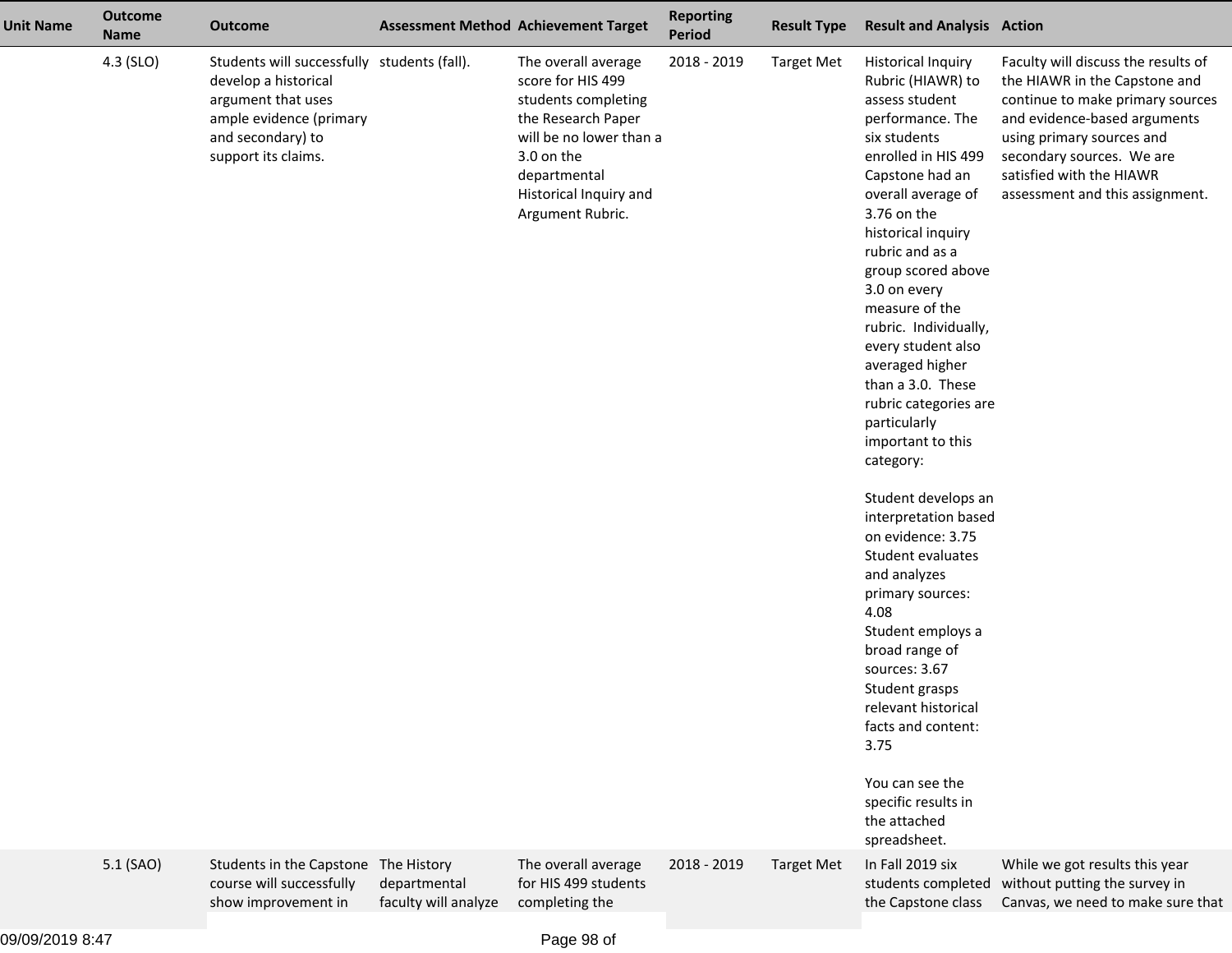| <b>Unit Name</b> | <b>Outcome</b><br><b>Name</b> | <b>Outcome</b>                                                                                                                                                   |                                                                                                                                                                                                             | <b>Assessment Method Achievement Target</b>                                                                                                                                                                                                                  | <b>Reporting</b><br>Period | <b>Result Type</b> | <b>Result and Analysis Action</b>                                                                                                                                                                                                                                                                                                                                                                                                                                                                                                                                                                                                                                                                                                                                                                                                                      |                                                                                                                                                                                                                                                                                                                                                                                                                                                     |
|------------------|-------------------------------|------------------------------------------------------------------------------------------------------------------------------------------------------------------|-------------------------------------------------------------------------------------------------------------------------------------------------------------------------------------------------------------|--------------------------------------------------------------------------------------------------------------------------------------------------------------------------------------------------------------------------------------------------------------|----------------------------|--------------------|--------------------------------------------------------------------------------------------------------------------------------------------------------------------------------------------------------------------------------------------------------------------------------------------------------------------------------------------------------------------------------------------------------------------------------------------------------------------------------------------------------------------------------------------------------------------------------------------------------------------------------------------------------------------------------------------------------------------------------------------------------------------------------------------------------------------------------------------------------|-----------------------------------------------------------------------------------------------------------------------------------------------------------------------------------------------------------------------------------------------------------------------------------------------------------------------------------------------------------------------------------------------------------------------------------------------------|
|                  | 5.1 (SAO)                     | their knowledge and<br>skills in the areas of<br>historical content, critical from the Capstone<br>thinking, communication, Survey that asks the<br>and inquiry. | the HIS 499<br>students' results<br>degree to which<br>their knowledge and scale, regarding the<br>skills improved in<br>historical content,<br>critical thinking,<br>communication, and<br>inquiry (fall). | Capstone Survey will<br>be that students<br>report seeing an<br>increase of at least<br>"3.0" on a 1-5 Likert<br>degree to which their<br>knowledge and skills<br>improved in historical<br>content, critical<br>thinking,<br>communication, and<br>inquiry. | 2018 - 2019                | <b>Target Met</b>  | the Capstone<br>survey. Of the four<br>survey, all self-<br>reported that they<br>increased their<br>1, average 4.75),<br>critical thinking<br>(Question 2,<br>average 5.0),<br>communication<br>skills (Question 3,<br>average 5.0), and<br>historical inquiry<br>(Question 4, 5.0). In<br>addition to scoring<br>their learning highly<br>on the numeric<br>scale, some<br>students wrote<br>qualitative<br>comments, which<br>supported their<br>scoring. One<br>student explained<br>that it was the<br>Capstone class (HIS<br>499) that really<br>cemented much of<br>this learning for<br>them: "The<br>capstone project<br>was exponentially<br>helpful in exposing<br>me to primary<br>source work, and<br>was a deeply<br>important process<br>in helping me<br>crystallize<br>everything that I<br>had learned to this<br>point as a history | and four completed the survey is in Canvas this year<br>and we get results from every<br>possible student. The instructor for<br>who completed the Capstone will make the survey part<br>of the Canvas shell for the course<br>and lock entry to the course at the<br>end of the semester until the<br>knowledge and skills survey is completed. This should<br>in history (Question ensure that all students in the<br>course complete the survey. |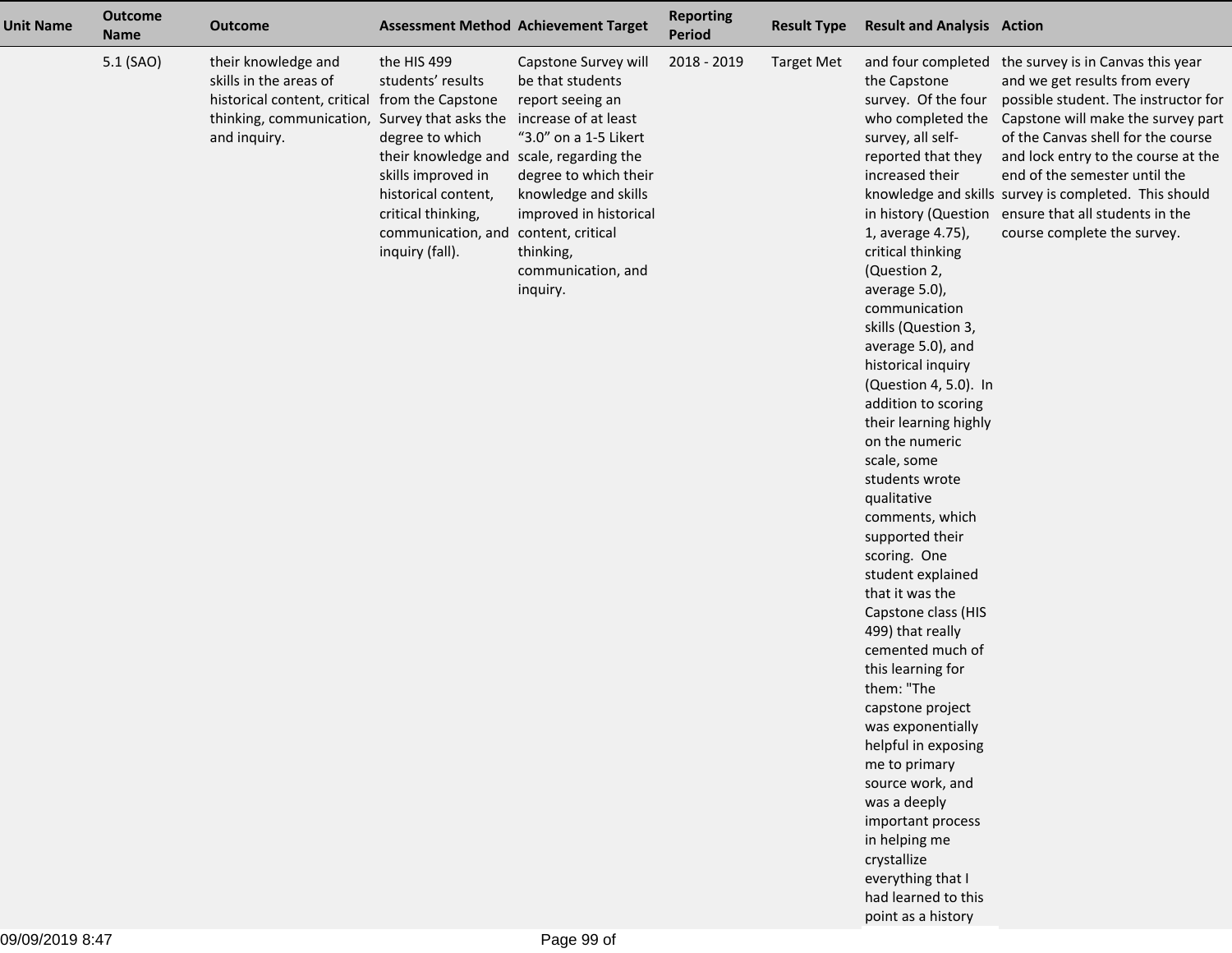| <b>Unit Name</b> | <b>Outcome</b><br><b>Name</b> | <b>Outcome</b>                                                                                                                                                                                           | <b>Assessment Method Achievement Target</b>                                                                                                                                                                                                                                                                                                            |                                                                                                                                                                                                                                                                                  | <b>Reporting</b><br><b>Period</b> | <b>Result Type</b> | <b>Result and Analysis Action</b>                                                                                                                                                                                                                                                                                                                                                        |                                                                                                                                                                                                                                                                                                                                                                                                                                                                              |
|------------------|-------------------------------|----------------------------------------------------------------------------------------------------------------------------------------------------------------------------------------------------------|--------------------------------------------------------------------------------------------------------------------------------------------------------------------------------------------------------------------------------------------------------------------------------------------------------------------------------------------------------|----------------------------------------------------------------------------------------------------------------------------------------------------------------------------------------------------------------------------------------------------------------------------------|-----------------------------------|--------------------|------------------------------------------------------------------------------------------------------------------------------------------------------------------------------------------------------------------------------------------------------------------------------------------------------------------------------------------------------------------------------------------|------------------------------------------------------------------------------------------------------------------------------------------------------------------------------------------------------------------------------------------------------------------------------------------------------------------------------------------------------------------------------------------------------------------------------------------------------------------------------|
|                  | 5.1 (SAO)                     | Students in the Capstone<br>course will successfully<br>show improvement in<br>their knowledge and<br>skills in the areas of<br>historical content, critical<br>thinking, communication,<br>and inquiry. | The History<br>departmental<br>faculty will analyze<br>the HIS 499<br>students' results<br>from the Capstone<br>Survey that asks the increase of at least<br>degree to which<br>their knowledge and scale, regarding the<br>skills improved in<br>historical content,<br>critical thinking,<br>communication, and content, critical<br>inquiry (fall). | The overall average<br>for HIS 499 students<br>completing the<br>Capstone Survey will<br>be that students<br>report seeing an<br>"3.0" on a 1-5 Likert<br>degree to which their<br>knowledge and skills<br>improved in historical<br>thinking,<br>communication, and<br>inquiry. | 2018 - 2019                       | <b>Target Met</b>  | major. History<br>coursework has<br>taught me to<br>analyze a problem,<br>find appropriate<br>sources, analyze<br>sources both<br>textually and<br>contextually, and<br>how to ask and<br>answer questions<br>that were relevant<br>to and shaped the<br>world around me."                                                                                                               | While we got results this year<br>without putting the survey in<br>Canvas, we need to make sure that<br>the survey is in Canvas this year<br>and we get results from every<br>possible student. The instructor for<br>Capstone will make the survey part<br>of the Canvas shell for the course<br>and lock entry to the course at the<br>end of the semester until the<br>survey is completed. This should<br>ensure that all students in the<br>course complete the survey. |
|                  | 6.1 (PO 2.e.)                 | History majors will<br>complete an internship<br>or study abroad program<br>before graduating.                                                                                                           | At the end of the<br>department chair<br>will review<br>transcripts of<br>graduating seniors<br>for the previous year<br>to determine if<br>students have<br>completed an<br>internship or study<br>abroad program.                                                                                                                                    | 70 percent of History<br>spring semester, the majors who graduated<br>in the previous year<br>will have completed<br>an internship or study<br>abroad program.                                                                                                                   | 2018 - 2019                       | <b>Target Met</b>  | Seven students<br>graduated in<br>August, December,<br>or May 2017-8 with<br>a history degree.<br>Student 1:<br>1.<br>Study Abroad and<br>internship<br>2.<br>Student 2:<br>Internship<br>Student 3:<br>3.<br>Two internships<br>4.<br>Student 4:<br>Study Abroad and<br>internship<br>5.<br>Student 5:<br>None<br>6.<br>Student 6:<br>Two internships<br>7.<br>Student 7:<br>Internship | We are very pleased with the<br>results of this assessment and will<br>continue to monitor senior<br>transcripts.                                                                                                                                                                                                                                                                                                                                                            |
|                  | 7.1 (SLO)                     | Students will<br>demonstrate best<br>practices regarding<br>lesson preparation,<br>lesson delivery, and<br>classroom management.                                                                         | At the end of the fall 100% of students in<br>semester, the<br>instructor for HIS<br>410 Methods and<br>Materials in<br>Secondary History                                                                                                                                                                                                              | HIS 410 will complete<br>the class with an<br>average grade of C (70<br>%) or above.                                                                                                                                                                                             | 2018 - 2019                       | Inconclusive       | to report as we did<br>not offer HIS 410 in<br>AY 2018-9                                                                                                                                                                                                                                                                                                                                 | There are no results As more students opt for the<br>alternative route to teacher<br>certification, we should expect low-<br>enrollment or no enrollment in HIS<br>410.                                                                                                                                                                                                                                                                                                      |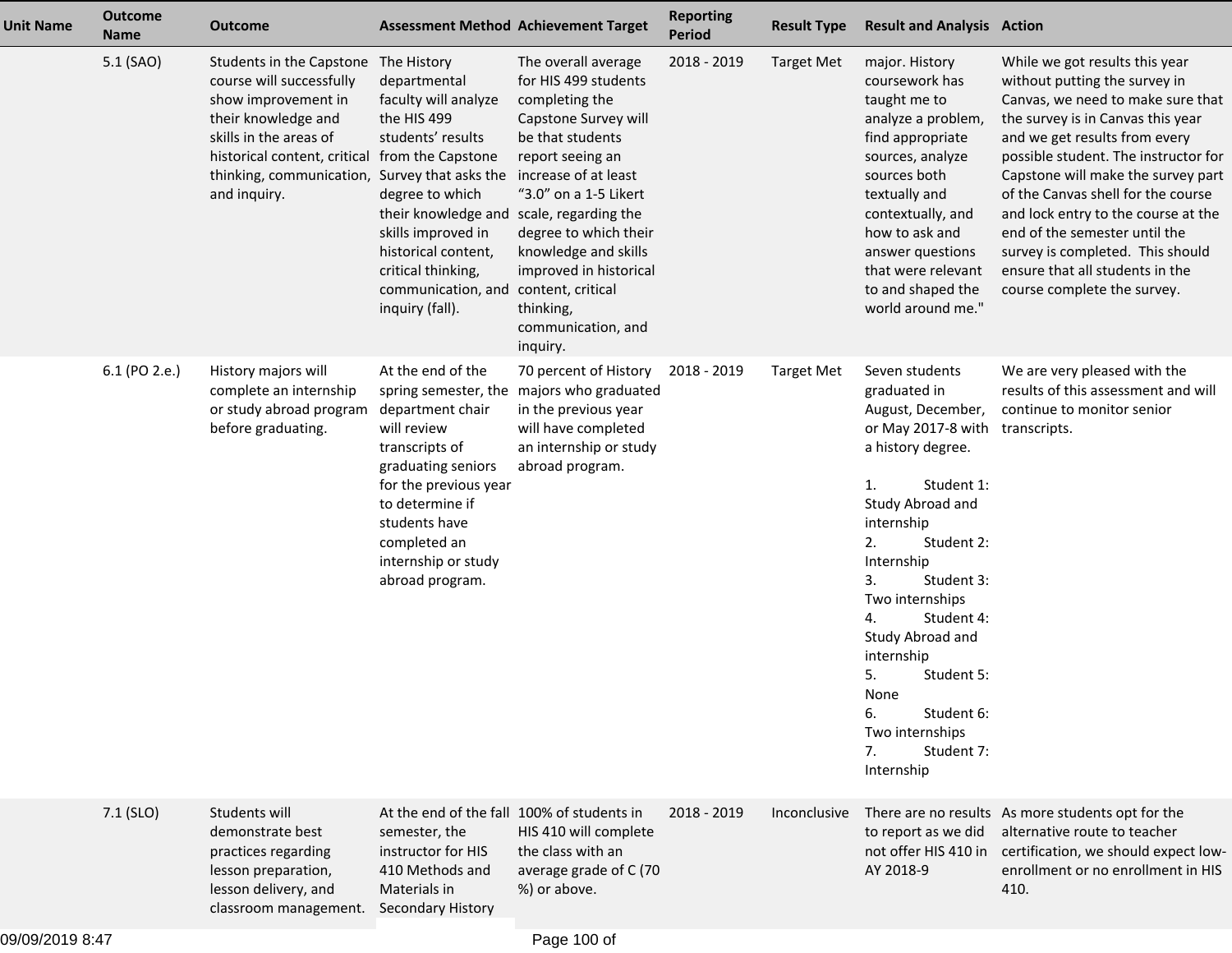| <b>Unit Name</b> | <b>Outcome</b><br><b>Name</b> | <b>Outcome</b>                                                                                                                   |                                                                                                                                                                                                                                                                                                                                                                                                                                                                                                                                                                                                                                                                                                                                                                                                   | <b>Assessment Method Achievement Target</b>                                                                                                 | <b>Reporting</b><br><b>Period</b> | <b>Result Type</b> | <b>Result and Analysis Action</b>                        |                                                                                                                                                                         |
|------------------|-------------------------------|----------------------------------------------------------------------------------------------------------------------------------|---------------------------------------------------------------------------------------------------------------------------------------------------------------------------------------------------------------------------------------------------------------------------------------------------------------------------------------------------------------------------------------------------------------------------------------------------------------------------------------------------------------------------------------------------------------------------------------------------------------------------------------------------------------------------------------------------------------------------------------------------------------------------------------------------|---------------------------------------------------------------------------------------------------------------------------------------------|-----------------------------------|--------------------|----------------------------------------------------------|-------------------------------------------------------------------------------------------------------------------------------------------------------------------------|
|                  | 7.1 (SLO)                     | Students will<br>demonstrate best<br>practices regarding<br>lesson preparation,<br>lesson delivery, and<br>classroom management. | and Social Studies<br>will review student<br>work and grades and the class with an<br>the achievement<br>target was met.                                                                                                                                                                                                                                                                                                                                                                                                                                                                                                                                                                                                                                                                          | 100% of students in<br>HIS 410 will complete<br>determine whether average grade of C (70<br>%) or above.                                    | 2018 - 2019                       | Inconclusive       | to report as we did<br>not offer HIS 410 in<br>AY 2018-9 | There are no results As more students opt for the<br>alternative route to teacher<br>certification, we should expect low-<br>enrollment or no enrollment in HIS<br>410. |
|                  | 7.2 (SLO)                     | Students will<br>demonstrate success<br>regarding supervised<br>teaching in local schools.                                       | At the end of the<br>Social Studies<br>Teacher Certification from the mentor<br>Coordinator will<br>review the Teacher<br>Intern Assessment<br>Instrument (TIAI)<br>metric of student<br>teachers enrolled in<br>ED 409 Observation<br>and Directed<br>Teaching in<br>Secondary<br><b>Education Grades 7-</b><br>12 during the<br>academic year that<br>is ending. The TIAI<br>measures six facets<br>of teaching, which<br>are: (1) planning and<br>preparation, (2)<br>communication and<br>interaction, (3)<br>teaching for<br>learning, (4)<br>managing the<br>learning<br>environment, (5)<br>assessment of<br>student learning,<br>and $(6)$<br>professionalism and<br>partnerships. Each<br>student teacher<br>receives an overall<br>score from the<br>mentor teacher<br>related to their | 100% of student<br>spring semester, the teachers will receive a<br>2 or above evaluation<br>teacher on the TIAI<br>metric (on a 0-3 scale). | 2018 - 2019                       | Inconclusive       | to provide.                                              | There are no results As more students opt for the<br>alternative route to teacher<br>certification, we should expect low-<br>enrollment or no enrollment in HIS<br>410. |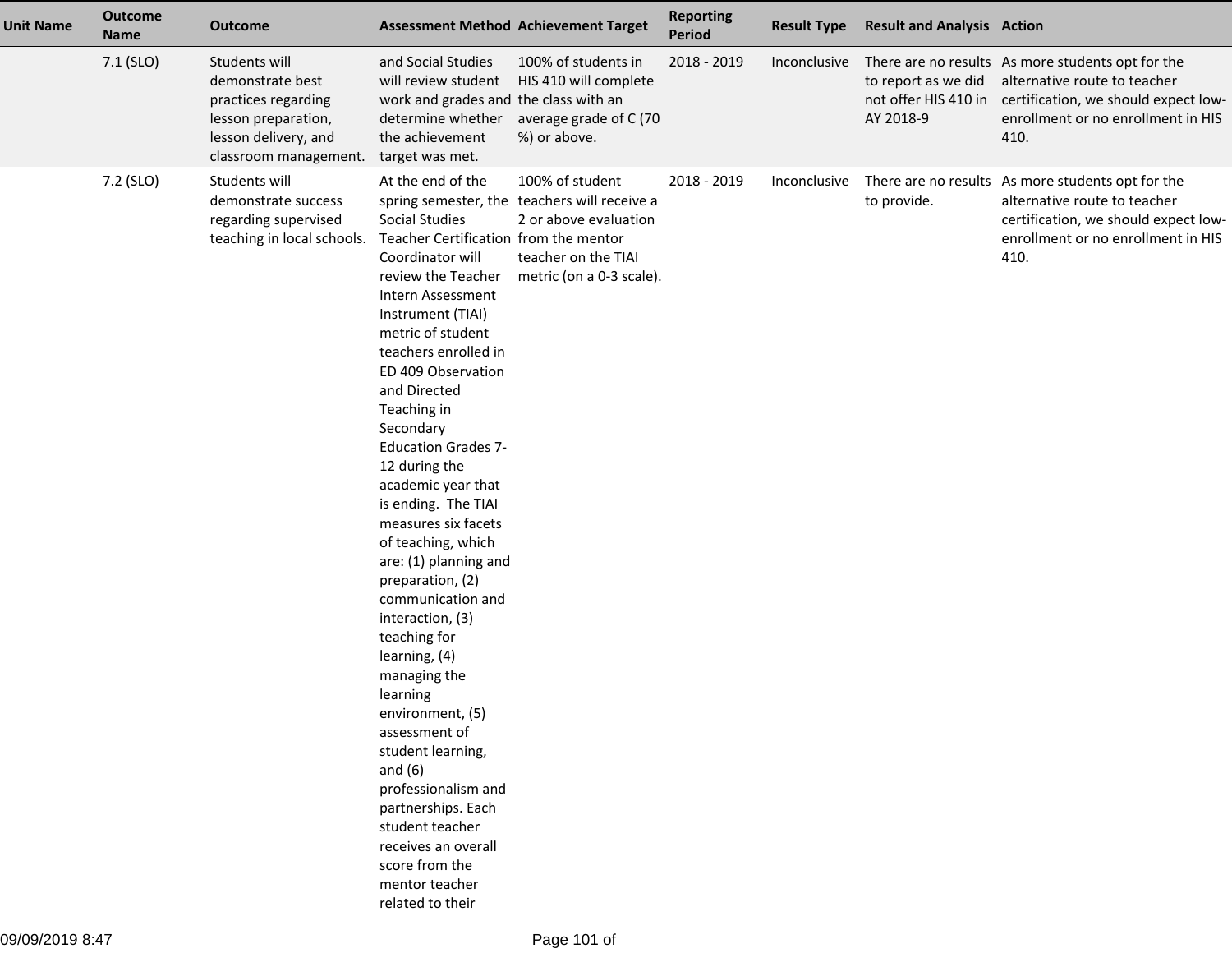| <b>Unit Name</b>                                                                                                                                                             | <b>Outcome</b><br><b>Name</b> | <b>Outcome</b>                                                                                                                  | <b>Assessment Method Achievement Target</b>                                                                                                                                                                                                                                                                                                                                                                                                                                                                                                                                                                                                                                                                                    |                                                                                                                                                    | <b>Reporting</b><br><b>Period</b> | <b>Result Type</b>  | <b>Result and Analysis Action</b>                                              |                                                                                                                                                                                                                                                                                                                                                                                                                                                                                                                                                                                                                                                                                                                                                                                              |
|------------------------------------------------------------------------------------------------------------------------------------------------------------------------------|-------------------------------|---------------------------------------------------------------------------------------------------------------------------------|--------------------------------------------------------------------------------------------------------------------------------------------------------------------------------------------------------------------------------------------------------------------------------------------------------------------------------------------------------------------------------------------------------------------------------------------------------------------------------------------------------------------------------------------------------------------------------------------------------------------------------------------------------------------------------------------------------------------------------|----------------------------------------------------------------------------------------------------------------------------------------------------|-----------------------------------|---------------------|--------------------------------------------------------------------------------|----------------------------------------------------------------------------------------------------------------------------------------------------------------------------------------------------------------------------------------------------------------------------------------------------------------------------------------------------------------------------------------------------------------------------------------------------------------------------------------------------------------------------------------------------------------------------------------------------------------------------------------------------------------------------------------------------------------------------------------------------------------------------------------------|
|                                                                                                                                                                              | 7.2 (SLO)                     | Students will<br>demonstrate success<br>regarding supervised<br>teaching in local schools.                                      | performance on the 100% of student<br>six areas, and the<br>3 scale. The<br>coordinator will<br>compile the scores<br>and determine<br>whether the<br>achievement target<br>was met.                                                                                                                                                                                                                                                                                                                                                                                                                                                                                                                                           | teachers will receive a<br>final score is on a 0- 2 or above evaluation<br>from the mentor<br>teacher on the TIAI<br>metric (on a 0-3 scale).      | 2018 - 2019                       | Inconclusive        | to provide.                                                                    | There are no results As more students opt for the<br>alternative route to teacher<br>certification, we should expect low-<br>enrollment or no enrollment in HIS<br>410.                                                                                                                                                                                                                                                                                                                                                                                                                                                                                                                                                                                                                      |
| Program -<br>Interdisciplina<br>ry Studies<br>(including<br>American,<br>International,<br>and<br>Medieval/Ren<br>aissance<br>Studies<br>Minors) - BA,<br>BS {2016-<br>2017} | $1.1$ (SLO)                   | Students will explore and<br>analyze issues, ideas,<br>and/or events in a way<br>that serves an ultimately<br>academic purpose. | The faculty<br>members making up all students in IS 499<br>individual student<br>research<br>will use the AAC&U<br>Inquiry and Analysis and Analysis VALUE<br><b>VALUE Rubric to</b><br>assess the Capstone<br>project in IS 499.<br>Student effort on<br>the IS 499 paper will<br>produce at least an<br>average score of "3"<br>for each of the six<br>items measured in<br>the rubric: topic<br>selection; existing<br>knowledge,<br>research, and/or<br>views; design<br>process; analysis;<br>conclusions;<br>limitations and<br>implications.<br>Direct, summative<br>assessment is<br>accomplished<br>through analysis of a<br>student's<br>independent<br>research project<br>completed in IS 499<br>Interdisciplinary | The average score for<br>completing the<br>Capstone project will<br>committees in IS 499 be no lower than a 3.0<br>on the AAC&U Inquiry<br>Rubric. | 2018 - 2019                       | <i>Inconclusive</i> | to report. There<br>were no graduating<br>interdisciplinary<br>studies minors. | There are no results The IS program is designed to be a<br>selective program, as any IS major<br>needs to be highly self-motivated<br>seniors in any of the and capable of independent<br>research. Our three-year trend in<br>declared majors and degrees<br>awarded reflects the small numbers<br>typical of IS. This is an important<br>major for highly motivated<br>students as it allows them to<br>combine interests without having<br>to double (or triple) major and it<br>costs nothing to the university<br>administer, because it combines<br>fields already in existence on<br>campus and has no overhead<br>regarding faculty. While we had no<br>IS seniors in AY 2017-8, we have<br>two in AY 2018-9. The major<br>continues to work well for a small<br>number of students. |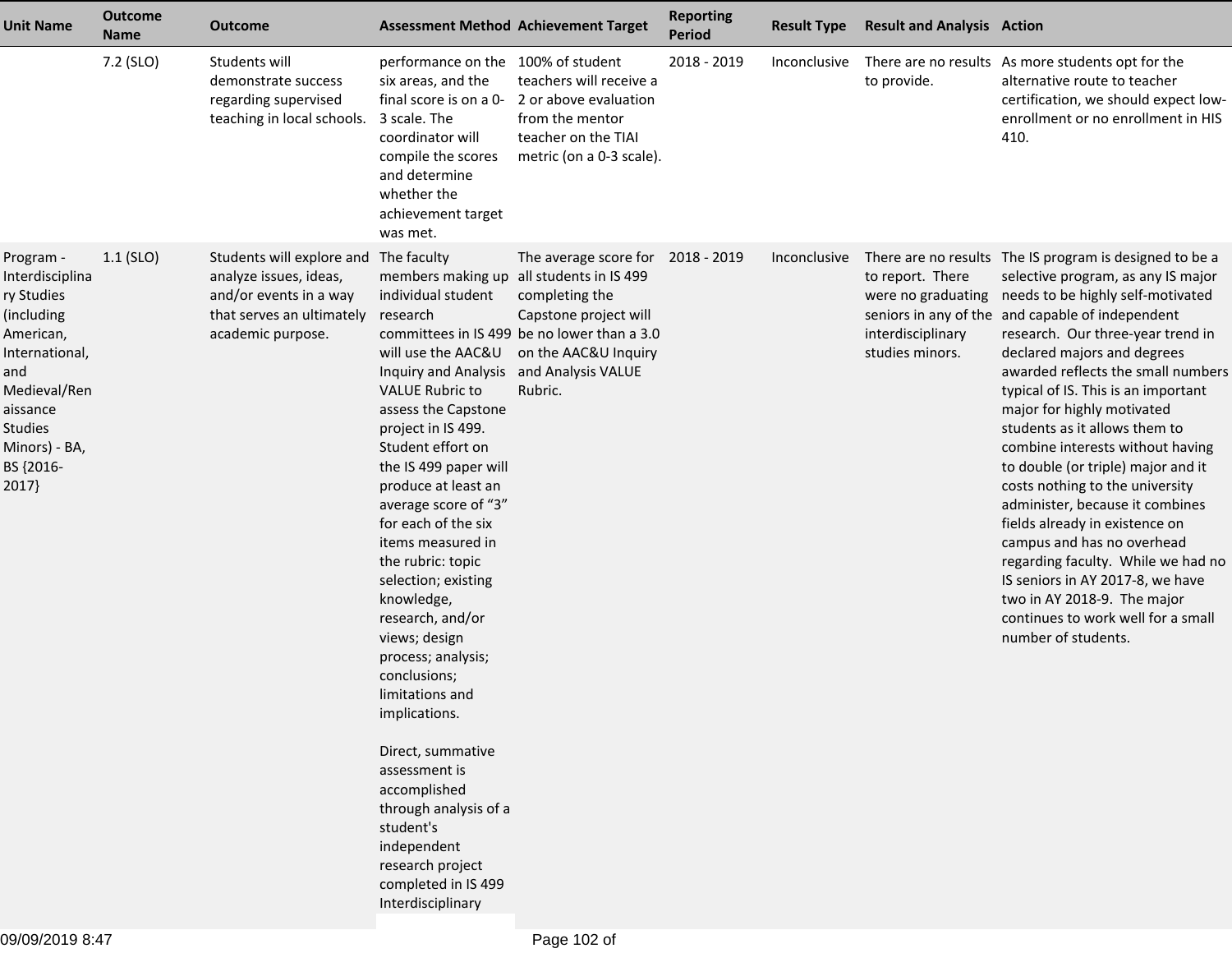| <b>Unit Name</b>                                                                                                                                                             | <b>Outcome</b><br><b>Name</b> | <b>Outcome</b>                                                                                                                                    |                                                                                                                                                                                                                                                                                                                                                                                                                                                                                                                                                                                                                                                                                                                                                                                                                                                                                                                                  | <b>Assessment Method Achievement Target</b>                                                                                                                        | <b>Reporting</b><br><b>Period</b> | <b>Result Type</b> | <b>Result and Analysis Action</b>                        |                                                                                                                                                                                                                                                                                                                                                                                                                                                                                                                                                                                                                                                                                                                                                                                                                 |
|------------------------------------------------------------------------------------------------------------------------------------------------------------------------------|-------------------------------|---------------------------------------------------------------------------------------------------------------------------------------------------|----------------------------------------------------------------------------------------------------------------------------------------------------------------------------------------------------------------------------------------------------------------------------------------------------------------------------------------------------------------------------------------------------------------------------------------------------------------------------------------------------------------------------------------------------------------------------------------------------------------------------------------------------------------------------------------------------------------------------------------------------------------------------------------------------------------------------------------------------------------------------------------------------------------------------------|--------------------------------------------------------------------------------------------------------------------------------------------------------------------|-----------------------------------|--------------------|----------------------------------------------------------|-----------------------------------------------------------------------------------------------------------------------------------------------------------------------------------------------------------------------------------------------------------------------------------------------------------------------------------------------------------------------------------------------------------------------------------------------------------------------------------------------------------------------------------------------------------------------------------------------------------------------------------------------------------------------------------------------------------------------------------------------------------------------------------------------------------------|
| Program -<br>Interdisciplina<br>ry Studies<br>(including<br>American,<br>International,<br>and<br>Medieval/Ren<br>aissance<br>Studies<br>Minors) - BA,<br>BS {2016-<br>2017} | $1.1$ (SLO)                   | Students will explore and Studies Capstone.<br>analyze issues, ideas,<br>and/or events in a way<br>that serves an ultimately<br>academic purpose. | This course is<br>normally taken in<br>the student's last<br>semester.<br>A IS 499 student<br>develops an idea for Rubric.<br>a comprehensive<br>project that<br>meaningfully<br>combines aspects of<br>the two to three<br>disciplines he/she<br>has chosen for the IS<br>major. The student<br>selects a faculty<br>committee<br>(representing each<br>discipline), and the<br>committee works<br>with the IS adviser<br>to keep the student<br>on track over the<br>semester in<br>developing a<br>finished product<br>that is analytical but<br>which may also<br>include creative<br>elements<br>appropriate to the<br>disciplines included.<br>At the very<br>foundation of the<br>course is a paper,<br>usually 20 pages in<br>length that adheres<br>to the goals and<br>standards of<br>academic research.<br>The committee<br>provides guidance to<br>the student through<br>stages spaced out<br>during the semester: | The average score for<br>all students in IS 499<br>completing the<br>Capstone project will<br>be no lower than a 3.0<br>on the AAC&U Inquiry<br>and Analysis VALUE | 2018 - 2019                       | Inconclusive       | to report. There<br>interdisciplinary<br>studies minors. | There are no results The IS program is designed to be a<br>selective program, as any IS major<br>were no graduating needs to be highly self-motivated<br>seniors in any of the and capable of independent<br>research. Our three-year trend in<br>declared majors and degrees<br>awarded reflects the small numbers<br>typical of IS. This is an important<br>major for highly motivated<br>students as it allows them to<br>combine interests without having<br>to double (or triple) major and it<br>costs nothing to the university<br>administer, because it combines<br>fields already in existence on<br>campus and has no overhead<br>regarding faculty. While we had no<br>IS seniors in AY 2017-8, we have<br>two in AY 2018-9. The major<br>continues to work well for a small<br>number of students. |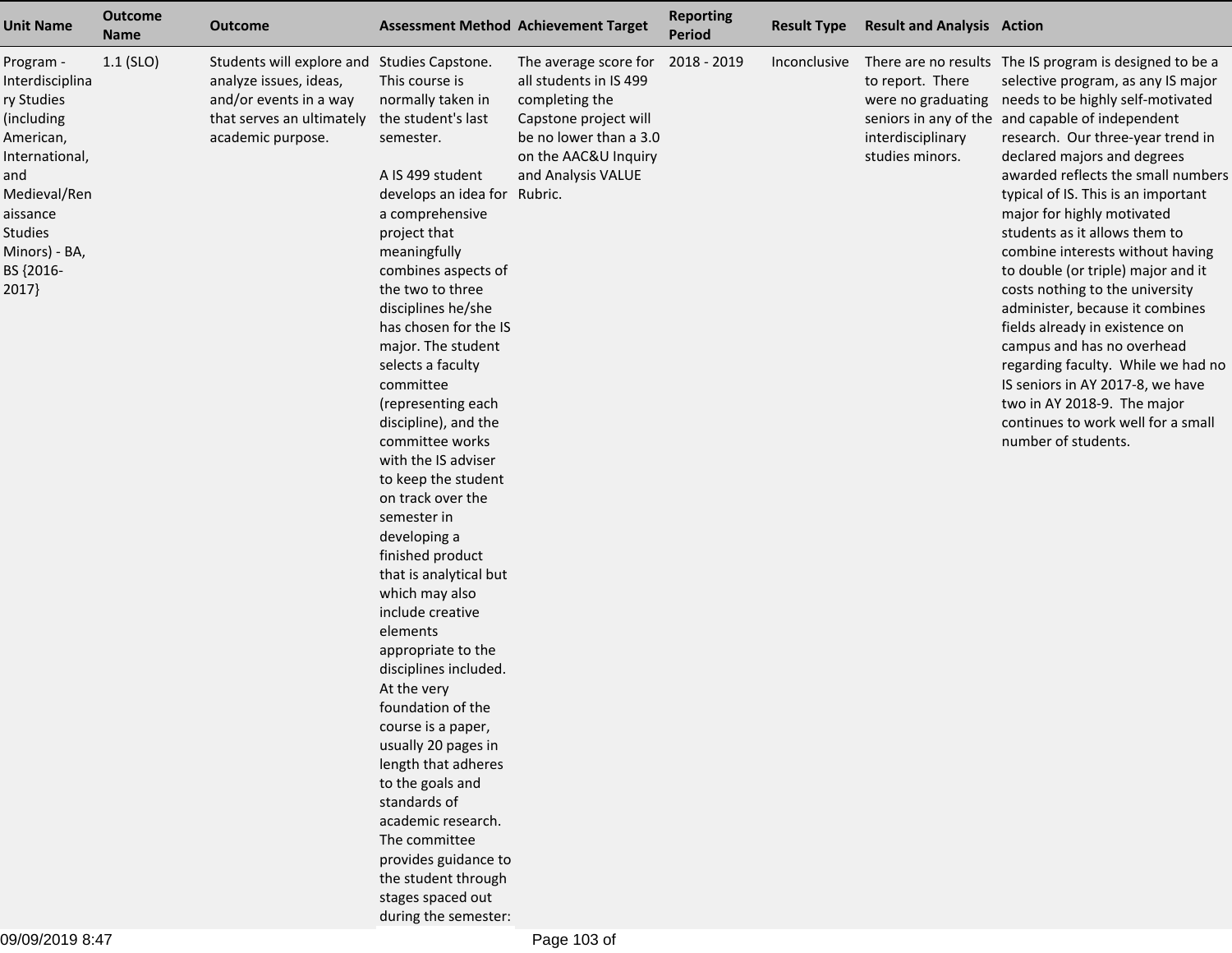| <b>Unit Name</b>                                                                                                                                                             | <b>Outcome</b><br><b>Name</b> | <b>Outcome</b>                                                                                                                                                                                                                                                                                                                                               |                                                                                                                                                                                                                                                                                                                                                                                                                                                                                                                                                                                                                                                | <b>Assessment Method Achievement Target</b>                                                                                                                                | <b>Reporting</b><br><b>Period</b> | <b>Result Type</b> | <b>Result and Analysis Action</b>                                              |                                                                                                                                                                                                                                                                                                                                                                                                                                                                                                                                                                                                                                                                                                                                                                                              |
|------------------------------------------------------------------------------------------------------------------------------------------------------------------------------|-------------------------------|--------------------------------------------------------------------------------------------------------------------------------------------------------------------------------------------------------------------------------------------------------------------------------------------------------------------------------------------------------------|------------------------------------------------------------------------------------------------------------------------------------------------------------------------------------------------------------------------------------------------------------------------------------------------------------------------------------------------------------------------------------------------------------------------------------------------------------------------------------------------------------------------------------------------------------------------------------------------------------------------------------------------|----------------------------------------------------------------------------------------------------------------------------------------------------------------------------|-----------------------------------|--------------------|--------------------------------------------------------------------------------|----------------------------------------------------------------------------------------------------------------------------------------------------------------------------------------------------------------------------------------------------------------------------------------------------------------------------------------------------------------------------------------------------------------------------------------------------------------------------------------------------------------------------------------------------------------------------------------------------------------------------------------------------------------------------------------------------------------------------------------------------------------------------------------------|
| Program -<br>Interdisciplina<br>ry Studies<br>(including<br>American,<br>International,<br>and<br>Medieval/Ren<br>aissance<br>Studies<br>Minors) - BA,<br>BS {2016-<br>2017} | $1.1$ (SLO)                   | Students will explore and<br>analyze issues, ideas,<br>and/or events in a way<br>that serves an ultimately<br>academic purpose.                                                                                                                                                                                                                              | prospectus;<br>annotated<br>bibliography; initial<br>draft; second draft;<br>final draft. A couple<br>days after<br>submitting the final and Analysis VALUE<br>draft, the student<br>orally presents<br>his/her project to<br>the committee. This<br>encounter also<br>allows committee<br>members to probe<br>areas needing<br>further clarification<br>and to make<br>recommendations<br>about how the<br>student may<br>proceed in the<br>possible further<br>development of the<br>project. Assessment<br>data will be<br>collected from all<br>faculty committee<br>members, whose<br>scores will be<br>averaged for the<br>final result. | The average score for<br>all students in IS 499<br>completing the<br>Capstone project will<br>be no lower than a 3.0<br>on the AAC&U Inquiry<br>Rubric.                    | 2018 - 2019                       | Inconclusive       | to report. There<br>were no graduating<br>interdisciplinary<br>studies minors. | There are no results The IS program is designed to be a<br>selective program, as any IS major<br>needs to be highly self-motivated<br>seniors in any of the and capable of independent<br>research. Our three-year trend in<br>declared majors and degrees<br>awarded reflects the small numbers<br>typical of IS. This is an important<br>major for highly motivated<br>students as it allows them to<br>combine interests without having<br>to double (or triple) major and it<br>costs nothing to the university<br>administer, because it combines<br>fields already in existence on<br>campus and has no overhead<br>regarding faculty. While we had no<br>IS seniors in AY 2017-8, we have<br>two in AY 2018-9. The major<br>continues to work well for a small<br>number of students. |
|                                                                                                                                                                              | 1.2 (SLO)                     | Students will report that The department<br>the courses they took for chair will administer all surveyed IS minor<br>their interdisciplinary<br>program caused them to<br>evaluate and analyze<br>diverse issues, ideas,<br>and/or events across<br>various traditional<br>academic disciplines<br>while making<br>connections between<br>those disciplines. | the Interdisciplinary students on the<br><b>Studies Minors</b><br>Survey to all senior<br>IS minors in<br>American Studies,<br>Medieval &<br>Renaissance Studies,<br>and International<br>Studies in the spring<br>semester. The                                                                                                                                                                                                                                                                                                                                                                                                               | The average score for<br>Interdisciplinary<br>Inquiry and Analysis Studies Minors Inquiry<br>and Analysis Survey<br>will be no lower than<br>3.0 out of a possible<br>5.0. | 2018 - 2019                       | Inconclusive       | to report. There<br>interdisciplinary<br>studies minors.                       | There are no results The IS program is designed to be a<br>selective program, as any IS major<br>were no graduating needs to be highly self-motivated<br>seniors in any of the and capable of independent<br>research. Our three-year trend in<br>declared majors and degrees<br>awarded reflects the small numbers<br>typical of IS. This is an important<br>major for highly motivated<br>students as it allows them to<br>combine interests without having<br>to double (or triple) major and it<br>costs nothing to the university                                                                                                                                                                                                                                                       |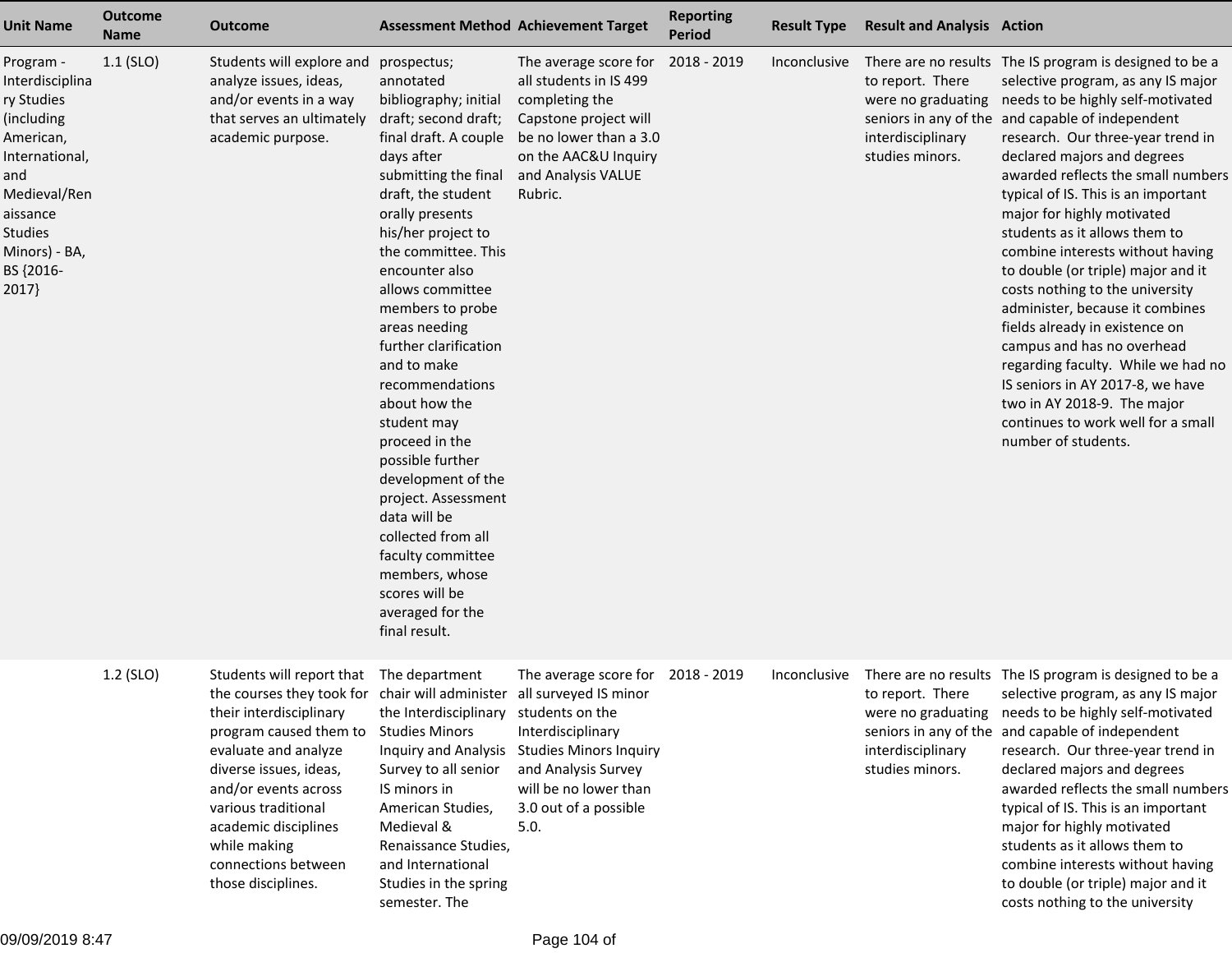| <b>Unit Name</b> | <b>Outcome</b><br><b>Name</b> | <b>Outcome</b>                                                                                                                                                                                                                                                                                                                                                                            | <b>Assessment Method Achievement Target</b>                                                                                                                                                                                                            |                                                                                                                                                                                                                             | <b>Reporting</b><br><b>Period</b> | <b>Result Type</b>  | <b>Result and Analysis Action</b>                                                                             |                                                                                                                                                                                                                                                                                                                                                                                                                                                                                                                                                                                                                                                                                                                                                                        |
|------------------|-------------------------------|-------------------------------------------------------------------------------------------------------------------------------------------------------------------------------------------------------------------------------------------------------------------------------------------------------------------------------------------------------------------------------------------|--------------------------------------------------------------------------------------------------------------------------------------------------------------------------------------------------------------------------------------------------------|-----------------------------------------------------------------------------------------------------------------------------------------------------------------------------------------------------------------------------|-----------------------------------|---------------------|---------------------------------------------------------------------------------------------------------------|------------------------------------------------------------------------------------------------------------------------------------------------------------------------------------------------------------------------------------------------------------------------------------------------------------------------------------------------------------------------------------------------------------------------------------------------------------------------------------------------------------------------------------------------------------------------------------------------------------------------------------------------------------------------------------------------------------------------------------------------------------------------|
|                  | 1.2 (SLO)                     | Students will report that survey is scored on a The average score for<br>the courses they took for 5-point Likert scale. all surveyed IS minor<br>their interdisciplinary<br>program caused them to<br>evaluate and analyze<br>diverse issues, ideas,<br>and/or events across<br>various traditional<br>academic disciplines<br>while making<br>connections between<br>those disciplines. |                                                                                                                                                                                                                                                        | students on the<br>Interdisciplinary<br><b>Studies Minors Inquiry</b><br>and Analysis Survey<br>will be no lower than<br>3.0 out of a possible<br>5.0.                                                                      | 2018 - 2019                       | Inconclusive        | to report. There<br>were no graduating<br>interdisciplinary<br>studies minors.                                | There are no results administer, because it combines<br>fields already in existence on<br>campus and has no overhead<br>seniors in any of the regarding faculty. While we had no<br>IS seniors in AY 2017-8, we have<br>two in AY 2018-9. The major<br>continues to work well for a small<br>number of students.                                                                                                                                                                                                                                                                                                                                                                                                                                                       |
|                  | 2.1 (GEO 1.c.)                | Students will<br>demonstrate effective<br>context and purpose for<br>writing, content<br>development, genre and<br>disciplinary conventions,<br>source and evidence use, VALUE Rubric to<br>and control of syntax and<br>mechanics.                                                                                                                                                       | <b>Faculty committee</b><br>members for each<br>student enrolled in<br>AAC&U Written<br>Communication<br>assess the written<br>portion of the<br>student's Capstone<br>project. This course<br>is normally taken in<br>the student's last<br>semester. | The average score for 2018 - 2019<br>students enrolled IS<br>499 completing the<br>IS 499 will utilize the Capstone project will<br>be no lower than a 3.0<br>on the AAC&U Written<br>Communication<br><b>VALUE Rubric.</b> |                                   | <i>Inconclusive</i> | to report. IS 499<br>was not offered in<br>AY 2018-9 as we<br>had no graduating<br>seniors in the<br>program. | There are no results The IS program is designed to be a<br>selective program, as any IS major<br>needs to be highly self-motivated<br>and capable of independent<br>research. Our three-year trend in<br>declared majors and degrees<br>awarded reflects the small numbers<br>typical of IS. This is an important<br>major for highly motivated<br>students as it allows them to<br>combine interests without having<br>to double (or triple) major and it<br>costs nothing to the university<br>administer, because it combines<br>fields already in existence on<br>campus and has no overhead<br>regarding faculty. While we had no<br>IS seniors in AY 2017-8, we have<br>two in AY 2018-9. The major<br>continues to work well for a small<br>number of students. |
|                  | 3.1 (GEO 1.c.)                | Students will orally<br>communicate the<br>academic value of one's<br>advanced research in an<br>effective manner.                                                                                                                                                                                                                                                                        | Faculty committee<br>members for each<br>student enrolled in<br>AAC&U Oral<br>Communication<br><b>VALUE Rubric to</b><br>assess the oral<br>portion of the<br>student's Capstone<br>project. This course<br>is normally taken in                       | The average score for 2018 - 2019<br>students enrolled IS<br>499 completing the<br>IS 499 will utilize the Capstone project will<br>be no lower than a 3.0<br>on the AAC&U Oral<br>Communication<br>VALUE Rubric.           |                                   |                     | to report. IS 499<br>was not offered in<br>AY 2018-9 as we<br>had no graduating<br>seniors in the<br>program. | Inconclusive There are no results The IS program is designed to be a<br>selective program, as any IS major<br>needs to be highly self-motivated<br>and capable of independent<br>research. Our three-year trend in<br>declared majors and degrees<br>awarded reflects the small numbers<br>typical of IS. This is an important<br>major for highly motivated<br>students as it allows them to<br>combine interests without having<br>to double (or triple) major and it                                                                                                                                                                                                                                                                                                |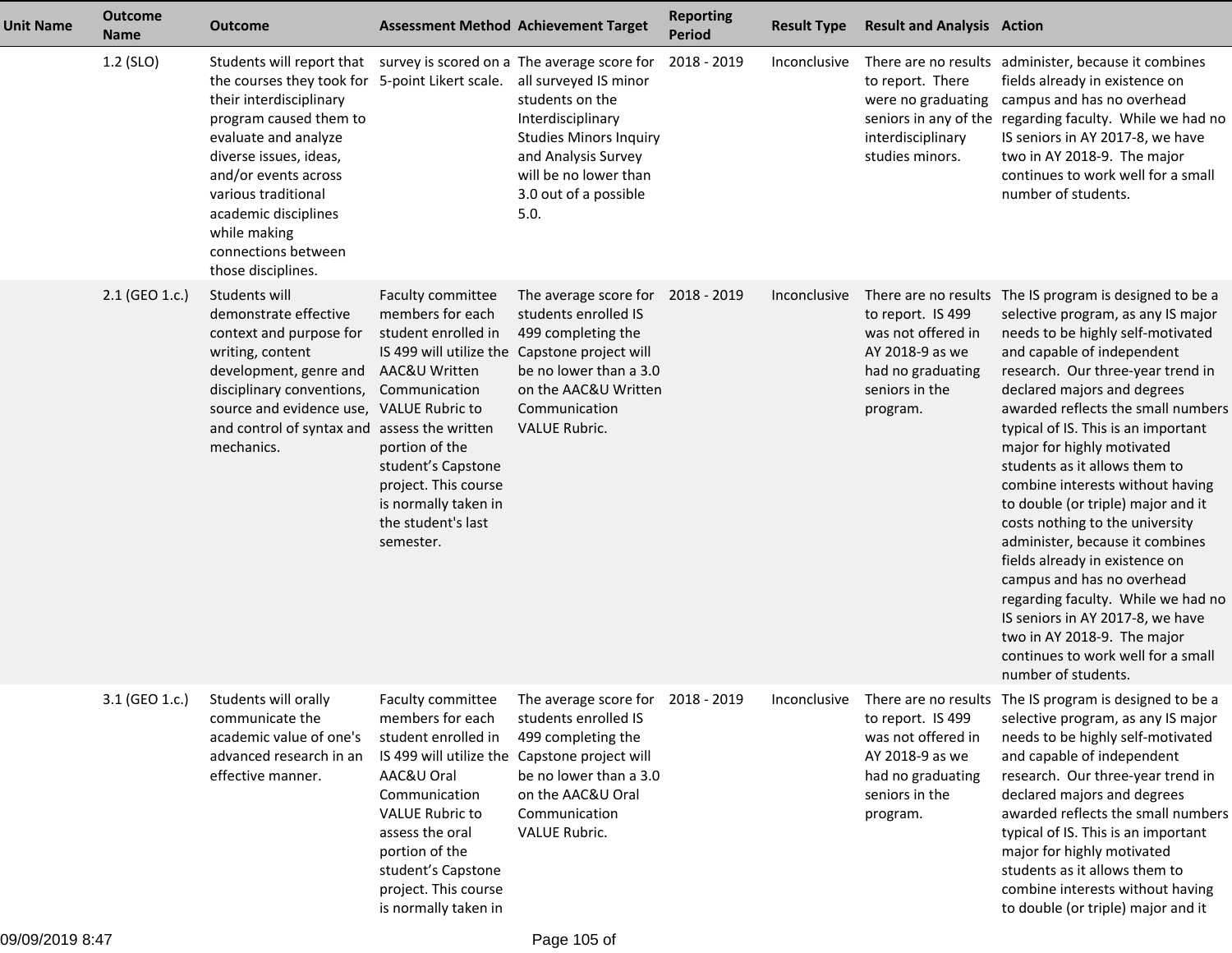| <b>Unit Name</b>                                                                                                            | <b>Outcome</b><br><b>Name</b> | Outcome                                                                                                                                                                                                                                                                                                                                                        | <b>Assessment Method Achievement Target</b>                                                                                                                                                                                                                                                                                  |                                                                                                                                                                                      | <b>Reporting</b><br><b>Period</b> | <b>Result Type</b>  | <b>Result and Analysis Action</b>                                                                                                                                                                                                                                                          |                                                                                                                                                                                                                                                                                                                                                                                                                                                                                                                                                                                                                                                                                                                                                                        |
|-----------------------------------------------------------------------------------------------------------------------------|-------------------------------|----------------------------------------------------------------------------------------------------------------------------------------------------------------------------------------------------------------------------------------------------------------------------------------------------------------------------------------------------------------|------------------------------------------------------------------------------------------------------------------------------------------------------------------------------------------------------------------------------------------------------------------------------------------------------------------------------|--------------------------------------------------------------------------------------------------------------------------------------------------------------------------------------|-----------------------------------|---------------------|--------------------------------------------------------------------------------------------------------------------------------------------------------------------------------------------------------------------------------------------------------------------------------------------|------------------------------------------------------------------------------------------------------------------------------------------------------------------------------------------------------------------------------------------------------------------------------------------------------------------------------------------------------------------------------------------------------------------------------------------------------------------------------------------------------------------------------------------------------------------------------------------------------------------------------------------------------------------------------------------------------------------------------------------------------------------------|
|                                                                                                                             | 3.1 (GEO 1.c.)                | Students will orally<br>communicate the<br>academic value of one's<br>advanced research in an<br>effective manner.                                                                                                                                                                                                                                             | the student's last<br>semester.                                                                                                                                                                                                                                                                                              | The average score for<br>students enrolled IS<br>499 completing the<br>Capstone project will<br>be no lower than a 3.0<br>on the AAC&U Oral<br>Communication<br><b>VALUE Rubric.</b> | 2018 - 2019                       | Inconclusive        | to report. IS 499<br>was not offered in<br>AY 2018-9 as we<br>had no graduating<br>seniors in the<br>program.                                                                                                                                                                              | There are no results costs nothing to the university<br>administer, because it combines<br>fields already in existence on<br>campus and has no overhead<br>regarding faculty. While we had no<br>IS seniors in AY 2017-8, we have<br>two in AY 2018-9. The major<br>continues to work well for a small<br>number of students.                                                                                                                                                                                                                                                                                                                                                                                                                                          |
|                                                                                                                             | 4.1 (SAO & PO<br>3.e.         | Students enrolled in IS<br>499 will successfully<br>complete their Capstone<br>project, which involves<br>collaborating with faculty students enrolled in<br>from multiple academic<br>disciplines in order to<br>intentionally combine<br>those fields into a<br>significant research<br>project focused on the<br>student's interests and<br>academic needs. | Faculty committee<br>members will<br>determine the final<br>course grades of<br>IS 499 Capstone.<br>Final grade<br>information will<br>then be compiled by<br>the Interdisciplinary<br>Studies adviser for<br>review and<br>reporting.                                                                                       | 100% of students<br>enrolled in IS 499<br>Capstone will pass the<br>course.                                                                                                          | 2018 - 2019                       | <i>Inconclusive</i> | to report. IS 499<br>was not offered in<br>AY 2018-9 as we<br>had no graduating<br>seniors in the<br>program.                                                                                                                                                                              | There are no results The IS program is designed to be a<br>selective program, as any IS major<br>needs to be highly self-motivated<br>and capable of independent<br>research. Our three-year trend in<br>declared majors and degrees<br>awarded reflects the small numbers<br>typical of IS. This is an important<br>major for highly motivated<br>students as it allows them to<br>combine interests without having<br>to double (or triple) major and it<br>costs nothing to the university<br>administer, because it combines<br>fields already in existence on<br>campus and has no overhead<br>regarding faculty. While we had no<br>IS seniors in AY 2017-8, we have<br>two in AY 2018-9. The major<br>continues to work well for a small<br>number of students. |
| Program -<br>Mathematics<br>(including<br>Minor and<br>Secondary<br>Education<br>Certification) -<br>BA, BS {2016-<br>2017} | $1.1$ (SLO)                   | Students will write<br>concise and clear proofs.                                                                                                                                                                                                                                                                                                               | Proofs from<br>assignments and<br>exams will be<br>evaluated using the higher level.<br><b>Mathematics Proof</b><br>Writing Rubric. The<br>primary evaluator<br>will be the course<br>instructor, with<br>possible review by<br>another<br>mathematics faculty<br>member. Due to<br>small classes (less<br>than ten students | 75% of all MA 301<br>student work sampled<br>at the satisfactory or                                                                                                                  | 2018 - 2019                       | <b>Target Met</b>   | 78% of work<br>sampled in MA 301<br>was at the<br>satisfactory or<br>higher level.<br>40 total items were<br>assessed (22 items<br>at the proficient<br>level; 9 items at the<br>satisfactory level; 9<br>items at the<br>unsatisfactory<br>level).<br>Multiple items<br>assessed for each | Continue quality instruction and<br>careful attention to proof writing,<br>including correct use of<br>terminology and notation.                                                                                                                                                                                                                                                                                                                                                                                                                                                                                                                                                                                                                                       |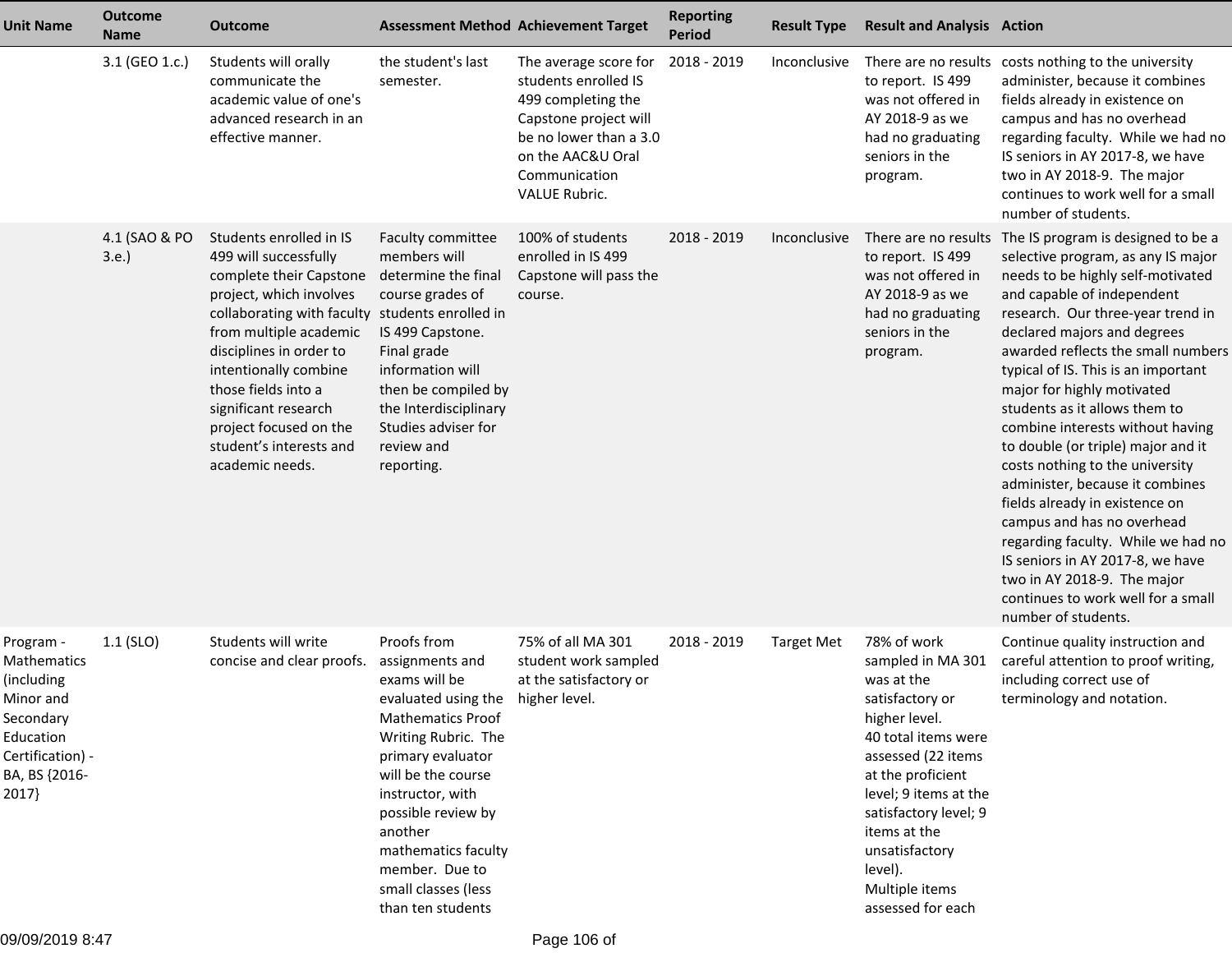| <b>Unit Name</b>                                                                                                                   | <b>Outcome</b><br><b>Name</b> | <b>Outcome</b>                                     | <b>Assessment Method Achievement Target</b>                                                                                                                                                                                                                                                                                                                                                    |                                                                                                                     | <b>Reporting</b><br><b>Period</b> | <b>Result Type</b> | <b>Result and Analysis Action</b>                                                                                                                                                                                                                                          |                                                                                                                                                                                                                                                                                                                                                                 |
|------------------------------------------------------------------------------------------------------------------------------------|-------------------------------|----------------------------------------------------|------------------------------------------------------------------------------------------------------------------------------------------------------------------------------------------------------------------------------------------------------------------------------------------------------------------------------------------------------------------------------------------------|---------------------------------------------------------------------------------------------------------------------|-----------------------------------|--------------------|----------------------------------------------------------------------------------------------------------------------------------------------------------------------------------------------------------------------------------------------------------------------------|-----------------------------------------------------------------------------------------------------------------------------------------------------------------------------------------------------------------------------------------------------------------------------------------------------------------------------------------------------------------|
| Program -<br><b>Mathematics</b><br>(including<br>Minor and<br>Secondary<br>Education<br>Certification) -<br>BA, BS {2016-<br>2017} | $1.1$ (SLO)                   | Students will write<br>concise and clear proofs.   | beyond MA 182),<br>each student will be at the satisfactory or<br>evaluated.                                                                                                                                                                                                                                                                                                                   | 75% of all MA 301<br>multiple items from student work sampled<br>higher level.                                      | 2018 - 2019                       | <b>Target Met</b>  | student in MA 301                                                                                                                                                                                                                                                          | Continue quality instruction and<br>careful attention to proof writing,<br>including correct use of<br>terminology and notation.                                                                                                                                                                                                                                |
|                                                                                                                                    |                               |                                                    | Proofs from<br>assignments and<br>exams will be<br>evaluated using the<br><b>Mathematics Proof</b><br>Writing Rubric. The<br>primary evaluator<br>will be the course<br>instructor, with<br>possible review by<br>another<br>mathematics faculty<br>member. Due to<br>small classes (less<br>than ten students<br>beyond MA 182),<br>multiple items from<br>each student will be<br>evaluated. | 75% of all MA 304 /<br>MA 455 / MA 461<br>student work sampled<br>at the proficient level.                          | 2018 - 2019                       | Inconclusive       | courses were<br>scheduled to be<br>taught in 2018-2019<br>based on the<br>rotation of<br>mathematics<br>courses. So there<br>are no results for<br>this academic year.                                                                                                     | None of these three MA 304 will be taught Fall 2019 and<br>either MA 455 or MA 461 will be<br>taught Spring 2020.                                                                                                                                                                                                                                               |
|                                                                                                                                    | 1.2 (SLO)                     | Students will interpret<br>concepts and solutions. | Problems from<br>assignments and<br>exams will be<br>evaluated using the the AAC&U<br>VALUE Rubric. The VALUE Rubric.<br>primary evaluator<br>will be the course<br>instructor, with<br>possible review by<br>another<br>mathematics faculty<br>member. Due to<br>small classes (less<br>than ten students<br>beyond MA 182),<br>multiple items from                                           | 75% of all MA 181<br>student work sampled<br>at level 2 or higher on<br>Quantitative Literacy Quantitative Literacy | 2018 - 2019                       | <b>Target Met</b>  | 75% of work<br>sampled in MA 181<br>was at level 2 or<br>higher.<br>114 total items<br>assessed (57 items<br>at level 3; 26 items<br>at level 2; 27 items<br>at level 1).<br>assessed for each<br>student.<br>9 students in Fall<br>2018 and 4 students<br>in Spring 2019. | Instructor plans to continue<br>progress toward a flipped<br>classroom. This will include<br>recording lecture material for MA<br>181 and creating "guided notes" in<br>advance. This will allow more class<br>time for working problems in class<br>and addressing questions from<br>students about the material and<br>Multiple items were homework problems. |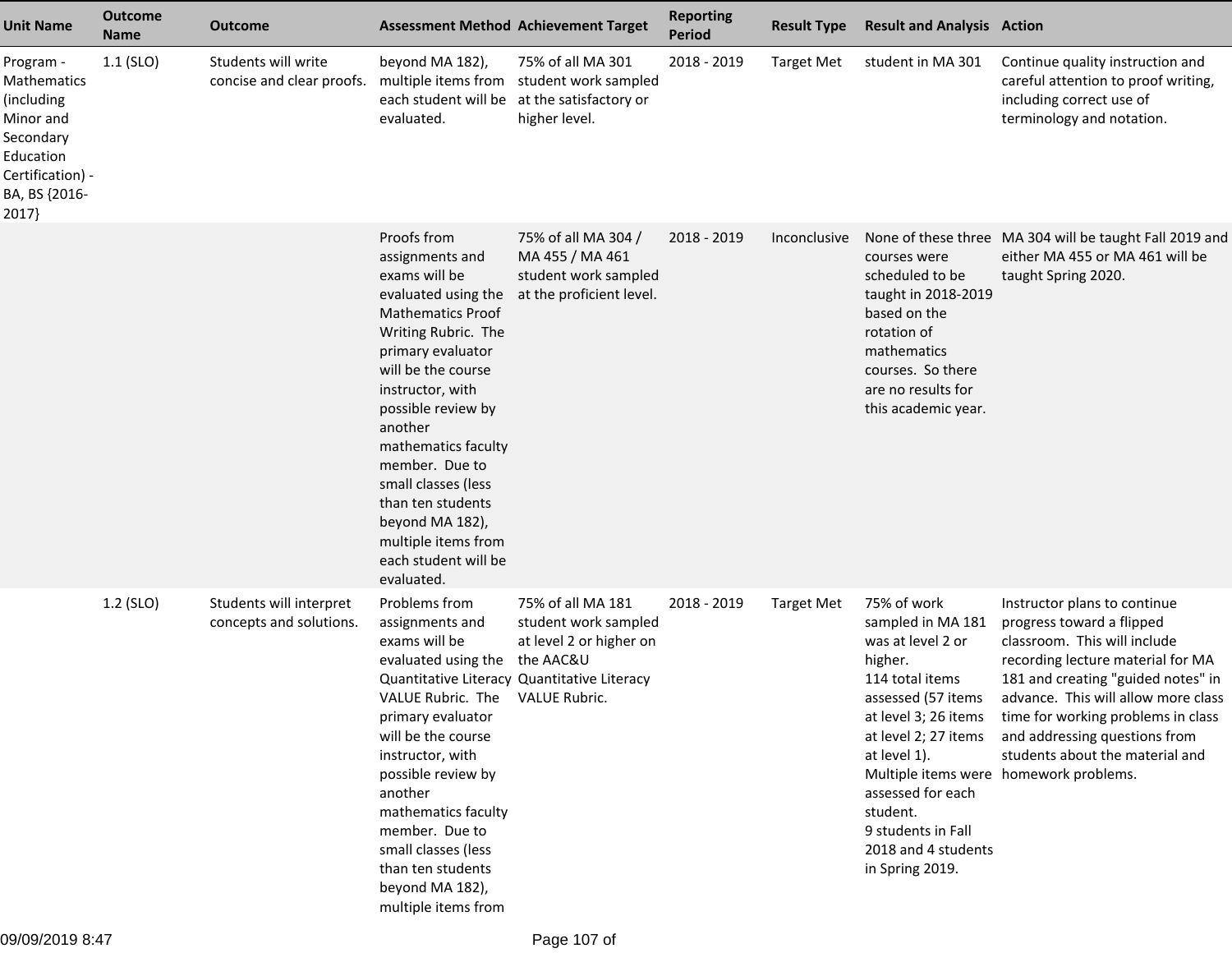| <b>Unit Name</b> | <b>Outcome</b><br><b>Name</b> | <b>Outcome</b>                                                                        | <b>Assessment Method Achievement Target</b>                                                                                                                                                                                                                                                                                                                                                                                 |                                                                                                                          | <b>Reporting</b><br><b>Period</b> | <b>Result Type</b>       | <b>Result and Analysis Action</b>                                                                                                                                                                                                                                          |                                                                                                                                                                                                                                                                                                                                                                 |
|------------------|-------------------------------|---------------------------------------------------------------------------------------|-----------------------------------------------------------------------------------------------------------------------------------------------------------------------------------------------------------------------------------------------------------------------------------------------------------------------------------------------------------------------------------------------------------------------------|--------------------------------------------------------------------------------------------------------------------------|-----------------------------------|--------------------------|----------------------------------------------------------------------------------------------------------------------------------------------------------------------------------------------------------------------------------------------------------------------------|-----------------------------------------------------------------------------------------------------------------------------------------------------------------------------------------------------------------------------------------------------------------------------------------------------------------------------------------------------------------|
|                  | 1.2 (SLO)                     | Students will interpret<br>concepts and solutions.                                    | each student will be 75% of all MA 181<br>evaluated.                                                                                                                                                                                                                                                                                                                                                                        | student work sampled<br>at level 2 or higher on<br>the AAC&U<br>Quantitative Literacy<br><b>VALUE Rubric.</b>            | 2018 - 2019                       | <b>Target Met</b>        | 75% of work<br>sampled in MA 181<br>was at level 2 or<br>higher.<br>114 total items<br>assessed (57 items<br>at level 3; 26 items<br>at level 2; 27 items<br>at level 1).<br>assessed for each<br>student.<br>9 students in Fall<br>2018 and 4 students<br>in Spring 2019. | Instructor plans to continue<br>progress toward a flipped<br>classroom. This will include<br>recording lecture material for MA<br>181 and creating "guided notes" in<br>advance. This will allow more class<br>time for working problems in class<br>and addressing questions from<br>students about the material and<br>Multiple items were homework problems. |
|                  |                               |                                                                                       | Problems from<br>assignments and<br>exams will be<br>evaluated using the the AAC&U<br>Quantitative Literacy Quantitative Literacy<br>VALUE Rubric. The<br>primary evaluator<br>will be the course<br>instructor, with<br>possible review by<br>another<br>mathematics faculty<br>member. Due to<br>small classes (less<br>than ten students<br>beyond MA 182),<br>multiple items from<br>each student will be<br>evaluated. | 75% of all MA 306<br>student work sampled<br>at level 2 or higher on<br><b>VALUE Rubric.</b>                             | 2018 - 2019                       | <b>Target Not</b><br>Met | 68% of work<br>sampled in MA 306<br>was at level 2 or<br>higher.<br>items at level 2; 12<br>items at level 1.<br>Multiple items<br>assessed for each<br>student in the class.<br>8 students enrolled.                                                                      | Target not met. Half the class was<br>international students who are very<br>good at computational tasks and<br>weaker at verbal tasks related to<br>17 items at level 3; 9 concepts. Instructor will create<br>additional problems related to<br>interpreting concepts and solutions<br>next offering.                                                         |
|                  | 1.3 (GEO 1.c.)                | Students will give a<br>sample lesson that<br>presents a problem and<br>its solution. | Projects will be<br>evaluated using the<br>Oral Communication will have an average<br>VALUE Rubric. The<br>primary evaluator<br>will be the course<br>instructor. Due to<br>small classes (less<br>than ten students<br>beyond MA 182),                                                                                                                                                                                     | MA 318 / MA 319<br>student work sampled<br>score of 2.5 or higher<br>on the AAC&U Oral<br>Communication<br>VALUE Rubric. | 2018 - 2019                       | Inconclusive             | MA 319 was taught<br>in 2018-2019.                                                                                                                                                                                                                                         | Neither MA 318 nor MA 318 will be taught in Fall 2019.                                                                                                                                                                                                                                                                                                          |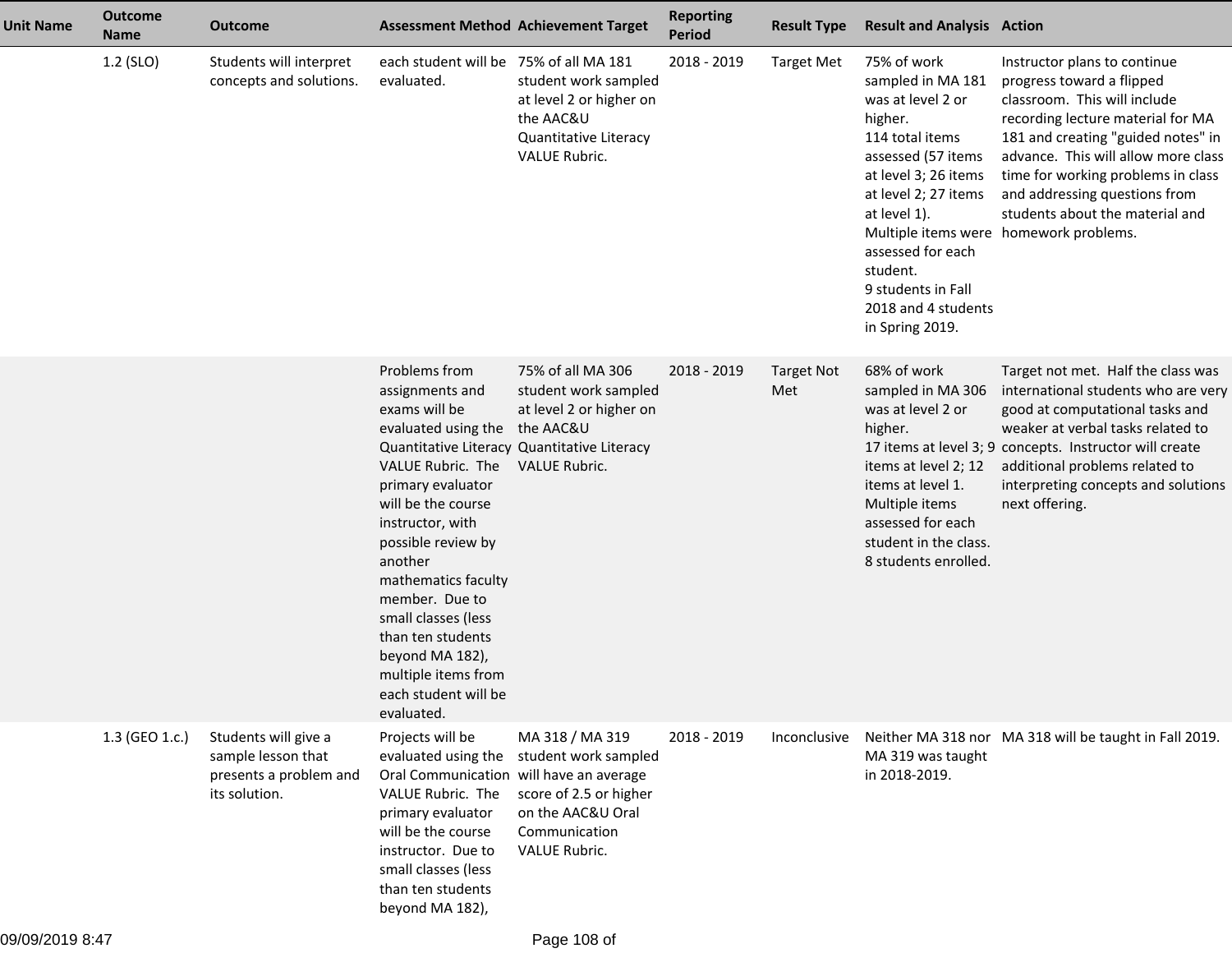| <b>Unit Name</b> | <b>Outcome</b><br><b>Name</b> | <b>Outcome</b>                                                                                                              | <b>Assessment Method Achievement Target</b>                                                                                                                                                                                                                                                                                                                        |                                                                                                                                                                              | <b>Reporting</b><br><b>Period</b> | <b>Result Type</b>       | <b>Result and Analysis Action</b>                                                                                                                                                                                      |                                                                                                                                                                                                                                                                                                                                                                                                                                   |
|------------------|-------------------------------|-----------------------------------------------------------------------------------------------------------------------------|--------------------------------------------------------------------------------------------------------------------------------------------------------------------------------------------------------------------------------------------------------------------------------------------------------------------------------------------------------------------|------------------------------------------------------------------------------------------------------------------------------------------------------------------------------|-----------------------------------|--------------------------|------------------------------------------------------------------------------------------------------------------------------------------------------------------------------------------------------------------------|-----------------------------------------------------------------------------------------------------------------------------------------------------------------------------------------------------------------------------------------------------------------------------------------------------------------------------------------------------------------------------------------------------------------------------------|
|                  | 1.3 (GEO 1.c.)                | Students will give a<br>sample lesson that<br>presents a problem and<br>its solution.                                       | multiple items from MA 318 / MA 319<br>evaluated.                                                                                                                                                                                                                                                                                                                  | each student will be student work sampled<br>will have an average<br>score of 2.5 or higher<br>on the AAC&U Oral<br>Communication<br>VALUE Rubric.                           | 2018 - 2019                       | Inconclusive             | MA 319 was taught<br>in 2018-2019.                                                                                                                                                                                     | Neither MA 318 nor MA 318 will be taught in Fall 2019.                                                                                                                                                                                                                                                                                                                                                                            |
|                  | 1.4 (SAO)                     | Students will successfully<br>complete MA 301. MA<br>301 is the gateway<br>course to many of the<br>upper level MA courses. | Faculty will review<br>semester grades<br>within MA 301.                                                                                                                                                                                                                                                                                                           | 75% of all MA 301<br>students will earn a<br>semester grade of C or<br>better.                                                                                               | 2018 - 2019                       | <b>Target Met</b>        | 75% of students in<br>MA 301 earned a<br>or better.<br>A; 2 B's; 1 D                                                                                                                                                   | Continue quality instruction and<br>emphasize the importance of the<br>semester grade of C content of MA 301, which is<br>essential for success in subsequent<br>Semester grades: 1 upper level "proof-based" courses.                                                                                                                                                                                                            |
|                  | 2.1 (GEO 3.a.)                | Students will solve<br>application problems.                                                                                | Problems from<br>assignments and<br>exams will be<br>evaluated using the<br>VALUE Rubric. The<br>primary evaluator<br>will be the course<br>instructor, with<br>possible review by<br>another<br>mathematics faculty<br>member. Due to<br>small classes (less<br>than ten students<br>beyond MA 182),<br>multiple items from<br>each student will be<br>evaluated. | MA 284 student work 2018 - 2019<br>sampled will have an<br>average score of 2.5 or<br>higher on the AAC&U<br>Quantitative Literacy Quantitative Literacy<br>VALUE Rubric.    |                                   | <b>Target Not</b><br>Met | $mean = 2.30$<br>40 total items<br>assessed in MA 284.<br>20 items at level 3;<br>items at level 1.<br>Multiple items<br>assessed for each<br>student in MA 284                                                        | The instructor felt the students<br>struggled due to weaknesses with<br>some core calculus skills from<br>previous courses, and this impacted<br>12 items at level 2; 8 their ability to master application<br>problems. The instructor plans to<br>create and provide videos working<br>out sample application problems in<br>full detail so that students have<br>additional examples beyond those<br>presented during lecture. |
|                  |                               |                                                                                                                             | Problems from<br>assignments and<br>exams will be<br>VALUE Rubric. The VALUE Rubric.<br>primary evaluator<br>will be the course<br>instructor, with<br>possible review by<br>another<br>mathematics faculty<br>member. Due to                                                                                                                                      | MA 306 student work 2018 - 2019<br>sampled will have an<br>average score of 2.5 or<br>evaluated using the higher on the AAC&U<br>Quantitative Literacy Quantitative Literacy |                                   | <b>Target Met</b>        | $mean = 2.65$<br>31 total items assess instruction.<br>in MA 306 (22 items<br>at level 3; 7 items at<br>level 2; 2 items at<br>level 1).<br>Multiple items<br>assessed for each<br>student in the class.<br>8 students | Target met. Continue quality                                                                                                                                                                                                                                                                                                                                                                                                      |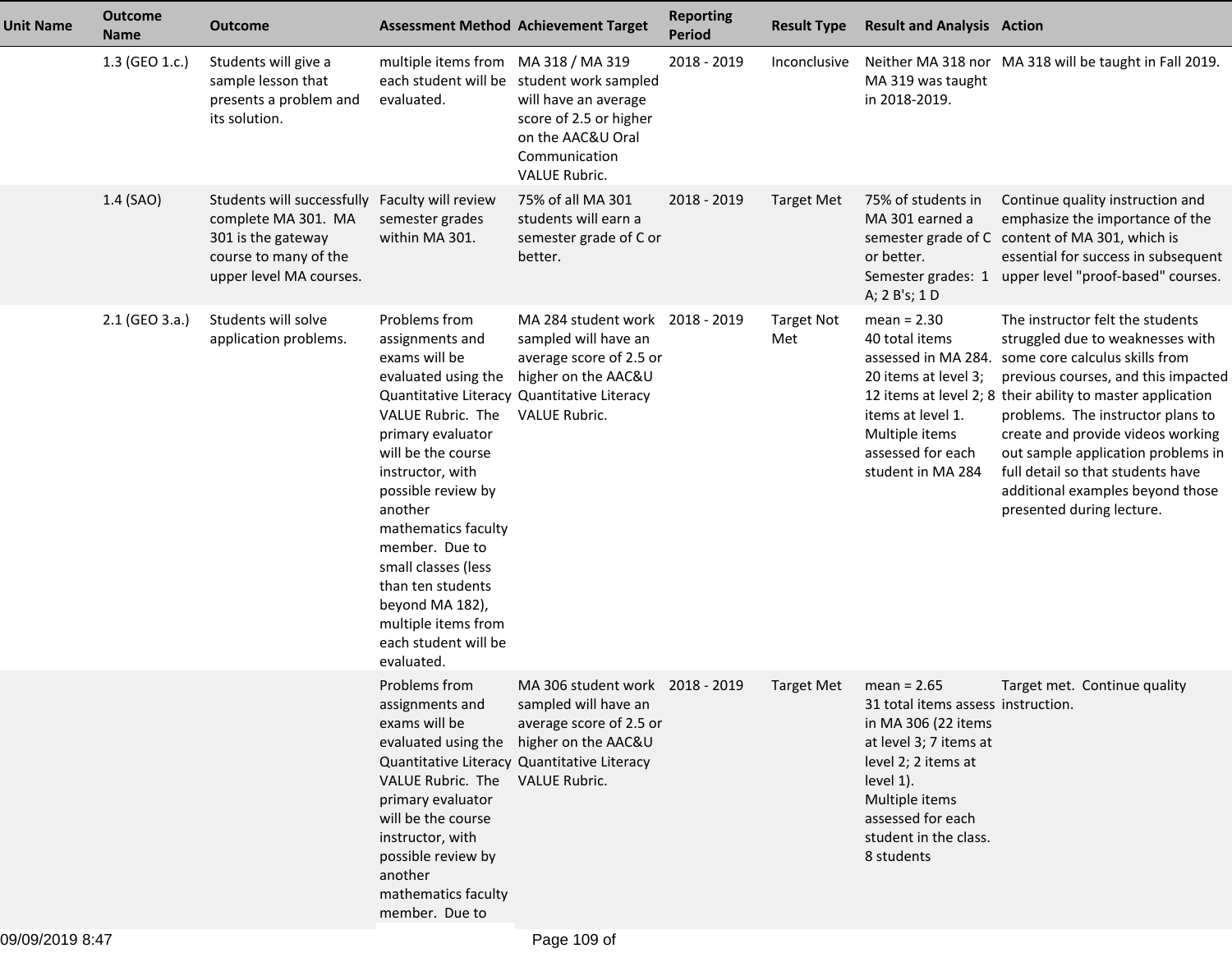| <b>Unit Name</b> | <b>Outcome</b><br><b>Name</b> | <b>Outcome</b>                                                               | <b>Assessment Method Achievement Target</b>                                                                                                                                                                                                                                                                                                                        |                                                                                                                                                                                                     | <b>Reporting</b><br><b>Period</b> | <b>Result Type</b> | <b>Result and Analysis Action</b>                                                                                                                                                                                                                              |              |                              |
|------------------|-------------------------------|------------------------------------------------------------------------------|--------------------------------------------------------------------------------------------------------------------------------------------------------------------------------------------------------------------------------------------------------------------------------------------------------------------------------------------------------------------|-----------------------------------------------------------------------------------------------------------------------------------------------------------------------------------------------------|-----------------------------------|--------------------|----------------------------------------------------------------------------------------------------------------------------------------------------------------------------------------------------------------------------------------------------------------|--------------|------------------------------|
|                  |                               |                                                                              | small classes (less<br>than ten students<br>beyond MA 182),<br>multiple items from<br>each student will be<br>evaluated.                                                                                                                                                                                                                                           | MA 306 student work 2018 - 2019<br>sampled will have an<br>average score of 2.5 or<br>higher on the AAC&U<br><b>Quantitative Literacy</b><br><b>VALUE Rubric.</b>                                   |                                   | <b>Target Met</b>  | mean = $2.65$<br>31 total items assess instruction.<br>in MA 306 (22 items<br>at level 3; 7 items at<br>level 2; 2 items at<br>level 1).<br>Multiple items<br>assessed for each<br>student in the class.<br>8 students                                         |              | Target met. Continue quality |
|                  | 2.2 (SLO)                     | Students will combine<br>different mathematical<br>ideas in problem solving. | Problems from<br>assignments and<br>exams will be<br>evaluated using the<br>VALUE Rubric. The<br>primary evaluator<br>will be the course<br>instructor, with<br>possible review by<br>another<br>mathematics faculty<br>member. Due to<br>small classes (less<br>than ten students<br>beyond MA 182),<br>multiple items from<br>each student will be<br>evaluated. | 50% of all MA 303 /<br>MA 312 / MA 457 /<br>MA 459 student work<br>sampled at level 3 or<br>Quantitative Literacy higher on the AAC&U<br><b>Quantitative Literacy</b><br>VALUE Rubric.              | 2018 - 2019                       | <b>Target Met</b>  | 75% of work<br>sampled in MA 460<br>was at level 3 or<br>higher.<br>12 items at level 3; 3<br>items at level 2; 1<br>items at level 1.<br>Multiple items<br>assessed for each<br>student in the class.<br>4 students                                           | instruction. | Target met. Continue quality |
|                  |                               |                                                                              | Problems from<br>assignments and<br>exams will be<br>VALUE Rubric. The<br>primary evaluator<br>will be the course<br>instructor, with<br>possible review by<br>another<br>mathematics faculty<br>member. Due to<br>small classes (less<br>than ten students<br>beyond MA 182),                                                                                     | 90% of all MA 303 /<br>MA 312 / MA 457 /<br>MA 459 student work<br>evaluated using the sampled at level 2 or<br>Quantitative Literacy higher on the AAC&U<br>Quantitative Literacy<br>VALUE Rubric. | 2018 - 2019                       | <b>Target Met</b>  | 94% of work<br>sampled in MA 460<br>was at level 2 or<br>higher.<br>16 total items<br>assessed in MA 460<br>(12 items at level 3;<br>3 items at level 2; 1<br>items at level 1).<br>Multiple items<br>assessed for each<br>student in the class.<br>4 students | instruction. | Target met. Continue quality |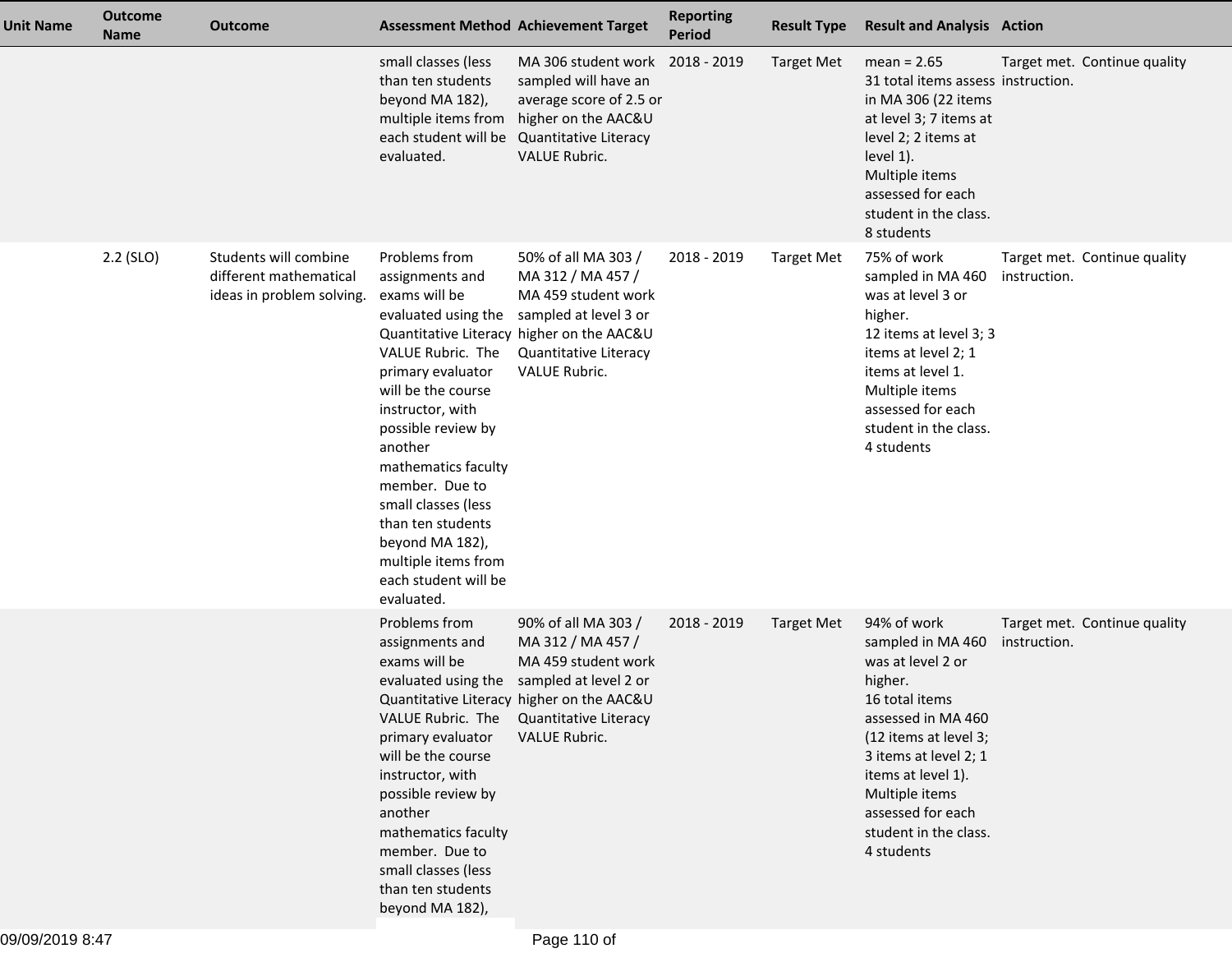| <b>Unit Name</b> | <b>Outcome</b><br><b>Name</b> | <b>Outcome</b>                                                                              |                                                                                                 | <b>Assessment Method Achievement Target</b>                                                                   | <b>Reporting</b><br><b>Period</b> | <b>Result Type</b>       | <b>Result and Analysis Action</b>                                                                                                                                                                                                                                                                                                                                                                                                                                                                                                                                                                                                                             |                                                                                                                                         |
|------------------|-------------------------------|---------------------------------------------------------------------------------------------|-------------------------------------------------------------------------------------------------|---------------------------------------------------------------------------------------------------------------|-----------------------------------|--------------------------|---------------------------------------------------------------------------------------------------------------------------------------------------------------------------------------------------------------------------------------------------------------------------------------------------------------------------------------------------------------------------------------------------------------------------------------------------------------------------------------------------------------------------------------------------------------------------------------------------------------------------------------------------------------|-----------------------------------------------------------------------------------------------------------------------------------------|
|                  |                               |                                                                                             | multiple items from 90% of all MA 303 /<br>each student will be MA 312 / MA 457 /<br>evaluated. | MA 459 student work<br>sampled at level 2 or<br>higher on the AAC&U<br>Quantitative Literacy<br>VALUE Rubric. | 2018 - 2019                       | <b>Target Met</b>        | 94% of work<br>sampled in MA 460<br>was at level 2 or<br>higher.<br>16 total items<br>assessed in MA 460<br>(12 items at level 3;<br>3 items at level 2; 1<br>items at level 1).<br>Multiple items<br>assessed for each<br>student in the class.<br>4 students                                                                                                                                                                                                                                                                                                                                                                                                | Target met. Continue quality<br>instruction.                                                                                            |
|                  | 3.1 (PO 2.c.)                 | The program will<br>participate in outreach<br>events for K-12 students. number of outreach | Review the Events<br>Log and count the<br>events the<br>Mathematics faculty<br>hosts.           | Host at least two<br>outreach events<br>during the academic<br>year.                                          | 2018 - 2019                       | <b>Target Not</b><br>Met | The Mississippi<br><b>Regional Science</b><br>Bowl was held on<br>February 15, 2019.<br>Attendees included<br>approximately 100<br>high school students<br>and 20 teachers,<br>with 20 teams<br>competing from 13<br>different schools.<br>The day also<br>included a science<br>exam competition.<br>It was a very<br>successful day,<br>including awarding<br>MUW scholarships<br>to top performers.<br>We did not host a<br>Sonya Kovalevsky<br>High School<br>Mathematics Day in<br>2018-2019. The<br>faculty member in<br>charge of organizing<br>the event did not<br>get information to<br>the high schools in<br>time to allow<br>schools to plan and | Hosting the Mississippi Regional<br>Science Bowl and Sonya Kovalevsky<br>High School Mathematics Day are<br>both planned for 2019-2020. |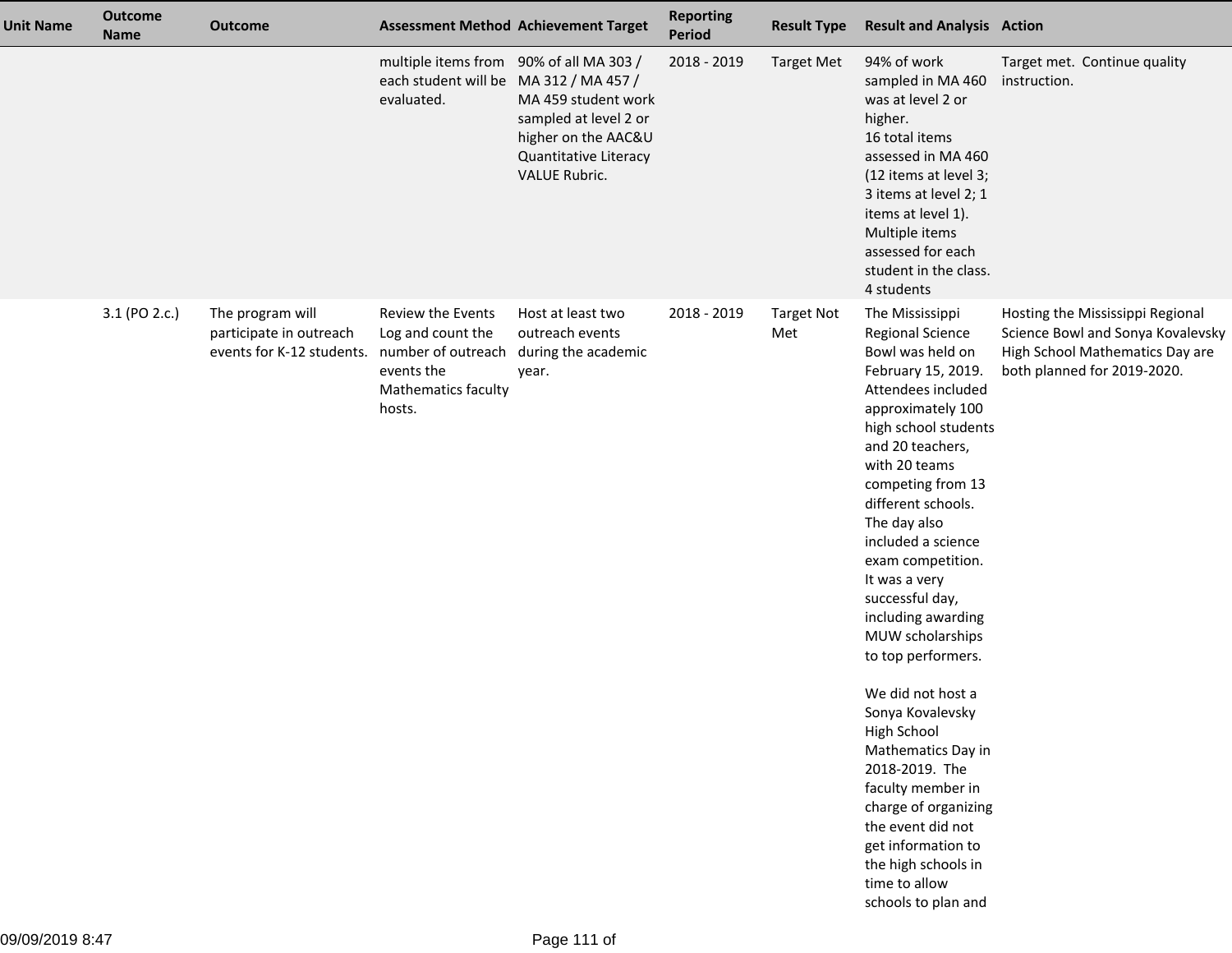| <b>Unit Name</b>                                                                                            | <b>Outcome</b><br><b>Name</b> | <b>Outcome</b>                                                                                                                         |                                                                                                                                                                                                                                                                                                                                                                       | <b>Assessment Method Achievement Target</b>                                                                                                                                                                             | <b>Reporting</b><br><b>Period</b> | <b>Result Type</b>       | <b>Result and Analysis Action</b>                                                                                                                                                                                                                                                                                                                                                                             |                                                                                                                                                                                                                                                           |
|-------------------------------------------------------------------------------------------------------------|-------------------------------|----------------------------------------------------------------------------------------------------------------------------------------|-----------------------------------------------------------------------------------------------------------------------------------------------------------------------------------------------------------------------------------------------------------------------------------------------------------------------------------------------------------------------|-------------------------------------------------------------------------------------------------------------------------------------------------------------------------------------------------------------------------|-----------------------------------|--------------------------|---------------------------------------------------------------------------------------------------------------------------------------------------------------------------------------------------------------------------------------------------------------------------------------------------------------------------------------------------------------------------------------------------------------|-----------------------------------------------------------------------------------------------------------------------------------------------------------------------------------------------------------------------------------------------------------|
|                                                                                                             | 3.1 (PO 2.c.)                 | The program will<br>participate in outreach<br>events for K-12 students.                                                               | Review the Events<br>Log and count the<br>number of outreach<br>events the<br><b>Mathematics faculty</b><br>hosts.                                                                                                                                                                                                                                                    | Host at least two<br>outreach events<br>during the academic<br>year.                                                                                                                                                    | 2018 - 2019                       | <b>Target Not</b><br>Met | bring students.                                                                                                                                                                                                                                                                                                                                                                                               | Hosting the Mississippi Regional<br>Science Bowl and Sonya Kovalevsky<br>High School Mathematics Day are<br>both planned for 2019-2020.                                                                                                                   |
|                                                                                                             | 3.2 (PO 2.c.)                 | Mathematics majors will<br>participate in community<br>outreach and service<br>opportunities.                                          | Departmental<br>faculty will review<br>and analyze the<br>results of the<br>Departmental Exit<br>Survey, which is<br>provided to all<br>the department.                                                                                                                                                                                                               | 100% of graduates<br>surveyed will indicate<br>on the Departmental<br>Exit Survey that they<br>have participated in<br>some community<br>outreach and/or<br>graduating majors in service opportunities<br>while at MUW. | 2018 - 2019                       | Target Met               | 100% of<br>mathematics<br>graduates in 2018-<br>community<br>outreach and/or<br>community service<br>while at MUW. (2<br>out of 2 graduates)                                                                                                                                                                                                                                                                  | Target met. Faculty will continue to<br>be role models by participating<br>themselves in community outreach<br>2019 participated in and service activities and will<br>encourage mathematics majors to<br>do the same.                                    |
| Program -<br>Music<br>(including<br>Music<br>Education and<br>Music<br>Therapy) - BA,<br>BM {2016-<br>2017} | $1.1$ (SAO)                   | Students will perform<br>works from multiple<br>musical periods on their<br>major instrument at the<br>end of their sophomore<br>year. | Students will<br>complete a 10<br>question<br>Sophomore Exit<br>Interview following<br>the "Sophomore<br>Barrier Jury," to<br>determine their<br>current progress and<br>future career plans.                                                                                                                                                                         | 80% of the students<br>will receive at least a<br>satisfactory rating<br>(given by the music<br>faculty) during their<br>Sophomore Exit<br>Interview.                                                                   | 2018 - 2019                       | <b>Target Met</b>        | All 9 students<br>completed the<br>Sophomore Barrier<br>Interview sucesfully<br>and satisfactorily<br>(even the one who<br>was unprepared<br>from the musical<br>standpoint).                                                                                                                                                                                                                                 | We will continue to implement this<br>interview. We will permanently<br>add on the question: "How much<br>time do you practice each day?", to<br>reinforce our requirement of daily<br>practice from all music majors.                                    |
|                                                                                                             |                               |                                                                                                                                        | At the end of MUS<br>222, students will<br>recital for all music<br>faculty featuring<br>works of at least 3<br>(Three) musical<br>periods<br>("Sophomore Barrier<br>Jury"). The<br>performance must<br>be<br>technically/rhythmic<br>ally secure,<br>memorized, and<br>stylistically<br>appropriate. The<br>entire music faculty,<br>using the<br>"Sophomore Barrier | 90% of the students<br>will score at least an<br>perform a 20 minute 80 (on the 1-100 scale<br>used in the<br>"Sophomore Barrier<br>Rubric).                                                                            | 2018 - 2019                       | <b>Target Not</b><br>Met | We have had 9<br>students perform<br>the "Sophomore<br>Barrier Jury" this<br>year, 3 in the Fall<br>semester and 6 in<br>the Spring. Six of<br>the students<br>assessed were<br>singers, and three<br>instrumentalists<br>(guitar, clarinet, and<br>trombone) The<br>majority of the<br>students gave<br>technically strong<br>performances, and<br>they scored grades<br>of 85%, 83%, 90%,<br>94%, 93%, 94%, | We will continue to implement<br>these high standards of<br>performance. It is our hope that<br>this was an isolated case of simply a<br>student being unprepared, so we<br>do not foresee any similar<br>situations with this year's<br>sophomore class. |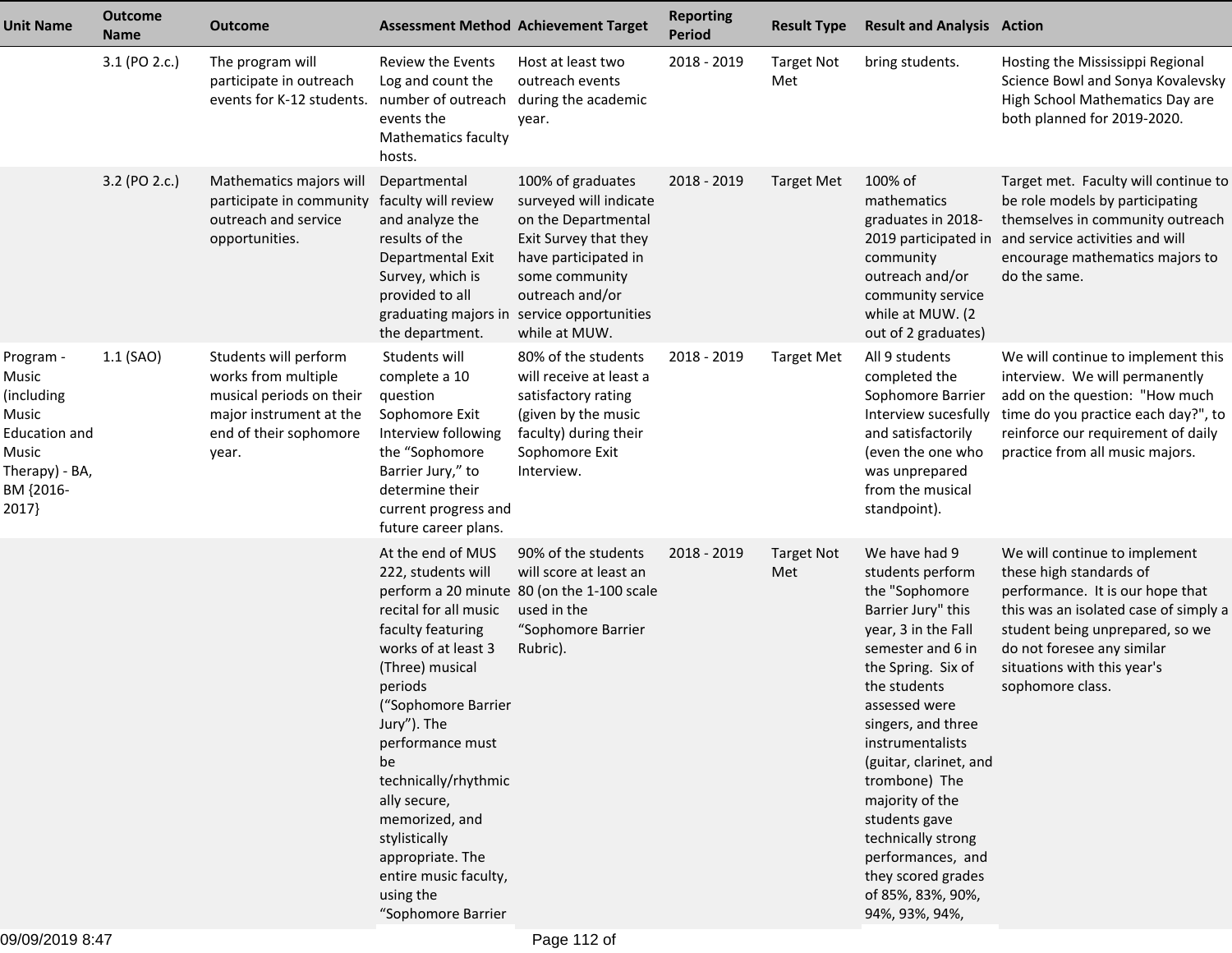| <b>Unit Name</b> | <b>Outcome</b><br><b>Name</b> | <b>Outcome</b>                                                                                   | <b>Assessment Method Achievement Target</b>                                                                                                                                                                                                                                                   |                                                                                                                                                                                                   | <b>Reporting</b><br><b>Period</b> | <b>Result Type</b>       | <b>Result and Analysis Action</b>                                                                                                                                                                                                                                                                          |                                                                                                                                                                                                                                                                                                                                                                                                                                                                                                                                                                                                                                                                                                                                                    |
|------------------|-------------------------------|--------------------------------------------------------------------------------------------------|-----------------------------------------------------------------------------------------------------------------------------------------------------------------------------------------------------------------------------------------------------------------------------------------------|---------------------------------------------------------------------------------------------------------------------------------------------------------------------------------------------------|-----------------------------------|--------------------------|------------------------------------------------------------------------------------------------------------------------------------------------------------------------------------------------------------------------------------------------------------------------------------------------------------|----------------------------------------------------------------------------------------------------------------------------------------------------------------------------------------------------------------------------------------------------------------------------------------------------------------------------------------------------------------------------------------------------------------------------------------------------------------------------------------------------------------------------------------------------------------------------------------------------------------------------------------------------------------------------------------------------------------------------------------------------|
|                  |                               |                                                                                                  | Rubric", will<br>evaluate the<br>student's<br>performance.                                                                                                                                                                                                                                    | 90% of the students<br>will score at least an<br>80 (on the 1-100 scale<br>used in the<br>"Sophomore Barrier<br>Rubric).                                                                          | 2018 - 2019                       | <b>Target Not</b><br>Met | 95%, 92%. One<br>student was<br>unprepared, and<br>was only able to<br>perform one piece.<br>(approximately 3<br>minutes long). The<br>student failed the<br>jury and later<br>transferred out of<br>the department.                                                                                       | We will continue to implement<br>these high standards of<br>performance. It is our hope that<br>this was an isolated case of simply a<br>student being unprepared, so we<br>do not foresee any similar<br>situations with this year's<br>sophomore class.                                                                                                                                                                                                                                                                                                                                                                                                                                                                                          |
|                  | 1.2 (GEO 1.c.)                | Students will complete<br>written assignments on<br>music history topics.                        | During MUS 302<br>(Music History 2)<br>students will<br>complete<br>assignments to be<br>graded using the<br>AAC&U Written<br>Communication<br>Value Rubric. The<br>MUS 302 instructor<br>will assess their<br>work.                                                                          | The average scores for 2018 - 2019<br>students on relevant<br>assignments in MUS<br>302 will be 2 or higher<br>on the 0-4 scale for<br>the AAC&U Written<br><b>Communication Value</b><br>Rubric. |                                   | <b>Target Met</b>        | The students of<br>MUS 302 (Music<br>History 2) were<br>required to write a<br>major paper on the<br>Catholic Mass.<br>There were 9<br>students who<br>completed this<br>project. and 8 of<br>them scored higher<br>than the 2 on the 0-<br>4 scale for AAC&U<br>Written<br>Communication<br>Value Rubric. | The MUS 302 instructor stated that<br>he will continue to assign the major<br>paper on this topic and will<br>continue to asses the student's<br>communication skills.                                                                                                                                                                                                                                                                                                                                                                                                                                                                                                                                                                             |
|                  | 2.1 (PO 3.a.)                 | Students will compose<br>musical works using<br>music notation software<br>(Sibelius or Finale). | Students in MUS 102 90% of the students<br>(Music Theory 2) will will score at least an<br>compose a musical<br>work (solo or<br>chamber music)<br>using a music<br>notation software.<br>The MUS 102<br>instructor will assess<br>their work using the<br>"MUS 102 Final<br>Project Rubric." | 85 (on the 1-100 scale<br>used in the "MUS 102<br>Final Project Rubric").                                                                                                                         | 2018 - 2019                       | <b>Target Met</b>        | MUS 102, students<br>an original<br>composition based<br>on the following<br>conditions:<br>a piece for solo<br>voice or instrument<br>and keyboard<br>minimum length is<br>sixteen measures in<br>3/4 or 4/4 time. It<br>should take the<br>form of a well-<br>defined period or                          | As a final project for We will continue to assign this<br>project and assess student's ability<br>were asked to write to write original music and also use<br>technology to notate it. We are<br>pondering loosening some of the<br>restrictions as far as texture and<br>overall structure; when the<br>a keyboard piece or assignment was first designed<br>these features were put in place to<br>offer a greater direction to students<br>who were not experienced in the<br>accompaniment. Its art of music composition.<br>However, some current students<br>seem more comfortable with these<br>topics, and there is always the<br>danger of quashing their creativity<br>by assigning a project that proves<br>to be too conservative. The |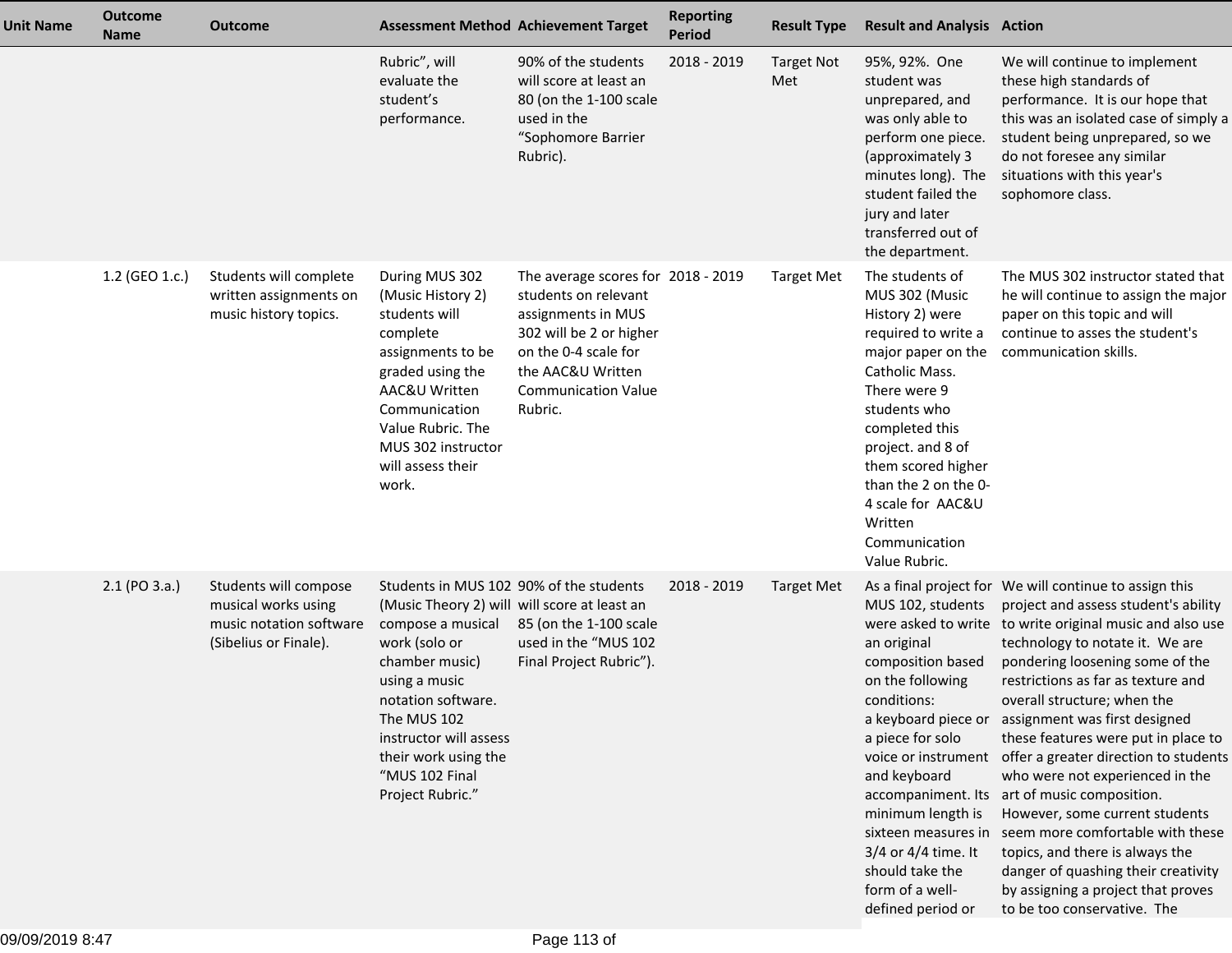| <b>Unit Name</b> | <b>Outcome</b><br><b>Name</b> | <b>Outcome</b>                                                                                                                 | <b>Assessment Method Achievement Target</b>                                                                                                                                                                                                                                                   |                                                                           | <b>Reporting</b><br><b>Period</b> | <b>Result Type</b> | <b>Result and Analysis Action</b>                                                                                                                                                                                                                                                                                                                                                                                                                                                                                        |                                                                                                                                                                                                                                                                                                                                          |
|------------------|-------------------------------|--------------------------------------------------------------------------------------------------------------------------------|-----------------------------------------------------------------------------------------------------------------------------------------------------------------------------------------------------------------------------------------------------------------------------------------------|---------------------------------------------------------------------------|-----------------------------------|--------------------|--------------------------------------------------------------------------------------------------------------------------------------------------------------------------------------------------------------------------------------------------------------------------------------------------------------------------------------------------------------------------------------------------------------------------------------------------------------------------------------------------------------------------|------------------------------------------------------------------------------------------------------------------------------------------------------------------------------------------------------------------------------------------------------------------------------------------------------------------------------------------|
|                  | 2.1 (PO 3.a.)                 | Students will compose<br>musical works using<br>music notation software<br>(Sibelius or Finale).                               | Students in MUS 102 90% of the students<br>(Music Theory 2) will will score at least an<br>compose a musical<br>work (solo or<br>chamber music)<br>using a music<br>notation software.<br>The MUS 102<br>instructor will assess<br>their work using the<br>"MUS 102 Final<br>Project Rubric." | 85 (on the 1-100 scale<br>used in the "MUS 102<br>Final Project Rubric"). | 2018 - 2019                       | <b>Target Met</b>  | double-period<br>structure, with all<br>the phrases and<br>cadences required<br>by that structure,<br>and it should use<br>one of the keyboard<br>styles we have<br>studied during the<br>term. The piece also<br>must feature<br>multiple number of<br>nonharmonic tones,<br>four secondary<br>dominants.<br>Nine students<br>completed this<br>assignment out of<br>the 10 students<br>enrolled in MUS<br>102. The grades<br>were as follow: 2<br>students received<br>100%, 5 received<br>95%, and 2 received<br>90%. | instructor will determine this<br>change based on where next<br>Spring's MUS 102 class is in the<br>learning process when this project<br>will be assigned.                                                                                                                                                                              |
|                  | $2.2$ (SLO)                   | Students will arrange a<br>musical work of at least 4<br>measures using the<br>common practice<br>compositional<br>techniques. | Students in MUS 102 80% of the students<br>(Music Theory 2) will will score at least an<br>write a four-part<br>chorale in the style<br>of J.S Bach work<br>using the "figured<br>bass" technique.<br>The MUS 102<br>instructor will assess<br>their work.                                    | 80% on this<br>assignment.                                                | 2018 - 2019                       | <b>Target Met</b>  | Students were<br>asked to write a<br>four part chorale on<br>a given bass line<br>provided by the<br>instructor. A slight<br>variation from the<br>previous years was<br>the fact that this<br>chorale also<br>contained diatonic<br>7th chords which<br>students were<br>required to build<br>and resolve. Two of<br>the 10 students did<br>not complete the<br>assignment, so they<br>received a grade of                                                                                                              | Since this was a take-home<br>assignment which was not<br>completed by 2 students, we are<br>considering having this assessment<br>exercise take place in class, on a<br>day when everyone is present. We<br>contend that the results will be<br>even more favorable, since the<br>grades of 0 will not bring down the<br>class average. |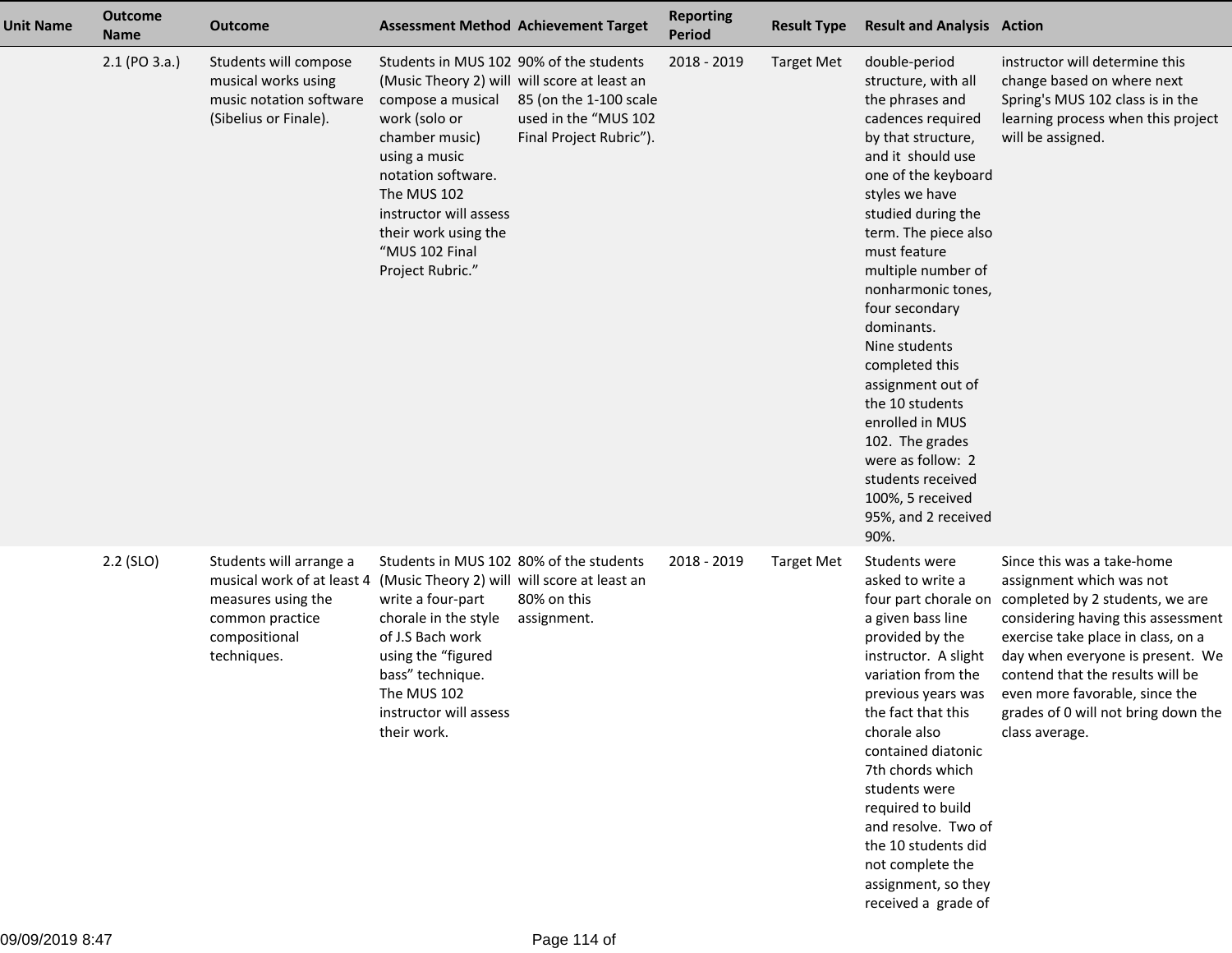| <b>Unit Name</b>                                                                                                          | <b>Outcome</b><br><b>Name</b> | <b>Outcome</b>                                                                                                                 | <b>Assessment Method Achievement Target</b>                                                                                                                                                                                                                                                                                                                                                  |                                                                                                                                                                                                             | <b>Reporting</b><br><b>Period</b> | <b>Result Type</b> | <b>Result and Analysis Action</b>                                                                                                                                                                                                                                                                                                                           |                                                                                                                                                                                                                                                                                                                                                                                                       |
|---------------------------------------------------------------------------------------------------------------------------|-------------------------------|--------------------------------------------------------------------------------------------------------------------------------|----------------------------------------------------------------------------------------------------------------------------------------------------------------------------------------------------------------------------------------------------------------------------------------------------------------------------------------------------------------------------------------------|-------------------------------------------------------------------------------------------------------------------------------------------------------------------------------------------------------------|-----------------------------------|--------------------|-------------------------------------------------------------------------------------------------------------------------------------------------------------------------------------------------------------------------------------------------------------------------------------------------------------------------------------------------------------|-------------------------------------------------------------------------------------------------------------------------------------------------------------------------------------------------------------------------------------------------------------------------------------------------------------------------------------------------------------------------------------------------------|
|                                                                                                                           | 2.2 (SLO)                     | Students will arrange a<br>musical work of at least 4<br>measures using the<br>common practice<br>compositional<br>techniques. | Students in MUS 102 80% of the students<br>(Music Theory 2) will will score at least an<br>write a four-part<br>chorale in the style<br>of J.S Bach work<br>using the "figured<br>bass" technique.<br>The MUS 102<br>instructor will assess<br>their work.                                                                                                                                   | 80% on this<br>assignment.                                                                                                                                                                                  | 2018 - 2019                       | <b>Target Met</b>  | received 100%.                                                                                                                                                                                                                                                                                                                                              | 0. Of the remaining Since this was a take-home<br>8, 3 received 80%, 2 assignment which was not<br>received 90%, and 3 completed by 2 students, we are<br>considering having this assessment<br>exercise take place in class, on a<br>day when everyone is present. We<br>contend that the results will be<br>even more favorable, since the<br>grades of 0 will not bring down the<br>class average. |
|                                                                                                                           | $2.3$ (SLO)                   | Students will create a<br>transcription of a musical<br>example containing a<br>single line melody and<br>complex rhythms.     | Students in MUS 104 80% of the students<br>(Music Theory Lab 4) will score at least an<br>will transcribe a<br>melody featuring<br>ascending and<br>descending intervals<br>and complex<br>rhythms, after<br>hearing it 5 times.<br>The MUS 104<br>instructor will assess<br>their work.                                                                                                     | 80% on this<br>assignment.                                                                                                                                                                                  | 2018 - 2019                       | Target Met         | The students were<br>given a melodic<br>The meter was 4/4.<br>Out of 10 MUS 104<br>students, one<br>one scored 77%,<br>while the rest<br>scored over 80 % (4<br>students scored<br>100%, while the<br>others 93%, 91%,<br>85%, 82%<br>respectively).                                                                                                        | We are discussing implementing<br>greater rhythmic variety within our<br>dictation in A major. dictation, perhaps more uneven<br>notes, rests, and dotted figuration.<br>This will depend on the<br>development of next year's<br>scored 45%, another freshmen class, however.                                                                                                                        |
| Program -<br>Philosophy<br>(including<br>Applied and<br>Professional<br>Ethics<br>Certificate) -<br>Minor {2016-<br>2017} | 1.1 (GEO 1.b.)                | The student will be able<br>to critically analyze the<br>arguments and<br>viewpoints of him or<br>herself and others.          | In all philosophy<br>courses (PHL 201-<br>450), students will<br>be given an<br>argument<br>argument evaluation on the argument<br>assignment (paper,<br>in-class quiz, exam,<br>oral exam) that will assignment in any<br>be graded using the philosophy course.<br>AAC&U Critical<br>Thinking Value<br>Rubric. This<br>assignment will be<br>graded by the<br>instructor of the<br>course. | The average score of<br>philosophy minors will<br>be a '3' on the 0-4<br>scale used in the<br>AAC&U Critical<br>identification and/or Thinking Value Rubric<br>identification and/or<br>argument evaluation | 2018 - 2019                       | <b>Target Met</b>  | were no minors to<br>assess.<br>For Spring 2019,<br>there was one<br>minor. Student 1<br>scored all 4s on the<br>rubric averaging a<br>total of 4.<br>For 2016-2017: "The<br>average score on<br>the argument<br>identification/evalu<br>ation assignment by<br>philosophy minors<br>was a 3.3."<br>For 2017-2018: "The<br>average score on<br>the argument | For Fall 2018, there Continue this assessment for next<br>year.                                                                                                                                                                                                                                                                                                                                       |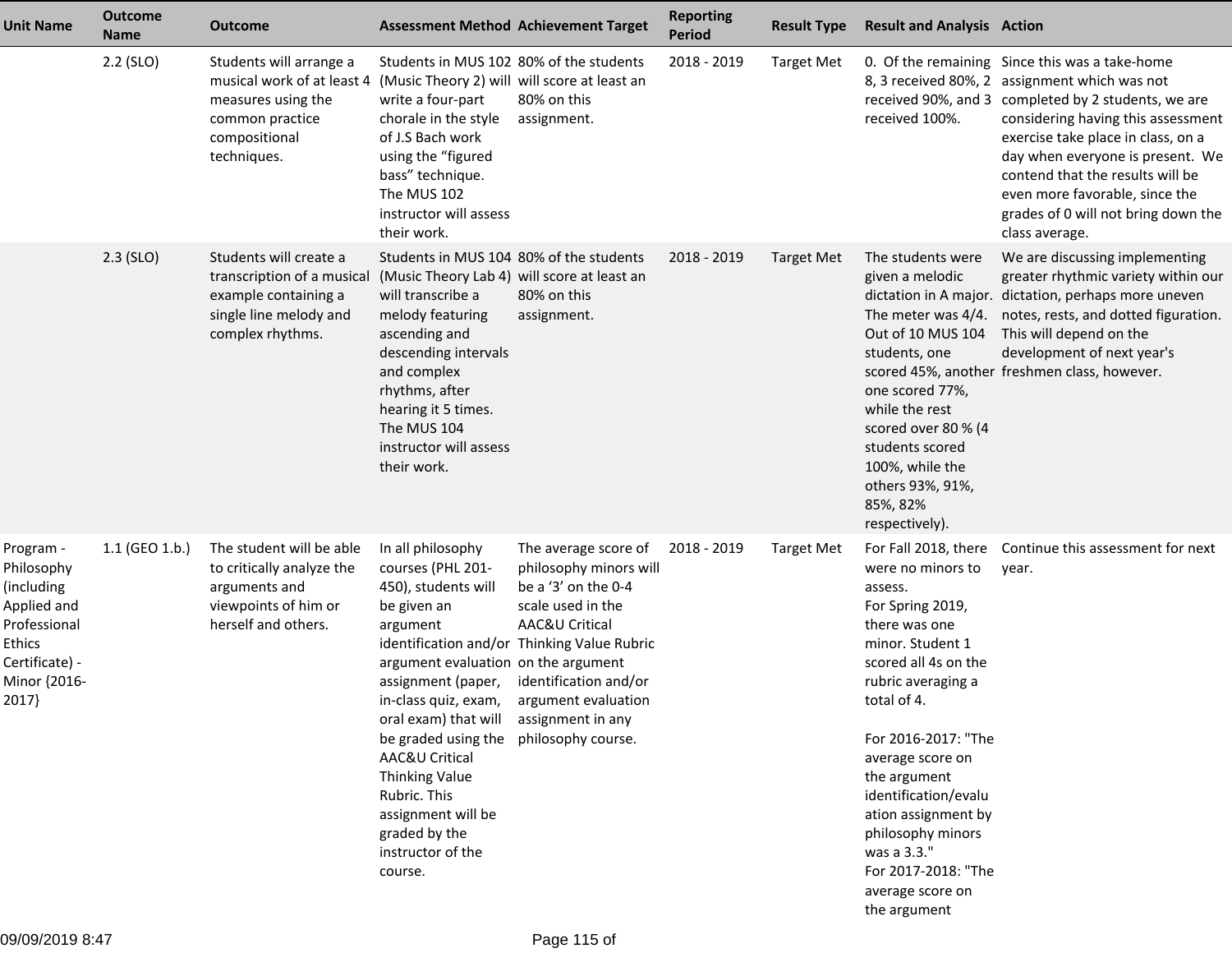| <b>Unit Name</b>                                                                                                          | <b>Outcome</b><br><b>Name</b> | Outcome                                                                                                                | <b>Assessment Method Achievement Target</b>                                                                                                                                                                                                                                                                                                                     |                                                                                                                                                                                                                                                        | <b>Reporting</b><br><b>Period</b> | <b>Result Type</b> | <b>Result and Analysis Action</b>                                                                                                                                                                                                                                                                                                                                                                                                                                   |                                                        |
|---------------------------------------------------------------------------------------------------------------------------|-------------------------------|------------------------------------------------------------------------------------------------------------------------|-----------------------------------------------------------------------------------------------------------------------------------------------------------------------------------------------------------------------------------------------------------------------------------------------------------------------------------------------------------------|--------------------------------------------------------------------------------------------------------------------------------------------------------------------------------------------------------------------------------------------------------|-----------------------------------|--------------------|---------------------------------------------------------------------------------------------------------------------------------------------------------------------------------------------------------------------------------------------------------------------------------------------------------------------------------------------------------------------------------------------------------------------------------------------------------------------|--------------------------------------------------------|
| Program -<br>Philosophy<br>(including<br>Applied and<br>Professional<br>Ethics<br>Certificate) -<br>Minor {2016-<br>2017} | 1.1 (GEO 1.b.)                | The student will be able<br>to critically analyze the<br>arguments and<br>viewpoints of him or<br>herself and others.  | In all philosophy<br>courses (PHL 201-<br>450), students will<br>be given an<br>argument<br>argument evaluation on the argument<br>assignment (paper,<br>in-class quiz, exam,<br>oral exam) that will<br>be graded using the<br>AAC&U Critical<br>Thinking Value<br>Rubric. This<br>assignment will be<br>graded by the<br>instructor of the<br>course.         | The average score of<br>philosophy minors will<br>be a '3' on the 0-4<br>scale used in the<br>AAC&U Critical<br>identification and/or Thinking Value Rubric<br>identification and/or<br>argument evaluation<br>assignment in any<br>philosophy course. | 2018 - 2019                       | <b>Target Met</b>  | ation assignment by year.<br>philosophy minors<br>was a 3.225."<br>Three-Year Trend<br>Data Collection<br>Results for Low-<br>Enrolled:<br>$3.3+3.2+4=10.5/3=3$<br>.5                                                                                                                                                                                                                                                                                               | identification/evalu Continue this assessment for next |
|                                                                                                                           |                               |                                                                                                                        | In all philosophy<br>courses (PHL 201-<br>450), students will<br>be given an<br>argument<br>identification and/or AAC&U Critical<br>assignment (paper,<br>in-class quiz, exam,<br>oral exam) that will<br>be graded using the<br>AAC&U Critical<br><b>Thinking Value</b><br>Rubric. This<br>assignment will be<br>graded by the<br>instructor of the<br>course. | The average score of<br>students in a<br>philosophy course will<br>be a '3' on the 0-4<br>scale used in the<br>argument evaluation Thinking Value Rubric<br>on the argument<br>identification and/or<br>argument evaluation<br>assignment.             | 2018 - 2019                       | <b>Target Met</b>  | For Fall 2018,<br>samplings from 11<br>courses were<br>assessed using the<br><b>Critical Thinking</b><br><b>VALUE Rubric: Total</b><br>Fall Average Score =<br>3.055<br>For Spring 2019,<br>samplings from nine<br>courses were<br>assessed using the<br>critical thinking<br>value rubric: total<br>spring average<br>score= 3.389<br>Total 18-19 score<br>3.22<br>{Please see attached<br>spreadsheet and<br>original scans for<br>individual student<br>scores.} | Continue assessment for next year.                     |
|                                                                                                                           | $1.2$ (SLO)                   | The student of ethics will In all ethics courses<br>be able to solve an<br>ethical dilemma using<br>logical reasoning. | (PHL 204, 206, 305,<br>306, 307, 465),<br>students will be                                                                                                                                                                                                                                                                                                      | The average score of<br>philosophy minors<br>who take an ethics<br>course will be a '3' on                                                                                                                                                             | 2018 - 2019                       | Inconclusive       | For Fall 2018, there<br>were no minors to<br>assess.<br>For Spring 2019, we                                                                                                                                                                                                                                                                                                                                                                                         | Continue this assessment for next<br>year.             |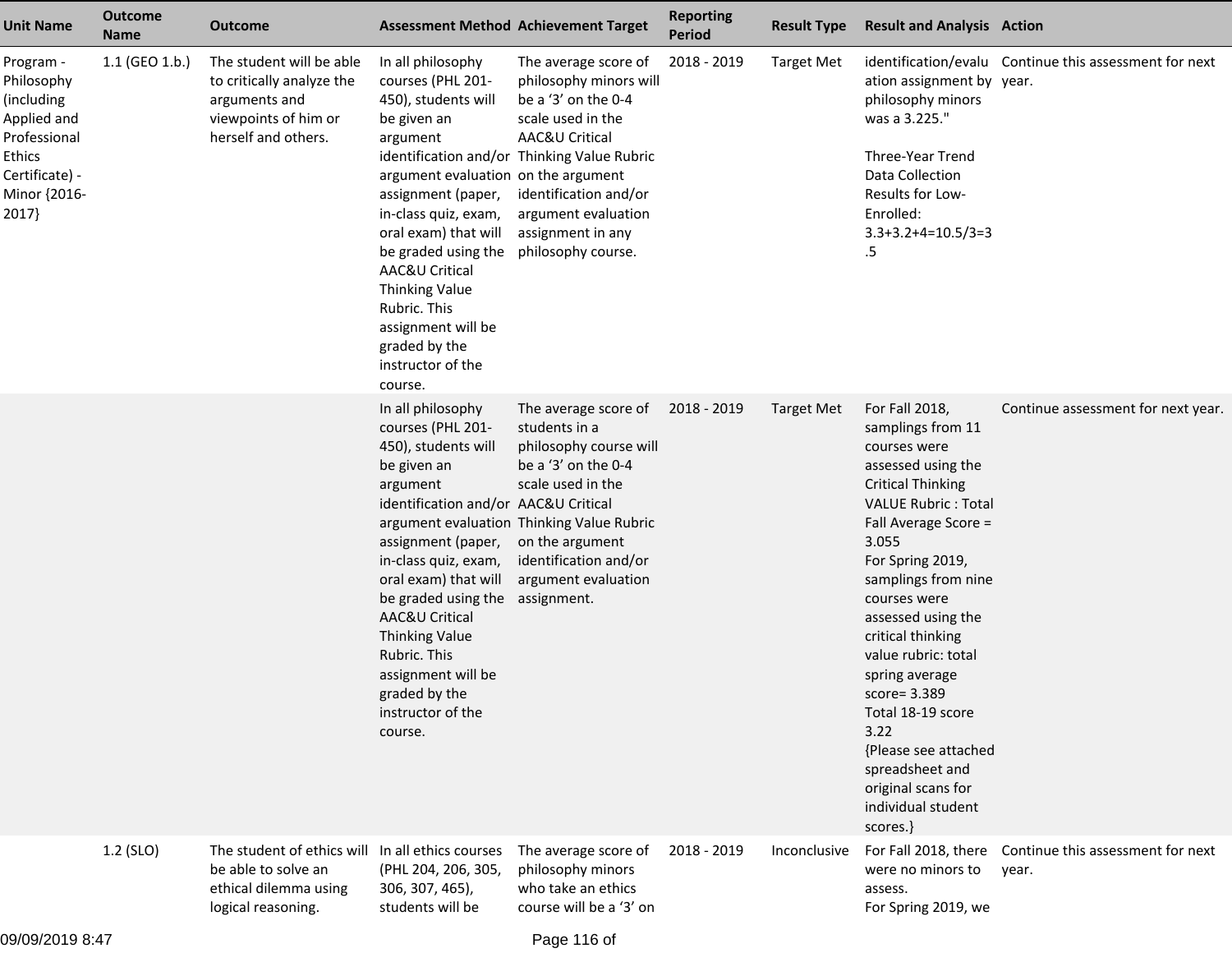| <b>Unit Name</b> | <b>Outcome</b><br><b>Name</b> | <b>Outcome</b>                                                                                   | <b>Assessment Method Achievement Target</b>                                                                                                                                                                                                                                                                                                                                 |                                                                                                                                                                             | <b>Reporting</b><br><b>Period</b> | <b>Result Type</b> | <b>Result and Analysis Action</b>                                                                                                                                                                                                                                                                                                                                                                                                                                                    |                                           |
|------------------|-------------------------------|--------------------------------------------------------------------------------------------------|-----------------------------------------------------------------------------------------------------------------------------------------------------------------------------------------------------------------------------------------------------------------------------------------------------------------------------------------------------------------------------|-----------------------------------------------------------------------------------------------------------------------------------------------------------------------------|-----------------------------------|--------------------|--------------------------------------------------------------------------------------------------------------------------------------------------------------------------------------------------------------------------------------------------------------------------------------------------------------------------------------------------------------------------------------------------------------------------------------------------------------------------------------|-------------------------------------------|
|                  | 1.2 (SLO)                     | The student of ethics will<br>be able to solve an<br>ethical dilemma using<br>logical reasoning. | given an assignment the 0-4 scale used in<br>that requires the<br>evaluation of an<br>ethical dilemma<br>using the tools of<br>logic and ethical<br>reasoning. This<br>assignment will be<br>graded by the<br>instructor using the<br>AAC&U Ethical<br><b>Reasoning VALUE</b><br>Rubric.                                                                                    | the AAC&U Ethical<br><b>Reasoning VALUE</b><br>Rubric on the ethical<br>dilemma assignment.                                                                                 | 2018 - 2019                       | Inconclusive       | had one minor but<br>the student was not year.<br>in any of these<br>courses that were<br>assessed.<br>For 2016-2017:<br>"There were no<br>philosophy minors<br>who took ethics<br>courses during the<br>2016-2017<br>academic year."<br>For 2017-2018:<br>"Total Average for<br>17-18 AY = $3.56$ ,<br>rounded to 3.6"<br>Three-Year Trend<br>Data Collection<br>Results for Low-<br>Enrolled: 3.6 from<br>the only year there<br>was data available<br>to collect on the<br>minors | Continue this assessment for next         |
|                  |                               |                                                                                                  | In all ethics courses<br>(PHL 204, 206, 305,<br>306, 307, 465),<br>students will be<br>given an assignment the AAC&U Ethical<br>that requires the<br>evaluation of an<br>ethical dilemma<br>using the tools of<br>logic and ethical<br>reasoning. This<br>assignment will be<br>graded by the<br>instructor using the<br>AAC&U Ethical<br><b>Reasoning VALUE</b><br>Rubric. | The average score of<br>students in an ethics<br>course will be a '3' on<br>the 0-4 scale used in<br><b>Reasoning VALUE</b><br>Rubric on the ethical<br>dilemma assignment. | 2018 - 2019                       | <b>Target Met</b>  | For Fall 2018,<br>samplings from 3<br>courses were<br>assessed using the<br><b>Ethical Reasoning</b><br><b>VALUE Rubric: Total</b><br>Fall Average Score =<br>3.487<br>For spring 2019,<br>samplings from four<br>courses were<br>assessed using the<br>ethical reasoning<br>value rubric: Total<br>spring average score<br>is 3.43.<br>Total 18-19 average<br>score: 3.46.<br>{Please see attached                                                                                  | Continue the assessment for next<br>year. |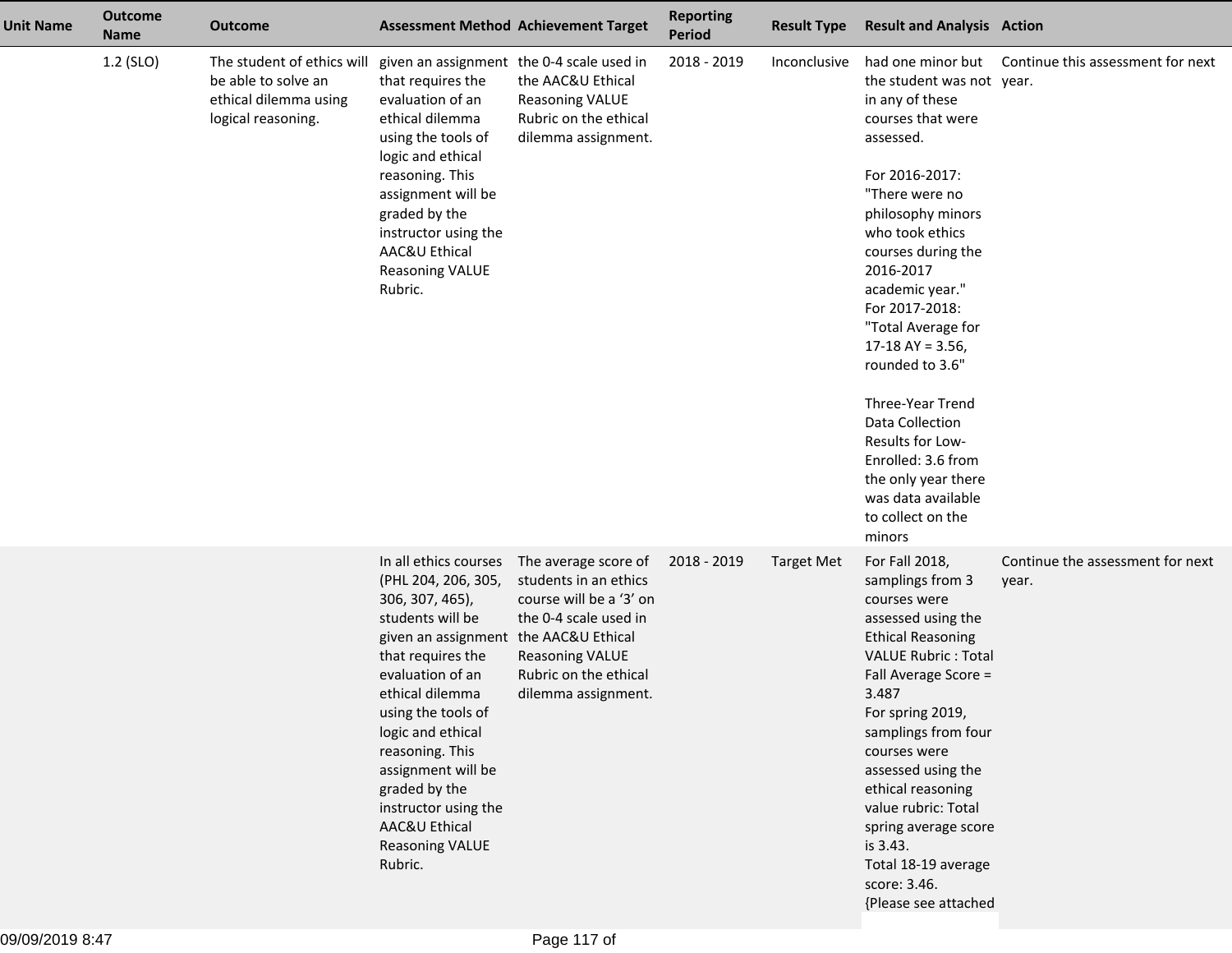| <b>Unit Name</b> | <b>Outcome</b><br><b>Name</b> | <b>Outcome</b>                                                                                                                                                                                                                                                                                                    | <b>Assessment Method Achievement Target</b>                                                                                                                                                                                                                                                                                                                                                                                                                                      |                                                                                                                                                                                                                                  | <b>Reporting</b><br>Period | <b>Result Type</b> | <b>Result and Analysis Action</b>                                                                                                                                                                                                                                                                                                                                                                                                                                                                                        |                                            |
|------------------|-------------------------------|-------------------------------------------------------------------------------------------------------------------------------------------------------------------------------------------------------------------------------------------------------------------------------------------------------------------|----------------------------------------------------------------------------------------------------------------------------------------------------------------------------------------------------------------------------------------------------------------------------------------------------------------------------------------------------------------------------------------------------------------------------------------------------------------------------------|----------------------------------------------------------------------------------------------------------------------------------------------------------------------------------------------------------------------------------|----------------------------|--------------------|--------------------------------------------------------------------------------------------------------------------------------------------------------------------------------------------------------------------------------------------------------------------------------------------------------------------------------------------------------------------------------------------------------------------------------------------------------------------------------------------------------------------------|--------------------------------------------|
|                  |                               |                                                                                                                                                                                                                                                                                                                   | In all ethics courses<br>(PHL 204, 206, 305,<br>306, 307, 465),<br>students will be<br>given an assignment<br>that requires the<br>evaluation of an<br>ethical dilemma<br>using the tools of<br>logic and ethical<br>reasoning. This<br>assignment will be<br>graded by the<br>instructor using the<br>AAC&U Ethical<br><b>Reasoning VALUE</b><br>Rubric.                                                                                                                        | The average score of<br>students in an ethics<br>course will be a '3' on<br>the 0-4 scale used in<br>the AAC&U Ethical<br><b>Reasoning VALUE</b><br>Rubric on the ethical<br>dilemma assignment.                                 | 2018 - 2019                | <b>Target Met</b>  | spreadsheet and<br>original scans for<br>individual student<br>scores.}                                                                                                                                                                                                                                                                                                                                                                                                                                                  | Continue the assessment for next<br>year.  |
|                  | 1.3 (SAO)                     | Due to the fact that<br>critical thinking-and<br>more specifically, the<br>ability to analyze the<br>views of oneself and<br>others-is a general<br>education requirement<br>(see also 1.1. GEO<br>outcome above), all<br>MUW students will be<br>expected to successfully<br>complete a course in<br>philosophy. | level courses in<br>philosophy (201<br>through 205) will be<br>examined. Sample<br>will be selected by<br>random choice via<br>enrollment roster.<br>Instructors of<br>philosophy will<br>examine the results<br>of final grading in<br>each course and<br>determine how<br>many students out<br>of each class<br>successfully<br>completed the<br>course and thus<br>fulfilled the Gen Ed<br>requirement (1.b)<br>and how many<br>students failed to<br>complete the<br>course. | A sampling of lower- The average score of<br>the philosophy minors<br>in each course<br>included in the sample<br>will be 85% (grade of<br>B) or higher to<br>indicate the successful<br>completion of the<br>philosophy course. | 2018 - 2019                | Inconclusive       | For Fall 2018, there<br>were no minors to<br>assess.<br>For spring 2019, we<br>had one minor but<br>the student was not<br>in the courses to be<br>assessed.<br>For 2016-2017:<br>"There was only one<br>philosophy minor in<br>a lower-level<br>philosophy course<br>that could be<br>evaluated. That<br>student received a<br>final grade of 86%<br>(B) in PHL 202<br>Aesthetics (Fall<br>$2016$ )."<br>For 2017-2018:<br>"There were 3<br>philosophy minors<br>in a lower-level<br>philosophy course<br>that could be | Continue this assessment for next<br>year. |

evaluated.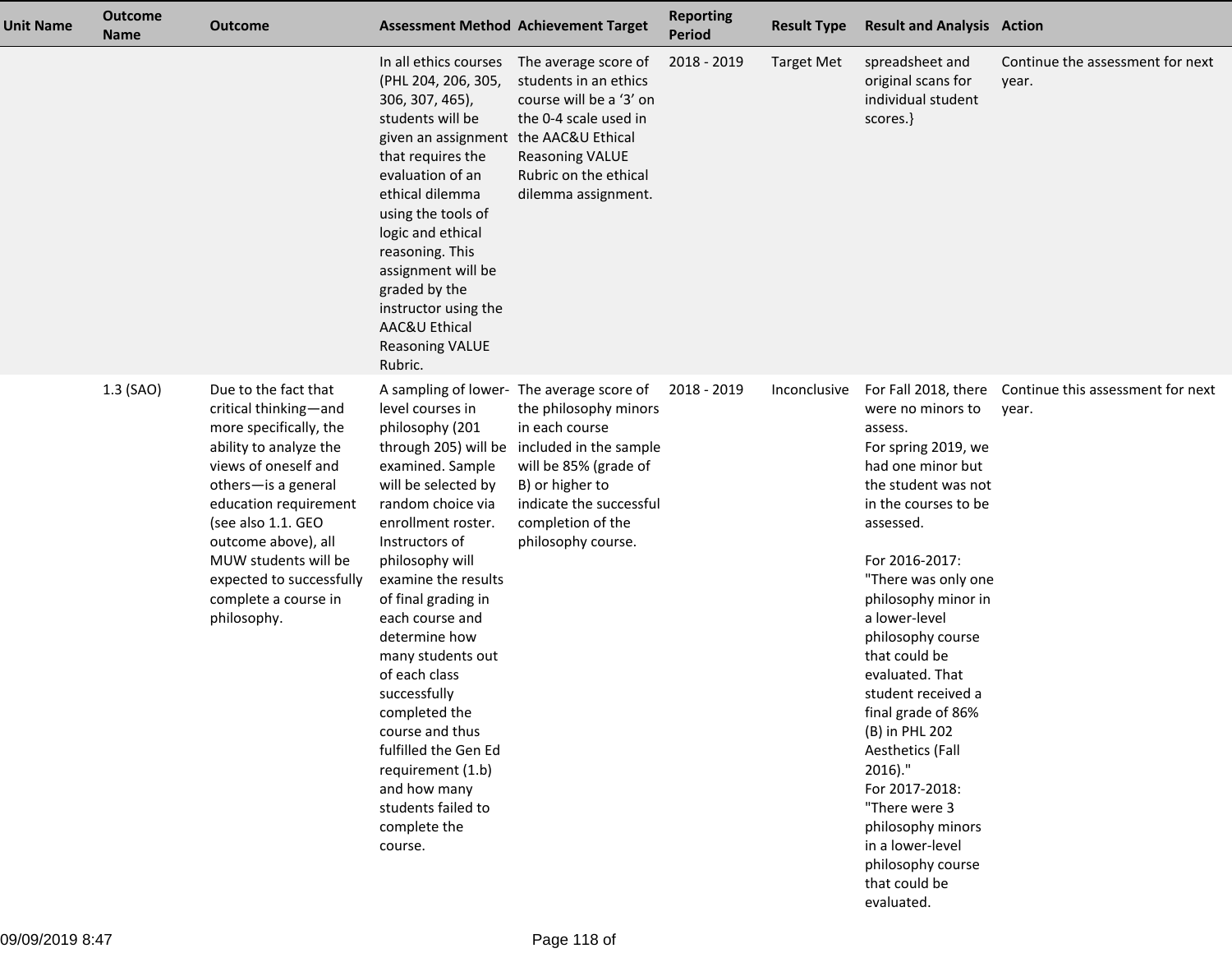| <b>Unit Name</b> | <b>Outcome</b><br><b>Name</b> | <b>Outcome</b>                                                                                                                                                                                                                                                                                                    |                                                                                                                                                                                                                                                                                                                                                                                                                                                                                  | <b>Assessment Method Achievement Target</b>                                                                                                                                                                                      | <b>Reporting</b><br><b>Period</b> | <b>Result Type</b>       | <b>Result and Analysis Action</b>                                                                                                                                                                                                                                                                                                                                                        |                                                       |
|------------------|-------------------------------|-------------------------------------------------------------------------------------------------------------------------------------------------------------------------------------------------------------------------------------------------------------------------------------------------------------------|----------------------------------------------------------------------------------------------------------------------------------------------------------------------------------------------------------------------------------------------------------------------------------------------------------------------------------------------------------------------------------------------------------------------------------------------------------------------------------|----------------------------------------------------------------------------------------------------------------------------------------------------------------------------------------------------------------------------------|-----------------------------------|--------------------------|------------------------------------------------------------------------------------------------------------------------------------------------------------------------------------------------------------------------------------------------------------------------------------------------------------------------------------------------------------------------------------------|-------------------------------------------------------|
|                  | 1.3 (SAO)                     | Due to the fact that<br>critical thinking-and<br>more specifically, the<br>ability to analyze the<br>views of oneself and<br>others-is a general<br>education requirement<br>(see also 1.1. GEO<br>outcome above), all<br>MUW students will be<br>expected to successfully<br>complete a course in<br>philosophy. | level courses in<br>philosophy (201<br>through 205) will be<br>examined. Sample<br>will be selected by<br>random choice via<br>enrollment roster.<br>Instructors of<br>philosophy will<br>examine the results<br>of final grading in<br>each course and<br>determine how<br>many students out<br>of each class<br>successfully<br>completed the<br>course and thus<br>fulfilled the Gen Ed<br>requirement (1.b)<br>and how many<br>students failed to<br>complete the<br>course. | A sampling of lower- The average score of<br>the philosophy minors<br>in each course<br>included in the sample<br>will be 85% (grade of<br>B) or higher to<br>indicate the successful<br>completion of the<br>philosophy course. | 2018 - 2019                       | Inconclusive             | 204 scored 91% for year.<br>fall and spring."<br>Three-Year Trend<br>Data Collection<br>Results for Low-<br>Enrolled:<br>$(86\% + 91\% + 91\%)/3 =$<br>89.33% from the 2<br>years that data was<br>available to collect<br>on the minors {Met<br>Three-Year Data<br>Trend Target}                                                                                                        | Three minors in PHL Continue this assessment for next |
|                  |                               |                                                                                                                                                                                                                                                                                                                   | level courses in<br>philosophy (201<br>through 205) will be<br>examined. Sample<br>will be selected by<br>random choice via<br>enrollment roster.<br>Instructors of<br>philosophy will<br>examine the results<br>of final grading in<br>each course and<br>determine how<br>many students out<br>of each class<br>successfully<br>completed the<br>course and thus<br>fulfilled the Gen Ed                                                                                       | A sampling of lower- The average score of<br>the students in each<br>course included in the<br>sample will be 75%<br>(grade of C) or higher<br>to indicate the<br>successful completion<br>of the philosophy<br>course.          | 2018 - 2019                       | <b>Target Not</b><br>Met | AY Total Average<br>Score:<br>$(70.85\% + 66.95\%)/2$<br>$= 68.9 = 69\%$<br>For Fall 2018,<br>samplings from 8<br>courses were<br>assessed according<br>to their final scores:<br><b>Total Fall Average</b><br>Score = $70.85%$<br>For Spring 2019,<br>samplings from 7<br>courses were<br>assessed according<br>to their final scores:<br><b>Total Fall Average</b><br>Score = $66.95%$ | Continue this assessment for next<br>year.            |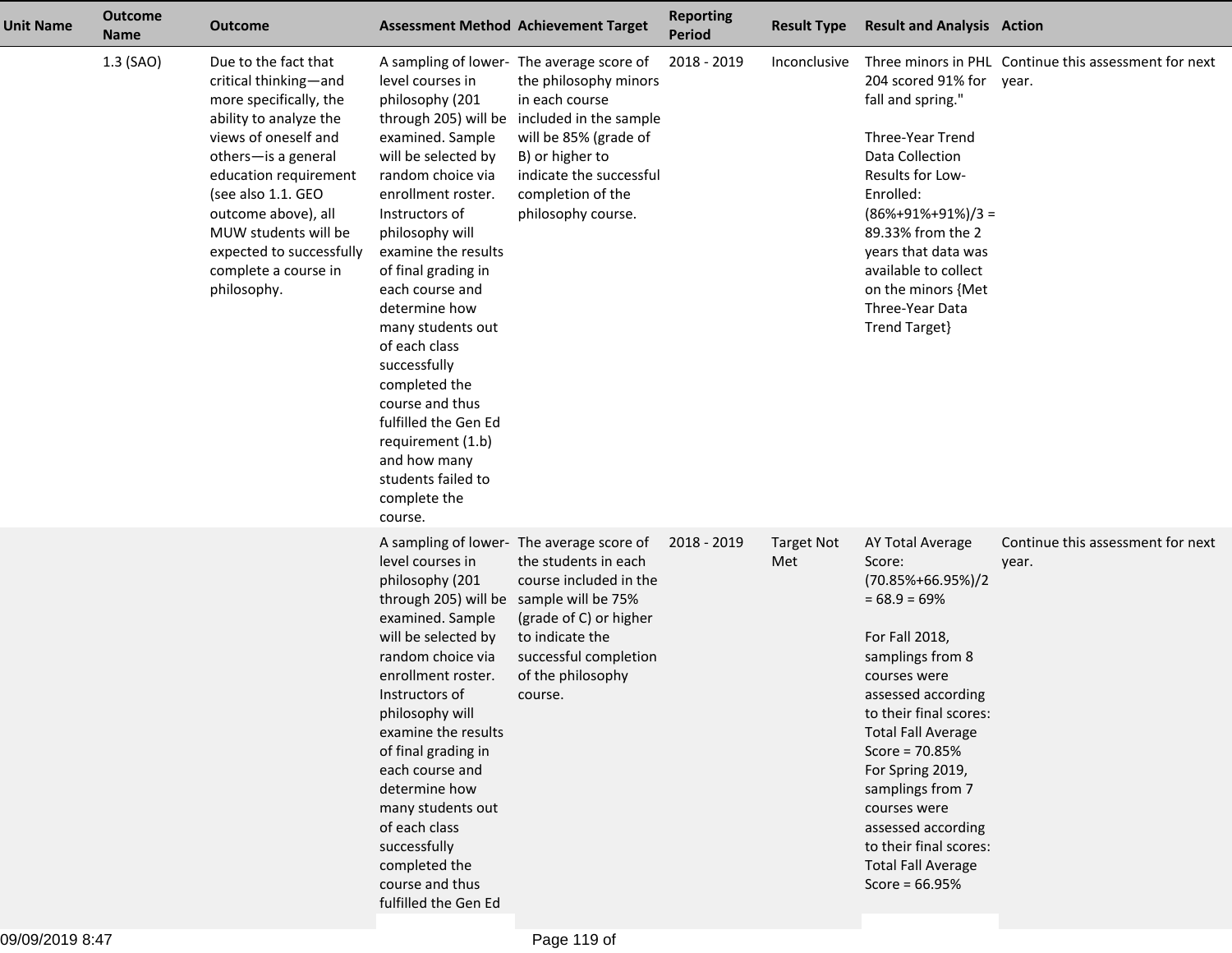| <b>Unit Name</b> | <b>Outcome</b><br><b>Name</b> | <b>Outcome</b>                                                                                                                                                                                                                                                                                                                                                                                                                                                                                                                                                                                                                                |                                                                                                                                           | <b>Assessment Method Achievement Target</b>                                                                                                                                                        | <b>Reporting</b><br>Period | <b>Result Type</b>       | <b>Result and Analysis Action</b>                                                                                                                                                                                                                                                                                                                                                                                                                                                                                                                                                                                                                 |                                            |
|------------------|-------------------------------|-----------------------------------------------------------------------------------------------------------------------------------------------------------------------------------------------------------------------------------------------------------------------------------------------------------------------------------------------------------------------------------------------------------------------------------------------------------------------------------------------------------------------------------------------------------------------------------------------------------------------------------------------|-------------------------------------------------------------------------------------------------------------------------------------------|----------------------------------------------------------------------------------------------------------------------------------------------------------------------------------------------------|----------------------------|--------------------------|---------------------------------------------------------------------------------------------------------------------------------------------------------------------------------------------------------------------------------------------------------------------------------------------------------------------------------------------------------------------------------------------------------------------------------------------------------------------------------------------------------------------------------------------------------------------------------------------------------------------------------------------------|--------------------------------------------|
|                  |                               |                                                                                                                                                                                                                                                                                                                                                                                                                                                                                                                                                                                                                                               | requirement (1.b)<br>and how many<br>students failed to<br>complete the<br>course.                                                        | The average score of<br>the students in each<br>course included in the<br>sample will be 75%<br>(grade of C) or higher<br>to indicate the<br>successful completion<br>of the philosophy<br>course. | 2018 - 2019                | <b>Target Not</b><br>Met | spreadsheet and<br>original scans for<br>individual student<br>scores.}                                                                                                                                                                                                                                                                                                                                                                                                                                                                                                                                                                           | Continue this assessment for next<br>year. |
|                  | 1.4 (PO 4.d.)                 | In keeping with the<br>Mississippi University for<br>Women's strategic<br>priority/goal of<br>"providing academic<br>programs to meet the<br>needs of today's student<br>and workforce" (SPG<br>4.d.), the philosophy<br>program will seek to<br>increase enrollment in<br>the philosophy minor in<br>the conviction that the<br>skills, knowledge, and<br>values instilled in the<br>student of philosophy are<br>invaluable to the success<br>of the student as a<br>person, worker, and<br>citizen beyond<br>graduation (as regards<br>success in the workplace,<br>this conviction is borne<br>out in an abundance of<br>empirical data). | Data will be<br>collected by the<br>philosophy program<br>assessment<br>coordinator on the<br>number of<br>philosophy minors<br>declared. | A steady increase in<br>philosophy minors<br>declared over the next<br>three years, from 6 to<br>10.                                                                                               | 2018 - 2019                | <b>Target Not</b><br>Met | Based on<br>examination of<br>course rosters for<br>the 2018-2019<br>academic year, it<br>has been<br>determined that<br>there is 1 new<br>philosophy minor.<br>Currently for the<br>whole program<br>there are 4 minors<br>declared.<br>For 2016-2017:<br>"Based on<br>examination of<br>course rosters for<br>the 2016-2017<br>academic year, it<br>has been<br>determined that<br>there are currently<br>around 4 philosophy<br>minors."<br>For 2017-2018:<br>"Based on<br>examination of<br>course rosters for<br>the 2017-2018<br>academic year, it<br>has been<br>determined that<br>there are currently<br>around 3 philosophy<br>minors." | Continue this assessment for next<br>year. |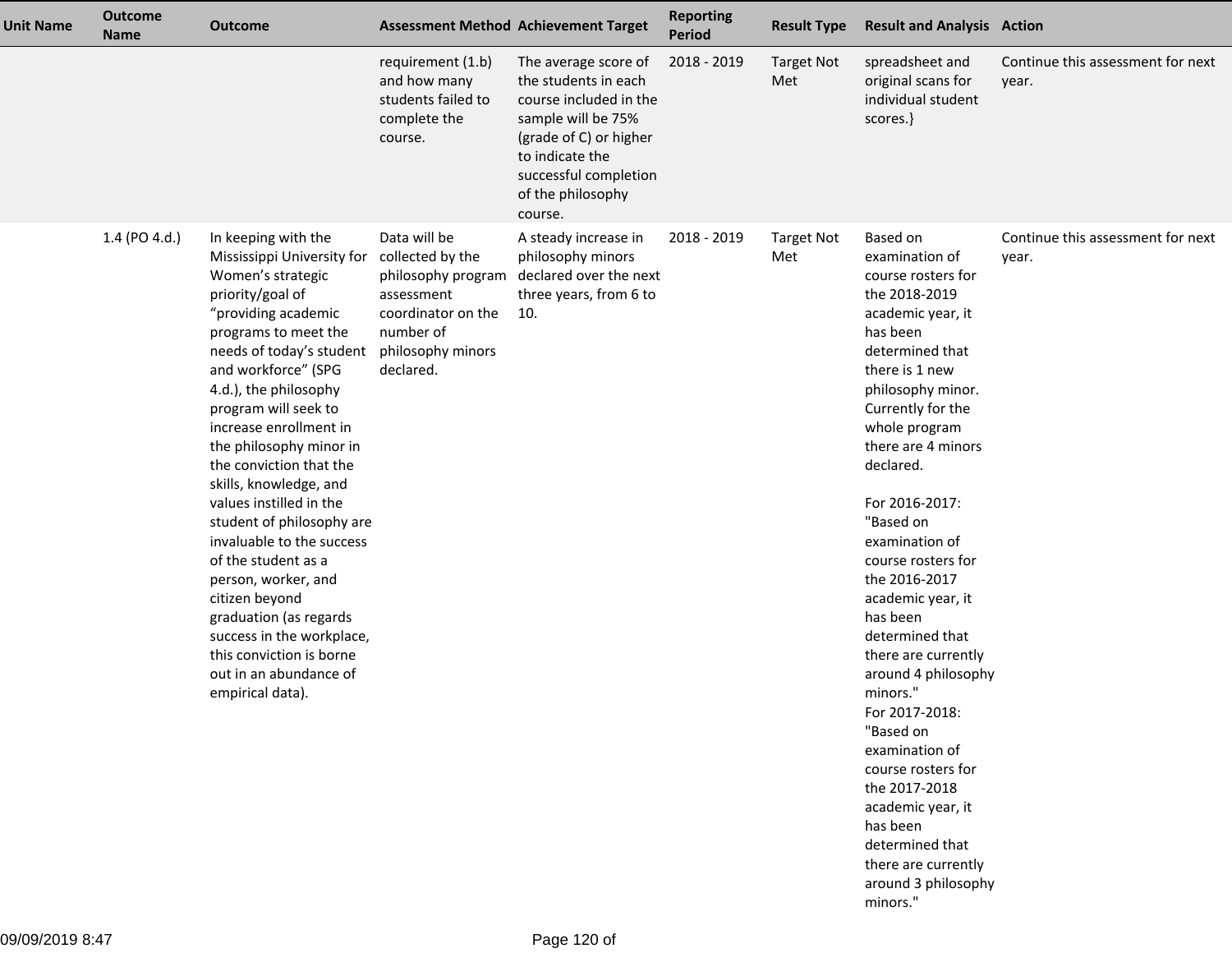| <b>Unit Name</b> | <b>Outcome</b><br><b>Name</b> | <b>Outcome</b>                                                                                                                                                                                                                                                                                                                                                                                                                                                                                                                                                                                                                                |                                                                                                                                                                                                                                                                                                                                                                                                  | <b>Assessment Method Achievement Target</b>                                                                                                                                      | <b>Reporting</b><br>Period | <b>Result Type</b>       | <b>Result and Analysis Action</b>                                                                                                                                                                                                                                                                                                                                                                                 |                                            |
|------------------|-------------------------------|-----------------------------------------------------------------------------------------------------------------------------------------------------------------------------------------------------------------------------------------------------------------------------------------------------------------------------------------------------------------------------------------------------------------------------------------------------------------------------------------------------------------------------------------------------------------------------------------------------------------------------------------------|--------------------------------------------------------------------------------------------------------------------------------------------------------------------------------------------------------------------------------------------------------------------------------------------------------------------------------------------------------------------------------------------------|----------------------------------------------------------------------------------------------------------------------------------------------------------------------------------|----------------------------|--------------------------|-------------------------------------------------------------------------------------------------------------------------------------------------------------------------------------------------------------------------------------------------------------------------------------------------------------------------------------------------------------------------------------------------------------------|--------------------------------------------|
|                  | 1.4 (PO 4.d.)                 | In keeping with the<br>Mississippi University for<br>Women's strategic<br>priority/goal of<br>"providing academic<br>programs to meet the<br>needs of today's student<br>and workforce" (SPG<br>4.d.), the philosophy<br>program will seek to<br>increase enrollment in<br>the philosophy minor in<br>the conviction that the<br>skills, knowledge, and<br>values instilled in the<br>student of philosophy are<br>invaluable to the success<br>of the student as a<br>person, worker, and<br>citizen beyond<br>graduation (as regards<br>success in the workplace,<br>this conviction is borne<br>out in an abundance of<br>empirical data). | Data will be<br>collected by the<br>philosophy program<br>assessment<br>coordinator on the<br>number of<br>philosophy minors<br>declared.                                                                                                                                                                                                                                                        | A steady increase in<br>philosophy minors<br>declared over the next<br>three years, from 6 to<br>10.                                                                             | 2018 - 2019                | <b>Target Not</b><br>Met | Three-Year Trend<br>Data Collection<br>Results for Low-<br>Enrolled: The<br>number of minors<br>have fluctuated<br>over these past 3<br>years, and currently<br>there are 4 declared<br>minors, which<br>means that the<br>achievement target<br>to go from 6 to 10<br>declared minors in 3<br>years was not met.                                                                                                 | Continue this assessment for next<br>year. |
|                  | $2.1$ (SLO)                   | The student will exhibit<br>knowledge of the basic<br>themes and ideas specific will be given an<br>to the domain of<br>philosophy covered in a<br>given course.                                                                                                                                                                                                                                                                                                                                                                                                                                                                              | In all philosophy<br>courses, students<br>assignment (exam,<br>paper, etc.) that<br>requires that the<br>student<br>demonstrate basic<br>knowledge of the<br>subject matter that<br>defines the area of<br>philosophy treated<br>in that course by<br>that point in the<br>course (e.g., a<br>student of PHL 202<br>Aesthetics will<br>demonstrate<br>knowledge of Kant's<br>aesthetics). Sample | The average score of<br>the philosophy minors<br>in each course<br>included in the sample<br>will be 85% (grade of<br>B) or higher on the<br>basic subject matter<br>assignment. | 2018 - 2019                | <b>Target Met</b>        | As there were only<br>one philosophy<br>minor who took a<br>course (Spring 19<br>PHL 310) during the<br>2018-2019<br>academic year, an<br>assignment was<br>evaluated. The<br>assignment<br>assessed student<br>understanding of<br>the subject matter<br>of the course. The<br>average score was<br>100% on the sample<br>from the philosophy<br>minor for spring,<br>since the minor did<br>not take a class in | Continue this assessment for next<br>year. |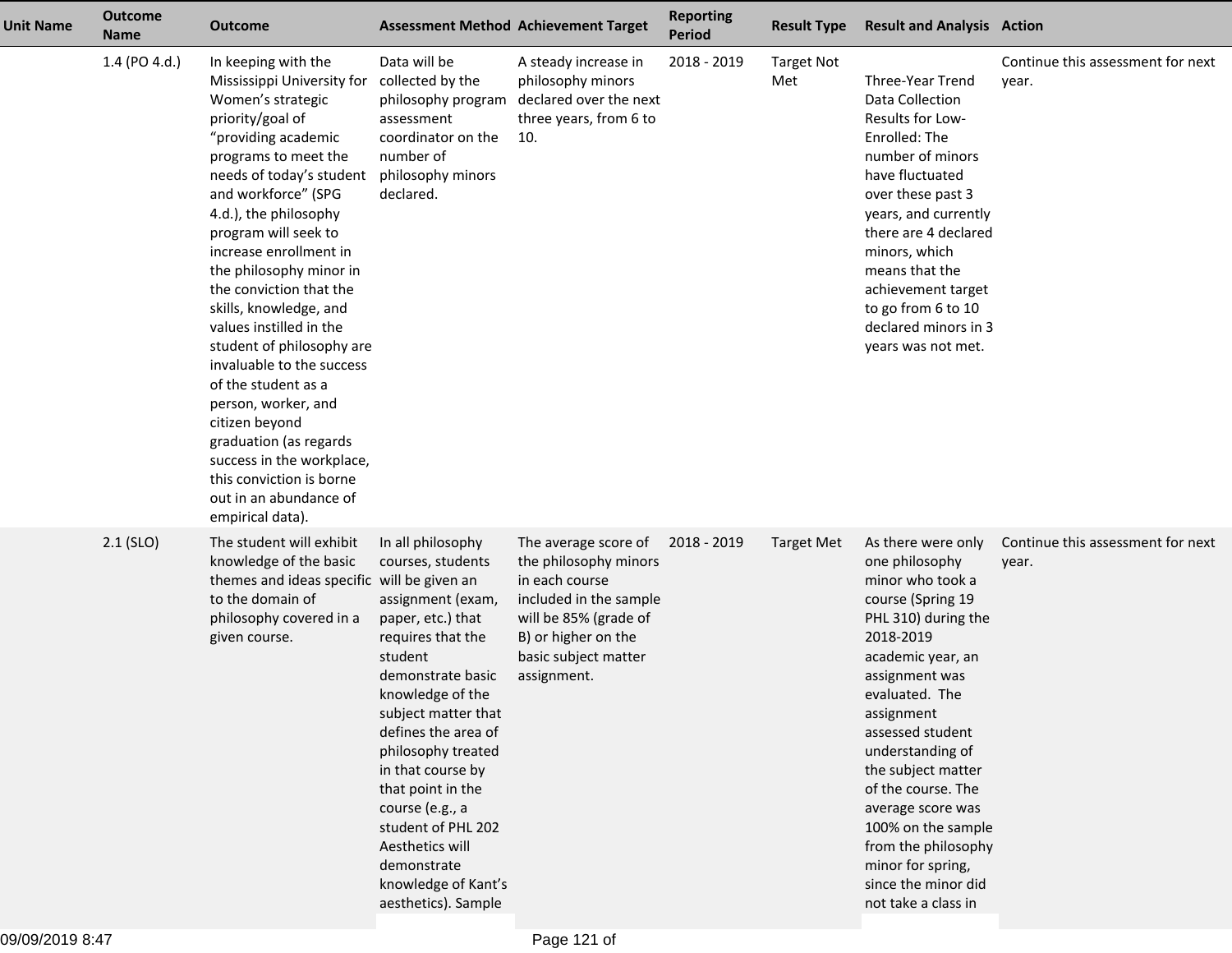| <b>Unit Name</b> | <b>Outcome</b><br><b>Name</b> | <b>Outcome</b>                                                                                                                                                     |                                          | <b>Assessment Method Achievement Target</b>                                                                                                                                      | <b>Reporting</b><br>Period | <b>Result Type</b> | <b>Result and Analysis Action</b>                                                                                                                                                                                                                                                                                                                                                                                                                                                                                                                                                                                                                                                                                                                                                                                                               |                                            |
|------------------|-------------------------------|--------------------------------------------------------------------------------------------------------------------------------------------------------------------|------------------------------------------|----------------------------------------------------------------------------------------------------------------------------------------------------------------------------------|----------------------------|--------------------|-------------------------------------------------------------------------------------------------------------------------------------------------------------------------------------------------------------------------------------------------------------------------------------------------------------------------------------------------------------------------------------------------------------------------------------------------------------------------------------------------------------------------------------------------------------------------------------------------------------------------------------------------------------------------------------------------------------------------------------------------------------------------------------------------------------------------------------------------|--------------------------------------------|
|                  | $2.1$ (SLO)                   | The student will exhibit<br>knowledge of the basic<br>themes and ideas specific enrollment roster.<br>to the domain of<br>philosophy covered in a<br>given course. | will be selected by<br>random choice via | The average score of<br>the philosophy minors<br>in each course<br>included in the sample<br>will be 85% (grade of<br>B) or higher on the<br>basic subject matter<br>assignment. | 2018 - 2019                | <b>Target Met</b>  | the fall term.<br>Rubric/Grade<br>Conversion:<br>4=100%; 3=90%;<br>$2 = 75%$<br>The Minor scored<br>scored in all<br>categories. Please<br>see<br>attached/related<br>document.<br>For 2016-2017: "As<br>there were only<br>three philosophy<br>minors who took<br>courses during the<br>2016-2017<br>academic year, a<br>pool of three final or<br>last exams, one per<br>student was<br>evaluated. These<br>exams assessed<br>student<br>understanding of<br>the subject matter<br>of the course. The<br>average score was<br>93.3% on the<br>sample of exams<br>from the philosophy<br>minors."<br>For 2017-2018: "As<br>there were only<br>three philosophy<br>minors who took<br>courses during the<br>2017-2018<br>academic year, a<br>pool of three final or<br>last exams, one per<br>student was<br>evaluated. These<br>exams assessed | Continue this assessment for next<br>year. |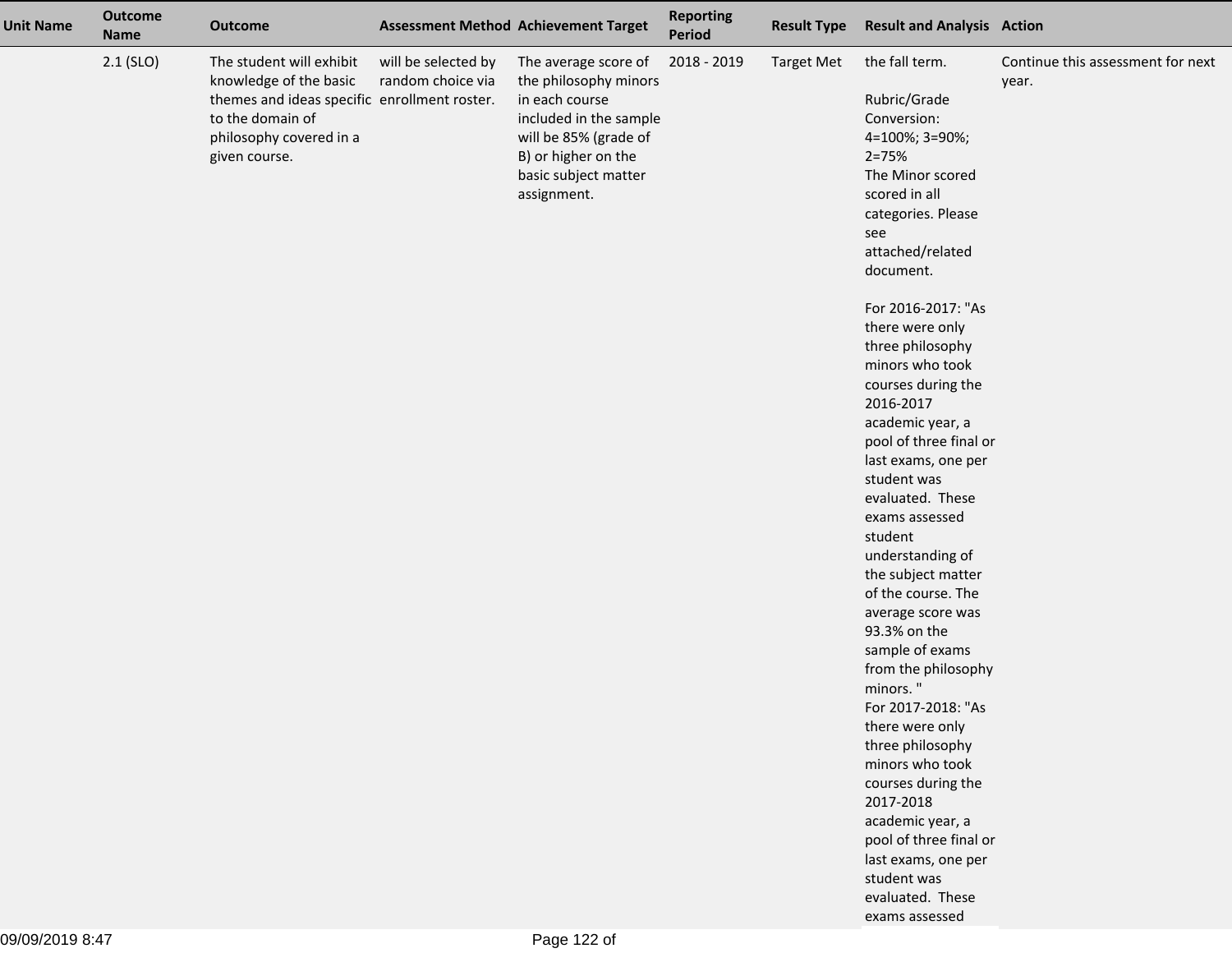| <b>Unit Name</b> | <b>Outcome</b><br><b>Name</b> | <b>Outcome</b>                                                                                                                                                   |                                                                                                                                                                                                                                                                                                                                                                                                                                                                    | <b>Assessment Method Achievement Target</b>                                                                                                                                      | <b>Reporting</b><br><b>Period</b> | <b>Result Type</b> | <b>Result and Analysis Action</b>                                                                                                                                                                                                                                                                                                                                                         |                                                                |
|------------------|-------------------------------|------------------------------------------------------------------------------------------------------------------------------------------------------------------|--------------------------------------------------------------------------------------------------------------------------------------------------------------------------------------------------------------------------------------------------------------------------------------------------------------------------------------------------------------------------------------------------------------------------------------------------------------------|----------------------------------------------------------------------------------------------------------------------------------------------------------------------------------|-----------------------------------|--------------------|-------------------------------------------------------------------------------------------------------------------------------------------------------------------------------------------------------------------------------------------------------------------------------------------------------------------------------------------------------------------------------------------|----------------------------------------------------------------|
|                  | $2.1$ (SLO)                   | The student will exhibit<br>knowledge of the basic<br>themes and ideas specific will be given an<br>to the domain of<br>philosophy covered in a<br>given course. | In all philosophy<br>courses, students<br>assignment (exam,<br>paper, etc.) that<br>requires that the<br>student<br>demonstrate basic<br>knowledge of the<br>subject matter that<br>defines the area of<br>philosophy treated<br>in that course by<br>that point in the<br>course (e.g., a<br>student of PHL 202<br>Aesthetics will<br>demonstrate<br>knowledge of Kant's<br>aesthetics). Sample<br>will be selected by<br>random choice via<br>enrollment roster. | The average score of<br>the philosophy minors<br>in each course<br>included in the sample<br>will be 85% (grade of<br>B) or higher on the<br>basic subject matter<br>assignment. | 2018 - 2019                       | <b>Target Met</b>  | student<br>understanding of<br>the subject matter<br>of the course. The<br>average score was<br>91% on the sample<br>of exams from the<br>philosophy minors<br>for both fall and<br>spring."<br>Three-Year Trend<br>Data Collection<br>Results for Low-<br>Enrolled:<br>93.3%+91%+100%=<br>$94.77 = 95\%$ {Met<br>Three-Year Trend<br>Target}                                             | Continue this assessment for next<br>year.                     |
|                  |                               |                                                                                                                                                                  | In all philosophy<br>courses, students<br>will be given an<br>assignment (exam,<br>paper, etc.) that<br>requires that the<br>student<br>demonstrate basic<br>knowledge of the<br>subject matter that<br>defines the area of<br>philosophy treated<br>in that course by<br>that point in the<br>course (e.g., a<br>student of PHL 202<br>Aesthetics will<br>demonstrate<br>knowledge of Kant's<br>aesthetics). Sample<br>will be selected by<br>random choice via   | The average score of<br>the students in each<br>course included in the<br>sample will be 75%<br>(grade of C) or higher<br>on the basic subject<br>matter assignment.             | 2018 - 2019                       | <b>Target Met</b>  | scores on exams or<br>assignments was<br>compiled from<br>philosophy classes.<br>These exams or<br>assignments<br>assessed student<br>understanding of<br>the subject matter<br>of the course. The<br>average score was<br>above 90%.<br>Rubric/Grade<br>Conversion:<br>4=100%; 3=90%;<br>$2 = 75%$<br><b>Fall 2018</b><br>PHL 201: 3rd Test<br>(10 Students) - 3;<br>3.7; 3.3; 3.4; 3.7; | A sample of student Continue this assessment for next<br>year. |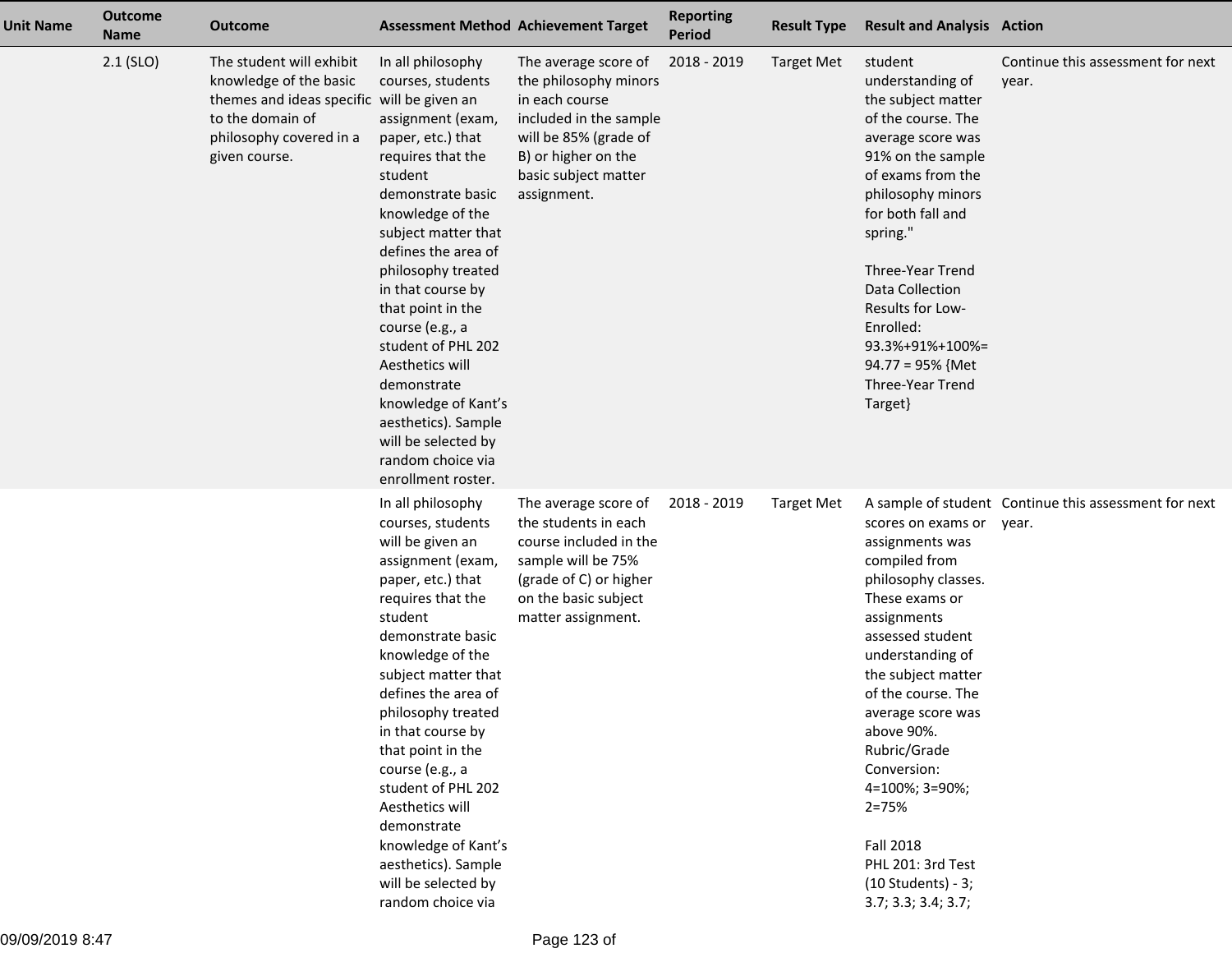| <b>Unit Name</b> | <b>Outcome</b><br><b>Name</b> | <b>Outcome</b> |                    | <b>Assessment Method Achievement Target</b>                                                                                                                          | <b>Reporting</b><br>Period | <b>Result Type</b> | <b>Result and Analysis Action</b>                                                                                                                                                                                                                                                                                                                                                                                                                                                                                                                          |                                                         |
|------------------|-------------------------------|----------------|--------------------|----------------------------------------------------------------------------------------------------------------------------------------------------------------------|----------------------------|--------------------|------------------------------------------------------------------------------------------------------------------------------------------------------------------------------------------------------------------------------------------------------------------------------------------------------------------------------------------------------------------------------------------------------------------------------------------------------------------------------------------------------------------------------------------------------------|---------------------------------------------------------|
|                  |                               |                | enrollment roster. | The average score of<br>the students in each<br>course included in the<br>sample will be 75%<br>(grade of C) or higher<br>on the basic subject<br>matter assignment. | 2018 - 2019                | <b>Target Met</b>  | PHL 201: 2nd Test (5 year.<br>Students) - 2.8; 3; 3;<br>4; 3.4<br>PHL 204: 2nd Test (5<br>Students) - 3.7; 3.2;<br>4; 4; 3.1<br>PHL 307: 2nd Test (5<br>Students) - 2.9; 2.8;<br>4; 3.4; 3.6<br>PHL 205: (5<br>Students) - 3.8; 2.4;<br>3; 3.2; 2.2<br>PHL 205: (5<br>Students) - 3.6; 3.8;<br>3.2; 4; 2.4<br>PHL 201: (5<br>Students) - 3.6; 4;<br>3.4; 3; 2.4<br>PHL 304: (5<br>Students) - 4; 4; 3.8;<br>2.9; 2.2<br>PHL 465: (5<br>Students) - 3.8; 3.6;<br>4; 2; 4<br>PHL 205: 1st Exam<br>(5 Students) - 3; 3.6;<br>3.8; 1.8; 4<br>Fall 2018 Average | 3.5; 3.6; 3.1; 3; 3.6 Continue this assessment for next |
|                  |                               |                |                    |                                                                                                                                                                      |                            |                    | Spring 2019<br>PHL 307: (5<br>Students) - 3.8; 3.4;<br>4; 3; 3<br>PHL 204: (5<br>Students) - 3; 3; 3.4;<br>4;3<br>PHL 201: (15<br>Students) - 3.3; 3.8;<br>3.4; 2.8; 3.4; 4; 3.4;<br>3.4; 3; 2.4; 2.2; 3; 4;<br>3.6; 4<br>PHL 204: (10<br>Students) - 4; 4; 3.6;<br>3.6; 4; 2.7; 2.5; 3; 4;                                                                                                                                                                                                                                                                |                                                         |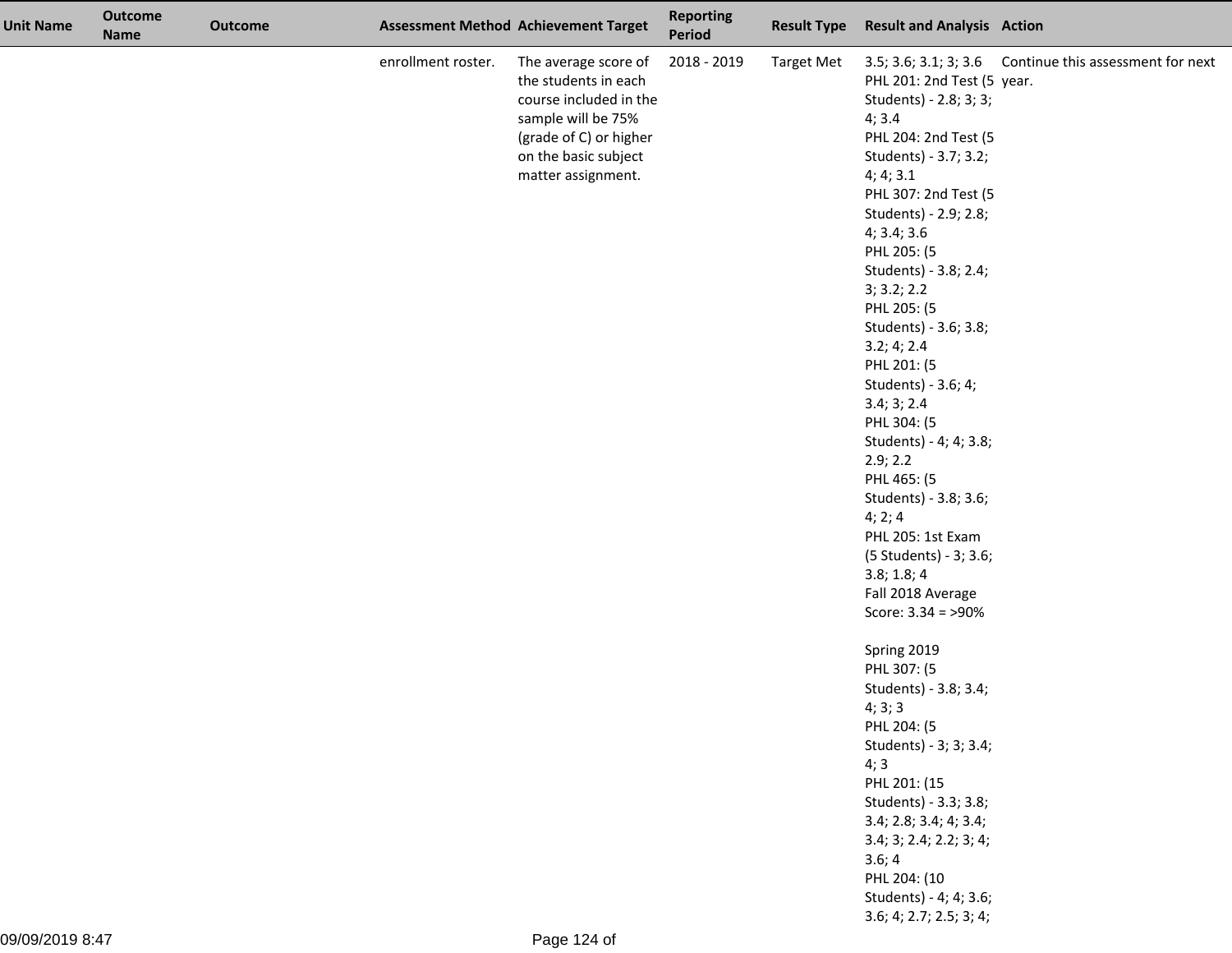| Unit Name                                                                                                           | <b>Outcome</b><br><b>Name</b> | <b>Outcome</b>                                                                                                                                                                                                           |                                                                                                                                                                                                                                                                                                                                                                                                                                                                                        | <b>Assessment Method Achievement Target</b>                                                                                                                                   | <b>Reporting</b><br><b>Period</b> | <b>Result Type</b> | <b>Result and Analysis Action</b>                                                                                                                                                                                                                                                                                                                                       |                                                                                                                                                                                                           |
|---------------------------------------------------------------------------------------------------------------------|-------------------------------|--------------------------------------------------------------------------------------------------------------------------------------------------------------------------------------------------------------------------|----------------------------------------------------------------------------------------------------------------------------------------------------------------------------------------------------------------------------------------------------------------------------------------------------------------------------------------------------------------------------------------------------------------------------------------------------------------------------------------|-------------------------------------------------------------------------------------------------------------------------------------------------------------------------------|-----------------------------------|--------------------|-------------------------------------------------------------------------------------------------------------------------------------------------------------------------------------------------------------------------------------------------------------------------------------------------------------------------------------------------------------------------|-----------------------------------------------------------------------------------------------------------------------------------------------------------------------------------------------------------|
|                                                                                                                     |                               |                                                                                                                                                                                                                          | In all philosophy<br>courses, students<br>will be given an<br>assignment (exam,<br>paper, etc.) that<br>requires that the<br>student<br>demonstrate basic<br>knowledge of the<br>subject matter that<br>defines the area of<br>philosophy treated<br>in that course by<br>that point in the<br>course (e.g., a<br>student of PHL 202<br>Aesthetics will<br>demonstrate<br>knowledge of Kant's<br>aesthetics). Sample<br>will be selected by<br>random choice via<br>enrollment roster. | The average score of<br>the students in each<br>course included in the<br>sample will be 75%<br>(grade of C) or higher<br>on the basic subject<br>matter assignment.          | 2018 - 2019                       | <b>Target Met</b>  | 3<br>PHL 310: (5<br>Students) - 4; 4; 4;<br>3.4; 2.4<br>PHL 205: (5<br>Students) - 2; 3.6; 4;<br>3.4; 4<br>Spring 2019 Average<br>Score: $3.5 = 95%$<br><b>Total Average Score:</b><br>$3.42$ = Above 90%                                                                                                                                                               | Continue this assessment for next<br>year.                                                                                                                                                                |
| Program -<br>Physical<br>Sciences<br>(including<br>Secondary<br>Education<br>Certification) -<br>BS {2016-<br>2017} | $1.1$ (SAO)                   | Students will<br>demonstrate knowledge<br>of principles, theories,<br>laws in the physical<br>sciences as well as<br>educational theory,<br>expectations and<br>practices as state<br>licensing requirements<br>dictate. | Prior to internship,<br>students will take<br>the Praxis <sup>®</sup> Subject<br>Assessments test to<br>assess content<br>knowledge in the<br>field of physical<br>sciences and the<br>corresponding<br>Principles of<br>Learning and<br>Teaching (PLT) Test<br>to assess<br>educational theory<br>and knowledge.<br>Faculty will review<br>and analyze the<br>results to determine<br>if achievement<br>target was met.                                                               | 90% of the students<br>evaluated in the<br>program will pass the<br>Praxis Subject<br>Assessments Test in<br>Chemistry: Content<br>Knowledge with a<br>score of 151 or above. | 2018 - 2019                       | Inconclusive       | enrolled in the<br><b>Physical Sciences</b><br>program this<br>academic year;<br>however, he<br>withdrew from the<br>institution at the<br>end of the Fall term.<br>He has since<br>contacted our<br>department and<br>intends to come<br>back Fall 2019.<br>Therefore, the one<br>student was not<br>eligible to take the<br>Praxis, so there is no<br>data to report. | There was a student We will continue our recruiting<br>efforts and the assessment<br>measure. Next year, the student<br>will be back on rotation, so we<br>should have data to report year<br>after next. |
|                                                                                                                     |                               |                                                                                                                                                                                                                          | Prior to internship,<br>students will take                                                                                                                                                                                                                                                                                                                                                                                                                                             | 90% of the students<br>evaluated in the                                                                                                                                       | 2018 - 2019                       | Inconclusive       | enrolled in the                                                                                                                                                                                                                                                                                                                                                         | There was a student We will continue our recruiting<br>efforts and the assessment                                                                                                                         |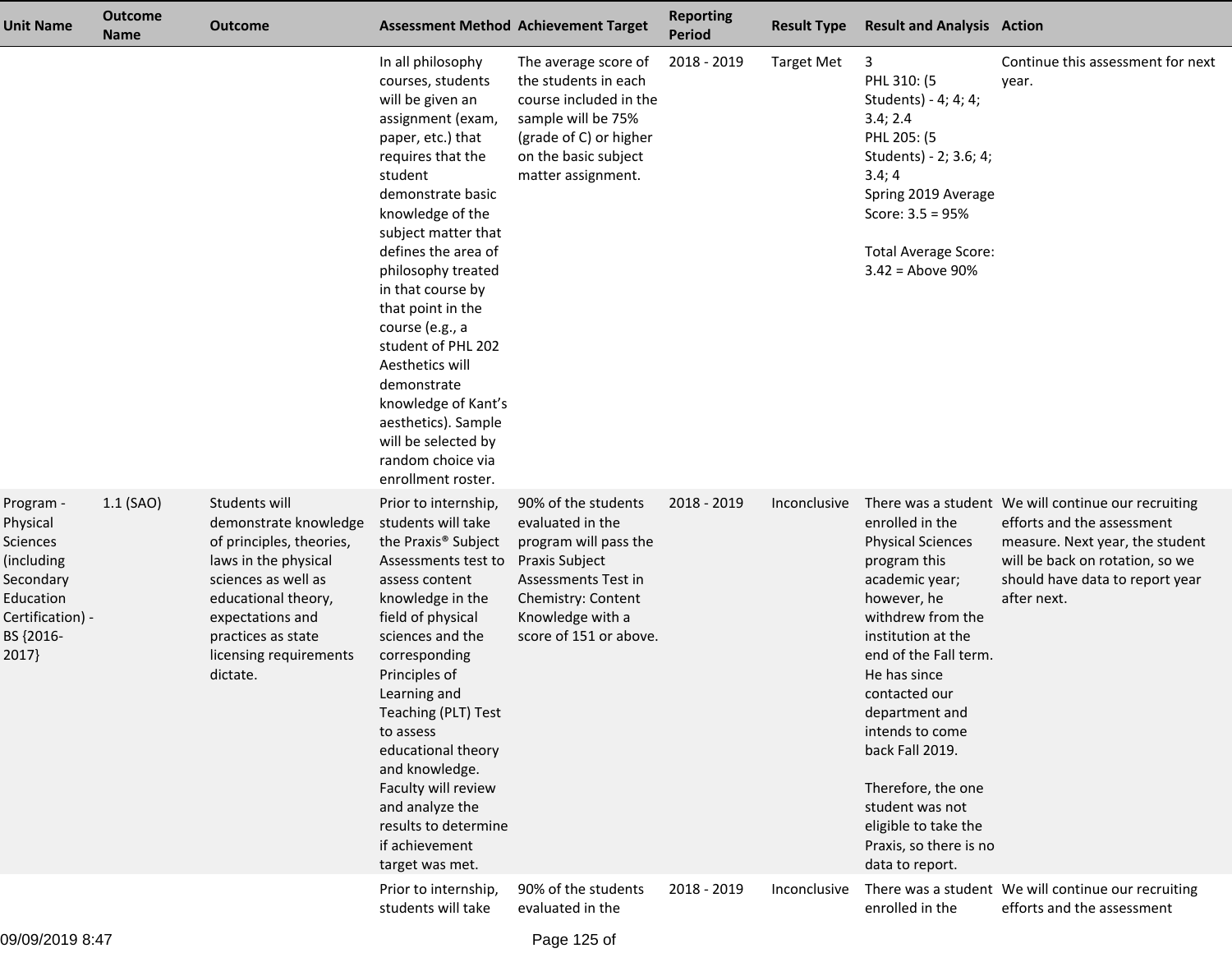| <b>Unit Name</b> | <b>Outcome</b><br><b>Name</b> | <b>Outcome</b>                                                                                                    |                                                                                                                                                                                                                                                                                                                                                                                                                          | <b>Assessment Method Achievement Target</b>                                                                                                                           | <b>Reporting</b><br><b>Period</b> | <b>Result Type</b> | <b>Result and Analysis Action</b>                                                                                                                                                                                                                                                                                                                                       |                                                                                                                                                                                                           |
|------------------|-------------------------------|-------------------------------------------------------------------------------------------------------------------|--------------------------------------------------------------------------------------------------------------------------------------------------------------------------------------------------------------------------------------------------------------------------------------------------------------------------------------------------------------------------------------------------------------------------|-----------------------------------------------------------------------------------------------------------------------------------------------------------------------|-----------------------------------|--------------------|-------------------------------------------------------------------------------------------------------------------------------------------------------------------------------------------------------------------------------------------------------------------------------------------------------------------------------------------------------------------------|-----------------------------------------------------------------------------------------------------------------------------------------------------------------------------------------------------------|
|                  |                               |                                                                                                                   | the Praxis <sup>®</sup> Subject<br>Assessments test to<br>assess content<br>knowledge in the<br>field of physical<br>sciences and the<br>corresponding<br>Principles of<br>Learning and<br>Teaching (PLT) Test<br>to assess<br>educational theory<br>and knowledge.<br>Faculty will review<br>and analyze the<br>results to determine<br>if achievement<br>target was met.                                               | program will pass the 2018 - 2019<br>Praxis Subject<br>Assessments Test in<br>Physics: Content<br>Knowledge with a<br>score of 139 or above.                          |                                   | Inconclusive       | <b>Physical Sciences</b><br>program this<br>academic year;<br>however, he<br>withdrew from the<br>institution at the<br>end of the Fall term.<br>He has since<br>contacted our<br>department and<br>intends to come<br>back Fall 2019.<br>Therefore, the one<br>student was not<br>eligible to take the<br>Praxis, so there is no<br>data to report.                    | measure. Next year, the student<br>will be back on rotation, so we<br>should have data to report year<br>after next.                                                                                      |
|                  |                               |                                                                                                                   | Prior to internship,<br>students will take<br>the Praxis <sup>®</sup> Subject<br>Assessments test to<br>assess content<br>knowledge in the<br>field of physical<br>sciences and the<br>corresponding<br>Principles of<br>Learning and<br>Teaching (PLT) Test<br>to assess<br>educational theory<br>and knowledge.<br>Faculty will review<br>and analyze the<br>results to determine<br>if achievement<br>target was met. | 90% of the students<br>evaluated in the<br>program will pass the<br>Principles of Learning<br>and Teaching (PLT)<br>Test with a score of<br>157 or above.             | 2018 - 2019                       | Inconclusive       | enrolled in the<br><b>Physical Sciences</b><br>program this<br>academic year;<br>however, he<br>withdrew from the<br>institution at the<br>end of the Fall term.<br>He has since<br>contacted our<br>department and<br>intends to come<br>back Fall 2019.<br>Therefore, the one<br>student was not<br>eligible to take the<br>Praxis, so there is no<br>data to report. | There was a student We will continue our recruiting<br>efforts and the assessment<br>measure. Next year, the student<br>will be back on rotation, so we<br>should have data to report year<br>after next. |
|                  | 1.2 (SLO)                     | In PS 313, students will<br>successfully apply<br>different pedagogical<br>methods in the teaching<br>of science. | In PS 313, students<br>will develop a<br>detailed Science<br>Unit Plan. Faculty<br>will review and<br>analyze the Science<br>Unit Plan using the                                                                                                                                                                                                                                                                         | 90% of PS 313<br>students evaluated in<br>the program will score<br>at least an "80" on the<br>0-114 scale used in the<br>Science Unit Plan<br>Scoring Rubric (placed | 2018 - 2019                       | Inconclusive       | PS 313 is offered in<br>alternating years,<br>and it was not<br>offered this year.<br>Therefore, there is<br>no data to report.                                                                                                                                                                                                                                         | We will continue our recruiting<br>efforts and the assessment<br>measure. Next year, the student<br>will be back on rotation, so we<br>should have data to report year<br>after next.                     |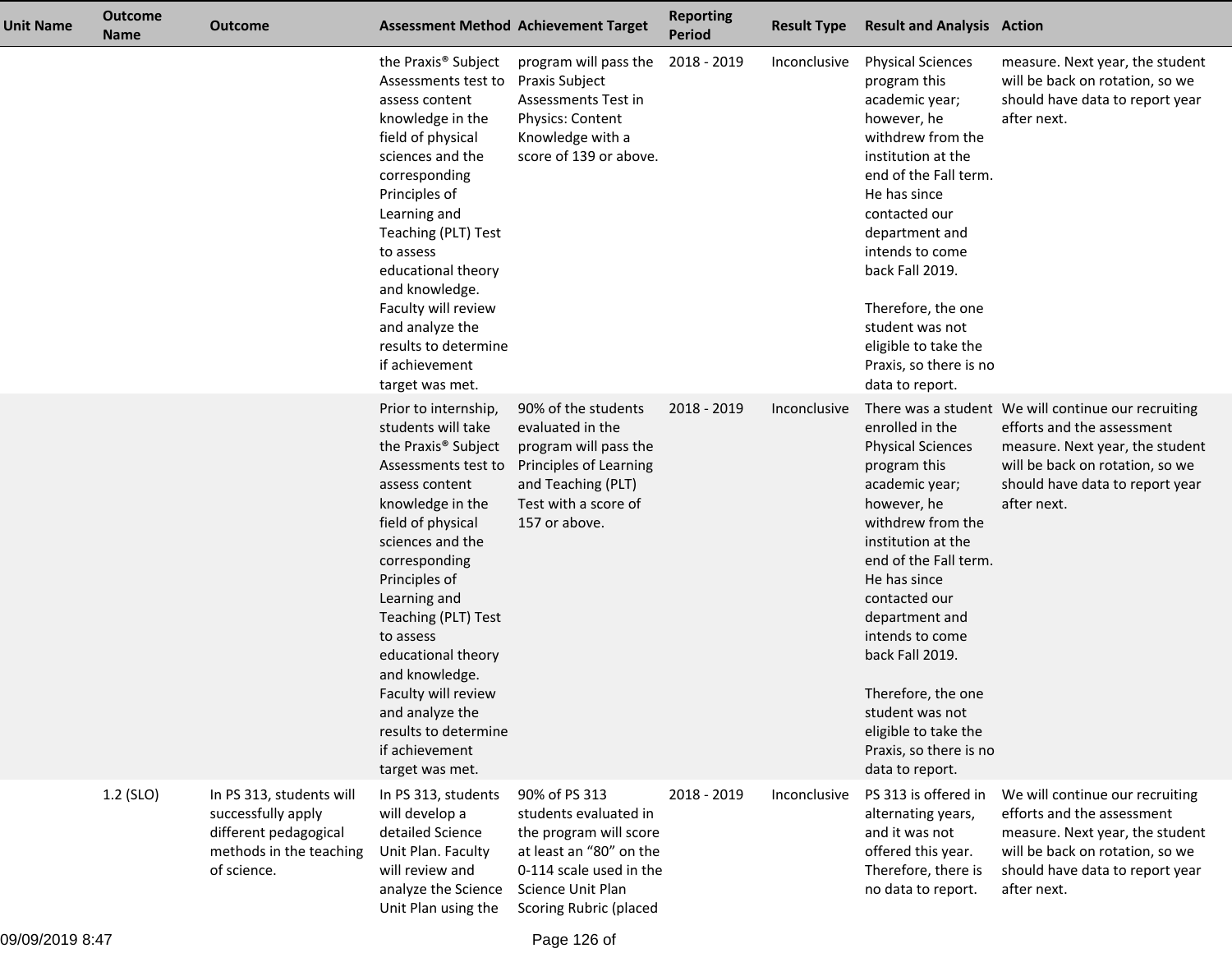| <b>Unit Name</b> | <b>Outcome</b><br><b>Name</b> | <b>Outcome</b>                                                                                                                                                |                                                                                                                                                         | <b>Assessment Method Achievement Target</b>                                                                                                                                                                                                                                                                                                                                                                                          | <b>Reporting</b><br><b>Period</b> | <b>Result Type</b> | <b>Result and Analysis Action</b>                                                                                               |                                                                                                                                                                                       |
|------------------|-------------------------------|---------------------------------------------------------------------------------------------------------------------------------------------------------------|---------------------------------------------------------------------------------------------------------------------------------------------------------|--------------------------------------------------------------------------------------------------------------------------------------------------------------------------------------------------------------------------------------------------------------------------------------------------------------------------------------------------------------------------------------------------------------------------------------|-----------------------------------|--------------------|---------------------------------------------------------------------------------------------------------------------------------|---------------------------------------------------------------------------------------------------------------------------------------------------------------------------------------|
|                  | 1.2 (SLO)                     | In PS 313, students will<br>successfully apply<br>different pedagogical<br>methods in the teaching<br>of science.                                             | Science Unit Plan<br>Scoring Rubric.                                                                                                                    | in documents folder)<br>in developing a<br>Science Unit Plan.                                                                                                                                                                                                                                                                                                                                                                        | 2018 - 2019                       | Inconclusive       | PS 313 is offered in<br>alternating years,<br>and it was not<br>offered this year.<br>Therefore, there is<br>no data to report. | We will continue our recruiting<br>efforts and the assessment<br>measure. Next year, the student<br>will be back on rotation, so we<br>should have data to report year<br>after next. |
|                  | 2.1 (GEO 1.b.)                | Students will successfully In PS 313, faculty<br>analyze and test standard will use the AAC&U<br>experimental methods<br>and suggest<br>improvements.         | <b>Critical Thinking</b><br>Value Rubric to<br>assess the student's<br>evaluation of an<br>existing<br>experimental<br>procedure.                       | PS 313 students<br>evaluated in the<br>program will average a<br>score of at least a "3"<br>on the 0-4 scale used<br>in the AAC&U Critical<br>Thinking Value Rubric<br>in evaluating an<br>existing experimental<br>procedure.                                                                                                                                                                                                       | 2018 - 2019                       | Inconclusive       | PS 313 is offered in<br>alternating years,<br>and it was not<br>offered this year.<br>Therefore, there is<br>no data to report. | We will continue our recruiting<br>efforts and the assessment<br>measure. Next year, the student<br>will be back on rotation, so we<br>should have data to report year<br>after next. |
|                  | 2.2 (GEO 1.b.)                | Students will successfully In BSB 304, faculty<br>select techniques,<br>apparatus and materials<br>in the designing of<br>experiments.                        | will use the AAC&U<br><b>Critical Thinking</b><br>Value Rubric to<br>assess the student's<br>design of an<br>experimental<br>procedure.                 | PS 313 students will<br>average a score of at<br>least a "3" on the $0 - 4$<br>scale used in the<br>AAC&U Critical<br>Thinking Value Rubric<br>in designing an<br>experimental<br>procedure in BSB 304<br>Research Methods.                                                                                                                                                                                                          | 2018 - 2019                       | Inconclusive       | PS 313 is offered in<br>alternating years,<br>and it was not<br>offered this year.<br>Therefore, there is<br>no data to report. | We will continue our recruiting<br>efforts and the assessment<br>measure. Next year, the student<br>will be back on rotation, so we<br>should have data to report year<br>after next. |
|                  | $3.1$ (SLO)                   | Students will successfully In PS 313, faculty<br>research safety aspects<br>and first aid protocol in a and Welfare Module the program will<br>chemistry lab. | will use the Safety<br>Scoring Rubric to<br>assess student's<br>Safety and<br><b>Emergency Lesson</b><br>Plan and Safety<br>Policies and<br>Procedures. | 90% of PS 313<br>students evaluated in<br>develop a Safety and<br><b>Emergency Lesson</b><br>Plan and score at least<br>a "8" on the 0 - 12<br>scale used in the<br>Safety and Welfare<br>Module Scoring Rubric<br>(placed in documents<br>folder) in developing<br>1. Hazardous<br>Inventory List, 2.<br>Storage Floor Plan for<br>Chemical Storage, 3.<br>Discussion of Safe and<br>Proper Techniques for<br>Preparation, Storage, | 2018 - 2019                       | Inconclusive       | PS 313 is offered in<br>alternating years,<br>and it was not<br>offered this year.<br>Therefore, there is<br>no data to report. | We will continue our recruiting<br>efforts and the assessment<br>measure. Next year, the student<br>will be back on rotation, so we<br>should have data to report year<br>after next. |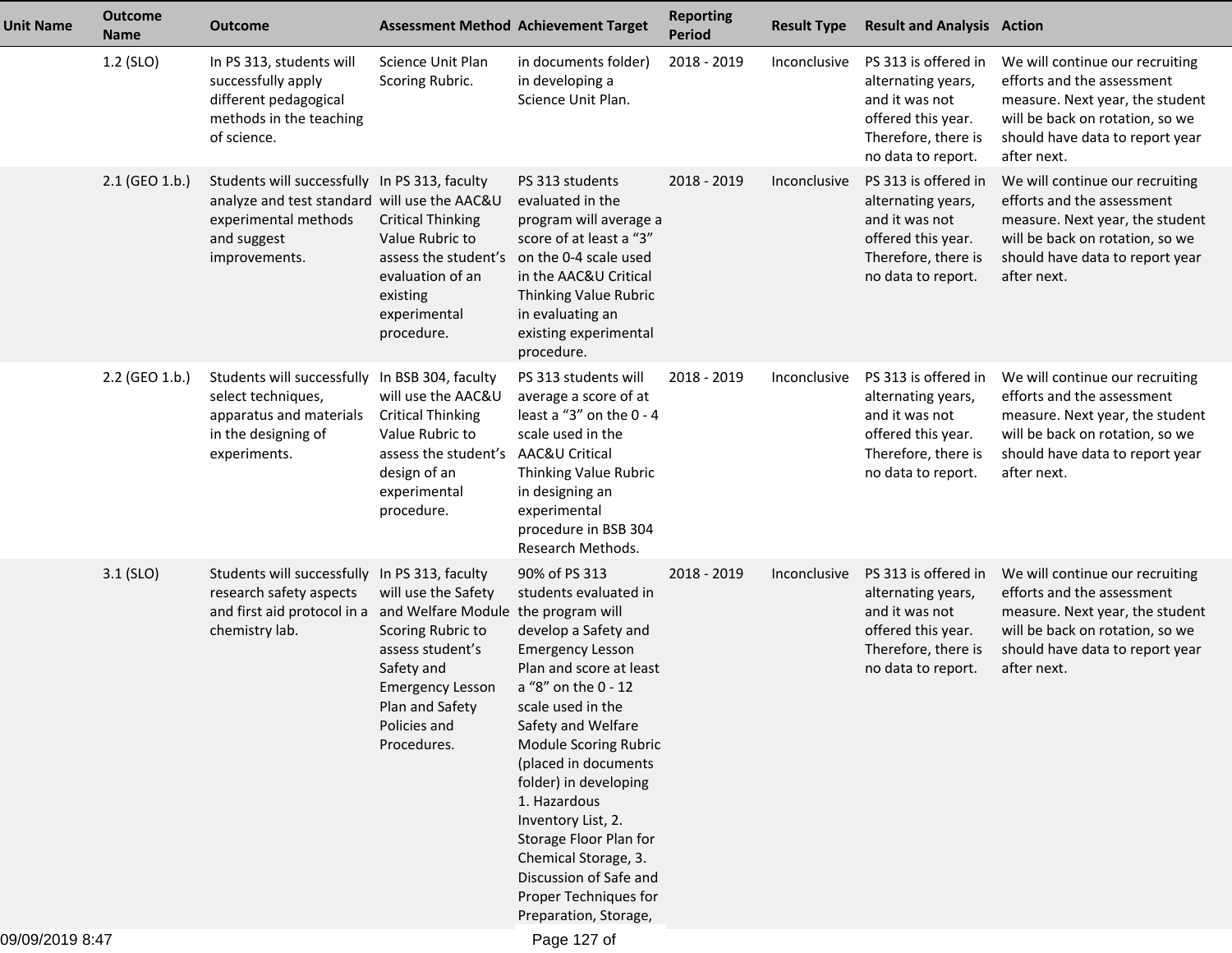| <b>Unit Name</b> | <b>Outcome</b><br><b>Name</b> | <b>Outcome</b>                                                                                                                                              |                                                                                                                                                                              | <b>Assessment Method Achievement Target</b>                                                                                                                                                                                                                                                  | <b>Reporting</b><br><b>Period</b> | <b>Result Type</b> | <b>Result and Analysis Action</b>                                                                                               |                                                                                                                                                                                       |
|------------------|-------------------------------|-------------------------------------------------------------------------------------------------------------------------------------------------------------|------------------------------------------------------------------------------------------------------------------------------------------------------------------------------|----------------------------------------------------------------------------------------------------------------------------------------------------------------------------------------------------------------------------------------------------------------------------------------------|-----------------------------------|--------------------|---------------------------------------------------------------------------------------------------------------------------------|---------------------------------------------------------------------------------------------------------------------------------------------------------------------------------------|
|                  | $3.1$ (SLO)                   | Students will successfully In PS 313, faculty<br>research safety aspects<br>and first aid protocol in a and Welfare Module<br>chemistry lab.                | will use the Safety<br>Scoring Rubric to<br>assess student's<br>Safety and<br><b>Emergency Lesson</b><br>Plan and Safety<br>Policies and<br>Procedures.                      | Dispensing,<br>Supervision, and<br>Disposal of Inventory<br>Items, 4. Discussion of<br>Safety Policies and<br>Procedures as<br><b>Established by State</b><br>and/or National<br>Guidelines, and 5.<br><b>Learning Activities</b><br>that Demonstrate<br>Maintenance of Safety<br>Equipment. | 2018 - 2019                       | Inconclusive       | PS 313 is offered in<br>alternating years,<br>and it was not<br>offered this year.<br>Therefore, there is<br>no data to report. | We will continue our recruiting<br>efforts and the assessment<br>measure. Next year, the student<br>will be back on rotation, so we<br>should have data to report year<br>after next. |
|                  | 4.1 (GEO 1.b.)                | Students will<br>demonstrate various<br>management techniques<br>for the classroom.                                                                         | In PS 313, faculty<br>will use the AAC&U<br><b>Critical Thinking</b><br>Value Rubric to<br>assess the students'<br>evaluation of a<br>webinar on<br>classroom<br>management. | PS 313 students<br>evaluated in the<br>program will evaluate<br>a webinar in relevance<br>to classroom<br>management and<br>average a score of at<br>least a "3" on the $0 - 4$<br>used in the AAC&U<br><b>Critical Thinking Value</b><br>Rubric in an<br>evaluation of the<br>webinar.      | 2018 - 2019                       | Inconclusive       | PS 313 is offered in<br>alternating years,<br>and it was not<br>offered this year.<br>Therefore, there is<br>no data to report. | We will continue our recruiting<br>efforts and the assessment<br>measure. Next year, the student<br>will be back on rotation, so we<br>should have data to report year<br>after next. |
|                  | 5.1 (PO 2.e.)                 | Students will actively<br>engage in local $K - 12$<br>school events that<br>provide real-life<br>experiences for students. Module Scoring                   | In PS 313, faculty<br>will use the<br>Professional<br>Development<br>Rubric to assess the<br>student's<br>that provides real-<br>life experiences for<br>students.           | 100% of the PS 313<br>students evaluated in<br>the program will do K-<br>12 outreach and score<br>at least a "2" on the 0<br>-3 Professional<br>Development Module<br>participation in local Scoring Rubric (placed<br>$K - 12$ school events in documents folder).                          | 2018 - 2019                       | Inconclusive       | PS 313 is offered in<br>alternating years,<br>and it was not<br>offered this year.<br>Therefore, there is<br>no data to report. | We will continue our recruiting<br>efforts and the assessment<br>measure. Next year, the student<br>will be back on rotation, so we<br>should have data to report year<br>after next. |
|                  | 5.2 (PO 2.c.)                 | Students will participate<br>in university or<br>community activities that Survey during the<br>strengthen and expand K- semester before<br>12 partnership. | Students will<br>complete an Exit<br>their professional<br>teaching internship.<br>On the Exit Survey,                                                                       | 100% of the PS 313<br>students participating<br>in the Exit Survey will<br>report that they<br>participated in at least<br>one outreach activity.                                                                                                                                            | 2018 - 2019                       | Inconclusive       | PS 313 is offered in<br>alternating years,<br>and it was not<br>offered this year.<br>Therefore, there is<br>no data to report. | We will continue our recruiting<br>efforts and the assessment<br>measure. Next year, the student<br>will be back on rotation, so we<br>should have data to report year<br>after next. |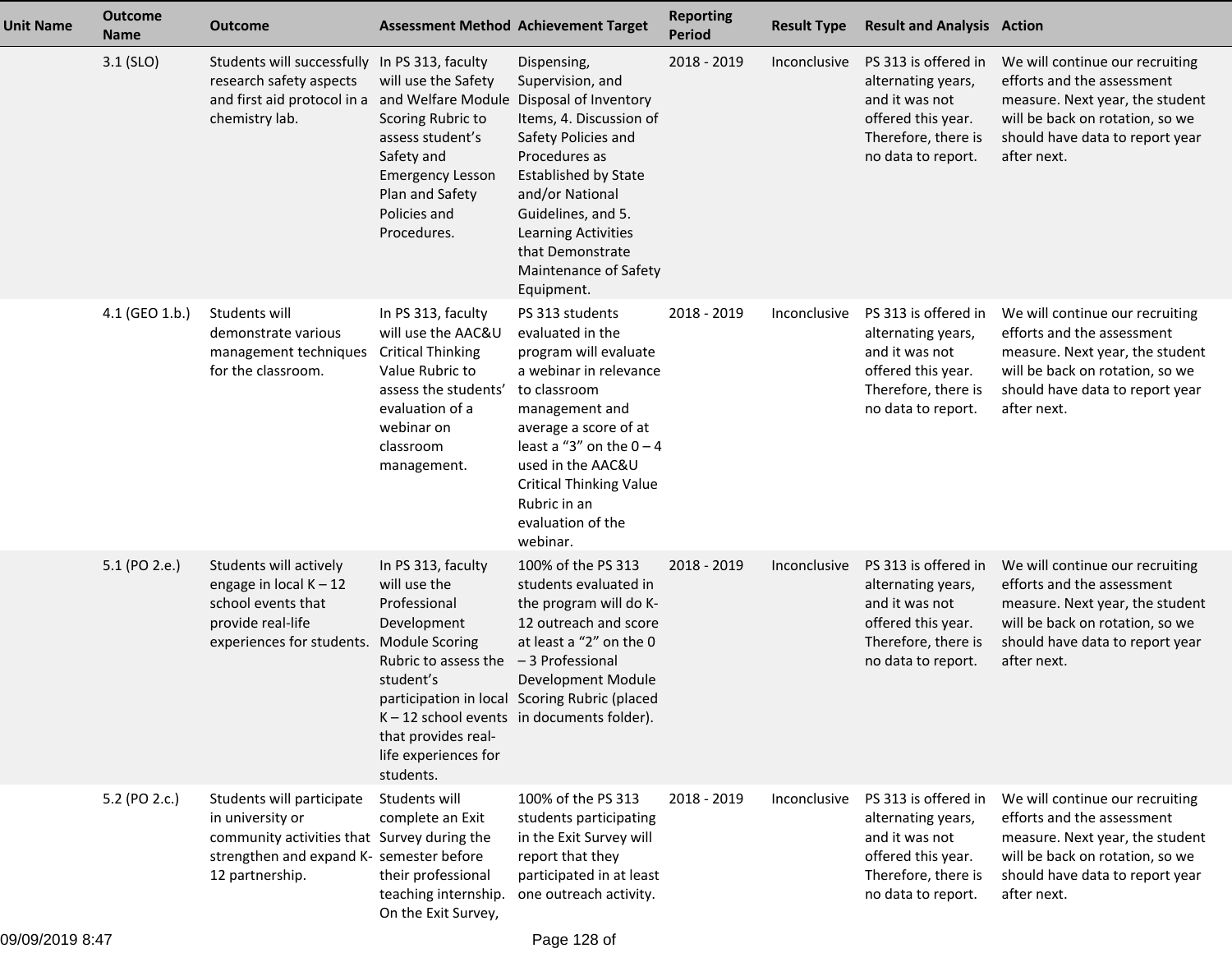| <b>Unit Name</b>                                                                        | <b>Outcome</b><br><b>Name</b> | <b>Outcome</b>                                                                                                                                                   |                                                                                                                                                                                                                                                                                                                                                                                                                                                                                                                                                                                                                                                                                                                     | <b>Assessment Method Achievement Target</b>                                                                                 | <b>Reporting</b><br>Period | <b>Result Type</b> | <b>Result and Analysis Action</b>                                                                                                                                                                                                                            |                                                                                                                                                                                       |
|-----------------------------------------------------------------------------------------|-------------------------------|------------------------------------------------------------------------------------------------------------------------------------------------------------------|---------------------------------------------------------------------------------------------------------------------------------------------------------------------------------------------------------------------------------------------------------------------------------------------------------------------------------------------------------------------------------------------------------------------------------------------------------------------------------------------------------------------------------------------------------------------------------------------------------------------------------------------------------------------------------------------------------------------|-----------------------------------------------------------------------------------------------------------------------------|----------------------------|--------------------|--------------------------------------------------------------------------------------------------------------------------------------------------------------------------------------------------------------------------------------------------------------|---------------------------------------------------------------------------------------------------------------------------------------------------------------------------------------|
|                                                                                         | 5.2 (PO 2.c.)                 | Students will participate<br>in university or<br>community activities that concerning their<br>strengthen and expand K- participation in K-12<br>12 partnership. | students will answer 100% of the PS 313<br>questions<br>outreach activities.<br>Faculty will review<br>and analyze the<br>results determine if<br>achievement target<br>was met.                                                                                                                                                                                                                                                                                                                                                                                                                                                                                                                                    | students participating<br>in the Exit Survey will<br>report that they<br>participated in at least<br>one outreach activity. | 2018 - 2019                | Inconclusive       | PS 313 is offered in<br>alternating years,<br>and it was not<br>offered this year.<br>Therefore, there is<br>no data to report.                                                                                                                              | We will continue our recruiting<br>efforts and the assessment<br>measure. Next year, the student<br>will be back on rotation, so we<br>should have data to report year<br>after next. |
| Program -<br>Physical<br>Theatre<br>(including<br>Certificate) -<br>MFA {2016-<br>2017} | $1.1$ (SLO)                   | First year students will<br>increase level of technical<br>performance skills<br>(acting, voice,<br>movement, and music).                                        | Movement/Voice<br>(TH 501) introduces<br>students to graduate at Journeyman level<br>level voice/speech<br>skills and specific<br>movement<br>vocabulary, leading<br>to specific<br>improvisatory and<br>composition skills. A<br>rubric is used to<br>measure specific<br>technical<br>proficiency.<br>Monologues, Scene<br>Work and<br>dramaturgical<br>exercises in the<br>acting sequence (TH<br>551 and TH 552)<br>offer students a<br>wide variety of<br>textual and Physical<br>Theatre challenges<br>to home skills. Both<br>the texts and the<br>physical oriented<br>theatre span a<br>number of eras and<br>genres offering<br>different stylistic<br>material.<br>Assessment forms<br>are completed for | 75% of students are<br>expected to perform<br>on the departmental<br>rubric by the end of<br>year one.                      | 2018 - 2019                | Inconclusive       | Since this degree<br>program has been<br>discontinued, there<br>were no students<br>admitted in the Fall<br>2017 cohort as of<br>October 2, 2017;<br>therefore, there was<br>no data to report<br>last year nor this<br>year for this<br>achievement target. | Because this degree program has<br>been discontinued, "At this time,<br>we (MUW) are not accepting<br>applications to the MFA in Physical<br>Theatre."                                |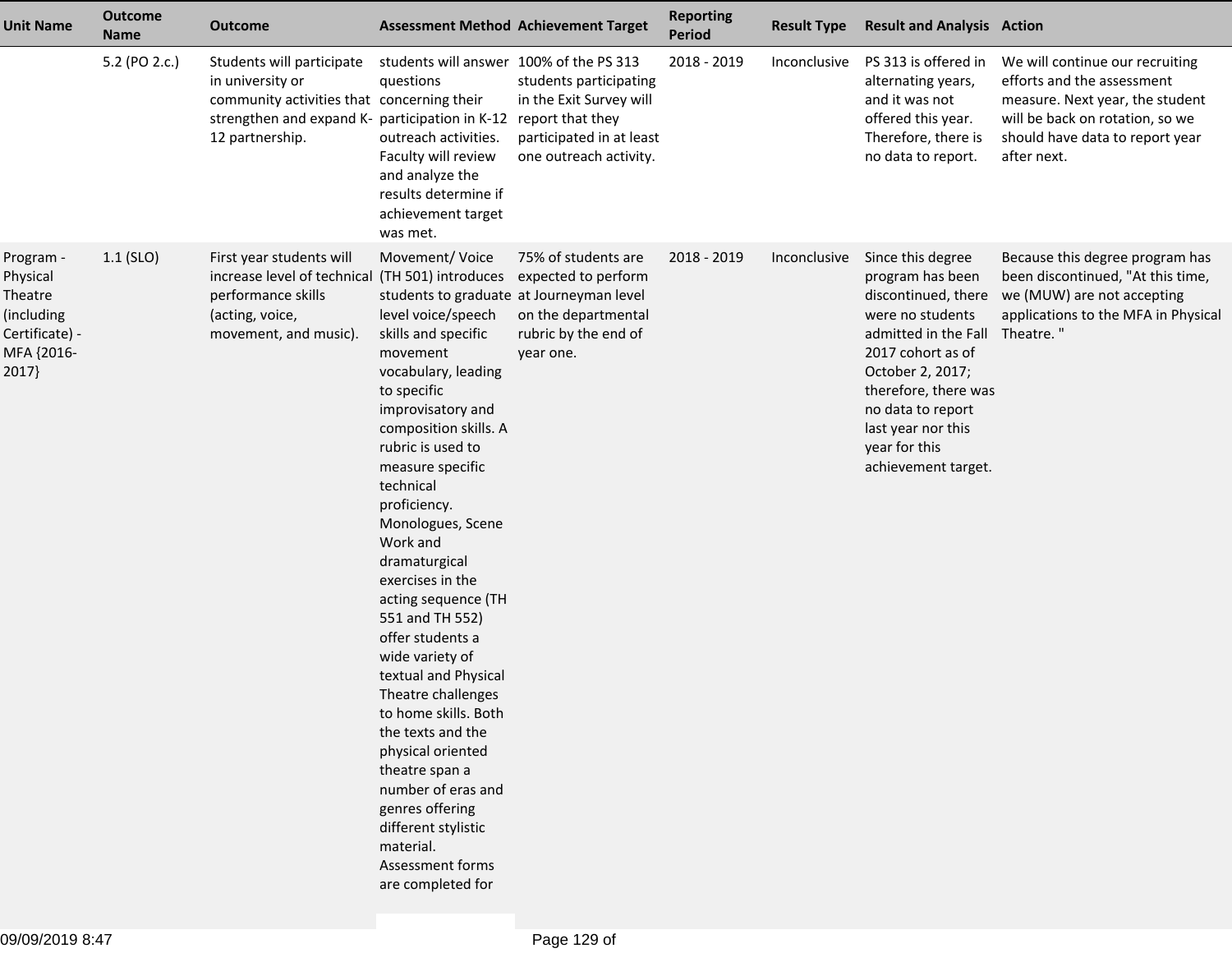| <b>Unit Name</b>                                                                       | <b>Outcome</b><br><b>Name</b> | <b>Outcome</b>                                                                                                                                                                                                 |                                                                                                                                                                                                                                                                                                                                                                                                                                                             | <b>Assessment Method Achievement Target</b>                                                                                   | <b>Reporting</b><br><b>Period</b> | <b>Result Type</b> | <b>Result and Analysis Action</b>                                                                                                                                                                                                                                      |                                                                                                                                                        |
|----------------------------------------------------------------------------------------|-------------------------------|----------------------------------------------------------------------------------------------------------------------------------------------------------------------------------------------------------------|-------------------------------------------------------------------------------------------------------------------------------------------------------------------------------------------------------------------------------------------------------------------------------------------------------------------------------------------------------------------------------------------------------------------------------------------------------------|-------------------------------------------------------------------------------------------------------------------------------|-----------------------------------|--------------------|------------------------------------------------------------------------------------------------------------------------------------------------------------------------------------------------------------------------------------------------------------------------|--------------------------------------------------------------------------------------------------------------------------------------------------------|
| Program -<br>Physical<br>Theatre<br>(including<br>Certificate) -<br>MFA {2016-<br>2017 | $1.1$ (SLO)                   | First year students will<br>increase level of technical and expectations<br>performance skills<br>(acting, voice,<br>movement, and music).                                                                     | each performance<br>become more<br>rigorous with each<br>advanced course.                                                                                                                                                                                                                                                                                                                                                                                   | 75% of students are<br>expected to perform<br>at Journeyman level<br>on the departmental<br>rubric by the end of<br>year one. | 2018 - 2019                       | Inconclusive       | Since this degree<br>program has been<br>discontinued, there<br>were no students<br>admitted in the Fall Theatre."<br>2017 cohort as of<br>October 2, 2017;<br>therefore, there was<br>no data to report<br>last year nor this<br>year for this<br>achievement target. | Because this degree program has<br>been discontinued, "At this time,<br>we (MUW) are not accepting<br>applications to the MFA in Physical              |
|                                                                                        | 1.2 (SLO)                     | First year students will<br>create and perform<br>original dramatic works<br>in the form of solo and<br>ensemble projects with a of each semester of<br>balance in both form and the first year of<br>content. | "Hands on" creation 75% of students<br>of projects is<br>introduced and<br>executed at the end<br>study in public<br>performances. Skills<br>are all evaluated on<br>a rubric for technical<br>and artistic merit.<br>Performances are<br>created and<br>performed in TH<br>551, TH552, and TH<br>502 with public<br>showings at the end<br>of each semester.<br>Additional<br>performances are<br>given in Modules 3<br>(FLIC Circus School<br>in Torino). | should show<br>proficiency at the<br>Journeyman level on<br>the departmental<br>rubric by end of the<br>first year.           | 2018 - 2019                       | Inconclusive       | Since this degree<br>program has been<br>discontinued, there<br>were no students<br>admitted in the Fall<br>2017 cohort as of<br>October 2, 2017;<br>therefore, there was<br>no data to report<br>last year nor this<br>year for this<br>achievement target.           | Because this degree program has<br>been discontinued, "At this time,<br>we (MUW) are not accepting<br>applications to the MFA in Physical<br>Theatre." |
|                                                                                        | $1.3$ (SLO)                   | First year students will<br>increase/develop a<br>strong work ethic.<br>Students are expected to<br>perform assigned tasks<br>with diligence, reliability,<br>and punctuality.                                 | Attendance is<br>strictly monitored in<br>all departmental<br>courses. Students<br>are evaluated by a<br>rubric (based on<br>Professional/Union<br>standards) for each<br>rehearsal. This<br>rubric is used to                                                                                                                                                                                                                                              | 80% of students will<br>meet professional<br>standard on the<br>departmental rubric<br>by end of first year.                  | 2018 - 2019                       | Inconclusive       | Since this degree<br>program has been<br>discontinued, there<br>were no students<br>admitted in the Fall Theatre."<br>2017 cohort as of<br>October 2, 2017;<br>therefore, there was<br>no data to report<br>last year nor this                                         | Because this degree program has<br>been discontinued, "At this time,<br>we (MUW) are not accepting<br>applications to the MFA in Physical              |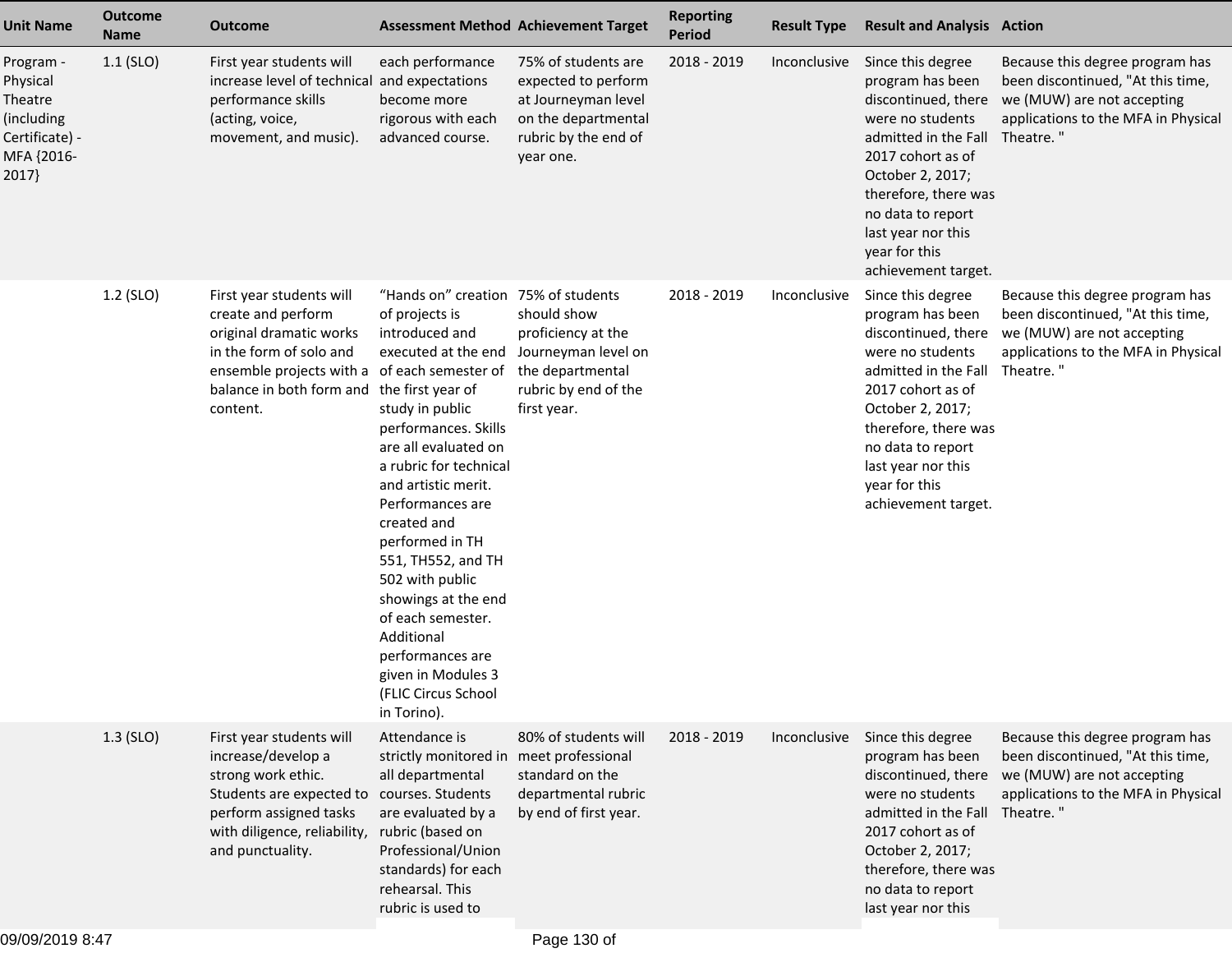| <b>Unit Name</b> | <b>Outcome</b><br><b>Name</b> | <b>Outcome</b>                                                                                                                                                                                                        |                                                                                                                                                                                                                                                                                                                                                                                                                                                                        | <b>Assessment Method Achievement Target</b>                                                                                                         | <b>Reporting</b><br><b>Period</b> | <b>Result Type</b> | <b>Result and Analysis Action</b>                                                                                                                                                                                                                     |                                                                                                                                                                            |
|------------------|-------------------------------|-----------------------------------------------------------------------------------------------------------------------------------------------------------------------------------------------------------------------|------------------------------------------------------------------------------------------------------------------------------------------------------------------------------------------------------------------------------------------------------------------------------------------------------------------------------------------------------------------------------------------------------------------------------------------------------------------------|-----------------------------------------------------------------------------------------------------------------------------------------------------|-----------------------------------|--------------------|-------------------------------------------------------------------------------------------------------------------------------------------------------------------------------------------------------------------------------------------------------|----------------------------------------------------------------------------------------------------------------------------------------------------------------------------|
|                  | $1.3$ (SLO)                   | First year students will<br>increase/develop a<br>strong work ethic.<br>Students are expected to Rehearsal Demeanor departmental rubric<br>perform assigned tasks<br>with diligence, reliability,<br>and punctuality. | determine grade in<br>Performance Labs.<br>Adherence to<br>and Code of Ethics is by end of first year.<br>monitored through a<br>log of required<br>attendance for<br>meetings,<br>rehearsals, and<br>performances.<br>Students are further<br>required to<br>collaborate actively<br>in research projects<br>of their peers and<br>are graded<br>accordingly.                                                                                                         | 80% of students will<br>meet professional<br>standard on the                                                                                        | 2018 - 2019                       | Inconclusive       | year for this                                                                                                                                                                                                                                         | Because this degree program has<br>achievement target. been discontinued, "At this time,<br>we (MUW) are not accepting<br>applications to the MFA in Physical<br>Theatre." |
|                  | $2.1$ (SLO)                   | Second year students will Advanced<br>increase level of technical Movement/ Voice<br>performance skills<br>(acting, voice,<br>movement, music).                                                                       | (TH 601) continues<br>the study of<br>graduate level<br>voice/speech skills<br>and specific<br>movement<br>vocabulary, leading<br>to specific<br>improvisatory and<br>composition skills. A<br>rubric is used to<br>measure specific<br>technical<br>proficiency.<br>Monologues, Scene<br>Work and<br>dramaturgical<br>exercises in all levels<br>of the acting<br>sequence (TH 634,<br>TH 635, TH 636)<br>offer students a<br>wide variety of<br>textual and Physical | 70% of students are<br>expected to perform<br>at Mastery level on<br>the departmental<br>rubric by the end of<br>the second year of<br>course work. | 2018 - 2019                       | Inconclusive       | Since this degree<br>program has been<br>discontinued, there<br>were no students<br>admitted in the Fall Theatre."<br>2017 cohort as of<br>October 2, 2017;<br>therefore, there was<br>no data to report<br>this year for this<br>achievement target. | Because this degree program has<br>been discontinued, "At this time,<br>we (MUW) are not accepting<br>applications to the MFA in Physical                                  |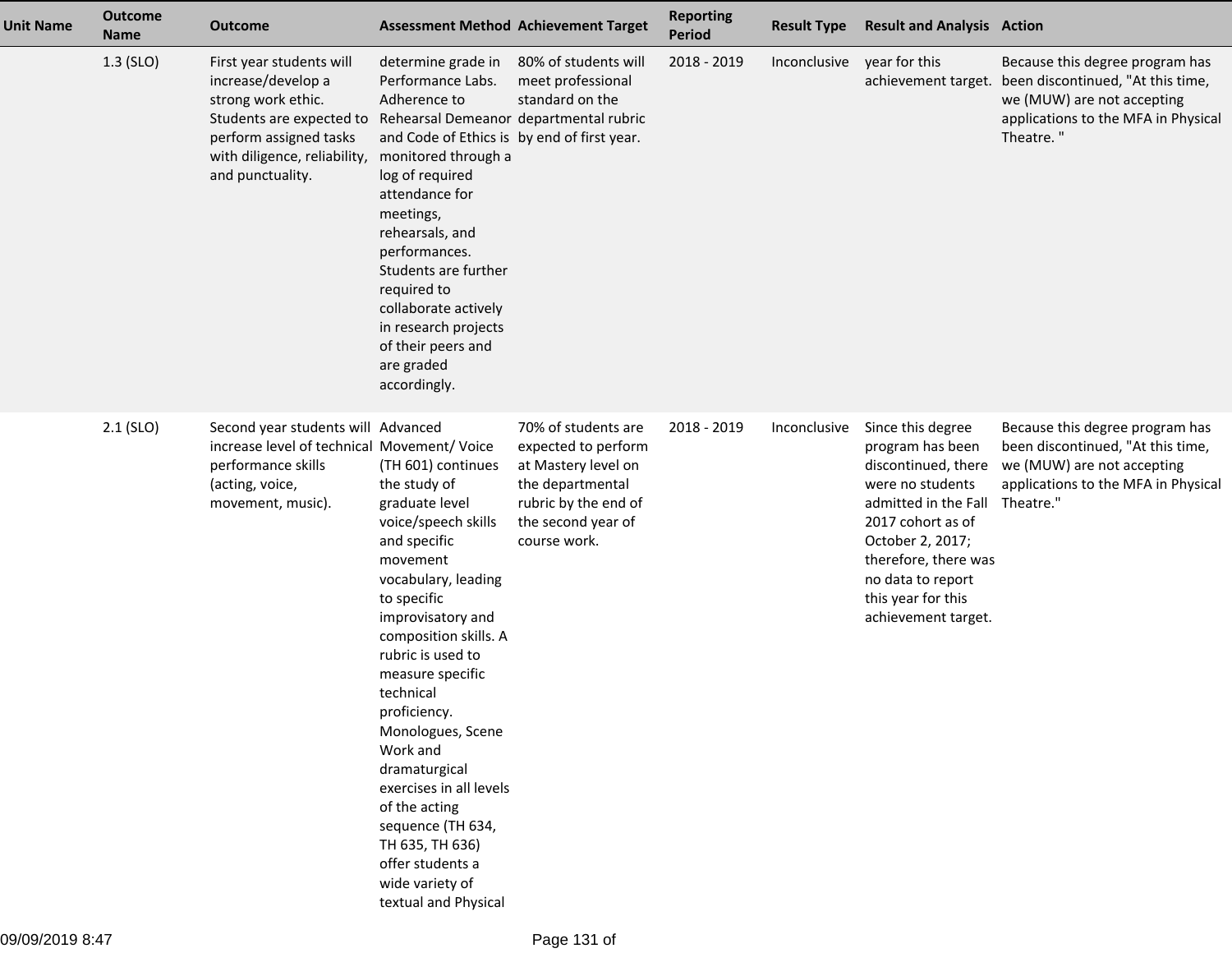| <b>Unit Name</b> | <b>Outcome</b><br><b>Name</b> | <b>Outcome</b>                                                                                                                                                                                                | <b>Assessment Method Achievement Target</b>                                                                                                                                                                                                                                                                                                                                                                                                            |                                                                                                                                                     | <b>Reporting</b><br><b>Period</b> | <b>Result Type</b> | <b>Result and Analysis Action</b>                                                                                                                                                                                                           |                                                                                                                                                        |
|------------------|-------------------------------|---------------------------------------------------------------------------------------------------------------------------------------------------------------------------------------------------------------|--------------------------------------------------------------------------------------------------------------------------------------------------------------------------------------------------------------------------------------------------------------------------------------------------------------------------------------------------------------------------------------------------------------------------------------------------------|-----------------------------------------------------------------------------------------------------------------------------------------------------|-----------------------------------|--------------------|---------------------------------------------------------------------------------------------------------------------------------------------------------------------------------------------------------------------------------------------|--------------------------------------------------------------------------------------------------------------------------------------------------------|
|                  | $2.1$ (SLO)                   | Second year students will Theatre challenges<br>increase level of technical to home skills. Both<br>performance skills<br>(acting, voice,<br>movement, music).                                                | the texts and the<br>physical oriented<br>theatre span a<br>number of eras and<br>genres offering<br>different stylistic<br>material.<br>Assessment forms<br>are completed for<br>each performance<br>and expectations<br>become more<br>rigorous with each<br>advanced course.                                                                                                                                                                        | 70% of students are<br>expected to perform<br>at Mastery level on<br>the departmental<br>rubric by the end of<br>the second year of<br>course work. | 2018 - 2019                       | Inconclusive       | Since this degree<br>program has been<br>discontinued, there<br>were no students<br>admitted in the Fall<br>2017 cohort as of<br>October 2, 2017;<br>therefore, there was<br>no data to report<br>this year for this<br>achievement target. | Because this degree program has<br>been discontinued, "At this time,<br>we (MUW) are not accepting<br>applications to the MFA in Physical<br>Theatre." |
|                  | $2.2$ (SLO)                   | Second year students will "Hands on" creation 70% of students<br>create and perform<br>original dramatic works<br>in the form of solo and<br>ensemble projects with a<br>balance in both form and<br>content. | of projects is<br>continued in the<br>second year of study<br>through public<br>performances. Skills<br>are all evaluated on<br>a rubric for technical<br>and artistic merit.<br>Performances are<br>created and<br>performed in TH<br>635, and TH 693<br>with public showings<br>at the end of each<br>semester. Additional<br>performances are<br>given in Module 6 at<br>Famille Floz, Berlin<br>and in Module 7 at<br>Continuo Theatre,<br>Prague. | should show<br>proficiency at the<br>Mastery level on the<br>departmental rubric<br>by end of the second<br>year of course work.                    | 2018 - 2019                       | Inconclusive       | Since this degree<br>program has been<br>discontinued, there<br>were no students<br>admitted in the Fall<br>2017 cohort as of<br>October 2, 2017;<br>therefore, there was<br>no data to report<br>this year for this<br>achievement target. | Because this degree program has<br>been discontinued, "At this time,<br>we (MUW) are not accepting<br>applications to the MFA in Physical<br>Theatre." |
|                  | $2.3$ (SLO)                   | Second year students will<br>increase/develop a<br>Strong Work Ethic.<br>Students are expected to<br>perform assigned tasks<br>with diligence, reliability,<br>and punctuality.                               | Attendance is<br>strictly monitored in<br>all departmental<br>courses. Students<br>are evaluated by a<br>rubric (based on<br>Professional/Union                                                                                                                                                                                                                                                                                                        | 85% of students will<br>meet professional<br>standard on the<br>departmental rubric<br>by end of the second<br>year of course work.                 | 2018 - 2019                       | Inconclusive       | Since this degree<br>program has been<br>discontinued, there<br>were no students<br>admitted in the Fall<br>2017 cohort as of<br>October 2, 2017;                                                                                           | Because this degree program has<br>been discontinued, "At this time,<br>we (MUW) are not accepting<br>applications to the MFA in Physical<br>Theatre." |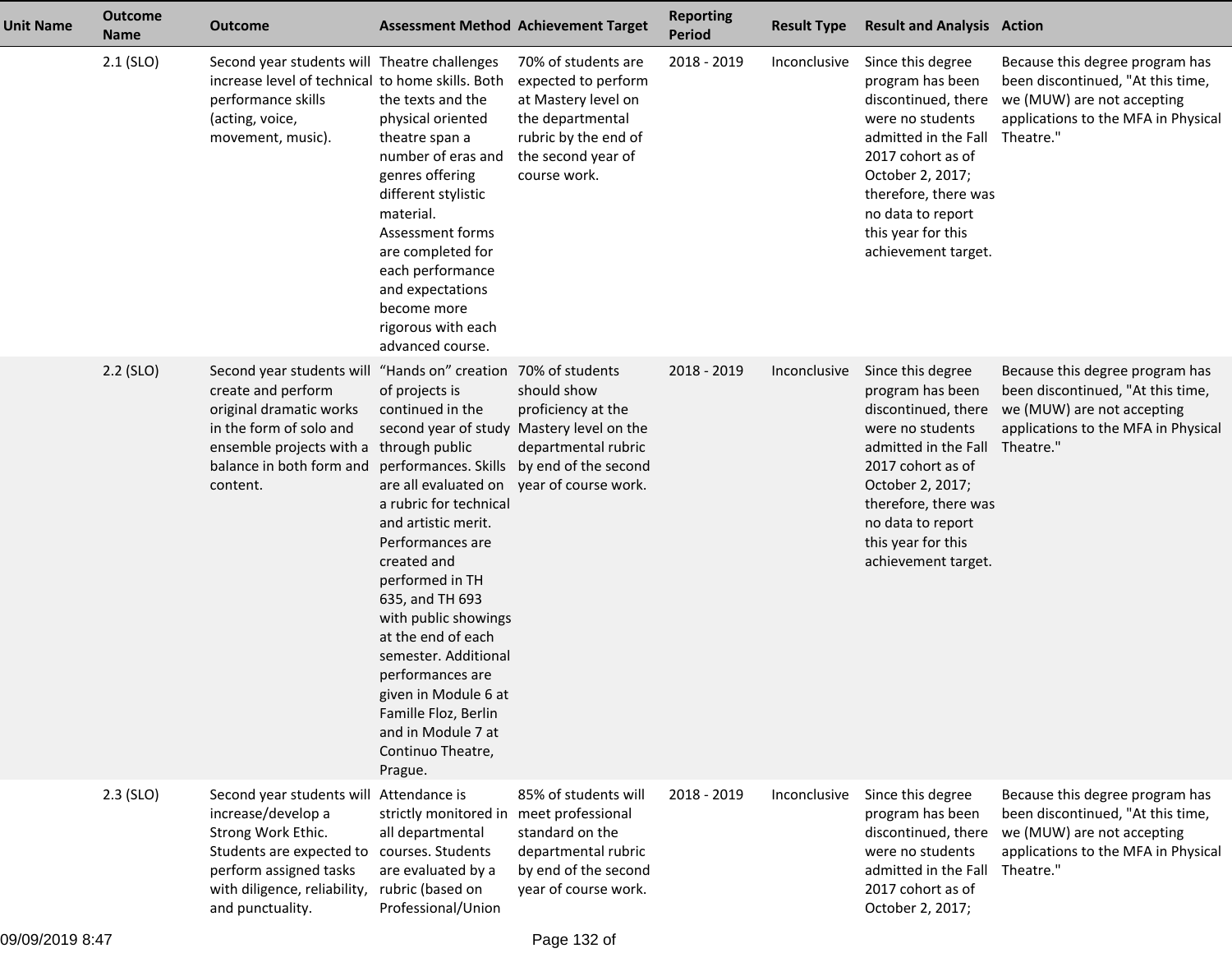| <b>Unit Name</b> | <b>Outcome</b><br><b>Name</b> | Outcome                                                                                                                                                                                             |                                                                                                                                                                                                                                                                                                                                                                                                                            | <b>Assessment Method Achievement Target</b>                                                                                                                                                  | <b>Reporting</b><br><b>Period</b> | <b>Result Type</b> | <b>Result and Analysis Action</b>                                                                                                                                                                                                           |                                                                                                                                                                             |
|------------------|-------------------------------|-----------------------------------------------------------------------------------------------------------------------------------------------------------------------------------------------------|----------------------------------------------------------------------------------------------------------------------------------------------------------------------------------------------------------------------------------------------------------------------------------------------------------------------------------------------------------------------------------------------------------------------------|----------------------------------------------------------------------------------------------------------------------------------------------------------------------------------------------|-----------------------------------|--------------------|---------------------------------------------------------------------------------------------------------------------------------------------------------------------------------------------------------------------------------------------|-----------------------------------------------------------------------------------------------------------------------------------------------------------------------------|
|                  | $2.3$ (SLO)                   | Second year students will standards) for each<br>increase/develop a<br>Strong Work Ethic.<br>Students are expected to<br>perform assigned tasks<br>with diligence, reliability,<br>and punctuality. | rehearsal. This<br>rubric is used to<br>determine grade in<br>Performance Labs.<br>Adherence to<br>Rehearsal Demeanor<br>and Code of Ethics is<br>monitored through a<br>log of required<br>attendance for<br>meetings,<br>rehearsals, and<br>performances.<br>Students are further<br>required to<br>collaborate actively<br>in research projects<br>of their peers and<br>are graded<br>accordingly.                     | 85% of students will<br>meet professional<br>standard on the<br>departmental rubric<br>by end of the second<br>year of course work.                                                          | 2018 - 2019                       | Inconclusive       | no data to report<br>this year for this<br>achievement target.                                                                                                                                                                              | therefore, there was Because this degree program has<br>been discontinued, "At this time,<br>we (MUW) are not accepting<br>applications to the MFA in Physical<br>Theatre." |
|                  | $2.4$ (SLO)                   | Second year students will Students are<br>demonstrate<br>Contextualize Practice,<br>the ability to situate<br>current practice in a<br>historical and cultural<br>framework.                        | introduced to the<br>idea of analyzing,<br>evaluating and<br>critiquing both<br>theatre and<br>contemporary<br>performance.<br>Critical essays,<br>dramaturgical<br>analysis and peer<br>critiques are<br>evaluated for<br>content, execution,<br>and presentation.<br>Students in all of<br>these classes are<br>guided through goal<br>setting exercises (for<br>self) which are<br>compared at the<br>beginning and the | 60% of students<br>enrolled in degree<br>program will be<br>conversant and<br>articulate at the<br>historically pertinent Mastery Level on the<br>departmental rubric at<br>end of Year Two. | 2018 - 2019                       | Inconclusive       | Since this degree<br>program has been<br>discontinued, there<br>were no students<br>admitted in the Fall<br>2017 cohort as of<br>October 2, 2017;<br>therefore, there was<br>no data to report<br>this year for this<br>achievement target. | Because this degree program has<br>been discontinued, "At this time,<br>we (MUW) are not accepting<br>applications to the MFA in Physical<br>Theatre."                      |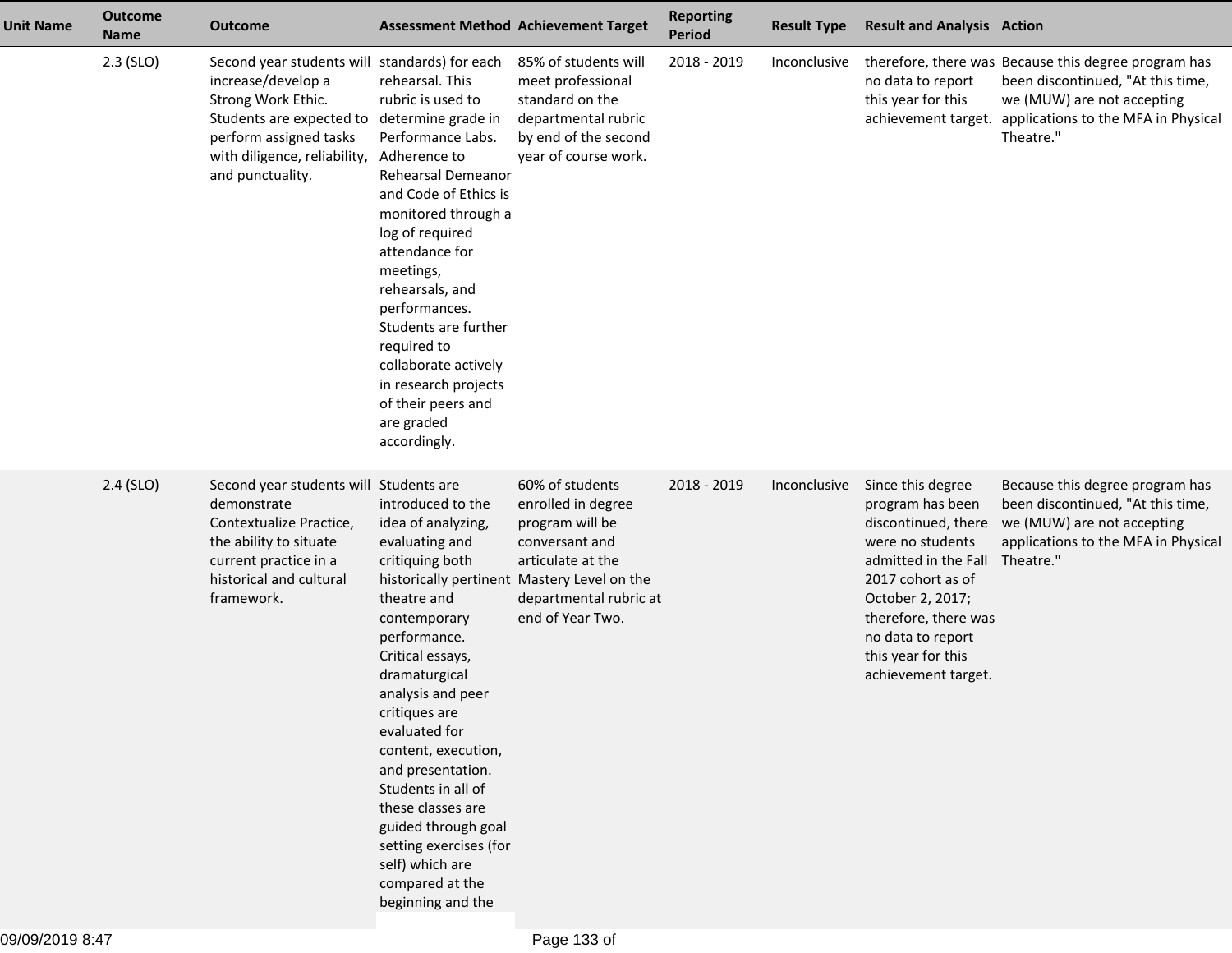| <b>Unit Name</b>                                                                | <b>Outcome</b><br><b>Name</b> | <b>Outcome</b>                                                                                                                                                              |                                                                                                                                                                                                         | <b>Assessment Method Achievement Target</b>                                                                                                                                                                                         | <b>Reporting</b><br><b>Period</b> | <b>Result Type</b> | <b>Result and Analysis Action</b>                                                                                                                                                                                                                                                                                                                                                            |                                                                                                                                                                                                                                          |
|---------------------------------------------------------------------------------|-------------------------------|-----------------------------------------------------------------------------------------------------------------------------------------------------------------------------|---------------------------------------------------------------------------------------------------------------------------------------------------------------------------------------------------------|-------------------------------------------------------------------------------------------------------------------------------------------------------------------------------------------------------------------------------------|-----------------------------------|--------------------|----------------------------------------------------------------------------------------------------------------------------------------------------------------------------------------------------------------------------------------------------------------------------------------------------------------------------------------------------------------------------------------------|------------------------------------------------------------------------------------------------------------------------------------------------------------------------------------------------------------------------------------------|
|                                                                                 | $2.4$ (SLO)                   | Second year students will end of each<br>demonstrate<br>Contextualize Practice,<br>the ability to situate<br>current practice in a<br>historical and cultural<br>framework. | semester. Journals<br>are kept for self-<br>evaluation.                                                                                                                                                 | 60% of students<br>enrolled in degree<br>program will be<br>conversant and<br>articulate at the<br>Mastery Level on the<br>departmental rubric at<br>end of Year Two.                                                               | 2018 - 2019                       | Inconclusive       | Since this degree<br>program has been<br>discontinued, there<br>were no students<br>admitted in the Fall<br>2017 cohort as of<br>October 2, 2017;<br>therefore, there was<br>no data to report<br>this year for this<br>achievement target.                                                                                                                                                  | Because this degree program has<br>been discontinued, "At this time,<br>we (MUW) are not accepting<br>applications to the MFA in Physical<br>Theatre."                                                                                   |
|                                                                                 |                               | 3.1 (SAO & RO) Students will complete<br>MFA Degree with a<br>written thesis.                                                                                               | Departmental<br>faculty will review<br>student records to<br>determine if<br>achievement target<br>was met.                                                                                             | 75% of students who<br>complete the two<br>years of coursework<br>will submit a<br>completed thesis<br>within 5 years of<br>entering the program<br>(2.5 years after final<br>coursework).                                          | 2018 - 2019                       | Inconclusive       | The students have<br>Therefore, no data<br>collected to report<br>on.                                                                                                                                                                                                                                                                                                                        | The students should be finishing<br>not completed their their theses soon. The department<br>research theses yet. will report on the data as it is<br>collected.                                                                         |
|                                                                                 | 4.1 (PO 3.c.)                 | Students will increase<br>appreciation and<br>understanding of theatre<br>in a global context.                                                                              | Students graduating<br>the program will be<br>given an Exit Survey<br>and departmental<br>faculty will review<br>and analyze the<br>survey results to<br>determine if<br>achievement target<br>was met. | 90% of Graduates<br>participating in the<br>Exit Survey will<br>indicate the<br>experience of<br>international studies<br>as a unique and<br>valuable educational<br>experience beyond<br>the traditional on-<br>campus experience. | 2018 - 2019                       | Inconclusive       | The Accademia<br>dell'Arte, the<br>institution offering<br>this program in<br>conjunction with<br>MUW, has shut<br>down its Graduate<br>Studies office and<br>therefore, has not<br>sent out exit surveys<br>to graduating<br>students. Attempts<br>by the MUW<br>Theatre Dept. to<br>disseminate this<br>survey directly has<br>yielded no results<br>before the<br>Assessment<br>deadline. | We will attempt to send the survey<br>to the graduates we can locate who<br>have not filled it out yet. Data will<br>not be analyzed as there is no<br>reason to address recruitment and<br>retention with the program's<br>termination. |
| Program -<br>Political<br>Science<br>(including<br>Minor and<br>09/09/2019 8:47 | 1.1 (GEO 1.b.)                | Interpret and evaluate<br>sources and/or evidence<br>carefully and use them to AAC&U Critical<br>make an argument.                                                          | The Political Science<br>faculty will use the<br>Thinking VALUE<br>Rubric to assess the                                                                                                                 | The overall average<br>score for students in<br>an upper-level POL<br>course completing the<br>analytical assignment<br>Page 134 of                                                                                                 | 2018 - 2019                       | <b>Target Met</b>  | Eight student<br>submissions in POL<br>250 World Politics<br>were evaluated<br>using the AAC&U                                                                                                                                                                                                                                                                                               | These strong results are likely the<br>result of assignment scaffolding,<br>wherein the final submission came<br>after several rounds of submissions<br>that had students building up to a                                               |

Page 134 of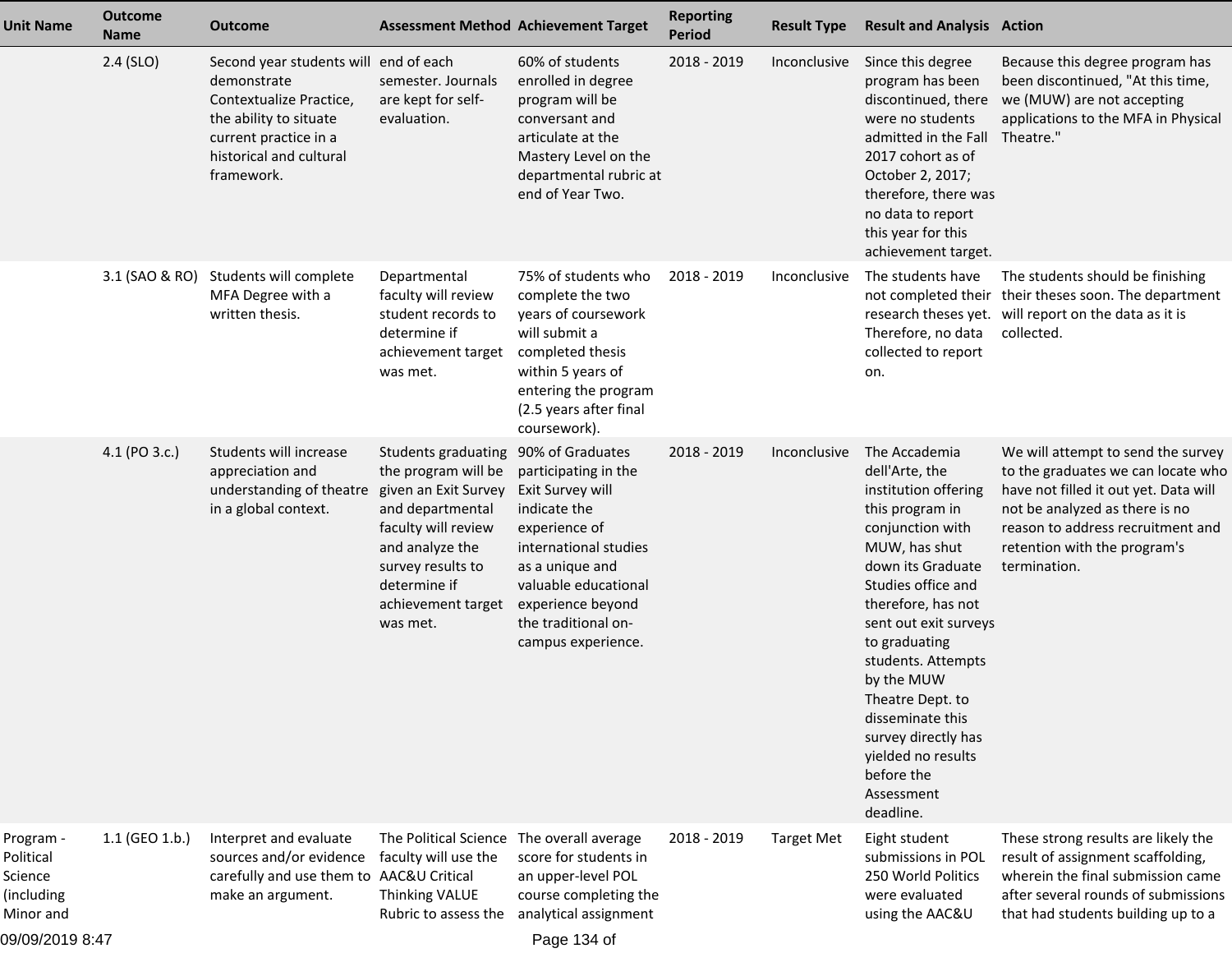| <b>Unit Name</b>                                                 | <b>Outcome</b><br><b>Name</b> | <b>Outcome</b>                                                                                                       |                                                                                                 | <b>Assessment Method Achievement Target</b>                                      | <b>Reporting</b><br><b>Period</b> | <b>Result Type</b> | <b>Result and Analysis Action</b>                                                                                                                                                                                                                                                                                                                                                                                                                                                                                                                                    |                                                                                                                                                                                                                                                                                                                                                                                                                                                                                                                                                                                                                                    |
|------------------------------------------------------------------|-------------------------------|----------------------------------------------------------------------------------------------------------------------|-------------------------------------------------------------------------------------------------|----------------------------------------------------------------------------------|-----------------------------------|--------------------|----------------------------------------------------------------------------------------------------------------------------------------------------------------------------------------------------------------------------------------------------------------------------------------------------------------------------------------------------------------------------------------------------------------------------------------------------------------------------------------------------------------------------------------------------------------------|------------------------------------------------------------------------------------------------------------------------------------------------------------------------------------------------------------------------------------------------------------------------------------------------------------------------------------------------------------------------------------------------------------------------------------------------------------------------------------------------------------------------------------------------------------------------------------------------------------------------------------|
| Public<br>Administratio<br>n Certificate) -<br>BA {2016-<br>2017 | 1.1 (GEO 1.b.)                | Interpret and evaluate<br>sources and/or evidence<br>carefully and use them to in POL 250 World<br>make an argument. | analytical<br>assignment required 3.0 on the AAC&U<br>Politics or POL 301<br>Southern Politics. | will be no lower than a 2018 - 2019<br><b>Critical Thinking</b><br>VALUE Rubric. |                                   | <b>Target Met</b>  | <b>Critical Thinking</b><br>VALUE Rubric, and<br>the overall average<br>score was 3.6, well<br>above the target of<br>3.0. In addition, no<br>student completing<br>the assignment<br>scored below a 3.0;<br>the lowest<br>individual average<br>on the rubric was a<br>3.2, while the<br>highest was a 4.0.<br>of issues" dimension assignment design.<br>of the rubric, with<br>an overall average<br>of 3.75. They were<br>lowest on the<br>"evidence" and<br>"student's position"<br>dimensions, with<br>overall average<br>scores of 3.5 in both<br>categories. | final paper. Because of this<br>structure, students who completed<br>each step of the assignment refined<br>their work with each submission<br>and also developed a clearer<br>conceptual understanding of the<br>paper they were writing and its<br>logical structure. The evidence and<br>student position dimensions are<br>probably the most difficult<br>dimensions to master, so it is not<br>surprising these dimensions had<br>the lowest average scores and is<br>encouraging that no student scored<br>Scores were highest below a 3.0. Given this likelihood,<br>on the "explanation faculty will retain this method of |
|                                                                  |                               |                                                                                                                      |                                                                                                 |                                                                                  |                                   |                    | The assignment<br>used to evaluate<br>students' critical<br>thinking was the<br>Case Study Analysis,<br>in which students<br>analyzed an ongoing<br>international<br>dispute using a<br>model of strategic<br>interaction derived<br>from rational choice<br>bargaining theory.<br>The assignment<br>description is<br>attached along with<br>the rubric scores<br>data.                                                                                                                                                                                             |                                                                                                                                                                                                                                                                                                                                                                                                                                                                                                                                                                                                                                    |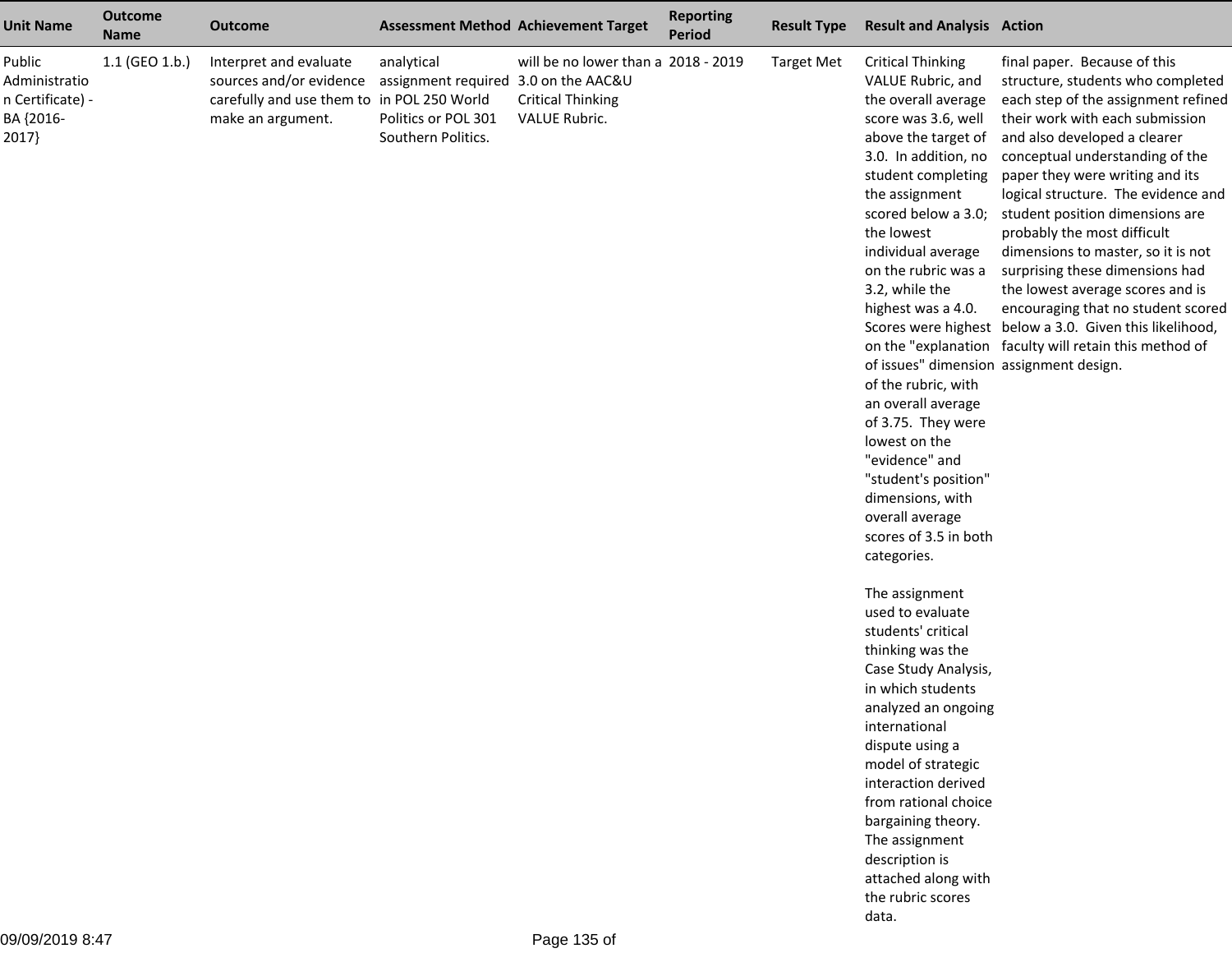| <b>Unit Name</b> | <b>Outcome</b><br><b>Name</b> | <b>Outcome</b>                                                                                                                                                                                                                         |                                                                                                                                                                                                                                                                                                   | <b>Assessment Method Achievement Target</b>                                                                                                                                        | <b>Reporting</b><br><b>Period</b> | <b>Result Type</b> | <b>Result and Analysis Action</b>                                                                                                                                                                                                                                                                                                                                                                                                                                                                                                                                                                                                               |                                                                                                                                                                                                                                                                                                                                                                                                                                                                                                                                                                                                                            |
|------------------|-------------------------------|----------------------------------------------------------------------------------------------------------------------------------------------------------------------------------------------------------------------------------------|---------------------------------------------------------------------------------------------------------------------------------------------------------------------------------------------------------------------------------------------------------------------------------------------------|------------------------------------------------------------------------------------------------------------------------------------------------------------------------------------|-----------------------------------|--------------------|-------------------------------------------------------------------------------------------------------------------------------------------------------------------------------------------------------------------------------------------------------------------------------------------------------------------------------------------------------------------------------------------------------------------------------------------------------------------------------------------------------------------------------------------------------------------------------------------------------------------------------------------------|----------------------------------------------------------------------------------------------------------------------------------------------------------------------------------------------------------------------------------------------------------------------------------------------------------------------------------------------------------------------------------------------------------------------------------------------------------------------------------------------------------------------------------------------------------------------------------------------------------------------------|
|                  | 2.1 (GEO 1.c.)                | Students will<br>demonstrate effective<br>context and purpose for<br>writing, content<br>development, genre and<br>disciplinary conventions,<br>source and evidence use, writing assignment<br>and control of syntax and<br>mechanics. | The Political Science The overall average<br>faculty will use the<br>AAC&U Written<br>Communication<br><b>VALUE Rubric to</b><br>assess the analytical<br>required of students the AAC&U Written<br>in POL 250 World<br>Politics or POL 301<br>Southern Politics.                                 | score for students in<br>an upper-level POL<br>class completing the<br>analytical writing<br>assignment will be no<br>lower than a 3.0 on<br>Communication<br><b>VALUE Rubric.</b> | 2018 - 2019                       | <b>Target Met</b>  | Eight students'<br>submissions in POL<br>250 World Politics<br>were scored using<br>the Written<br>Communication<br>VALUE Rubric, and<br>the overall average<br>score was a 3.425,<br>just below last<br>year's score of 3.5<br>2017 score of 3.3.<br>No student scored<br>below the target of<br>3.0, though two<br>students achieved<br>exactly that score.<br>The highest score<br>was a 4.0. Overall<br>averages across the<br>rubric's five<br>dimensions were<br>above 3.0, but were<br>lowest--at 3.25--for<br>the "context and<br>purpose," "genre<br>and disciplinary<br>conventions," and<br>"syntax and<br>mechanics"<br>categories. | As was noted for Goal 1.1 (GEO<br>1.b), the scaffolding design of this<br>assignment is credited with helping<br>students score well on the rubric.<br>So, the assignment design will be<br>retained and used with other<br>assignments as well. In addition, to<br>help with the "context and purpose<br>of writing" dimension, the<br>instructor will augment the POL<br>250 assignment with an audience<br>and above the 2016- element, asking students to<br>imagine they are addressing a<br>legislature's foreign relations<br>committee, a session of the United<br>Nations, or some other body of<br>policymakers. |
|                  | 2.2 (GEO 1.c.)                | Students will<br>demonstrate effective<br>organization, language,<br>delivery, supporting<br>material, and central<br>message for oral<br>communication.                                                                               | The Political Science The overall average<br>faculty will use the<br>AAC&U Oral<br>Communication<br><b>VALUE Rubric to</b><br>assess the oral<br>presentation<br>required of students<br>in POL 250 World<br>Politics, POL 301<br>Southern Politics, or<br>POL 202 Affecting<br>Political Change. | score for students in<br>an upper-level POL<br>class completing the<br>oral presentation will<br>be no lower than a 3.0<br>on the AAC&U Oral<br>Communication<br>VALUE Rubric.     | 2018 - 2019                       | <b>Target Met</b>  | Five students' final<br>research<br>presentations in<br>POL 390 Southern<br>Politics were<br>evaluated using the<br>VALUE Rubric, and<br>the overall average<br>score was 3.4,<br>above the target of                                                                                                                                                                                                                                                                                                                                                                                                                                           | Given that students lowest scores<br>were in "supporting material" and<br>"central message," the instructor<br>will provide examples of model<br>student submissions and research<br>presentations and will begin having<br>Oral Communication students begin the scaffolded<br>assignment that ends in the<br>research presentation earlier in the<br>semester. The weaker scores in<br>these areas were likely the result of<br>3.0. In addition, the too-little time spent analyzing data<br>and settling on conclusions.                                                                                               |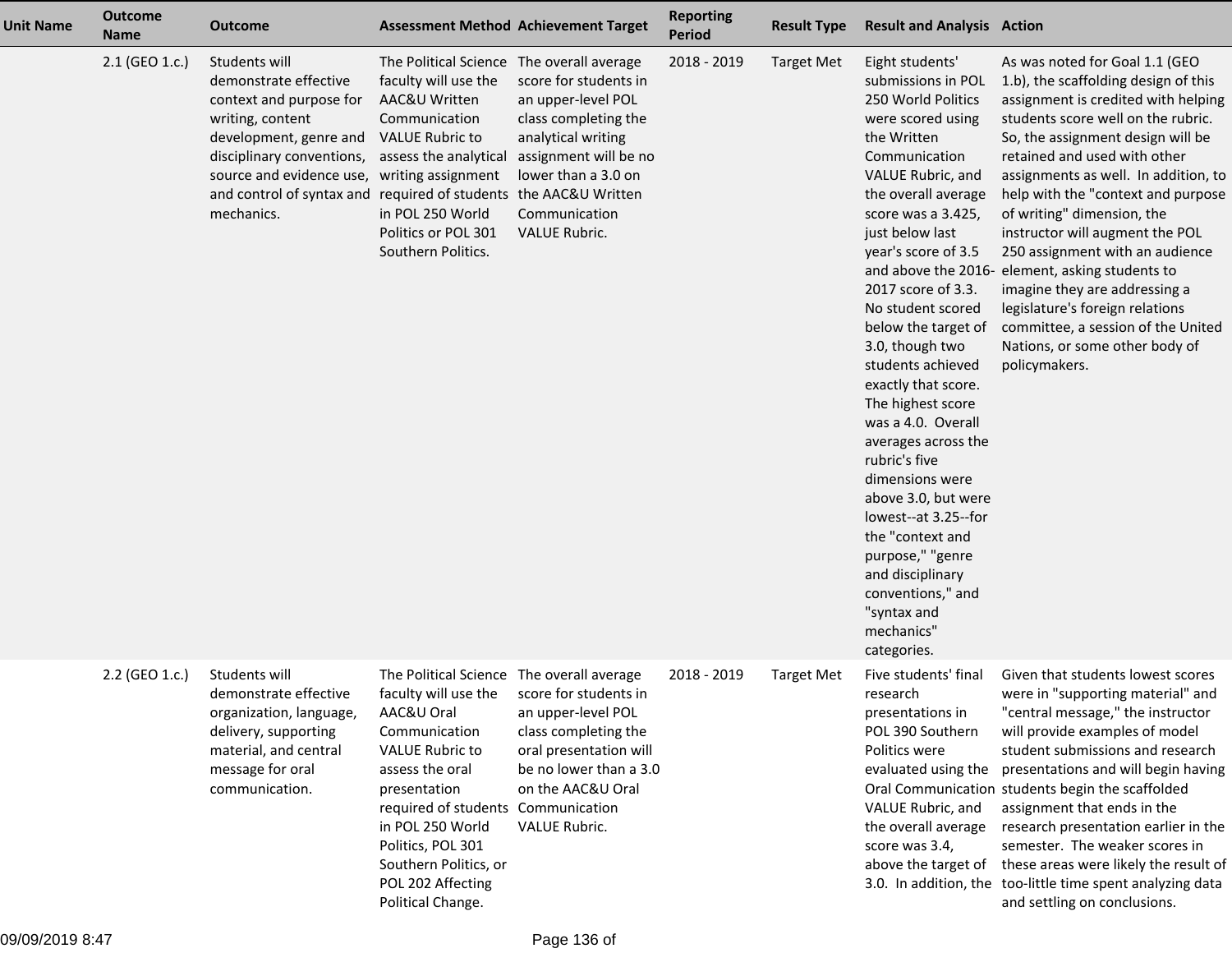| <b>Unit Name</b> | <b>Outcome</b><br><b>Name</b> | <b>Outcome</b>                                                                                                                                              |                                                                                                                                                                                                                                                                                                                 | <b>Assessment Method Achievement Target</b>                                                                                                                                                                                                                                                  | <b>Reporting</b><br><b>Period</b> | <b>Result Type</b> | <b>Result and Analysis Action</b>                                                                                                                                                                                                                                                                                                                                                                                                                                                                                       |                                                                                                                                                                                                                                                                                                                                                                                                                                                                                                                  |
|------------------|-------------------------------|-------------------------------------------------------------------------------------------------------------------------------------------------------------|-----------------------------------------------------------------------------------------------------------------------------------------------------------------------------------------------------------------------------------------------------------------------------------------------------------------|----------------------------------------------------------------------------------------------------------------------------------------------------------------------------------------------------------------------------------------------------------------------------------------------|-----------------------------------|--------------------|-------------------------------------------------------------------------------------------------------------------------------------------------------------------------------------------------------------------------------------------------------------------------------------------------------------------------------------------------------------------------------------------------------------------------------------------------------------------------------------------------------------------------|------------------------------------------------------------------------------------------------------------------------------------------------------------------------------------------------------------------------------------------------------------------------------------------------------------------------------------------------------------------------------------------------------------------------------------------------------------------------------------------------------------------|
|                  | 2.2 (GEO 1.c.)                | Students will<br>demonstrate effective<br>organization, language,<br>delivery, supporting<br>material, and central<br>message for oral<br>communication.    | The Political Science The overall average<br>faculty will use the<br>AAC&U Oral<br>Communication<br><b>VALUE Rubric to</b><br>assess the oral<br>presentation<br>required of students Communication<br>in POL 250 World<br>Politics, POL 301<br>Southern Politics, or<br>POL 202 Affecting<br>Political Change. | score for students in<br>an upper-level POL<br>class completing the<br>oral presentation will<br>be no lower than a 3.0<br>on the AAC&U Oral<br><b>VALUE Rubric.</b>                                                                                                                         | 2018 - 2019                       | <b>Target Met</b>  | lowest individual<br>a 3.0, and the<br>highest was a 4.0.<br>On every dimension<br>of the rubric, the<br>class average was<br>above a 3.0; the<br>lowest scores were<br>in the areas of<br>"supporting<br>material" and<br>"central message,"<br>which each saw a<br>class average of 3.2.<br>The highest scores<br>were along the<br>"language" and<br>"delivery"<br>dimensions.<br>The POL 390<br>Southern Politics<br>research<br>presentation<br>assignment prompt<br>is attached, as is the<br>rubric scores data. | Given that students lowest scores<br>student average was were in "supporting material" and<br>"central message," the instructor<br>will provide examples of model<br>student submissions and research<br>presentations and will begin having<br>students begin the scaffolded<br>assignment that ends in the<br>research presentation earlier in the<br>semester. The weaker scores in<br>these areas were likely the result of<br>too-little time spent analyzing data<br>and settling on conclusions.          |
|                  | 3.1 (PO 2.e.)                 | Students will<br>demonstrate<br>understanding of how<br>the curriculum in the<br>major and in-class<br>learning relate to<br>problems of the real<br>world. | The department<br>chair or Political<br>Science faculty will<br>analyze the POL 490<br>students' results<br>from the Internship<br>Survey that asks the increase of at least<br>degree to which<br>their coursework<br>relates to and<br>prepares them to<br>handle real-world<br>problems (fall).              | The overall average<br>for POL 490 students<br>completing the<br>Internship Survey will<br>be that students<br>report seeing an<br>"3.0" on a 1-5 Likert<br>scale, regarding the<br>degree to which their<br>coursework relates to<br>and prepares them to<br>handle real-world<br>problems. | 2018 - 2019                       | <b>Target Met</b>  | There were four<br>POL 490 Internship<br>in 2017-2018, and<br>all four completed<br>the internship<br>survey for<br>students (three of<br>the four students)<br>agreed that "yes,<br>absolutely" the<br>work experience<br>gained through POL<br>490 allowed them<br>to apply knowledge<br>and abilities                                                                                                                                                                                                                | The use of Google Drive to create<br>students completing and disseminate the Internship<br>Survey worked well, and if students<br>and faculty continue to use that<br>platform for most of their<br>internship-related communication,<br>the internship survey will continue<br>assessment. 75% of to be administered there. The<br>faculty will also continue requiring<br>that students use observations<br>made in the course of their<br>internship to engage with academic<br>literature and write a paper. |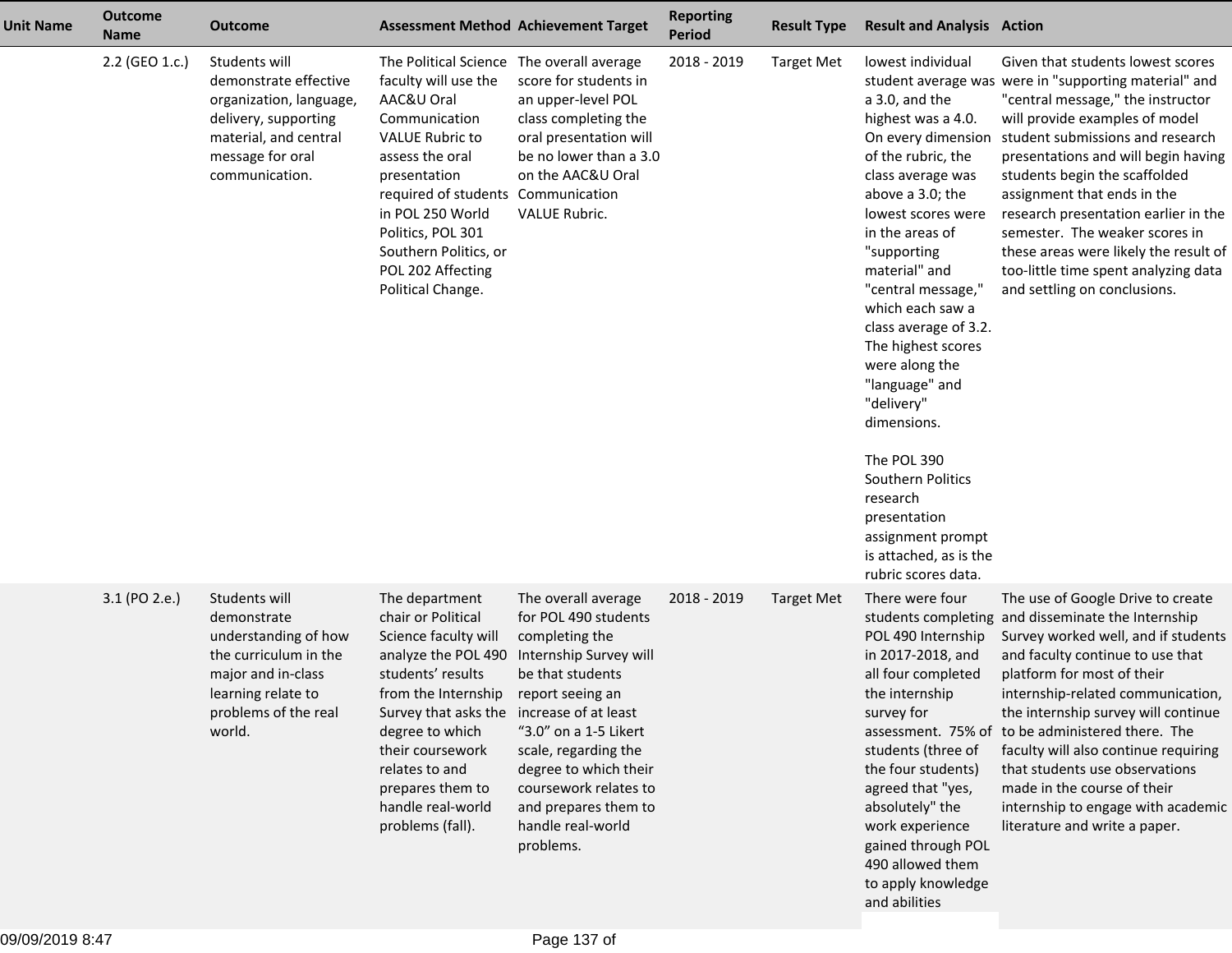| <b>Unit Name</b> | <b>Outcome</b><br><b>Name</b>                 | <b>Outcome</b>                                                                                                                                                                                                                                                                                | <b>Assessment Method Achievement Target</b>                                                                                                                                                                                                                                                        |                                                                                                                                                                                                                                                                                              | <b>Reporting</b><br><b>Period</b> | <b>Result Type</b> | <b>Result and Analysis Action</b>                                                                                                                                                                                                                                                                                                                                                                                                                                                                                                                                                               |                                                                                                                                                                                                                                                                                                                                                                                                                                                                                                                                                                                                                                                                                                                                                                                                                                                                                                                                                                                                                                                                                                                   |
|------------------|-----------------------------------------------|-----------------------------------------------------------------------------------------------------------------------------------------------------------------------------------------------------------------------------------------------------------------------------------------------|----------------------------------------------------------------------------------------------------------------------------------------------------------------------------------------------------------------------------------------------------------------------------------------------------|----------------------------------------------------------------------------------------------------------------------------------------------------------------------------------------------------------------------------------------------------------------------------------------------|-----------------------------------|--------------------|-------------------------------------------------------------------------------------------------------------------------------------------------------------------------------------------------------------------------------------------------------------------------------------------------------------------------------------------------------------------------------------------------------------------------------------------------------------------------------------------------------------------------------------------------------------------------------------------------|-------------------------------------------------------------------------------------------------------------------------------------------------------------------------------------------------------------------------------------------------------------------------------------------------------------------------------------------------------------------------------------------------------------------------------------------------------------------------------------------------------------------------------------------------------------------------------------------------------------------------------------------------------------------------------------------------------------------------------------------------------------------------------------------------------------------------------------------------------------------------------------------------------------------------------------------------------------------------------------------------------------------------------------------------------------------------------------------------------------------|
|                  | 3.1 (PO 2.e.)                                 | Students will<br>demonstrate<br>understanding of how<br>the curriculum in the<br>major and in-class<br>learning relate to<br>problems of the real<br>world.                                                                                                                                   | The department<br>chair or Political<br>Science faculty will<br>analyze the POL 490<br>students' results<br>from the Internship<br>Survey that asks the increase of at least<br>degree to which<br>their coursework<br>relates to and<br>prepares them to<br>handle real-world<br>problems (fall). | The overall average<br>for POL 490 students<br>completing the<br>Internship Survey will<br>be that students<br>report seeing an<br>"3.0" on a 1-5 Likert<br>scale, regarding the<br>degree to which their<br>coursework relates to<br>and prepares them to<br>handle real-world<br>problems. | 2018 - 2019                       | <b>Target Met</b>  | developed in the<br>political science<br>program to real<br>world problems.<br>The other student<br>selected a four on<br>the Likert scale,<br>indicating mild<br>agreement with the<br>statement. The<br>overall average<br>score given the POL<br>490 Internship was<br>a 4.75, well above<br>the 3.0 target.                                                                                                                                                                                                                                                                                 | The use of Google Drive to create<br>and disseminate the Internship<br>Survey worked well, and if students<br>and faculty continue to use that<br>platform for most of their<br>internship-related communication,<br>the internship survey will continue<br>to be administered there. The<br>faculty will also continue requiring<br>that students use observations<br>made in the course of their<br>internship to engage with academic<br>literature and write a paper.                                                                                                                                                                                                                                                                                                                                                                                                                                                                                                                                                                                                                                         |
|                  | 4.1 (SAO & GEO Students will<br>4.a. $& 4.b.$ | demonstrate that they<br>have appreciation for and AAC&U Civic<br>evidence of diversity of<br>communities and<br>cultures, analysis of<br>knowledge, civic<br>commitment, civic<br>communication, civic<br>action and reflection, and students in POL 202<br>civic context and<br>structures. | The Political Science The overall average<br>faculty will use the<br><b>Engagement VALUE</b><br>a major Civic<br>Engagement Project Civic Engagement<br>(ex., Stakeholder<br>Analysis) required of<br><b>Affecting Political</b><br>Change.                                                        | score for students in<br>completing the Civic<br><b>Engagement Project</b><br>Rubric to assess the will be no lower than a<br>3.0 on the AAC&U<br>VALUE Rubric.                                                                                                                              | 2018 - 2019                       | <b>Target Met</b>  | In Fall 2018, POL<br>202 Affecting<br>Democracy was<br>taught and the<br>assignment<br>submissions, group<br>work interactions,<br>and reflections of<br>eight students<br>enrolled in the<br>course were<br>monitored over the<br>course of several<br>civic engagement<br>entire body of work<br>scored using the<br>Civic Engagement<br>VALUE Rubic. The<br>assignments<br>included periodic<br>attendance and<br>reporting on public<br>meetings (most<br>attended city<br>council meetings),<br>identification of an<br>issue of concern to<br>citizens of the local<br>city (Columbus) or | Goal 4.1 will continue to be<br>assessed using the Civic<br>Engagement VALUE Rubric to<br>evaluate the body of student work<br>in POL 202 Affecting Democracy.<br>The low class average on "civic<br>communication" indicates that<br>group work on engagement event<br>assignments in the course is a<br>demanding and high-quality<br>assessment measure, but the<br>instructor will add instructional<br>material and assignment guidance<br>aimed at having students think<br>assignments and the about how the principles of<br>deliberative civic communication<br>can and should be applied to their<br>own group work in the class. In<br>addition, it may be that having all<br>end-of-the-semester major<br>assignments structured as group<br>work creates a false impression (for<br>a particular type of student) that<br>free-riding is an adequate strategy.<br>The instructor will put additional<br>stress on the fact that she can track<br>individual contributions to group<br>work in the Google Docs, Google<br>Slides, and Google Sheets software<br>and will add an individual reflection |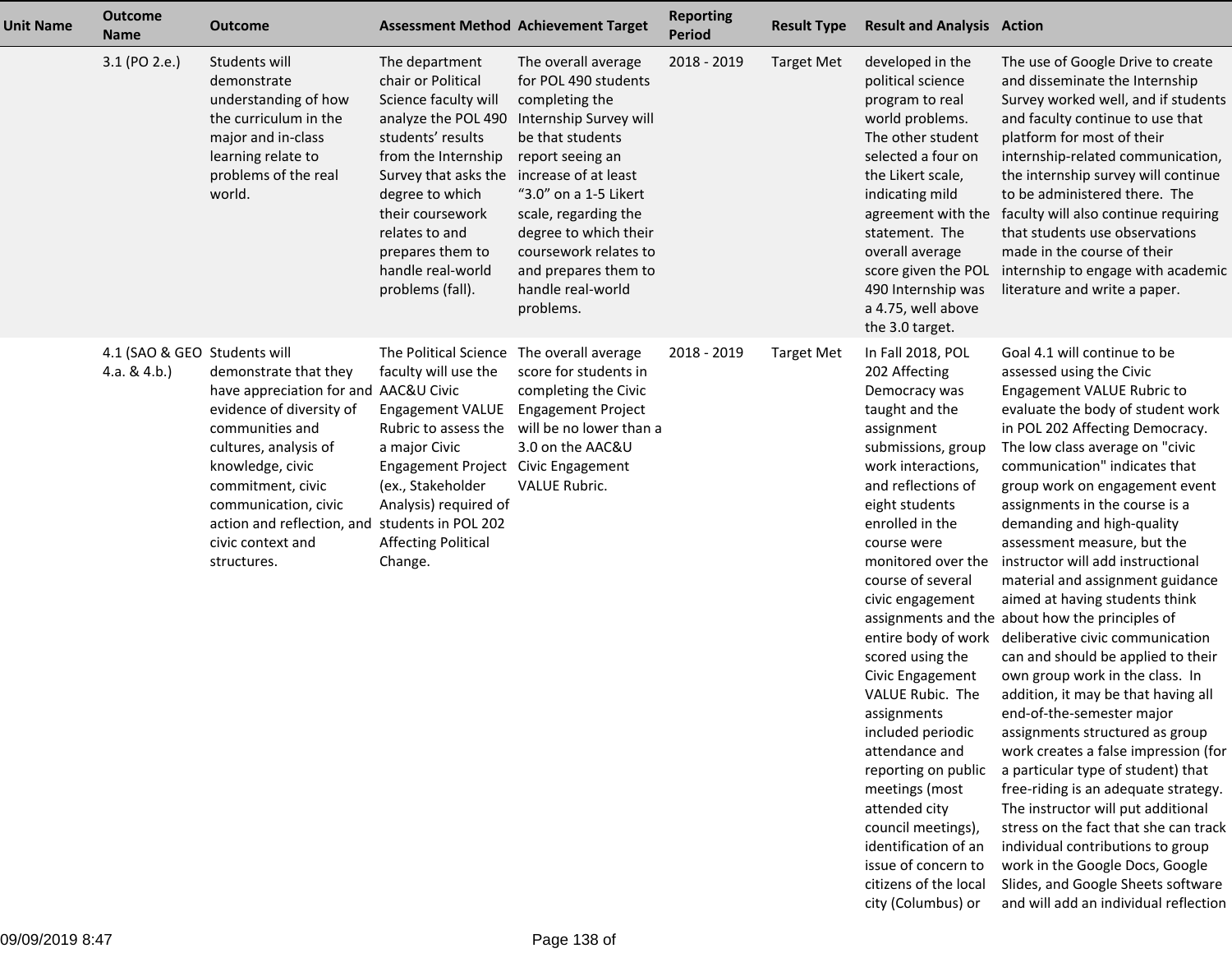| <b>Unit Name</b> | <b>Outcome</b><br><b>Name</b>                   | <b>Outcome</b>                                                                                                                                                                                                                                                                                |                                                                                                                                                                                                                                                                     | <b>Assessment Method Achievement Target</b>                                                                                                | <b>Reporting</b><br>Period | <b>Result Type</b> | <b>Result and Analysis Action</b>                                                                                                                                                                                                                                                                                                                                                                                                                                                                                                                                                                                                                                                                                                                                                                                                                                                                                                     |                                                                                                                                 |
|------------------|-------------------------------------------------|-----------------------------------------------------------------------------------------------------------------------------------------------------------------------------------------------------------------------------------------------------------------------------------------------|---------------------------------------------------------------------------------------------------------------------------------------------------------------------------------------------------------------------------------------------------------------------|--------------------------------------------------------------------------------------------------------------------------------------------|----------------------------|--------------------|---------------------------------------------------------------------------------------------------------------------------------------------------------------------------------------------------------------------------------------------------------------------------------------------------------------------------------------------------------------------------------------------------------------------------------------------------------------------------------------------------------------------------------------------------------------------------------------------------------------------------------------------------------------------------------------------------------------------------------------------------------------------------------------------------------------------------------------------------------------------------------------------------------------------------------------|---------------------------------------------------------------------------------------------------------------------------------|
|                  | 4.1 (SAO & GEO Students will<br>4.a. & $4.b.$ ) | demonstrate that they<br>have appreciation for and AAC&U Civic<br>evidence of diversity of<br>communities and<br>cultures, analysis of<br>knowledge, civic<br>commitment, civic<br>communication, civic<br>action and reflection, and students in POL 202<br>civic context and<br>structures. | The Political Science The overall average<br>faculty will use the<br><b>Engagement VALUE</b><br>Rubric to assess the<br>a major Civic<br>Engagement Project Civic Engagement<br>(ex., Stakeholder<br>Analysis) required of<br><b>Affecting Political</b><br>Change. | score for students in<br>completing the Civic<br><b>Engagement Project</b><br>will be no lower than a<br>3.0 on the AAC&U<br>VALUE Rubric. | 2018 - 2019                | <b>Target Met</b>  | county (Lowndes),<br>interviews with<br>citizens to assess<br>the range of<br>perspectives on the<br>problem, and small-<br>group work<br>conducting a<br>preliminary<br>stakeholder<br>analysis, designing a<br>civic engagement<br>event that would<br>enable direct,<br>representative<br>deliberation on the<br>issue, and giving a<br>mock proposal<br>presentation<br>imagining that the<br>civic engagement<br>event was being<br>pitched to local<br>officials. Students<br>also reflected on<br>their experiences at<br>the end of the<br>course in an open<br>discussion of the<br>value of civic<br>engagement - theirs<br>and others' - and<br>their ability to do so<br>in existing and new<br>ways.<br>The overall average<br>score for the class<br>was 3.3, above the<br>target of 3.0. While<br>one student<br>averaged a meager<br>1.3, this was an<br>extreme outlier, and<br>if that datum is<br>removed from the | essay that requires students to<br>discuss their own experiences in<br>the course and their contributions<br>to the group work. |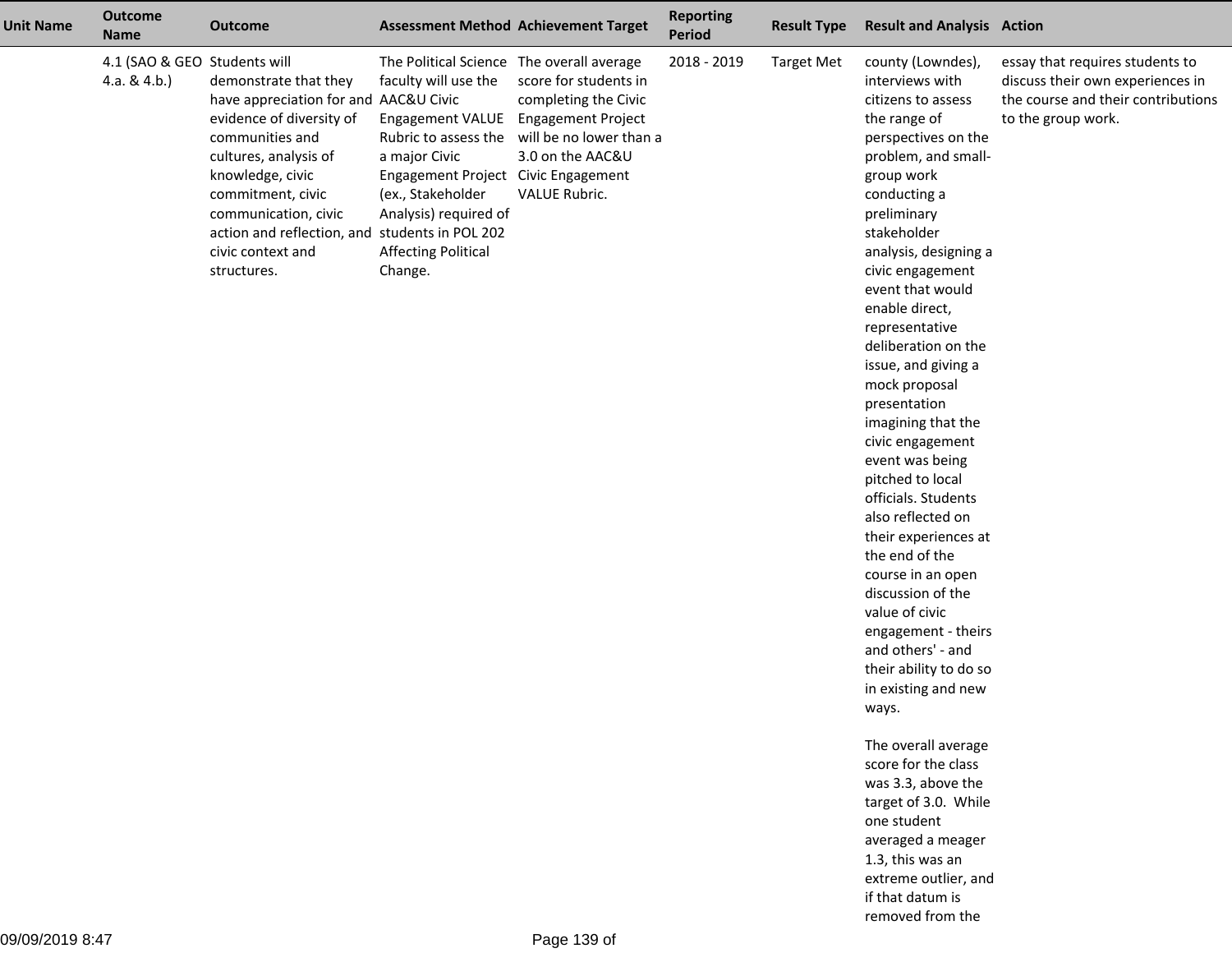| Unit Name                                                             | <b>Outcome</b><br><b>Name</b>                   | <b>Outcome</b>                                                                                                                                                                                                                                                                                | <b>Assessment Method Achievement Target</b>                                                                                                                                                                                                             |                                                                                                                                                                                  | <b>Reporting</b><br><b>Period</b> | <b>Result Type</b>       | <b>Result and Analysis Action</b>                                                                                                                                                                                                                                                                                                                                                                                                                                                                                                                                                                                                                              |                                                                                                                                                                                                                                                                                                                                                                                                                                                                                                                                                                                                                                                                                                                                                                                                                                                                                                                                                                                                                                                                                                                                                                                                                                                                                                    |
|-----------------------------------------------------------------------|-------------------------------------------------|-----------------------------------------------------------------------------------------------------------------------------------------------------------------------------------------------------------------------------------------------------------------------------------------------|---------------------------------------------------------------------------------------------------------------------------------------------------------------------------------------------------------------------------------------------------------|----------------------------------------------------------------------------------------------------------------------------------------------------------------------------------|-----------------------------------|--------------------------|----------------------------------------------------------------------------------------------------------------------------------------------------------------------------------------------------------------------------------------------------------------------------------------------------------------------------------------------------------------------------------------------------------------------------------------------------------------------------------------------------------------------------------------------------------------------------------------------------------------------------------------------------------------|----------------------------------------------------------------------------------------------------------------------------------------------------------------------------------------------------------------------------------------------------------------------------------------------------------------------------------------------------------------------------------------------------------------------------------------------------------------------------------------------------------------------------------------------------------------------------------------------------------------------------------------------------------------------------------------------------------------------------------------------------------------------------------------------------------------------------------------------------------------------------------------------------------------------------------------------------------------------------------------------------------------------------------------------------------------------------------------------------------------------------------------------------------------------------------------------------------------------------------------------------------------------------------------------------|
|                                                                       | 4.1 (SAO & GEO Students will<br>4.a. & $4.b.$ ) | demonstrate that they<br>have appreciation for and AAC&U Civic<br>evidence of diversity of<br>communities and<br>cultures, analysis of<br>knowledge, civic<br>commitment, civic<br>communication, civic<br>action and reflection, and students in POL 202<br>civic context and<br>structures. | The Political Science The overall average<br>faculty will use the<br>Engagement VALUE Engagement Project<br>a major Civic<br>Engagement Project Civic Engagement<br>(ex., Stakeholder<br>Analysis) required of<br><b>Affecting Political</b><br>Change. | score for students in<br>completing the Civic<br>Rubric to assess the will be no lower than a<br>3.0 on the AAC&U<br><b>VALUE Rubric.</b>                                        | 2018 - 2019                       | <b>Target Met</b>        | observations, the<br>overall average<br>increases to 3.6 and<br>the range of<br>individual averages<br>extends from 3.2 to<br>4. On five of the<br>rubric's six<br>dimensions, the<br>class average was<br>above a 3.0, but on<br>"civic<br>communication,"<br>the score was a 2.9.<br>Again, the low-<br>scoring student<br>should be<br>score of 1 (which<br>he really only<br>of other group<br>members in the<br>engagement event<br>assignments,<br>of his own to the<br>project) brings the<br>course average<br>down 0.2 points; if<br>that observation is<br>removed from the<br>analysis, the course to the group work.<br>average rises to a<br>3.1. | Goal 4.1 will continue to be<br>assessed using the Civic<br>Engagement VALUE Rubric to<br>evaluate the body of student work<br>in POL 202 Affecting Democracy.<br>The low class average on "civic<br>communication" indicates that<br>group work on engagement event<br>assignments in the course is a<br>demanding and high-quality<br>assessment measure, but the<br>instructor will add instructional<br>material and assignment guidance<br>aimed at having students think<br>about how the principles of<br>deliberative civic communication<br>can and should be applied to their<br>considered, since his own group work in the class. In<br>addition, it may be that having all<br>reflects the fact that end-of-the-semester major<br>assignments structured as group<br>listened to the ideas work creates a false impression (for<br>a particular type of student) that<br>free-riding is an adequate strategy.<br>The instructor will put additional<br>stress on the fact that she can track<br>contributing nothing individual contributions to group<br>work in the Google Docs, Google<br>Slides, and Google Sheets software<br>and will add an individual reflection<br>essay that requires students to<br>discuss their own experiences in<br>the course and their contributions |
| Program -<br>Psychology<br>(including<br>Minor) - BA<br>${2016-2017}$ | 1.1 (GEO 1.c.)                                  | Psychology students will<br>demonstrate effective<br>written communication<br>skills.                                                                                                                                                                                                         | PSY 455 will write an PSY 455 students on<br>describes an<br>original, empirical<br>research study. The AAC&U Written<br>paper will be<br>evaluated by the<br>course instructor                                                                         | Students enrolled in The average score of<br>APA style paper that an APA style paper will<br>be at least a 3.5 on the<br>0-4 scale used in the<br>Communication<br>VALUE Rubric. | 2018 - 2019                       | <b>Target Not</b><br>Met | Average score was<br>1.9.                                                                                                                                                                                                                                                                                                                                                                                                                                                                                                                                                                                                                                      | As was noted last year, students<br>performed poorly. Faculty teaching<br>this course will be encouraged to<br>add class discussion of research<br>articles, allow for revision of<br>written work, and provide more<br>effective feedback on student<br>work.                                                                                                                                                                                                                                                                                                                                                                                                                                                                                                                                                                                                                                                                                                                                                                                                                                                                                                                                                                                                                                     |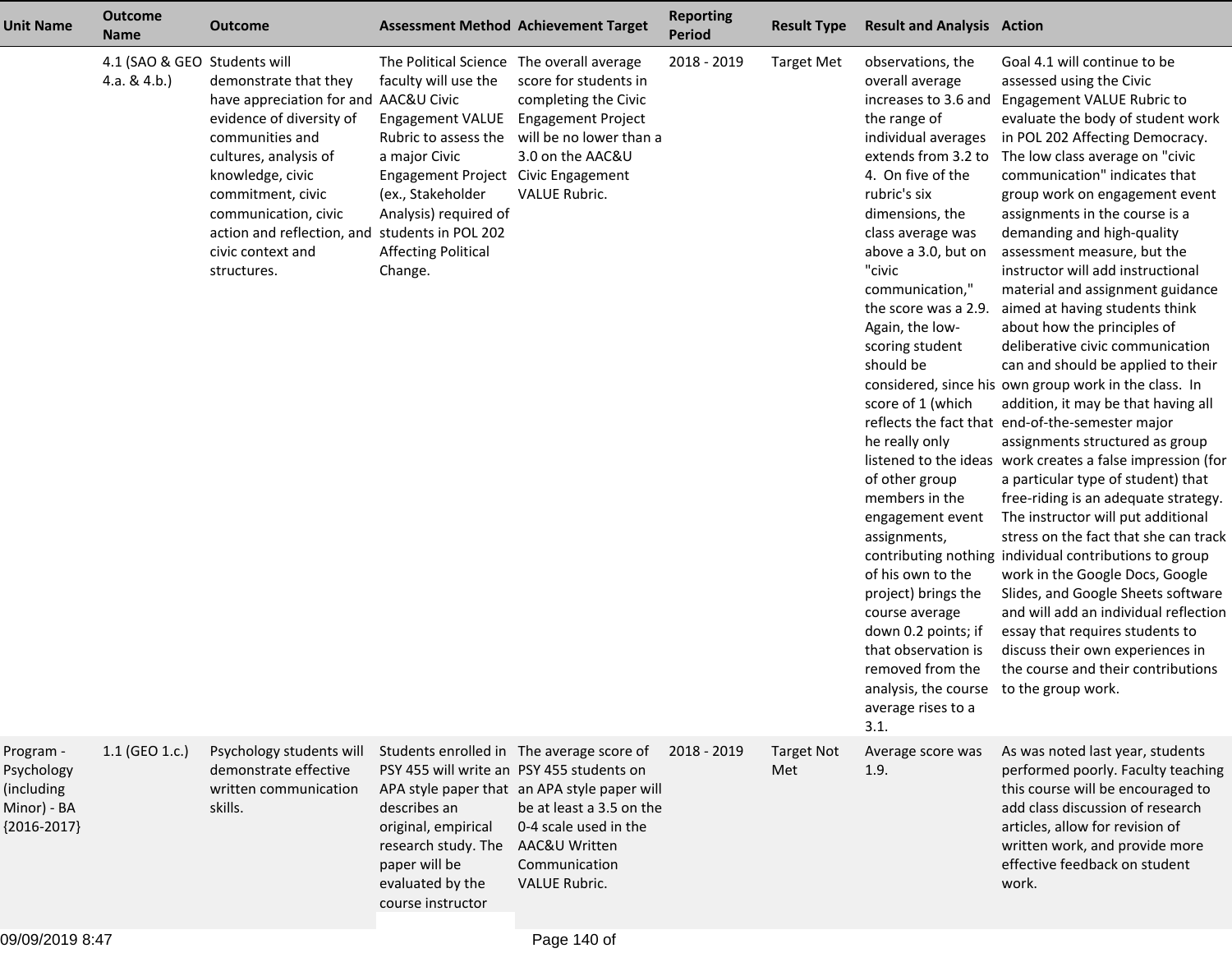| <b>Unit Name</b>                                                      | <b>Outcome</b><br><b>Name</b> | <b>Outcome</b>                                                                                                                          | <b>Assessment Method Achievement Target</b>                                                                                                                                                                                                                                                                                                                                                 |                                                                                                                                                                                       | <b>Reporting</b><br><b>Period</b> | <b>Result Type</b>       | <b>Result and Analysis Action</b>                                                                                                                                                                                                                                                                                                                                                                                                                         |                                                                                                                                                                                                                                                                |
|-----------------------------------------------------------------------|-------------------------------|-----------------------------------------------------------------------------------------------------------------------------------------|---------------------------------------------------------------------------------------------------------------------------------------------------------------------------------------------------------------------------------------------------------------------------------------------------------------------------------------------------------------------------------------------|---------------------------------------------------------------------------------------------------------------------------------------------------------------------------------------|-----------------------------------|--------------------------|-----------------------------------------------------------------------------------------------------------------------------------------------------------------------------------------------------------------------------------------------------------------------------------------------------------------------------------------------------------------------------------------------------------------------------------------------------------|----------------------------------------------------------------------------------------------------------------------------------------------------------------------------------------------------------------------------------------------------------------|
| Program -<br>Psychology<br>(including<br>Minor) - BA<br>${2016-2017}$ | 1.1 (GEO 1.c.)                | Psychology students will<br>demonstrate effective<br>written communication<br>skills.                                                   | using the AAC&U<br>Written<br>Communication<br><b>VALUE Rubric.</b>                                                                                                                                                                                                                                                                                                                         | The average score of<br>PSY 455 students on<br>an APA style paper will<br>be at least a 3.5 on the<br>0-4 scale used in the<br>AAC&U Written<br>Communication<br><b>VALUE Rubric.</b> | 2018 - 2019                       | <b>Target Not</b><br>Met | Average score was<br>1.9.                                                                                                                                                                                                                                                                                                                                                                                                                                 | As was noted last year, students<br>performed poorly. Faculty teaching<br>this course will be encouraged to<br>add class discussion of research<br>articles, allow for revision of<br>written work, and provide more<br>effective feedback on student<br>work. |
|                                                                       | 1.2 (GEO 1.c.)                | Psychology students will<br>demonstrate effective<br>oral communication<br>skills.                                                      | Students enrolled in The average score of<br>PSY 455 will orally<br>present the original, an oral presentation<br>empirical research<br>study they either<br>proposed or<br>completed as part of scale used in the<br>course<br>requirements. The<br>oral presentation<br>will be evaluated by<br>the course<br>instructor using the<br>AAC&U Oral<br>Communication<br><b>VALUE Rubric.</b> | PSY 455 students on<br>of original, empirical<br>research will be at<br>least a 3.5 on the 0-4<br>AAC&U Oral<br>Communication<br>VALUE Rubric.                                        | 2018 - 2019                       | Inconclusive             | Oral presentations<br>course<br>the need for<br>reviewing<br>foundational<br>material across the<br>semester. Data<br>were not collected.                                                                                                                                                                                                                                                                                                                 | Maintain assessment. Will discuss<br>were not included in moving assessment of oral<br>communication to another course<br>requirements due to to better facilitate data collection.                                                                            |
|                                                                       | $2.1$ (SLO)                   | Upon completion of the<br>program, psychology<br>majors will demonstrate<br>a fundamental<br>understanding of<br>psychological science. | A sample of<br>graduating seniors in Psychology ACAT<br>psychology will<br>complete the<br>Psychology ACAT for<br>the following<br>content areas:<br>Abnormal,<br>Developmental,<br>Experimental<br>Design, Statistics,<br>History and Systems,<br>Human Learning and<br>Cognition, Social,<br>and Personality.                                                                             | The average, overall<br>score for a sample of<br>graduating seniors in<br>psychology will fall no<br>more than 1 standard<br>deviation below the<br>national average.                 | 2018 - 2019                       | <b>Target Met</b>        | Data from three<br>students who took<br>the test in the fall<br>and from 13<br>students who took<br>the test in the<br>spring are available.<br>Scores range from<br>200 to 800; 500 is<br>the average with a<br>standard deviation<br>of 100. Scores from<br>the fall testing<br>ranged from 426 to<br>483; scores from the<br>spring testing<br>ranged from 287 to<br>518. Average score<br>for the fall was 445<br>and for the spring<br>was 433. Both | This is an improvement over last<br>year. Assessment will be<br>maintained.                                                                                                                                                                                    |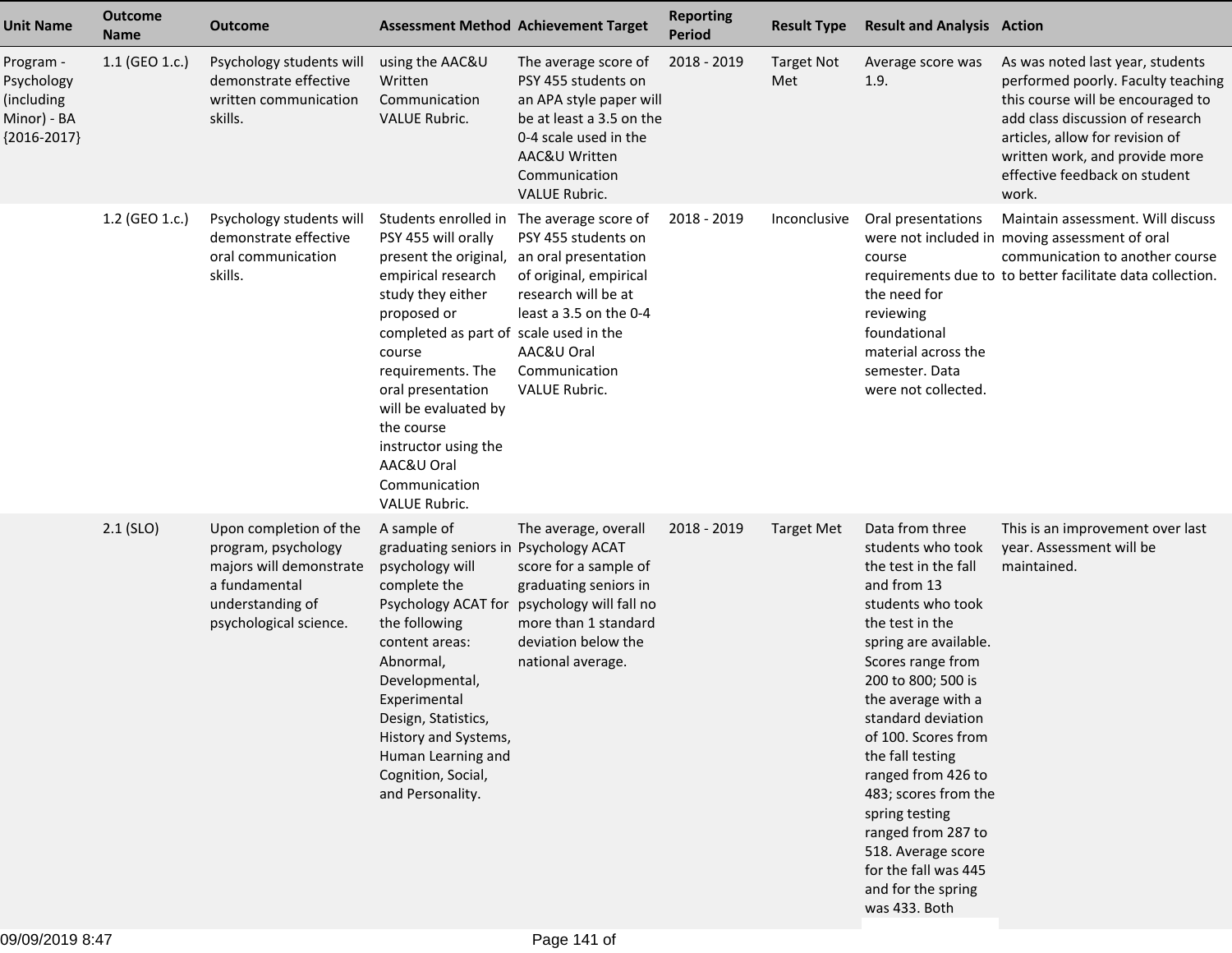| <b>Unit Name</b> | <b>Outcome</b><br><b>Name</b> | <b>Outcome</b>                                                                                                                          | <b>Assessment Method Achievement Target</b>                                                                                                                                                                                                                                                                     |                                                                                                                                                                                                                              | <b>Reporting</b><br><b>Period</b> | <b>Result Type</b>       | <b>Result and Analysis Action</b>                                                                                                                                                                                     |                                                                                                                                                                                                               |
|------------------|-------------------------------|-----------------------------------------------------------------------------------------------------------------------------------------|-----------------------------------------------------------------------------------------------------------------------------------------------------------------------------------------------------------------------------------------------------------------------------------------------------------------|------------------------------------------------------------------------------------------------------------------------------------------------------------------------------------------------------------------------------|-----------------------------------|--------------------------|-----------------------------------------------------------------------------------------------------------------------------------------------------------------------------------------------------------------------|---------------------------------------------------------------------------------------------------------------------------------------------------------------------------------------------------------------|
|                  | $2.1$ (SLO)                   | Upon completion of the<br>program, psychology<br>majors will demonstrate<br>a fundamental<br>understanding of<br>psychological science. | A sample of<br>graduating seniors in Psychology ACAT<br>psychology will<br>complete the<br>Psychology ACAT for<br>the following<br>content areas:<br>Abnormal,<br>Developmental,<br>Experimental<br>Design, Statistics,<br>History and Systems,<br>Human Learning and<br>Cognition, Social,<br>and Personality. | The average, overall<br>score for a sample of<br>graduating seniors in<br>psychology will fall no<br>more than 1 standard<br>deviation below the<br>national average.                                                        | 2018 - 2019                       | <b>Target Met</b>        | semester averages<br>fall within one<br>standard deviation<br>of the national<br>average.                                                                                                                             | This is an improvement over last<br>year. Assessment will be<br>maintained.                                                                                                                                   |
|                  | 2.2 (SAO)                     | The psychology program<br>will offer research<br>opportunities to<br>students.                                                          | Departmental<br>faculty will report to<br>the Department<br>Chair the total<br>number of enlisted<br>research assistants<br>for the academic<br>year.                                                                                                                                                           | At least two students<br>will work as a research<br>assistant each<br>semester (e.g.,<br>through PSY 449).                                                                                                                   | 2018 - 2019                       | <b>Target Not</b><br>Met | Zero students<br>worked as research<br>assistants.                                                                                                                                                                    | Assessment will be maintained. We<br>are not optimistic about<br>improvement until faculty staffing<br>needs are met because existing<br>faculty have no time to supervise<br>research assistants.            |
|                  |                               |                                                                                                                                         | Faculty will review<br>and evaluate<br>student responses<br>to the item on the<br><b>MUW Graduation</b><br>Survey requesting<br>they rate MUW's<br>effectiveness in<br>providing research<br>opportunities.                                                                                                     | At least 75% of<br>graduating seniors in<br>psychology who<br>complete the MUW<br><b>Graduation Survey will</b><br>indicate MUW's<br>effectiveness at<br>providing research<br>opportunities as either<br>excellent or good. | 2018 - 2019                       | <b>Target Met</b>        | 2018-2019 MUW<br><b>Graduation Survey</b><br>Results:<br>Excellent - 40%<br>Good - 50%<br><b>Total - 90%</b><br>Excellent - 4/10;<br>40%<br>Good - 5/10; 50%<br>Fair - 1/10; 10%<br>Poor - 0/10; 0%<br>N/A - 0/10; 0% | We will continue to use this for our<br>assessment measure next year.                                                                                                                                         |
|                  | $2.3$ (SAO)                   | The psychology program<br>will prepare students for<br>graduate study.                                                                  | Facebook, email,<br>and other<br>communications will<br>be monitored by<br>faculty to identify<br>students accepted<br>into graduate<br>programs.                                                                                                                                                               | Each year a minimum<br>of three alums in<br>psychology will enter<br>graduate programs in<br>psychology or a<br>related discipline.                                                                                          | 2018 - 2019                       | <b>Target Not</b><br>Met | Faculty are not<br>aware of any<br>students being<br>accepted into<br>graduate programs<br>since last year.                                                                                                           | Current approach will be<br>maintained because it is practical.<br>Curriculum review and revision will<br>likely include a proposal for a new<br>course with psychology career and<br>graduate study content. |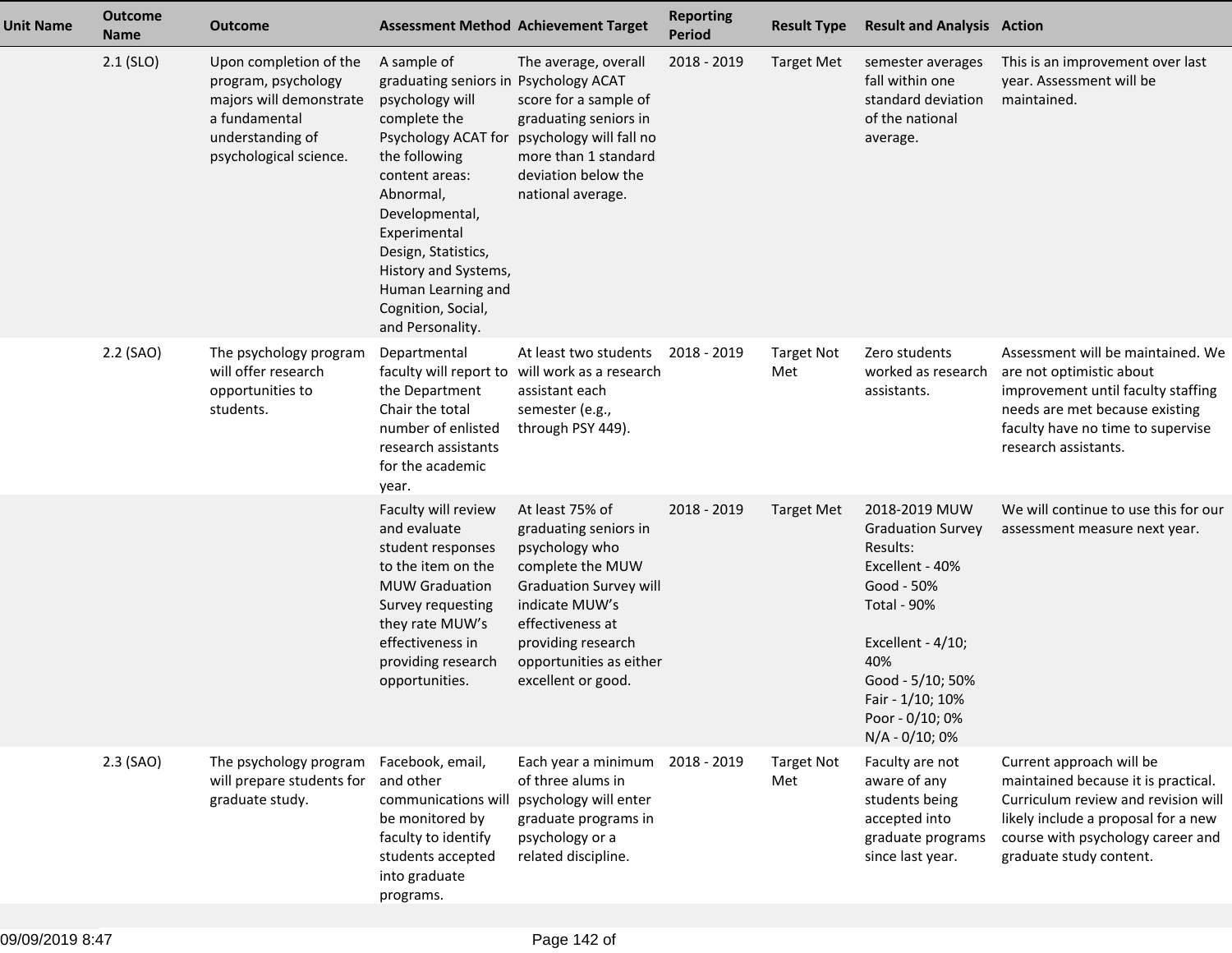| <b>Unit Name</b>                                                                     | <b>Outcome</b><br><b>Name</b> | <b>Outcome</b>                                                                                                                                                                                                                                                                                    |                                                                                                                                                                                                                                                                                                | <b>Assessment Method Achievement Target</b>                                                                                                                                                                                                                                 | <b>Reporting</b><br><b>Period</b> | <b>Result Type</b>       | <b>Result and Analysis Action</b>                                                                                                                                                                                                                                                                                                                                                                                                                                                                                                                                                       |                                                                                                                                                                                                                      |
|--------------------------------------------------------------------------------------|-------------------------------|---------------------------------------------------------------------------------------------------------------------------------------------------------------------------------------------------------------------------------------------------------------------------------------------------|------------------------------------------------------------------------------------------------------------------------------------------------------------------------------------------------------------------------------------------------------------------------------------------------|-----------------------------------------------------------------------------------------------------------------------------------------------------------------------------------------------------------------------------------------------------------------------------|-----------------------------------|--------------------------|-----------------------------------------------------------------------------------------------------------------------------------------------------------------------------------------------------------------------------------------------------------------------------------------------------------------------------------------------------------------------------------------------------------------------------------------------------------------------------------------------------------------------------------------------------------------------------------------|----------------------------------------------------------------------------------------------------------------------------------------------------------------------------------------------------------------------|
|                                                                                      | 2.4 (PO 4.d.)                 | The psychology program<br>will prepare students for<br>employment in a related<br>discipline.                                                                                                                                                                                                     | Faculty will review<br>and evaluate the<br>responses to the<br>following question<br>on the MUW<br><b>Graduation Survey</b><br>to assess the<br>percentage of<br>graduating<br>psychology students<br>who are working in<br>the discipline:<br>"What is your<br>current employment<br>status?" | 35% of graduating<br>seniors in psychology<br>who complete the<br><b>MUW Graduation</b><br>Survey will report<br>being employed in a<br>job related to the<br>discipline.                                                                                                   | 2018 - 2019                       | <b>Target Not</b><br>Met | 2018-2019 MUW<br><b>Graduation Survey</b><br>Results:<br>Secured Full-Time<br>of Study - 1/10 -<br>10%<br><b>Currently Employed</b><br>Full-Time in Field of<br>Study - 0/10 - 0%<br><b>Total - 10%</b><br>Secured Full-Time<br><b>Employment in Field</b><br>of Study - 1/10 -<br>10%<br>Searching for Full-<br>Time Employment in<br>Field of Study - 2/10<br>$-20%$<br><b>Currently Employed</b><br>Full-Time in Field of<br>Study - 0/10 - 0%<br><b>Currently Employed</b><br>Full-Time - 0/10 - 0%<br><b>Currently Employed</b><br>Part-Time - 5/10 -<br>50%<br>$N/A - 2/10 - 20%$ | We will continue to use this for our<br>assessment measure next year.<br>Curriculum review and revision will<br>likely include a proposal for a new<br>Employment in Field course with psychology career<br>content. |
| Program -<br>Reading/Litera<br>cy (including<br>Certificate) -<br>ME {2016-<br>2017} |                               | 1.1 (SAO & SLO) Candidates will be able to The instructor for ED Candidates will be<br>demonstrate an<br>understanding of and<br>apply knowledge and<br>skills specific to their<br>discipline by developing<br>and presenting a<br>professional<br>development workshop<br>based on school data. | 599 will assess and<br>grade the<br>professional<br>development<br>workshop presented their discipline by<br>by the student(s)<br>using the<br>Professional<br>Development<br>Rubric.                                                                                                          | able to demonstrate<br>an understanding of<br>and apply knowledge<br>and skills specific to<br>developing and<br>presenting a<br>professional<br>development<br>workshop based on<br>school data by scoring<br>an "Acceptable" on<br>the Professional<br>Development Rubric | 2018 - 2019                       | <b>Target Met</b>        | Two<br>Reading/Literacy<br>students with a<br>completed the<br>assignment as<br>evaluated by the ED<br>699 Action Research<br><b>Proposal Evaluation</b><br>instrument: Student<br>1, 100%; Student 2,<br>100%.                                                                                                                                                                                                                                                                                                                                                                         | The division will retain this measure<br>and will continue its evaluation as a<br>part of ED 699 Ethical Leadership<br>mean score of 100% Capstone Internship: Practicing<br>Professional Behaviors and Growth.      |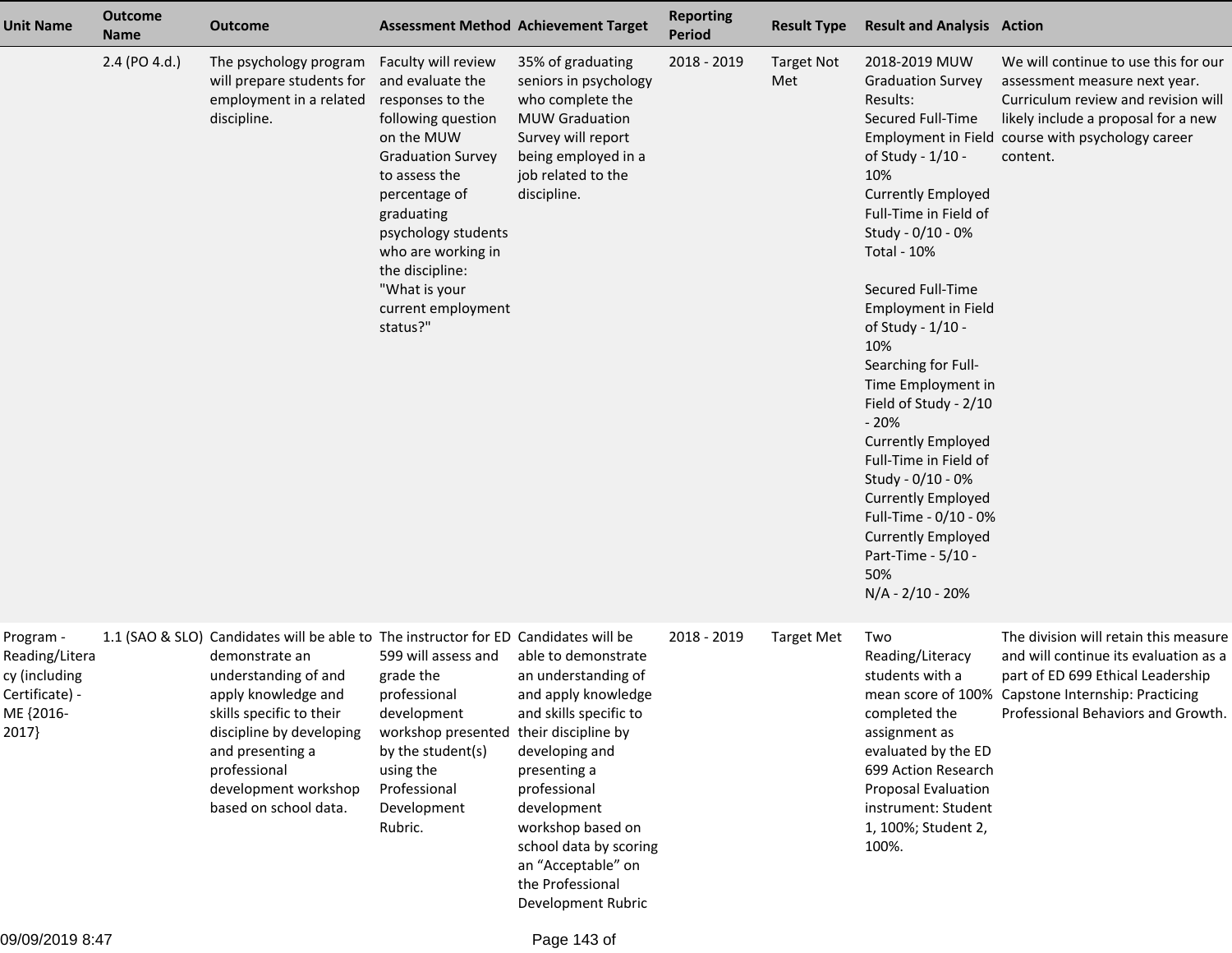| <b>Unit Name</b>                                                                     | <b>Outcome</b><br><b>Name</b> | <b>Outcome</b>                                                                                                                                                                                                                                                                                                                                                                                                           | <b>Assessment Method Achievement Target</b>                                                                                                                                                 |                                                                                                                                                                                                                                                                                                                                                                                      | <b>Reporting</b><br><b>Period</b> | <b>Result Type</b>       | <b>Result and Analysis Action</b>                                                                                                                                                                                           |                                                                                                                                                                                                                                                                                                                                                                                 |
|--------------------------------------------------------------------------------------|-------------------------------|--------------------------------------------------------------------------------------------------------------------------------------------------------------------------------------------------------------------------------------------------------------------------------------------------------------------------------------------------------------------------------------------------------------------------|---------------------------------------------------------------------------------------------------------------------------------------------------------------------------------------------|--------------------------------------------------------------------------------------------------------------------------------------------------------------------------------------------------------------------------------------------------------------------------------------------------------------------------------------------------------------------------------------|-----------------------------------|--------------------------|-----------------------------------------------------------------------------------------------------------------------------------------------------------------------------------------------------------------------------|---------------------------------------------------------------------------------------------------------------------------------------------------------------------------------------------------------------------------------------------------------------------------------------------------------------------------------------------------------------------------------|
| Program -<br>Reading/Litera<br>cy (including<br>Certificate) -<br>ME {2016-<br>2017} |                               | 1.1 (SAO & SLO) Candidates will be able to The instructor for ED in ED 599, Internship<br>demonstrate an<br>understanding of and<br>apply knowledge and<br>skills specific to their<br>discipline by developing<br>and presenting a<br>professional<br>development workshop<br>based on school data.                                                                                                                     | 599 will assess and<br>grade the<br>professional<br>development<br>workshop presented<br>by the student(s)<br>using the<br>Professional<br>Development<br>Rubric.                           | in Reading Literacy.                                                                                                                                                                                                                                                                                                                                                                 | 2018 - 2019                       | <b>Target Met</b>        | Two<br>Reading/Literacy<br>students with a<br>completed the<br>assignment as<br>evaluated by the ED<br>699 Action Research<br>Proposal Evaluation<br>instrument: Student<br>1, 100%; Student 2,<br>100%.                    | The division will retain this measure<br>and will continue its evaluation as a<br>part of ED 699 Ethical Leadership<br>mean score of 100% Capstone Internship: Practicing<br>Professional Behaviors and Growth.                                                                                                                                                                 |
|                                                                                      | 1.2 (PO 2.c.)                 | Strengthen and Expand<br>K-12 Partnerships-<br>Partners will co-construct focus group<br>mutually beneficial P-12<br>school and community<br>arrangements, including<br>technology-based<br>collaborations, for clinical construct mutually<br>preparation and share<br>responsibility for<br>continuous improvement<br>of candidate preparation<br>(Council of Accreditation<br>for Educator Preparation,<br>CAEP 2.1). | The department of<br>education will hold<br>meetings with<br>various partners (K-<br>12 administration, K- which they will share<br>12 teachers) to co-<br>beneficial P-12<br>partnerships. | The department of<br>education and various<br>partners will host 2<br>focus groups during<br>the academic year in<br>opinions about<br>developing at least<br>one new mutually<br>beneficial partnership.                                                                                                                                                                            | 2018 - 2019                       | <b>Target Not</b><br>Met | No meetings were<br>held in 2018-2019<br>with K-12<br>administration and<br>K-12 teachers to co-<br>construct mutually<br>beneficial p-12<br>to the<br>Reading/Literacy<br>major, certificate or<br>M.Ed.<br>concentration. | The division recognizes the value of<br>this measure and will meet with K-<br>12 administration and K-12<br>teachers in the Columbus Municipal<br>School District and the Lowndes<br>County School District in the 2019-<br>2020 academic year to address<br>partnerships specific ways to strengthen programming<br>and expand opportunities for<br>Reading/Literacy students. |
|                                                                                      |                               | 2.1 (SAO & SLO) Candidates will be able to The instructor for ED Candidates will be<br>demonstrate skills and<br>commitment to creating<br>supportive environments<br>that afford all students<br>access to rigorous college using the Reading<br>and career-ready<br>standards by developing<br>a reading program<br>specific to the needs of<br>the school.                                                            | 599 will assess and<br>grade the reading<br>program developed<br>by the student(s)<br>Program Rubric.                                                                                       | able to demonstrate<br>skills a commitment to<br>creating supportive<br>environments that<br>afford all students<br>access to rigorous<br>college and career-<br>supportive<br>environments by<br>developing a reading<br>program specific to<br>the needs of the<br>school by scoring an<br>average of 86% or<br>above on the Reading<br>Program Rubric in ED<br>599, Internship in | 2018 - 2019                       | <b>Target Met</b>        | Two<br>Reading/Literacy<br>students with a<br>100% completed the Review Rubric.<br>associated<br>assignment: Student<br>1, 100%; Student 2,<br>100%                                                                         | The division will retain this measure<br>but with the associated assignment<br>in ED 697 Internship in Masters of<br>mean percentage of Education using the Standards                                                                                                                                                                                                           |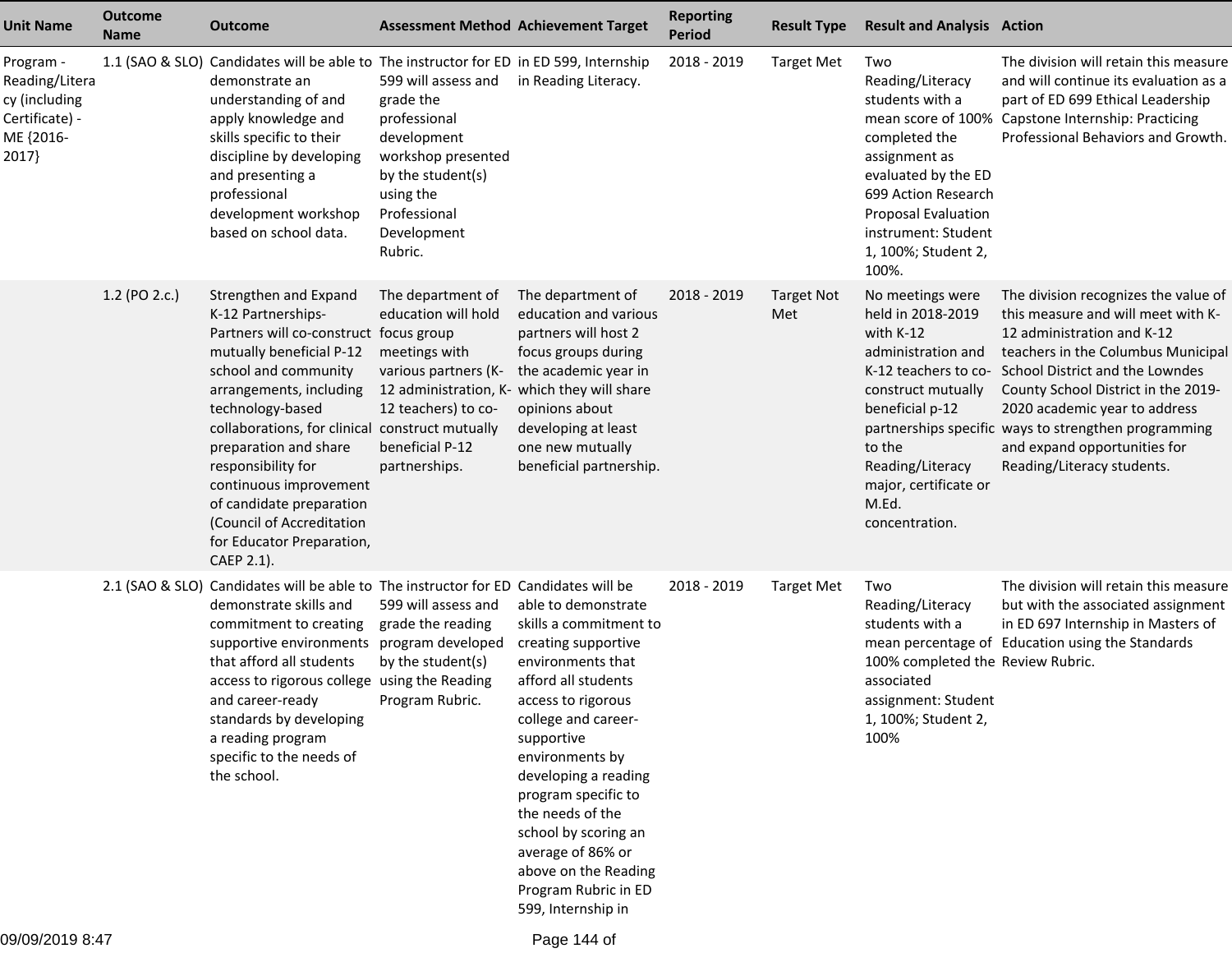| <b>Unit Name</b>                                             | <b>Outcome</b><br><b>Name</b> | <b>Outcome</b>                                                                                                                                                                                                                                                                                                                                                   | <b>Assessment Method Achievement Target</b>                                                                                                                         |                                                                                                                                                                                                                                                                                                                                                                                                                                                                                                       | <b>Reporting</b><br><b>Period</b> | <b>Result Type</b> | <b>Result and Analysis Action</b>                                                                                                                                                                                                                             |                                                                                                                                                                                                               |
|--------------------------------------------------------------|-------------------------------|------------------------------------------------------------------------------------------------------------------------------------------------------------------------------------------------------------------------------------------------------------------------------------------------------------------------------------------------------------------|---------------------------------------------------------------------------------------------------------------------------------------------------------------------|-------------------------------------------------------------------------------------------------------------------------------------------------------------------------------------------------------------------------------------------------------------------------------------------------------------------------------------------------------------------------------------------------------------------------------------------------------------------------------------------------------|-----------------------------------|--------------------|---------------------------------------------------------------------------------------------------------------------------------------------------------------------------------------------------------------------------------------------------------------|---------------------------------------------------------------------------------------------------------------------------------------------------------------------------------------------------------------|
|                                                              |                               | 2.1 (SAO & SLO) Candidates will be able to The instructor for ED Reading Literacy.<br>demonstrate skills and<br>commitment to creating<br>supportive environments<br>that afford all students<br>access to rigorous college using the Reading<br>and career-ready<br>standards by developing<br>a reading program<br>specific to the needs of<br>the school.     | 599 will assess and<br>grade the reading<br>program developed<br>by the student(s)<br>Program Rubric.                                                               |                                                                                                                                                                                                                                                                                                                                                                                                                                                                                                       | 2018 - 2019                       | <b>Target Met</b>  | Two<br>Reading/Literacy<br>students with a<br>100% completed the Review Rubric.<br>associated<br>assignment: Student<br>1, 100%; Student 2,<br>100%                                                                                                           | The division will retain this measure<br>but with the associated assignment<br>in ED 697 Internship in Masters of<br>mean percentage of Education using the Standards                                         |
|                                                              | 3.1 (RO & SLO)                | Candidates will<br>demonstrate their<br>proficiencies to<br>understand and apply<br>knowledge and skills<br>appropriate to their<br>professional field of<br>specialization so that<br>learning and<br>development<br>opportunities for all P-12<br>students are enhanced<br>through the development<br>of a research study in the<br>field of reading literacy. | The instructor for ED Candidates will<br>500 will assess and<br>grade the research<br>the student(s)<br>utilizing the<br>Research Project<br>Rubric.                | demonstrate their<br>proficiencies to<br>project presented by understand and apply<br>knowledge and skills<br>appropriate to their<br>professional field of<br>specialization so that<br>learning and<br>development<br>opportunities for all P-<br>12 students are<br>enhanced through the<br>development of a<br>research study in the<br>field of reading<br>literacy by scoring an<br>average of 86% or<br>higher on the<br>Research Project<br>Rubric in ED 500,<br><b>Educational Research.</b> | 2018 - 2019                       | <b>Target Met</b>  | Three<br>Reading/Literacy<br>students completed<br>this assignment in<br>ED 600 Leadership<br><b>Through Action</b><br>Research in the<br>2018-2019<br>academic year with<br>a mean score of<br>88%: Student 1,<br>76%; Student 2,<br>99%; Student 3,<br>89%. | The division will retain this measure<br>for the Reading/Literacy major. This<br>major is being phased out;<br>Reading/Literacy is now a<br>concentration in the Master of<br>Education (M.Ed.) in Education. |
| Program -<br>Religious<br>Studies -<br>Minor {2016-<br>2017} | 1.1 (GEO 2.c.)                | Religious studies minors  In any religious<br>will demonstrate the<br>ability to use religious<br>studies methods and<br>concepts in analyzing the particular religion,<br>history, basic beliefs, and the student's Exam<br>characteristic practices of will be evaluated<br>a particular world<br>religion.                                                    | studies course<br>involving direct<br>analysis of a<br>with the AAC&U<br>Intercultural<br>Knowledge and<br>Competence VALUE in analyzing the<br>Rubric. The faculty | The average score of 2018 - 2019<br>students will be at<br>least a 3 on the 0-4<br>scale used in the<br>AAC&U Intercultural<br>Knowledge and<br>Competence VALUE<br>Rubric in using<br>religious studies<br>methods and concepts<br>history, basic beliefs,                                                                                                                                                                                                                                           |                                   |                    | Inconclusive One (1) religious<br>380 Native<br>American Religions<br>and Literatures,<br>Spring 2019, scored<br>a 3.67 on the<br>AAC&U Intercultural<br>Knowledge and<br>Competence VALUE<br>Rubric when using<br>religious studies                          | Inconclusive. Use the results for the<br>studies minor in REL one student in planning future<br>assessment.                                                                                                   |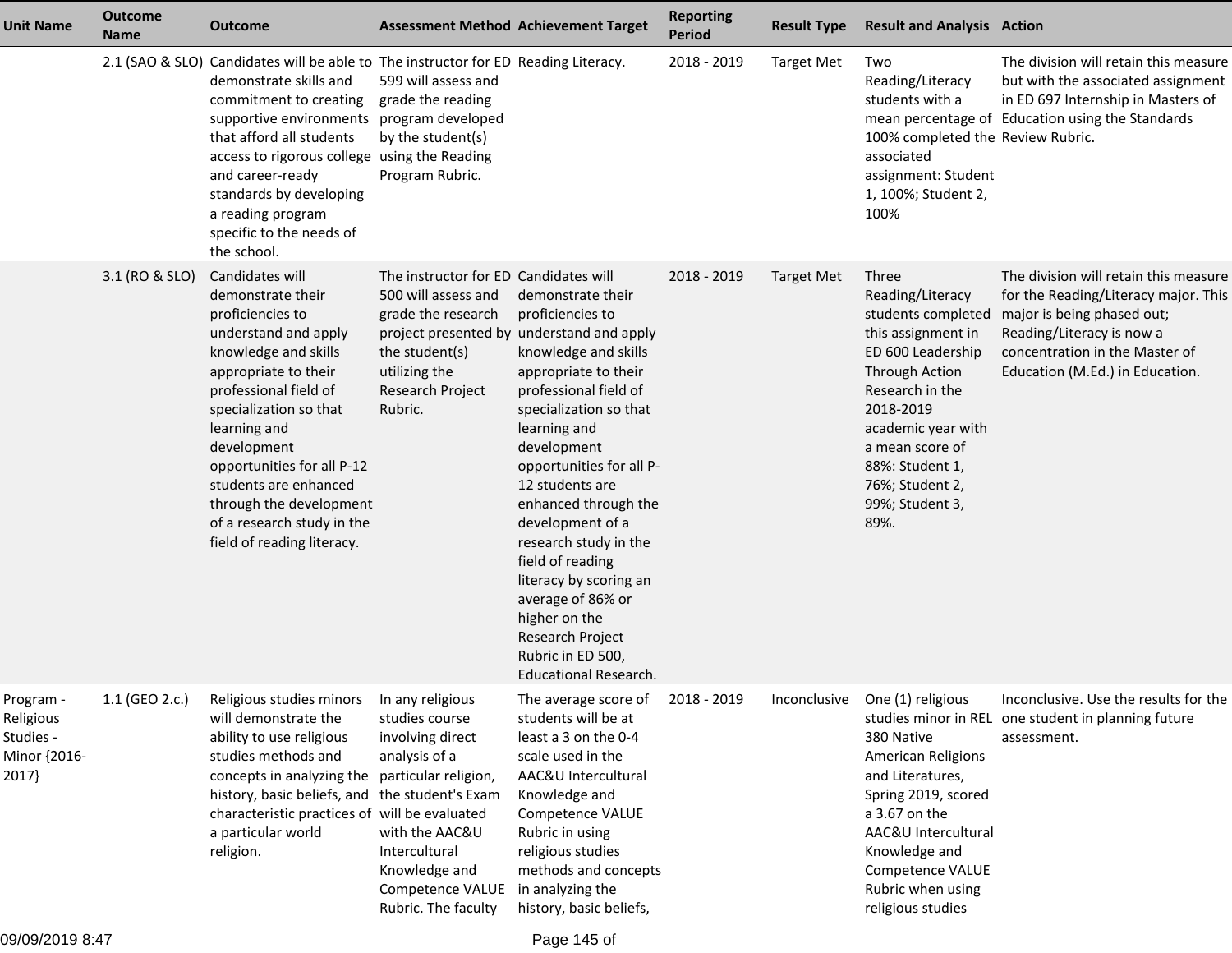| <b>Unit Name</b>                                             | <b>Outcome</b><br><b>Name</b> | <b>Outcome</b>                                                                                                                                                                                                                                               |                                                                                                                                                                                                                                                                                                                                                                                                               | <b>Assessment Method Achievement Target</b>                                                                                                                                                                                                                                                                                     | <b>Reporting</b><br><b>Period</b> | <b>Result Type</b> | <b>Result and Analysis Action</b>                                                                                                                                                                                                                                                                                                                                                                                                                                                                                                                                                                                       |                                                                                                            |
|--------------------------------------------------------------|-------------------------------|--------------------------------------------------------------------------------------------------------------------------------------------------------------------------------------------------------------------------------------------------------------|---------------------------------------------------------------------------------------------------------------------------------------------------------------------------------------------------------------------------------------------------------------------------------------------------------------------------------------------------------------------------------------------------------------|---------------------------------------------------------------------------------------------------------------------------------------------------------------------------------------------------------------------------------------------------------------------------------------------------------------------------------|-----------------------------------|--------------------|-------------------------------------------------------------------------------------------------------------------------------------------------------------------------------------------------------------------------------------------------------------------------------------------------------------------------------------------------------------------------------------------------------------------------------------------------------------------------------------------------------------------------------------------------------------------------------------------------------------------------|------------------------------------------------------------------------------------------------------------|
| Program -<br>Religious<br>Studies -<br>Minor {2016-<br>2017} | 1.1 (GEO 2.c.)                | Religious studies minors<br>will demonstrate the<br>ability to use religious<br>studies methods and<br>concepts in analyzing the assess the student's<br>history, basic beliefs, and work.<br>characteristic practices of<br>a particular world<br>religion. | member for the<br>class and the lead<br>faculty member in<br>religious studies will                                                                                                                                                                                                                                                                                                                           | and characteristic<br>practices of a<br>particular world<br>religion on the Exam.                                                                                                                                                                                                                                               | 2018 - 2019                       | Inconclusive       | methods and<br>the history, basic<br>beliefs, and<br>characteristic<br>practices of a<br>particular world<br>religion on the Final<br>Exam. Exams were<br>not available for the<br>second religious<br>studies minor.                                                                                                                                                                                                                                                                                                                                                                                                   | Inconclusive. Use the results for the<br>concepts to analyze one student in planning future<br>assessment. |
|                                                              |                               |                                                                                                                                                                                                                                                              | In any religious<br>studies course<br>involving direct<br>analysis of a<br>particular religion,<br>the student's Mid-<br>Term Essay will be<br>evaluated with the<br>AAC&U Intercultural<br>Knowledge and<br>Competence VALUE<br>Rubric. The faculty<br>member for the<br>class and the lead<br>faculty member in<br>religious studies will religion on the Mid-<br>assess the student's Term Essay.<br>work. | The average score of<br>students will be at<br>least a 3 on the 0-4<br>scale used in the<br>AAC&U Intercultural<br>Knowledge and<br>Competence VALUE<br>Rubric in using<br>religious studies<br>methods and concepts<br>in analyzing the<br>history, basic beliefs,<br>and characteristic<br>practices of a<br>particular world | 2018 - 2019                       | <b>Target Met</b>  | Two (2) Religious<br>Studies minors (one assessment.<br>in HIS 327 Rise of<br>Islam, Fall 2018, and<br>one in REL 380<br>Native American<br>Religions and<br>Literatures, Spring<br>2019) scored an<br>average of 3.25 on<br>the AAC&U<br>Intercultural<br>Knowledge and<br>Competence VALUE<br>Rubric when using<br>religious studies<br>methods and<br>concepts to analyze<br>the history, basic<br>beliefs, and<br>characteristic<br>practices of a<br>particular world<br>religion (Islam or<br>Native American<br>religion) on the Mid-<br>Term Essay. (One<br>student scored 3<br>and one student<br>scored 3.5.) | Target met. Use in planning future                                                                         |
|                                                              | 1.2 (GEO 2.b.)                | Religious studies minors<br>will demonstrate the<br>ability to use religious                                                                                                                                                                                 | In any religious<br>studies course<br>involving direct                                                                                                                                                                                                                                                                                                                                                        | The average score of<br>students will be at<br>least a 3 on the 0-4                                                                                                                                                                                                                                                             | 2018 - 2019                       | Inconclusive       | In 2018-2019,<br>religious studies<br>majors (2) did not                                                                                                                                                                                                                                                                                                                                                                                                                                                                                                                                                                | No targeted actions because no<br>courses meeting the criteria taken.                                      |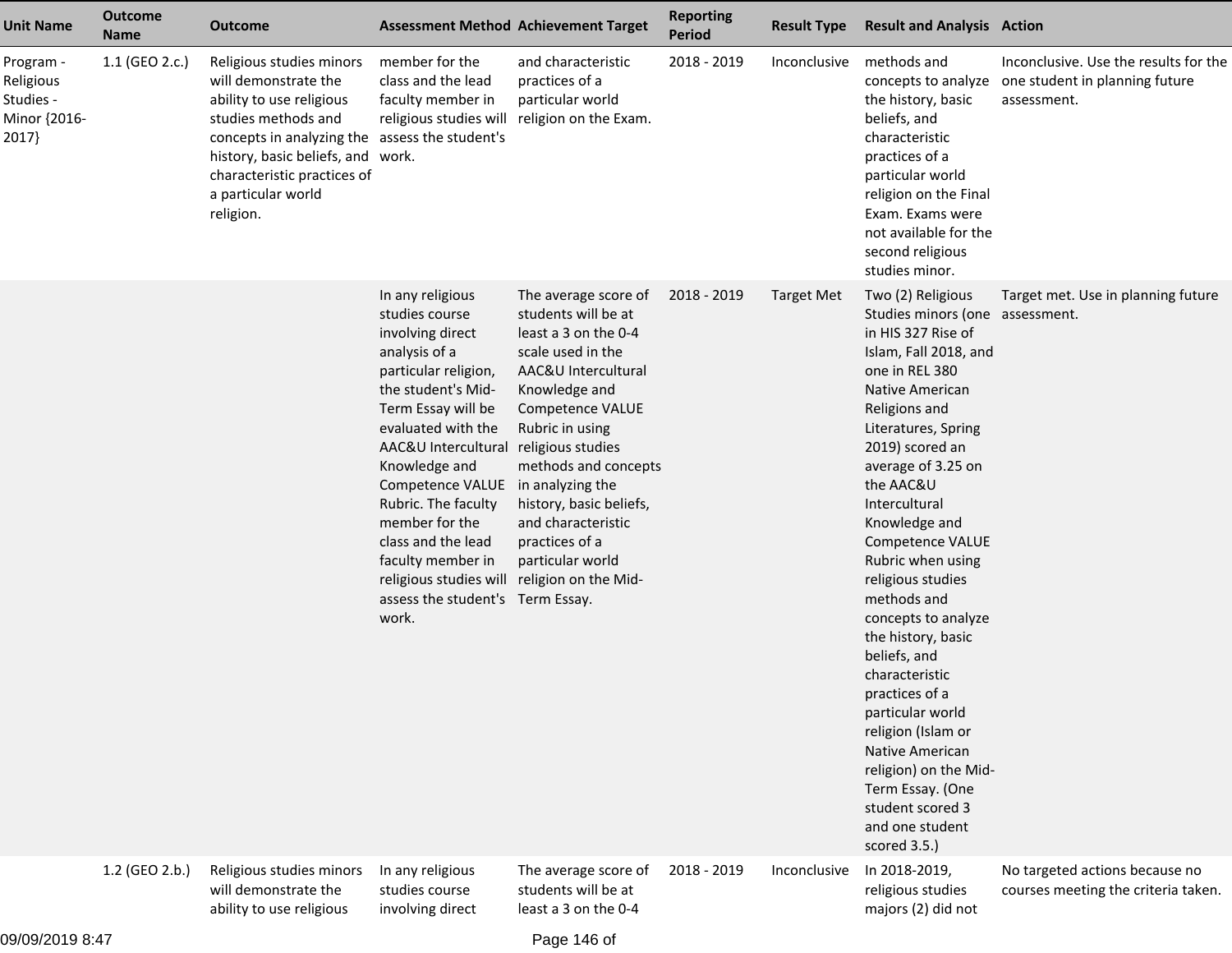| <b>Unit Name</b> | <b>Outcome</b><br><b>Name</b> | Outcome                                                                                                                                                                                                               | <b>Assessment Method Achievement Target</b>                                                                                                                                                                                                                                                                                                                                   |                                                                                                                                                                                                                                                                                                                                                                                             | <b>Reporting</b><br>Period | <b>Result Type</b> | <b>Result and Analysis Action</b>                                                                                                                                                                                                                                                                                         |                                                                                                             |
|------------------|-------------------------------|-----------------------------------------------------------------------------------------------------------------------------------------------------------------------------------------------------------------------|-------------------------------------------------------------------------------------------------------------------------------------------------------------------------------------------------------------------------------------------------------------------------------------------------------------------------------------------------------------------------------|---------------------------------------------------------------------------------------------------------------------------------------------------------------------------------------------------------------------------------------------------------------------------------------------------------------------------------------------------------------------------------------------|----------------------------|--------------------|---------------------------------------------------------------------------------------------------------------------------------------------------------------------------------------------------------------------------------------------------------------------------------------------------------------------------|-------------------------------------------------------------------------------------------------------------|
|                  | 1.2 (GEO 2.b.)                | studies methods and<br>concepts in analyzing and two world religions,<br>comparing the history,<br>basic beliefs, and<br>characteristic practices of with the AAC&U<br>at least two world<br>religions.               | analysis of at least<br>the student's Exam<br>will be evaluated<br>Intercultural<br>Knowledge and<br>Competence VALUE<br>Rubric. The faculty<br>member for the<br>class and the lead<br>faculty member in<br>assess the student's the Exam.<br>work.                                                                                                                          | scale used in the<br>AAC&U Intercultural<br>Knowledge and<br>Competence VALUE<br>Rubric in using<br>religious studies<br>methods and concepts<br>in analyzing and<br>comparing the history,<br>basic beliefs, and<br>characteristic<br>practices of at least<br>religious studies will two world religions on                                                                               | 2018 - 2019                | Inconclusive       | take any courses<br>that involved in-<br>depth analysis and<br>comparison of the<br>history, basic<br>beliefs, and<br>characteristic<br>practices of at least<br>two world religions.<br>Each of their<br>courses largely<br>focused on a single<br>religion.                                                             | No targeted actions because no<br>courses meeting the criteria taken.                                       |
|                  |                               |                                                                                                                                                                                                                       | In any religious<br>studies course<br>involving direct<br>analysis of at least<br>two world religions,<br>the student's Mid-<br>Term Essay will be<br>evaluated with the<br>AAC&U Intercultural<br>Knowledge and<br>Competence VALUE<br>Rubric. The faculty<br>member for the<br>class and the lead<br>faculty member in<br>assess the student's the Mid-Term Essay.<br>work. | The average score of<br>students will be at<br>least a 3 on the 0-4<br>scale used in the<br>AAC&U Intercultural<br>Knowledge and<br><b>Competence VALUE</b><br>Rubric in using<br>religious studies<br>methods and concepts<br>in analyzing and<br>comparing the history,<br>basic beliefs, and<br>characteristic<br>practices of at least<br>religious studies will two world religions on | 2018 - 2019                | Inconclusive       | In 2018-2019,<br>religious studies<br>majors (2) did not<br>take any courses<br>that involved in-<br>depth analysis and<br>comparison of the<br>history, basic<br>beliefs, and<br>characteristic<br>practices of at least<br>two world religions.<br>Each of their<br>courses largely<br>focused on a single<br>religion. | No targeted actions because no<br>courses meeting the criteria taken.                                       |
|                  | $2.1$ (GEO 2.a.)              | Religious studies minors<br>will demonstrate the<br>ability to use religious<br>studies methods and<br>concepts to conduct in-<br>depth analysis of one or<br>more texts from a<br>particular religious<br>tradition. | In any religious<br>studies course<br>involving direct<br>analysis of one or<br>more texts from a<br>particular world<br>religion, the<br>student's Exam will<br>be evaluated with<br>the AAC&U<br>Intercultural<br>Knowledge and                                                                                                                                             | The average score of<br>students will be at<br>least a 3 on the 0-4<br>scale used in the<br>AAC&U Intercultural<br>Knowledge and<br>Competence VALUE<br>Rubric in<br>demonstrating the<br>ability to use religious<br>studies methods and<br>concepts to conduct                                                                                                                            | 2018 - 2019                | Inconclusive       | One (1) Religious<br>380 Native<br>American Religions<br>and Literatures,<br>Spring 2019, scored<br>4 on the AAC&U<br>Intercultural<br>Knowledge and<br>Competence VALUE<br>Rubric when using<br>religious studies                                                                                                        | Inconclusive. Use the results for the<br>Studies minor in REL one student in planning future<br>assessment. |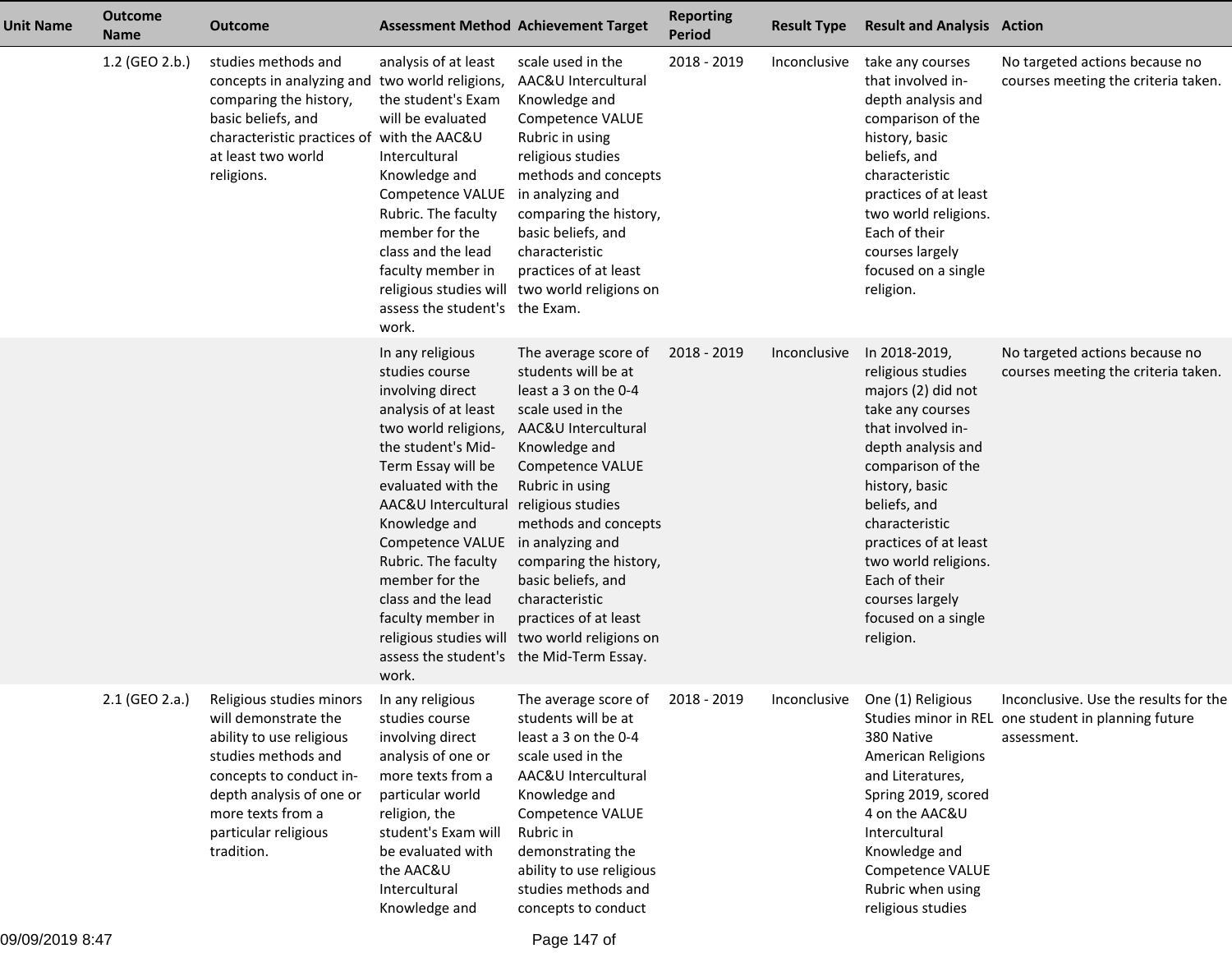| <b>Unit Name</b> | <b>Outcome</b><br><b>Name</b> | <b>Outcome</b>                                                                                                                                                                                                        | <b>Assessment Method Achievement Target</b>                                                                                                                                                                                                                                                                                                                                                                                                             |                                                                                                                                                                                                                                                                                                                                             | <b>Reporting</b><br><b>Period</b> | <b>Result Type</b> | <b>Result and Analysis Action</b>                                                                                                                                                                                                                                                                                                                                                                                                                                                                                                          |                                                                                                            |
|------------------|-------------------------------|-----------------------------------------------------------------------------------------------------------------------------------------------------------------------------------------------------------------------|---------------------------------------------------------------------------------------------------------------------------------------------------------------------------------------------------------------------------------------------------------------------------------------------------------------------------------------------------------------------------------------------------------------------------------------------------------|---------------------------------------------------------------------------------------------------------------------------------------------------------------------------------------------------------------------------------------------------------------------------------------------------------------------------------------------|-----------------------------------|--------------------|--------------------------------------------------------------------------------------------------------------------------------------------------------------------------------------------------------------------------------------------------------------------------------------------------------------------------------------------------------------------------------------------------------------------------------------------------------------------------------------------------------------------------------------------|------------------------------------------------------------------------------------------------------------|
|                  | 2.1 (GEO 2.a.)                | Religious studies minors<br>will demonstrate the<br>ability to use religious<br>studies methods and<br>concepts to conduct in-<br>depth analysis of one or<br>more texts from a<br>particular religious<br>tradition. | Competence VALUE in-depth analysis of<br>Rubric. The faculty<br>member for the<br>class and the lead<br>faculty member in<br>religious studies will<br>assess the student's<br>work.                                                                                                                                                                                                                                                                    | one or more texts<br>from a particular<br>religious tradition on<br>the Exam.                                                                                                                                                                                                                                                               | 2018 - 2019                       | Inconclusive       | methods and<br>multiple texts from<br>a particular world<br>religion (Native<br>American/Indigenou<br>s) on the Exam.<br>Course<br>requirements did<br>not make an exam<br>available for the<br>second minor.                                                                                                                                                                                                                                                                                                                              | Inconclusive. Use the results for the<br>concepts to analyze one student in planning future<br>assessment. |
|                  |                               |                                                                                                                                                                                                                       | In any religious<br>studies course<br>involving direct<br>analysis of one or<br>more texts from a<br>particular world<br>religion, the<br>student's Mid-Term<br>Essay will be<br>evaluated with the<br>AAC&U Intercultural studies methods and<br>Knowledge and<br>Competence VALUE in-depth analysis of<br>Rubric. The faculty<br>member for the<br>class and the lead<br>faculty member in<br>religious studies will<br>assess the student's<br>work. | The average score of<br>students will be at<br>least a 3 on the 0-4<br>scale used in the<br>AAC&U Intercultural<br>Knowledge and<br><b>Competence VALUE</b><br>Rubric in<br>demonstrating the<br>ability to use religious<br>concepts to conduct<br>one or more texts<br>from a particular<br>religious tradition on<br>the Mid-Term Essay. | 2018 - 2019                       | <b>Target Met</b>  | Two (2) Religious<br>Studies minors (one assessment.<br>in REL 304<br>Philosophy of<br>Religion, Fall 2018,<br>and one in REL 380<br>Native American<br>Religions and<br>Literatures, Spring<br>2019) scored an<br>average of 3.85 on<br>the AAC&U<br>Intercultural<br>Knowledge and<br>Competence VALUE<br>Rubric when using<br>religious studies<br>methods and<br>concepts to analyze<br>one or more texts<br>from a particular<br>world religion on<br>the Mid-Term Essay.<br>(One student scored<br>3.7 and one student<br>scored 4.) | Target met. Use in planning future                                                                         |
|                  | 3.1 (SAO & PO<br>4.a.         | Religious studies minors<br>will receive advising in<br>the minor each semester<br>to ensure the successful<br>completion of the<br>minor's requirements.                                                             | Each semester, the<br>Lead Faculty will<br>complete both the<br>department's<br>internal audit sheet<br>for the minor and<br>the audit sheet                                                                                                                                                                                                                                                                                                            | 100% of students will<br>attend an advising<br>session each semester<br>with the Lead Faculty<br>in Religious Studies<br>and receive a copy of<br>his/her internal audit                                                                                                                                                                    | 2018 - 2019                       | <b>Target Met</b>  | In 2018-2019, the<br>program had two<br>minors. The Lead<br>Faculty coordinated<br>with the students'<br>major advisors for<br>advising, reviewed                                                                                                                                                                                                                                                                                                                                                                                          | Target met. Use in planning future<br>assessment.                                                          |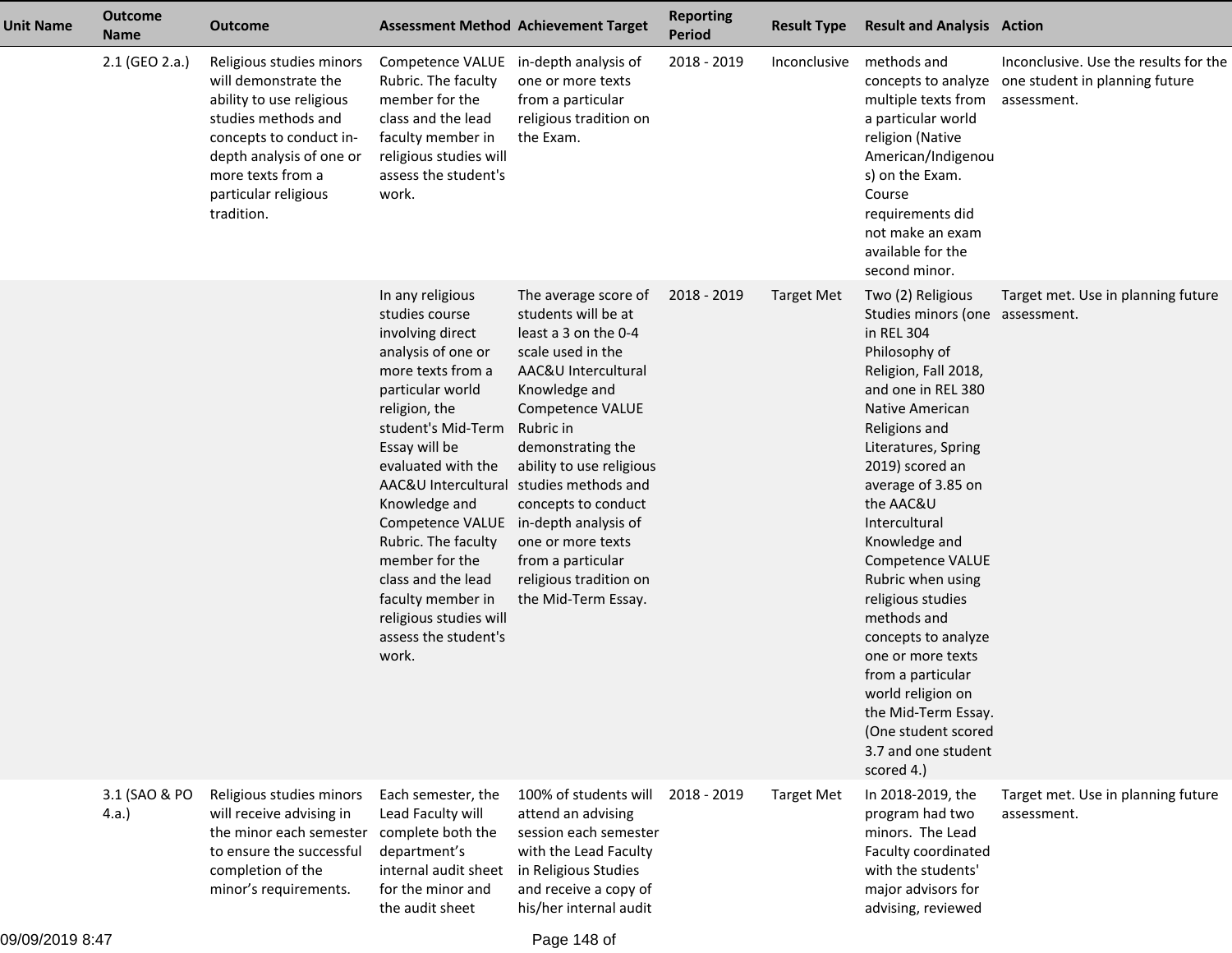| <b>Unit Name</b> | <b>Outcome</b><br><b>Name</b> | <b>Outcome</b>                                                                                                                                            |                                                                                                                                                                                                                                                                                                                                                                                                                                    | <b>Assessment Method Achievement Target</b>                                                                                       | <b>Reporting</b><br><b>Period</b> | <b>Result Type</b> | <b>Result and Analysis Action</b>                                                                                                                                                                                                                                                                                                                                                                                                                                                                                                                                                                                                                    |                                                   |
|------------------|-------------------------------|-----------------------------------------------------------------------------------------------------------------------------------------------------------|------------------------------------------------------------------------------------------------------------------------------------------------------------------------------------------------------------------------------------------------------------------------------------------------------------------------------------------------------------------------------------------------------------------------------------|-----------------------------------------------------------------------------------------------------------------------------------|-----------------------------------|--------------------|------------------------------------------------------------------------------------------------------------------------------------------------------------------------------------------------------------------------------------------------------------------------------------------------------------------------------------------------------------------------------------------------------------------------------------------------------------------------------------------------------------------------------------------------------------------------------------------------------------------------------------------------------|---------------------------------------------------|
|                  | 3.1 (SAO & PO<br>4.a.         | Religious studies minors<br>will receive advising in<br>the minor each semester<br>to ensure the successful<br>completion of the<br>minor's requirements. | provided by the<br>Registrar and will<br>provide a copy of<br>the internal audit<br>sheet to the<br>student. The Lead<br>Faculty will also<br>keep the completed<br>audit sheets on file<br>for review at the<br>end of each<br>academic year.                                                                                                                                                                                     | sheet.                                                                                                                            | 2018 - 2019                       | <b>Target Met</b>  | the audit sheets<br>provided by the<br>Registrar, provided<br>completed internal<br>audit sheets, and<br>kept the completed<br>audit sheets on file.                                                                                                                                                                                                                                                                                                                                                                                                                                                                                                 | Target met. Use in planning future<br>assessment. |
|                  |                               |                                                                                                                                                           | The Lead Faculty will 90% of students will<br>map out the<br>student's remaining confirming that all<br>coursework at each<br>conduct a final<br>advising session<br>with the student<br>once all<br>requirements have<br>been met, and will<br>confirm that the<br>student will<br>graduate with the<br>minor. At the end of<br>the academic year,<br>the Lead Faculty will<br>review the students'<br>documents/audit<br>sheets. | attend a final audit<br>requirements of the<br>advising session, will minor have been met<br>and will graduate with<br>the minor. | 2018 - 2019                       | <b>Target Met</b>  | In 2018-2019, the<br>program had two<br>minors. The Lead<br>Faculty coordinated<br>with the students'<br>major advisors for<br>advising the<br>students and<br>completed internal<br>audits o check that<br>all minor<br>requirements were<br>being met. In<br>reviewing the<br>completed audit<br>sheets and student<br>transcripts in the fall<br>semester in<br>preparation for the<br>student to graduate<br>in spring 2019, the<br>Lead Faculty<br>concluded that the<br>students were on<br>track to complete<br>the requirements<br>for the minor by<br>graduation, and<br>both graduated with<br>the religious studies<br>minor in May 2019. | Target met. Use in planning future<br>assessment. |
|                  | 4.1 (SLO)                     | Religious studies minors<br>will report that they have using a five-point                                                                                 | A written Exit Survey 90% of students                                                                                                                                                                                                                                                                                                                                                                                              | participating in the                                                                                                              | 2018 - 2019                       | <b>Target Met</b>  | A written Exit<br>Survey using a five-                                                                                                                                                                                                                                                                                                                                                                                                                                                                                                                                                                                                               | Target met. Use in planning future<br>assessment. |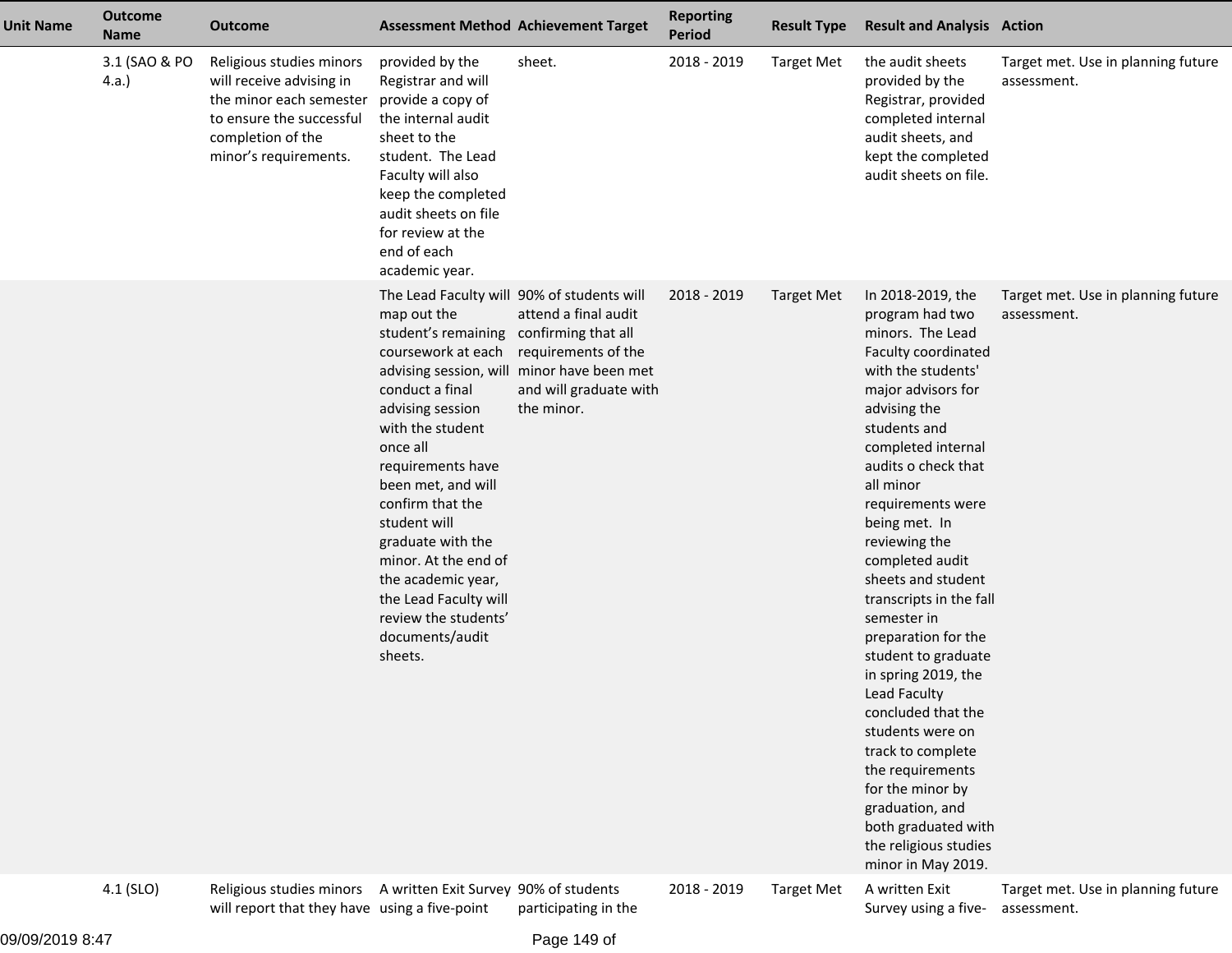| 4.1 (SLO)<br>scale on each of five Exit Survey will report 2018 - 2019<br>gained a broad<br><b>Target Met</b><br>point scale on each<br>understanding of religion questions will be<br>at least a 3 rating<br>of five questions<br>as a human phenomenon given to the student (satisfied) on a five-<br>was given to the<br>and they understand the in the final semester point scale that they<br>two religious studies<br>have gained a broad<br>history and<br>before completion.<br>minors who<br>The Lead Faculty will understanding of<br>graduated in 20189-<br>contemporary<br>expressions of world<br>review and analyze<br>religion as a human<br>201 (spring 2019).<br>On a scale from 1<br>religious traditions.<br>the Exit Survey<br>phenomenon and they<br>results at the end of<br>understand the history<br>(Very Dissatisfied) to<br>the academic year.<br>and contemporary<br>5 (Very Satisfied),<br>expressions of world<br>the students<br>religious traditions.<br>assigned a 4 or 5 for<br>how satisfied they<br>were with what they<br>learned in each<br>area: basic concepts<br>and methods in the<br>field of religious<br>studies, religion as a<br>broad human<br>phenomenon (what<br>religion is and what<br>it means to be<br>religious), the<br>history of world<br>religions,<br>contemporary<br>expressions of world<br>religions, and<br>similarities and<br>differences between<br>religious traditions.<br>1.1 (SAO & SLO) Candidates will be able to The instructor for ED Candidates will be<br>2018 - 2019<br>The Teacher Intern<br>Program -<br>Inconclusive<br>566 will assess and<br>able to demonstrate<br>demonstrate an<br>Assessment<br>Secondary<br>understanding of and<br>an understanding of<br>Instrument was not in Education, and these changes<br>Teacher<br>grade the teaching<br>apply knowledge and<br>of the candidate<br>and apply knowledge<br>Education -<br>implemented in ED<br>skills specific to their<br>and skills specific to<br>MAT {2016-<br>using the Teacher<br>697 Internship in<br>discipline by successful<br>their discipline by<br>Masters of<br>2017<br>Intern Assessment<br>Education.<br>completion of the<br>scoring on average a 2<br>Education.<br>Instrument.<br>Internship.<br>(Acceptable) or above<br>on the Teacher Intern<br>Assessment | <b>Unit Name</b> | <b>Outcome</b><br><b>Name</b> | <b>Outcome</b> | <b>Assessment Method Achievement Target</b> | <b>Reporting</b><br><b>Period</b> | <b>Result Type</b> | <b>Result and Analysis Action</b> |                                                                                                                                                                                                                                                                                                           |
|-----------------------------------------------------------------------------------------------------------------------------------------------------------------------------------------------------------------------------------------------------------------------------------------------------------------------------------------------------------------------------------------------------------------------------------------------------------------------------------------------------------------------------------------------------------------------------------------------------------------------------------------------------------------------------------------------------------------------------------------------------------------------------------------------------------------------------------------------------------------------------------------------------------------------------------------------------------------------------------------------------------------------------------------------------------------------------------------------------------------------------------------------------------------------------------------------------------------------------------------------------------------------------------------------------------------------------------------------------------------------------------------------------------------------------------------------------------------------------------------------------------------------------------------------------------------------------------------------------------------------------------------------------------------------------------------------------------------------------------------------------------------------------------------------------------------------------------------------------------------------------------------------------------------------------------------------------------------------------------------------------------------------------------------------------------------------------------------------------------------------------------------------------------------------------------------------------------------------------------------------------------------------------------------------------------------------------------|------------------|-------------------------------|----------------|---------------------------------------------|-----------------------------------|--------------------|-----------------------------------|-----------------------------------------------------------------------------------------------------------------------------------------------------------------------------------------------------------------------------------------------------------------------------------------------------------|
|                                                                                                                                                                                                                                                                                                                                                                                                                                                                                                                                                                                                                                                                                                                                                                                                                                                                                                                                                                                                                                                                                                                                                                                                                                                                                                                                                                                                                                                                                                                                                                                                                                                                                                                                                                                                                                                                                                                                                                                                                                                                                                                                                                                                                                                                                                                                   |                  |                               |                |                                             |                                   |                    |                                   | Target met. Use in planning future<br>assessment.                                                                                                                                                                                                                                                         |
| Internship is MAT.                                                                                                                                                                                                                                                                                                                                                                                                                                                                                                                                                                                                                                                                                                                                                                                                                                                                                                                                                                                                                                                                                                                                                                                                                                                                                                                                                                                                                                                                                                                                                                                                                                                                                                                                                                                                                                                                                                                                                                                                                                                                                                                                                                                                                                                                                                                |                  |                               |                | Instrument in ED 566,                       |                                   |                    |                                   | Significant changes have occurred<br>with the graduate course offerings<br>require greater oversight of the<br>graduate course requirements in<br>All Secondary Teacher Education -<br>MAT students will be assessed via<br>the Teacher Intern Assessment<br>Instrument.<br>If ED 566, the MAT internship |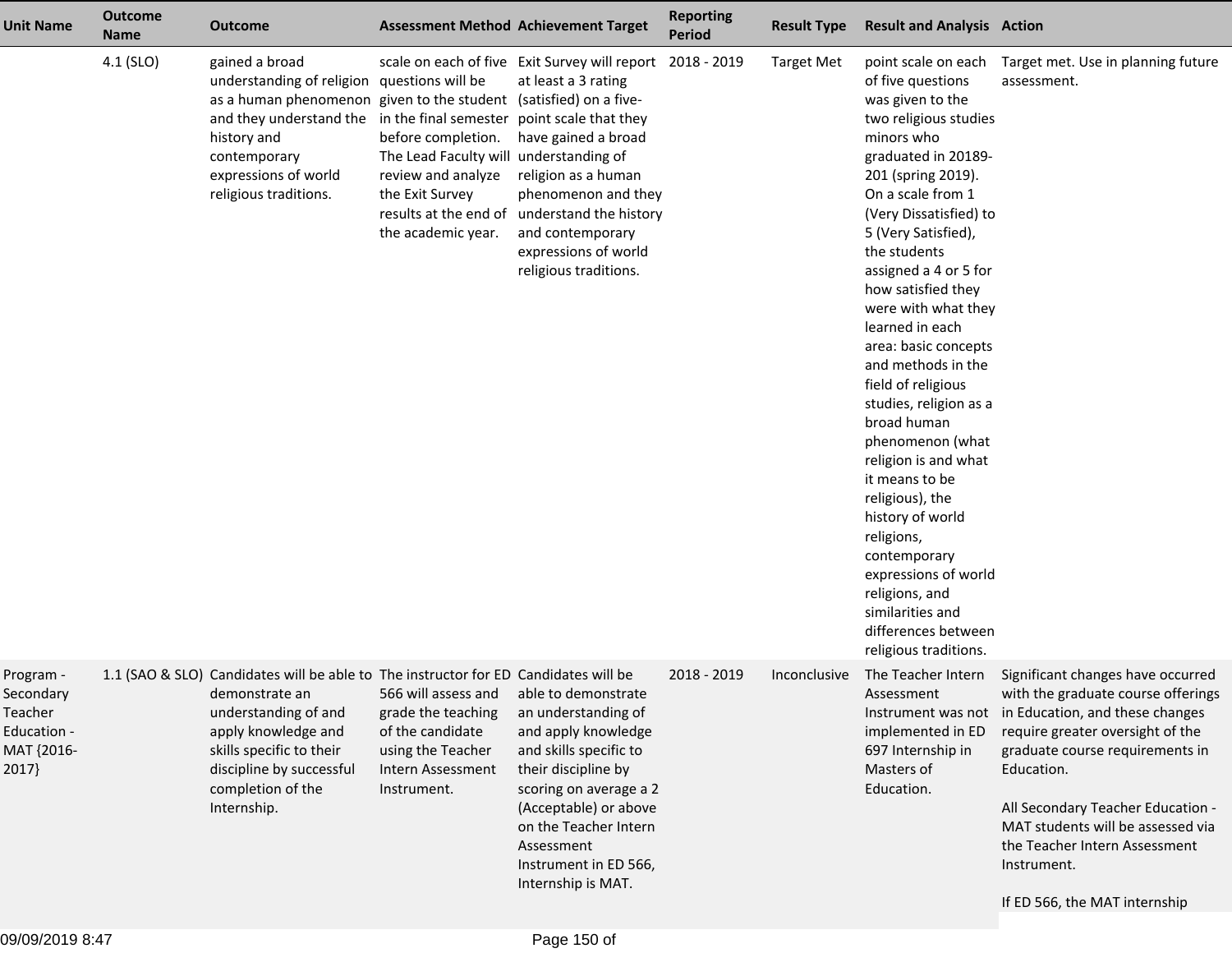| <b>Unit Name</b>                                                        | <b>Outcome</b><br><b>Name</b> | <b>Outcome</b>                                                                                                                                                                                                                                                                                                                                                                                                           | <b>Assessment Method Achievement Target</b>                                                                                                                                                 |                                                                                                                                                                                                                                                             | <b>Reporting</b><br><b>Period</b> | <b>Result Type</b> | <b>Result and Analysis Action</b>                                                                                                                                                                         |                                                                                                                                                                                                                                                                                                                                                                                                                                                                                                                                                                                                                                                                                                                                                                                                                                                                                                                                                                                                                                                                                                                                         |
|-------------------------------------------------------------------------|-------------------------------|--------------------------------------------------------------------------------------------------------------------------------------------------------------------------------------------------------------------------------------------------------------------------------------------------------------------------------------------------------------------------------------------------------------------------|---------------------------------------------------------------------------------------------------------------------------------------------------------------------------------------------|-------------------------------------------------------------------------------------------------------------------------------------------------------------------------------------------------------------------------------------------------------------|-----------------------------------|--------------------|-----------------------------------------------------------------------------------------------------------------------------------------------------------------------------------------------------------|-----------------------------------------------------------------------------------------------------------------------------------------------------------------------------------------------------------------------------------------------------------------------------------------------------------------------------------------------------------------------------------------------------------------------------------------------------------------------------------------------------------------------------------------------------------------------------------------------------------------------------------------------------------------------------------------------------------------------------------------------------------------------------------------------------------------------------------------------------------------------------------------------------------------------------------------------------------------------------------------------------------------------------------------------------------------------------------------------------------------------------------------|
| Program -<br>Secondary<br>Teacher<br>Education -<br>MAT {2016-<br>2017} |                               | 1.1 (SAO & SLO) Candidates will be able to The instructor for ED Candidates will be<br>demonstrate an<br>understanding of and<br>apply knowledge and<br>skills specific to their<br>discipline by successful<br>completion of the<br>Internship.                                                                                                                                                                         | 566 will assess and<br>grade the teaching<br>of the candidate<br>using the Teacher<br>Intern Assessment<br>Instrument.                                                                      | able to demonstrate<br>an understanding of<br>and apply knowledge<br>and skills specific to<br>their discipline by<br>scoring on average a 2<br>(Acceptable) or above<br>on the Teacher Intern<br>Assessment<br>Instrument in ED 566,<br>Internship is MAT. | 2018 - 2019                       | Inconclusive       | The Teacher Intern<br>Assessment<br>Instrument was not<br>implemented in ED<br>697 Internship in<br>Masters of<br>Education.                                                                              | course is offered in the 2019-2020<br>academic year, MAT internship<br>students will be assessed via the<br>Teacher Intern Assessment<br>Instrument in that course. If ED 566<br>is not offered in the 2019-2020<br>academic year, MAT internship<br>students will be combined with<br>M.Ed. students in ED 697, the<br>M.Ed. Internship course, and<br>assessed via the Teacher Intern<br>Assessment Instrument.                                                                                                                                                                                                                                                                                                                                                                                                                                                                                                                                                                                                                                                                                                                       |
|                                                                         | 1.2 (PO 2.c.)                 | Strengthen and Expand<br>K-12 Partnerships-<br>Partners will co-construct focus group<br>mutually beneficial P-12<br>school and community<br>arrangements, including<br>technology-based<br>collaborations, for clinical construct mutually<br>preparation and share<br>responsibility for<br>continuous improvement<br>of candidate preparation<br>(Council of Accreditation<br>for Educator Preparation,<br>CAEP 2.1). | The department of<br>education will hold<br>meetings with<br>various partners (K-<br>12 administration, K- which they will share<br>12 teachers) to co-<br>beneficial P-12<br>partnerships. | The department of<br>education and various<br>partners will host 2<br>focus groups during<br>the academic year in<br>opinions about<br>developing at least<br>one new mutually<br>beneficial partnership.                                                   | 2018 - 2019                       | Inconclusive       | While discussions<br>that led to<br>significant<br>improvements of<br>the MAT, the<br>focus group<br>mutually beneficial<br>partnerships for<br>MAT experience for<br>students and our P-<br>12 partners. | The division will retain this<br>occurred on campus achievement target. The division<br>has engaged other areas of campus<br>engaged in secondary education at<br>the undergraduate level to<br>determine ways to improve<br>division did not hold undergraduate to graduate MAT<br>pathways for students interested in<br>meetings to develop secondary education opportunities,<br>but significant work needs to be<br>done to determine how best we<br>improvement of the may meet the needs of K-12<br>administration and K-12 teachers,<br>particularly in the Columbus<br>Municipal School District and the<br>Lowndes County School District.<br>Additionally, the division is<br>interested in providing educational<br>pathways for teacher assistants,<br>and we recognize the value that a<br>MAT pathway may provide for<br>teacher assistants who have<br>undergraduate degrees in a<br>secondary education subject area<br>but who do not have teaching<br>licenses.<br>The division is committed to this<br>achievement target and to<br>developing partnerships designed<br>to improve and expand MAT<br>opportunities. |
|                                                                         |                               | 2.1 (SAO & SLO) Candidates will be able to The instructor for ED Candidates will be                                                                                                                                                                                                                                                                                                                                      |                                                                                                                                                                                             |                                                                                                                                                                                                                                                             | 2018 - 2019                       | Inconclusive       | This assessment                                                                                                                                                                                           | Significant changes have occurred                                                                                                                                                                                                                                                                                                                                                                                                                                                                                                                                                                                                                                                                                                                                                                                                                                                                                                                                                                                                                                                                                                       |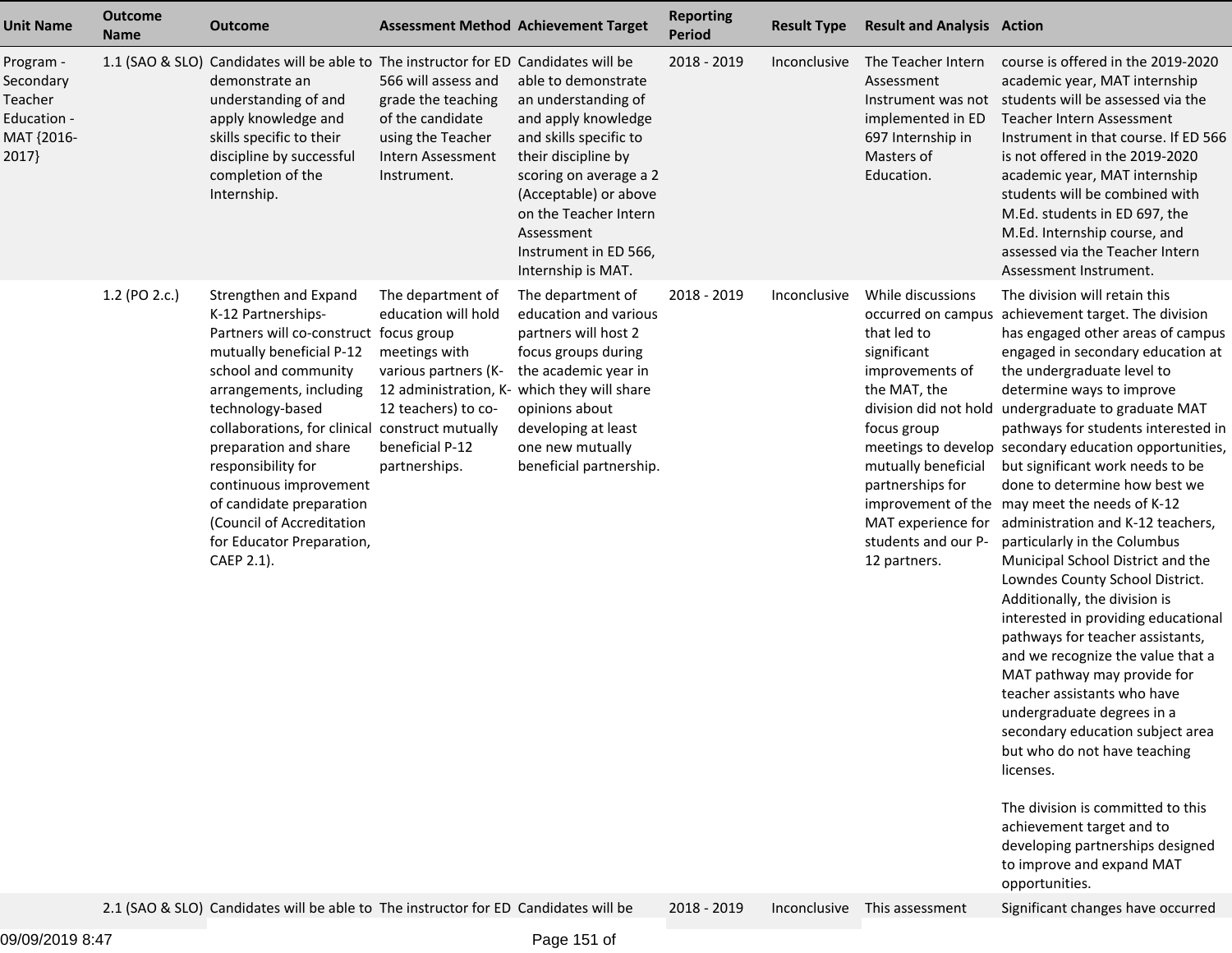| <b>Unit Name</b>     | <b>Outcome</b><br><b>Name</b> | <b>Outcome</b>                                                                                                                                                                                                                                                                                                                                             |                                                                                                                                                                          | <b>Assessment Method Achievement Target</b>                                                                                                                                                                                                                                                                                                                                                                                                                             | <b>Reporting</b><br><b>Period</b> | <b>Result Type</b>       | <b>Result and Analysis Action</b>                                                                                                                                                                                                                                                                                                          |                                                                                                                                                                                                                                                                                                                                                                                                                                                                                                                                                                                                                                                                                                            |
|----------------------|-------------------------------|------------------------------------------------------------------------------------------------------------------------------------------------------------------------------------------------------------------------------------------------------------------------------------------------------------------------------------------------------------|--------------------------------------------------------------------------------------------------------------------------------------------------------------------------|-------------------------------------------------------------------------------------------------------------------------------------------------------------------------------------------------------------------------------------------------------------------------------------------------------------------------------------------------------------------------------------------------------------------------------------------------------------------------|-----------------------------------|--------------------------|--------------------------------------------------------------------------------------------------------------------------------------------------------------------------------------------------------------------------------------------------------------------------------------------------------------------------------------------|------------------------------------------------------------------------------------------------------------------------------------------------------------------------------------------------------------------------------------------------------------------------------------------------------------------------------------------------------------------------------------------------------------------------------------------------------------------------------------------------------------------------------------------------------------------------------------------------------------------------------------------------------------------------------------------------------------|
|                      |                               | 2.1 (SAO & SLO) demonstrate skills and<br>commitment to creating<br>supportive environments unit developed by<br>that afford all students<br>access to rigorous college the Teaching Unit<br>and career-ready<br>standards by developing<br>a teaching unit.                                                                                               | 566 will assess and<br>grade the teaching<br>the student(s) using<br>Rubric.                                                                                             | able to demonstrate<br>skills and commitment<br>to creating supportive<br>environments that<br>afford all students<br>access to rigorous<br>college and career-<br>supportive<br>environments by<br>developing a reading<br>program specific to<br>the needs of the<br>school by scoring an<br>average of 2 or above<br>on the Teaching Unit<br>Rubric in ED 566,<br>Internship in MAT.                                                                                 | 2018 - 2019                       | Inconclusive             | instrument was<br>overlooked when<br>the decision to<br>move this student<br>from ED 566 to ED<br>697 was made.<br>course<br>requirements<br>aligned with<br>assessment<br>measures is<br>required.                                                                                                                                        | with the graduate course offerings<br>in Education, and these changes<br>require greater oversight of the<br>graduate course requirements in<br>Education.<br>Greater oversight of All Secondary Teacher Education -<br>MAT students will be assessed via<br>the Teaching Unit Rubric.<br>If ED 566, the MAT internship<br>course is offered in the 2019-2020<br>academic year, MAT internship<br>students will be assessed via the<br>Teaching Unit Rubric in that course.<br>If ED 566 is not offered in the 2019-<br>2020 academic year, MAT<br>internship students will be<br>combined with M.Ed. students in<br>ED 697, the M.Ed. Internship<br>course, and assessed via the<br>Teaching Unit Rubric. |
|                      | 3.1 (RO & SLO)                | Candidates will<br>demonstrate their<br>proficiencies to<br>understand and apply<br>knowledge and skills<br>appropriate to their<br>professional field of<br>specialization so that<br>learning and<br>development<br>opportunities for all P-12<br>students are enhanced<br>through the development<br>of a research study in<br>their area of expertise. | The instructor for ED Candidates will<br>500 will assess and<br>grade the research<br>project(s) presented<br>by the student(s)<br>using the Research<br>Project Rubric. | demonstrate their<br>proficiencies to<br>understand and apply<br>knowledge and skills<br>appropriate to their<br>professional field of<br>specialization so that<br>learning and<br>development<br>opportunities for all P-<br>12 students are<br>enhanced through the<br>development of a<br>research study in their<br>area of expertise by<br>scoring an average of<br>86% or higher on the<br>Research Project<br>Rubric in ED 500,<br><b>Educational Research.</b> | 2018 - 2019                       | <b>Target Met</b>        | completed ED 600<br><b>Action Research</b><br>with a mean score<br>of 89%. These<br>students completed<br>the research project<br>proposal with the<br>following scores:<br>Student A: 86%,<br>Student B: 82%, and<br>Student C: 99%.<br>Note: The Research<br>Project Rubric is<br>named ED 699 and<br>is used in that<br>course as well. | Three MAT students This measure is appropriate, and<br>the program will retain this<br>Leadership Through measure with the understanding<br>that this measure is assessed from<br>ED 600, not ED 500.                                                                                                                                                                                                                                                                                                                                                                                                                                                                                                      |
| Program -<br>Spanish | 1.1 (GEO 1.c.)                | Knowledge of Grammar:<br>Students will be able to                                                                                                                                                                                                                                                                                                          | Students will<br>produce a written                                                                                                                                       | The average score of<br>students on the                                                                                                                                                                                                                                                                                                                                                                                                                                 | 2018 - 2019                       | <b>Target Not</b><br>Met | Of the 142<br>assignments                                                                                                                                                                                                                                                                                                                  | Continue with plan. one thing to<br>consider would be having students                                                                                                                                                                                                                                                                                                                                                                                                                                                                                                                                                                                                                                      |
|                      |                               |                                                                                                                                                                                                                                                                                                                                                            |                                                                                                                                                                          |                                                                                                                                                                                                                                                                                                                                                                                                                                                                         |                                   |                          |                                                                                                                                                                                                                                                                                                                                            |                                                                                                                                                                                                                                                                                                                                                                                                                                                                                                                                                                                                                                                                                                            |

09/09/2019 8:47

Page 152 of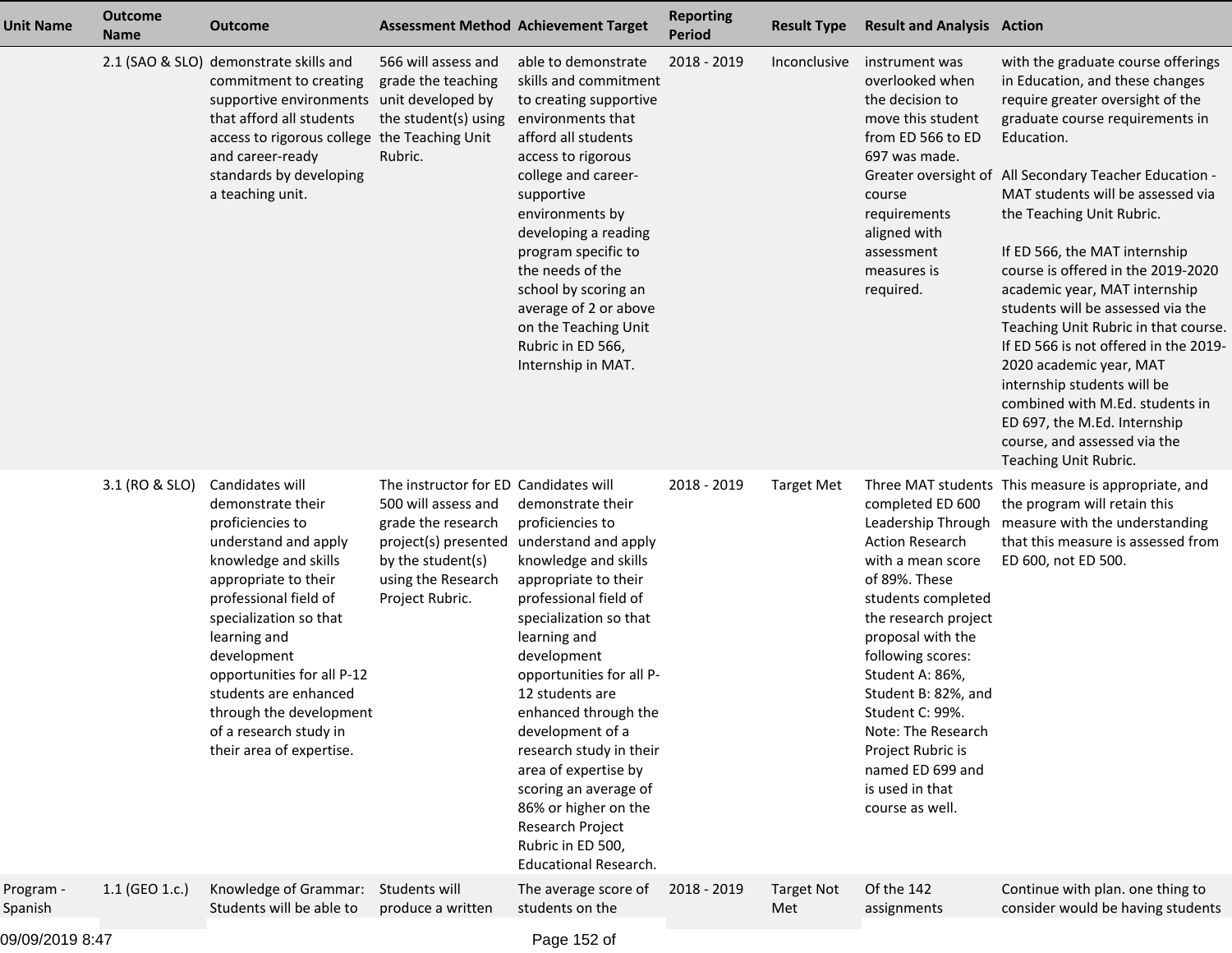| <b>Unit Name</b>                                                           | <b>Outcome</b><br><b>Name</b> | <b>Outcome</b>                                                                                                                                                                                                                                                                                                                                       | <b>Assessment Method Achievement Target</b>                                                                                                                                                                                                                               |                                                                                                                                                                                                                          | <b>Reporting</b><br><b>Period</b> | <b>Result Type</b>       | <b>Result and Analysis Action</b>                                                                                                                                                                                                                                |                                                                                                                                                                                                                                          |
|----------------------------------------------------------------------------|-------------------------------|------------------------------------------------------------------------------------------------------------------------------------------------------------------------------------------------------------------------------------------------------------------------------------------------------------------------------------------------------|---------------------------------------------------------------------------------------------------------------------------------------------------------------------------------------------------------------------------------------------------------------------------|--------------------------------------------------------------------------------------------------------------------------------------------------------------------------------------------------------------------------|-----------------------------------|--------------------------|------------------------------------------------------------------------------------------------------------------------------------------------------------------------------------------------------------------------------------------------------------------|------------------------------------------------------------------------------------------------------------------------------------------------------------------------------------------------------------------------------------------|
| (including<br>Minor and K-<br>12<br>Certification) -<br>BA {2016-<br>2017} | 1.1 (GEO 1.c.)                | manipulate simple<br>structures. Students will<br>know the basic verbal<br>system of Spanish<br>(tenses, moods, aspects)<br>and be able to produce<br>forms.                                                                                                                                                                                         | assignment<br>(composition or<br>exam) that will be<br>graded by the<br>instructor using the<br>AAC&U Writing<br>Communication<br>Value Rubric.                                                                                                                           | written assignment<br>will be a 2 or higher on<br>the scale 0-4 from the<br>AAC&U Writing<br><b>Communication Value</b><br>Rubric on the control<br>of syntax and<br>mechanics evaluation<br>of this assignment.         | 2018 - 2019                       | <b>Target Not</b><br>Met | assessed, 18 scored<br>failing to follow<br>instructions and/or<br>produce<br>comprehensible<br>language in written<br>form. 28 students<br>scored a 1 on the<br>rubric; 64 earned a<br>2 and 32 earned a 3<br>on the written<br>rubric. Total<br>Average - 2.03 | complete drafts of their<br>a o on the rubric for compositions, provide feedback on<br>those drafts and then grade the<br>final version of the assignment. This<br>could help boost scores and general<br>ability with written language. |
|                                                                            | 1.2 (GEO 1.c.)                | <b>Speaking Proficiency:</b><br>Students will be able to<br>go beyond the one word<br>response and be able to<br>produce simple,<br>sentence-length<br>utterances with a<br>reasonably accurate<br>pronunciation on topics<br>related to their personal<br>and academic lives<br>(family, classes, daily<br>activities, leisure<br>activities, etc.) | Students will<br>complete an oral<br>exam with the<br>instructor that will<br>be evaluated using<br>the AAC&U Oral<br>Communication<br>Rubric.                                                                                                                            | The average score of<br>students on the oral<br>assignment will be a 2<br>or higher on the scale<br>of 0-4 from the use of<br>Language as described<br>by AAC&U Oral<br>Communication<br>Rubric.                         | 2018 - 2019                       | <b>Target Not</b><br>Met | Of the 146 student<br>assignments<br>zero, 72 earned 1,<br>59 earned 2 and 9<br>earned 3 based on<br>the Oral<br>Communication<br>Rubric. The average<br>score was 1.49.                                                                                         | Lowering the average to 1.5 would<br>be a more readily attainable goal,<br>assessed, 6 earned a although still a challenge at the<br>lower levels.                                                                                       |
|                                                                            | 2.1 (GEO 2.c.)                | <b>Cultural Knowledge:</b><br>Students will explore<br>issues related to Hispanic assignment on a<br>cultures at a basic level.<br>Students will have an<br>awareness of cultural<br>differences and be able<br>to make comparisons<br>between Hispanic<br>cultures and their own.                                                                   | 100 level students<br>will complete an<br>topic of cultural<br>relevance that<br>relates to the<br>Spanish-speaking<br>world. This will be<br>graded by the<br>instructor using the<br>AAC&U Intercultural Rubric.<br>Knowledge and<br><b>Competence VALUE</b><br>Rubric. | The average score of<br>the 100 level students<br>on the cultural<br>relevance assignment<br>will be a 1 or higher on<br>the 0-4 scale used in<br>the AAC&U<br>Intercultural<br>Knowledge and<br><b>Competence VALUE</b> | 2018 - 2019                       | <b>Target Not</b><br>Met | 8 students at the<br>100 level completed<br>an assignment<br>which used the<br>Intercultural<br>Knowledge and<br>Competence value<br>rubric. Of these 8, 5<br>earned a score of 1<br>and 3 earned a 2.<br>The average was<br>1.375.                              | For the upcoming academic year, in<br>order to ensure continuity and<br>compliance, it is recommended<br>that the instructors agree on and<br>plan a cultural activity that will be<br>assessed prior to the start of the<br>semester.   |
|                                                                            |                               |                                                                                                                                                                                                                                                                                                                                                      | 200 level students<br>will complete an<br>assignment on a                                                                                                                                                                                                                 | The average score of<br>the 200 level students<br>on the cultural                                                                                                                                                        | 2018 - 2019                       | <b>Target Met</b>        | Of the 53 students<br>assessed, 16 earned<br>a 1, 15 earned a 2                                                                                                                                                                                                  | Continue with plan.                                                                                                                                                                                                                      |
|                                                                            |                               |                                                                                                                                                                                                                                                                                                                                                      |                                                                                                                                                                                                                                                                           |                                                                                                                                                                                                                          |                                   |                          |                                                                                                                                                                                                                                                                  |                                                                                                                                                                                                                                          |

Page 153 of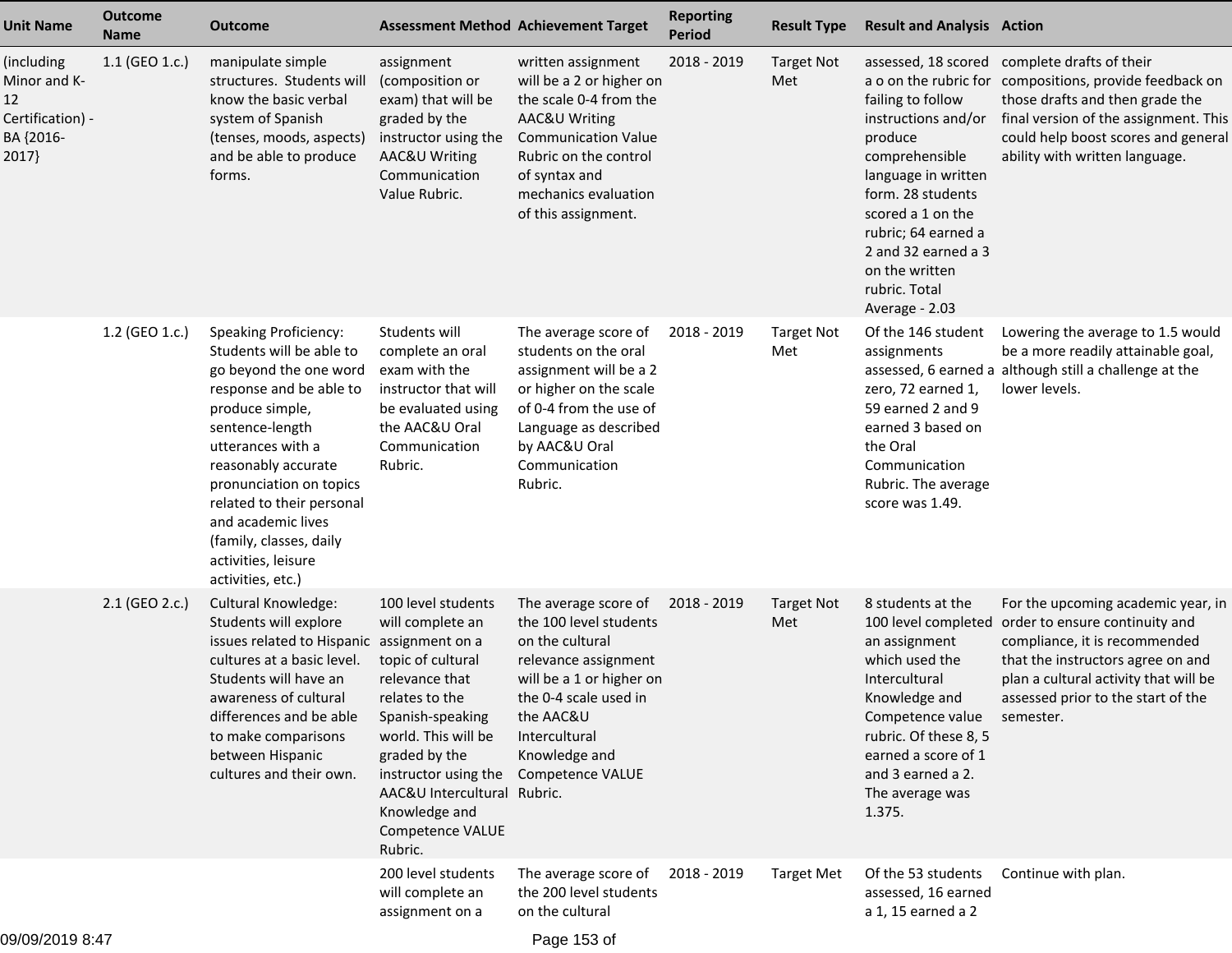| <b>Unit Name</b> | <b>Outcome</b><br><b>Name</b> | <b>Outcome</b>                                                                                                                                                                                                                                                                                                                                                                                                                                                                                                 |                                                                                                                                                                                                                                                                                                                                                    | <b>Assessment Method Achievement Target</b>                                                                                                                                                                                      | <b>Reporting</b><br><b>Period</b> | <b>Result Type</b>       | <b>Result and Analysis Action</b>                                                                                                                                                                                                                                                               |                                                                                                                                                                                                  |
|------------------|-------------------------------|----------------------------------------------------------------------------------------------------------------------------------------------------------------------------------------------------------------------------------------------------------------------------------------------------------------------------------------------------------------------------------------------------------------------------------------------------------------------------------------------------------------|----------------------------------------------------------------------------------------------------------------------------------------------------------------------------------------------------------------------------------------------------------------------------------------------------------------------------------------------------|----------------------------------------------------------------------------------------------------------------------------------------------------------------------------------------------------------------------------------|-----------------------------------|--------------------------|-------------------------------------------------------------------------------------------------------------------------------------------------------------------------------------------------------------------------------------------------------------------------------------------------|--------------------------------------------------------------------------------------------------------------------------------------------------------------------------------------------------|
|                  |                               |                                                                                                                                                                                                                                                                                                                                                                                                                                                                                                                | topic of cultural<br>relevance that<br>relates to the<br>Spanish-speaking<br>world. This will be<br>graded by the<br>instructor using the<br>AAC&U Intercultural Rubric.<br>Knowledge and<br>Competence VALUE<br>Rubric.                                                                                                                           | relevance assignment 2018 - 2019<br>will be a 2 or higher on<br>the 0-4 scale used in<br>the AAC&U<br>Intercultural<br>Knowledge and<br><b>Competence VALUE</b>                                                                  |                                   | <b>Target Met</b>        | and 22 earned a 3<br>on the rubric. The<br>average score was<br>2.33.                                                                                                                                                                                                                           | Continue with plan.                                                                                                                                                                              |
|                  | 2.c.                          | 2.2 (SAO & GEO Students will articulate<br>their cumulative cultural<br>knowledge in a Capstone<br>assignment by examining<br>cultural differences and<br>making comparisons.                                                                                                                                                                                                                                                                                                                                  | Students will<br>complete the<br><b>Cultural Differences</b><br>Capstone<br>Assignment that<br>requires them to<br>demonstrate an<br>awareness of<br>cultural differences<br>among Spanish<br>speakers. This<br>assignment will be<br>graded by the<br>instructor using the<br>AAC&U Intercultural<br>Knowledge and<br>Competence VALUE<br>Rubric. | The average score of<br>students on the<br><b>Cultural Differences</b><br>Capstone Assignment<br>will be a 2 or higher on<br>the 0-4 scale used in<br>the AAC&U<br>Intercultural<br>Knowledge and<br>Competence VALUE<br>Rubric. | 2018 - 2019                       | Target Met               | Students in 202<br>completed an<br>assignment<br>researching a<br>musical group/artist<br>from the Spanish-<br>speaking world and<br>then comparing the<br>genre and music to<br>an English-speaking<br>group from the US.<br>Of the 22 students<br>assessed, the<br>average score was<br>2.09. | Continue with plan.                                                                                                                                                                              |
|                  | 2.3 (PO 3.b.)                 | The completion of four<br>semesters of Spanish will coordinator will<br>encourage global thinking collect data from an<br>and perspectives through Enrollment Report<br>broadening of cultural on the number of<br>and language-based<br>knowledge among our<br>students. In an effort to<br>provide students with a<br>"global perspective" and<br>to prepare "them for the<br>global workforce of the<br>future," the Spanish<br>program will actively<br>seek to increase interest<br>and enrollment in the | The assessment<br>declared Spanish<br>minors and majors<br>at the end of the<br>academic year.                                                                                                                                                                                                                                                     | An increase in minors<br>and majors over the<br>next three years (7<br>and 3, respectively).                                                                                                                                     | 2018 - 2019                       | <b>Target Not</b><br>Met | 3 Spanish majors<br>and 4 minors, that I<br>am aware of. I am<br>aware of several<br>students who<br>expressed interest<br>and the intention of<br>declaring a minor,<br>but as of the end of<br>the semester, had<br>yet to do so.                                                             | Continue to promote program.<br>Encourage students to enroll in<br>summer courses so they can<br>complete intro/intermediate levels<br>and have sufficient time to<br>complete a major or minor. |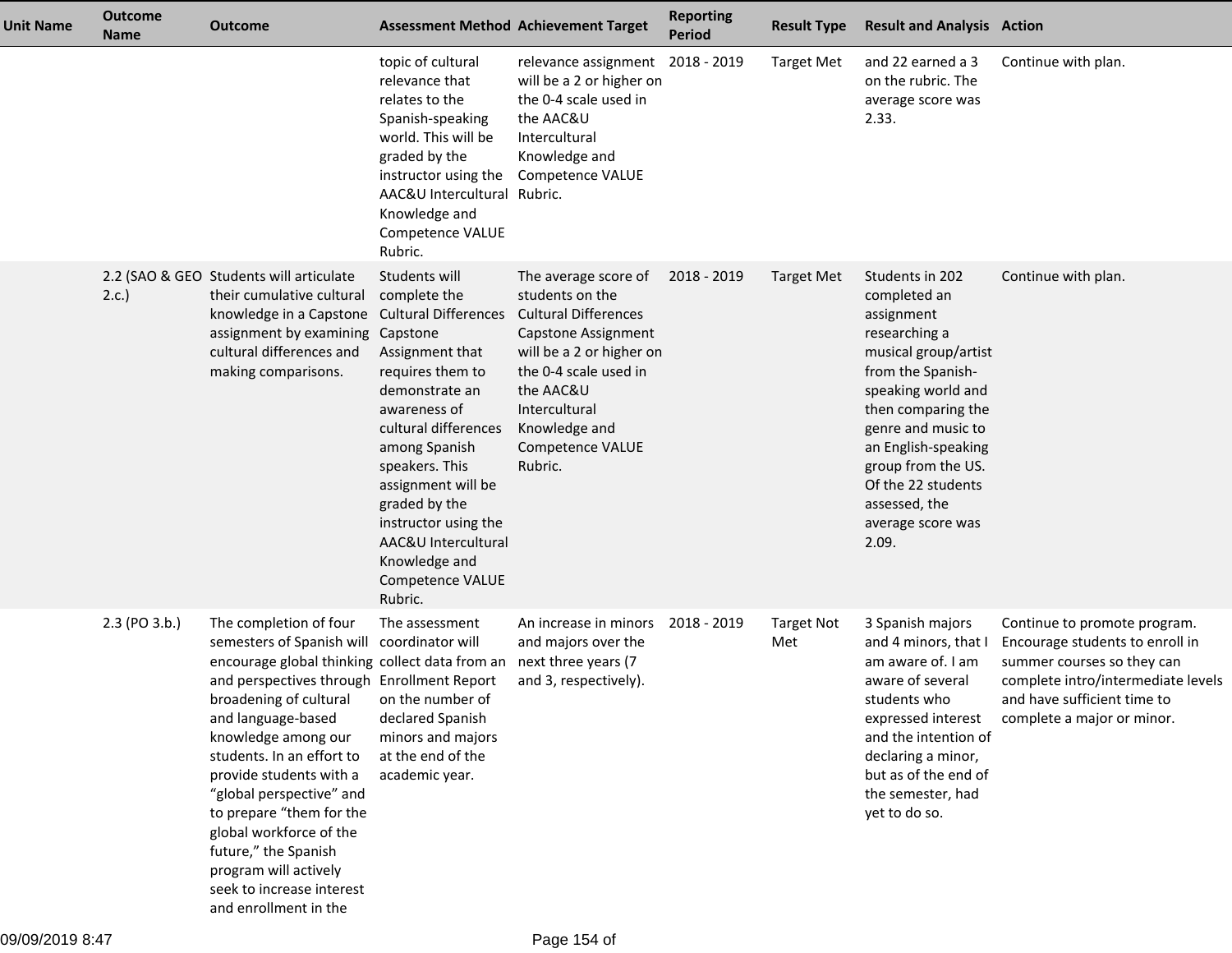| <b>Unit Name</b>                           | <b>Outcome</b><br><b>Name</b> | <b>Outcome</b>                                                    | <b>Assessment Method Achievement Target</b>                                                                                                                                                                                                                                                                                                                                                                                                                                                                                                                                                                                                                                                                                                                          |                                                                                                                                                                                                                                                    | <b>Reporting</b><br>Period | <b>Result Type</b>       | <b>Result and Analysis Action</b>                                                                                                                                                                                                   |                                                                                                                                                                                                                                                                                                                                                                                                                            |
|--------------------------------------------|-------------------------------|-------------------------------------------------------------------|----------------------------------------------------------------------------------------------------------------------------------------------------------------------------------------------------------------------------------------------------------------------------------------------------------------------------------------------------------------------------------------------------------------------------------------------------------------------------------------------------------------------------------------------------------------------------------------------------------------------------------------------------------------------------------------------------------------------------------------------------------------------|----------------------------------------------------------------------------------------------------------------------------------------------------------------------------------------------------------------------------------------------------|----------------------------|--------------------------|-------------------------------------------------------------------------------------------------------------------------------------------------------------------------------------------------------------------------------------|----------------------------------------------------------------------------------------------------------------------------------------------------------------------------------------------------------------------------------------------------------------------------------------------------------------------------------------------------------------------------------------------------------------------------|
|                                            | 2.3 (PO 3.b.)                 | Spanish minor and major. The assessment                           | coordinator will<br>collect data from an next three years (7<br><b>Enrollment Report</b><br>on the number of<br>declared Spanish<br>minors and majors<br>at the end of the<br>academic year.                                                                                                                                                                                                                                                                                                                                                                                                                                                                                                                                                                         | An increase in minors<br>and majors over the<br>and 3, respectively).                                                                                                                                                                              | 2018 - 2019                | <b>Target Not</b><br>Met | 3 Spanish majors<br>and 4 minors, that I<br>am aware of. I am<br>aware of several<br>students who<br>expressed interest<br>and the intention of<br>declaring a minor,<br>but as of the end of<br>the semester, had<br>yet to do so. | Continue to promote program.<br>Encourage students to enroll in<br>summer courses so they can<br>complete intro/intermediate levels<br>and have sufficient time to<br>complete a major or minor.                                                                                                                                                                                                                           |
| Program -<br>Theatre - BA<br>${2016-2017}$ | $1.1$ (SLO)                   | Students will increase<br>their level of<br>communication skills. | All first-year transfer 60% of transfers<br>students will be<br>reviewed at the end Survey are expected<br>of the Fall semester to score on the<br>classes). They are<br>given a four<br>question Survey in<br>advance that allows<br>them to self-assess<br>their own growth as<br>theatre artists (see<br>attached doc,<br>"Questions for<br>Sophomore<br>Review." The<br>interviewees will be<br>required to turn in<br>written answers to<br>reviewing faculty,<br>but will be required<br>to give an oral<br>response as well.<br>This method of<br>assessment will<br>allow the students<br>to see what skills<br>they need to focus<br>on in the latter part<br>of their college<br>careers. The<br>questions will be<br>scored using the<br>department's own | participating in the<br>(last week of regular Sophomore/Transfer<br>Interview/Audition<br>Project Rubric a<br>"strong pass" in two of<br>the three following<br>categories:<br>performance/presenta<br>tion; craftsmanship;<br>and interpretation. | 2018 - 2019                | <b>Target Not</b><br>Met | 3 Transfer received<br>a "Weak Pass"<br>grade.<br>0% of students                                                                                                                                                                    | From the Chair: This will require a<br>meeting with general faculty before<br>the beginning of the year. There is<br>a concern that the faculty are<br>achieved Proficiency applying stricter criteria than are<br>needed in the assessment of the<br>transfer students. We need to<br>reconcile the faculty's desire for<br>excellence with the program's<br>responsibility to provide a fair and<br>credible assessment. |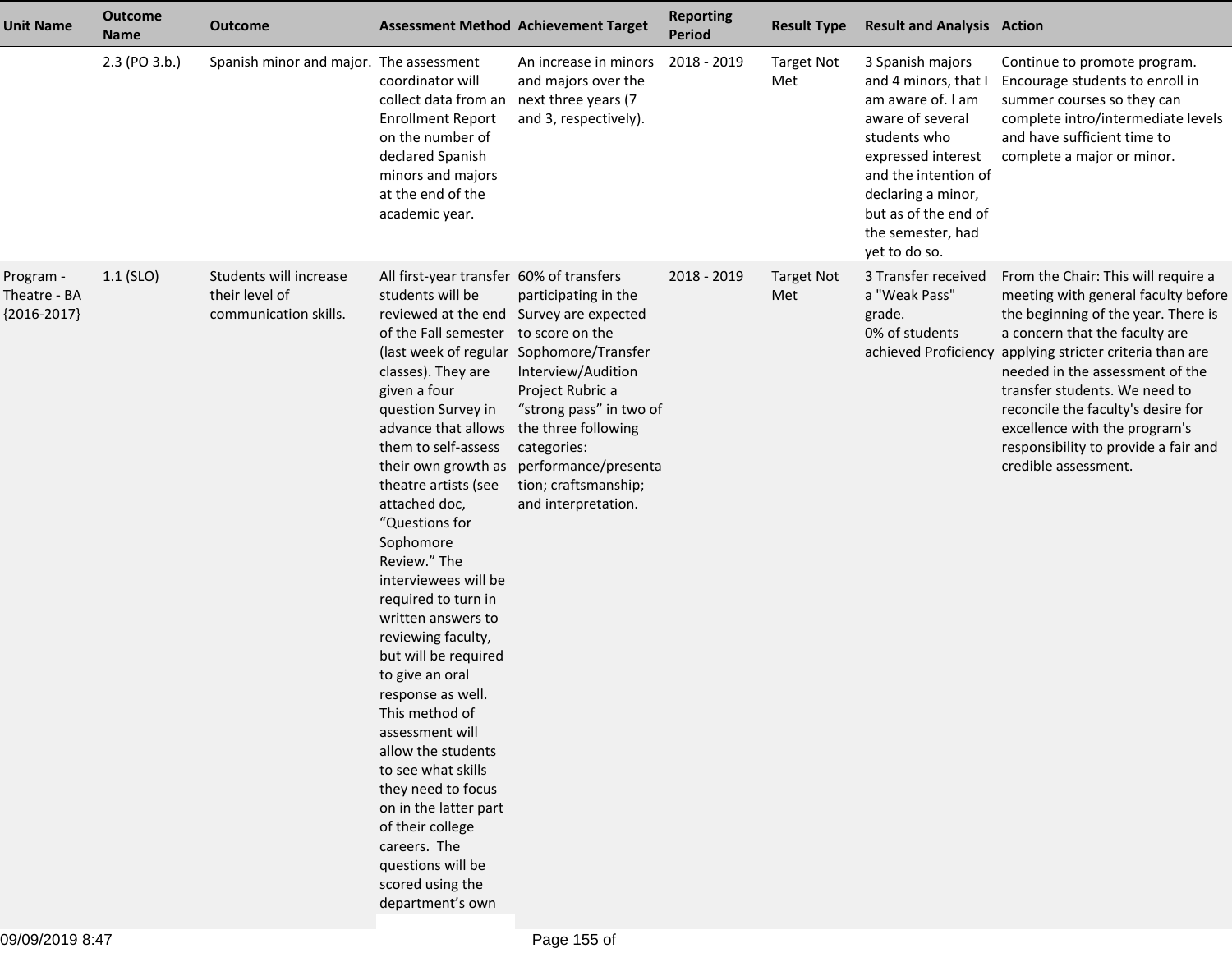| <b>Unit Name</b>                           | <b>Outcome</b><br><b>Name</b> | <b>Outcome</b>                                                    |                                                                                                                                                                                                                                                                                                                                                                                                                                                                                                                                                                                                                                                                                                                                                                                                                                                                                                                                                                                                      | <b>Assessment Method Achievement Target</b>                                                                                                                                                                                                      | <b>Reporting</b><br>Period | <b>Result Type</b>       | <b>Result and Analysis Action</b>                                |                                                                                                                                                                                                                                                                                                                                                                                                                            |
|--------------------------------------------|-------------------------------|-------------------------------------------------------------------|------------------------------------------------------------------------------------------------------------------------------------------------------------------------------------------------------------------------------------------------------------------------------------------------------------------------------------------------------------------------------------------------------------------------------------------------------------------------------------------------------------------------------------------------------------------------------------------------------------------------------------------------------------------------------------------------------------------------------------------------------------------------------------------------------------------------------------------------------------------------------------------------------------------------------------------------------------------------------------------------------|--------------------------------------------------------------------------------------------------------------------------------------------------------------------------------------------------------------------------------------------------|----------------------------|--------------------------|------------------------------------------------------------------|----------------------------------------------------------------------------------------------------------------------------------------------------------------------------------------------------------------------------------------------------------------------------------------------------------------------------------------------------------------------------------------------------------------------------|
| Program -<br>Theatre - BA<br>${2016-2017}$ | $1.1$ (SLO)                   | Students will increase<br>their level of<br>communication skills. | "SOPHOMORE/TRA<br><b>NSFER</b><br>INTERVIEW/AUDITIO Survey are expected<br>N PROJECT" Rubric. to score on the<br>Originally,<br>assessment was<br>rotated with<br>graduating Seniors<br>being reported in<br>odd-numbered<br>years and<br>sophomore review<br>taking place in even-<br>numbered years.<br>Until the number of<br>students is sufficient<br>to support this<br>protocol, both<br>methods of<br>assessment will be<br>used every year.<br>Sophomore and first<br>year transfer review<br>will take place at the<br>end of the Fall<br>semester and Senior<br>exit portfolios will<br>take place in the last<br>two weeks of the<br>Spring semester.<br>The Department<br>intends to assign a<br>date for the "exit<br>portfolio review."<br>On that date<br>graduating seniors<br>will present an<br>"acting portfolio"<br>and/or a "technical<br>theatre portfolio" to<br>the faculty. The<br>Sophomore/Transfer<br>Interview/Audition<br>Project Rubric will<br>be use to assess the | 60% of transfers<br>participating in the<br>Sophomore/Transfer<br>Interview/Audition<br>Project Rubric a<br>"strong pass" in two of<br>the three following<br>categories:<br>performance/presenta<br>tion; craftsmanship;<br>and interpretation. | 2018 - 2019                | <b>Target Not</b><br>Met | 3 Transfer received<br>a "Weak Pass"<br>grade.<br>0% of students | From the Chair: This will require a<br>meeting with general faculty before<br>the beginning of the year. There is<br>a concern that the faculty are<br>achieved Proficiency applying stricter criteria than are<br>needed in the assessment of the<br>transfer students. We need to<br>reconcile the faculty's desire for<br>excellence with the program's<br>responsibility to provide a fair and<br>credible assessment. |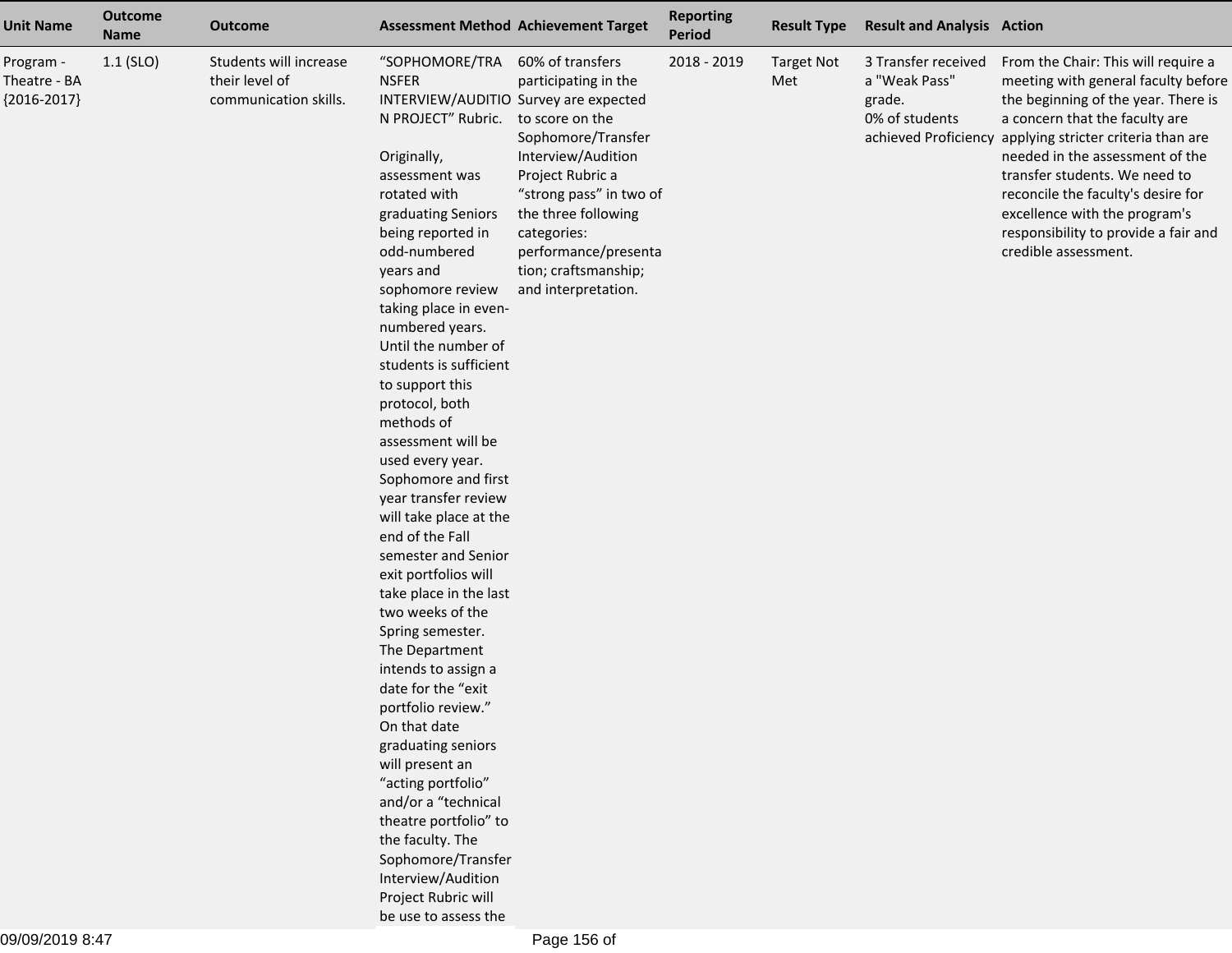| <b>Unit Name</b>                           | <b>Outcome</b><br><b>Name</b> | <b>Outcome</b>                                                    |                                                                                                                                                                                                                                                                                                                                                                                                                                                                                                                                                                                                                                                                                           | <b>Assessment Method Achievement Target</b>                                                                                                                                                                                                                                                                                                   | <b>Reporting</b><br><b>Period</b> | <b>Result Type</b>       | <b>Result and Analysis Action</b>                                |                                                                                                                                                                                                                                                                                                                                                                                                                            |
|--------------------------------------------|-------------------------------|-------------------------------------------------------------------|-------------------------------------------------------------------------------------------------------------------------------------------------------------------------------------------------------------------------------------------------------------------------------------------------------------------------------------------------------------------------------------------------------------------------------------------------------------------------------------------------------------------------------------------------------------------------------------------------------------------------------------------------------------------------------------------|-----------------------------------------------------------------------------------------------------------------------------------------------------------------------------------------------------------------------------------------------------------------------------------------------------------------------------------------------|-----------------------------------|--------------------------|------------------------------------------------------------------|----------------------------------------------------------------------------------------------------------------------------------------------------------------------------------------------------------------------------------------------------------------------------------------------------------------------------------------------------------------------------------------------------------------------------|
| Program -<br>Theatre - BA<br>${2016-2017}$ | $1.1$ (SLO)                   | Students will increase<br>their level of<br>communication skills. | level of expertise in 60% of transfers<br>the student's chosen participating in the<br>area of<br>presentation.                                                                                                                                                                                                                                                                                                                                                                                                                                                                                                                                                                           | Survey are expected<br>to score on the<br>Sophomore/Transfer<br>Interview/Audition<br>Project Rubric a<br>"strong pass" in two of<br>the three following<br>categories:<br>performance/presenta<br>tion; craftsmanship;<br>and interpretation.                                                                                                | 2018 - 2019                       | <b>Target Not</b><br>Met | 3 Transfer received<br>a "Weak Pass"<br>grade.<br>0% of students | From the Chair: This will require a<br>meeting with general faculty before<br>the beginning of the year. There is<br>a concern that the faculty are<br>achieved Proficiency applying stricter criteria than are<br>needed in the assessment of the<br>transfer students. We need to<br>reconcile the faculty's desire for<br>excellence with the program's<br>responsibility to provide a fair and<br>credible assessment. |
|                                            |                               |                                                                   | All sophomore<br>students will be<br>reviewed at the end those who have<br>classes). They are<br>given a four<br>question Survey in<br>advance that allows<br>them to self-assess<br>their own growth as Project Rubric a<br>theatre artists (see<br>attached doc,<br>"Questions for<br>Sophomore<br>Review." The<br>interviewees will be and interpretation.<br>required to turn in<br>written answers to<br>reviewing faculty,<br>but will be required<br>to give an oral<br>response as well.<br>This method of<br>assessment will<br>allow the students<br>to see what skills<br>they need to focus<br>on in the latter part<br>of their college<br>careers. The<br>questions will be | 75% of native<br>sophomores (e.g.<br>of the Fall semester matriculated solely at<br>(last week of regular MUW) participating in<br>the Survey are<br>expected to score on<br>the<br>Sophomore/Transfer<br>Interview/Audition<br>"strong pass" in two of<br>the three following<br>categories:<br>performance/presenta<br>tion; craftsmanship; | 2018 - 2019                       | <b>Target Met</b>        | One Native<br>a "Strong Pass"<br>grade<br>100% Proficiency       | We see no need to change this<br>sophomore received method of assessment. We expect<br>more Sophomores to participate<br>next year.                                                                                                                                                                                                                                                                                        |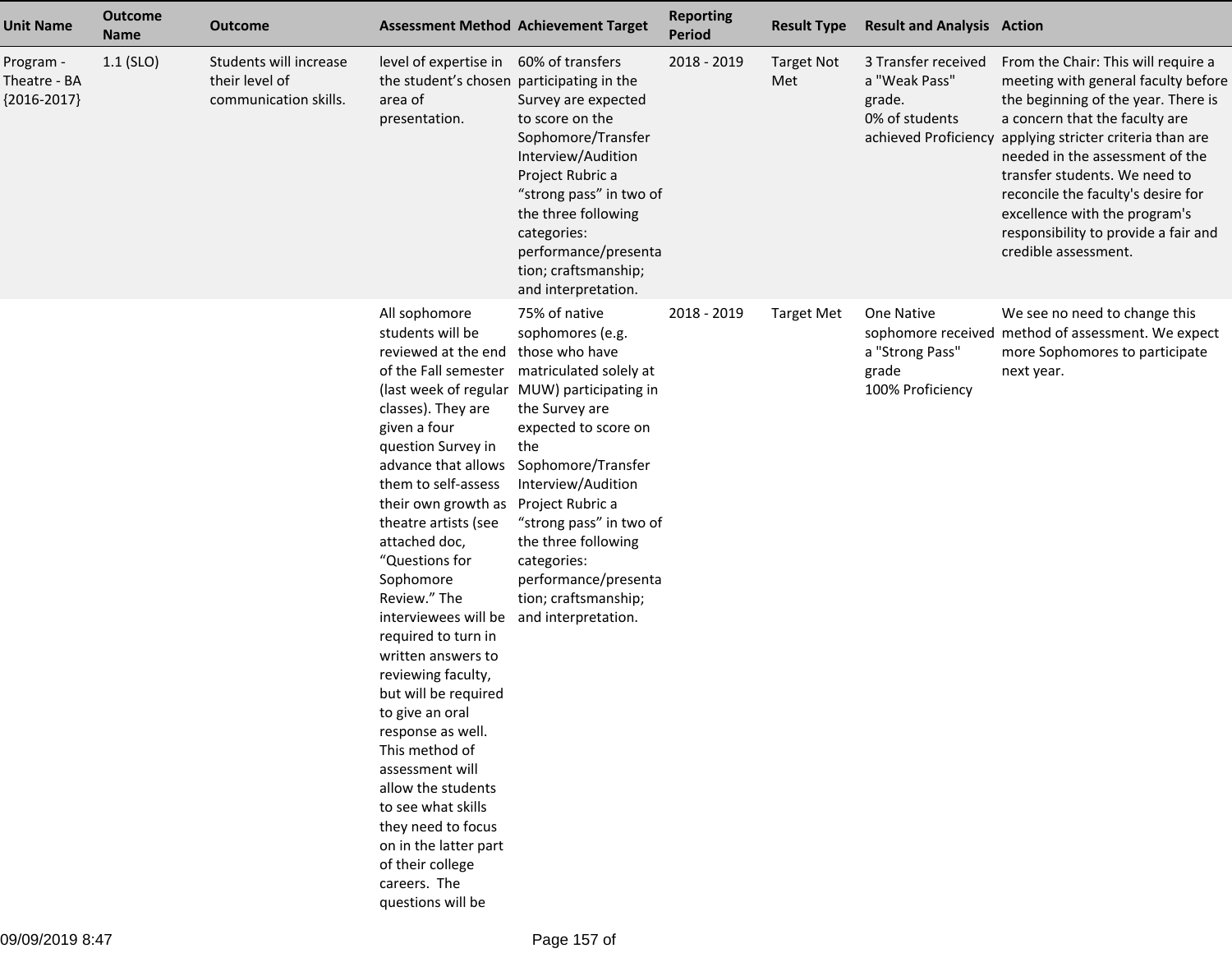| <b>Unit Name</b> | <b>Outcome</b><br><b>Name</b> | <b>Outcome</b> |                                                                                              | <b>Assessment Method Achievement Target</b>                                                                                                                        | <b>Reporting</b><br><b>Period</b> | <b>Result Type</b> | <b>Result and Analysis Action</b>                          |                                                                                                                                     |
|------------------|-------------------------------|----------------|----------------------------------------------------------------------------------------------|--------------------------------------------------------------------------------------------------------------------------------------------------------------------|-----------------------------------|--------------------|------------------------------------------------------------|-------------------------------------------------------------------------------------------------------------------------------------|
|                  |                               |                | scored using the<br>department's own<br>"SOPHOMORE/TRA<br><b>NSFER</b><br>N PROJECT" Rubric. | 75% of native<br>sophomores (e.g.<br>those who have<br>matriculated solely at<br>INTERVIEW/AUDITIO MUW) participating in<br>the Survey are<br>expected to score on | 2018 - 2019                       | <b>Target Met</b>  | One Native<br>a "Strong Pass"<br>grade<br>100% Proficiency | We see no need to change this<br>sophomore received method of assessment. We expect<br>more Sophomores to participate<br>next year. |
|                  |                               |                | Originally,                                                                                  | the                                                                                                                                                                |                                   |                    |                                                            |                                                                                                                                     |
|                  |                               |                | assessment was                                                                               | Sophomore/Transfer                                                                                                                                                 |                                   |                    |                                                            |                                                                                                                                     |
|                  |                               |                | rotated with                                                                                 | Interview/Audition                                                                                                                                                 |                                   |                    |                                                            |                                                                                                                                     |
|                  |                               |                | graduating Seniors                                                                           | Project Rubric a                                                                                                                                                   |                                   |                    |                                                            |                                                                                                                                     |
|                  |                               |                | being reported in                                                                            | "strong pass" in two of                                                                                                                                            |                                   |                    |                                                            |                                                                                                                                     |
|                  |                               |                | odd-numbered<br>years and                                                                    | the three following<br>categories:                                                                                                                                 |                                   |                    |                                                            |                                                                                                                                     |
|                  |                               |                | sophomore review                                                                             | performance/presenta                                                                                                                                               |                                   |                    |                                                            |                                                                                                                                     |
|                  |                               |                | taking place in even- tion; craftsmanship;                                                   |                                                                                                                                                                    |                                   |                    |                                                            |                                                                                                                                     |
|                  |                               |                | numbered years.                                                                              | and interpretation.                                                                                                                                                |                                   |                    |                                                            |                                                                                                                                     |
|                  |                               |                | Until the number of                                                                          |                                                                                                                                                                    |                                   |                    |                                                            |                                                                                                                                     |
|                  |                               |                | students is sufficient                                                                       |                                                                                                                                                                    |                                   |                    |                                                            |                                                                                                                                     |
|                  |                               |                | to support this                                                                              |                                                                                                                                                                    |                                   |                    |                                                            |                                                                                                                                     |
|                  |                               |                | protocol, both                                                                               |                                                                                                                                                                    |                                   |                    |                                                            |                                                                                                                                     |
|                  |                               |                | methods of                                                                                   |                                                                                                                                                                    |                                   |                    |                                                            |                                                                                                                                     |
|                  |                               |                | assessment will be<br>used every year.                                                       |                                                                                                                                                                    |                                   |                    |                                                            |                                                                                                                                     |
|                  |                               |                | Sophomore and first                                                                          |                                                                                                                                                                    |                                   |                    |                                                            |                                                                                                                                     |
|                  |                               |                | year transfer review                                                                         |                                                                                                                                                                    |                                   |                    |                                                            |                                                                                                                                     |
|                  |                               |                | will take place at the                                                                       |                                                                                                                                                                    |                                   |                    |                                                            |                                                                                                                                     |
|                  |                               |                | end of the Fall                                                                              |                                                                                                                                                                    |                                   |                    |                                                            |                                                                                                                                     |
|                  |                               |                | semester and Senior                                                                          |                                                                                                                                                                    |                                   |                    |                                                            |                                                                                                                                     |
|                  |                               |                | exit portfolios will                                                                         |                                                                                                                                                                    |                                   |                    |                                                            |                                                                                                                                     |
|                  |                               |                | take place in the last                                                                       |                                                                                                                                                                    |                                   |                    |                                                            |                                                                                                                                     |
|                  |                               |                | two weeks of the                                                                             |                                                                                                                                                                    |                                   |                    |                                                            |                                                                                                                                     |
|                  |                               |                | Spring semester.<br>The Department                                                           |                                                                                                                                                                    |                                   |                    |                                                            |                                                                                                                                     |
|                  |                               |                | intends to assign a                                                                          |                                                                                                                                                                    |                                   |                    |                                                            |                                                                                                                                     |
|                  |                               |                | date for the "exit                                                                           |                                                                                                                                                                    |                                   |                    |                                                            |                                                                                                                                     |
|                  |                               |                | portfolio review."                                                                           |                                                                                                                                                                    |                                   |                    |                                                            |                                                                                                                                     |
|                  |                               |                | On that date                                                                                 |                                                                                                                                                                    |                                   |                    |                                                            |                                                                                                                                     |
|                  |                               |                | graduating seniors                                                                           |                                                                                                                                                                    |                                   |                    |                                                            |                                                                                                                                     |
|                  |                               |                | will present an                                                                              |                                                                                                                                                                    |                                   |                    |                                                            |                                                                                                                                     |
|                  |                               |                | "acting portfolio"                                                                           |                                                                                                                                                                    |                                   |                    |                                                            |                                                                                                                                     |
|                  |                               |                | and/or a "technical                                                                          |                                                                                                                                                                    |                                   |                    |                                                            |                                                                                                                                     |
|                  |                               |                | theatre portfolio" to                                                                        |                                                                                                                                                                    |                                   |                    |                                                            |                                                                                                                                     |
|                  |                               |                | the faculty. The                                                                             |                                                                                                                                                                    |                                   |                    |                                                            |                                                                                                                                     |
|                  |                               |                | Sophomore/Transfer<br>Interview/Audition                                                     |                                                                                                                                                                    |                                   |                    |                                                            |                                                                                                                                     |
|                  |                               |                |                                                                                              |                                                                                                                                                                    |                                   |                    |                                                            |                                                                                                                                     |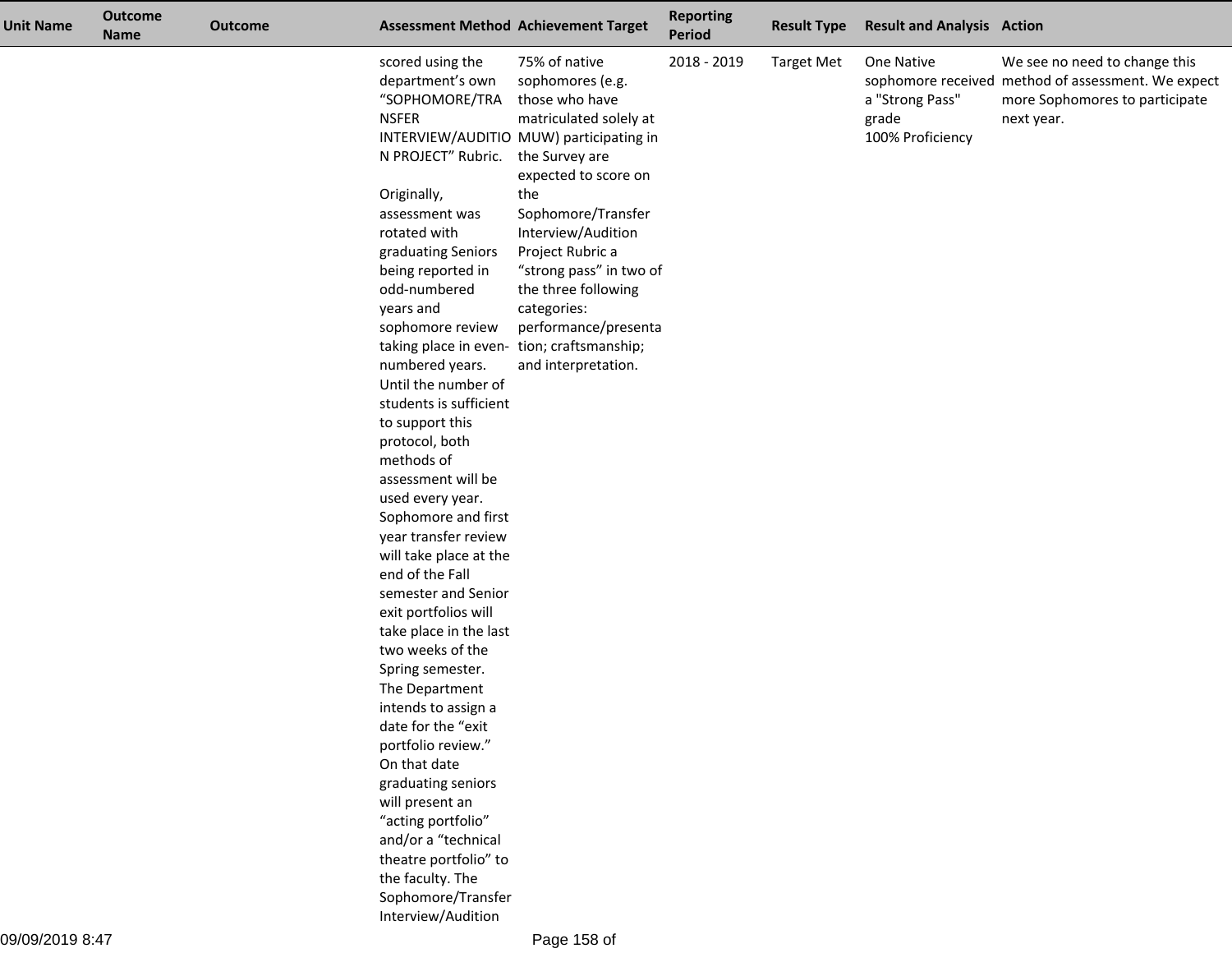| <b>Unit Name</b> | <b>Outcome</b><br><b>Name</b> | <b>Outcome</b> |                                                                                                                                                                                                                                                                                                                                                                                                                                                                                                                                                                           | <b>Assessment Method Achievement Target</b>                                                                                                                                                                                                                                                                                                                                    | <b>Reporting</b><br><b>Period</b> | <b>Result Type</b>       | <b>Result and Analysis Action</b>                                                                                                                                             |                                                                                                                                                      |
|------------------|-------------------------------|----------------|---------------------------------------------------------------------------------------------------------------------------------------------------------------------------------------------------------------------------------------------------------------------------------------------------------------------------------------------------------------------------------------------------------------------------------------------------------------------------------------------------------------------------------------------------------------------------|--------------------------------------------------------------------------------------------------------------------------------------------------------------------------------------------------------------------------------------------------------------------------------------------------------------------------------------------------------------------------------|-----------------------------------|--------------------------|-------------------------------------------------------------------------------------------------------------------------------------------------------------------------------|------------------------------------------------------------------------------------------------------------------------------------------------------|
|                  |                               |                | Project Rubric will<br>be use to assess the sophomores (e.g.<br>level of expertise in<br>area of<br>presentation.                                                                                                                                                                                                                                                                                                                                                                                                                                                         | 75% of native<br>those who have<br>the student's chosen matriculated solely at<br>MUW) participating in<br>the Survey are<br>expected to score on<br>the<br>Sophomore/Transfer<br>Interview/Audition<br>Project Rubric a<br>"strong pass" in two of<br>the three following<br>categories:<br>performance/presenta<br>tion; craftsmanship;<br>and interpretation.               | 2018 - 2019                       | <b>Target Met</b>        | One Native<br>a "Strong Pass"<br>grade<br>100% Proficiency                                                                                                                    | We see no need to change this<br>sophomore received method of assessment. We expect<br>more Sophomores to participate<br>next year.                  |
|                  |                               |                | Oral interpretation<br>(TH205) introduces<br>students to voice<br>and speech skills.<br>The AAC&U Creative<br>Thinking VALUE<br>Rubric is used to<br>measure specific<br>technical<br>proficiency.<br>Monologues and<br>scene work in the<br>beginning through<br>advanced acting<br>classes (TH 219, TH<br>319, TH 419) offer<br>students a wide<br>variety of texts to<br>hone skills. These<br>texts span a number<br>of eras and genres<br>offering different<br>stylistic material.<br>Assessment forms<br>are completed for<br>each performance<br>and expectations | Each student is<br>expected to improve<br>upon his/her oral and<br>written presentations<br>each semester from<br>the time they enter<br>the university until<br>they graduate. 90% of<br>students are expected<br>to meet proficiency on<br>the AAC&U Creative<br>Thinking VALUE<br>Rubric. Proficiency is<br>achieved by a score of<br>"3" or better in all 5<br>categories. | 2018 - 2019                       | <b>Target Not</b><br>Met | 2.5: 1-One-Year<br>Transfer<br>3: 1-One-Year<br>Transfer<br>3.5: 1 Sophomore<br>4: 1 Graduating<br>Senior<br>Avg. Score: 3.25<br>75% of students<br>achieved<br>"Proficiency" | Even though the target was not<br>met, it was a difference of only one<br>student. There seems to be no<br>need to change this assessment<br>method. |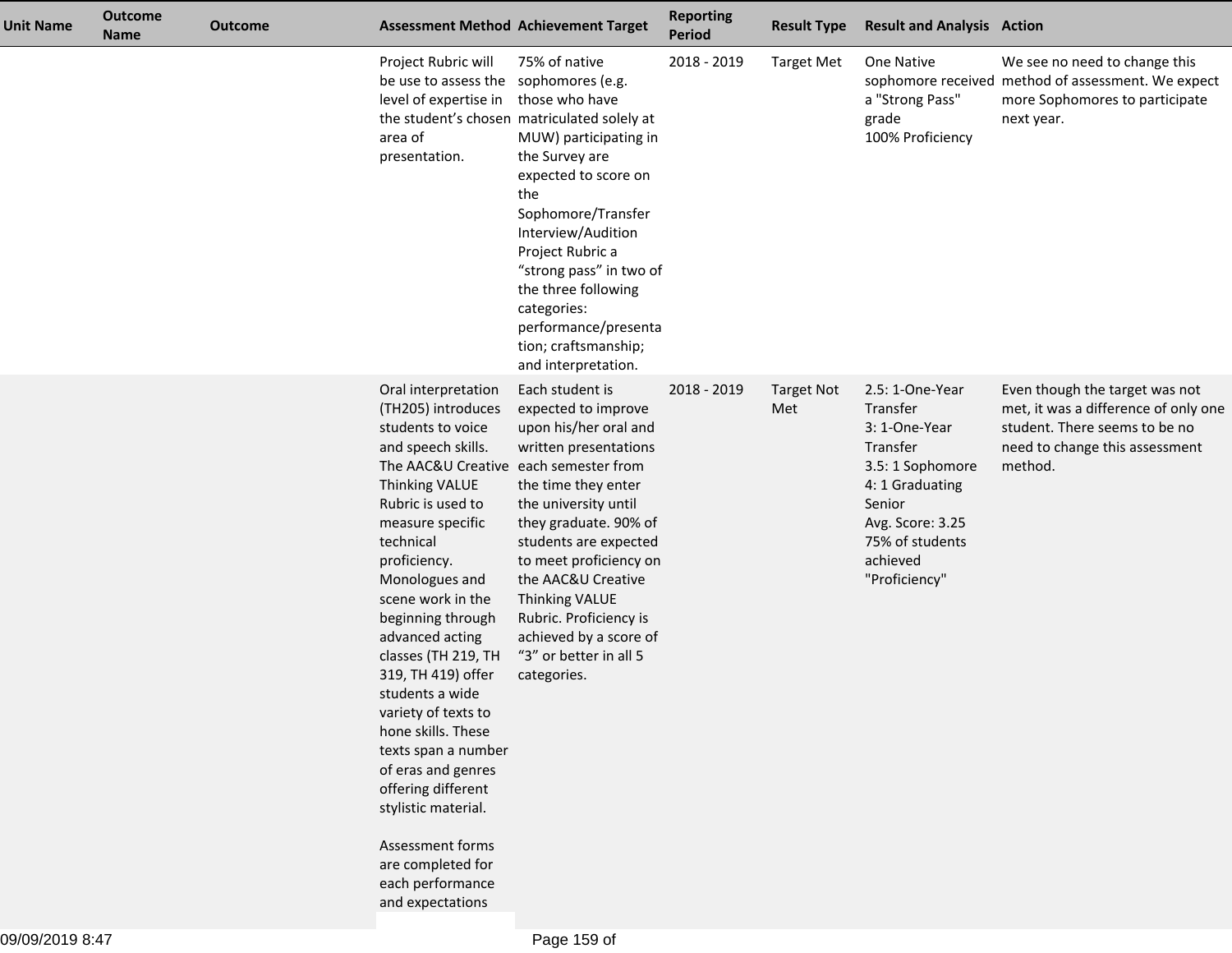| <b>Unit Name</b> | <b>Outcome</b><br><b>Name</b> | <b>Outcome</b> |                                                                                                                                                                                                                                                                                                                                                                                                                                                                                                                                                                                         | <b>Assessment Method Achievement Target</b>                                                                                                                                                                                                                                                                                                                                                                                                 | <b>Reporting</b><br>Period | <b>Result Type</b>       | <b>Result and Analysis Action</b>                                                                                                                                             |                                                                                                                                                      |
|------------------|-------------------------------|----------------|-----------------------------------------------------------------------------------------------------------------------------------------------------------------------------------------------------------------------------------------------------------------------------------------------------------------------------------------------------------------------------------------------------------------------------------------------------------------------------------------------------------------------------------------------------------------------------------------|---------------------------------------------------------------------------------------------------------------------------------------------------------------------------------------------------------------------------------------------------------------------------------------------------------------------------------------------------------------------------------------------------------------------------------------------|----------------------------|--------------------------|-------------------------------------------------------------------------------------------------------------------------------------------------------------------------------|------------------------------------------------------------------------------------------------------------------------------------------------------|
|                  |                               |                | become more<br>rigorous with each<br>students make oral<br>presentations to<br>support three-<br>dimensional works.<br>Because the<br>sequence of the<br>listed courses may<br>vary for each<br>student, each<br>student is<br>monitored<br>individually for<br>ongoing<br>improvement. Since<br>we are a small<br>program, it is<br>necessary to rotate<br>the assessment of<br>goals. In order to<br>have a reasonable<br>sampling of<br>sophomores, a file<br>will be kept on all<br>students until there<br>are enough<br>sophomore files to<br>review; likewise, for<br>graduates. | Each student is<br>expected to improve<br>advanced course. In upon his/her oral and<br>Design and Directing written presentations<br>(TH 275 and TH 320) each semester from<br>the time they enter<br>the university until<br>they graduate. 90% of<br>students are expected<br>to meet proficiency on<br>the AAC&U Creative<br>Thinking VALUE<br>Rubric. Proficiency is<br>achieved by a score of<br>"3" or better in all 5<br>categories. | 2018 - 2019                | <b>Target Not</b><br>Met | 2.5: 1-One-Year<br>Transfer<br>3: 1-One-Year<br>Transfer<br>3.5: 1 Sophomore<br>4: 1 Graduating<br>Senior<br>Avg. Score: 3.25<br>75% of students<br>achieved<br>"Proficiency" | Even though the target was not<br>met, it was a difference of only one<br>student. There seems to be no<br>need to change this assessment<br>method. |
|                  |                               |                | Originally,<br>assessment was<br>rotated with<br>graduating Seniors<br>being reported in<br>odd-numbered<br>years and<br>sophomore review<br>taking place in even-<br>numbered years.<br>Until the number of<br>students is sufficient                                                                                                                                                                                                                                                                                                                                                  |                                                                                                                                                                                                                                                                                                                                                                                                                                             |                            |                          |                                                                                                                                                                               |                                                                                                                                                      |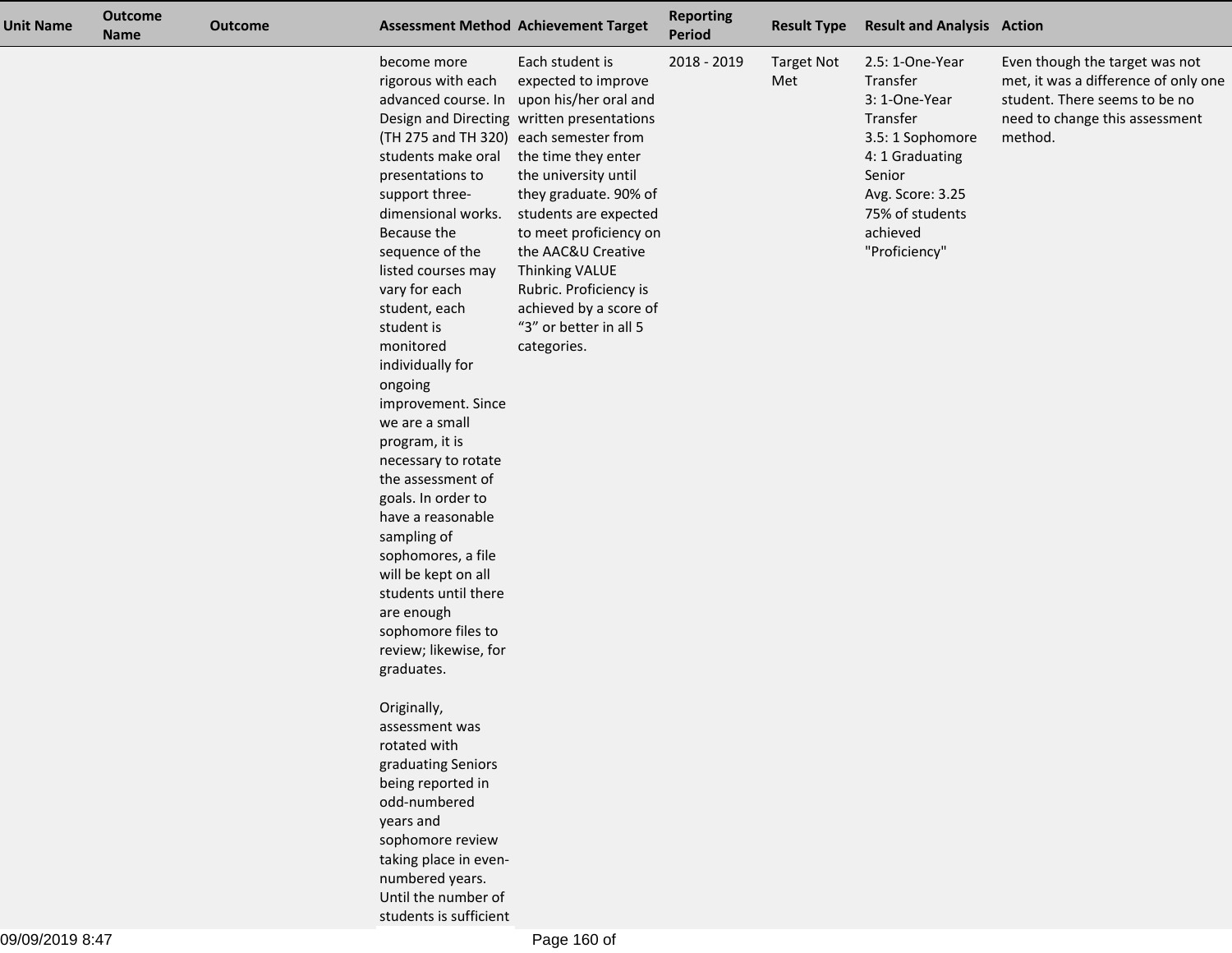| Unit Name | <b>Outcome</b><br><b>Name</b>   | <b>Outcome</b>                                                                                                                                                                          |                                                                                                                                                                                                                                                                                                                                                                                                                                                                                                                                                                                                                                                                                                       | <b>Assessment Method Achievement Target</b>                                                                                                                                                                                                                                                                                                                                       | <b>Reporting</b><br><b>Period</b> | <b>Result Type</b>       | <b>Result and Analysis Action</b>                                                                                                                                                                                                              |                                                                                                                                                                                                                                                                                                                                                                                                                   |
|-----------|---------------------------------|-----------------------------------------------------------------------------------------------------------------------------------------------------------------------------------------|-------------------------------------------------------------------------------------------------------------------------------------------------------------------------------------------------------------------------------------------------------------------------------------------------------------------------------------------------------------------------------------------------------------------------------------------------------------------------------------------------------------------------------------------------------------------------------------------------------------------------------------------------------------------------------------------------------|-----------------------------------------------------------------------------------------------------------------------------------------------------------------------------------------------------------------------------------------------------------------------------------------------------------------------------------------------------------------------------------|-----------------------------------|--------------------------|------------------------------------------------------------------------------------------------------------------------------------------------------------------------------------------------------------------------------------------------|-------------------------------------------------------------------------------------------------------------------------------------------------------------------------------------------------------------------------------------------------------------------------------------------------------------------------------------------------------------------------------------------------------------------|
|           |                                 |                                                                                                                                                                                         | to support this<br>protocol, both<br>methods of<br>assessment will be<br>used every year.<br>Sophomore and first the time they enter<br>year transfer review the university until<br>end of the Fall<br>exit portfolios will<br>take place in the last<br>two weeks of the<br>Spring semester.<br>The Department<br>intends to assign a<br>date for the "exit<br>portfolio review."<br>On that date<br>graduating seniors<br>will present an<br>"acting portfolio"<br>and/or a "technical<br>theatre portfolio" to<br>the faculty. The<br>AAC&U Creative<br><b>Thinking VALUE</b><br>Rubric will be use to<br>assess the level of<br>expertise in the<br>student's chosen<br>area of<br>presentation. | Each student is<br>expected to improve<br>upon his/her oral and<br>written presentations<br>each semester from<br>will take place at the they graduate. 90% of<br>students are expected<br>semester and Senior to meet proficiency on<br>the AAC&U Creative<br><b>Thinking VALUE</b><br>Rubric. Proficiency is<br>achieved by a score of<br>"3" or better in all 5<br>categories. | 2018 - 2019                       | <b>Target Not</b><br>Met | 2.5: 1-One-Year<br>Transfer<br>3: 1-One-Year<br>Transfer<br>3.5: 1 Sophomore<br>4: 1 Graduating<br>Senior<br>Avg. Score: 3.25<br>75% of students<br>achieved<br>"Proficiency"                                                                  | Even though the target was not<br>met, it was a difference of only one<br>student. There seems to be no<br>need to change this assessment<br>method.                                                                                                                                                                                                                                                              |
|           | 2.1 (GEO 5.a.,<br>PO 4.d., SAO) | Students will increase<br>their skills of<br>professionalism and work will be reviewed at<br>ethics by performing<br>assigned tasks with<br>diligence, reliability, and<br>punctuality. | All sophomore and<br>first-year students<br>the end of the Fall<br>semester (last week<br>of regular classes).<br>They are given a<br>in advance that<br>allows them to self-<br>assess their own<br>growth as theatre                                                                                                                                                                                                                                                                                                                                                                                                                                                                                | 90% of students<br>participating in the<br>Survey will state that<br>their goal upon<br>graduating the<br>Theatre program is to<br>have the skillset to<br>four question Survey gain employment or a<br>long-term internship<br>in theatre or a related<br>field.                                                                                                                 | 2018 - 2019                       | <b>Target Not</b><br>Met | 75% of students (3<br>out of 4) answered<br>questions #3 and #4<br>satisfactorily,<br>showing they<br>understood the<br>importance of<br>acquiring the<br>necessary skills to<br>pursue a career in<br>Theatre or Theatre<br>Education. Please | Over three years, 85% of<br>sophomores and first-year transfers<br>(11 out of 13) have answered the<br>questions satisfactorily. Given that<br>the threshold for other SLOs for<br>similar student rankings is around<br>60%, we feel that the threshold for<br>this achievement is too high. We<br>would like to change it to a<br>threshold of 75%, which is<br>consistent with our findings, year-<br>to-year. |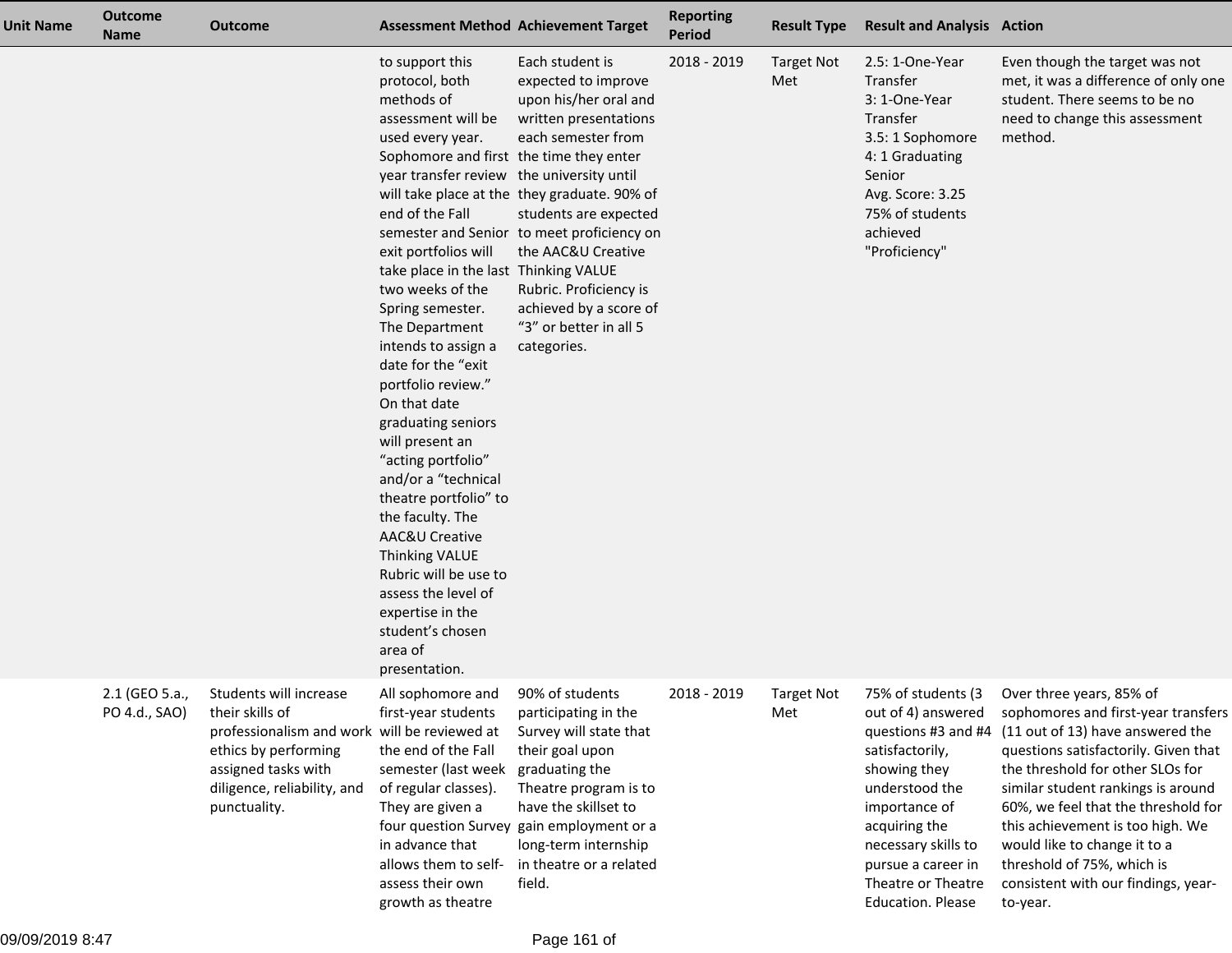| <b>Unit Name</b> | <b>Outcome</b><br><b>Name</b>   | <b>Outcome</b>                                                                                                                                                                |                                                                                                                                                                                                                                         | <b>Assessment Method Achievement Target</b>                                                                                                                                                                                                                                                                                                                                                                                                                                                                  | <b>Reporting</b><br><b>Period</b> | <b>Result Type</b>       | <b>Result and Analysis Action</b>                                                                                                                                          |                                                                                                                                                                                                                                                                                                                                                                                                                   |
|------------------|---------------------------------|-------------------------------------------------------------------------------------------------------------------------------------------------------------------------------|-----------------------------------------------------------------------------------------------------------------------------------------------------------------------------------------------------------------------------------------|--------------------------------------------------------------------------------------------------------------------------------------------------------------------------------------------------------------------------------------------------------------------------------------------------------------------------------------------------------------------------------------------------------------------------------------------------------------------------------------------------------------|-----------------------------------|--------------------------|----------------------------------------------------------------------------------------------------------------------------------------------------------------------------|-------------------------------------------------------------------------------------------------------------------------------------------------------------------------------------------------------------------------------------------------------------------------------------------------------------------------------------------------------------------------------------------------------------------|
|                  | 2.1 (GEO 5.a.,<br>PO 4.d., SAO) | Students will increase<br>their skills of<br>professionalism and work Sophomore<br>ethics by performing<br>assigned tasks with<br>diligence, reliability, and<br>punctuality. | artists (see attached 90% of students<br>doc, "Questions for<br>Review."<br>Departmental<br>faculty will review<br>and analyze the<br>to determine if<br>achievement target<br>was met.                                                 | participating in the<br>Survey will state that<br>their goal upon<br>graduating the<br>Theatre program is to<br>have the skillset to<br>results of the Survey gain employment or a<br>long-term internship<br>in theatre or a related<br>field.                                                                                                                                                                                                                                                              | 2018 - 2019                       | <b>Target Not</b><br>Met | see the related<br>documents on<br>Student responses.                                                                                                                      | Over three years, 85% of<br>sophomores and first-year transfers<br>(11 out of 13) have answered the<br>questions satisfactorily. Given that<br>the threshold for other SLOs for<br>similar student rankings is around<br>60%, we feel that the threshold for<br>this achievement is too high. We<br>would like to change it to a<br>threshold of 75%, which is<br>consistent with our findings, year-<br>to-year. |
|                  |                                 |                                                                                                                                                                               | At the end of the<br>department chair<br>will review<br>transcripts of TH 360<br>students to<br>determine if<br>achievement target<br>was met.                                                                                          | The collective average 2018 - 2019<br>spring semester, the of all TH 360 students'<br>final grades will be<br>90%.                                                                                                                                                                                                                                                                                                                                                                                           |                                   | <b>Target Not</b><br>Met | There were two<br>students enrolled:<br>Student 1 Final<br>Grade: 96.6<br><b>Student 2 Final</b><br>Grade: 58<br>Average Final Score:<br>77.3                              | This is the first time using this<br>assessment method, so we will<br>continue to gather data before<br>making conclusions on its efficacy.                                                                                                                                                                                                                                                                       |
|                  |                                 |                                                                                                                                                                               | Attendance is<br>strictly monitored in freshmen,<br>all departmental<br>courses and for all<br>calls. All students<br>enrolled in TH 400-<br>The Theatre<br>Practicum-will be<br>evaluated using the<br>AAC&U Teamwork<br>VALUE Rubric. | It is expected that the 2018 - 2019<br>sophomores, first year<br>transfers, juniors and<br>rehearsals and work seniors participating in<br>TH 400 will meet<br>proficiency on the<br>AAC&U Teamwork<br><b>VALUE Rubric.</b><br>Proficiency is defined<br>by averaging a score<br>of "3" in at least 4<br>categories for<br>freshmen,<br>sophomores, first year<br>transfers, juniors and<br>seniors. Students must<br>show proficiency<br>before being allowed<br>to complete Internship<br>and/or graduate. |                                   | <b>Target Met</b>        | 80% (11 out of 15)<br>students achieved a<br>rating of<br>"Proficiency"<br>For the Scoring<br>Breakdown, please<br>see the Related<br>Document "2-1-1<br>Scoring Breakdown | The 60% pass rate is still working<br>well so there is no need to change<br>it. However, the threshold of 60% is<br>still not listed on the Achievement<br>Target.                                                                                                                                                                                                                                                |
|                  |                                 |                                                                                                                                                                               | Attendance is<br>strictly monitored in of freshmen,                                                                                                                                                                                     | It is expected that 70% 2018 - 2019                                                                                                                                                                                                                                                                                                                                                                                                                                                                          |                                   | <b>Target Met</b>        | 65% (11 out of 17)                                                                                                                                                         | Results have been consistent, so<br>students achieved a this assessment method will remain                                                                                                                                                                                                                                                                                                                        |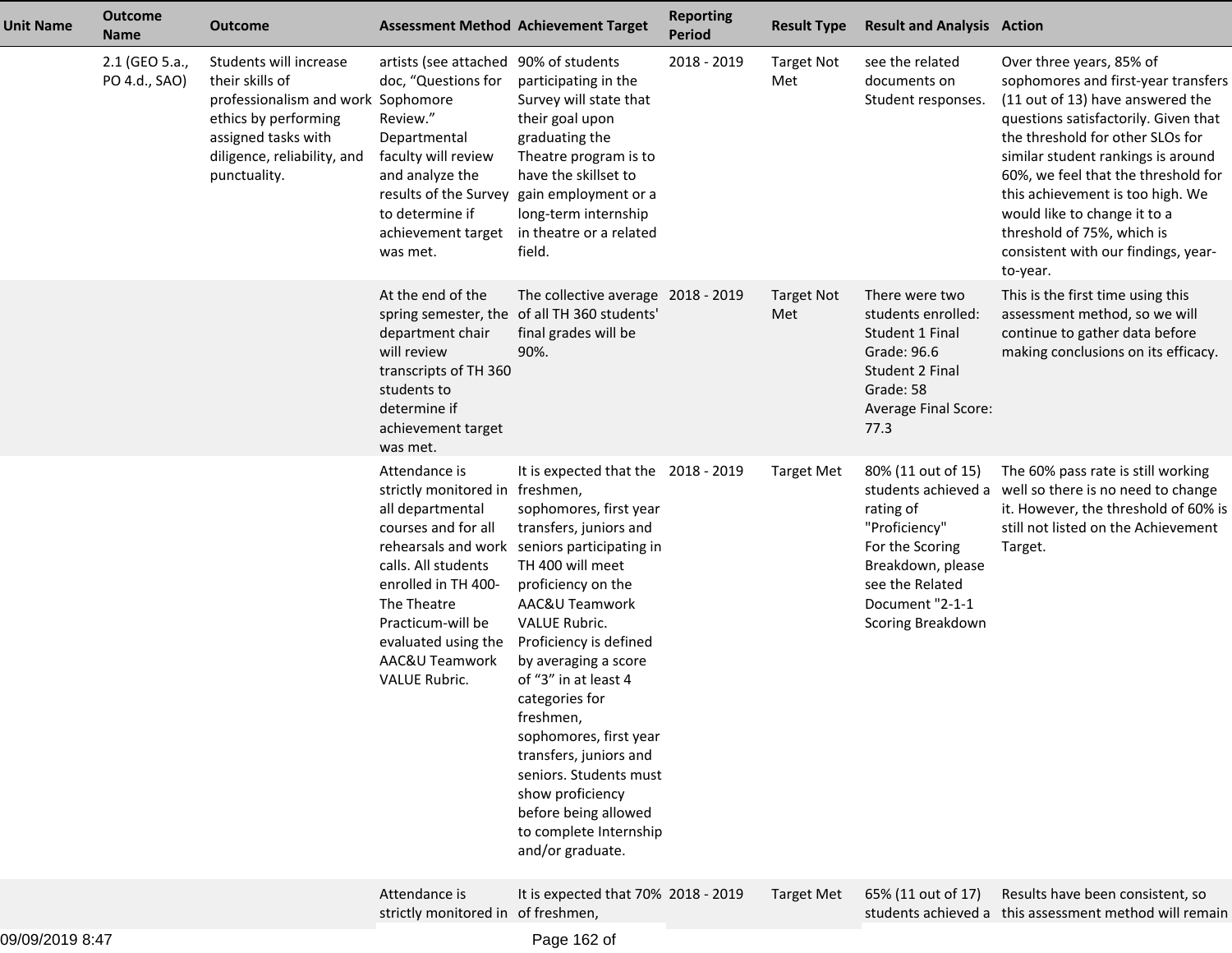| <b>Unit Name</b> | <b>Outcome</b><br><b>Name</b> | <b>Outcome</b>                                                                                                                                                                                                                                                                                       |                                                                                                                                                                                                                                                                                                       | <b>Assessment Method Achievement Target</b>                                                                                                                                                                                                                                                                                                                                                                                                                                                                    | <b>Reporting</b><br><b>Period</b> | <b>Result Type</b> | <b>Result and Analysis Action</b>                                                                                                                                                                 |                                                                                                                                                                               |
|------------------|-------------------------------|------------------------------------------------------------------------------------------------------------------------------------------------------------------------------------------------------------------------------------------------------------------------------------------------------|-------------------------------------------------------------------------------------------------------------------------------------------------------------------------------------------------------------------------------------------------------------------------------------------------------|----------------------------------------------------------------------------------------------------------------------------------------------------------------------------------------------------------------------------------------------------------------------------------------------------------------------------------------------------------------------------------------------------------------------------------------------------------------------------------------------------------------|-----------------------------------|--------------------|---------------------------------------------------------------------------------------------------------------------------------------------------------------------------------------------------|-------------------------------------------------------------------------------------------------------------------------------------------------------------------------------|
|                  |                               |                                                                                                                                                                                                                                                                                                      | all departmental<br>courses and for all<br>calls. Students are<br>evaluated by the<br>AAC&U Creative<br>Thinking VALUE<br>Rubric for their<br>participation in the<br>major productions<br>of both the Fall and<br>Spring semesters.                                                                  | sophomores, first year 2018 - 2019<br>transfers, juniors and<br>rehearsals and work seniors participating in<br>the major semester<br>productions will meet<br>proficiency on the<br>AAC&U Creative<br>Thinking VALUE<br>Rubric. Proficiency is<br>defined by achieving a<br>score of "3" in at least<br>4 categories for<br>freshmen,<br>sophomores, first year<br>transfers, juniors and<br>seniors. Students must<br>show proficiency<br>before being allowed<br>to complete Internship<br>and/or graduate. |                                   | <b>Target Met</b>  | rating of<br>"Proficiency".<br>For a breakdown of<br>the scoring, please<br>see the related<br>document "2-1-2<br>Scoring Breakdown"                                                              | in place.                                                                                                                                                                     |
|                  | 2.2 (SLO & PO<br>4.d.         | Students will develop an<br>accountable character by jointly by 3 faculty<br>demonstrating the ability members based on<br>to manage their own<br>time effectively, as well<br>as work well with others<br>in collaborative projects,<br>and to serve as leaders of (of each theatre<br>peer groups. | TH 400 is assessed<br>ability to meet<br>project deadlines<br>and collaborative<br>skills. Post Mortems<br>production team)<br>are held to track<br>effectiveness of<br>collaboration and<br>are all evaluated<br>using the Creative<br><b>Project Grading</b><br>Rubric developed by<br>the faculty. | 60% of Sophomores<br>should demonstrate<br>proficiency in this<br>area. Proficiency for<br>Sophomores is defined<br>as scoring at least a 90<br>in two categories and<br>no lower than a 80 (B-<br>) in the other two<br>categories on the<br><b>Creative Project</b><br>Grading Rubric.                                                                                                                                                                                                                       | 2018 - 2019                       | <b>Target Met</b>  | 1 student met the<br>criteria for this SLO<br>and was assessed<br>twice, once each in<br>the Fall 2018 and<br>Spring 2019<br>semesters.<br>Fall Score: 95<br>Spring Score: 94<br>Avg. Score: 94.5 | This assessment method has been<br>one of our most successful<br>indicators on student development,<br>so we will continue to use it<br>without changes.                      |
|                  |                               |                                                                                                                                                                                                                                                                                                      | TH 400 is assessed<br>jointly by 3 faculty<br>members based on<br>ability to meet<br>project deadlines<br>and collaborative                                                                                                                                                                           | 90% of graduating<br>Seniors should<br>demonstrate<br>proficiency in this<br>area. Proficiency for<br>graduating seniors in<br>skills. Post Mortems this area is defined as                                                                                                                                                                                                                                                                                                                                    | 2018 - 2019                       | <b>Target Met</b>  | Two students met<br>this criteria for the<br>2019 semesters.<br>Student 1: Assessed<br>twice (in Fall and<br>Spring semesters).                                                                   | This assessment method has been<br>one of our most successful<br>Fall 2018 and Spring indicators on student development,<br>so we will continue to use it<br>without changes. |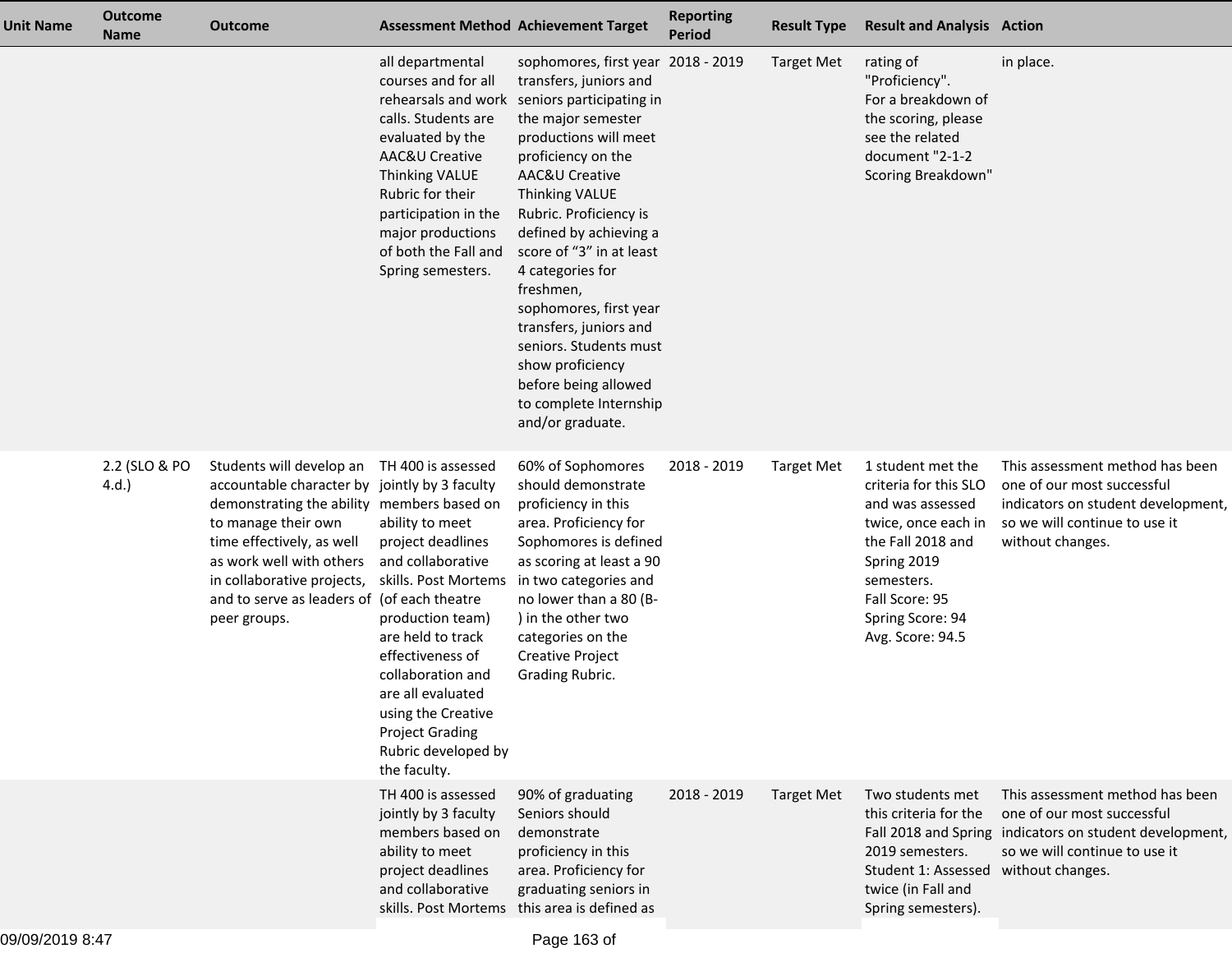| <b>Unit Name</b> | <b>Outcome</b><br><b>Name</b> | <b>Outcome</b>                                                                                                                                                                                                                                                                                                            |                                                                                                                                                                                                                                                                                                                                                                                                                                                                                                                                                                                                                                                                                                                     | <b>Assessment Method Achievement Target</b>                                                                                                                                        | <b>Reporting</b><br><b>Period</b> | <b>Result Type</b> | <b>Result and Analysis Action</b>                                                                                                                          |                                                                                                                                                                                                                                                                                                             |
|------------------|-------------------------------|---------------------------------------------------------------------------------------------------------------------------------------------------------------------------------------------------------------------------------------------------------------------------------------------------------------------------|---------------------------------------------------------------------------------------------------------------------------------------------------------------------------------------------------------------------------------------------------------------------------------------------------------------------------------------------------------------------------------------------------------------------------------------------------------------------------------------------------------------------------------------------------------------------------------------------------------------------------------------------------------------------------------------------------------------------|------------------------------------------------------------------------------------------------------------------------------------------------------------------------------------|-----------------------------------|--------------------|------------------------------------------------------------------------------------------------------------------------------------------------------------|-------------------------------------------------------------------------------------------------------------------------------------------------------------------------------------------------------------------------------------------------------------------------------------------------------------|
|                  |                               |                                                                                                                                                                                                                                                                                                                           | (of each theatre<br>production team)<br>are held to track<br>effectiveness of<br>collaboration and<br>are all evaluated<br>using the Creative<br><b>Project Grading</b><br>Rubric developed by<br>the faculty.                                                                                                                                                                                                                                                                                                                                                                                                                                                                                                      | scoring at least a 90<br>(A-) in at least three<br>categories and no<br>lower than an 80 (B-)<br>in the one other<br>category on the<br><b>Creative Project</b><br>Grading Rubric. | 2018 - 2019                       | <b>Target Met</b>  | Score: 96.<br>Cumulative score:<br>95.5<br>Student 2: Assessed without changes.<br>once, in fall<br>semester. Fall score:<br>93<br>Cumulative Avg:<br>94.6 | Fall Score: 95 Spring This assessment method has been<br>one of our most successful<br>indicators on student development,<br>so we will continue to use it                                                                                                                                                  |
|                  |                               | 2.3 (SLO & SAO) Students will effectively<br>demonstrate their<br>comprehension and<br>developed abilities by<br>synthesizing the sum of<br>their knowledge gleaned<br>in the Theatre curriculum in at least one area<br>to independently devise a of practical Theatre<br>creative piece with a<br>unique point of view. | During the student's 90% of graduating<br>Senior year, it is<br>expected that the<br>student will be able<br>to independently<br>production and<br>performance.<br>Examples include:<br>acting, directing,<br>scene painting and<br>costume design. The<br>student will utilize<br>practical skills<br>learned in second-<br>year and some third-<br>year classes (TH 217-<br>Stage Crafts; TH<br>219-Beginning<br>Acting; TH 275-<br>Introduction to<br>Design; TH 318-<br>Stage Lighting, and<br>TH 319-Intermediate<br>Acting). These skills<br>will be mastered in<br>more advanced<br>classes (TH 320-<br>Directing; TH 419-<br><b>Advanced Acting;</b><br>and TH 400-Theatre<br>Practicum). The<br>individual | seniors are expected<br>to achieve Proficiency.<br>Proficiency is defined<br>as scoring at least 90%<br>craft a creative work (A-) on the Senior Exit<br>Project Rubric.           | 2018 - 2019                       | <b>Target Met</b>  | One student met<br>the criteria for this<br>SLO. This student<br>scored a perfect<br>is an A+                                                              | This is the second time using this<br>rubric so the sampling size is still<br>quite small. Also the one student<br>involved was exceptionally gifted<br>score of 1000 which which may skew the average. We<br>will make no formal conclusions at<br>this time, but continue to use the<br>rubric next year. |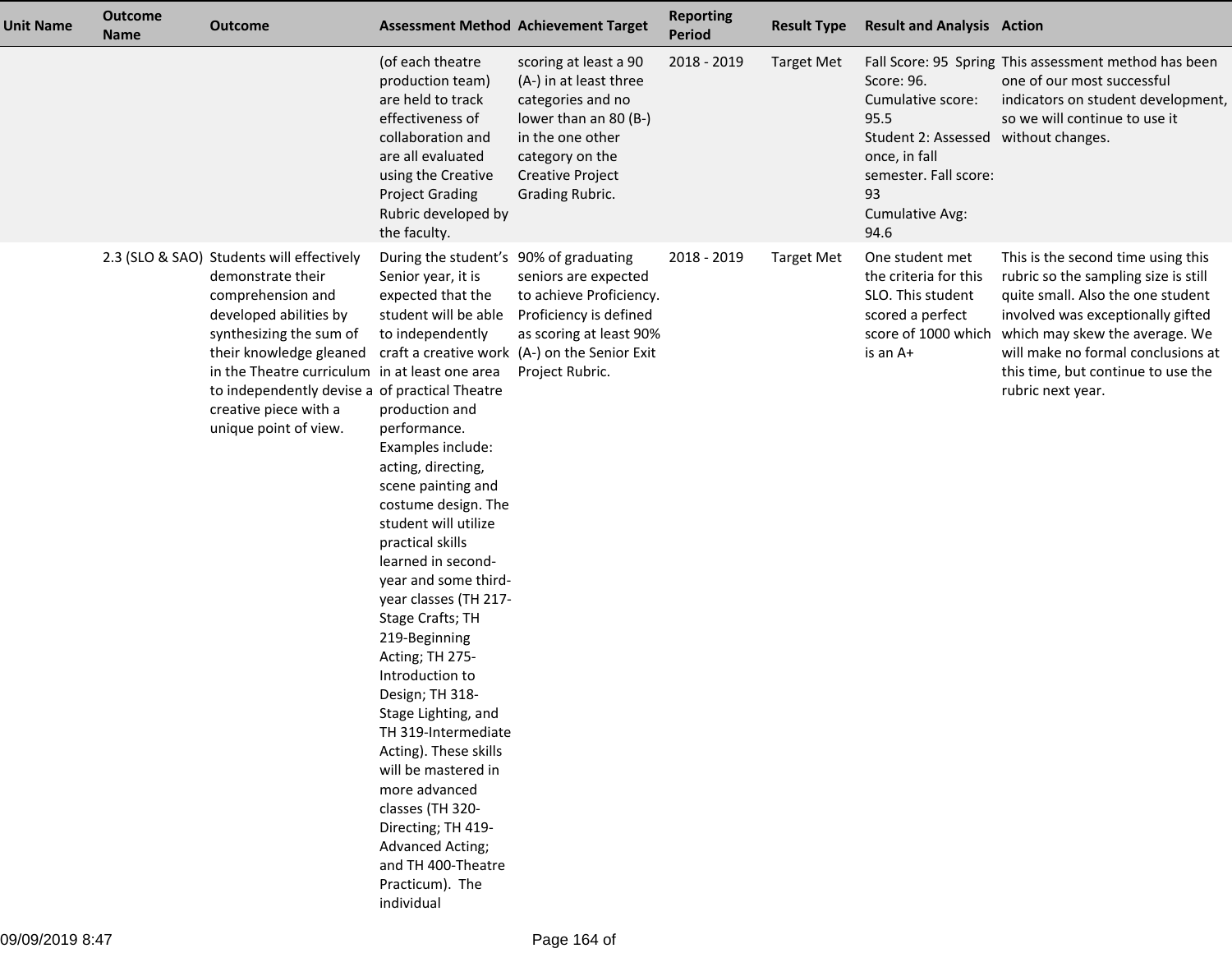| <b>Unit Name</b>                                           | <b>Outcome</b><br><b>Name</b> | <b>Outcome</b>                                                                                                                                                                                                                                                                                                      |                                                                                                                                                                                                                                                                                                                                                                  | <b>Assessment Method Achievement Target</b>                                                                                                                                                                                           | <b>Reporting</b><br><b>Period</b> | <b>Result Type</b> | <b>Result and Analysis Action</b>                                                                                                                                                                                                                                                                                                                                                                                                                                                                                                                                                                                                                                                              |                                                                                                                                                                                                                                                                                                 |
|------------------------------------------------------------|-------------------------------|---------------------------------------------------------------------------------------------------------------------------------------------------------------------------------------------------------------------------------------------------------------------------------------------------------------------|------------------------------------------------------------------------------------------------------------------------------------------------------------------------------------------------------------------------------------------------------------------------------------------------------------------------------------------------------------------|---------------------------------------------------------------------------------------------------------------------------------------------------------------------------------------------------------------------------------------|-----------------------------------|--------------------|------------------------------------------------------------------------------------------------------------------------------------------------------------------------------------------------------------------------------------------------------------------------------------------------------------------------------------------------------------------------------------------------------------------------------------------------------------------------------------------------------------------------------------------------------------------------------------------------------------------------------------------------------------------------------------------------|-------------------------------------------------------------------------------------------------------------------------------------------------------------------------------------------------------------------------------------------------------------------------------------------------|
|                                                            |                               | 2.3 (SLO & SAO) Students will effectively<br>demonstrate their<br>comprehension and<br>developed abilities by<br>synthesizing the sum of<br>their knowledge gleaned<br>in the Theatre curriculum during the Senior<br>to independently devise a Exit Project. The<br>creative piece with a<br>unique point of view. | achievement to be<br>assessed will be<br>chosen by the<br>student, with the<br>consent of the<br>Theatre faculty,<br>project will be<br>graded using the<br>departmental Senior<br>Exit Project Rubric.                                                                                                                                                          | 90% of graduating<br>seniors are expected<br>to achieve Proficiency.<br>Proficiency is defined<br>as scoring at least 90%<br>(A-) on the Senior Exit<br>Project Rubric.                                                               | 2018 - 2019                       | <b>Target Met</b>  | One student met<br>the criteria for this<br>SLO. This student<br>scored a perfect<br>score of 1000 which<br>is an A+                                                                                                                                                                                                                                                                                                                                                                                                                                                                                                                                                                           | This is the second time using this<br>rubric so the sampling size is still<br>quite small. Also the one student<br>involved was exceptionally gifted<br>which may skew the average. We<br>will make no formal conclusions at<br>this time, but continue to use the<br>rubric next year.         |
| Program -<br>Women's<br>Leadership -<br>MA {2016-<br>2017} | 1.1(RO)                       | Through finding,<br>examining and analyzing<br>primary and secondary<br>sources, the students will<br>practice graduate level<br>research skills on both<br>assigned and self-<br>generated topics on<br>women's leadership.                                                                                        | Graduate students<br>will complete at<br>least one Annotated bibliographies from<br>Bibliography<br>demonstrating<br>quality assessment<br>skills on a self-<br>selected topic.<br>Either the director<br>or a designated WS<br>faculty member will<br>assess the<br>annotated<br>bibliography using<br>the AAC&U VALUE<br>Rubric on<br>Information<br>Literacy. | In a sample set of at<br>least three annotated<br>either WS 500 or WS<br>501 sections, each of<br>research and source the essays will earn an<br>average score of 3.5 or<br>higher on the AAC&U<br>Rubric on Information<br>Literacy. | 2018 - 2019                       | <b>Target Met</b>  | Four Bibliographies<br>from WS 500 were<br>assessed. All four<br>scored above a 3.5.<br>I have moved the<br>Annotated<br>Bibliography<br>assignment sooner<br>in the semester, and<br>I now expect the<br>Bibliography topic<br>to be their final<br>project topic, which<br>has made a big<br>difference in the<br>coherence of WS<br>500. I don't know<br>why I ever allowed<br>the students to<br>switch topics after<br>their Annotated<br>Bibliography was<br>finished. One full<br>semester's research<br>on one topic is ideal<br>for what these<br>students need to<br>prepare for their<br>thesis. I see a<br>significant<br>improvement in<br>their information<br>literacy/research | We will continue this type of<br>assignment. A faculty member in<br>the Public Health graduate program<br>will teach WS 500 in the fall while I<br>am on sabbatical. She and I have<br>talked a great deal about having<br>consistency in the syllabus, no<br>matter who is teaching the class. |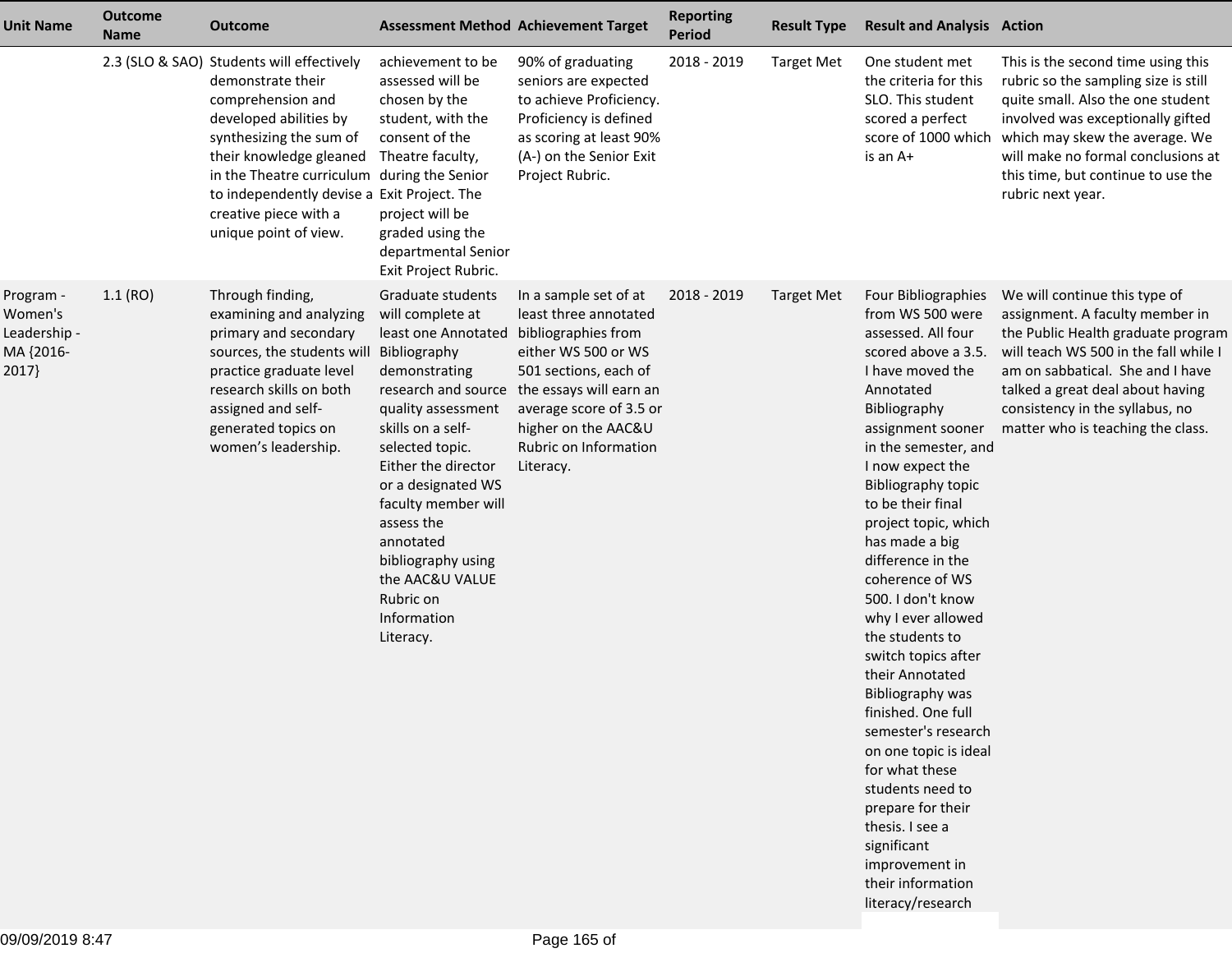| <b>Unit Name</b>                                          | <b>Outcome</b><br><b>Name</b> | <b>Outcome</b>                                                                                                                                                                                                               |                                                                                                                                                                                                                                                                                                                                                                     | <b>Assessment Method Achievement Target</b>                                                                                                                                                                                                                                                                  | <b>Reporting</b><br><b>Period</b> | <b>Result Type</b> | <b>Result and Analysis Action</b>                                                                                                                                                                                                                                                                                                                                                                                                                                                                                   |                                                                                                                                                                                                                                                                                                                                                                                                                                                |
|-----------------------------------------------------------|-------------------------------|------------------------------------------------------------------------------------------------------------------------------------------------------------------------------------------------------------------------------|---------------------------------------------------------------------------------------------------------------------------------------------------------------------------------------------------------------------------------------------------------------------------------------------------------------------------------------------------------------------|--------------------------------------------------------------------------------------------------------------------------------------------------------------------------------------------------------------------------------------------------------------------------------------------------------------|-----------------------------------|--------------------|---------------------------------------------------------------------------------------------------------------------------------------------------------------------------------------------------------------------------------------------------------------------------------------------------------------------------------------------------------------------------------------------------------------------------------------------------------------------------------------------------------------------|------------------------------------------------------------------------------------------------------------------------------------------------------------------------------------------------------------------------------------------------------------------------------------------------------------------------------------------------------------------------------------------------------------------------------------------------|
| Program -<br>Women's<br>Leadership -<br>MA {2016-<br>2017 | 1.1(RO)                       | Through finding,<br>examining and analyzing<br>primary and secondary<br>sources, the students will<br>practice graduate level<br>research skills on both<br>assigned and self-<br>generated topics on<br>women's leadership. | Graduate students<br>will complete at<br>least one Annotated<br>Bibliography<br>demonstrating<br>research and source<br>quality assessment<br>skills on a self-<br>selected topic.<br>Either the director<br>or a designated WS<br>faculty member will<br>assess the<br>annotated<br>bibliography using<br>the AAC&U VALUE<br>Rubric on<br>Information<br>Literacy. | In a sample set of at<br>least three annotated<br>bibliographies from<br>either WS 500 or WS<br>501 sections, each of<br>the essays will earn an<br>average score of 3.5 or<br>higher on the AAC&U<br>Rubric on Information<br>Literacy.                                                                     | 2018 - 2019                       | <b>Target Met</b>  | abilities, comparing<br>semester to the<br>final week of the<br>semester. The<br>presentation is<br>exactly what they<br>need to push them<br>forward toward the<br>Annotated<br>Bibliography.<br>Several WS 500 and<br>WS 501 students<br>made individual<br>visits to have one on<br>one help with the<br>Research Librarian.<br>She is very helpful<br>and patient.                                                                                                                                              | We will continue this type of<br>the beginning of the assignment. A faculty member in<br>the Public Health graduate program<br>will teach WS 500 in the fall while I<br>am on sabbatical. She and I have<br>Research Librarian's talked a great deal about having<br>consistency in the syllabus, no<br>matter who is teaching the class.                                                                                                      |
|                                                           | 1.2 (SLO & RO)                | Through analysis of<br>secondary sources the<br>students will learn to<br>assess the quality of<br>secondary research on<br>both assigned and self-<br>generated topics in<br>women's leadership.                            | The director of the<br>program will assess<br>a completed WS 500<br>or WS 502 article<br>review assignment<br>Rubric on Inquiry<br>and Analysis.                                                                                                                                                                                                                    | Each of the students<br>completing the<br>assignment for<br>"Article Review II" in<br>the graduate course<br>using AAC&U VALUE WS 500 or any of the<br>article review or<br>critique assignments<br>in WS 501 will average<br>at least a 3.5 using the<br>AAC&U VALUE Rubric<br>for Inquiry and<br>Analysis. | 2018 - 2019                       | <b>Target Met</b>  | Six sample article<br>reviews were<br>selected at random<br>from WS 500 and<br>WS 502, one of<br>which was written<br>by a student who<br>was dismissed from<br>the program.<br>Technically, all six<br>reviews did not<br>meet the target of<br>3.5 and above, since courses.<br>the dismissed<br>student's review<br>was scored a 2.<br>However, the<br>remaining 5<br>students who are<br>progressing through<br>the program all<br>scored above the<br>target number. This<br>cohort of WS 500<br>and WS 501 is | The article review assignments are<br>an important part of learning<br>research methods and theory<br>applications. Next year I plan to<br>require students to choose articles<br>from their major research projects.<br>Up until now, I didn't specify that<br>the articles had to be connected to<br>their selected topics, but the<br>progress in research methods and<br>theory applications needs to be<br>more coherent in these gateway |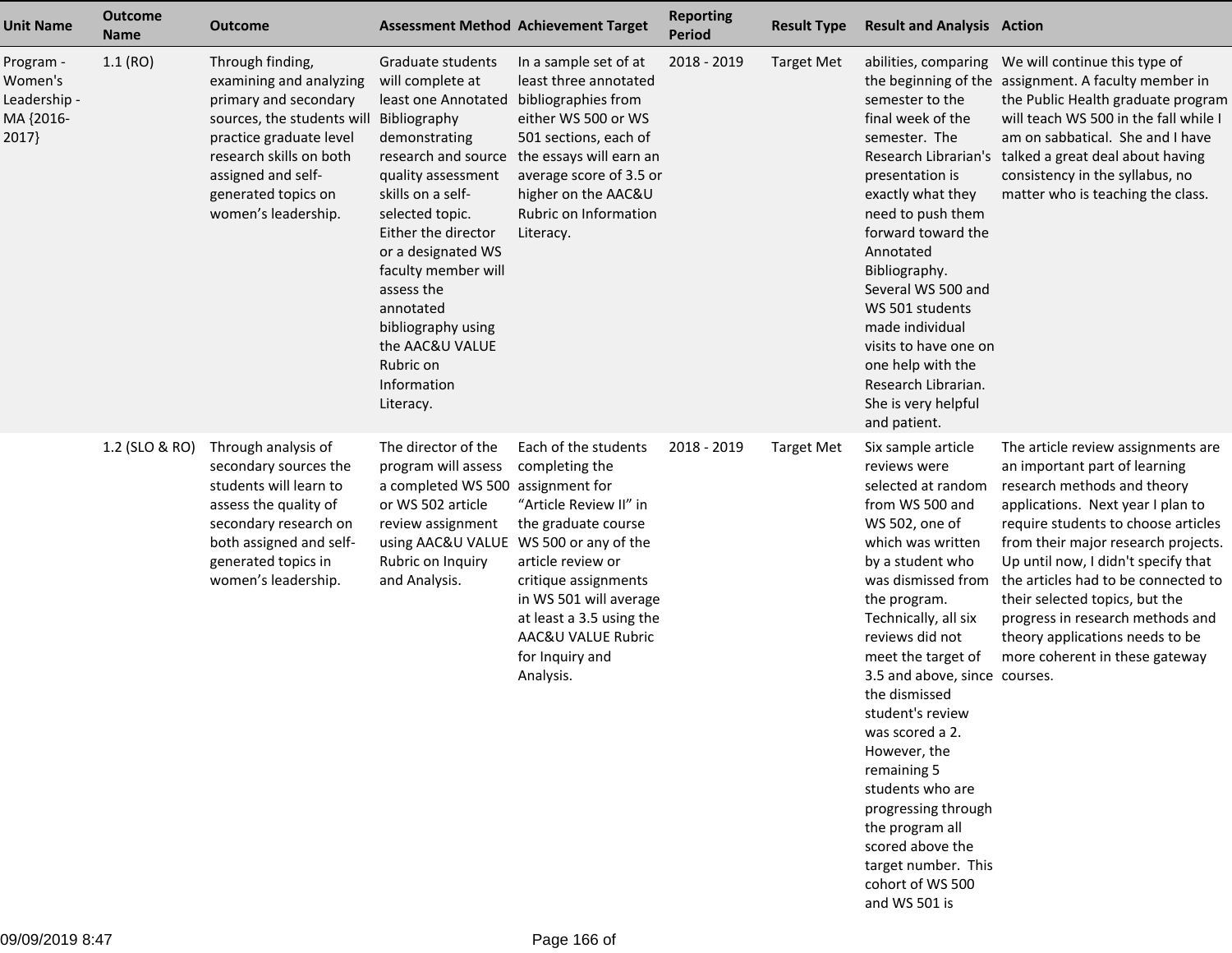| <b>Unit Name</b> | <b>Outcome</b><br><b>Name</b> | <b>Outcome</b>                                                                                                                                                                                                                                                                                                                                                  |                                                                                                                                                                                                                                                                                                                                          | <b>Assessment Method Achievement Target</b>                                                                                                                                                                                                                                                  | <b>Reporting</b><br><b>Period</b> | <b>Result Type</b> | <b>Result and Analysis Action</b>                                                                                                                                                                                                                                                                                                                          |                                                                                                                                                                                                                                                                                                                                                                                                                                                                                  |
|------------------|-------------------------------|-----------------------------------------------------------------------------------------------------------------------------------------------------------------------------------------------------------------------------------------------------------------------------------------------------------------------------------------------------------------|------------------------------------------------------------------------------------------------------------------------------------------------------------------------------------------------------------------------------------------------------------------------------------------------------------------------------------------|----------------------------------------------------------------------------------------------------------------------------------------------------------------------------------------------------------------------------------------------------------------------------------------------|-----------------------------------|--------------------|------------------------------------------------------------------------------------------------------------------------------------------------------------------------------------------------------------------------------------------------------------------------------------------------------------------------------------------------------------|----------------------------------------------------------------------------------------------------------------------------------------------------------------------------------------------------------------------------------------------------------------------------------------------------------------------------------------------------------------------------------------------------------------------------------------------------------------------------------|
|                  | 1.2 (SLO & RO)                | Through analysis of<br>secondary sources the<br>students will learn to<br>assess the quality of<br>secondary research on<br>both assigned and self-<br>generated topics in<br>women's leadership.                                                                                                                                                               | The director of the<br>program will assess<br>a completed WS 500<br>or WS 502 article<br>review assignment<br>using AAC&U VALUE<br>Rubric on Inquiry<br>and Analysis.                                                                                                                                                                    | Each of the students<br>completing the<br>assignment for<br>"Article Review II" in<br>the graduate course<br>WS 500 or any of the<br>article review or<br>critique assignments<br>in WS 501 will average<br>at least a 3.5 using the<br>AAC&U VALUE Rubric<br>for Inquiry and<br>Analysis.   | 2018 - 2019                       | <b>Target Met</b>  | particularly strong<br>written<br>sophisticated<br>reviews. Their<br>ability to assess<br>secondary material<br>is one of the<br>foundation stones<br>of their thesis<br>completion.                                                                                                                                                                       | The article review assignments are<br>in analysis, and have an important part of learning<br>research methods and theory<br>applications. Next year I plan to<br>require students to choose articles<br>from their major research projects.<br>Up until now, I didn't specify that<br>the articles had to be connected to<br>their selected topics, but the<br>progress in research methods and<br>theory applications needs to be<br>more coherent in these gateway<br>courses. |
|                  | 1.3 (SLO & RO)                | The student will produce The students<br>a master's level<br>project/thesis with a<br>review of relevant<br>literature and analysis of<br>primary and secondary<br>sources, based on an<br>original idea connected<br>with the development of<br>leadership in women and<br>girls.                                                                              | Capstone/Thesis<br>committee<br>(consisting of a<br>director and two<br>other faculty<br>members) will<br>assess the<br>completed project in<br>WS 512:<br>Capstone/Thesis<br>using the AAC&U<br><b>VALUE Rubric on</b><br>Integrative Learning.                                                                                         | A student's WS 512<br>Capstone/Thesis<br>project will score an<br>average of no less<br>than 3.5 on the<br>AAC&U VALUE RUBRIC<br>on Integrative<br>Learning.                                                                                                                                 | 2018 - 2019                       | Inconclusive       | We did not have a<br>thesis completed<br>this year, so there<br>was no assessment<br>of WS 512. We will<br>have 4 theses<br>completed in 2019-<br>2020.                                                                                                                                                                                                    | Four theses will be completed by<br>May 2020.                                                                                                                                                                                                                                                                                                                                                                                                                                    |
|                  | $2.1$ (SLO)                   | The students will<br>complete direct mentor<br>or internship experience<br>with a woman who works experience, students will be able to<br>in a non-traditional field,<br>in a political, educational<br>or non-profit<br>organization with a<br>connection to improving<br>women's lives, or in a<br>field which documents<br>women's lives and<br>experiences. | At the end of their<br>mentoring or<br>internship<br>will complete a<br>"Reflective Essay"<br>including evidence<br>of intellectual and<br>personal growth in<br>their hands-on<br>knowledge of both<br>the diversity and<br>commonalities of<br>women's<br>experiences. The<br>Director of the<br>Program will assess<br>the reflection | 100% of students who 2018 - 2019<br>complete WS 510<br>(required practicum)<br>describe at least two<br>specific examples of<br>personal or<br>intellectual growth in<br>their knowledge about<br>women's leadership<br>skills gained during<br>their mentoring or<br>internship experience. |                                   | Inconclusive       | Only one section of<br>WS 510 was offered<br>in the spring in the<br>accelerated term.<br>Three graduate<br>students, under the<br>supervision of a<br>female state senator<br>and a political<br>science faculty<br>member, attempted<br>to complete a<br>booklet giving the<br>biographies of every<br>woman in the<br>senate. As they<br>moved into the | This spring 2019 WS 510 will be<br>offered again in the full term spring<br>2020 semester. Another WS 510,<br>an internship with The North<br>Mississippi Coalition for<br>Breastfeeding, is offered in the fall.<br>One graduate student is enrolled.                                                                                                                                                                                                                           |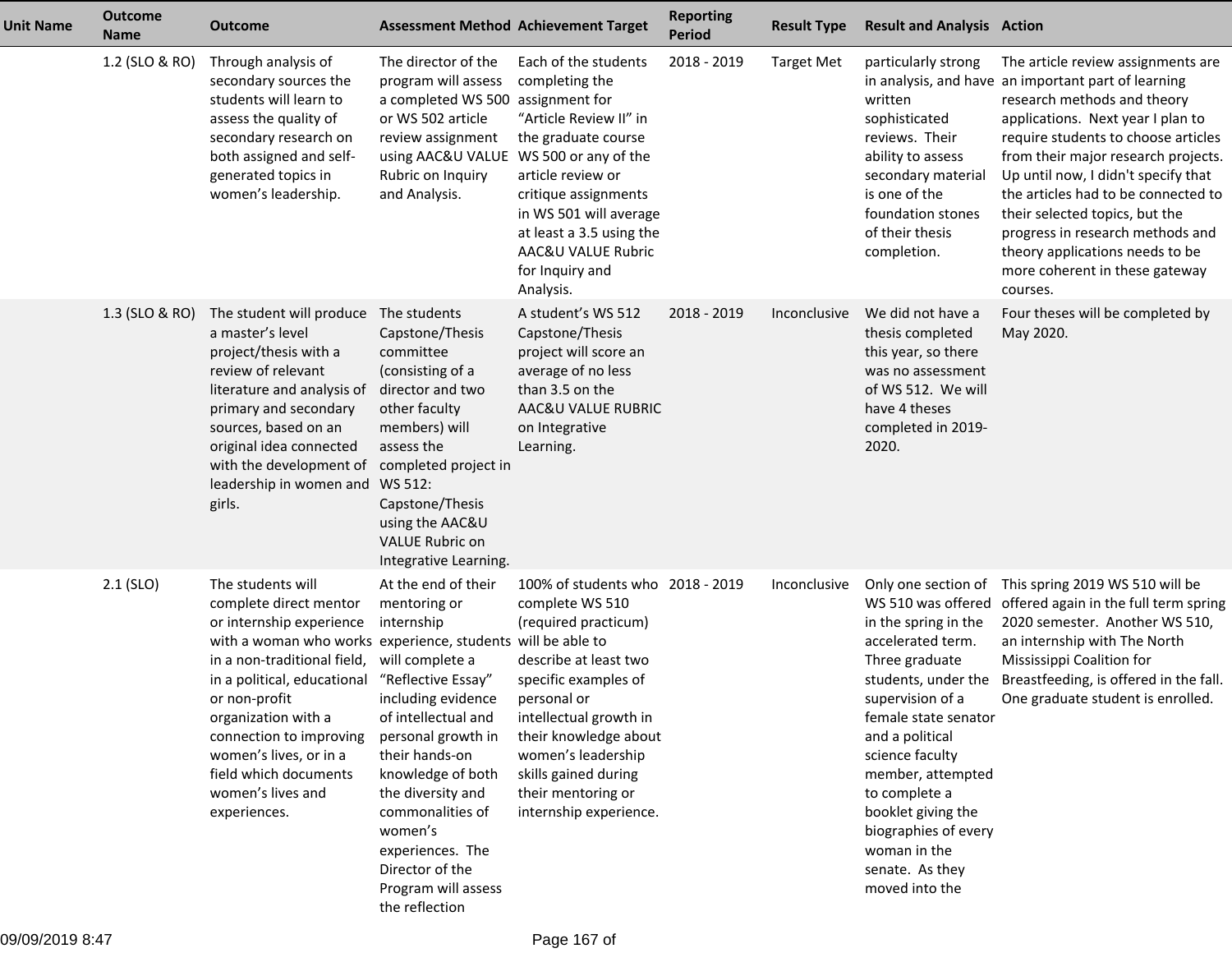| <b>Unit Name</b> | <b>Outcome</b><br><b>Name</b> | <b>Outcome</b>                                                                                                                                                                                                                                                                                                             |                                                                                                                                                                   | <b>Assessment Method Achievement Target</b>                                                                                                                                                                                                                                                                     | <b>Reporting</b><br><b>Period</b> | <b>Result Type</b> | <b>Result and Analysis Action</b>                                                                                                                                                                                                                                                                                                                                                                                                                                                                                                                                                                                                                                                                                                    |                                                                                                                                                                                                                                                                                        |
|------------------|-------------------------------|----------------------------------------------------------------------------------------------------------------------------------------------------------------------------------------------------------------------------------------------------------------------------------------------------------------------------|-------------------------------------------------------------------------------------------------------------------------------------------------------------------|-----------------------------------------------------------------------------------------------------------------------------------------------------------------------------------------------------------------------------------------------------------------------------------------------------------------|-----------------------------------|--------------------|--------------------------------------------------------------------------------------------------------------------------------------------------------------------------------------------------------------------------------------------------------------------------------------------------------------------------------------------------------------------------------------------------------------------------------------------------------------------------------------------------------------------------------------------------------------------------------------------------------------------------------------------------------------------------------------------------------------------------------------|----------------------------------------------------------------------------------------------------------------------------------------------------------------------------------------------------------------------------------------------------------------------------------------|
|                  | $2.1$ (SLO)                   | The students will<br>complete direct mentor<br>or internship experience<br>with a woman who works<br>in a non-traditional field,<br>in a political, educational<br>or non-profit<br>organization with a<br>connection to improving<br>women's lives, or in a<br>field which documents<br>women's lives and<br>experiences. | essays.                                                                                                                                                           | 100% of students who 2018 - 2019<br>complete WS 510<br>(required practicum)<br>will be able to<br>describe at least two<br>specific examples of<br>personal or<br>intellectual growth in<br>their knowledge about<br>women's leadership<br>skills gained during<br>their mentoring or<br>internship experience. |                                   | Inconclusive       | work, the<br>that the booklet<br>could not be<br>completed this<br>semester, and<br>would be much<br>more likely to come<br>to fruition during a<br>full term 2019-2020.<br>At the<br>recommendation of<br>the supervisors,<br>since the students<br>could not complete<br>the project in WS<br>510, they all<br>dropped the course<br>with WPs.<br>Conversations about<br>the project between<br>the students,<br>director, and<br>supervisors<br>indicated a positive<br>experience with a<br>worthy goal. They<br>all agreed that it<br>could not be<br>completed in the<br>second accelerated<br>term. The<br>supervisor and the<br>faculty member<br>plan to offer this<br>same research and<br>work experience<br>next spring. | This spring 2019 WS 510 will be<br>supervisors realized offered again in the full term spring<br>2020 semester. Another WS 510,<br>an internship with The North<br>Mississippi Coalition for<br>Breastfeeding, is offered in the fall.<br>One graduate student is enrolled.            |
|                  |                               |                                                                                                                                                                                                                                                                                                                            | The women leaders At least 85% of<br>who act as mentors<br>or as supervisors in<br><b>WS 510 will</b><br>complete a<br>Satisfaction Survey<br>about the student's | students who<br>complete the WS 510<br>practicum will earn a<br>score of 3<br>"satisfactory" or 4<br>"highly satisfactory"                                                                                                                                                                                      | $2018 - 2019$                     | Inconclusive       | WS 510 was offered<br>in the spring in the<br>accelerated term.<br>Three graduate<br>supervision of a                                                                                                                                                                                                                                                                                                                                                                                                                                                                                                                                                                                                                                | Only one section of We will offer the WS 510 on the<br>senate women booklet in the<br>spring of 2020 in the full term.<br>Both supervisors have agreed to<br>the project. In the fall, one<br>students, under the graduate student is enrolled in WS<br>510 for an internship with the |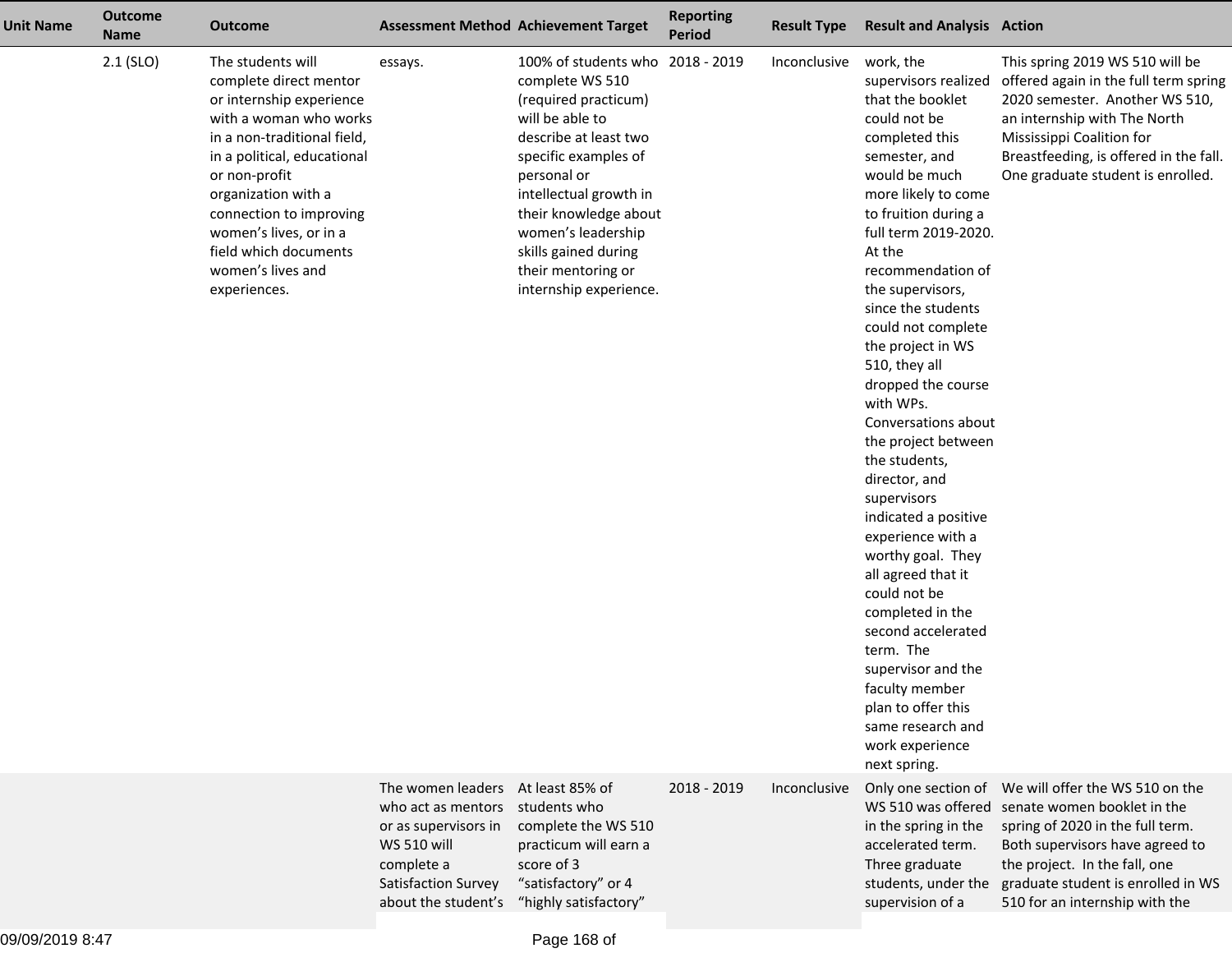| <b>Unit Name</b> | <b>Outcome</b><br><b>Name</b> | <b>Outcome</b> |                | <b>Assessment Method Achievement Target</b>                                                                                                                                 | <b>Reporting</b><br>Period | <b>Result Type</b> | <b>Result and Analysis Action</b>                                                                                                                                                                                                                                                                                                                                                                                                                                                                                                                                                                                                                                                                                                                                                                                                                                                   |                                                                           |
|------------------|-------------------------------|----------------|----------------|-----------------------------------------------------------------------------------------------------------------------------------------------------------------------------|----------------------------|--------------------|-------------------------------------------------------------------------------------------------------------------------------------------------------------------------------------------------------------------------------------------------------------------------------------------------------------------------------------------------------------------------------------------------------------------------------------------------------------------------------------------------------------------------------------------------------------------------------------------------------------------------------------------------------------------------------------------------------------------------------------------------------------------------------------------------------------------------------------------------------------------------------------|---------------------------------------------------------------------------|
|                  |                               |                | participation. | (on a four point range 2018 - 2019<br>from 1 Unsatisfactory,<br>2 Slightly dissatisfied,<br>3 Satisfactory to 4<br>Highly Satisfactory)<br>from their<br>mentor/supervisor. |                            | Inconclusive       | and a political<br>science faculty<br>member, attempted<br>to complete a<br>booklet giving the<br>biographies of every<br>woman in the<br>senate. As they<br>moved into the<br>work, the<br>supervisors realized<br>that the booklet<br>could not be<br>completed this<br>semester, and<br>would be much<br>more likely to come<br>to fruition during a<br>full term 2019-2020.<br>At the<br>recommendation of<br>the supervisors,<br>since the students<br>could not complete<br>the project in WS<br>510, they all<br>dropped the course<br>with WPs.<br>Conversations about<br>the project between<br>the students,<br>director, and<br>supervisors<br>indicated a positive<br>experience with a<br>worthy goal. They<br>all agreed that it<br>could not be<br>completed in the<br>second accelerated<br>term. The<br>supervisor and the<br>faculty member<br>plan to offer this | female state senator Northeast Mississippi Coalition on<br>Breastfeeding. |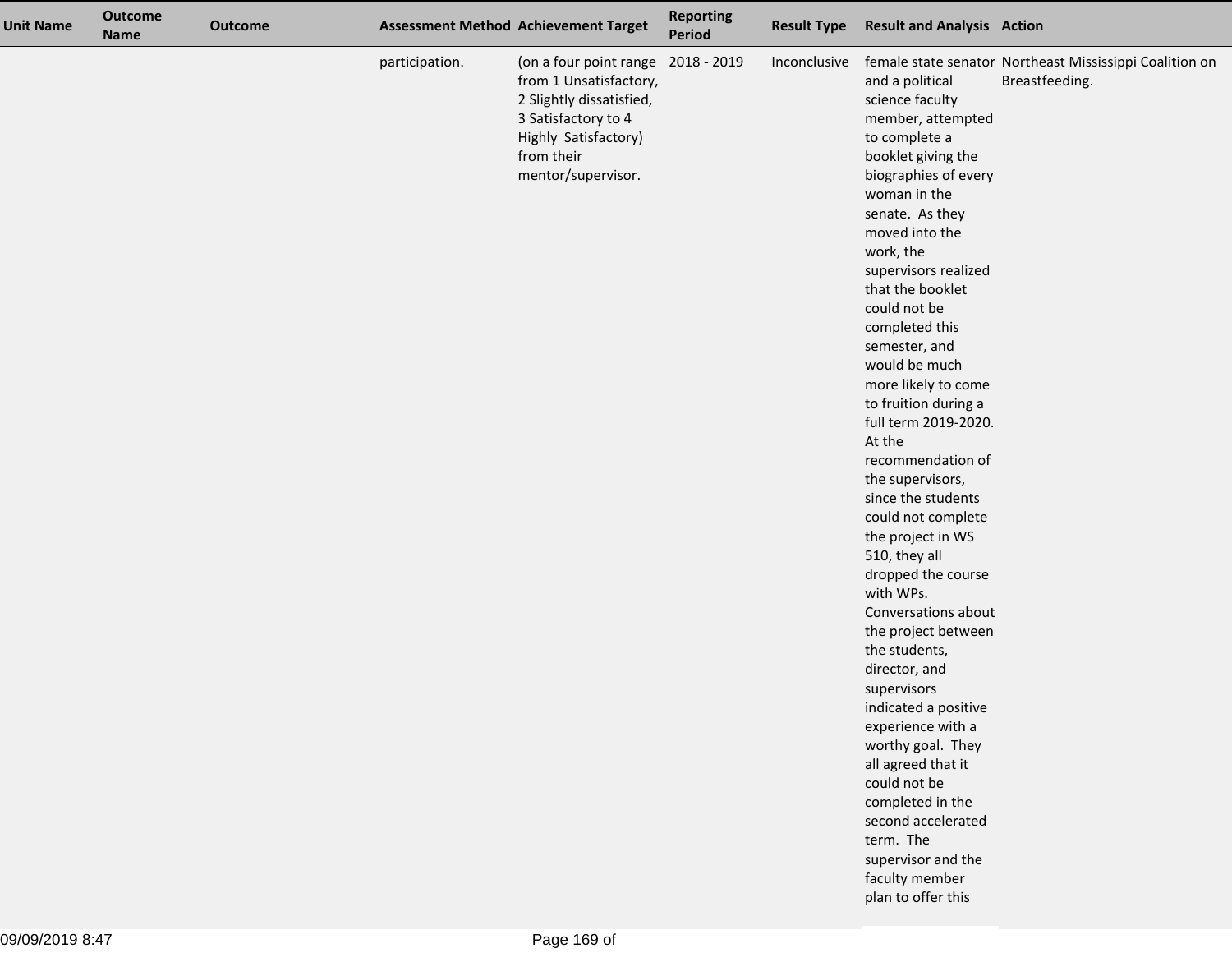| <b>Unit Name</b> | <b>Outcome</b><br><b>Name</b> | <b>Outcome</b>                                                                                                                                                                                                                                                                              | <b>Assessment Method Achievement Target</b>                                                                                                                                                                                                                                                                                                                                                                                                                                                                                                                            |                                                                                                                                                                                                                                                                               | <b>Reporting</b><br><b>Period</b> | <b>Result Type</b> | <b>Result and Analysis Action</b>                                                                                                                                                                                                                                                                                                                                                                                           |                                                                                                                                                                                                                                                                                                                                              |
|------------------|-------------------------------|---------------------------------------------------------------------------------------------------------------------------------------------------------------------------------------------------------------------------------------------------------------------------------------------|------------------------------------------------------------------------------------------------------------------------------------------------------------------------------------------------------------------------------------------------------------------------------------------------------------------------------------------------------------------------------------------------------------------------------------------------------------------------------------------------------------------------------------------------------------------------|-------------------------------------------------------------------------------------------------------------------------------------------------------------------------------------------------------------------------------------------------------------------------------|-----------------------------------|--------------------|-----------------------------------------------------------------------------------------------------------------------------------------------------------------------------------------------------------------------------------------------------------------------------------------------------------------------------------------------------------------------------------------------------------------------------|----------------------------------------------------------------------------------------------------------------------------------------------------------------------------------------------------------------------------------------------------------------------------------------------------------------------------------------------|
|                  |                               |                                                                                                                                                                                                                                                                                             | The women leaders At least 85% of<br>who act as mentors students who<br>or as supervisors in<br><b>WS 510 will</b><br>complete a<br>Satisfaction Survey<br>about the student's<br>participation.                                                                                                                                                                                                                                                                                                                                                                       | complete the WS 510<br>practicum will earn a<br>score of 3<br>"satisfactory" or 4<br>"highly satisfactory"<br>(on a four point range<br>from 1 Unsatisfactory,<br>2 Slightly dissatisfied,<br>3 Satisfactory to 4<br>Highly Satisfactory)<br>from their<br>mentor/supervisor. | 2018 - 2019                       | Inconclusive       | same research and<br>work experience<br>next spring.                                                                                                                                                                                                                                                                                                                                                                        | We will offer the WS 510 on the<br>senate women booklet in the<br>spring of 2020 in the full term.<br>Both supervisors have agreed to<br>the project. In the fall, one<br>graduate student is enrolled in WS<br>510 for an internship with the<br>Northeast Mississippi Coalition on<br>Breastfeeding.                                       |
|                  | 3.1 (PO 4.d.)                 | Students will take a<br>variety of graduate level<br>coursework in Education, the student is<br>Business and Professional registered in Banner complete graduate<br>Studies, Nursing, Public<br>Health, History/Political<br>Science/Public Policy, and program after the<br>or Literature. | The student course<br>schedule in which<br>Web during every<br>semester of the<br>first semester. After than WS.<br>the first semester of<br>graduate work,<br>which will generally<br>consist of<br>enrollment in WS<br>500, WS 501 and WS<br>502, the student and<br>advisor will work<br>together to select<br>for registration in at<br>least one mutually<br>agreeable course<br>per semester in<br>other graduate<br>programs at MUW<br>which do not have<br>the WS prefix, but<br>also offer significant<br>women's issues or<br>women's leadership<br>content. | 100% of MA in<br>Women's Leadership<br>graduates will<br>level coursework in at<br>least three other areas<br>with prefixes other                                                                                                                                             | 2018 - 2019                       | <b>Target Met</b>  | <b>Graduate Students</b><br>this year took<br>classes which<br>allowed them to<br>focus on women's<br>issues topics in five<br>English (Women<br>Playwrights),<br>Entrepreneurship,<br>Educational<br>Leadership, Political<br>Science, and Public<br>Health. We are<br>fortunate to have<br>such a broad range<br>of courses in other<br>graduate areas<br>which can be<br>applied to our<br>interdisciplinary<br>program. | Graduate students will complete<br>the year having taken at least two<br>interdisciplinary areas beyond<br>courses with the WS prefix.<br>Although through this past year the<br>director has been the only advisor<br>different disciplines: for the program, next year an<br>additional faculty member will be<br>advising in the program. |
|                  | 3.2 (PO 4.d.)                 | Students who take a<br>variety of graduate level                                                                                                                                                                                                                                            | The program<br>director will apply a                                                                                                                                                                                                                                                                                                                                                                                                                                                                                                                                   | The program director<br>will collect a sample                                                                                                                                                                                                                                 | 2018 - 2019                       | <b>Target Met</b>  | All of the students<br>who took courses in faculty and advising                                                                                                                                                                                                                                                                                                                                                             | Through consultation with graduate                                                                                                                                                                                                                                                                                                           |
|                  |                               |                                                                                                                                                                                                                                                                                             |                                                                                                                                                                                                                                                                                                                                                                                                                                                                                                                                                                        |                                                                                                                                                                                                                                                                               |                                   |                    |                                                                                                                                                                                                                                                                                                                                                                                                                             |                                                                                                                                                                                                                                                                                                                                              |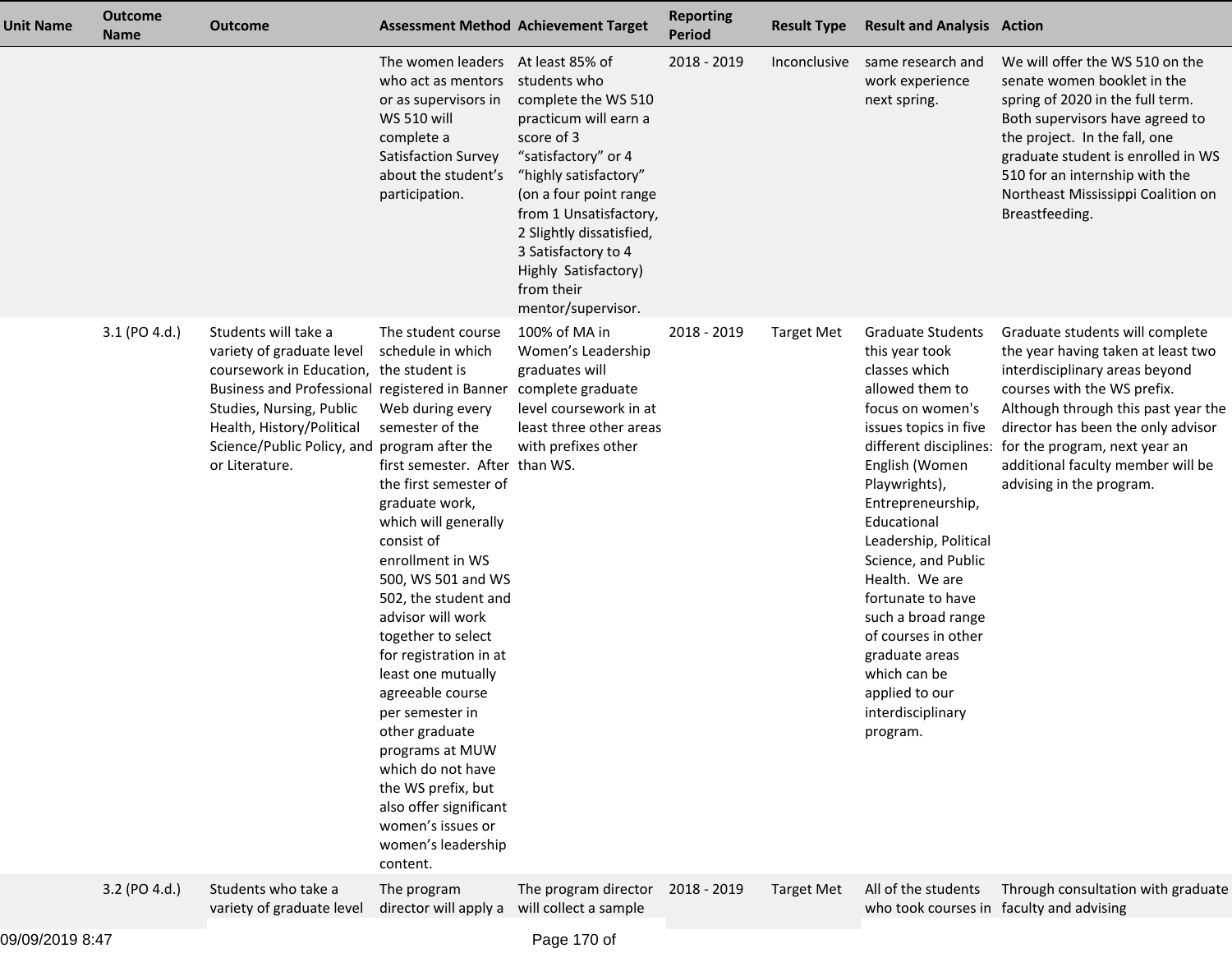| <b>Unit Name</b> | <b>Outcome</b><br><b>Name</b> | <b>Outcome</b>                                                                                                                                                                                                                                                                                                                                                             |                                                                                                                                                                                                                 | <b>Assessment Method Achievement Target</b>                                                                                                                                                                                                                                                                                                                                                                                                                                                                                      | <b>Reporting</b><br><b>Period</b> | <b>Result Type</b> | <b>Result and Analysis Action</b>                                                                                               |                                                                                                                                                                                                                                         |
|------------------|-------------------------------|----------------------------------------------------------------------------------------------------------------------------------------------------------------------------------------------------------------------------------------------------------------------------------------------------------------------------------------------------------------------------|-----------------------------------------------------------------------------------------------------------------------------------------------------------------------------------------------------------------|----------------------------------------------------------------------------------------------------------------------------------------------------------------------------------------------------------------------------------------------------------------------------------------------------------------------------------------------------------------------------------------------------------------------------------------------------------------------------------------------------------------------------------|-----------------------------------|--------------------|---------------------------------------------------------------------------------------------------------------------------------|-----------------------------------------------------------------------------------------------------------------------------------------------------------------------------------------------------------------------------------------|
|                  | 3.2 (PO 4.d.)                 | coursework in Education, simple check off<br>Business and Professional rubric to a sample<br>Studies, Nursing, Public<br>Health, History/Political<br>Science/Public Policy, and three graduate level<br>or Literature will<br>complete papers or<br>projects in those classes<br>with either a direct or<br>indirect focus on<br>women's issues or<br>women's leadership. | group of at least five three graduate level<br>courses taken in<br>other disciplines by<br>Women's<br>Leadership graduate off method (1. Paper<br>students over the<br>academic year.                           | set of at least five<br>papers from at least<br>papers from at least courses taken in other<br>disciplines by program<br>students over the<br>academic year, and<br>using a simple check<br>or project DOES MEET<br>the women's issues<br>content expectations<br>of the MS in Women's<br>Leadership Program or<br>2. Paper or Project<br>DOES NOT meet the<br>women's issues<br>content expectations),<br>90 % of students in<br>the program will<br>produce papers or<br>projects which DO<br>MEET the content<br>expectation. | 2018 - 2019                       | <b>Target Met</b>  | other disciplines<br>besides Women's<br>Leadership<br>completed papers<br>or projects focus on<br>a women's issue or<br>issues. | sessions with students, all students<br>who take courses in other<br>disciplines will continue to<br>complete projects and papers<br>focused on a women's issue or<br>issues.                                                           |
|                  | 4.1 (PO 4.d.)                 | Students will receive a<br>quality women's studies<br>education.                                                                                                                                                                                                                                                                                                           | At the end of the<br>academic year,<br>surveys will be taken Capstone Survey will<br>of program<br>completers.<br>Departmental<br>faculty will review<br>and analyze the<br>Capstone Survey<br>results.         | 90% of students<br>participating in the<br>indicate a "somewhat<br>satisfied" or "very<br>satisfied" satisfaction<br>level reflective of the<br>women's studies<br>curriculum, hands-on<br>learning opportunities<br>and quality of<br>instruction.                                                                                                                                                                                                                                                                              | 2018 - 2019                       | Inconclusive       | no completers.<br>Next spring (2020)<br>there will be four<br>completers.                                                       | This year there were Next spring, unless someone<br>decides to move to part-time<br>status, four completers will be<br>enrolled in WS 512 and will<br>graduate. They will be assessed as<br>planned.                                    |
|                  |                               |                                                                                                                                                                                                                                                                                                                                                                            | Women's Studies<br>faculty (a group of at completing WS 512:<br>least three faculty)<br>who attend the<br>students' Graduate<br>Capstone/Thesis<br>presentations and<br>review the final<br>projects will score | 100% of students<br>Capstone/Thesis will<br>average least a 3.5<br>(upper level<br>milestone) score or<br>higher on all three<br>AAU&C VALUE rubrics<br>applied to their final                                                                                                                                                                                                                                                                                                                                                   | 2018 - 2019                       | Inconclusive       | no completers. In<br>the spring of 2020<br>graduates who give<br>thesis<br>presentations.                                       | This year there were Next spring, unless someone<br>decides to move to part-time<br>status, four completers will be<br>we should have four enrolled in WS 512 and will<br>graduate. Their presentations will<br>be assessed as planned. |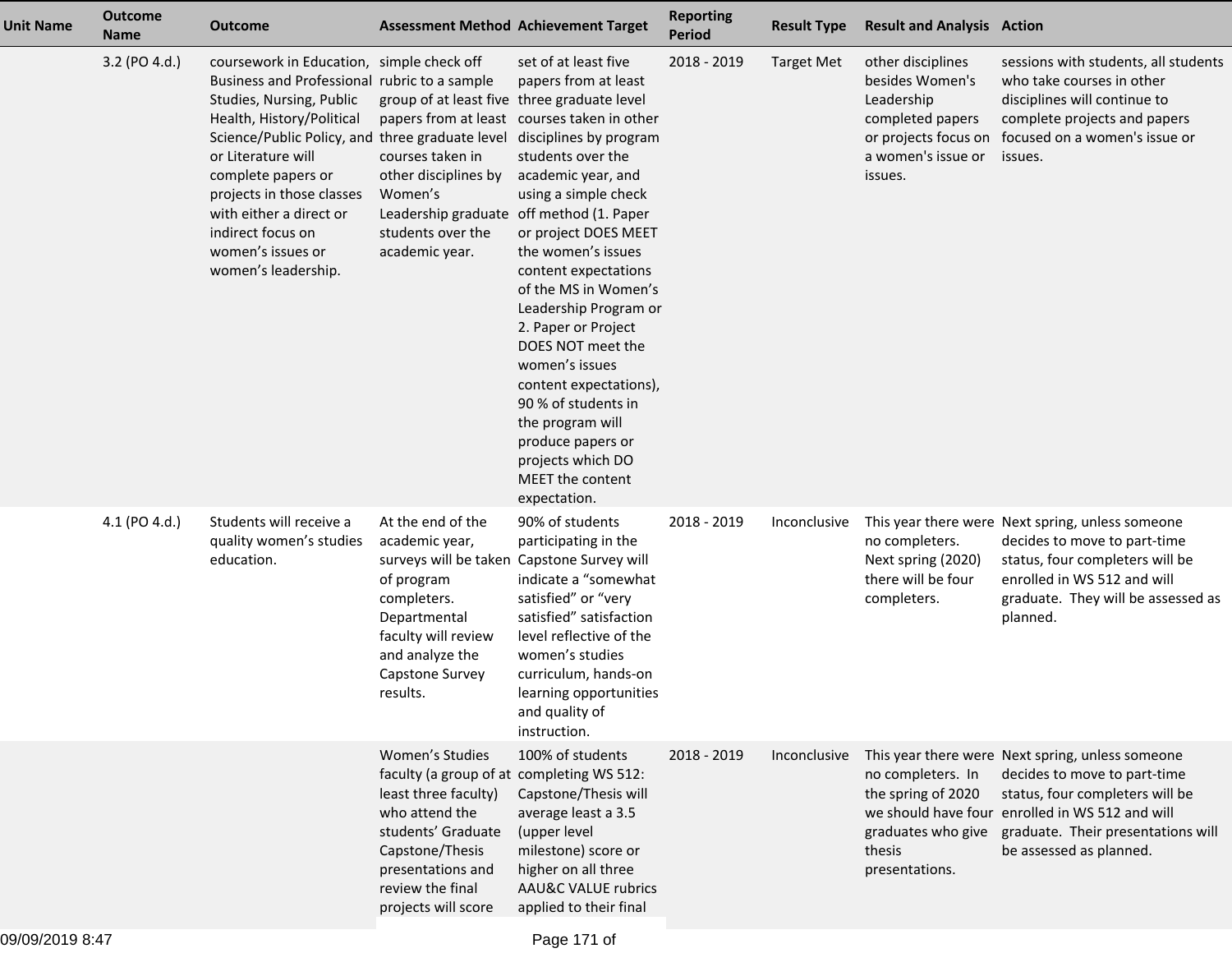| <b>Unit Name</b> | <b>Outcome</b><br><b>Name</b> | <b>Outcome</b>                                                                                 | <b>Assessment Method Achievement Target</b>                                                                                                                                                                                                                                                                               |                                                                                                                                                                                                                                                                                                        | <b>Reporting</b><br><b>Period</b> | <b>Result Type</b> | <b>Result and Analysis Action</b>                                                                                                                                                                                                                          |                                                                                                                                                                                                                                         |
|------------------|-------------------------------|------------------------------------------------------------------------------------------------|---------------------------------------------------------------------------------------------------------------------------------------------------------------------------------------------------------------------------------------------------------------------------------------------------------------------------|--------------------------------------------------------------------------------------------------------------------------------------------------------------------------------------------------------------------------------------------------------------------------------------------------------|-----------------------------------|--------------------|------------------------------------------------------------------------------------------------------------------------------------------------------------------------------------------------------------------------------------------------------------|-----------------------------------------------------------------------------------------------------------------------------------------------------------------------------------------------------------------------------------------|
|                  |                               |                                                                                                | the students' work<br>using the AAC&U<br><b>VALUE Rubrics on</b><br>Critical Thinking,<br>Oral<br>Integrative Learning.                                                                                                                                                                                                   | projects. An average<br>of the faculty<br>committee's scores<br>will be used to<br>determine the<br>Communication, and students' final scores.                                                                                                                                                         | 2018 - 2019                       | Inconclusive       | no completers. In<br>the spring of 2020<br>graduates who give<br>thesis<br>presentations.                                                                                                                                                                  | This year there were Next spring, unless someone<br>decides to move to part-time<br>status, four completers will be<br>we should have four enrolled in WS 512 and will<br>graduate. Their presentations will<br>be assessed as planned. |
|                  | 4.2 (SAO)                     | Students will be actively<br>engaged using their<br>master's degrees in<br>Women's Leadership. | The Alumni Survey is 15% of students<br>sent out every three participating in the<br>years. The next<br>rotation will be in<br>2019, 2022, and so<br>on. At the end of the level<br>academic year, the<br>program director<br>will review and<br>analyze the results<br>to determine if<br>achievement target<br>was met. | Alumni Survey will<br>state that they are<br>enrolled in a higher<br>graduate/professional<br>degree program<br>connected with their<br>master's degree in<br>women's studies.                                                                                                                         | 2018 - 2019                       | Inconclusive       | After running a<br>report from the<br>2019 MUW Alumni<br>Survey, there were<br>no Women's<br>Leadership Alumni<br>who completed the<br>survey. Therefore,<br>there are no results<br>to report for this<br>assessment<br>measure.                          | The MUW Alumni Survey will be<br>ran again in 2022.                                                                                                                                                                                     |
|                  |                               |                                                                                                | The Alumni Survey is 75% of former<br>years. The next<br>rotation will be in<br>2019, 2022, and so<br>academic year, the<br>program director<br>will review and<br>analyze the results<br>to determine if<br>achievement target<br>was met.                                                                               | sent out every three students participating<br>in the Alumni Survey<br>will state that they are<br>currently working in<br>on. At the end of the their field of study or<br>in a field where they<br>regularly use the skills<br>acquired in the<br>master's program.                                  | 2018 - 2019                       | Inconclusive       | After running a<br>report from the<br>2019 MUW Alumni<br>Survey, there were<br>no Women's<br>Leadership Alumni<br>who completed the<br>survey. Therefore,<br>there are no results<br>to report for this<br>assessment<br>measure.                          | The MUW Alumni Survey will be<br>run again in 2022. However, the<br>director will continue to keep track<br>of where our graduates are<br>working.                                                                                      |
|                  |                               |                                                                                                | The Departmental<br>Social Media Survey<br>is sent out on the<br>Program Facebook<br>page every year. At<br>the end of the<br>academic year, the<br>director faculty will<br>analyze and<br>compare the survey<br>results to the<br>previous academic                                                                     | 5% increase from the 2018 - 2019<br>previous academic<br>year of Women's<br>Studies alumni<br>students participating<br>in the Official<br><b>Departmental Social</b><br><b>Media Survey stating</b><br>that they are either<br>employed in a field<br>where they regularly<br>use the skills acquired |                                   |                    | Target Met Our graduates<br>continue to<br>maintain a strong<br>connection to our<br>program through<br>social media, and<br>have proven to be<br>positive marketers<br>and recruiters. They<br>all are working in<br>careers which use<br>the skills they | We will continue to track our<br>graduates' careers. In spring 2020,<br>we will double the number of<br>graduates from this program.                                                                                                    |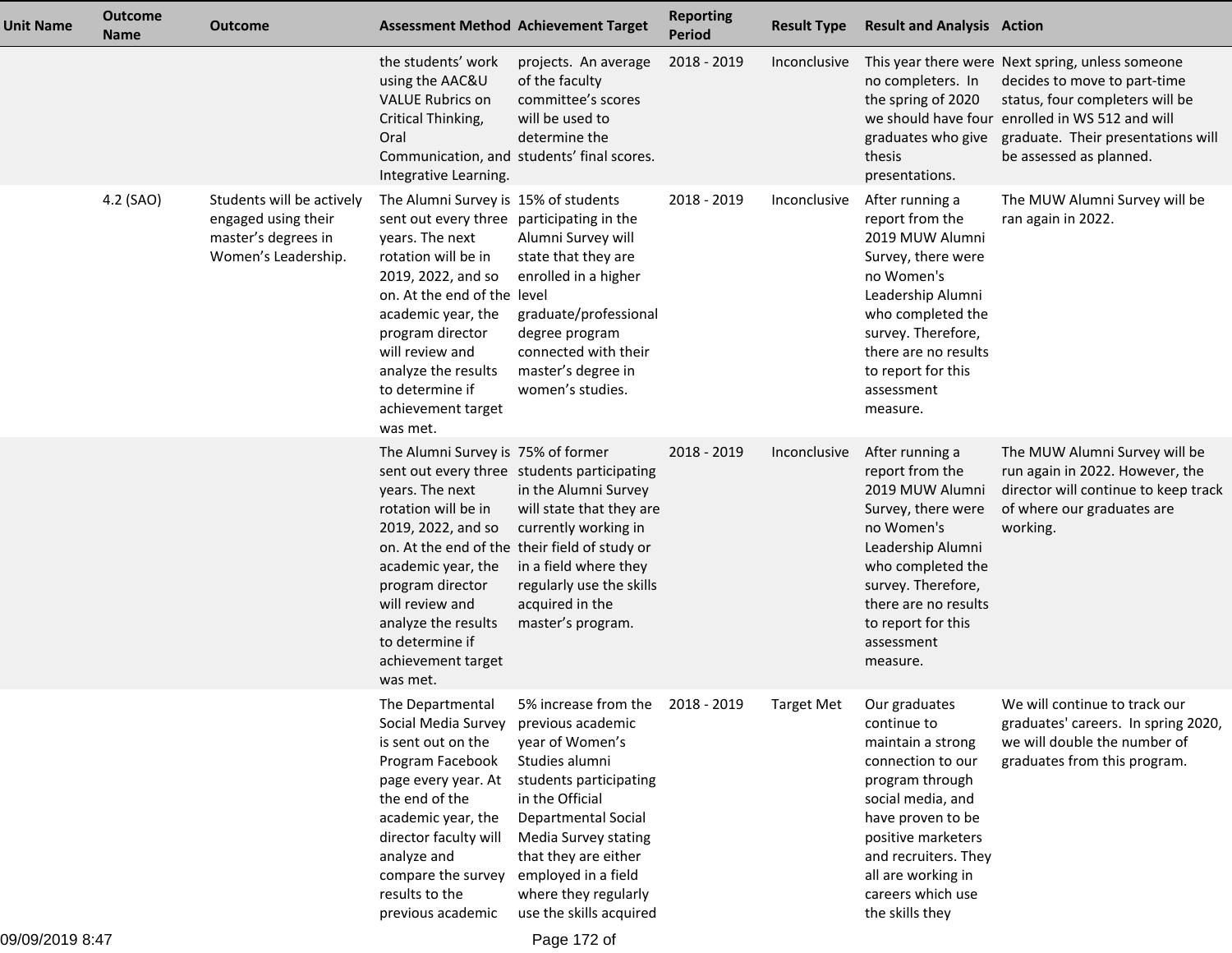| <b>Unit Name</b> | <b>Outcome</b><br><b>Name</b> | <b>Outcome</b> |                                                                                                                                                     | <b>Assessment Method Achievement Target</b>                                                          | <b>Reporting</b><br>Period | <b>Result Type</b> | <b>Result and Analysis Action</b>                                                                                                                                                                                                                                                                                                                                                                                                                                                                                                                                                                                                                                                                                                                                                                                                                                                                                                                              |                                                                                                                                                         |
|------------------|-------------------------------|----------------|-----------------------------------------------------------------------------------------------------------------------------------------------------|------------------------------------------------------------------------------------------------------|----------------------------|--------------------|----------------------------------------------------------------------------------------------------------------------------------------------------------------------------------------------------------------------------------------------------------------------------------------------------------------------------------------------------------------------------------------------------------------------------------------------------------------------------------------------------------------------------------------------------------------------------------------------------------------------------------------------------------------------------------------------------------------------------------------------------------------------------------------------------------------------------------------------------------------------------------------------------------------------------------------------------------------|---------------------------------------------------------------------------------------------------------------------------------------------------------|
|                  |                               |                | year to determine if in the master's<br>there was an<br>increase or decrease enrolled in a higher<br>in employment or<br>further graduate<br>study. | program or are<br>level<br>graduate/professional<br>program connected<br>with women's<br>leadership. | 2018 - 2019                | <b>Target Met</b>  | acquired from our<br>program. The first<br>graduate of the<br>not to work full<br>time, but to<br>volunteer in non-<br>profits and to use<br>her girls' leadership<br>program (which was<br>her thesis) in small<br>groups in her home<br>city. She still works<br>full time in their<br>family's business.<br>The 2017 graduate<br>who quit her job<br>that year and<br>opened her own<br>business thrived in<br>that role. She then<br>applied and was<br>hired to be a store<br>manager for a<br>corporation in a<br>nearby large city.<br>She says that<br>earning the degree<br>restarted a stagnant<br>career. Graduate 3,<br>who was hired as a<br>Director of<br>Development for<br>the local K-12<br>boarding school the<br>semester she<br>finished her degree,<br>is now in her second<br>year in that job, and<br>has become a well-<br>known community<br>leader. After<br>graduate 4<br>completed her<br>degree, she almost<br>immediately moved | We will continue to track our<br>graduates' careers. In spring 2020,<br>we will double the number of<br>program has chosen graduates from this program. |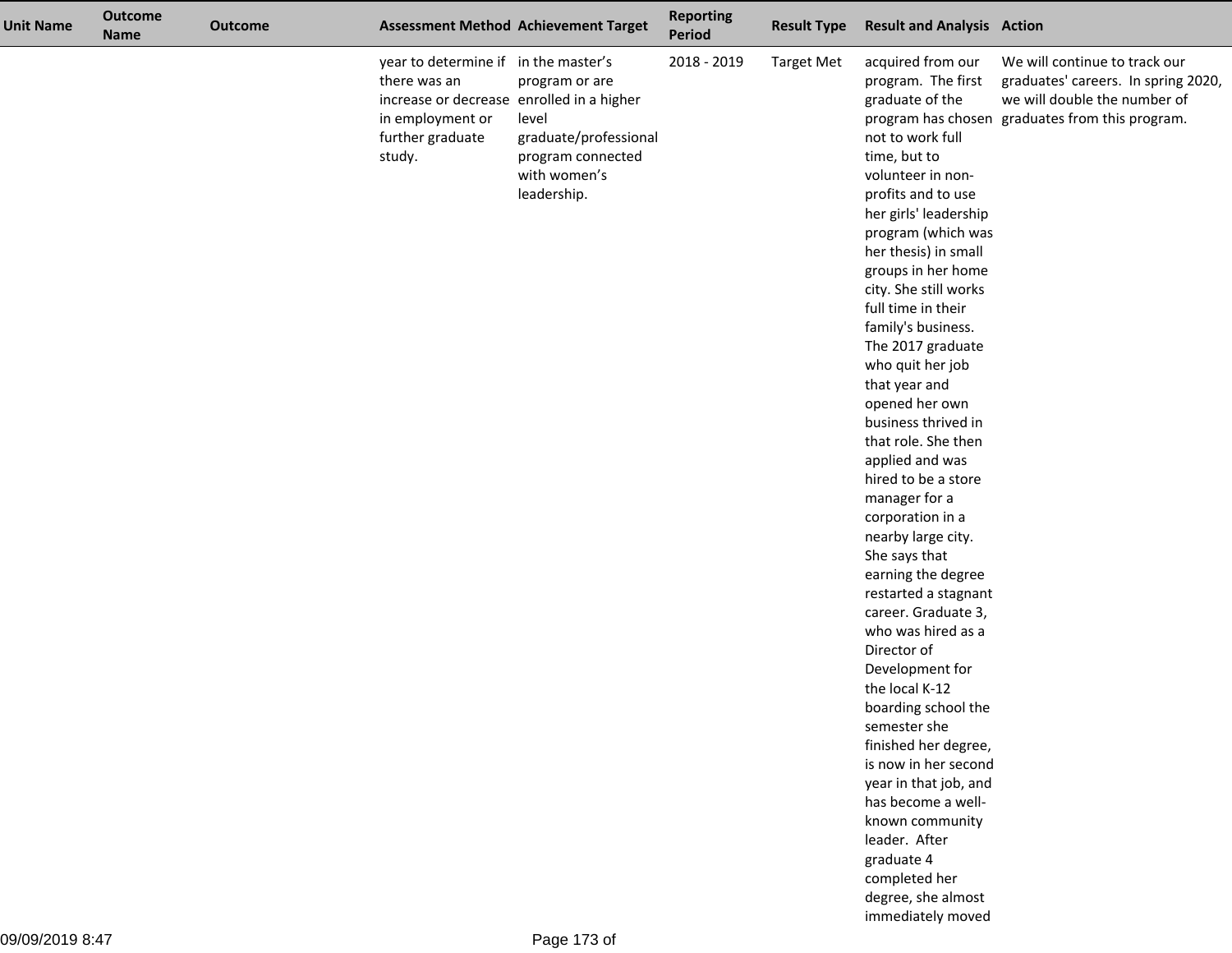| <b>Unit Name</b>                                                                     | <b>Outcome</b><br><b>Name</b> | <b>Outcome</b>                                                                                                                                                                                                                         |                                                                                                                                                                                                                                                                                                                                                                                                                                                                                                                                                                 | <b>Assessment Method Achievement Target</b>                                                                                                                                                                                                                                                                                                                                                                    | <b>Reporting</b><br><b>Period</b> | <b>Result Type</b> | <b>Result and Analysis Action</b>                                                                                                                                                                                                                                                                                                                                                                                                                                                                                                        |                                                                                                                                                            |
|--------------------------------------------------------------------------------------|-------------------------------|----------------------------------------------------------------------------------------------------------------------------------------------------------------------------------------------------------------------------------------|-----------------------------------------------------------------------------------------------------------------------------------------------------------------------------------------------------------------------------------------------------------------------------------------------------------------------------------------------------------------------------------------------------------------------------------------------------------------------------------------------------------------------------------------------------------------|----------------------------------------------------------------------------------------------------------------------------------------------------------------------------------------------------------------------------------------------------------------------------------------------------------------------------------------------------------------------------------------------------------------|-----------------------------------|--------------------|------------------------------------------------------------------------------------------------------------------------------------------------------------------------------------------------------------------------------------------------------------------------------------------------------------------------------------------------------------------------------------------------------------------------------------------------------------------------------------------------------------------------------------------|------------------------------------------------------------------------------------------------------------------------------------------------------------|
|                                                                                      |                               |                                                                                                                                                                                                                                        | The Departmental<br>Social Media Survey<br>is sent out on the<br>Program Facebook<br>page every year. At<br>the end of the<br>academic year, the<br>director faculty will<br>analyze and<br>compare the survey<br>results to the<br>previous academic<br>year to determine if<br>there was an<br>increase or decrease enrolled in a higher<br>in employment or<br>further graduate<br>study.                                                                                                                                                                    | 5% increase from the<br>previous academic<br>year of Women's<br>Studies alumni<br>students participating<br>in the Official<br><b>Departmental Social</b><br>Media Survey stating<br>that they are either<br>employed in a field<br>where they regularly<br>use the skills acquired<br>in the master's<br>program or are<br>level<br>graduate/professional<br>program connected<br>with women's<br>leadership. | 2018 - 2019                       | <b>Target Met</b>  | into a career in<br>public relations and<br>K-12 Boarding<br>school. This spring<br>she has just<br>completed her<br>community's year-<br>long program for<br>emerging local<br>leaders. Graduate 4<br>has thus moved into<br>a field in which she<br>uses the skills from<br>our program. Since<br>we have no<br>completers this<br>year, there are no<br>other graduates to<br>survey.                                                                                                                                                 | We will continue to track our<br>graduates' careers. In spring 2020,<br>marketing for a local we will double the number of<br>graduates from this program. |
| Program -<br>Women's<br><b>Studies</b><br>(including<br>Minor) - BA<br>${2016-2017}$ | 2.c.                          | 1.1 (GEO 1.b. & The students will be able<br>to analyze, in written<br>form, issues dealing with<br>the global, historical,<br>political, psychological,<br>sociological, biological,<br>and/or religious aspects<br>of women's lives. | In a sample group of<br>at least 10 essays<br>from the final exams writing will score an<br>of at least two<br>sections of WS 200,<br>with two women's<br>studies faculty<br>members scoring<br>using the AAC&U<br><b>VALUE Rubric on</b><br>Critical Thinking,<br>students enrolled in<br>WS 200:<br>Introduction to<br>Women's Studies<br>will demonstrate the<br>ability to write a<br>final exam essay<br>analyzing two or<br>more of the global<br>historical, political,<br>psychological,<br>sociological,<br>biological, and/or<br>religious aspects of | Non-women's studies 2018 - 2019<br>majors or minors'<br>average of at least a 2<br>(lower milestone<br>level) or higher using<br>the AAC&U VALUE<br>rubric on Critical<br>Thinking.                                                                                                                                                                                                                            |                                   | <b>Target Met</b>  | Because of one<br>accidentally<br>destroyed and one<br>duplicated paper,<br>there were only 7<br>non-minor/major<br>papers to score, but<br>since this general<br>education group<br>represents two<br>sections--summer<br>and spring, and two<br>faculty members<br>scored them, I think<br>we have a better<br>sample overall than<br>last year. Using the<br>critical thinking<br>rubric scores, the<br>range is from 2 to<br>3.71 with a mean of<br>3. I'm impressed<br>with the overall<br>average, because it<br>is one full point | I will have ten to twelve general<br>education student papers to score<br>next spring.                                                                     |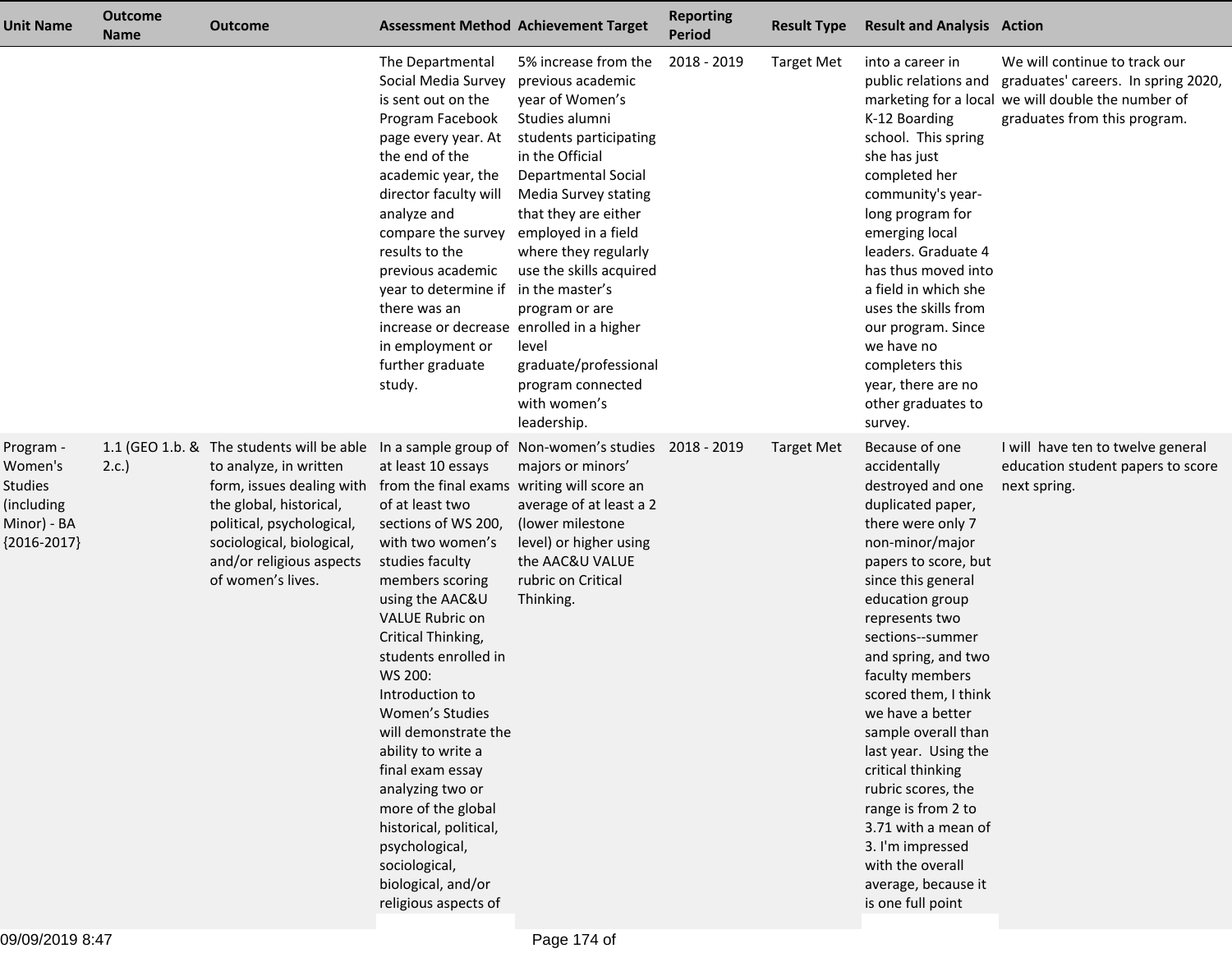| <b>Unit Name</b>                                                                     | <b>Outcome</b><br><b>Name</b> | <b>Outcome</b>                                                                                                                                                                                                                                        |                                                                                                                                                                                                                                                                                                                                                                                                                                                                                                                                              | <b>Assessment Method Achievement Target</b>                                                                                                                                                      | <b>Reporting</b><br><b>Period</b> | <b>Result Type</b> | <b>Result and Analysis Action</b>                                                                                                                                                                                                                                           |                                                                                                                                                                                                                                                                                                                                                                                     |
|--------------------------------------------------------------------------------------|-------------------------------|-------------------------------------------------------------------------------------------------------------------------------------------------------------------------------------------------------------------------------------------------------|----------------------------------------------------------------------------------------------------------------------------------------------------------------------------------------------------------------------------------------------------------------------------------------------------------------------------------------------------------------------------------------------------------------------------------------------------------------------------------------------------------------------------------------------|--------------------------------------------------------------------------------------------------------------------------------------------------------------------------------------------------|-----------------------------------|--------------------|-----------------------------------------------------------------------------------------------------------------------------------------------------------------------------------------------------------------------------------------------------------------------------|-------------------------------------------------------------------------------------------------------------------------------------------------------------------------------------------------------------------------------------------------------------------------------------------------------------------------------------------------------------------------------------|
| Program -<br>Women's<br><b>Studies</b><br>(including<br>Minor) - BA<br>${2016-2017}$ | 2.c.                          | 1.1 (GEO 1.b. & The students will be able women's lives.<br>to analyze, in written<br>form, issues dealing with<br>the global, historical,<br>political, psychological,<br>sociological, biological,<br>and/or religious aspects<br>of women's lives. |                                                                                                                                                                                                                                                                                                                                                                                                                                                                                                                                              | Non-women's studies<br>majors or minors'<br>writing will score an<br>average of at least a 2<br>(lower milestone<br>level) or higher using<br>the AAC&U VALUE<br>rubric on Critical<br>Thinking. | 2018 - 2019                       | <b>Target Met</b>  | ahead a the target.                                                                                                                                                                                                                                                         | I will have ten to twelve general<br>education student papers to score<br>next spring.                                                                                                                                                                                                                                                                                              |
|                                                                                      |                               |                                                                                                                                                                                                                                                       | In a sample group of Women's studies<br>at least 10 essays<br>of at least two<br>sections of WS 200,<br>with two women's<br>studies faculty<br>members scoring<br>using the AAC&U<br>VALUE Rubric on<br>Critical Thinking,<br>students enrolled in<br>WS 200:<br>Introduction to<br>Women's Studies<br>will demonstrate the<br>ability to write a<br>final exam essay<br>analyzing two or<br>more of the global<br>historical, political,<br>psychological,<br>sociological,<br>biological, and/or<br>religious aspects of<br>women's lives. | majors or minors will<br>from the final exams score an average of at<br>least a 2.5 or higher<br>(mid milestone level)<br>using the AAC&U<br>VALUE rubric on<br>Critical Thinking.               | 2018 - 2019                       | <b>Target Met</b>  | *This Rubric is<br>applied only to the<br>majors and minors<br>in WS 200. The<br>assessed with the<br>general education<br>students. Two<br>students, one minor<br>and one major, took<br>WS 200 this year,<br>scoring 3 and 3.6,<br>well above the<br>target score of 2.5. | We will continue to score majors'<br>and minors' WS 200 papers using<br>the critical thinking rubric, and will<br>continue to have a higher target<br>other 7 students are score than for general education<br>students.                                                                                                                                                            |
|                                                                                      |                               |                                                                                                                                                                                                                                                       | The director of<br>apply the AAC&U<br>VALUE rubric on<br><b>Inquiry and Analysis</b><br>on a sample group<br>of at least 10 essays<br>and/or discussion<br>posts from students<br>enrolled in WS 200:                                                                                                                                                                                                                                                                                                                                        | All students in WS 200 2018 - 2019<br>women's studies will will score at least a 1.5<br>on the Inquiry and<br>Analysis VALUE Rubric.                                                             |                                   | <b>Target Met</b>  | This analysis is<br>meant to be applied<br>to the general<br>education students<br>of one accidentally<br>destroyed and one<br>duplicated paper,<br>there were only 7<br>non-minor/major                                                                                    | Because higher level critical<br>thinking is such an important<br>outcome of our core curriculum, I<br>will continue to apply this rubric to<br>in WS 200. Because non-majors and non-minors. Next<br>year I will add an AT and AM to<br>measure also major and minor<br>scores using this rubric (this year<br>the two major/minor students<br>scored 2.67 and 3.5, well above the |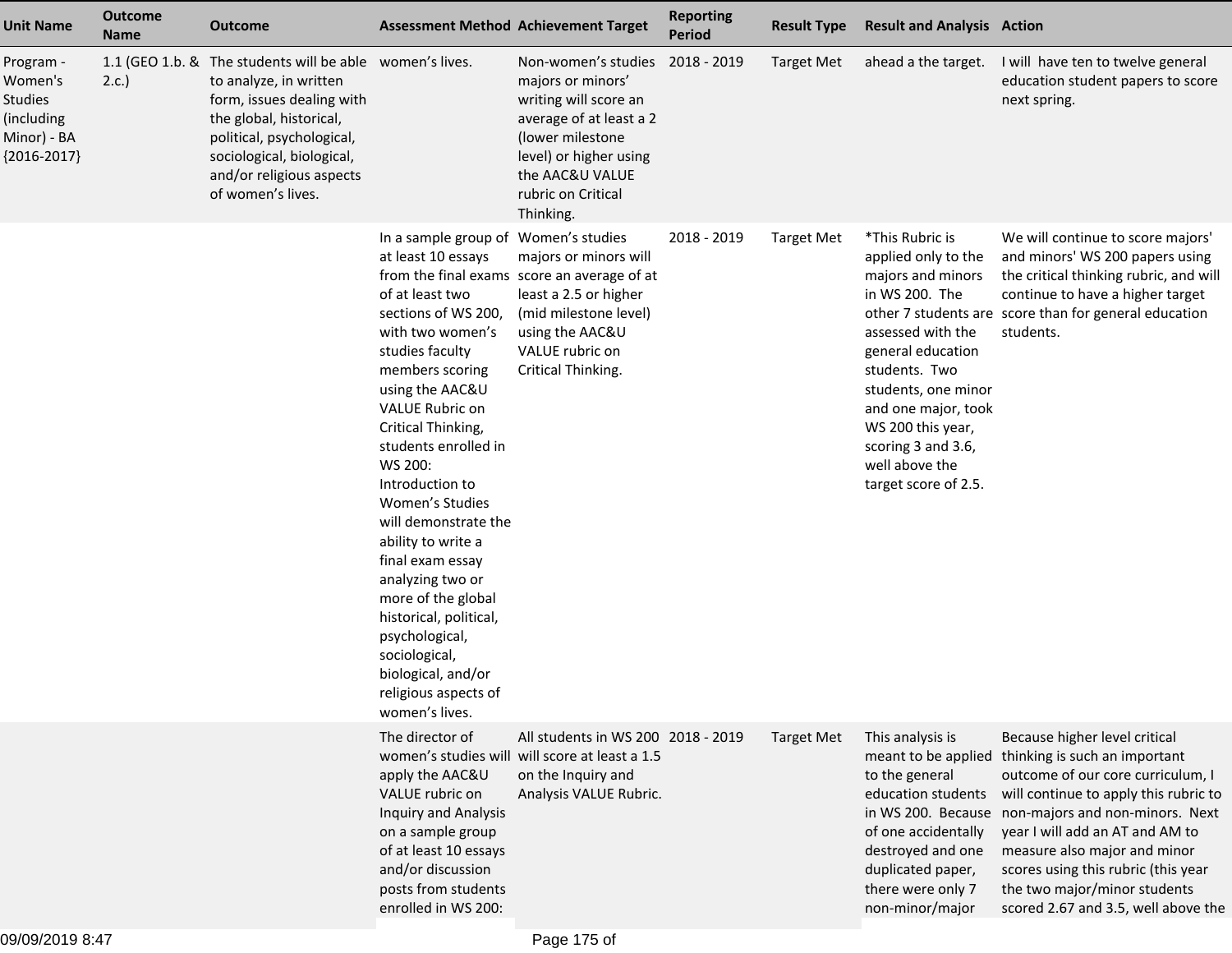| <b>Unit Name</b> | <b>Outcome</b><br><b>Name</b> | <b>Outcome</b> |                                                                                                                                                                                                                                                                 | <b>Assessment Method Achievement Target</b>                                                                                                                                                                                          | <b>Reporting</b><br><b>Period</b> | <b>Result Type</b>       | <b>Result and Analysis Action</b>                                                                                                                                                                                                                                                                                                                                                                                                                                                                                                                                                                                                                            |                                                                                                                                                            |
|------------------|-------------------------------|----------------|-----------------------------------------------------------------------------------------------------------------------------------------------------------------------------------------------------------------------------------------------------------------|--------------------------------------------------------------------------------------------------------------------------------------------------------------------------------------------------------------------------------------|-----------------------------------|--------------------------|--------------------------------------------------------------------------------------------------------------------------------------------------------------------------------------------------------------------------------------------------------------------------------------------------------------------------------------------------------------------------------------------------------------------------------------------------------------------------------------------------------------------------------------------------------------------------------------------------------------------------------------------------------------|------------------------------------------------------------------------------------------------------------------------------------------------------------|
|                  |                               |                | Introduction to<br>Women's Studies to<br>determine if the<br>was met.                                                                                                                                                                                           | All students in WS 200 2018 - 2019<br>will score at least a 1.5<br>on the Inquiry and<br>achievement target Analysis VALUE Rubric.                                                                                                   |                                   | <b>Target Met</b>        | since this general<br>education group<br>represents two<br>sections--summer<br>and spring, and two<br>faculty members<br>scored them, I think<br>we have a better<br>sample overall than<br>last year. Using the<br><b>Inquiry and Analysis</b><br>rubric, this group's<br>scores had a range<br>of 1.75 to 3.5. The<br>mean score was<br>2.79. All students<br>scored well above<br>the target score of<br>1.5. I am pleased<br>with these results,<br>because this rubric<br>scores a higher level<br>of critical thinking<br>which is necessary<br>for research. These<br>are the skills<br>students should be<br>learning in their<br>general education. | papers to score, but target of 1.5. The target score for<br>majors and minors next year will be<br>2.5.                                                    |
|                  |                               |                | women's studies<br>VALUE rubric on<br>Intercultural<br>Knowledge and<br>Competence, in a<br>sample group of at<br>least 10 essays<br>and/or discussion<br>posts from students<br>enrolled in WS 200<br>in one academic<br>year, students<br>enrolled in WS 200: | With the director of Non-women's studies 2018 - 2019<br>majors or minors will<br>applying the AAC&U score an average of at<br>least a 2.5 or higher<br>on the AAC&U Value<br>Rubric on Intercultural<br>Knowledge and<br>Competence. |                                   | <b>Target Not</b><br>Met | Because of one<br>accidentally<br>destroyed and one<br>duplicated paper,<br>there were only 7<br>non-minor/major<br>papers to score, but<br>since this general<br>education group<br>represents two<br>sections--summer<br>and spring, and two<br>faculty members<br>scored them, I think<br>we have a better                                                                                                                                                                                                                                                                                                                                                | Next year I will lower the target<br>score for general education<br>students from a 2.5 to a 2 on the<br>Intercultural Knowledge and<br>Competence Rubric. |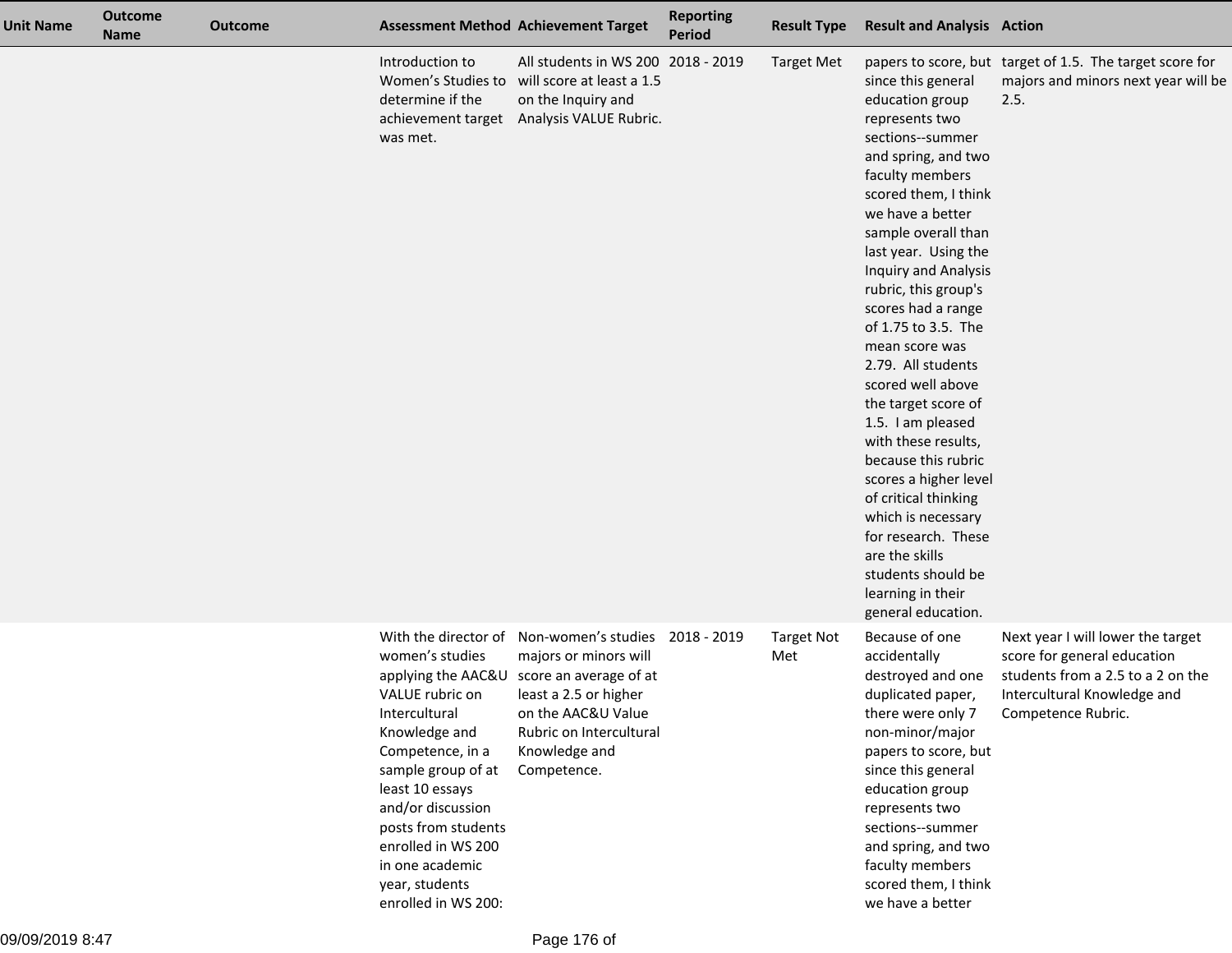| <b>Unit Name</b> | <b>Outcome</b><br><b>Name</b> | <b>Outcome</b> |                                                                                                                                                                                                                                                                                  | <b>Assessment Method Achievement Target</b>                                                                                                                                                           | <b>Reporting</b><br><b>Period</b> | <b>Result Type</b>       | <b>Result and Analysis Action</b>                                                                                                                                                                                                                                                                                                                                                                                                                                                                                                                                                                                     |                                                                                                                                                                                                                                                                                |
|------------------|-------------------------------|----------------|----------------------------------------------------------------------------------------------------------------------------------------------------------------------------------------------------------------------------------------------------------------------------------|-------------------------------------------------------------------------------------------------------------------------------------------------------------------------------------------------------|-----------------------------------|--------------------------|-----------------------------------------------------------------------------------------------------------------------------------------------------------------------------------------------------------------------------------------------------------------------------------------------------------------------------------------------------------------------------------------------------------------------------------------------------------------------------------------------------------------------------------------------------------------------------------------------------------------------|--------------------------------------------------------------------------------------------------------------------------------------------------------------------------------------------------------------------------------------------------------------------------------|
|                  |                               |                | Introduction to<br>Women's Studies,<br>ability to write an<br>essay or discussion<br>post demonstrating<br>the historical and<br>current global and<br>intercultural roles of<br>women in society.                                                                               | Non-women's studies<br>majors or minors will<br>will demonstrate the score an average of at<br>least a 2.5 or higher<br>on the AAC&U Value<br>Rubric on Intercultural<br>Knowledge and<br>Competence. | 2018 - 2019                       | <b>Target Not</b><br>Met | last year. The<br>Intercultural<br>Knowledge and<br>scores range from<br>1.5 to 4, with a<br>mean of 2.9. Two of<br>the seven scored<br>well below the<br>target of 2.5. In<br>retrospect, I think it<br>is unrealistic to<br>expect students<br>taking this class for<br>general education<br>credit to score 2.5<br>on this rubric. I<br>think that the target<br>should be lowered<br>to 2. However, two<br>of the papers did<br>not meet a target of<br>2, either. It could<br>be that these<br>students were<br>unfamiliar with the<br>software and<br>expectations of an<br>online abbreviated<br>summer class. | sample overall than Next year I will lower the target<br>score for general education<br>students from a 2.5 to a 2 on the<br>Intercultural Knowledge and<br>Competence Rubric Competence Rubric.                                                                               |
|                  |                               |                | With the director of Women's studies<br>women's studies<br>VALUE rubric on<br>Intercultural<br>Knowledge and<br>Competence, in a<br>sample group of at<br>least 10 essays<br>and/or discussion<br>posts from students<br>enrolled in WS 200<br>in one academic<br>year, students | majors or minors will<br>applying the AAC&U score an average of at<br>least a 2.5 or higher<br>on the AAC&U Value<br>Rubric on Intercultural<br>Knowledge and<br>Competence.                          | 2018 - 2019                       | <b>Target Met</b>        | Because of one<br>accidentally<br>destroyed and one<br>duplicated paper,<br>there were only 9<br>since this general<br>education group<br>represents two<br>sections--summer<br>and spring, and two<br>faculty members<br>scored them, I think<br>we have a better                                                                                                                                                                                                                                                                                                                                                    | We will continue to apply this<br>rubric to majors and minors papers<br>with a target score of 2.5.<br>However, next year, if the raw data<br>shows majors and minors regularly<br>papers to score, but score 3 or above, I will consider<br>raising the target from 2.5 to 3. |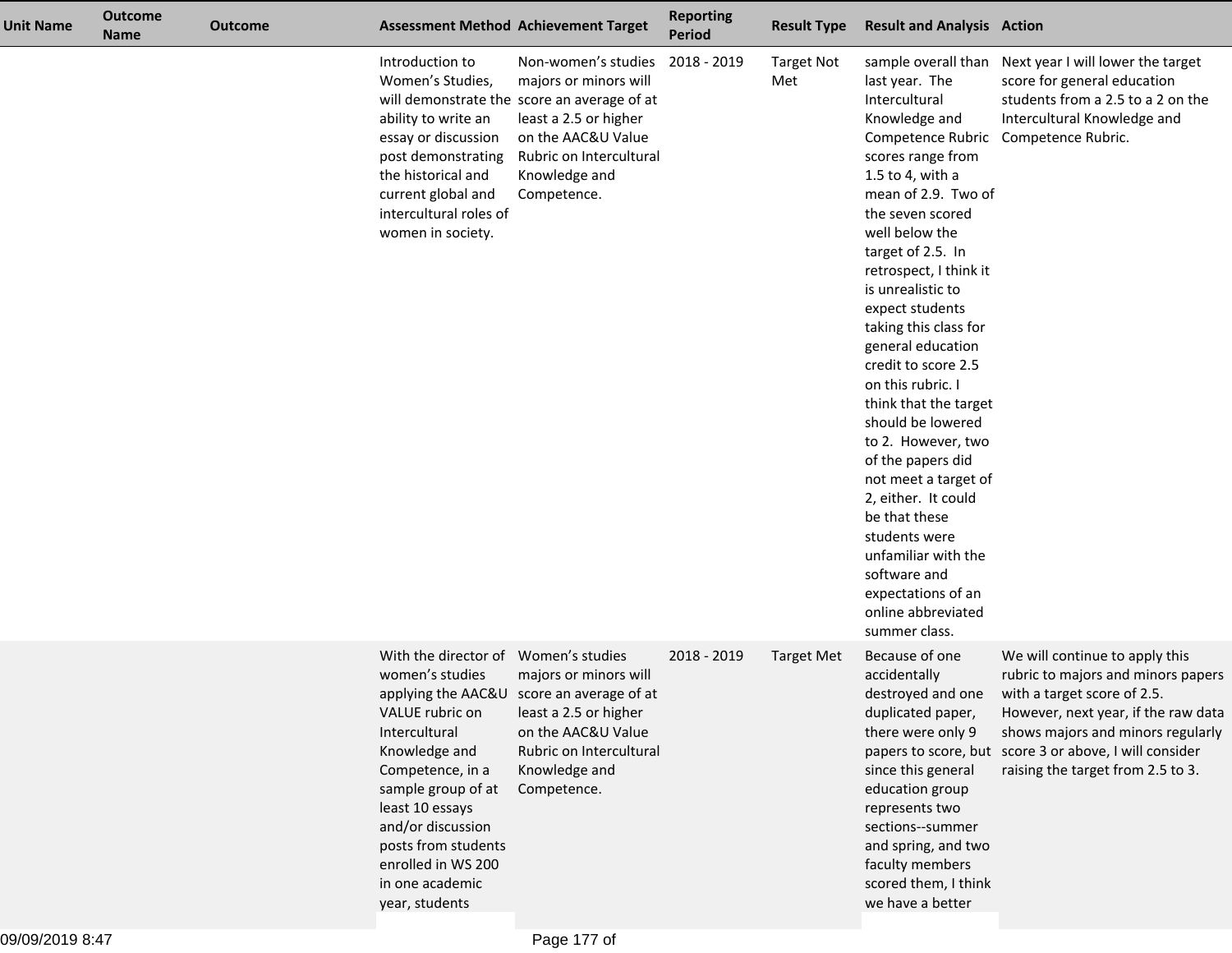| <b>Unit Name</b> | <b>Outcome</b><br><b>Name</b> | <b>Outcome</b>                                                                                                                                                                                                                                                                                                                                                                                                      |                                                                                                                                                                                                                                                                                                                                                | <b>Assessment Method Achievement Target</b>                                                                                                                                                                                                                                 | <b>Reporting</b><br><b>Period</b> | <b>Result Type</b> | <b>Result and Analysis Action</b>                                                                                                                                                                                                                                                                                                                                                                                                                                                                                                                                                                                                                                                                                                    |                                                                                                                                                                                                                                                                               |
|------------------|-------------------------------|---------------------------------------------------------------------------------------------------------------------------------------------------------------------------------------------------------------------------------------------------------------------------------------------------------------------------------------------------------------------------------------------------------------------|------------------------------------------------------------------------------------------------------------------------------------------------------------------------------------------------------------------------------------------------------------------------------------------------------------------------------------------------|-----------------------------------------------------------------------------------------------------------------------------------------------------------------------------------------------------------------------------------------------------------------------------|-----------------------------------|--------------------|--------------------------------------------------------------------------------------------------------------------------------------------------------------------------------------------------------------------------------------------------------------------------------------------------------------------------------------------------------------------------------------------------------------------------------------------------------------------------------------------------------------------------------------------------------------------------------------------------------------------------------------------------------------------------------------------------------------------------------------|-------------------------------------------------------------------------------------------------------------------------------------------------------------------------------------------------------------------------------------------------------------------------------|
|                  |                               |                                                                                                                                                                                                                                                                                                                                                                                                                     | enrolled in WS 200:<br>Introduction to<br>Women's Studies,<br>will demonstrate the least a 2.5 or higher<br>ability to write an<br>essay or discussion<br>post demonstrating<br>the historical and<br>current global and<br>intercultural roles of<br>women in society.                                                                        | Women's studies<br>majors or minors will<br>score an average of at<br>on the AAC&U Value<br>Rubric on Intercultural<br>Knowledge and<br>Competence.                                                                                                                         | 2018 - 2019                       | <b>Target Met</b>  | last year. Of these<br>nine, 2 were<br>women's studies<br>majors or minors.<br>They scored 3 and<br>3.6, well above the<br>target score of 2.5.                                                                                                                                                                                                                                                                                                                                                                                                                                                                                                                                                                                      | sample overall than We will continue to apply this<br>rubric to majors and minors papers<br>with a target score of 2.5.<br>However, next year, if the raw data<br>shows majors and minors regularly<br>score 3 or above, I will consider<br>raising the target from 2.5 to 3. |
|                  | 1.2 (SAO)                     | By the completion of the At the end of their<br>minor or major program<br>in women's studies, the<br>students will complete a<br>direct mentor or<br>internship experience<br>with a woman who works including evidence<br>in a non-traditional field,<br>in a non-profit<br>organization with a<br>connection to improving<br>women's lives, or in a<br>field which documents<br>women's lives and<br>experiences. | mentoring or<br>internship<br>will complete a<br>"Reflective Essay"<br>of intellectual and<br>personal growth in<br>their hands-on<br>knowledge of both<br>the diversity and<br>commonalities of<br>women's<br>experiences. Faculty<br>will review and<br>analyze the<br>students' essays to<br>determine if<br>achievement target<br>was met. | 90% of students will<br>be able to provide at<br>least two specific<br>experience, students examples of personal<br>or intellectual growth<br>in their knowledge<br>about women's<br>experiences which<br>was gained during<br>their mentoring or<br>internship experience. | 2018 - 2019                       | <b>Target Met</b>  | WS internships and<br>special topics<br>classes both were<br>once offered under<br>the WS 400 number. they will flourish.<br>Last fall, therefore,<br>we had one student<br>intern who earned a<br>three hour credit.<br>However, the<br>department agreed<br>to add WS 401:<br>Internship in<br>Women's Studies to<br>the curriculum, so<br>that special topics<br>courses and<br>internships could be<br>more easily<br>recognized on a<br>student's transcript.<br>In the spring of<br>2019, one student<br>completed WS 401:<br>Internship. Both<br>students wrote<br>reflective essays<br>about their<br>experiences. The<br>attached Rubric<br>data shows that the<br>students scored<br>exemplary in all<br>three categories: | We will offer WS 401 again next<br>spring, and help interested minors<br>and majors find an internship<br>within a field or discipline in which                                                                                                                               |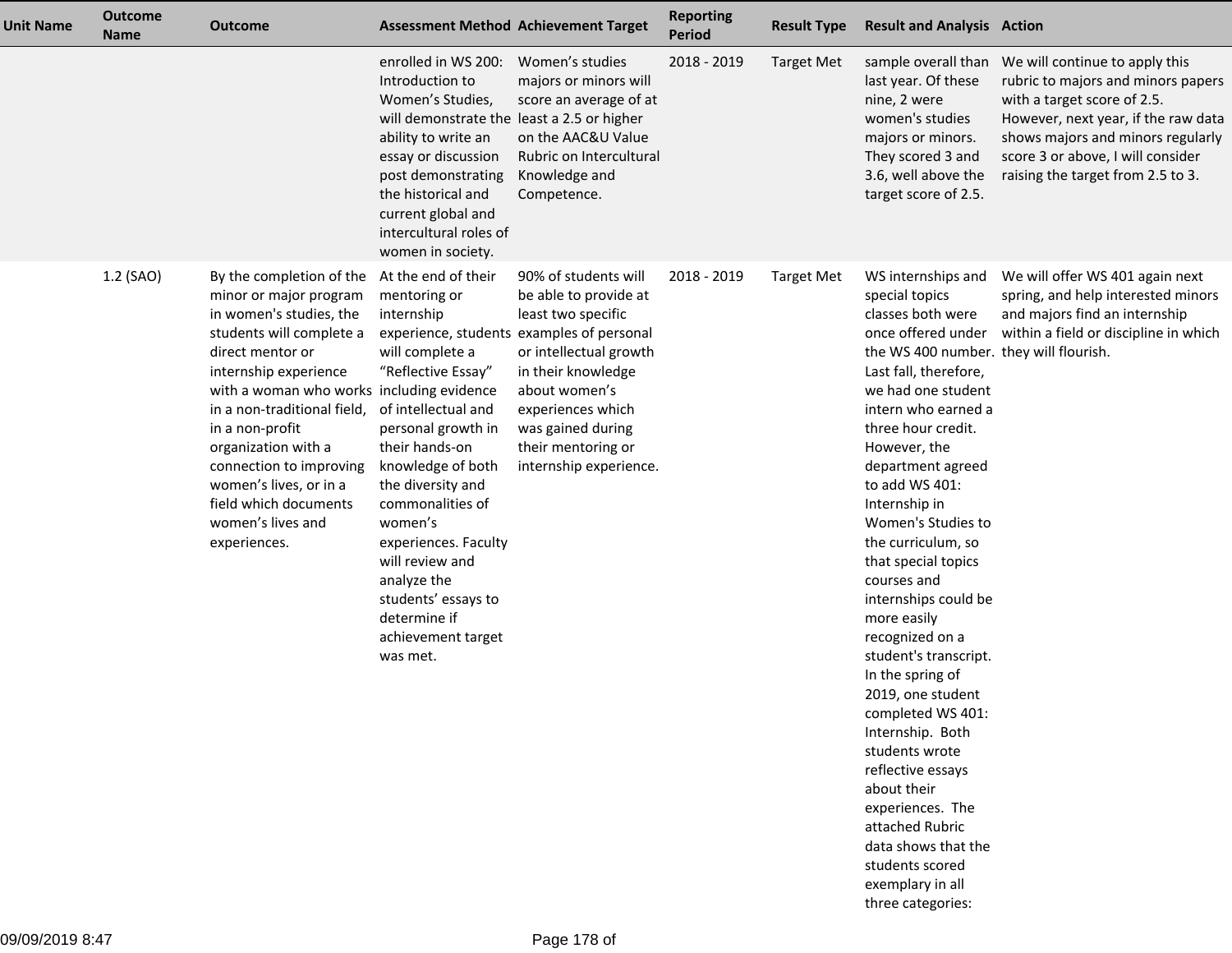| <b>Unit Name</b> | <b>Outcome</b><br><b>Name</b> | <b>Outcome</b>                                                                                                                                                                                                                                                                                                                                                                                                      |                                                                                                                                                                                                                                                                                                                                                | <b>Assessment Method Achievement Target</b>                                                                                                                                                                                                                                 | <b>Reporting</b><br>Period | <b>Result Type</b> | <b>Result and Analysis Action</b>                                                                                                                                                                                                                                                                                                                                                                                                                                                                                                                                                                                                                                                                                                                                                                                                                                                                                                                             |                                                                                                                                                                        |
|------------------|-------------------------------|---------------------------------------------------------------------------------------------------------------------------------------------------------------------------------------------------------------------------------------------------------------------------------------------------------------------------------------------------------------------------------------------------------------------|------------------------------------------------------------------------------------------------------------------------------------------------------------------------------------------------------------------------------------------------------------------------------------------------------------------------------------------------|-----------------------------------------------------------------------------------------------------------------------------------------------------------------------------------------------------------------------------------------------------------------------------|----------------------------|--------------------|---------------------------------------------------------------------------------------------------------------------------------------------------------------------------------------------------------------------------------------------------------------------------------------------------------------------------------------------------------------------------------------------------------------------------------------------------------------------------------------------------------------------------------------------------------------------------------------------------------------------------------------------------------------------------------------------------------------------------------------------------------------------------------------------------------------------------------------------------------------------------------------------------------------------------------------------------------------|------------------------------------------------------------------------------------------------------------------------------------------------------------------------|
|                  | 1.2 (SAO)                     | By the completion of the At the end of their<br>minor or major program<br>in women's studies, the<br>students will complete a<br>direct mentor or<br>internship experience<br>with a woman who works including evidence<br>in a non-traditional field,<br>in a non-profit<br>organization with a<br>connection to improving<br>women's lives, or in a<br>field which documents<br>women's lives and<br>experiences. | mentoring or<br>internship<br>will complete a<br>"Reflective Essay"<br>of intellectual and<br>personal growth in<br>their hands-on<br>knowledge of both<br>the diversity and<br>commonalities of<br>women's<br>experiences. Faculty<br>will review and<br>analyze the<br>students' essays to<br>determine if<br>achievement target<br>was met. | 90% of students will<br>be able to provide at<br>least two specific<br>experience, students examples of personal<br>or intellectual growth<br>in their knowledge<br>about women's<br>experiences which<br>was gained during<br>their mentoring or<br>internship experience. | 2018 - 2019                | <b>Target Met</b>  | <b>Essay Overall</b><br>Ranking, Quality of<br>Writing, and<br>Number and<br>Specificity of<br>Examples. Both<br>students say that<br>they enhanced<br>specific skills. One<br>student wrote: "In<br>order to achieve<br>success, I had to<br>exhibit confidence<br>in every decision I<br>made. I also set my<br>own work schedule,<br>so self-sufficiency<br>was necessary for<br>me to complete my<br>interview<br>transcriptions and<br>research in a timely<br>manner. I employed<br>newfound<br>communication<br>skills when<br>conversing with<br>faculty, students,<br>and, most<br>importantly, with<br>[my internship<br>director] as I<br>worked within the<br>Painter facilities.<br>The most vital<br>attribute I perfected<br>during this<br>internship was my<br>clear and concise<br>writing and listening<br>skills. When<br>listening to the oral<br>interviews, I had to<br>learn how to rapidly<br>and accurately<br>transcribe each one. | We will offer WS 401 again next<br>spring, and help interested minors<br>and majors find an internship<br>within a field or discipline in which<br>they will flourish. |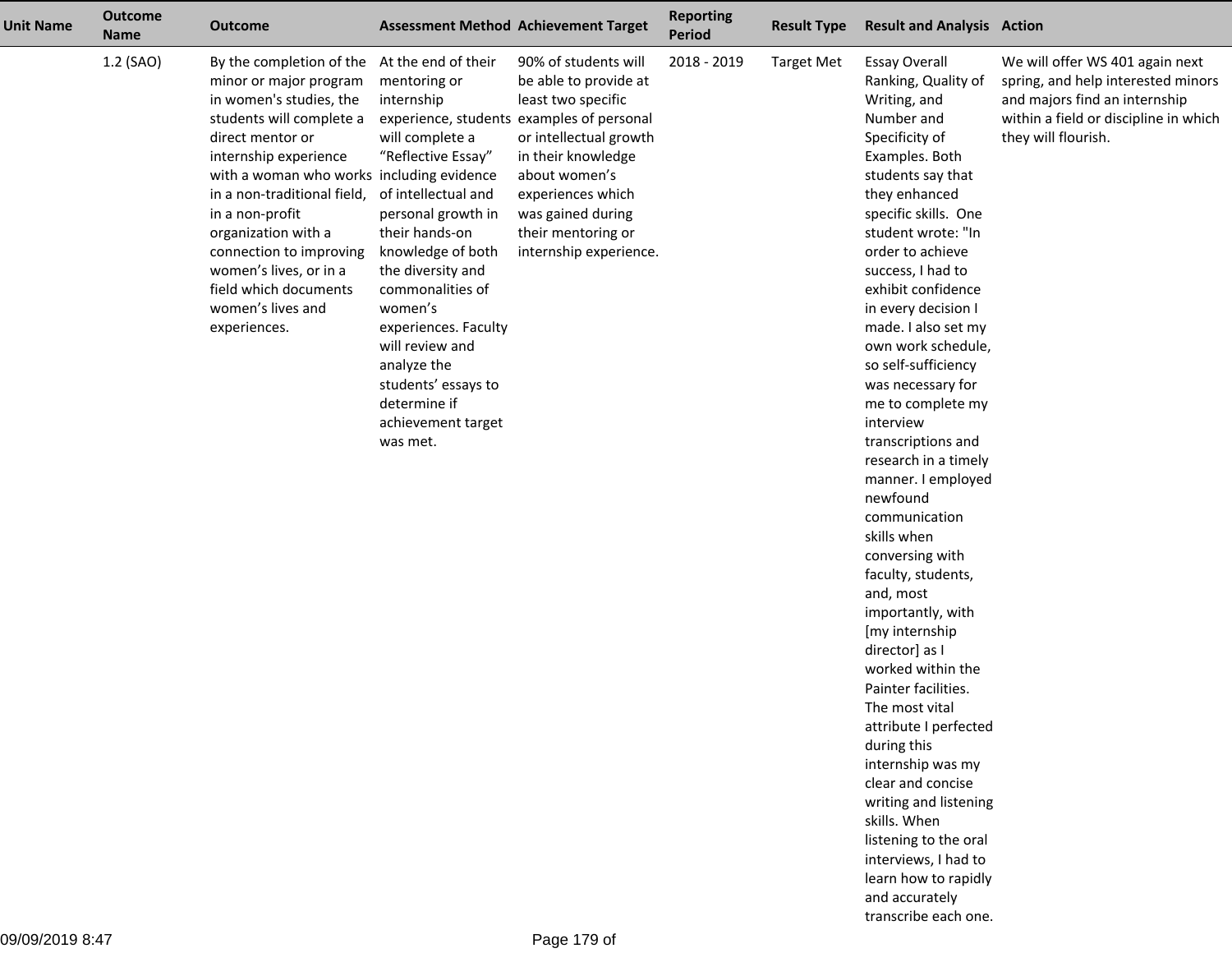| <b>Unit Name</b> | <b>Outcome</b><br><b>Name</b> | <b>Outcome</b>                                                                                                                                                                                                                                                                                                                                                                                  | <b>Assessment Method Achievement Target</b>                                                                                                                                                                                                                                                                                                                                                                        |                                                                                                                                                                                                                                                                                                                                                                                                               | <b>Reporting</b><br><b>Period</b> | <b>Result Type</b> | <b>Result and Analysis Action</b>                                                                                                                                                                           |                                                                                                                                                                                             |
|------------------|-------------------------------|-------------------------------------------------------------------------------------------------------------------------------------------------------------------------------------------------------------------------------------------------------------------------------------------------------------------------------------------------------------------------------------------------|--------------------------------------------------------------------------------------------------------------------------------------------------------------------------------------------------------------------------------------------------------------------------------------------------------------------------------------------------------------------------------------------------------------------|---------------------------------------------------------------------------------------------------------------------------------------------------------------------------------------------------------------------------------------------------------------------------------------------------------------------------------------------------------------------------------------------------------------|-----------------------------------|--------------------|-------------------------------------------------------------------------------------------------------------------------------------------------------------------------------------------------------------|---------------------------------------------------------------------------------------------------------------------------------------------------------------------------------------------|
|                  | 1.2 (SAO)                     | By the completion of the<br>minor or major program<br>in women's studies, the<br>students will complete a<br>direct mentor or<br>internship experience<br>with a woman who works including evidence<br>in a non-traditional field,<br>in a non-profit<br>organization with a<br>connection to improving<br>women's lives, or in a<br>field which documents<br>women's lives and<br>experiences. | At the end of their<br>mentoring or<br>internship<br>experience, students examples of personal<br>will complete a<br>"Reflective Essay"<br>of intellectual and<br>personal growth in<br>their hands-on<br>knowledge of both<br>the diversity and<br>commonalities of<br>women's<br>experiences. Faculty<br>will review and<br>analyze the<br>students' essays to<br>determine if<br>achievement target<br>was met. | 90% of students will<br>be able to provide at<br>least two specific<br>or intellectual growth<br>in their knowledge<br>about women's<br>experiences which<br>was gained during<br>their mentoring or<br>internship experience.                                                                                                                                                                                | 2018 - 2019                       | <b>Target Met</b>  | This involved my<br>clear and concise<br>writing, and even<br>more focused<br>listening in order for<br>the transcriptions to<br>truly read and<br>sound like the<br>women who<br>generously gave<br>them." | We will offer WS 401 again next<br>undivided attention, spring, and help interested minors<br>and majors find an internship<br>within a field or discipline in which<br>they will flourish. |
|                  | $1.3$ (SLO)                   | Senior majors will exhibit Graduating MUW<br>at least a proficient level<br>in reading, writing and<br>analytic skills.                                                                                                                                                                                                                                                                         | native senior<br>Women's Studies<br>majors and minors<br>randomly selected<br>to take the CLA+ test areas on the CLA+<br>by the QEP director<br>will decide to take<br>the test (which is<br>optional). Results<br>will be reviewed and General Education<br>analyzed by faculty.                                                                                                                                  | 90% of senior<br>Women's Studies<br>majors and minors will<br>score at least<br>Proficient in all tested<br>standardized test.<br>This test targets the<br>following areas (which<br>also mirror MUW<br>Requirements):<br>Analysis and Problem<br>Solving; Writing<br>Effectiveness;<br>Scientific and<br>Quantitative<br>Reasoning; Critical<br>Reading and<br>Evaluation, and<br>Critiquing an<br>Argument. | 2018 - 2019                       | Inconclusive       | Since we had no<br>women's studies<br>this year, the CLA+<br>did not provide any<br>useful information.<br>Two seniors<br>graduated with the<br>minor, but they did<br>not take the CLA+.                   | Next year we will have a graduating<br>graduating senior in senior. I will make sure she takes<br>the CLA+                                                                                  |
|                  | $2.1$ (SLO)                   | Students will exhibit the<br>ability to conduct and                                                                                                                                                                                                                                                                                                                                             | Faculty will review<br>students' recorded                                                                                                                                                                                                                                                                                                                                                                          | By the end of each<br>academic year, at                                                                                                                                                                                                                                                                                                                                                                       | 2018 - 2019                       | <b>Target Met</b>  |                                                                                                                                                                                                             | We have the signed In January of 2020, I will begin<br>"Deed of Gift" forms training the student intern who will                                                                            |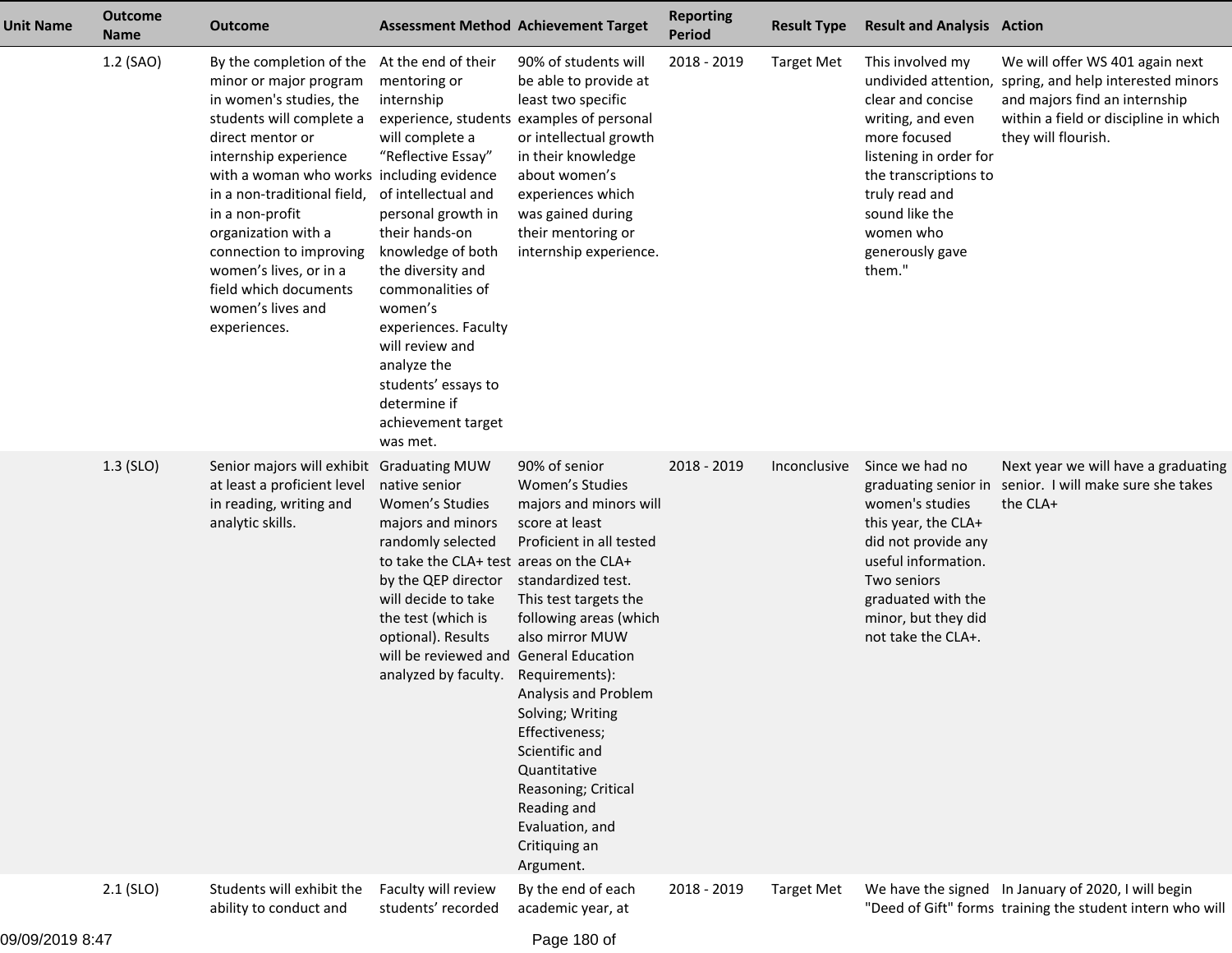| <b>Unit Name</b> | <b>Outcome</b><br><b>Name</b> | <b>Outcome</b>                               |                                                                                                                                                                                                                                                                                                                                                               | <b>Assessment Method Achievement Target</b>                                                                                                                                                                                                                                                                                                                                                                                 | <b>Reporting</b><br><b>Period</b> | <b>Result Type</b> | <b>Result and Analysis Action</b>                                                                                                                                                                                                                                                                                                                                                                                                                                |                                                                                                                                                                                                                                                                                                                                                                                                                                                                                                                                                                                                                                                                                         |
|------------------|-------------------------------|----------------------------------------------|---------------------------------------------------------------------------------------------------------------------------------------------------------------------------------------------------------------------------------------------------------------------------------------------------------------------------------------------------------------|-----------------------------------------------------------------------------------------------------------------------------------------------------------------------------------------------------------------------------------------------------------------------------------------------------------------------------------------------------------------------------------------------------------------------------|-----------------------------------|--------------------|------------------------------------------------------------------------------------------------------------------------------------------------------------------------------------------------------------------------------------------------------------------------------------------------------------------------------------------------------------------------------------------------------------------------------------------------------------------|-----------------------------------------------------------------------------------------------------------------------------------------------------------------------------------------------------------------------------------------------------------------------------------------------------------------------------------------------------------------------------------------------------------------------------------------------------------------------------------------------------------------------------------------------------------------------------------------------------------------------------------------------------------------------------------------|
|                  | $2.1$ (SLO)                   | record a structured<br>interview of a woman. | oral histories and<br>keep a log of all new oral histories of<br>oral histories of<br>women that are<br>added to the<br>university archives<br>for future student,<br>faculty and scholar<br>research.                                                                                                                                                        | least three new digital<br>women interviewed<br>by women's studies<br>majors or minors will<br>be added to University<br>archives for future<br>research. The<br>interview subjects will<br>choose after the<br>completed interview<br>whether or not they<br>wish the recording<br>and written materials<br>to be preserved for<br>future research.                                                                        | 2018 - 2019                       | <b>Target Met</b>  | from all but one of<br>the 13 "Golden<br>Girls" the students<br>interviewed on their<br>fiftieth homecoming<br>reunion. The<br>missing<br>documentation has<br>been promised to<br>me by the alumna<br>who gave her<br>interview.                                                                                                                                                                                                                                | recruit and train the interviewers<br>for Homecoming in March, 2020.                                                                                                                                                                                                                                                                                                                                                                                                                                                                                                                                                                                                                    |
|                  |                               |                                              | Women's Studies<br>majors and minors<br>will use oral history<br>best practices,<br>including collecting<br>forms from<br>interviewees,<br>preparing targeted<br>questions, and<br>digitally recording<br>an oral history of a<br>woman from a<br>particular age group<br>or professional<br>group. Faculty will<br>review and analyze<br>the students' work. | By the time they<br>graduate, 100% of<br>Women's Studies<br>minors and majors will<br>successfully conduct<br>signed "deed of gift" and report in writing<br>on at least two<br>structured interviews<br>of at least two<br>women. These<br>interviews will contain<br>specific familial and<br>biographical details,<br>work history,<br>educational history<br>and gender<br>relationship opinions<br>(from the subject). | 2018 - 2019                       | <b>Target Met</b>  | This year one<br>minors were in the<br>conducted the<br>Homecoming oral<br>of 1969 which<br>graduated fifty<br>years ago this year.<br>A junior minor who<br>learned the process<br>last year was the<br>Head intern who<br>made sure all<br>paperwork--deed of<br>gift forms and<br>biographical forms<br>were completed.<br>This year 13<br>alumnae were<br>interviewed using<br>best practices and<br>their stories<br>digitized. However,<br>one alumna left | In the fall, I will be on sabbatical,<br>graduate student in and the head student intern will<br>women's leadership, graduate in December. In January I<br>one major and three will train a senior major to begin<br>recruiting and training a new group<br>student group which of student interviewers. The senior<br>major I have selected has already<br>interviewed alumnae for two<br>histories of the class Homecomings. In addition, since I<br>will retire after the spring semester,<br>I have also recruited another<br>faculty member skilled in collecting<br>oral histories to work with the<br>Golden Girls project, and she will<br>take over this role after I am gone. |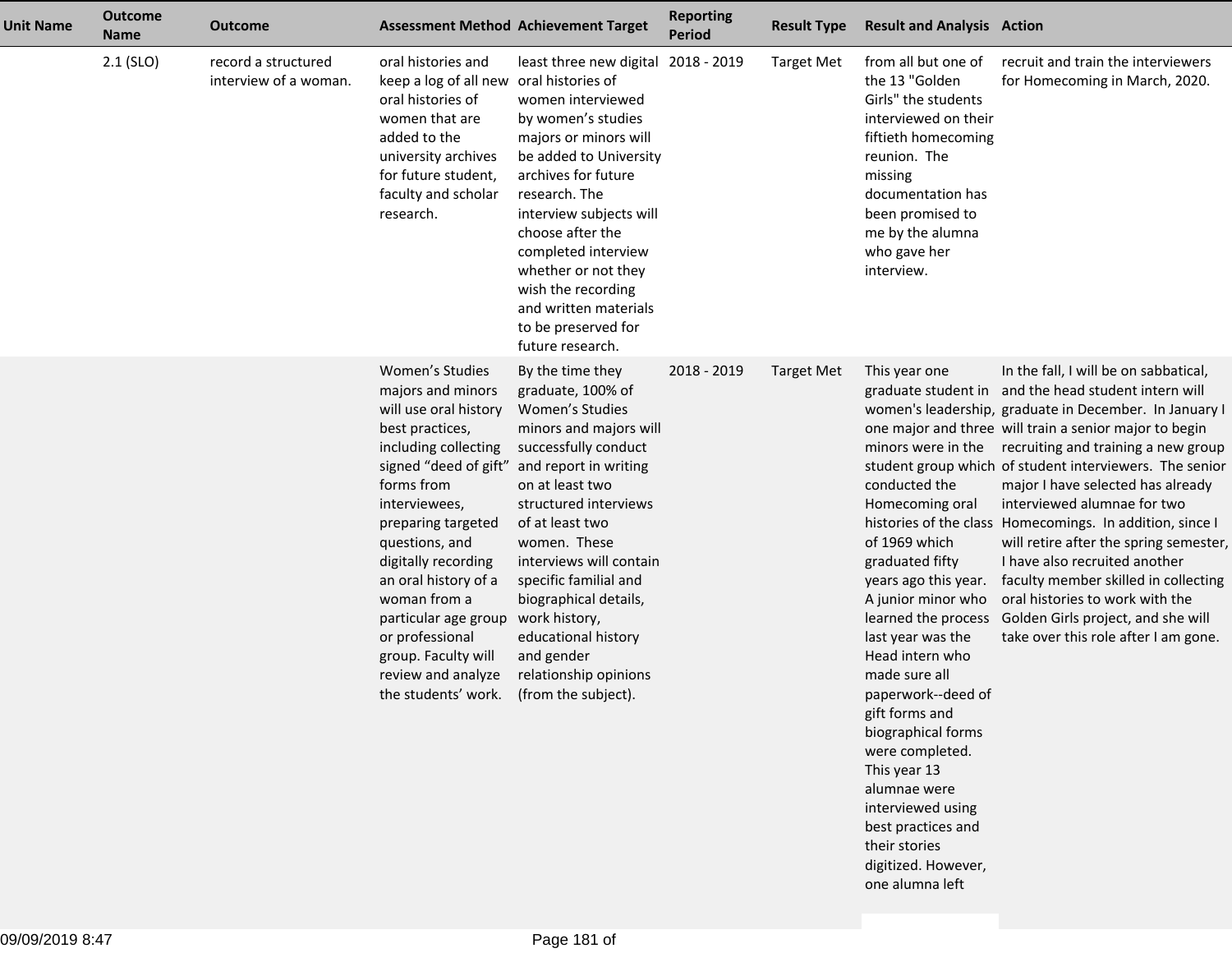| <b>Unit Name</b> | <b>Outcome</b><br><b>Name</b>         | <b>Outcome</b>                                                                                                                                                                                                                                                                                                                                                                 |                                                                                                                                                                                                                                                                                                                                                                                        | <b>Assessment Method Achievement Target</b>                                                                                                                                                                                                                                                                                                                                                           | <b>Reporting</b><br><b>Period</b> | <b>Result Type</b>       | <b>Result and Analysis Action</b>                                                                                                                                                                                                                                                                                                                                                                                                                                                  |                                                                                                                                                                                                                                                                                                                                                                                                                                                                                                                                                                                  |
|------------------|---------------------------------------|--------------------------------------------------------------------------------------------------------------------------------------------------------------------------------------------------------------------------------------------------------------------------------------------------------------------------------------------------------------------------------|----------------------------------------------------------------------------------------------------------------------------------------------------------------------------------------------------------------------------------------------------------------------------------------------------------------------------------------------------------------------------------------|-------------------------------------------------------------------------------------------------------------------------------------------------------------------------------------------------------------------------------------------------------------------------------------------------------------------------------------------------------------------------------------------------------|-----------------------------------|--------------------------|------------------------------------------------------------------------------------------------------------------------------------------------------------------------------------------------------------------------------------------------------------------------------------------------------------------------------------------------------------------------------------------------------------------------------------------------------------------------------------|----------------------------------------------------------------------------------------------------------------------------------------------------------------------------------------------------------------------------------------------------------------------------------------------------------------------------------------------------------------------------------------------------------------------------------------------------------------------------------------------------------------------------------------------------------------------------------|
|                  |                                       |                                                                                                                                                                                                                                                                                                                                                                                | Women's Studies<br>majors and minors<br>will use oral history<br>best practices,<br>including collecting<br>signed "deed of gift"<br>forms from<br>interviewees,<br>preparing targeted<br>questions, and<br>digitally recording<br>an oral history of a<br>woman from a<br>particular age group<br>or professional<br>group. Faculty will<br>review and analyze<br>the students' work. | By the time they<br>graduate, 100% of<br>Women's Studies<br>minors and majors will<br>successfully conduct<br>and report in writing<br>on at least two<br>structured interviews<br>of at least two<br>women. These<br>interviews will contain<br>specific familial and<br>biographical details,<br>work history,<br>educational history<br>and gender<br>relationship opinions<br>(from the subject). | 2018 - 2019                       | <b>Target Met</b>        | before signing the<br>deed of gift form<br>(through no fault of<br>the student), and I<br>am waiting for her<br>to send that signed<br>form to me<br>electronically.                                                                                                                                                                                                                                                                                                               | In the fall, I will be on sabbatical,<br>and the head student intern will<br>graduate in December. In January I<br>will train a senior major to begin<br>recruiting and training a new group<br>of student interviewers. The senior<br>major I have selected has already<br>interviewed alumnae for two<br>Homecomings. In addition, since I<br>will retire after the spring semester,<br>I have also recruited another<br>faculty member skilled in collecting<br>oral histories to work with the<br>Golden Girls project, and she will<br>take over this role after I am gone. |
|                  | 2.2 (GEO 4.c. & Students will<br>1.b. | demonstrate that they<br>can use women's creative members will apply<br>works (including but not<br>limited to diaries, letters,<br>journals, body art,<br>clothing, interior design,<br>non-traditional medicinal analytic essays from<br>treatments, and/or<br>culinary arts) to draw<br>conclusions about the<br>roles or statuses of<br>women in a culture or<br>cultures. | Two women's<br>studies faculty<br>the Value Rubric on<br>Critical Thinking to a<br>sample set of at<br>least six research or<br>at least three upper<br>level women's<br>studies<br>undergraduate<br>courses (excluding<br>papers from WS 400<br>or WS 499).                                                                                                                           | A sample set of at<br>least six research or<br>analytic essays from at<br>least three upper level<br>women's studies<br>undergraduate<br>courses (excluding<br>papers from WS 400<br>or WS 499) will<br>average a score of at<br>least a 3 (upper<br>milestone level) or<br>higher on the AAC&U<br>VALUE Rubric on<br>Critical Thinking.                                                              | 2018 - 2019                       | <b>Target Not</b><br>Met | Seven papers from<br>three different<br>upper level classes<br>were scored by two<br>faculty members.<br>Using the Critical<br><b>Thinking Value</b><br>rubric, the overall<br>average of the<br>seven papers was<br>2.8. The<br>major/minor<br>average was 4.00,<br>and the non-minors<br>and non--major<br>average was 2.5.<br>Although the<br>major/minor score<br>was well above the<br>target of 3, and 2<br>other papers scored<br>above a three, four<br>papers scored well | For the first time this year I also<br>applied the Inquiry and Analysis<br>Rubric to these upper level papers.<br>In my opinion, the department<br>rubric is not sensitive enough to<br>give enough usable data. I will<br>continue applying both the<br>department rubric and the Inquiry<br>and Analysis Rubric from now on.<br>(see attached rubric data.)                                                                                                                                                                                                                    |

below target, with arange from 1.3 to 2.4. I think part ofthe low scores were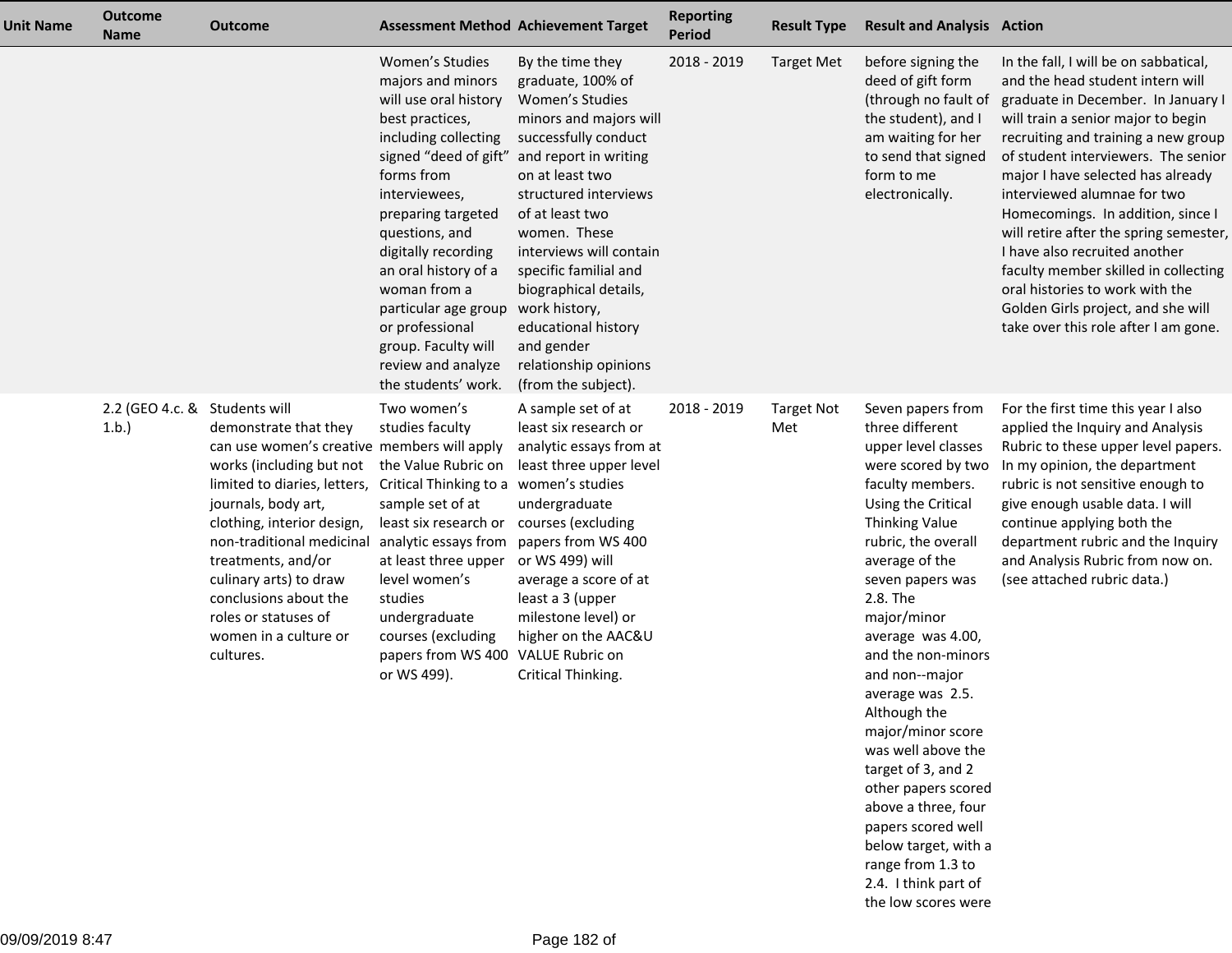| <b>Unit Name</b> | <b>Outcome</b><br><b>Name</b> | <b>Outcome</b>                                                                                                                                                                                                                                                                                                                                                             | <b>Assessment Method Achievement Target</b>                                                                                                                                                                                                                                                                                             |                                                                                                                                                                                                                                                                              | <b>Reporting</b><br><b>Period</b> | <b>Result Type</b>       | <b>Result and Analysis Action</b>                                                                                                                                                                                                                                                                                                                                                                                          |                                                                                                                                                                                                                                                                                                                                                                                                      |
|------------------|-------------------------------|----------------------------------------------------------------------------------------------------------------------------------------------------------------------------------------------------------------------------------------------------------------------------------------------------------------------------------------------------------------------------|-----------------------------------------------------------------------------------------------------------------------------------------------------------------------------------------------------------------------------------------------------------------------------------------------------------------------------------------|------------------------------------------------------------------------------------------------------------------------------------------------------------------------------------------------------------------------------------------------------------------------------|-----------------------------------|--------------------------|----------------------------------------------------------------------------------------------------------------------------------------------------------------------------------------------------------------------------------------------------------------------------------------------------------------------------------------------------------------------------------------------------------------------------|------------------------------------------------------------------------------------------------------------------------------------------------------------------------------------------------------------------------------------------------------------------------------------------------------------------------------------------------------------------------------------------------------|
|                  | 2.2 (GEO 4.c. &<br>1.b.       | Students will<br>demonstrate that they<br>can use women's creative members will apply<br>works (including but not<br>limited to diaries, letters,<br>journals, body art,<br>clothing, interior design,<br>non-traditional medicinal<br>treatments, and/or<br>culinary arts) to draw<br>conclusions about the<br>roles or statuses of<br>women in a culture or<br>cultures. | Two women's<br>studies faculty<br>the Value Rubric on<br>Critical Thinking to a women's studies<br>sample set of at<br>least six research or courses (excluding<br>analytic essays from<br>at least three upper<br>level women's<br>studies<br>undergraduate<br>courses (excluding<br>papers from WS 400 VALUE Rubric on<br>or WS 499). | A sample set of at<br>least six research or<br>analytic essays from at<br>least three upper level<br>undergraduate<br>papers from WS 400<br>or WS 499) will<br>average a score of at<br>least a 3 (upper<br>milestone level) or<br>higher on the AAC&U<br>Critical Thinking. | 2018 - 2019                       | <b>Target Not</b><br>Met | due to the large<br>number of non-<br>English/Women's<br>Studies majors who<br>cross-listed course<br>last summer.<br>considerable<br>trouble analyzing<br>and writing on<br>literature about<br>women, because<br>they had not<br>learned those skills<br>in their general<br>education survey<br>classes.                                                                                                                | For the first time this year I also<br>applied the Inquiry and Analysis<br>Rubric to these upper level papers.<br>In my opinion, the department<br>took the WS/EN 350 rubric is not sensitive enough to<br>give enough usable data. I will<br>continue applying both the<br>Several of them had department rubric and the Inquiry<br>and Analysis Rubric from now on.<br>(see attached rubric data.) |
|                  |                               |                                                                                                                                                                                                                                                                                                                                                                            | Utilizing the WS<br>Departmental Rubric score for those<br>for Upper Level<br>Papers, the<br>assessment<br>coordinator will<br>assess the students<br>papers to determine Papers.<br>if the achievement<br>target was met.                                                                                                              | The collective average 2018 - 2019<br>students' assessed<br>papers will be a 2<br>(Proficient) on the WS<br>Departmental Rubric<br>for Upper Level                                                                                                                           |                                   | <b>Target Met</b>        | Of the six upper<br>level papers scored<br>using the<br>department rubric,<br>all met the target<br>score. Three scored<br>Exemplary (3), and<br>four scored<br>there is<br>considerable<br>difference between<br>the department<br>rubric scores and<br>the Critical Thinking<br>Value Rubric scores,<br>I do not think that<br>the department<br>rubric is sensitive<br>enough to give us<br>significant<br>information. | For the first time this year I also<br>applied the Inquiry and Analysis<br>Rubric to these upper level papers.<br>In my opinion, the department<br>rubric is not sensitive enough to<br>give enough usable data. I will<br>continue applying both the<br>department rubric and the Inquiry<br>Proficient (2). Since and Analysis Rubric from now on.                                                 |
|                  |                               |                                                                                                                                                                                                                                                                                                                                                                            | Women's Studies<br>majors and minors<br>will complete a 400<br>level project using                                                                                                                                                                                                                                                      | Women's Studies<br>minors and majors will<br>successfully complete<br>a 400 level project                                                                                                                                                                                    | 2018 - 2019                       | <b>Target Met</b>        | This year one minor<br>completed a 400<br>level internship<br>which included                                                                                                                                                                                                                                                                                                                                               | I want to continue having majors or<br>minors transcribe oral history<br>interviews, and next year I also<br>want to add a diary transcription to                                                                                                                                                                                                                                                    |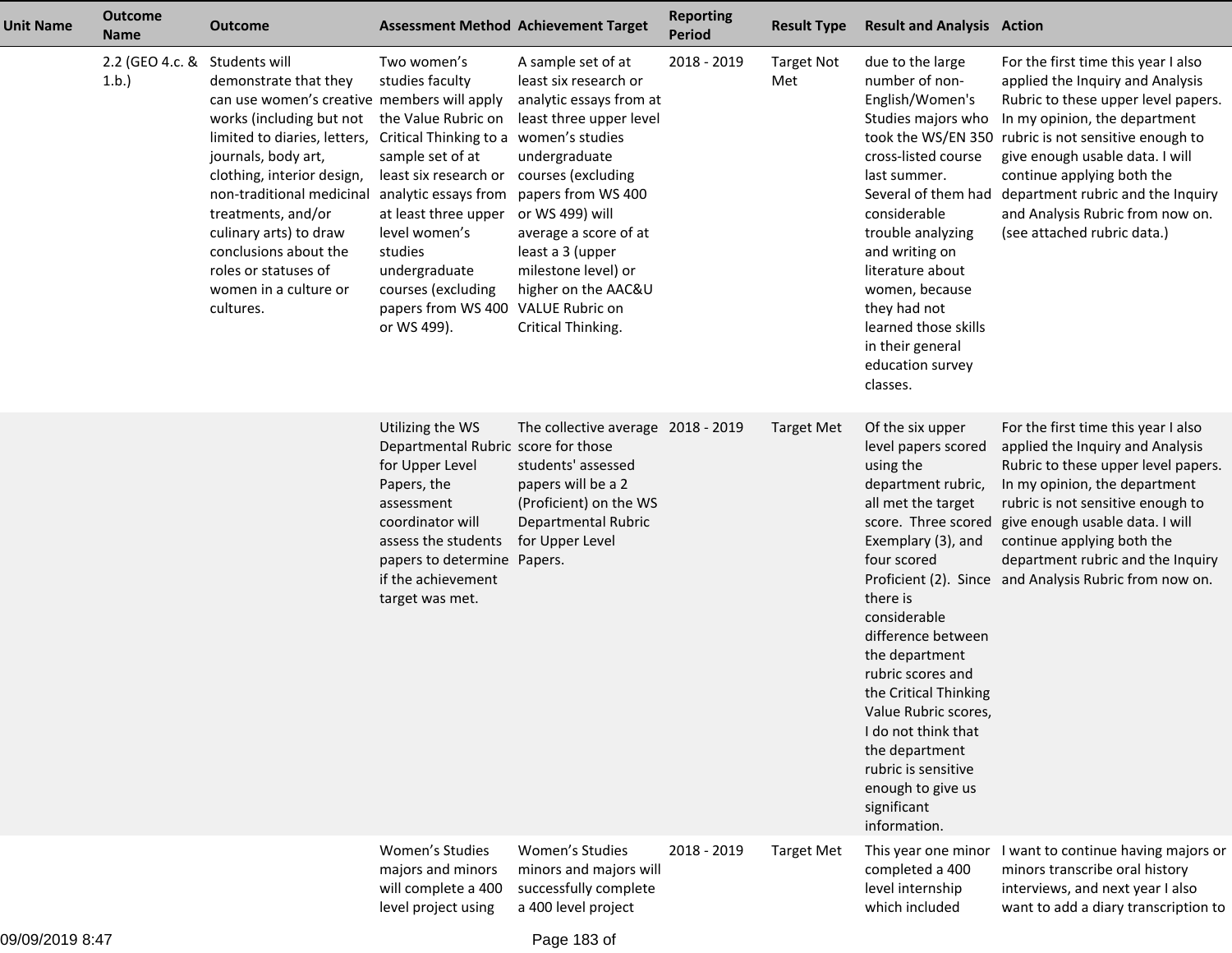| Unit Name | <b>Outcome</b><br><b>Name</b> | <b>Outcome</b>                                                        |                                                                                                                                                               | <b>Assessment Method Achievement Target</b>                                                                                                                                                                                                                                                      | <b>Reporting</b><br><b>Period</b> | <b>Result Type</b> | <b>Result and Analysis Action</b>                                                                                                                                                                                                                                                                                                                                                                                                                     |                                                                                                           |
|-----------|-------------------------------|-----------------------------------------------------------------------|---------------------------------------------------------------------------------------------------------------------------------------------------------------|--------------------------------------------------------------------------------------------------------------------------------------------------------------------------------------------------------------------------------------------------------------------------------------------------|-----------------------------------|--------------------|-------------------------------------------------------------------------------------------------------------------------------------------------------------------------------------------------------------------------------------------------------------------------------------------------------------------------------------------------------------------------------------------------------------------------------------------------------|-----------------------------------------------------------------------------------------------------------|
|           |                               |                                                                       | or creative sources<br>by/from women.                                                                                                                         | primary biographical using letters, diaries,<br>interviews, or other<br>primary sources<br>by/from women, and<br>average a score of at<br>least a 3 (upper level<br>milestone level) or<br>higher on the AAC&U<br><b>VALUE Rubric for</b><br>Inquiry and Analysis.                               | 2018 - 2019                       | <b>Target Met</b>  | transcribing two<br>alumnae interviews<br>from the 2018<br>Golden Girl oral<br>histories. Both<br>transcriptions<br>scored a 4 on the<br>inquiry and analysis<br>value rubric. These<br>transcriptions will<br>aid considerably<br>those who are<br>researching these<br>oral histories in the<br>archives. In her<br>reflection on the<br>internship, she<br>detailed what she<br>had learned about<br>women's roles in<br>history and<br>education. | the tasks. We have a considerable<br>number of diaries in the archives<br>which need transcription.       |
|           | 2.3 (PO 4.d.)                 | Students will exhibit<br>information literacy and<br>research skills. | A committee of at<br>studies faculty<br>members will assess<br>all WS 499 final<br>projects using the<br>AAC&U VALUE<br>rubric on<br>Information<br>Literacy. | 100% of students' WS 2018 - 2019<br>least three women's 499 final projects will<br>score at least a 3 or<br>higher (upper<br>milestone level) on<br>the AAC&U VALUE<br>rubric on Information<br>Literacy.                                                                                        |                                   | Inconclusive       | No students<br>completed WS 499<br>this year.                                                                                                                                                                                                                                                                                                                                                                                                         | One student is on track to complete<br>WS 499 in spring, 2020                                             |
|           | 3.1 (PO 4.d.)                 | Students will receive a<br>quality women's studies<br>education.      | At the end of the<br>academic year,<br>departmental<br>faculty will review<br>and analyze the<br>Capstone Survey<br>if achievement<br>target was met.         | 90% of students<br>participating in the<br>Capstone Survey will<br>indicate a "somewhat<br>satisfied" or "very<br>satisfied" satisfaction<br>results to determine level reflective of the<br>women's studies<br>curriculum, hands-on<br>learning opportunities<br>and quality of<br>instruction. | 2018 - 2019                       | Inconclusive       | For Fall 2018 and<br>Spring 2019, no<br>students were in<br>rotation to<br>complete the WS<br>499 course.<br>However, there<br>should be<br>enrollment in Fall<br>2019, so there will<br>be data to collect<br>for the next<br>assessment cycle.                                                                                                                                                                                                      | Data will be collected on those<br>students who enroll in the WS 499<br>course in the next academic year. |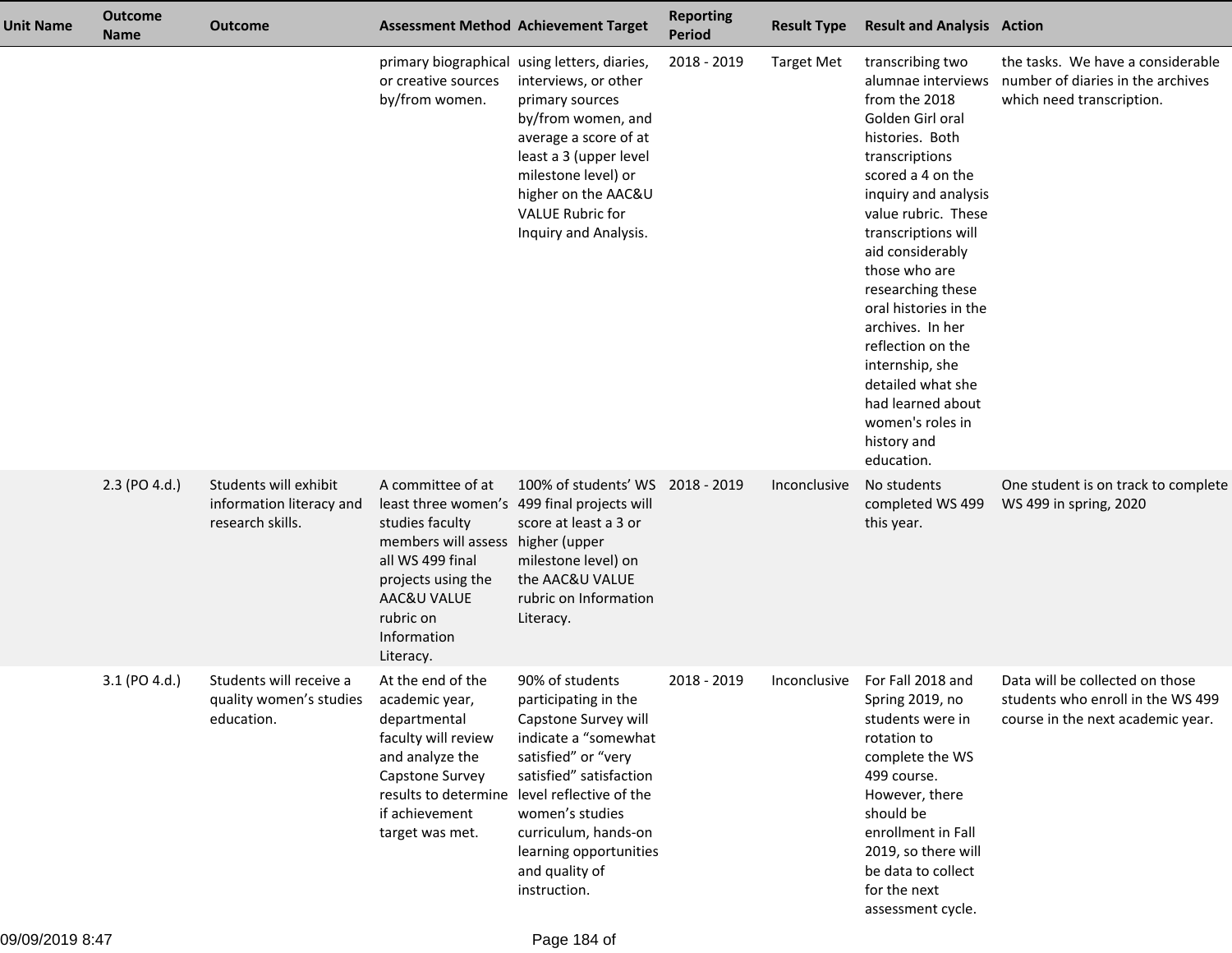| <b>Unit Name</b> | <b>Outcome</b><br><b>Name</b> | Outcome                                                                         |                                                                                                                                                                                                                                                                                                     | <b>Assessment Method Achievement Target</b>                                                                                                                                                                                                                                                                              | <b>Reporting</b><br><b>Period</b> | <b>Result Type</b> | <b>Result and Analysis Action</b>                                                                                                                                                                                              |                                                                                                              |
|------------------|-------------------------------|---------------------------------------------------------------------------------|-----------------------------------------------------------------------------------------------------------------------------------------------------------------------------------------------------------------------------------------------------------------------------------------------------|--------------------------------------------------------------------------------------------------------------------------------------------------------------------------------------------------------------------------------------------------------------------------------------------------------------------------|-----------------------------------|--------------------|--------------------------------------------------------------------------------------------------------------------------------------------------------------------------------------------------------------------------------|--------------------------------------------------------------------------------------------------------------|
|                  |                               |                                                                                 | Women's Studies<br>least three faculty)<br>who attend the<br>students' Capstone<br>presentations and<br>review the final<br>projects will score<br>the students' work<br>using the AAC&U<br>VALUE rubrics on<br>Critical Thinking,<br>Oral<br>Communication, and<br>Information<br>Literacy.        | 100% of all WS<br>faculty (a group of at Capstone students will<br>average a score of at<br>least a 3 (upper level<br>milestone) or higher<br>on all three AAC&U<br>VALUE rubrics applied<br>to their final projects.<br>An average of the<br>faculty scores will be<br>used to determine the<br>students' final scores. | 2018 - 2019                       | Inconclusive       | No student<br>completed WS 499<br>this year.                                                                                                                                                                                   | Next year a faculty committee will<br>score the completer in WS 499.                                         |
|                  | 3.2 (SAO)                     | Students will be actively<br>engaged using their<br>Women's Studies<br>degrees. | The Alumni Survey is 25% of students<br>sent out every three participating in the<br>years. The next<br>rotation will be in<br>2019, 2022, and so<br>academic year,<br>departmental<br>faculty will review<br>and analyze the<br>results to determine<br>if achievement<br>target was met.          | Alumni Survey will<br>state that they are<br>enrolled in a<br>on. At the end of the graduate/professional<br>degree program<br>connected with their<br>degree in Women's<br>Studies.                                                                                                                                     | 2018 - 2019                       | Inconclusive       | After running a<br>report from the<br>2019 MUW Alumni<br>Survey, there were<br>no Women's Studies<br>Alumni who<br>completed the<br>survey. Therefore,<br>there are no results<br>to report for this<br>assessment<br>measure. | The MUW Alumni Survey will be<br>run again in 2022.                                                          |
|                  |                               |                                                                                 | The Alumni Survey is 75% of students<br>sent out every three participating in the<br>years. The next<br>rotation will be in<br>2019, 2022, and so<br>academic year,<br>departmental<br>faculty will review<br>and analyze the<br>results to determine program.<br>if achievement<br>target was met. | Alumni Survey will<br>state that they are<br>currently working in<br>on. At the end of the their field of study or<br>in a field where they<br>regularly use the skills<br>acquired in the<br>Women's Studies                                                                                                            | 2018 - 2019                       | Inconclusive       | After running a<br>report from the<br>2019 MUW Alumni<br>Survey, there were<br>no Women's Studies<br>Alumni who<br>completed the<br>survey. Therefore,<br>there are no results<br>to report for this<br>assessment<br>measure. | The MUW Alumni Survey will be<br>run again in 2022.                                                          |
|                  |                               |                                                                                 | The Departmental<br>Social Media Survey<br>is sent out on the                                                                                                                                                                                                                                       | 5% increase from the<br>previous academic<br>year of Women's                                                                                                                                                                                                                                                             | 2018 - 2019                       | <b>Target Met</b>  | This year through<br>social media I<br>updated                                                                                                                                                                                 | At this point, I do not think it is<br>unreasonable to continue tracking<br>ALL of the students who graduate |
|                  |                               |                                                                                 |                                                                                                                                                                                                                                                                                                     |                                                                                                                                                                                                                                                                                                                          |                                   |                    |                                                                                                                                                                                                                                |                                                                                                              |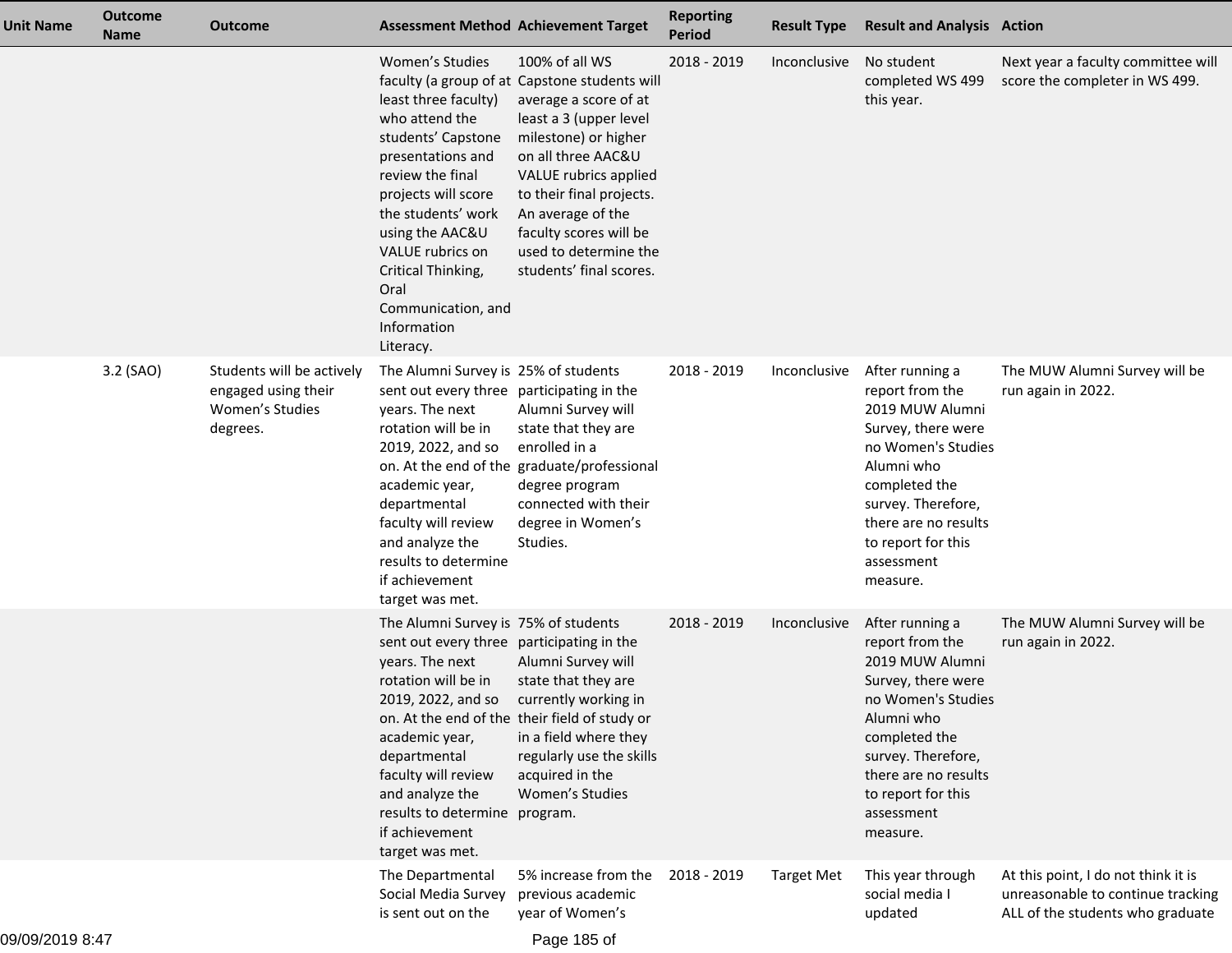| <b>Unit Name</b> | <b>Outcome</b><br><b>Name</b> | <b>Outcome</b> |                                                                                                                                                                                                                                                                                                                         | <b>Assessment Method Achievement Target</b>                                                                                                                                                                                                                                                                                                                                | <b>Reporting</b><br>Period | <b>Result Type</b> | <b>Result and Analysis Action</b>                                                                                                                                                                                                                                                                                                                                                                                                                                                                                                                                                                                                                                                                                                                                                                                                                                                                                                                                  |                                                                     |
|------------------|-------------------------------|----------------|-------------------------------------------------------------------------------------------------------------------------------------------------------------------------------------------------------------------------------------------------------------------------------------------------------------------------|----------------------------------------------------------------------------------------------------------------------------------------------------------------------------------------------------------------------------------------------------------------------------------------------------------------------------------------------------------------------------|----------------------------|--------------------|--------------------------------------------------------------------------------------------------------------------------------------------------------------------------------------------------------------------------------------------------------------------------------------------------------------------------------------------------------------------------------------------------------------------------------------------------------------------------------------------------------------------------------------------------------------------------------------------------------------------------------------------------------------------------------------------------------------------------------------------------------------------------------------------------------------------------------------------------------------------------------------------------------------------------------------------------------------------|---------------------------------------------------------------------|
|                  |                               |                | LLP Facebook page<br>every year. At the<br>end of the academic in the Official<br>year, departmental<br>faculty will analyze<br>and compare the<br>previous academic<br>year to determine if where they regularly<br>there was an<br>increase or decrease in the Women's<br>in employment or<br>graduate<br>enrollment. | Studies alumni<br>students participating<br><b>Departmental Social</b><br>Media Survey stating<br>that they are either<br>survey results to the employed in their field<br>of study or in a field<br>use the skills acquired<br>Studies program or<br>are enrolled in a<br>graduate/professional<br>program connected<br>with women's studies<br>or women's<br>leadership. | 2018 - 2019                | <b>Target Met</b>  | of the<br>minors/majors/inter<br>disciplinary<br>emphasis/Honors<br>WS emphasis<br>students I've been<br>tracking since 2013.<br>No minors or majors<br>graduated this year,<br>although three<br><b>Honors College</b><br>seniors completed<br>their senior<br>research projects in<br>women's studies. A<br>2013 IS emphasis<br>graduate who works<br>with the BBC in her<br>home country won<br>(with her journalism<br>team) Best<br>Documentary at the<br>Hong Kong Human<br><b>Rights Press Awards</b><br>this year. She was<br>the photographer<br>and producer. A<br>2014 minor has<br>finished her fifth<br>year of teaching in a<br>public high school,<br>and is also in a<br>master's program.<br>A 2015 major is still<br>pursuing a graduate<br>degree in Health<br>Information<br>Technology. She<br>plans to return to<br>her home country<br>and work in public<br>health with women<br>and children. A<br>2016 graduate has<br>completed her law | information from 10 in one of the categories in women's<br>studies. |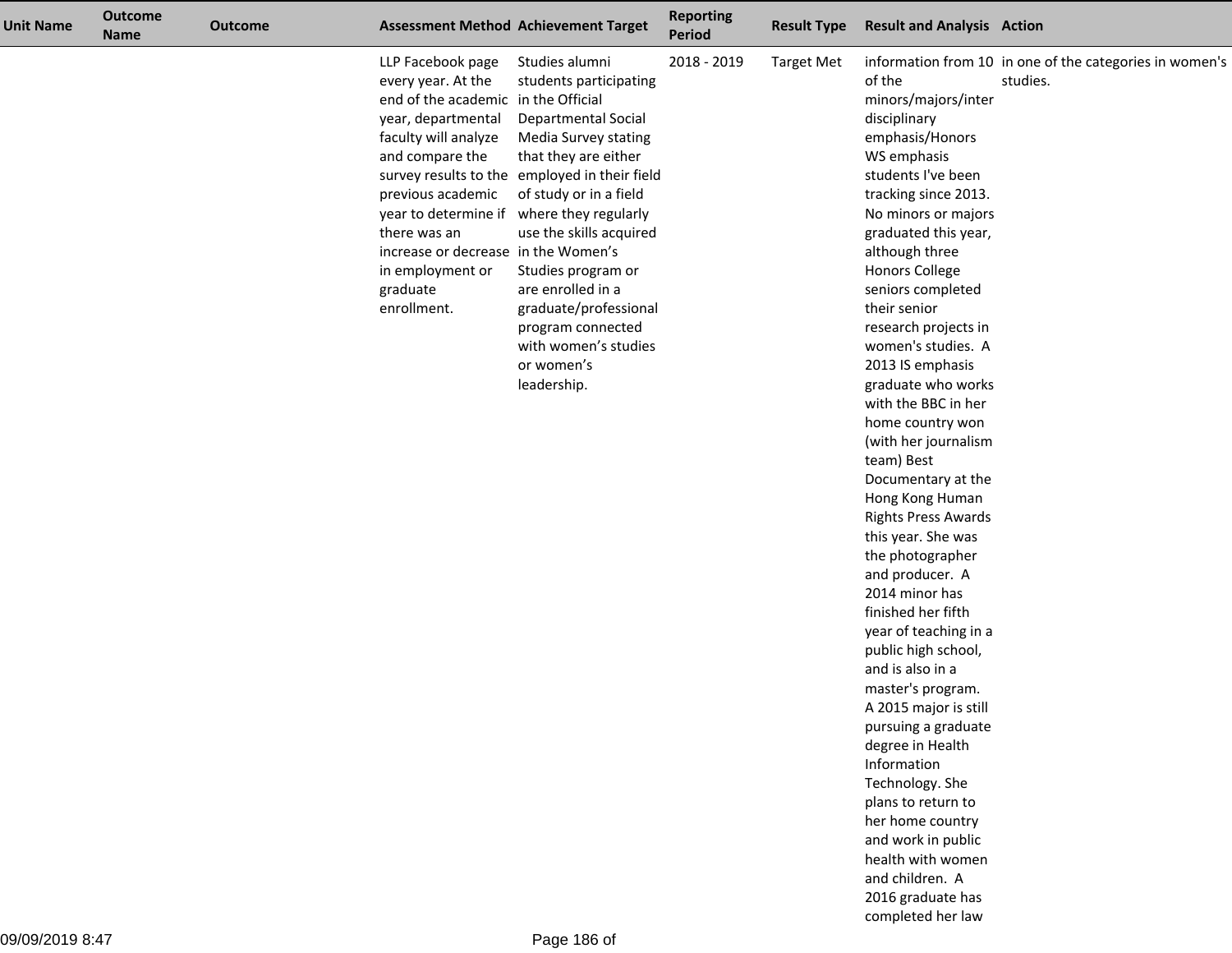| <b>Unit Name</b> | <b>Outcome</b><br><b>Name</b> | <b>Outcome</b> |                                                                                                                                                                                                                                                                                                                                             | <b>Assessment Method Achievement Target</b>                                                                                                                                                                                                                                                                                                                                                                                                                                      | <b>Reporting</b><br>Period | <b>Result Type</b> | <b>Result and Analysis Action</b>                                                                                                                                                                                                                                                                                                                                                                                                                                                                                                                                                                                                                                                                                                                                                                                                                                                                                           |                                                                                                                                                                                     |
|------------------|-------------------------------|----------------|---------------------------------------------------------------------------------------------------------------------------------------------------------------------------------------------------------------------------------------------------------------------------------------------------------------------------------------------|----------------------------------------------------------------------------------------------------------------------------------------------------------------------------------------------------------------------------------------------------------------------------------------------------------------------------------------------------------------------------------------------------------------------------------------------------------------------------------|----------------------------|--------------------|-----------------------------------------------------------------------------------------------------------------------------------------------------------------------------------------------------------------------------------------------------------------------------------------------------------------------------------------------------------------------------------------------------------------------------------------------------------------------------------------------------------------------------------------------------------------------------------------------------------------------------------------------------------------------------------------------------------------------------------------------------------------------------------------------------------------------------------------------------------------------------------------------------------------------------|-------------------------------------------------------------------------------------------------------------------------------------------------------------------------------------|
|                  |                               |                | The Departmental<br>Social Media Survey<br>is sent out on the<br>LLP Facebook page<br>every year. At the<br>end of the academic in the Official<br>year, departmental<br>faculty will analyze<br>and compare the<br>previous academic<br>there was an<br>increase or decrease in the Women's<br>in employment or<br>graduate<br>enrollment. | 5% increase from the<br>previous academic<br>year of Women's<br>Studies alumni<br>students participating<br>Departmental Social<br>Media Survey stating<br>that they are either<br>survey results to the employed in their field<br>of study or in a field<br>year to determine if where they regularly<br>use the skills acquired<br>Studies program or<br>are enrolled in a<br>graduate/professional<br>program connected<br>with women's studies<br>or women's<br>leadership. | 2018 - 2019                | <b>Target Met</b>  | degree and now is<br>an attorney for<br>Legal Services in a<br>city. Another 2016<br>IS emphasis<br>graduate is<br>continuing a Ph.D.<br>program in English<br>at a large mid-<br>western university.<br>A 2017 minor is<br>working as a nurse<br>for a large hospital<br>network. One 2018<br>graduate is will<br>begin her second<br>year of the MA in<br>Women's<br>Leadership program<br>at MUW. One 2018<br>student with a WS<br>Honors thesis will<br>begin her second<br>year in an English<br>MA program.<br>Another 2018<br>graduate who<br>completed a WS<br>Honors thesis is in a<br>graduate program in<br>Maynooth, Ireland.<br>A 2018 minor is in a<br>Ph.D. program in<br>Psychology. Since<br>our women's<br>studies program is<br>multidisciplinary,<br>our students are<br>prepared for any<br>number of graduate<br>and professional<br>programs. All of<br>their work reflects a<br>continuing interest | At this point, I do not think it is<br>unreasonable to continue tracking<br>ALL of the students who graduate<br>mid-western capital in one of the categories in women's<br>studies. |

in gender studies,